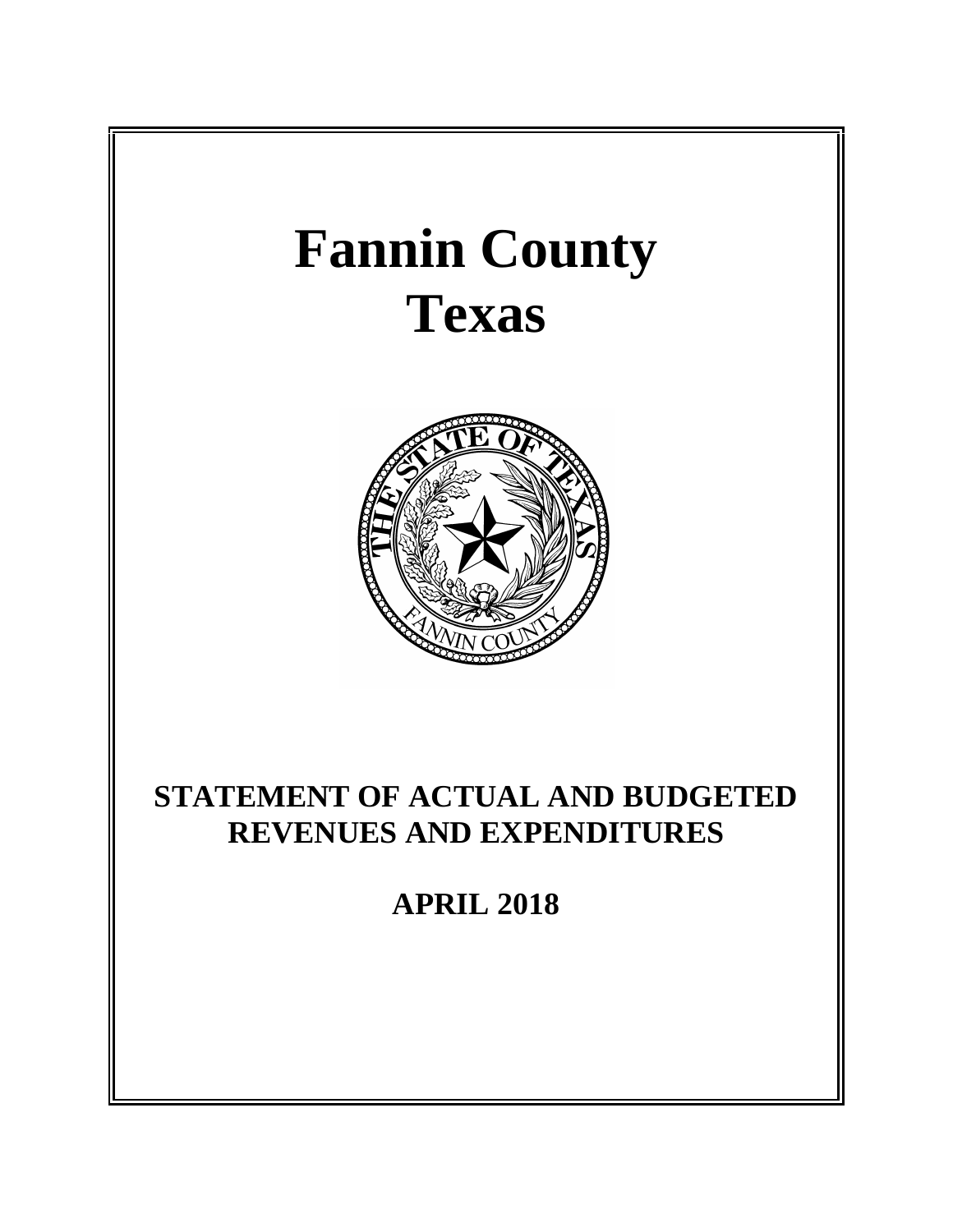|          | 05-01-2018**BUDGET ANALYSIS USAGE REPORT ** ASSET LIABILITY INCOME & EXPENSE<br>TIME: 08:47 AM - EFFECTIVE MONTH: 04 - FOR MONTH ENDING 4-30-18 |                                   |                                                                                |            |              |                                             | PAGE<br>PREPARER: 0004             | 1 |
|----------|-------------------------------------------------------------------------------------------------------------------------------------------------|-----------------------------------|--------------------------------------------------------------------------------|------------|--------------|---------------------------------------------|------------------------------------|---|
| ACT      | NUM ACCOUNT-TITLE                                                                                                                               | ORIGINAL                          | AMENDED<br>BUDGET-AMOUNT BUDGET-AMOUNT YEAR-TO-DATE YEAR-TO-DATE MONTH-TO-DATE | ENCUMBERED | ACTIVITY     | ACTIVITY                                    | <b>CURRENT USED</b><br>BALANCE PCT |   |
|          | REPORTING FUND: 0010 GENERAL FUND                                                                                                               |                                   |                                                                                |            |              |                                             | EFFECTIVE MONTH - 04               |   |
|          | 0100 PAYROLL                                                                                                                                    |                                   |                                                                                |            |              |                                             |                                    |   |
|          | 0100 PAYROLL                                                                                                                                    |                                   |                                                                                |            |              | 12.20 1.28 12.20                            |                                    |   |
| ---- --- | PAYROLL                                                                                                                                         |                                   |                                                                                |            | 12.20        | 1.28                                        | 12.20                              |   |
|          | 0103 CASH                                                                                                                                       |                                   |                                                                                |            |              |                                             |                                    |   |
|          | 0100 GENERAL-COMBINED FUNDS CHECKING                                                                                                            |                                   |                                                                                |            |              | 1, 248, 788.16 421, 211.71 - 3, 394, 211.08 |                                    |   |
|          | 0175 TEXPOOL                                                                                                                                    |                                   |                                                                                |            | 1,025,689.77 |                                             | 5,375.40 4,576,612.70              |   |
|          | CASH                                                                                                                                            |                                   |                                                                                |            |              | 2, 274, 477.93 415, 836.31 - 7, 970, 823.78 |                                    |   |
|          | 0104 PETTY CASH                                                                                                                                 |                                   |                                                                                |            |              |                                             |                                    |   |
|          |                                                                                                                                                 |                                   |                                                                                |            |              |                                             |                                    |   |
|          | 0560 SHERIFF PETTY CASH                                                                                                                         |                                   |                                                                                |            | 0.00         | 0.00                                        | 130.00                             |   |
|          | PETTY CASH                                                                                                                                      |                                   |                                                                                |            | 0.00         | 0.00                                        | 130.00                             |   |
|          | 0105 CHANGE FUND                                                                                                                                |                                   |                                                                                |            |              |                                             |                                    |   |
|          | 0003 COUNTY CLERK CHANGE FUND                                                                                                                   |                                   |                                                                                |            | 0.00         | 0.00                                        | 100.00                             |   |
|          | 0075 CO. ATTORNEY CHANGE FUND                                                                                                                   |                                   |                                                                                |            | 0.00         | 0.00                                        | 0.00                               |   |
|          | 0115 JURY CASH ON HAND                                                                                                                          |                                   |                                                                                |            | 0.00         | 0.00                                        | 1,000.00                           |   |
|          | 0450 DISTRICT CLK. CHANGE FUND                                                                                                                  |                                   |                                                                                |            | 0.00         | 0.00                                        | 50.00                              |   |
|          | 0455 JP#1 CASH ON HAND                                                                                                                          |                                   |                                                                                |            | 0.00         | 0.00                                        | 100.00                             |   |
|          | 0457 JP#3 CASH ON HAND                                                                                                                          |                                   |                                                                                |            | 0.00         | 0.00                                        | 100.00                             |   |
|          | 0499 TAX ASSESSOR CHANGE FUND                                                                                                                   |                                   |                                                                                |            | 0.00         | 0.00                                        | 1,400.00                           |   |
|          | CHANGE FUND                                                                                                                                     |                                   |                                                                                |            | 0.00         | 0.00                                        | 2,750.00                           |   |
|          | 0120 RECEIVABLES                                                                                                                                |                                   |                                                                                |            |              |                                             |                                    |   |
|          | 0305 FINES RECEIVABLE                                                                                                                           |                                   |                                                                                |            | 0.00         | 0.00                                        | 6,024,016.44                       |   |
|          | 0306 ALLOWANCE FOR UNCOLLECTIBLES                                                                                                               |                                   |                                                                                |            | 0.00         | 0.00                                        | 1,710,769.53-                      |   |
|          | 0307 ALOWANCE FOR UNCOLLECTIBLES HOSPIT                                                                                                         |                                   |                                                                                |            | 0.00         | 0.00                                        | $100,000.00-$                      |   |
|          | 0311 TAXES RECEIVABLE                                                                                                                           |                                   |                                                                                |            | 0.00         | 0.00                                        | 567,943.62                         |   |
|          | 0312 DUE FROM OTHER GOVERNMENTS                                                                                                                 |                                   |                                                                                |            | 0.00         | 0.00                                        | 115,461.01                         |   |
|          | 0313 DUE FROM OTHER FUNDS                                                                                                                       |                                   |                                                                                |            | 0.00         | 0.00                                        | 185,152.01                         |   |
|          | 0314 ACCOUNTS RECEIVABLE                                                                                                                        | _________________________________ |                                                                                |            | 0.00         | 0.00<br>$- - - - -$                         | 180,459.03<br>-------------        |   |
|          | RECEIVABLES                                                                                                                                     |                                   |                                                                                |            | 0.00         | 0.00                                        | 5, 262, 262.58                     |   |
|          | 0133 ADVANCE TO FUND                                                                                                                            |                                   |                                                                                |            |              |                                             |                                    |   |
|          | 0089 DUE FROM T.J.P.C.                                                                                                                          |                                   |                                                                                |            | 0.00         | 0.00                                        | 0.00                               |   |
|          | --------------------- -------------                                                                                                             |                                   |                                                                                |            |              |                                             |                                    |   |
|          | ADVANCE TO FUND                                                                                                                                 |                                   |                                                                                |            | 0.00         | 0.00                                        | 0.00                               |   |
|          | 0200 LIABILITY ACCOUNT                                                                                                                          |                                   |                                                                                |            |              |                                             |                                    |   |
|          | 0097 DUE TO OTHER GOVERNMENTS-FINES                                                                                                             |                                   |                                                                                |            | 0.00         | 0.00                                        | 687,325.47                         |   |
|          | 0099 DUE TO OTHERS-FINES                                                                                                                        |                                   |                                                                                |            | 0.00         | 0.00                                        | 2,362,259.68                       |   |
|          | 0150 ACCRUED SALARY PAYABLE                                                                                                                     |                                   |                                                                                |            | 0.00         | 0.00                                        | 143,544.58                         |   |
|          | 0155 ACCRUED FRINGE BENEFITS                                                                                                                    |                                   |                                                                                |            | 0.00         | 0.00                                        | 60,521.29                          |   |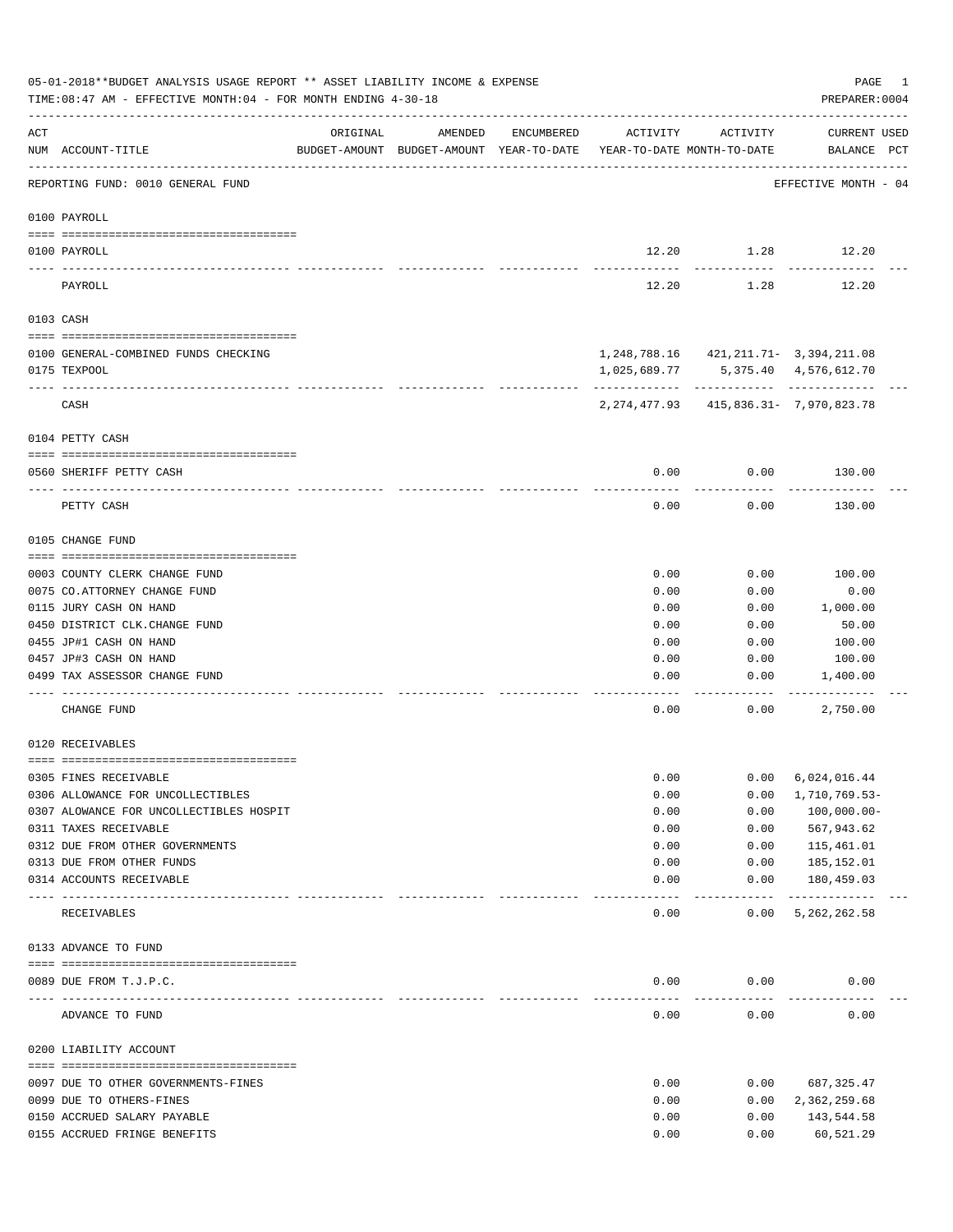|     | 05-01-2018**BUDGET ANALYSIS USAGE REPORT ** ASSET LIABILITY INCOME & EXPENSE<br>TIME: 08:47 AM - EFFECTIVE MONTH: 04 - FOR MONTH ENDING 4-30-18 |              |                                                     |            |                                           |                     | PAGE<br>PREPARER: 0004                  | 2  |
|-----|-------------------------------------------------------------------------------------------------------------------------------------------------|--------------|-----------------------------------------------------|------------|-------------------------------------------|---------------------|-----------------------------------------|----|
| ACT | NUM ACCOUNT-TITLE                                                                                                                               | ORIGINAL     | AMENDED<br>BUDGET-AMOUNT BUDGET-AMOUNT YEAR-TO-DATE | ENCUMBERED | ACTIVITY<br>YEAR-TO-DATE MONTH-TO-DATE    | ACTIVITY            | CURRENT USED<br>BALANCE PCT             |    |
|     | REPORTING FUND: 0010 GENERAL FUND                                                                                                               |              |                                                     |            |                                           |                     | EFFECTIVE MONTH - 04                    |    |
|     | 0200 DEFERRED TAX REVENUE                                                                                                                       |              |                                                     |            | 0.00                                      | 0.00                | 523,638.82                              |    |
|     | 0205 DEFERRED FINE REVENUE                                                                                                                      |              |                                                     |            | 0.00                                      |                     | $0.00 \quad 1,263,661.78$               |    |
|     | 0910 SYSTEM ADDED LIABILITY LINE-ITEM                                                                                                           |              |                                                     |            | $406, 316.03 -$                           | 0.00                | $406, 316.03 -$                         |    |
|     | LIABILITY ACCOUNT                                                                                                                               |              |                                                     |            | 406,316.03-                               | ---------           | ----------<br>$0.00 \quad 4,634,635.59$ |    |
|     | 0207 DUE TO FUND                                                                                                                                |              |                                                     |            |                                           |                     |                                         |    |
|     | 0070 DUE TO R.O.W.                                                                                                                              |              |                                                     |            | 0.00                                      | 0.00                | 0.00                                    |    |
|     | 0089 DUE TO T.J.P.C.                                                                                                                            |              |                                                     |            | 0.00                                      | 0.00                |                                         |    |
|     | 0090 DUE TO CJD                                                                                                                                 |              |                                                     |            | 0.00                                      | 0.00                | 0.00<br>1,794.00                        |    |
|     | 0970 DUE TO OTHER GOVERNMENTS                                                                                                                   |              |                                                     |            | 0.00                                      | 0.00                | 0.00                                    |    |
|     | 0990 DUE TO OTHERS                                                                                                                              |              |                                                     |            | 0.00                                      | 0.00                | 344.79                                  |    |
|     |                                                                                                                                                 |              |                                                     |            |                                           |                     |                                         |    |
|     | DUE TO FUND                                                                                                                                     |              |                                                     |            | 0.00                                      | 0.00                | 2,138.79                                |    |
|     | 0225 LONG TERM LIABILITIES                                                                                                                      |              |                                                     |            |                                           |                     |                                         |    |
|     | 0510 TIME PYMT. WARRANTS ON COMPUTERS                                                                                                           |              |                                                     |            | 0.00                                      | 0.00                | 0.00                                    |    |
|     | LONG TERM LIABILITIES                                                                                                                           |              |                                                     |            | 0.00                                      | 0.00                | 0.00                                    |    |
|     |                                                                                                                                                 |              |                                                     |            |                                           |                     |                                         |    |
|     | 0271 EQUITY ACCOUNT                                                                                                                             |              |                                                     |            |                                           |                     |                                         |    |
|     | 0200 EQUITY ACCOUNT                                                                                                                             |              |                                                     |            | 0.00                                      | 0.00                | 5,918,398.02                            |    |
|     | EQUITY ACCOUNT                                                                                                                                  |              |                                                     |            | 0.00                                      |                     | 0.00 5,918,398.02                       |    |
|     | 0300 CASH                                                                                                                                       |              |                                                     |            |                                           |                     |                                         |    |
|     | 0110 UNENCUMBERED FUND BALANCE                                                                                                                  |              | 2,735,791.80 2,735,791.80                           |            | 0.00                                      |                     | $0.00 \quad 2,735,791.80 \quad 00$      |    |
|     | CASH                                                                                                                                            | 2,735,791.80 | 2,735,791.80                                        | 0.00       | 0.00                                      | 0.00                | 2,735,791.80                            | 00 |
|     |                                                                                                                                                 |              |                                                     |            |                                           |                     |                                         |    |
|     | 0310 PROPERTY TAXES                                                                                                                             |              |                                                     |            |                                           |                     |                                         |    |
|     | 0110 CURRENT TAXES                                                                                                                              |              | 7,401,203.68 7,401,203.68                           |            | 7,319,446.62  110,444.39  81,757.06  99   |                     |                                         |    |
|     | 0120 DELINQUENT TAXES                                                                                                                           | 80,000.00    | 80,000.00                                           |            |                                           |                     | 132,683.30  10,171.84  52,683.30+166    |    |
|     | PROPERTY TAXES                                                                                                                                  |              | -------------<br>7,481,203.68 7,481,203.68          |            | $0.00$ $7,452,129.92$                     | 120,616.23          | 29,073.76 100                           |    |
|     | 0318 OTHER TAXES                                                                                                                                |              |                                                     |            |                                           |                     |                                         |    |
|     |                                                                                                                                                 |              |                                                     |            |                                           |                     |                                         |    |
|     | 0120 PAY N LIEU TAX/GRASSLAND                                                                                                                   |              | 16,000.00   16,000.00                               |            | 0.00                                      |                     | $0.00$ 16,000.00 00                     |    |
|     | 0121 PAY N LIEU TAX/UPPER TRINITY                                                                                                               | 15,381.60    | 15,381.60                                           |            | 14,592.80                                 | 0.00                | 788.80                                  | 95 |
|     | 0130 COURT COSTS/ARREST FEES                                                                                                                    | 240,000.00   | 240,000.00                                          |            |                                           |                     | 119,403.42  14,210.11  120,596.58       | 50 |
|     | 0132 ATTORNEYS & DOCTORS                                                                                                                        | 11,000.00    | 11,000.00                                           |            | 9,072.04                                  | 30.21               | 1,927.96                                | 82 |
|     | 0140 TAX ON MIXED DRINKS                                                                                                                        | 12,000.00    | 12,000.00                                           |            |                                           | 12,582.35 4,413.99  | 582.35+ 105                             |    |
|     | 0160 SALES TAX REVENUES                                                                                                                         | 711,760.94   | 711,760.94                                          |            | 486,583.84                                | 61,982.78           | 225, 177. 10                            | 68 |
|     | OTHER TAXES                                                                                                                                     |              |                                                     |            | 1,006,142.54 1,006,142.54 0.00 642,234.45 | 80,637.09           | 363,908.09 64                           |    |
|     | 0319 F.C. DETENTION CENTER                                                                                                                      |              |                                                     |            |                                           |                     |                                         |    |
|     | 0420 JAIL PAY PHONE COMMISSION                                                                                                                  | 108,000.00   | 108,000.00                                          |            |                                           | 147,088.95 3,191.82 | 39,088.95+ 136                          |    |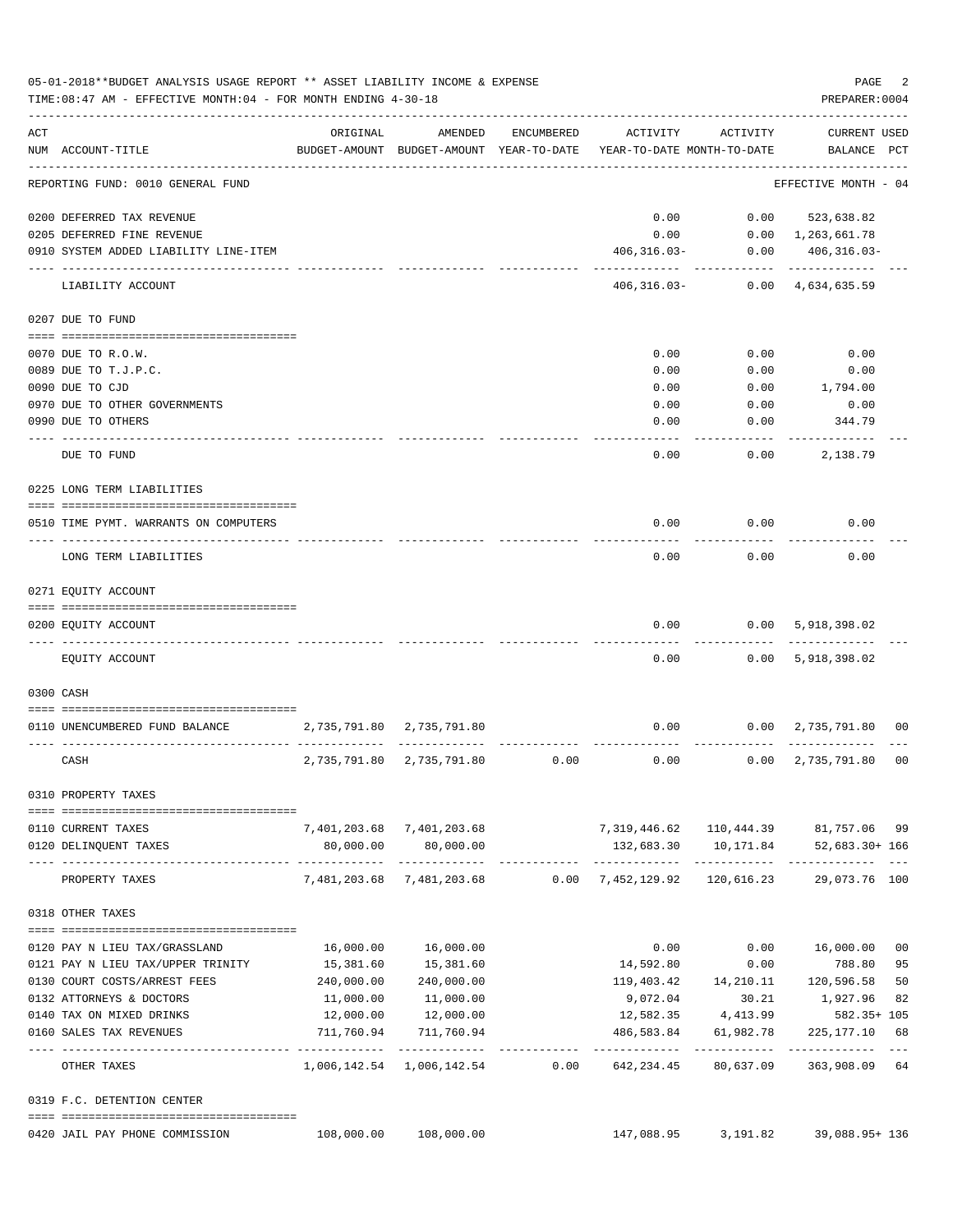| ACT | NUM ACCOUNT-TITLE                                | ORIGINAL<br>BUDGET-AMOUNT | AMENDED<br>BUDGET-AMOUNT YEAR-TO-DATE | ENCUMBERED | ACTIVITY             | ACTIVITY<br>YEAR-TO-DATE MONTH-TO-DATE | <b>CURRENT USED</b><br>BALANCE | PCT    |
|-----|--------------------------------------------------|---------------------------|---------------------------------------|------------|----------------------|----------------------------------------|--------------------------------|--------|
|     | REPORTING FUND: 0010 GENERAL FUND                |                           |                                       |            |                      |                                        | EFFECTIVE MONTH                | - 04   |
|     | 0429 SCHOLARSHIP FUNDS                           | 10,000.00                 | 10,000.00                             |            | 0.00                 | 0.00                                   | 10,000.00                      | 00     |
|     | 0551 ANNUAL PAYMENT                              | 0.00                      | 0.00                                  |            | 0.00                 | 0.00                                   | 0.00                           |        |
|     | 0552 MONTHLY MONITORING PAYMEN                   | 0.00                      | 0.00                                  |            | 0.00                 | 0.00                                   | 0.00                           |        |
|     | 0553 ADMINISTRATIVE FEE                          | 282,875.00                | 282,875.00                            |            |                      | 151,952.50 49,505.00                   | 130,922.50                     | -54    |
|     | 0554 REIMB.FOR CONFINEMENT EXP.                  | 0.00                      | 0.00                                  |            | 0.00                 | 0.00                                   | 0.00                           |        |
|     | F.C. DETENTION CENTER                            | 400,875.00                | 400,875.00                            | 0.00       | 299,041.45           | 52,696.82                              | 101,833.55                     | 75     |
|     | 0320 LICENSES & PERMITS                          |                           |                                       |            |                      |                                        |                                |        |
|     | 0200 ALCOHLIC BEVERAGE LICENSE                   | 1,000.00                  | 1,000.00                              |            | 660.50               |                                        | 12.00 339.50                   | 66     |
|     | 0300 SEWAGE PERMITS/INSPECTIONS                  | 70,000.00                 | 70,000.00                             |            | 58,255.26            |                                        | 9,865.03 11,744.74             | 83     |
|     | 0545 FOOD SERV.PERMITS/CLASSES                   | 0.00                      | 0.00                                  |            | 0.00                 | 0.00                                   | 0.00                           |        |
|     | 0546 \$5 COUNTY FEE/FOOD HANDLERS CLASS          | 0.00                      | 0.00                                  |            | 0.00                 | 0.00                                   | 0.00                           |        |
|     | LICENSES & PERMITS                               | 71,000.00                 | 71,000.00                             | 0.00       | 58,915.76            | 9,877.03                               | 12,084.24                      | 83     |
|     | 0321 FEES OF TAX COLLECTOR                       |                           |                                       |            |                      |                                        |                                |        |
|     |                                                  |                           |                                       |            |                      |                                        |                                |        |
|     | 0200 COMMISSIONS ON CAR REGIST                   | 110,000.00                | 110,000.00                            |            | 63,916.39            |                                        | 9,783.23 46,083.61             | 58     |
|     | 0250 COMMISSION ON CAR TITLES                    | 40,000.00                 | 40,000.00                             |            | 25,540.00            | 3,635.00                               | 14,460.00                      | 64     |
|     | 0251 COMM.ON SALES TAX COLLECTIONS               | 200,000.00                | 200,000.00                            |            | 0.00                 | 0.00                                   | 200,000.00                     | 00     |
|     | 0901 TAX CERTIFICATES                            | 5,800.00                  | 5,800.00                              |            | 4,012.42             | 0.00                                   | 1,787.58                       | 69     |
|     | FEES OF TAX COLLECTOR                            | 355,800.00                | 355,800.00                            | 0.00       | 93,468.81            | 13,418.23                              | 262,331.19                     | 26     |
|     | 0330 GRANTS                                      |                           |                                       |            |                      |                                        |                                |        |
|     |                                                  |                           |                                       |            |                      |                                        |                                |        |
|     | 0396 RIFLE RESISTANT BODY ARMOR 3439801          |                           |                                       |            | 0.00                 | 0.00                                   | 0.00                           |        |
|     | 0403 TEAM REDEVELOPMENT TRAINING                 | 0.00                      | 0.00                                  |            | 0.00                 | 0.00                                   | 0.00                           |        |
|     | 0437 INDIGENT DEFENSE GRANT                      | 35,000.00                 | 35,000.00                             |            | 25,947.25            | 8,481.25                               | 9,052.75                       | - 74   |
|     | GRANTS                                           | 35,000.00                 | 35,000.00                             | 0.00       | 25,947.25            | 8,481.25                               | 9,052.75                       | 74     |
|     | 0340 FEES OF OFFICE                              |                           |                                       |            |                      |                                        |                                |        |
|     |                                                  |                           |                                       |            |                      |                                        |                                |        |
|     | 0135 FAMILY PROTECTION FEE                       | 0.00<br>200.00            | 0.00<br>200.00                        |            | 1,021.85             | 183.25                                 | 1,021.85+                      |        |
|     | 0400 COUNTY JUDGE FEES<br>0403 COUNTY CLERK FEES | 210,000.00                | 210,000.00                            |            | 217.22<br>106,472.82 | 0.00<br>0.00                           | $17.22 + 109$<br>103,527.18    | 51     |
|     | 0450 DISTRICT CLERK FEES                         | 85,000.00                 | 85,000.00                             |            | 43,064.54            | 6,301.54                               | 41,935.46                      | 51     |
|     | 0455 J. P. #1 FEES                               | 20,000.00                 | 20,000.00                             |            | 9,650.34             | 3,318.30                               | 10,349.66                      | 48     |
|     | 0456 J. P. #2 FEES                               | 3,500.00                  | 3,500.00                              |            | 4,954.31             | 0.00                                   | $1,454.31+142$                 |        |
|     | 0457 J. P. #3 FEES                               | 10,000.00                 | 10,000.00                             |            | 5,552.85             | 0.00                                   | 4, 447.15                      | 56     |
|     | 0475 DISTRICT ATTORNEY FEES                      | 7,000.00                  | 7,000.00                              |            | 2,848.36             | 12.00                                  | 4,151.64                       | 41     |
|     | 0480 BOND APPLICATION FEE                        | 0.00                      | 0.00                                  |            | 500.00               | 0.00                                   | $500.00+$                      |        |
|     | 0484 ELECTION REIMBURSEMENTS                     | 0.00                      | 0.00                                  |            | 166.40               | 0.00                                   | $166.40+$                      |        |
|     | 0551 CONSTABLE PCT. 1 FEES                       | 7,000.00                  | 7,000.00                              |            | 6,727.48             | 2,217.72                               | 272.52                         | 96     |
|     | 0552 CONSTABLE PCT. 2 FEES                       | 3,000.00                  | 3,000.00                              |            | 1,365.00             | 0.00                                   | 1,635.00                       | 46     |
|     | 0553 CONSTABLE PCT. 3 FEES                       | 2,000.00                  | 2,000.00                              |            | 1,400.00             | 70.00                                  | 600.00                         | 70     |
|     | 0560 SHERIFF FEES                                | 40,000.00                 | 40,000.00                             |            | 23,071.45            | 1,115.57                               | 16,928.55                      | 58     |
|     | 0573 BOND SUPERVISION FEES                       | 50,000.00                 | 50,000.00                             |            | 38,458.80            | 5,608.00                               | 11,541.20                      | 77     |
|     | 0600 D.C.6TH COURT OF APPEALS FEE                | 1,500.00                  | 1,500.00                              |            | 875.82               | 171.10                                 | 624.18                         | 58     |
|     | 0601 C.C.6TH COURT OF APPEALS FEE                | 800.00                    | 800.00                                |            | 375.00               | 0.00                                   | 425.00                         | 47     |
|     | 0652 SUBDIVISION FEES                            | 250.00                    | 250.00                                |            | 2,692.40             | 1,357.40                               | $2,442.40+$                    | 77     |
|     | 0900 OTHER FEES                                  | 500.00                    | 500.00                                |            | 0.00                 | 0.00                                   | 500.00                         | $00\,$ |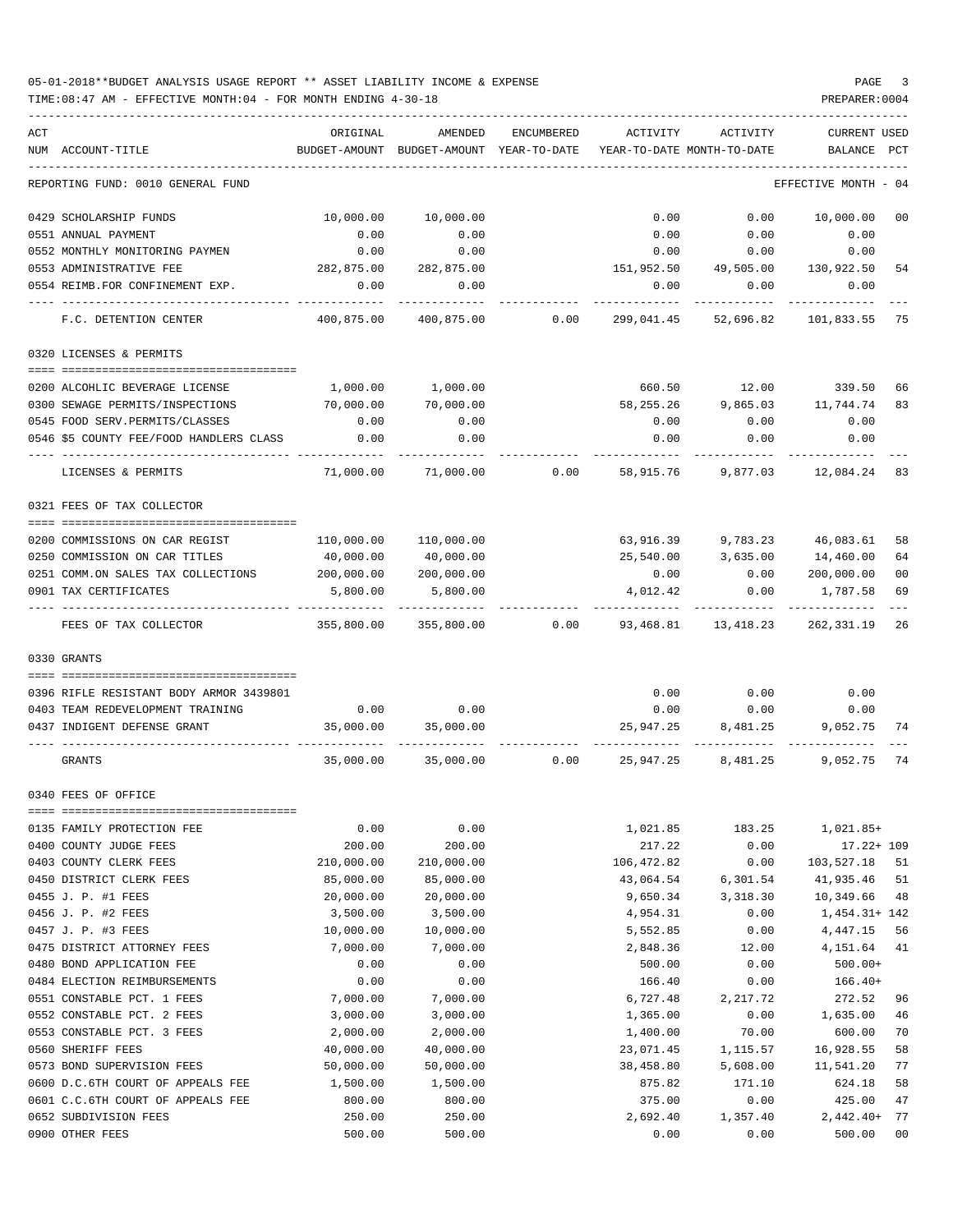| 05-01-2018**BUDGET ANALYSIS USAGE REPORT ** ASSET LIABILITY INCOME & EXPENSE |  |  |  |  | PAGE |  |
|------------------------------------------------------------------------------|--|--|--|--|------|--|
|                                                                              |  |  |  |  |      |  |

|     | TIME: 08:47 AM - EFFECTIVE MONTH: 04 - FOR MONTH ENDING 4-30-18<br>PREPARER: 0004 |                       |                                                                                |                |                       |                                              |                                  |                |  |  |  |
|-----|-----------------------------------------------------------------------------------|-----------------------|--------------------------------------------------------------------------------|----------------|-----------------------|----------------------------------------------|----------------------------------|----------------|--|--|--|
| ACT | NUM ACCOUNT-TITLE                                                                 | ORIGINAL              | AMENDED<br>BUDGET-AMOUNT BUDGET-AMOUNT YEAR-TO-DATE YEAR-TO-DATE MONTH-TO-DATE | ENCUMBERED     | ACTIVITY              | ACTIVITY                                     | <b>CURRENT USED</b><br>BALANCE   | PCT            |  |  |  |
|     | REPORTING FUND: 0010 GENERAL FUND                                                 |                       |                                                                                |                |                       |                                              | EFFECTIVE MONTH - 04             |                |  |  |  |
|     | FEES OF OFFICE                                                                    | 440,750.00            | 440,750.00                                                                     | 0.00           | 249,414.64            | 20,354.88                                    | 191,335.36 57                    |                |  |  |  |
|     | 0350 FINES                                                                        |                       |                                                                                |                |                       |                                              |                                  |                |  |  |  |
|     | 0455 J. P. #1 FINES                                                               |                       | 14,000.00    14,000.00                                                         |                |                       | 3,427.45 1,244.75 10,572.55 24               |                                  |                |  |  |  |
|     | 0456 J. P. #2 FINES                                                               | 1,000.00              | 1,000.00                                                                       |                |                       | 134.10   0.00   865.90   13                  |                                  |                |  |  |  |
|     | 0457 J. P. #3 FINES                                                               | 2,500.00              | 2,500.00                                                                       |                | 2,497.23              | 0.00                                         | 2.77 100                         |                |  |  |  |
|     | FINES                                                                             | 17,500.00             |                                                                                | 17,500.00 0.00 |                       | 6,058.78 1,244.75 11,441.22                  |                                  | 35             |  |  |  |
|     | 0352 FINES & FORFEITURES                                                          |                       |                                                                                |                |                       |                                              |                                  |                |  |  |  |
|     |                                                                                   |                       |                                                                                |                |                       |                                              |                                  |                |  |  |  |
|     | 0100 10% COMM.ON SURETY BAIL BOND FEE                                             |                       | 1,000.00 1,000.00                                                              |                |                       | 397.50 0.00 602.50                           |                                  | 40             |  |  |  |
|     | 0201 BOND FORFEITURES                                                             | 8,000.00              | 8,000.00                                                                       |                | 63.00                 | 0.00                                         | 7,937.00                         | 01             |  |  |  |
|     | FINES & FORFEITURES                                                               | 9,000.00              | 9,000.00                                                                       | 0.00           | 460.50                | 0.00                                         | 8,539.50 05                      |                |  |  |  |
|     | 0360 INTEREST EARNINGS                                                            |                       |                                                                                |                |                       |                                              |                                  |                |  |  |  |
|     | 0100 INTEREST EARNINGS                                                            | 6,000.00              | 6,000.00                                                                       |                |                       | 27,873.95 5,683.36 21,873.95+465             |                                  |                |  |  |  |
|     | INTEREST EARNINGS                                                                 | 6,000.00              | 6,000.00                                                                       | 0.00           |                       | 27,873.95 5,683.36 21,873.95+465             |                                  |                |  |  |  |
|     | 0364 SALE OF ASSETS LAND/BUILDING                                                 |                       |                                                                                |                |                       |                                              |                                  |                |  |  |  |
|     |                                                                                   |                       |                                                                                |                |                       |                                              |                                  |                |  |  |  |
|     | 0162 SALE OF ASSETS LAND/BUILDING<br>0163 SALE OF EQUIPMENT                       | 0.00<br>1,000.00      | 0.00<br>1,000.00                                                               |                | 23,382.38             | $0.00$ $0.00$ $0.00$<br>23,382.38            | 22,382.38+338                    |                |  |  |  |
|     | SALE OF ASSETS LAND/BUILDING                                                      | 1,000.00              | 1,000.00                                                                       | 0.00           | 23,382.38             | ------------<br>23,382.38                    | ____________<br>22, 382. 38+ 338 |                |  |  |  |
|     | 0370 MISCELLANEOUS                                                                |                       |                                                                                |                |                       |                                              |                                  |                |  |  |  |
|     |                                                                                   |                       | 2,400.00 2,400.00                                                              |                |                       |                                              |                                  |                |  |  |  |
|     | 0100 KFYN-RADIO TOWER RENT<br>0112 TOBACCO SETTLEMENT                             | 21,000.00             | 21,000.00                                                                      |                | 18,060.46             | 1,400.00   0.00   1,000.00   58<br>18,060.46 | 2,939.54                         | 86             |  |  |  |
|     | 0115 RENT- VERIZON TOWER                                                          | 11,109.00             | 11,109.00                                                                      |                | 8,378.02              | 1,064.61                                     | 2,730.98                         | 75             |  |  |  |
|     | 0120 CONTRIBUTION IHC TRUST                                                       | 3,000.00              | 3,000.00                                                                       |                | 3,878.84              | 0.00                                         | 878.84+ 129                      |                |  |  |  |
|     | 0125 IHC STATE REIMBURSEMENT                                                      | 0.00                  | 0.00                                                                           |                | 0.00                  | 0.00                                         | 0.00                             |                |  |  |  |
|     | 0130 REFUNDS & MISCELLANEOUS                                                      | 25,000.00             | 25,000.00                                                                      |                | 9,928.14              | 64.51                                        | 15,071.86                        | 40             |  |  |  |
|     | 0131 AUTOMOBILE INSURANCE LOSS PAYMENTS                                           | 0.00                  | 0.00                                                                           |                | 0.00                  | 0.00                                         | 0.00                             |                |  |  |  |
|     | 0132 PROPERTY INSURANCE LOSS PAYMENTS                                             | 0.00                  | 0.00                                                                           |                | 0.00                  | 0.00                                         | 0.00                             |                |  |  |  |
|     | 0135 HEALTH INS. SURPLUS DISTRIBUTION                                             | 5,000.00              | 5,000.00                                                                       |                | 0.00                  | 0.00                                         | 5,000.00                         | 00             |  |  |  |
|     | 0139 STATE JUROR REIMB.FEE                                                        | 25,000.00             | 25,000.00                                                                      |                | 13,362.00             | 0.00                                         | 11,638.00                        | 53             |  |  |  |
|     | 0143 D.A.SALARY REIMB.                                                            | 27,500.00             | 27,500.00                                                                      |                | 9,166.66              | 0.00                                         | 18, 333. 34                      | 33             |  |  |  |
|     | 0144 CO. JUDGE COURT FEES SALARY REIMB.                                           | 25,200.00             | 25,200.00                                                                      |                | 0.00                  | 0.00                                         | 25,200.00                        | 0 <sub>0</sub> |  |  |  |
|     | 0147 UTILITIES REIMBURSEMENT<br>0151 ASST. DA LONGEVITY PAY                       | 17,500.00<br>4,440.00 | 17,500.00<br>4,440.00                                                          |                | 10,230.76<br>2,760.00 | 1,188.59<br>0.00                             | 7,269.24<br>1,680.00             | 58<br>62       |  |  |  |
|     | 0152 HB 9 D.A. SUPPLEMENTAL FUNDS                                                 | 4,317.00              | 4,317.00                                                                       |                | 2,518.67              | 359.81                                       | 1,798.33                         | 58             |  |  |  |
|     | 0162 COURT REPORTER SERVICE FEE                                                   | 6,000.00              | 6,000.00                                                                       |                | 3,048.74              | 513.31                                       | 2,951.26                         | 51             |  |  |  |
|     | 0163 ADM.OF COURT JUSTICE 10% SB 1417                                             | 1,000.00              | 1,000.00                                                                       |                | 498.86                | 33.97                                        | 501.14                           | 50             |  |  |  |
|     | 0164 TIME PAYMENT FEE 40% SB 1417                                                 | 3,000.00              | 3,000.00                                                                       |                | 1,995.73              | 135.92                                       | 1,004.27                         | 67             |  |  |  |
|     | 0166 JUDICIAL SUPP.FEE(60 CENTS)                                                  | 1,000.00              | 1,000.00                                                                       |                | 438.41                | 52.67                                        | 561.59                           | 44             |  |  |  |
|     | 0167 JUROR REIMB.FEE                                                              | 6,000.00              | 6,000.00                                                                       |                | 2,917.22              | 348.01                                       | 3,082.78                         | 49             |  |  |  |
|     | 0408 COUNTY WELLNESS PROGRAM                                                      | 3,000.00              | 3,000.00                                                                       |                | 1,037.04              | 0.00                                         | 1,962.96                         | 35             |  |  |  |

0410 CO CT AT LAW SUPPLEMENT  $84,000.00$   $84,000.00$   $84,000.00$   $42,000.00$   $9.00$   $42,000.00$   $50$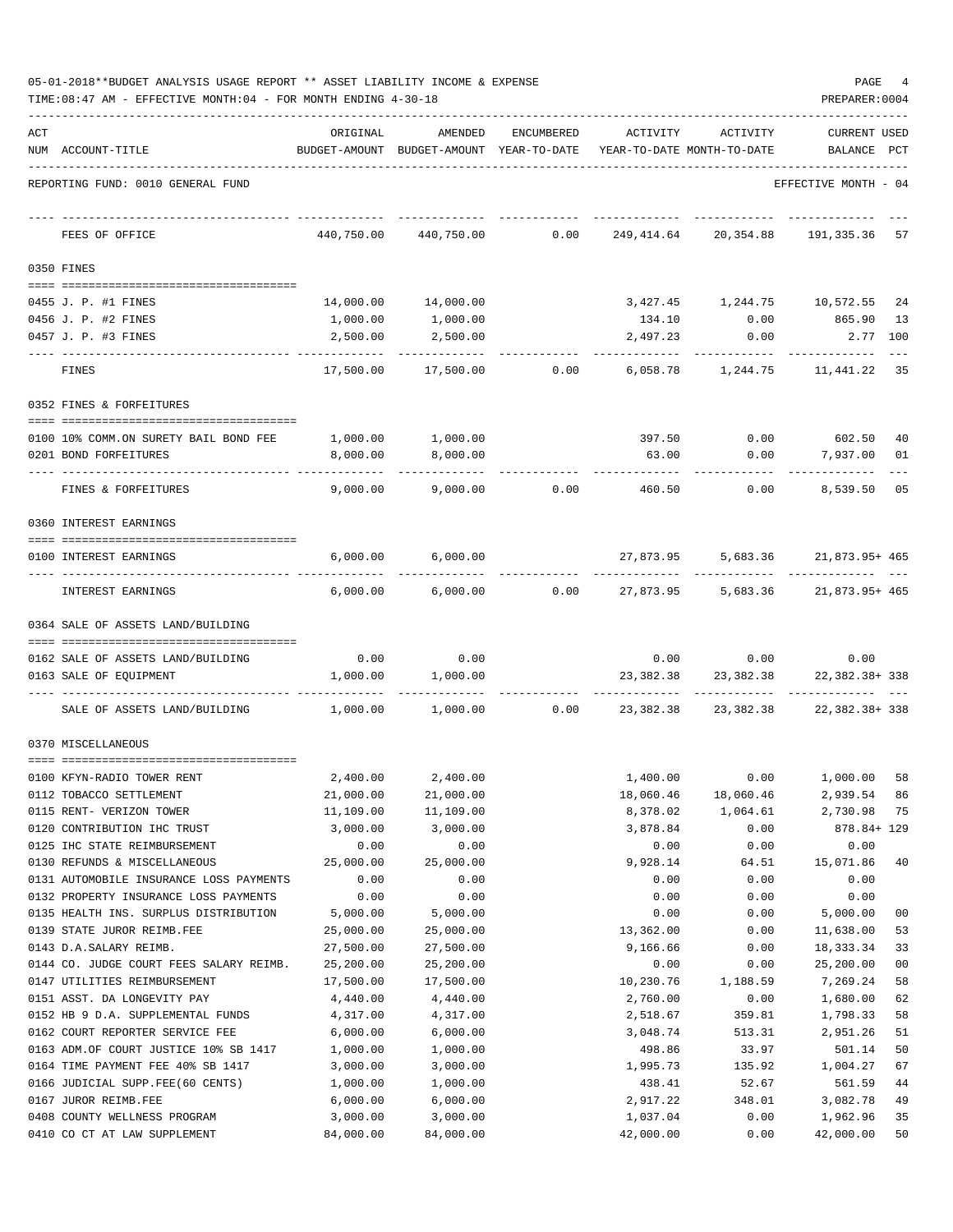TIME:08:47 AM - EFFECTIVE MONTH:04 - FOR MONTH ENDING 4-30-18 PREPARER:0004

| ACT                                  | ORIGINAL   | AMENDED                                  | ENCUMBERED | ACTIVITY                   | ACTIVITY             | <b>CURRENT USED</b>  |                |
|--------------------------------------|------------|------------------------------------------|------------|----------------------------|----------------------|----------------------|----------------|
| NUM ACCOUNT-TITLE                    |            | BUDGET-AMOUNT BUDGET-AMOUNT YEAR-TO-DATE |            | YEAR-TO-DATE MONTH-TO-DATE |                      | BALANCE PCT          |                |
|                                      |            |                                          |            |                            |                      |                      |                |
| REPORTING FUND: 0010 GENERAL FUND    |            |                                          |            |                            |                      | EFFECTIVE MONTH - 04 |                |
| 0450 DIST. CLK. PASSPORT PHOTO       | 2,500.00   | 2,500.00                                 |            | 80.00                      | 70.00                | 2,420.00             | 03             |
| 0453 REIMB.CEC ODYSSEY SAAS          | 21,593.00  | 21,593.00                                |            | 16,194.75                  | 5,398.25             | 5,398.25             | 75             |
| 0509 CANDY MACHINE COMMISSION        | 350.00     | 350.00                                   |            | 115.18                     | 0.00                 | 234.82               | 33             |
| 0510 DR. PEPPER COMMISSION           | 300.00     | 300.00                                   |            | 120.00                     | 16.00                | 180.00               | 40             |
| 0553 DONATION CONST.3 RADIO EQUIP.   | 0.00       | 0.00                                     |            | 0.00                       | 0.00                 | 0.00                 |                |
| 0562 STATE REIMB.OFFENDER TRANSPORT  | 4,000.00   | 4,000.00                                 |            | 2,698.40                   | 0.00                 | 1,301.60             | 67             |
| 0565 COCA-COLA COMMISSIONS           | 150.00     | 150.00                                   |            | 26.08                      | 0.00                 | 123.92               | 17             |
| MISCELLANEOUS                        | 304,359.00 | 304,359.00                               | 0.00       |                            | 150,853.96 27,306.11 | 153,505.04           | 50             |
| 0400 COUNTY JUDGE                    |            |                                          |            |                            |                      |                      |                |
| 0101 SALARY ELECTED OFFICIAL         | 64,716.75  | 64,716.75                                | 0.00       | 37,336.65                  | 4,978.22             | 27,380.10            | 58             |
| 0104 STATE PROBATE SALARY SUPPLEMENT | 0.00       | 0.00                                     | 0.00       | 0.00                       | 0.00                 | 0.00                 |                |
| 0105 SALARY SECRETARY                | 33,322.66  | 33, 322.66                               | 0.00       | 21,644.55                  | 2,921.70             | 11,678.11            | 65             |
| 0201 SOCIAL SECURITY TAXES           | 6,450.44   | 6,450.44                                 | 0.00       | 3,383.26                   | 448.56               | 3,067.18             | 52             |
| 0202 GROUP HEALTH & DENTAL INSURANCE | 20,989.25  | 20,989.25                                | 0.00       | 11,112.07                  | 1,749.12             | 9,877.18             | 53             |
| 0203 RETIREMENT                      | 11,430.01  | 11,430.01                                | 0.00       | 6,815.17                   | 931.50               | 4,614.84             | 60             |
| 0204 WORKERS' COMPENSATION           | 436.97     | 436.97                                   | 0.00       | 176.25                     | 0.00                 | 260.72               | 40             |
| 0205 MEDICARE TAX                    | 1,508.57   | 1,508.57                                 | 0.00       | 791.20                     | 104.90               | 717.37               | 52             |
| 0225 TRAVEL ALLOWANCE                | 3,600.00   | 3,600.00                                 | 0.00       | 2,100.00                   | 300.00               | 1,500.00             | 58             |
| 0310 OFFICE SUPPLIES                 | 800.00     | 800.00                                   | 0.00       | 481.89                     | 50.45                | 318.11               | 60             |
| 0311 POSTAL EXPENSES                 |            |                                          |            |                            |                      |                      | 07             |
|                                      | 400.00     | 400.00                                   | 0.00       | 27.13                      | 0.00                 | 372.87               |                |
| 0427 OUT OF COUNTY TRAVEL            | 5,750.00   | 5,750.00                                 | 0.00       | 4,121.96                   | 464.62               | 1,628.04             | 72             |
| 0431 LOCAL TRAVEL                    | 0.00       | 0.00                                     | 0.00       | 0.00                       | 0.00                 | 0.00                 |                |
| 0435 PRINTING                        | 200.00     | 200.00                                   | 0.00       | 58.50                      | 0.00                 | 141.50               | 29             |
| 0437 COURT REPORTER EXPENSE          | 2,500.00   | 2,500.00                                 | 0.00       | 0.00                       | 0.00                 | 2,500.00             | 0 <sub>0</sub> |
| 0468 JUVENILE BOARD SALARY           | 2,400.00   | 2,400.00                                 | 0.00       | 1,400.00                   | 200.00               | 1,000.00             | 58             |
| 0480 BOND                            | 0.00       | 247.00                                   | 0.00       | 247.00                     | 0.00                 | 0.00                 | 100            |
| 0572 OFFICE EQUIPMENT                | 1,000.00   | 1,000.00                                 | 0.00       | 37.59                      | 0.00                 | 962.41               | 04             |
| 0574 TECHNOLOGY                      | 0.00       | 0.00                                     | 0.00       | 0.00                       | 0.00                 | 0.00                 |                |
| 0590 BOOKS                           | 300.00     | 300.00                                   | 0.00       | 161.00                     | 0.00                 | 139.00               | 54             |
| COUNTY JUDGE                         | 155,804.65 | 156,051.65                               | 0.00       | 89,894.22                  | 12,149.07            | 66,157.43            | 58             |
| 0401 911 COORDINATOR                 |            |                                          |            |                            |                      |                      |                |
| 0403 TCOG RURAL ADDRESSING           |            | 23,000.00 23,000.00                      | 0.00       |                            | 23,000.00 0.00       |                      | 0.00 100       |
| 911 COORDINATOR                      | 23,000.00  | 23,000.00                                | 0.00       | 23,000.00                  | 0.00                 |                      | 0.00 100       |
| 0403 COUNTY CLERK                    |            |                                          |            |                            |                      |                      |                |
| 0101 SALARY ELECTED OFFICIAL         |            |                                          |            |                            |                      |                      |                |
|                                      | 56,541.72  | 56,541.72                                | 0.00       | 32,620.20                  | 4,349.36             | 23,921.52            | 58             |
| 0104 SALARY DEPUTIES                 | 174,272.43 | 174,272.43                               | 0.00       | 97,434.84                  | 12,972.72            | 76,837.59            | 56             |
| 0107 REGULAR-TEMP. PART-TIME         | 16,588.00  | 16,588.00                                | 0.00       | 957.00                     | 957.00               | 15,631.00            | 06             |
| 0201 SOCIAL SECURITY TAXES           | 15,353.81  | 15,353.81                                | 0.00       | 7,116.48                   | 984.39               | 8,237.33             | 46             |
| 0202 GROUP HEALTH & DENTAL INSURANCE | 73,462.20  | 73,462.20                                | 0.00       | 42,853.40                  | 6,121.92             | 30,608.80            | 58             |
| 0203 RETIREMENT                      | 28,154.36  | 28,154.36                                | 0.00       | 14,786.93                  | 2,102.10             | 13,367.43            | 53             |
| 0204 WORKERS COMPENSATION            | 1,040.10   | 1,040.10                                 | 0.00       | 434.14                     | 0.00                 | 605.96               | 42             |
| 0205 MEDICARE TAX                    | 3,590.81   | 3,590.81                                 | 0.00       | 1,664.46                   | 230.24               | 1,926.35             | 46             |
| 0310 OFFICE SUPPLIES                 | 3,760.00   | 3,760.00                                 | 329.57     | 2,593.47                   | 359.66               | 836.96               | 78             |
| 0311 POSTAL EXPENSES                 | 1,500.00   | 1,500.00                                 | 0.00       | 266.73                     | 0.00                 | 1,233.27             | 18             |
| 0420 UTILITIES TELEPHONE             | 0.00       | 0.00                                     | 0.00       | 0.00                       | 0.00                 | 0.00                 |                |

0427 OUT OF COUNTY TRAVEL 4,000.00 4,000.00 63.71 2,212.62 638.17 1,723.67 57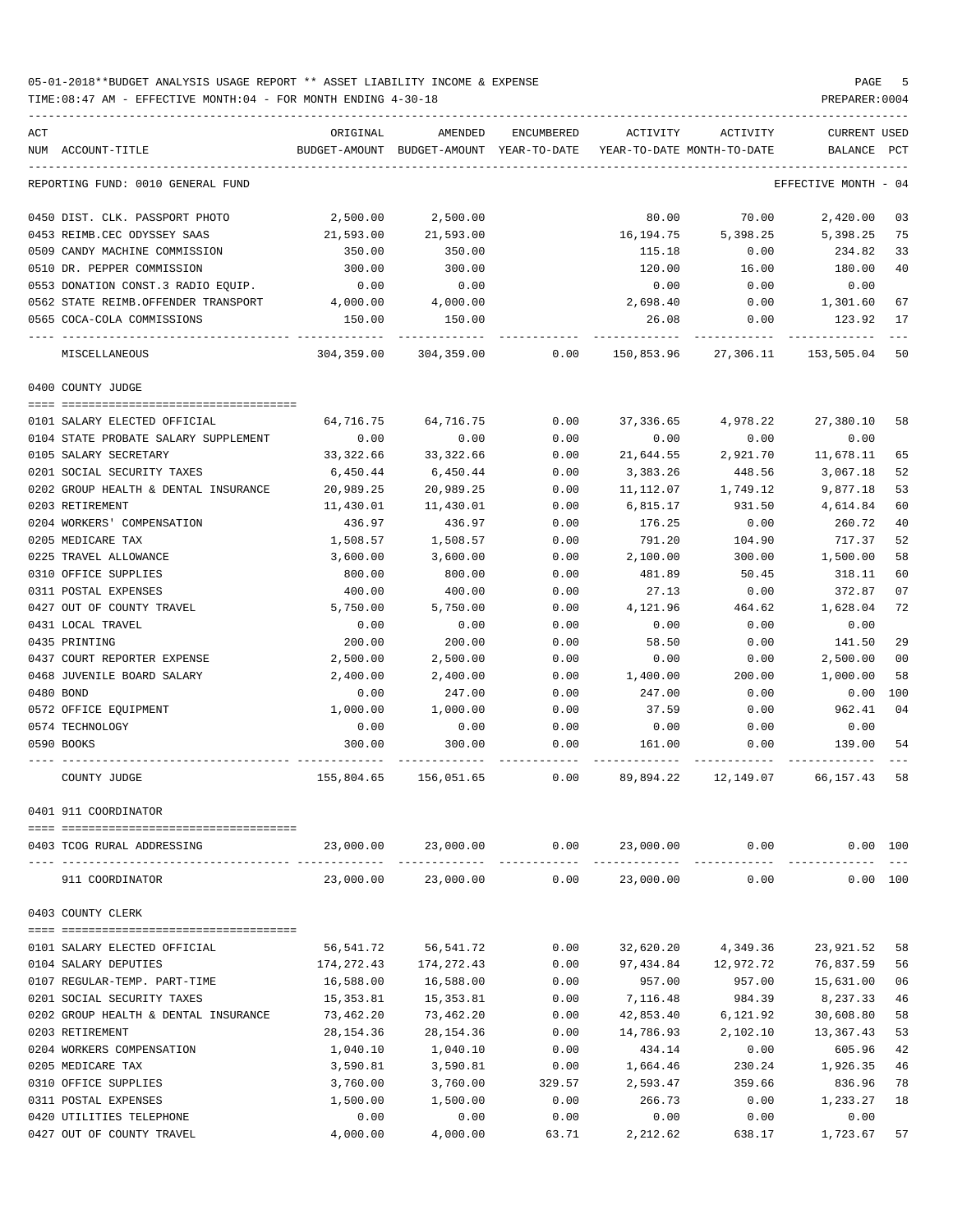### 05-01-2018\*\*BUDGET ANALYSIS USAGE REPORT \*\* ASSET LIABILITY INCOME & EXPENSE PAGE 6 TIME:08:47 AM - EFFECTIVE MONTH:04 - FOR MONTH ENDING 4-30-18 PREPARER:0004

| ACT |                                      | ORIGINAL  | AMENDED                                  | ENCUMBERED | ACTIVITY                   | ACTIVITY                                                 | <b>CURRENT USED</b>  |        |
|-----|--------------------------------------|-----------|------------------------------------------|------------|----------------------------|----------------------------------------------------------|----------------------|--------|
|     | NUM ACCOUNT-TITLE                    |           | BUDGET-AMOUNT BUDGET-AMOUNT YEAR-TO-DATE |            | YEAR-TO-DATE MONTH-TO-DATE |                                                          | BALANCE              | PCT    |
|     | REPORTING FUND: 0010 GENERAL FUND    |           |                                          |            |                            |                                                          | EFFECTIVE MONTH - 04 |        |
|     | 0431 LOCAL TRAVEL                    | 0.00      | 0.00                                     | 0.00       | 0.00                       | 0.00                                                     | 0.00                 |        |
|     | 0435 PRINTING                        | 1,400.00  | 1,400.00                                 | 46.00      | 198.40                     | 0.00                                                     | 1,155.60             | 17     |
|     | 0437 IMAGING/INDEXING                | 14,000.00 | 14,000.00                                | 0.00       | 4,676.29                   | 0.00                                                     | 9,323.71             | 33     |
|     | 0480 BOND                            | 292.50    | 292.50                                   | 0.00       | 200.00                     | 0.00                                                     | 92.50                | 68     |
|     | 0481 DUES                            | 225.00    | 225.00                                   | 0.00       | 0.00                       | 0.00                                                     | 225.00               | 00     |
|     | 0572 OFFICE EQUIPMENT                | 3,478.83  | 3,478.83                                 | 0.00       | 0.00                       | 0.00                                                     | 3,478.83             | 00     |
|     | COUNTY CLERK                         |           | 397,659.76 397,659.76 439.28             |            |                            | 208,014.96 28,715.56 189,205.52                          |                      | 52     |
|     | 0404 ELECTION                        |           |                                          |            |                            |                                                          |                      |        |
|     | 0109 SALARY                          | 11,300.00 | 13,300.00                                | 0.00       | 13,177.08                  | 264.64                                                   | 122.92 99            |        |
|     | 0201 SOCIAL SECURITY TAXES           | 0.00      | 0.00                                     | 0.00       | 0.00                       | 0.00                                                     | 0.00                 |        |
|     | 0203 RETIREMENT                      | 0.00      | 0.00                                     | 0.00       | 0.00                       | 0.00                                                     | 0.00                 |        |
|     | 0205 MEDICARE TAX                    | 0.00      | 0.00                                     | 0.00       | 0.00                       | 0.00                                                     | 0.00                 |        |
|     | 0310 ELECTION SUPPLIES               | 4,000.00  | 4,000.00                                 | 1,535.92   | 2,490.28                   | 51.16                                                    | 26.20- 101           |        |
|     | 0311 POSTAGE                         | 8,500.00  | 7,500.00                                 | 0.00       | 6,168.81                   | 0.00                                                     | 1,331.19             | 82     |
|     | 0423 CELL PHONE                      | 240.00    | 240.00                                   | 0.00       | 140.00                     | 20.00                                                    | 100.00               | 58     |
|     | 0427 ELECTION TRAVEL                 | 2,900.00  | 1,900.00                                 | 42.59      | 307.46                     | 125.14                                                   | 1,549.95             | 18     |
|     | 0428 EMPLOYEE TRAINING               | 0.00      | 0.00                                     | 0.00       | 0.00                       | 0.00                                                     | 0.00                 |        |
|     | 0429 DPS BACKGROUND CHECK            | 50.00     | 50.00                                    | 0.00       | 0.00                       | 0.00                                                     | 50.00                | 00     |
|     | 0430 BIDS AND NOTICES                | 600.00    | 600.00                                   | 51.30      | 367.59                     | 0.00                                                     | 181.11               | 70     |
|     | 0442 PROFESSIONAL SERVICE/TRANSLATOR | 200.00    | 200.00                                   | 56.25      | 100.00                     | 0.00                                                     | 43.75                | 78     |
|     | 0483 VOTER REGISTRATION              | 2,000.00  | 2,000.00                                 | 0.00       | 1,374.48                   | 0.00                                                     | 625.52               | 69     |
|     | 0485 ELECTION MAINT. AGREEMENT       | 14,226.00 | 14,226.00                                | 0.00       | 14,231.00                  | 0.00                                                     | $5.00 - 100$         |        |
|     | 0573 ELECTION EQUIPMENT              | 2,402.79  | 2,402.79                                 | 0.00       | 0.00                       | 0.00                                                     | 2,402.79             | - 00   |
|     | ELECTION                             |           | 46,418.79 46,418.79 1,686.06             |            | 38,356.70                  | 460.94                                                   | 6,376.03 86          |        |
|     | 0405 VETERANS'SERVICE                |           |                                          |            |                            |                                                          |                      |        |
|     | 0102 SALARY APPOINTED OFFICIAL       | 37,080.00 | 37,080.00                                | 0.00       |                            | 21,392.40 2,852.32                                       | 15,687.60            | 58     |
|     | 0201 SOCIAL SECURITY TAXES           | 2,298.96  | 2,298.96                                 | 0.00       | 1,326.30                   | 176.84                                                   | 972.66               | 58     |
|     | 0202 GROUP HEALTH & DENTAL INSURANCE | 10,494.60 | 10,494.60                                | 0.00       | 6,121.92                   | 874.56                                                   | 4,372.68             | 58     |
|     | 0203 RETIREMENT                      | 4,219.70  | 4,219.70                                 | 0.00       | 2,414.23                   | 328.02                                                   | 1,805.47             | 57     |
|     | 0204 WORKERS' COMPENSATION           | 155.74    | 155.74                                   | 0.00       | 65.07                      | 0.00                                                     | 90.67                | 42     |
|     | 0205 MEDICARE TAX                    | 537.66    | 537.66                                   | 0.00       | 310.20                     | 41.36                                                    | 227.46               | 58     |
|     | 0310 OFFICE SUPPLIES                 | 250.00    | 250.00                                   | 0.00       | 78.84                      | 0.00                                                     | 171.16               | 32     |
|     | 0311 POSTAL EXPENSES                 | 100.00    | 100.00                                   | 0.00       | 98.00                      | 49.00                                                    | 2.00                 | 98     |
|     | 0427 OUT OF COUNTY TRAVEL            | 750.00    | 750.00                                   | 0.00       | 0.00                       | 0.00                                                     | 750.00               | 00     |
|     | 0428 TRAINING/TUITION                | 500.00    | 500.00                                   | 0.00       | 0.00                       | 0.00                                                     | 500.00               | $00\,$ |
|     | 0435 PRINTING                        | 100.00    | 100.00                                   | 0.00       | 0.00                       | 0.00                                                     | 100.00               | 00     |
|     | 0572 OFFICE EQUIPMENT                | 0.00      | 0.00                                     | 0.00       | 0.00                       | 0.00                                                     | 0.00                 |        |
|     | VETERANS ' SERVICE                   |           |                                          |            |                            | 56,486.66 56,486.66 0.00 31,806.96 4,322.10 24,679.70 56 |                      |        |
|     | 0406 EMERGENCY MANAGEMENT            |           |                                          |            |                            |                                                          |                      |        |
|     |                                      |           |                                          |            |                            |                                                          |                      |        |
|     | 0103 SALARY                          | 40,983.57 | 40,983.57                                | 0.00       | 23,644.35                  | 3,152.58                                                 | 17,339.22 58         |        |
|     | 0107 SALARY TEMP./EXTRA              | 0.00      | 0.00                                     | 0.00       | 0.00                       | 0.00                                                     | 0.00                 |        |
|     | 0201 SOCIAL SECURITY TAXES           | 2,570.74  | 2,570.74                                 | 0.00       | 1,463.29                   | 195.08                                                   | 1,107.45             | 57     |
|     | 0202 GROUP HEALTH & DENTAL INS       | 10,494.60 | 10,494.60                                | 0.00       | 6,121.92                   | 874.56                                                   | 4,372.68             | 58     |
|     | 0203 RETIREMENT                      | 4,663.93  | 4,663.93                                 | 0.00       | 2,668.30                   | 362.54                                                   | 1,995.63             | 57     |
|     | 0204 WORKERS' COMPENSATION           | 174.15    | 174.15                                   | 0.00       | 71.92                      | 0.00                                                     | 102.23               | 41     |
|     | 0205 MEDICARE TAX                    | 601.22    | 601.22                                   | 0.00       | 342.20                     | 45.62                                                    | 259.02               | 57     |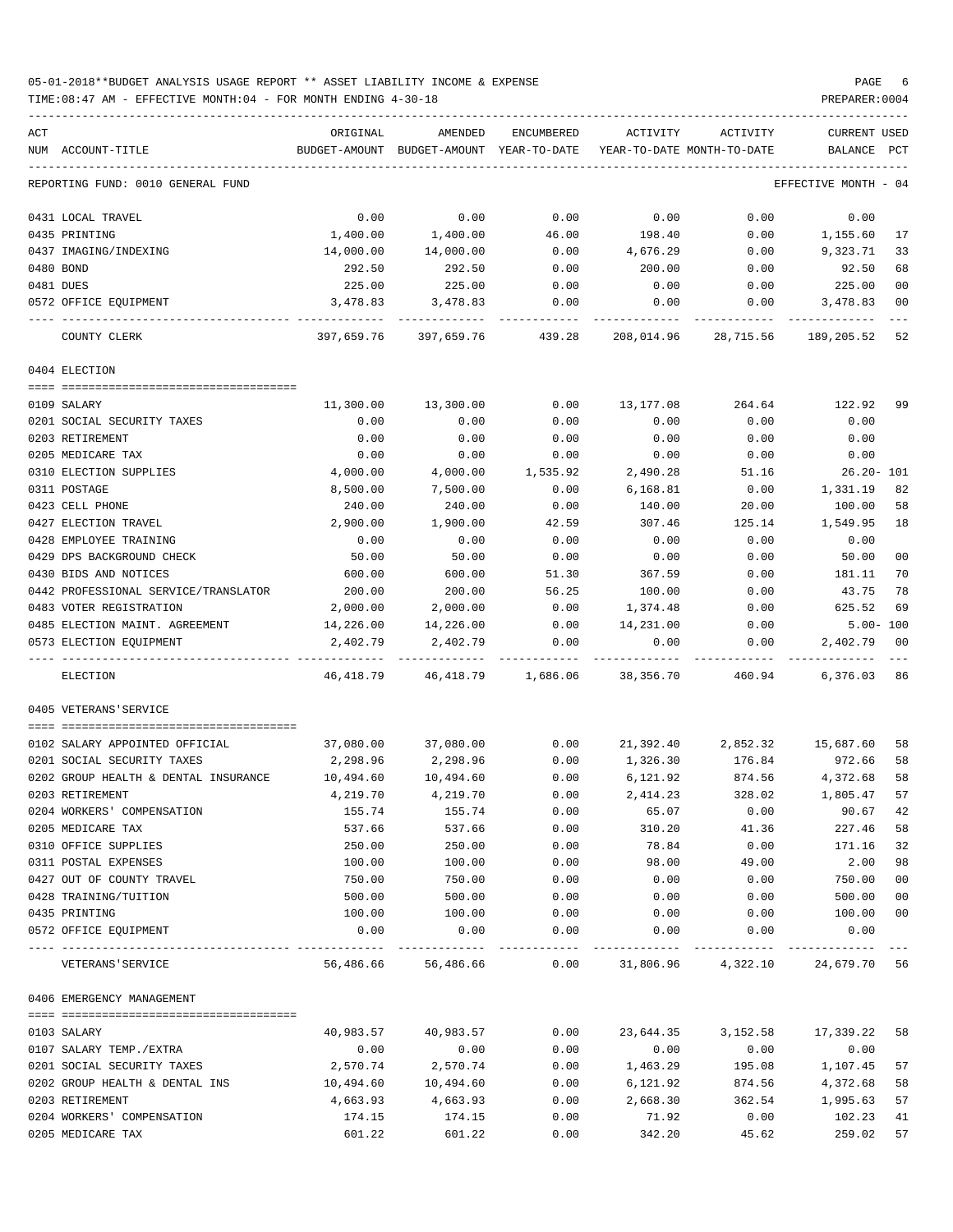TIME:08:47 AM - EFFECTIVE MONTH:04 - FOR MONTH ENDING 4-30-18 PREPARER:0004

ACT ORIGINAL AMENDED ENCUMBERED ACTIVITY ACTIVITY CURRENT USED NUM ACCOUNT-TITLE BUDGET-AMOUNT BUDGET-AMOUNT YEAR-TO-DATE YEAR-TO-DATE MONTH-TO-DATE BALANCE PCT ----------------------------------------------------------------------------------------------------------------------------------- REPORTING FUND: 0010 GENERAL FUND EFFECTIVE MONTH - 04 0225 TRAVEL ALLOWANCE 0.00 70.00 0.00 70.00 0.00 0.00 100 0310 OFFICE SUPPLIES 6 150.00 150.00 150.00 150.00 109.81 27 0311 POSTAL EXPENSE 50.00 50.00 0.00 49.00 49.00 1.00 98 0330 AUTO EXPENSE-GAS & OIL 1,000.00 930.00 0.00 403.31 74.02 526.69 43 0422 R&M RADIO 0.00 0.00 0.00 0.00 0.00 0.00 0423 CELL PHONE ALLOWANCE 480.00 480.00 0.00 280.00 40.00 200.00 58 0427 OUT OF COUNTY TRAVEL 400.00 400.00 0.00 13.91 0.00 386.09 03 0428 TRAINING & TUITION 0.00 0.00 0.00 0.00 0.00 0.00 0454 R&M AUTO 375.00 375.00 0.00 325.99 0.00 49.01 87 0487 TRAILER/AUTO INSURANCE 1,035.00 1,035.00 0.00 657.00 0.00 378.00 63 0489 CODE RED EARLY WARNING SYSTEM 12.768.00 12.768.00 0.00 12.768.00 0.00 0.00 0.00 100 0490 911 RADIO TOWER BUILDING 500.00 500.00 0.00 0.00 0.00 500.00 00 0573 RADIO EQUIPMENT 0.00 0.00 0.00 0.00 0.00 0.00 ---- ---------------------------------- ------------- ------------- ------------ ------------- ------------ ------------- --- EMERGENCY MANAGEMENT 76,246.21 76,246.21 40.19 48,879.19 4,793.40 27,326.83 64 0409 NON-DEPARTMENTAL ==== =================================== 0100 COMPENSATION PAY 0.00 0.00 0.00 0.00 0.00 0.00 0201 SOCIAL SECURITY TAXES 0.00 0.00 0.00 0.00 0.00 0.00 0203 RETIREMENT 0.00 0.00 0.00 0.00 0.00 0.00 0204 WORKERS' COMPENSATION 0.00 0.00 0.00 475.45 0.00 475.45- 0205 MEDICARE TAX 0.00 0.00 0.00 0.00 0.00 0.00 0206 UNEMPLOYMENT EXPENSE 0.00 0.00 0.00 0.00 0.00 0.00 0395 ERRORS AND OMISSIONS 500.00 500.00 0.00 0.00 0.00 500.00 00 0399 CLAIMS SETTLEMENTS 5,000.00 5,000.00 0.00 3,550.86 0.00 1,449.14 71 0400 LEGAL FEES 20,000.00 20,000.00 0.00 2,739.12 0.00 17,260.88 14 0401 AUDIT EXPENSE 32,000.00 32,000.00 0.00 24,150.00 0.00 7,850.00 75 0404 911 EMERGENCY SERVICE  $\begin{array}{cccccccc} 8,917.00 & 8,917.00 & 0.00 & 4,458.50 & 0.00 & 4,458.50 \end{array}$ 0406 TAX APPRAISAL DISTRICT 388,429.57 388,429.57 0.00 303,347.48 0.00 85,082.09 78 0408 COUNTY WELLNESS PROGRAM 3,000.00 3,000.00 111.28 724.45 0.00 2,164.27 28 0426 PROFESSIONAL FEES 30,000.00 30,000.00 0.00 0.00 0.00 30,000.00 00 0430 BIDS & NOTICES 1,800.00 1,800.00 172.80 918.85 0.00 708.35 61 0444 LAWN MAINTENANCE 0.00 0.00 0.00 0.00 0.00 0.00 0481 DUES 9,500.00 9,500.00 0.00 6,410.83 0.00 3,089.17 67 0483 PUBLIC OFFICIALS INS. 26,000.00 26,000.00 0.00 14,942.28 0.00 11,057.72 57 0484 GENERAL LIABILITY INSURANCE 6,931.00 6,931.00 0.00 6,933.00 0.00 2.00- 100 0485 WATER SUPPLY AGENCY 1,000.00 1,000.00 818.75 0.00 0.00 181.25 82 0487 TCOG-REG. INTERLOCAL AGREEMENT 0.00 0.00 0.00 0.00 0.00 0.00 0488 FANNIN RURAL RAIL DIST 0.00 0.00 0.00 0.00 0.00 0.00 0489 COURT COSTS/ARREST FEES 240,000.00 240,000.00 56.73 111,013.24 59,993.61 128,930.03 46 0490 MISCELLANEOUS 312.00 312.00 0.00 301.39 201.39 10.61 97 0491 SULPHUR RIVER REGIONAL MOBILITY AU 2,500.00 2,500.00 0.00 0.00 0.00 2,500.00 00 0495 '98 JAIL BOND PAYMENT 0.00 0.00 0.00 0.00 0.00 0.00 0499 BANK SERVICE FEES 8,675.00 8,675.00 0.00 5,600.00 800.00 3,075.00 65 0500 6TH COURT OF APPEALS FEE  $2,700.00$   $2,700.00$   $0.00$   $1,084.72$  0.00  $1,615.28$  40 ---- ---------------------------------- ------------- ------------- ------------ ------------- ------------ ------------- --- NON-DEPARTMENTAL 787,264.57 787,264.57 1,159.56 486,650.17 60,995.00 299,454.84 62 0410 COUNTY COURT AT LAW ==== =================================== 0101 SALARY ELECTED OFFICIAL 140,000.00 140,000.00 0.00 80,769.30 10,769.24 59,230.70 58 0103 SALARY COURT COORDINATOR 30,290.37 30,290.37 0.00 17,343.23 2,330.02 12,947.14 57 0110 SALARY COURT REPORTER 64,083.59 64,083.59 0.00 33,424.43 4,929.50 30,659.16 52

0130 BAILIFF 38,163.50 38,163.50 0.00 22,017.30 2,935.64 16,146.20 58

-----------------------------------------------------------------------------------------------------------------------------------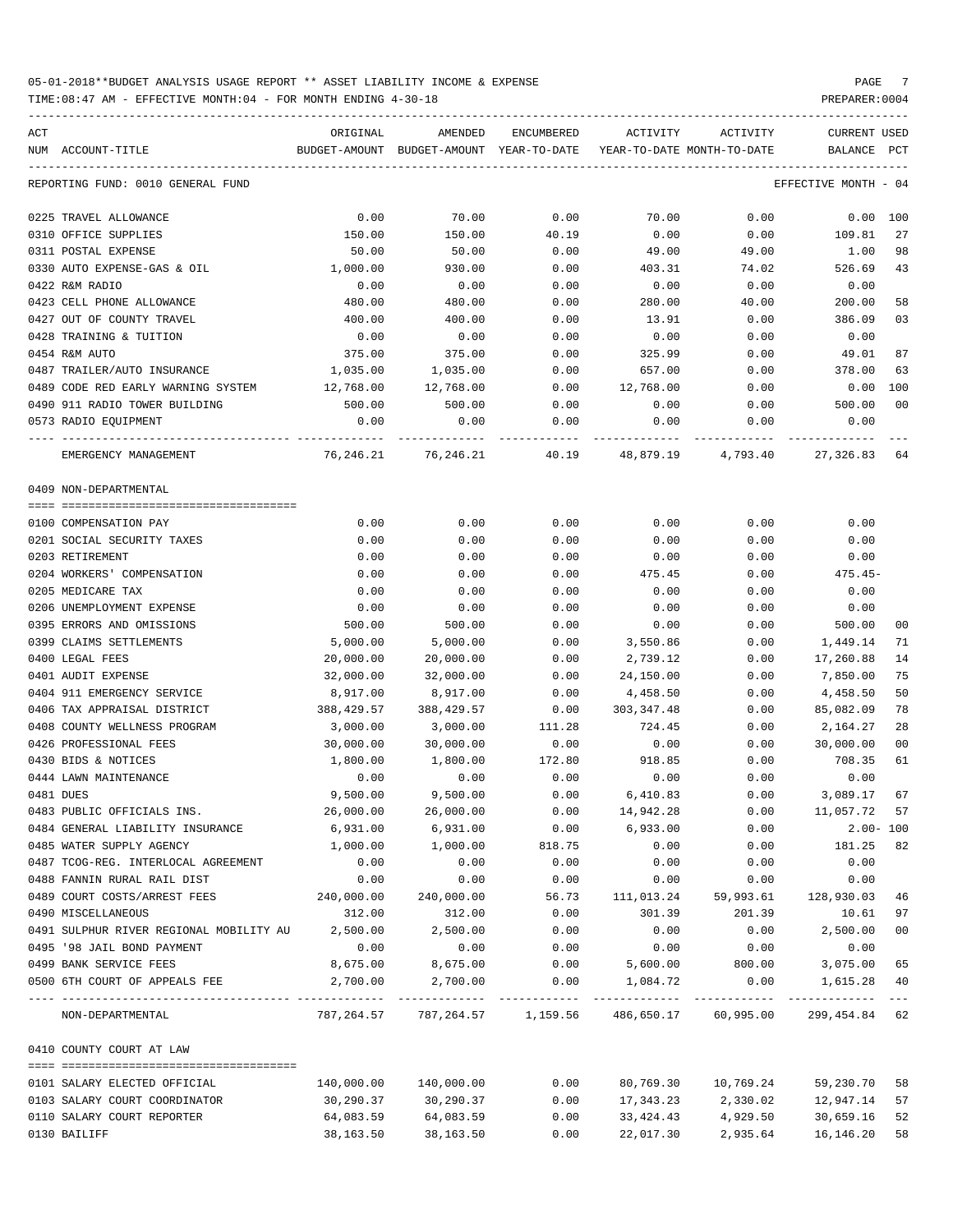| ACT |                                                        | ORIGINAL             | AMENDED                                  | ENCUMBERED       | ACTIVITY           | ACTIVITY                                            | CURRENT USED               |
|-----|--------------------------------------------------------|----------------------|------------------------------------------|------------------|--------------------|-----------------------------------------------------|----------------------------|
|     | NUM ACCOUNT-TITLE                                      |                      | BUDGET-AMOUNT BUDGET-AMOUNT YEAR-TO-DATE |                  |                    | YEAR-TO-DATE MONTH-TO-DATE                          | BALANCE<br>PCT             |
|     | REPORTING FUND: 0010 GENERAL FUND                      |                      |                                          |                  |                    |                                                     | EFFECTIVE MONTH - 04       |
|     | 0201 SOCIAL SECURITY TAXES                             | 15,341.12            | 15,341.12                                | 0.00             | 9,120.92           | 1,264.44                                            | 6,220.20<br>59             |
|     | 0202 GROUP HEALTH & DENTAL INS                         | 36,731.10            | 36,731.10                                | 0.00             | 21,686.84          | 3,098.12                                            | 15,044.26<br>59            |
|     | 0203 RETIREMENT                                        | 31,287.88            | 31,287.88                                | 0.00             | 17,491.14          | 2,433.94                                            | 13,796.74<br>56            |
|     | 0204 WORKERS COMPENSATION                              | 1,154.74             | 1,154.74                                 | 0.00             | 482.45             | 0.00                                                | 672.29<br>42               |
|     | 0205 MEDICARE TAX                                      | 3,986.59             | 3,986.59                                 | 0.00             | 2,227.32           | 295.72                                              | 1,759.27<br>56             |
|     | 0310 OFFICE SUPPLIES                                   | 1,700.00             | 1,700.00                                 | 55.96            | 191.27             | 0.00                                                | 15<br>1,452.77             |
|     | 0311 POSTAGE                                           | 1,800.00             | 1,800.00                                 | 0.00             | 589.97             | 0.00                                                | 33<br>1,210.03             |
|     | 0315 COPIER RENTAL                                     | 600.00               | 600.00                                   | 0.00             | 256.11             | 47.10                                               | 343.89<br>43               |
|     | 0395 BAILIFF UNIFORMS                                  | 0.00                 | 0.00                                     | 0.00             | 0.00               | 0.00                                                | 0.00                       |
|     | 0420 TELEPHONE                                         | 2,300.00             | 2,300.00                                 | 196.22           | 1,366.13           | 194.78                                              | 737.65<br>68               |
|     | 0421 DSL INTERNET                                      | 0.00                 | 0.00                                     | 0.00             | 0.00               | 0.00                                                | 0.00                       |
|     | 0424 INDIGENT ATTORNEY FEES                            | 70,000.00            | 70,000.00                                | 1,275.00         | 27,849.61          | 5,225.00                                            | 40,875.39<br>42            |
|     | 0425 PROFESSIONAL SERVICES                             | 2,250.00             | 2,250.00                                 | 50.00            | 300.00             | 0.00                                                | 1,900.00<br>16             |
|     | 0427 OUT OF COUNTY TRAVEL                              | 2,000.00             | 2,000.00                                 | 0.00             | 0.00               | 0.00                                                | 2,000.00<br>00             |
|     | 0435 PRINTING                                          | 250.00               | 250.00                                   | 0.00             | 0.00               | 0.00                                                | 250.00<br>00               |
|     | 0437 COURT REPORTER EXPENSE                            | 3,500.00             | 3,500.00                                 | 0.00             | 3,875.00           | 0.00                                                | 375.00- 111                |
|     | 0439 WITNESS EXPENSE                                   | 500.00               | 500.00                                   | 0.00             | 0.00               | 0.00                                                | 500.00<br>00               |
|     | 0453 R&M EQUIPMENT                                     | 400.00               | 400.00                                   | 0.00             | 0.00               | 0.00                                                | 400.00<br>00               |
|     | 0467 VISITING JUDGE                                    | 500.00               | 500.00                                   | 0.00             | 682.28             | 0.00                                                | 182.28-136                 |
|     | 0468 JUVENILE BOARD SALARY                             | 2,400.00             | 2,400.00                                 | 0.00             | 1,400.00           | 200.00                                              | 1,000.00<br>58             |
|     | 0480 BONDS                                             | 0.00                 | 247.00                                   | 0.00             | 247.00             | 0.00                                                | $0.00$ 100                 |
|     | 0481 DUES                                              | 295.00               | 295.00                                   | 0.00             | 0.00               | 0.00                                                | 295.00<br>00               |
|     | 0572 OFFICE EQUIPMENT                                  | 600.00               | 600.00                                   | 0.00             | 0.00               | 0.00                                                | 600.00<br>00               |
|     | 0574 TECHNOLOGY                                        | 0.00                 | 0.00                                     | 0.00             | 0.00               | 0.00                                                | 0.00                       |
|     | 0590 BOOKS & PUBLICATIONS                              | 250.00               | 250.00                                   | 0.00             | 0.00               | 0.00                                                | 250.00<br>00               |
|     | 0591 LEXIS NEXIS ONLINE LEGAL                          | 621.00               | 621.00                                   | 0.00             | 365.00             | 62.00                                               | 256.00<br>59               |
|     | COUNTY COURT AT LAW                                    |                      | 451,004.89  451,251.89  1,577.18         |                  |                    | 241,685.30 33,785.50                                | 207,989.41<br>54           |
|     | 0425 COURT ADMINISTRATION                              |                      |                                          |                  |                    |                                                     |                            |
|     |                                                        |                      |                                          |                  |                    |                                                     |                            |
|     | 0201 SOCIAL SECURITY                                   | 0.00                 | 0.00                                     | 0.00             | 77.74              | 0.00                                                | $77.74-$                   |
|     | 0205 MEDICARE TAX                                      | 0.00<br>4,200.00     | 0.00                                     | 0.00             | 18.18              | 0.00                                                | $18.18 -$                  |
|     | 0311 JURY POSTAGE<br>0312 DISTRICT JURY SUPPLIES       |                      | 4,200.00<br>600.00                       | 0.00             | 1,725.21           | 0.00                                                | 2,474.79 41<br>6.85<br>99  |
|     | 0313 GRAND JURY EXPENSE                                | 500.00<br>5,000.00   |                                          | 0.00             | 593.15             | 156.14<br>0.00                                      | 1,821.00 64                |
|     |                                                        |                      | 5,000.00<br>45,900.00                    | 0.00             | 3,179.00           |                                                     |                            |
|     | 0314 PETIT JURY EXPENSE<br>0316 COUNTY COURT JURY EXP. | 46,000.00<br>0.00    | 0.00                                     | 0.00<br>0.00     | 23,436.50<br>0.00  | 460.00<br>0.00                                      | 22,463.50<br>51<br>0.00    |
|     | 0317 COURT REPORTER SUPPLIES                           | 100.00               | 100.00                                   | 0.00             | 0.00               | 0.00                                                | 100.00<br>00               |
|     | 0318 J.P. JURY EXPENSE                                 | 800.00               | 800.00                                   | 0.00             | 140.00             | 0.00                                                | 660.00<br>18               |
|     | 0319 CO.CT.@LAW JURY EXPENSE                           | 5,000.00             | 5,000.00                                 | 0.00             | 1,343.62           | 0.00                                                | 3,656.38<br>27             |
|     | 0422 REGIONAL INDIGENT DEFENSE PROGRAM                 | 18,056.00            | 18,056.00                                | 0.00             | 18,056.00          | 0.00                                                | 0.00<br>100                |
|     | 0424 CO.CT. ATTORNEY FEES                              | 8,000.00             | 8,000.00                                 | 150.00           | 1,600.00           | 0.00                                                | 6, 250.00<br>22            |
|     | 0425 CO.CT. PROFESSIONAL SERVICES                      | 1,000.00             | 1,000.00                                 | 0.00             | 0.00               | 0.00                                                | 1,000.00<br>00             |
|     | 0426 COUNTY COURT SUPPLIES                             |                      | 0.00                                     | 0.00             |                    | 0.00                                                | 0.00                       |
|     |                                                        | 0.00                 |                                          |                  | 0.00               |                                                     |                            |
|     | 0435 PRINTING<br>0465 PHYSICAL EVID. ANALYSES          | 1,500.00<br>1,500.00 | 1,500.00<br>1,500.00                     | 0.00<br>1,669.75 | 985.00             | 0.00<br>0.00                                        | 515.00<br>66<br>220.94-115 |
|     | 0466 AUTOPSIES                                         | 50,000.00            | 50,000.00                                | 2,050.00         | 51.19<br>11,031.75 | 425.00                                              | 36,918.25 26               |
|     | 0467 VISITING JUDGE EXPENSE                            | 2,000.00             | 2,000.00                                 | 0.00             | 1,454.69           | 0.00                                                | 545.31 73                  |
|     | COURT ADMINISTRATION                                   | .                    | 143,656.00 143,656.00 3,869.75           |                  |                    | -----------------------------<br>63,692.03 1,041.14 | $---$<br>76,094.22 47      |
|     | 0435 336TH DISTRICT COURT ADMINISTRATIO                |                      |                                          |                  |                    |                                                     |                            |
|     |                                                        |                      |                                          |                  |                    |                                                     |                            |
|     | 0103 SALARY COURT COORDINATOR                          | 35, 352.79           | 35, 352.79                               | 0.00             | 20,245.86          |                                                     | 2,719.44 15,106.93 57      |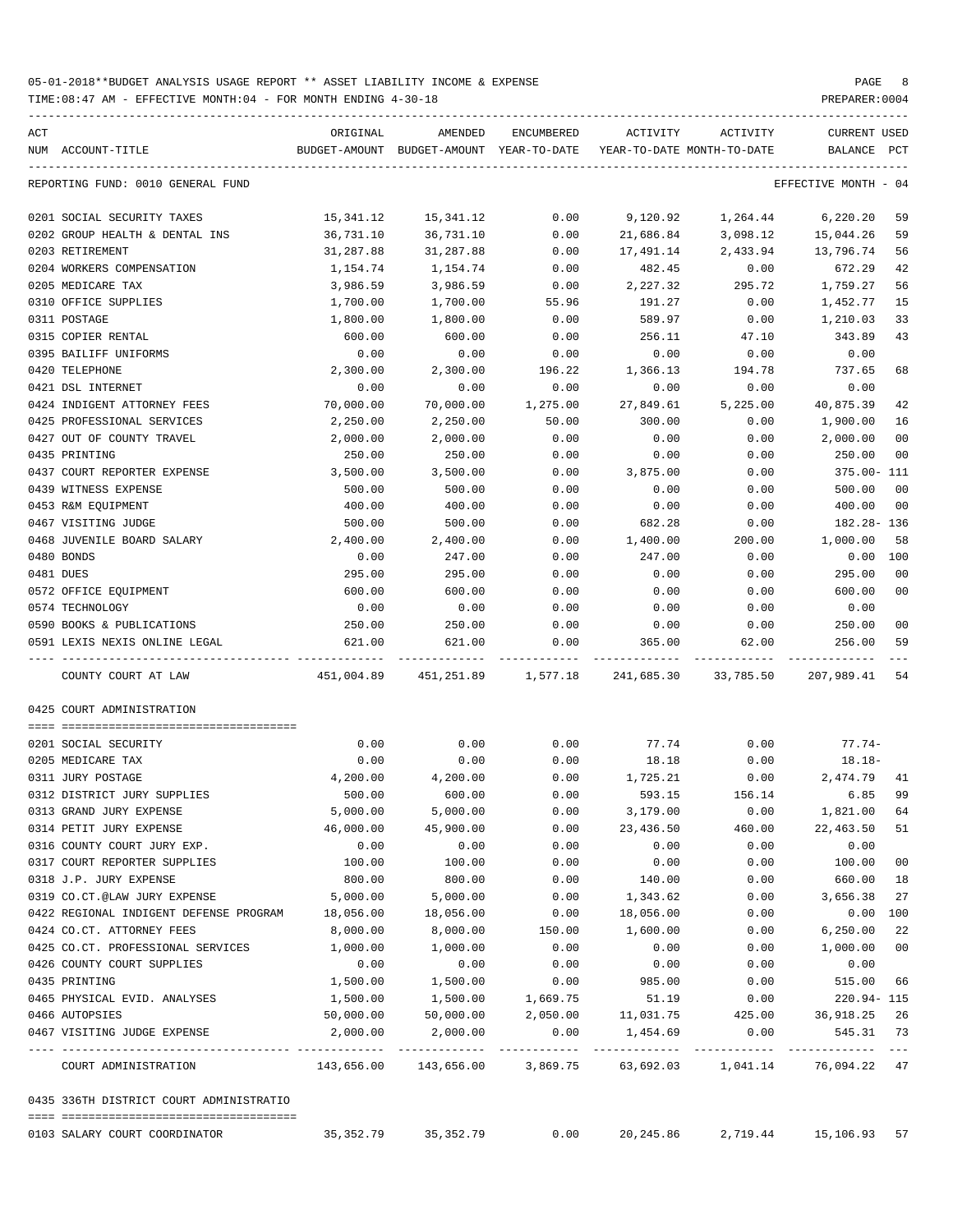TIME:08:47 AM - EFFECTIVE MONTH:04 - FOR MONTH ENDING 4-30-18

| ACT                                                 | ORIGINAL                | AMENDED                                              | ENCUMBERED   | ACTIVITY                                  | ACTIVITY             | <b>CURRENT USED</b>   |                |
|-----------------------------------------------------|-------------------------|------------------------------------------------------|--------------|-------------------------------------------|----------------------|-----------------------|----------------|
| NUM ACCOUNT-TITLE                                   |                         | BUDGET-AMOUNT BUDGET-AMOUNT YEAR-TO-DATE             |              | YEAR-TO-DATE MONTH-TO-DATE                |                      | BALANCE PCT           |                |
| REPORTING FUND: 0010 GENERAL FUND                   |                         |                                                      |              |                                           |                      | EFFECTIVE MONTH - 04  |                |
| 0110 SALARY COURT REPORTER                          | 74,477.72               | 74,477.72                                            | 0.00         | 42,967.95                                 | 5,729.06             | 31,509.77             | 58             |
| 0130 BAILIFF                                        | 39,065.00               | 39,065.00                                            | 0.00         | 22,537.50                                 | 3,005.00             | 16,527.50             | 58             |
| 0201 SOCIAL SECURITY                                | 9,454.72                | 9,454.72                                             | 0.00         | 5,067.31                                  | 664.44               | 4,387.41              | 54             |
| 0202 GROUP HEALTH INSURANCE                         | 31,483.80               | 31,483.80                                            | 0.00         | 18,365.76                                 | 2,623.68             | 13,118.04             | 58             |
| 0203 RETIREMENT                                     | 17,353.99               | 17,353.99                                            | 0.00         | 9,914.77                                  | 1,351.66             | 7,439.22              | 57             |
| 0204 WORKERS COMPENSATION                           | 625.36                  | 625.36                                               | 0.00         | 261.28                                    | 0.00                 | 364.08                | 42             |
| 0205 MEDICARE                                       | 2,211.18                | 2,211.18                                             | 0.00         | 1,185.30                                  | 155.42               | 1,025.88              | 54             |
| 0310 OFFICE SUPPLIES                                | 1,800.00                | 1,800.00                                             | 0.00         | 1,174.74                                  | 176.40               | 625.26                | 65             |
| 0311 DISTRICT JUDGE POSTAGE                         | 400.00                  | 400.00                                               | 0.00         | 51.59                                     | 0.00                 | 348.41                | 13             |
| 0352 GPS/SCRAM MONITORS                             | 1,000.00                | 1,000.00                                             | 0.00         | 0.00                                      | 0.00                 | 1,000.00              | 0 <sub>0</sub> |
| 0395 BAILIFF UNIFORMS                               | 400.00                  | 400.00                                               | 0.00         | 0.00                                      | 0.00                 | 400.00                | 0 <sub>0</sub> |
| 0421 LEXIS NEXIS ONLINE LEGAL                       | 768.00                  | 768.00                                               | 0.00         | 384.00                                    | 64.00                | 384.00                | 50             |
| 0427 TRAVEL                                         | 3,000.00                | 3,000.00                                             | 0.00         | 1,817.39                                  | 875.92               | 1,182.61              | 61             |
| 0428 TRAINING/TUITION                               | 2,500.00                | 2,500.00                                             | 0.00         | 1,175.00                                  | 0.00                 | 1,325.00              | 47             |
| 0432 ATTORNEY FEES JUVENILE                         | 20,000.00               | 20,000.00                                            | 3,500.00     | 5,463.50                                  | 1,275.00             | 11,036.50             | 45             |
| 0433 ATTORNEY FEES DRUG CT                          | 0.00                    | 0.00                                                 | 0.00         | 0.00                                      | 0.00                 | 0.00                  |                |
| 0434 APPEAL COURT TRANSCRIPTS                       | 18,000.00               | 38,000.00                                            | 7,524.00     | 28,030.00                                 | 0.00                 | 2,446.00              | 94             |
| 0435 ATTORNEYS FEES APPEALS CT                      | 20,000.00               | 10,000.00                                            | 0.00         | 6,415.50                                  | 0.00                 | 3,584.50              | 64             |
| 0436 ATTORNEY FEES- CPS CASES                       | 150,000.00              | 250,000.00                                           | 18,857.20    | 207,685.06                                | 16,756.89            | 23, 457. 74           | 91             |
| 0437 ATTORNEY FEES                                  | 275,000.00              | 165,000.00                                           | 13,450.76    | 87,730.97                                 | 5,667.97             | 63,818.27             | 61             |
| 0438 COURT REPORTER EXPENSE                         | 10,000.00               | 20,000.00                                            | 0.00         | 9,187.00                                  | 0.00                 | 10,813.00             | 46             |
| 0439 INVESTIGATOR EXPENSE                           | 10,000.00               | 10,000.00                                            | 536.32       | 4,109.69                                  | 425.00               | 5,353.99              | 46             |
| 0440 PHYSICIANS EXPENSE                             | 0.00                    | 0.00                                                 | 0.00         | 0.00                                      | 0.00                 | 0.00                  |                |
| 0442 OTHER PROFESSIONAL SERV.                       | 35,000.00               | 25,000.00                                            | 2,912.28     | 9,749.00                                  | 0.00                 | 12,338.72             | 51             |
| 0468 JUVENILE BOARD SALARY                          | 3,600.00                | 3,600.00                                             | 0.00         | 2,100.00                                  | 300.00               | 1,500.00              | 58             |
| 0481 DUES                                           | 771.00                  | 771.00                                               | 0.00         | 110.00                                    | 0.00                 | 661.00                | 14             |
| 0572 OFFICE EQUIPMENT                               | 2,500.00                | 2,500.00                                             | 0.00         | 445.98                                    | 0.00                 | 2,054.02              | 18             |
| 0574 TECHNOLOGY                                     | 5,300.00                | 5,300.00                                             | 0.00         | 0.00                                      | 0.00                 | 5,300.00              | 00             |
| 0590 DISTRICT JUDGE BOOKS                           | 500.00                  | 500.00                                               | 0.00         | 90.47                                     | 0.00                 | 409.53                | 18             |
| 336TH DISTRICT COURT ADMINISTRATIO                  |                         | 770,563.56 770,563.56 46,780.56 486,265.62 41,789.88 |              |                                           |                      | 237,517.38            | 69             |
| 0450 DISTRICT CLERK                                 |                         |                                                      |              |                                           |                      |                       |                |
|                                                     |                         |                                                      |              |                                           |                      |                       |                |
| 0101 SALARY ELECTED OFFICIAL                        | 56,541.72               | 56,541.72                                            |              | $0.00$ $32,620.20$ $4,349.36$ $23,921.52$ |                      |                       | 58             |
| 0103 SALARY ASST. DIST. CLERK                       | 38,375.27               | 38, 375. 27<br>165,915.39                            | 0.00         | 22, 139.55                                | 2,951.94             | 16,235.72             | 58<br>57       |
| 0104 SALARIES DEPUTIES                              | 165,915.39<br>23,729.54 | 23,729.54                                            | 0.00<br>0.00 | 94,537.13                                 | 12,709.50            | 71,378.26             | 44             |
| 0107 SALARY PART-TIME<br>0201 SOCIAL SECURITY TAXES | 17,642.84               | 17,642.84                                            | 0.00         | 10,508.40<br>9,238.91                     | 1,086.75<br>1,211.94 | 13,221.14<br>8,403.93 | 52             |
|                                                     | 83,956.80               |                                                      |              |                                           |                      |                       |                |
| 0202 GROUP HEALTH & DENTAL INSURANCE                |                         | 83,956.80                                            | 0.00<br>0.00 | 48,974.88                                 | 6,996.32             | 34,981.92             | 58<br>56       |
| 0203 RETIREMENT<br>0204 WORKERS COMPENSATION        | 32, 383. 15<br>1,195.16 | 32, 383. 15<br>1,195.16                              | 0.00         | 18,027.82<br>499.34                       | 2,426.25<br>0.00     | 14, 355. 33<br>695.82 | 42             |
|                                                     |                         |                                                      |              |                                           |                      |                       |                |
| 0205 MEDICARE TAX                                   | 4,126.15                | 4,126.15                                             | 0.00         | 2,160.76                                  | 283.44               | 1,965.39              | 52             |
| 0310 OFFICE SUPPLIES                                | 5,000.00                | 5,000.00                                             | 230.21       | 2,162.37                                  | 81.99                | 2,607.42              | 48             |
| 0311 POSTAL EXPENSES                                | 5,000.00                | 5,000.00                                             | 0.00         | 1,987.06                                  | 0.00                 | 3,012.94              | 40             |
| 0313 PASSPORT PHOTO SUPPLIES                        | 1,500.00                | 1,500.00                                             | 0.00         | 0.00                                      | 0.00                 | 1,500.00              | 0 <sub>0</sub> |
| 0315 COPIER RENTAL                                  | 0.00                    | 0.00                                                 | 0.00         | 0.00                                      | 0.00                 | 0.00                  |                |
| 0353 COMPUTER EXPENSE                               | 1,400.00                | 1,400.00                                             | 0.00         | 1,290.50                                  | 0.00                 | 109.50                | 92             |
| 0423 CELL PHONE                                     | 0.00                    | 0.00                                                 | 0.00         | 0.00                                      | 0.00                 | 0.00                  |                |
| 0427 OUT OF COUNTY TRAVEL                           | 5,500.00                | 5,500.00                                             | 0.00         | 2,737.37                                  | 485.08               | 2,762.63              | 50             |
| 0428 EMPLOYEE TRAINING                              | 0.00                    | 0.00                                                 | 0.00         | 0.00                                      | 0.00                 | 0.00                  |                |
| 0431 LOCAL TRAVEL                                   | 0.00                    | 0.00                                                 | 0.00         | 0.00                                      | 0.00                 | 0.00                  |                |
| 0435 PRINTING                                       | 3,000.00                | 3,000.00                                             | 0.00         | 72.02                                     | 51.00                | 2,927.98              | 02             |
| 0480 BONDS                                          | 443.00                  | 443.00                                               | 50.00        | 250.00                                    | 50.00                | 143.00                | 68             |

0481 DUES 225.00 225.00 0.00 0.00 0.00 225.00 00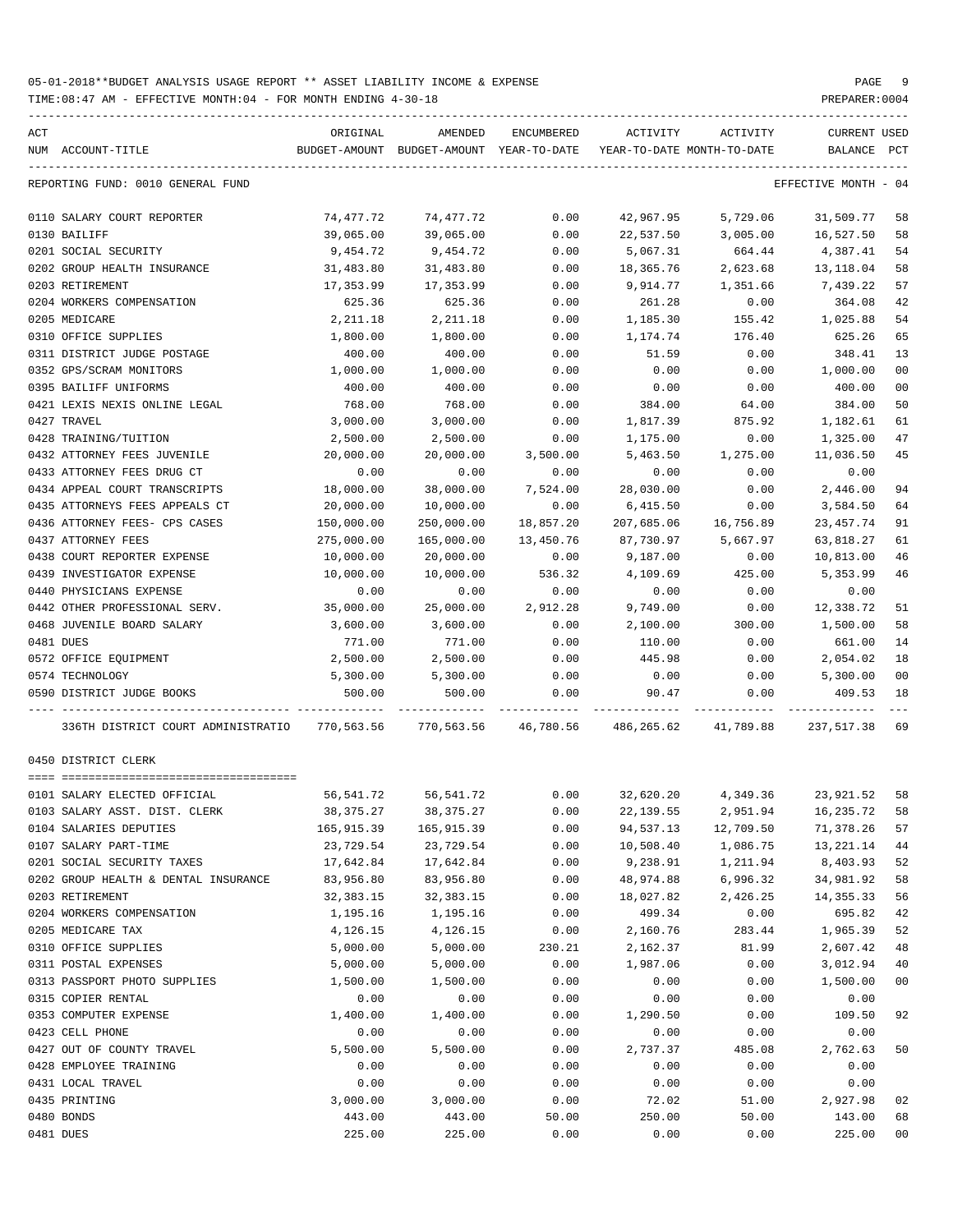| ACT |                                      | ORIGINAL   | AMENDED                                  | <b>ENCUMBERED</b> | ACTIVITY                   | ACTIVITY               | <b>CURRENT USED</b>  |     |
|-----|--------------------------------------|------------|------------------------------------------|-------------------|----------------------------|------------------------|----------------------|-----|
|     | NUM ACCOUNT-TITLE                    |            | BUDGET-AMOUNT BUDGET-AMOUNT YEAR-TO-DATE |                   | YEAR-TO-DATE MONTH-TO-DATE |                        | BALANCE              | PCT |
|     |                                      |            |                                          |                   |                            |                        |                      |     |
|     | REPORTING FUND: 0010 GENERAL FUND    |            |                                          |                   |                            |                        | EFFECTIVE MONTH - 04 |     |
|     | 0572 OFFICE EOUIPMENT                | 500.00     | 500.00                                   | 0.00              | 0.00                       | 0.00                   | 500.00               | 00  |
|     | DISTRICT CLERK                       | 446,434.02 | 446,434.02                               | 280.21            |                            | 247, 206.31 32, 683.57 | 198,947.50           | 55  |
|     | 0455 JUSTICE OF PEACE PCT # 1        |            |                                          |                   |                            |                        |                      |     |
|     |                                      |            |                                          |                   |                            |                        |                      |     |
|     | 0101 SALARY ELECTED OFFICIAL         | 43,187.80  | 43,187.80                                | 0.00              | 24,916.05                  | 3,322.14               | 18,271.75            | 58  |
|     | 0103 SALARY ASSISTANTS               | 63,386.52  | 63,386.52                                | 0.00              | 35,396.47                  | 4,675.42               | 27,990.05            | 56  |
|     | 0201 SOCIAL SECURITY TAXES           | 6,756.41   | 6,756.41                                 | 0.00              | 3,459.58                   | 455.88                 | 3,296.83             | 51  |
|     | 0202 GROUP HEALTH & DENTAL INSURANCE | 31,483.80  | 31,483.80                                | 0.00              | 19,397.61                  | 2,623.66               | 12,086.19            | 62  |
|     | 0203 RETIREMENT                      | 12,100.85  | 12,100.85                                | 0.00              | 6,805.67                   | 919.72                 | 5,295.18             | 56  |
|     | 0204 WORKERS' COMPENSATION           | 457.69     | 457.69                                   | 0.00              | 186.59                     | 0.00                   | 271.10               | 41  |
|     | 0205 MEDICARE TAX                    | 1,580.13   | 1,580.13                                 | 0.00              | 809.11                     | 106.62                 | 771.02               | 51  |
|     | 0225 TRAVEL ALLOWANCE                | 2,400.00   | 2,400.00                                 | 0.00              | 1,400.00                   | 200.00                 | 1,000.00             | 58  |
|     | 0310 OFFICE SUPPLIES                 | 850.00     | 850.00                                   | 152.32            | 306.13                     | 0.00                   | 391.55               | 54  |
|     | 0311 POSTAL EXPENSES                 | 1,200.00   | 1,125.00                                 | 0.00              | 121.78                     | 0.00                   | 1,003.22             | 11  |
|     | 0420 UTILITIES TELEPHONE             | 1,395.00   | 1,395.00                                 | 3.20              | 808.57                     | 113.68                 | 583.23               | 58  |
|     | 0422 R & M RADIO                     | 0.00       | 0.00                                     | 0.00              | 0.00                       | 0.00                   | 0.00                 |     |
|     | 0423 CELL PHONE ALLOWANCE            | 240.00     | 240.00                                   | 0.00              | 140.00                     | 20.00                  | 100.00               | 58  |
|     | 0427 OUT OF COUNTY TRAVEL            | 4,680.00   | 4,680.00                                 | 0.00              | 1,221.25                   | 320.54                 | 3,458.75             | 26  |
|     | 0435 PRINTING                        | 400.00     | 400.00                                   | 0.00              | 86.75                      | 0.00                   | 313.25               | 22  |
|     | 0480 BOND                            | 165.00     | 165.00                                   | 0.00              | 0.00                       | 0.00                   | 165.00               | 00  |
|     | 0481 DUES                            | 60.00      | 135.00                                   | 0.00              | 135.00                     | 0.00                   | 0.00                 | 100 |
|     | 0572 OFFICE EQUIPMENT                | 2,500.00   | 2,500.00                                 | 360.94            | 287.97                     | 159.98                 | 1,851.09             | 26  |
|     | 0573 RADIO EQUIPMENT                 | 0.00       | 0.00                                     | 0.00              | 0.00                       | 0.00                   | 0.00                 |     |
|     | 0574 TECHNOLOGY                      | 0.00       | 0.00                                     | 0.00              | 0.00                       | 0.00                   | 0.00                 |     |
|     | JUSTICE OF PEACE PCT # 1             | 172,843.20 | 172,843.20                               | 516.46            | 95,478.53                  | 12,917.64              | 76,848.21 56         |     |
|     | 0456 JUSTICE OF PEACE PCT # 2        |            |                                          |                   |                            |                        |                      |     |
|     | 0101 SALARY ELECTED OFFICIAL         | 43,187.80  | 43,187.80                                | 0.00              | 1,494.96                   | 1,494.96               | 41,692.84            | 03  |
|     | 0104 SALARY DEPUTY                   | 38,373.91  | 38,373.91                                | 0.00              | 22,138.80                  | 2,951.84               | 16,235.11            | 58  |
|     | 0201 SOCIAL SECURITY TAXES           | 5,220.51   | 5,220.51                                 | 0.00              | 1,478.98                   | 289.35                 | 3,741.53             | 28  |
|     | 0202 GROUP HEALTH & DENTAL INSURANCE | 20,989.20  | 20,989.20                                | 0.00              | 7,867.73                   | 2,620.40               | 13,121.47            | 37  |
|     | 0203 RETIREMENT                      | 9,281.72   | 9,281.72                                 | 0.00              | 2,670.34                   | 511.38                 | 6,611.38             | 29  |
|     | 0204 WORKERS' COMPENSATION           | 353.65     | 353.65                                   | 0.00              | 143.12                     | 0.00                   | 210.53               | 40  |
|     | 0205 MEDICARE TAX                    | 1,220.92   | 1,220.92                                 | 0.00              | 345.87                     | 67.67                  | 875.05               | 28  |
|     | 0225 TRAVEL ALLOWANCE                | 2,400.00   | 2,400.00                                 | 0.00              | 200.00                     | 200.00                 | 2,200.00             | 08  |
|     | 0310 OFFICE SUPPLIES                 | 700.00     | 555.90                                   | 365.98            | 122.17                     | 0.00                   | 67.75                | 88  |
|     | 0311 POSTAL EXPENSES                 | 350.00     | 350.00                                   | 0.00              | 78.00                      | 0.00                   | 272.00               | 22  |
|     | 0420 UTILITIES TELEPHONE             | 1,200.00   | 1,200.00                                 | 90.96             | 544.84                     | 0.00                   | 564.20               | 53  |
|     | 0421 DSL LINE                        | 900.00     | 900.00                                   | 74.95             | 449.70                     | 0.00                   | 375.35               | 58  |
|     | 0422 R & M RADIO                     | 0.00       | 0.00                                     | 0.00              | 0.00                       | 0.00                   | 0.00                 |     |
|     | 0423 CELL PHONE ALLOWANCE            | 240.00     | 240.00                                   | 0.00              | 20.00                      | 20.00                  | 220.00               | 08  |
|     | 0427 OUT OF COUNTY TRAVEL            | 2,000.00   | 2,000.00                                 | 0.00              | 300.00                     | 150.00                 | 1,700.00             | 15  |
|     | 0435 PRINTING                        | 200.00     | 344.10                                   | 357.77            | 0.00                       | 0.00                   | $13.67 - 104$        |     |
|     | 0460 OFFICE RENTAL                   | 4,200.00   | 4,200.00                                 | 0.00              | 2,450.00                   | 350.00                 | 1,750.00             | 58  |
|     | 0480 BOND                            | 171.00     | 171.00                                   | 0.00              | 200.00                     | 100.00                 | 29.00- 117           |     |
|     | 0481 DUES                            | 95.00      | 95.00                                    | 0.00              | 35.00                      | 0.00                   | 60.00                | 37  |
|     | 0572 OFFICE EQUIPMENT                | 1,400.00   | 1,400.00                                 | 158.00            | 864.50                     | 0.00                   | 377.50               | 73  |
|     | 0573 RADIO EQUIPMENT                 | 0.00       | 0.00                                     | 0.00              | 0.00                       | 0.00                   | 0.00                 |     |
|     | 0574 TECHNOLOGY                      | 0.00       | 0.00                                     | 0.00              | 0.00                       | 0.00                   | 0.00                 |     |
|     | JUSTICE OF PEACE PCT # 2             | 132,483.71 | 132,483.71                               | 1,047.66          | 41,404.01                  | 8,755.60               | 90,032.04            | 32  |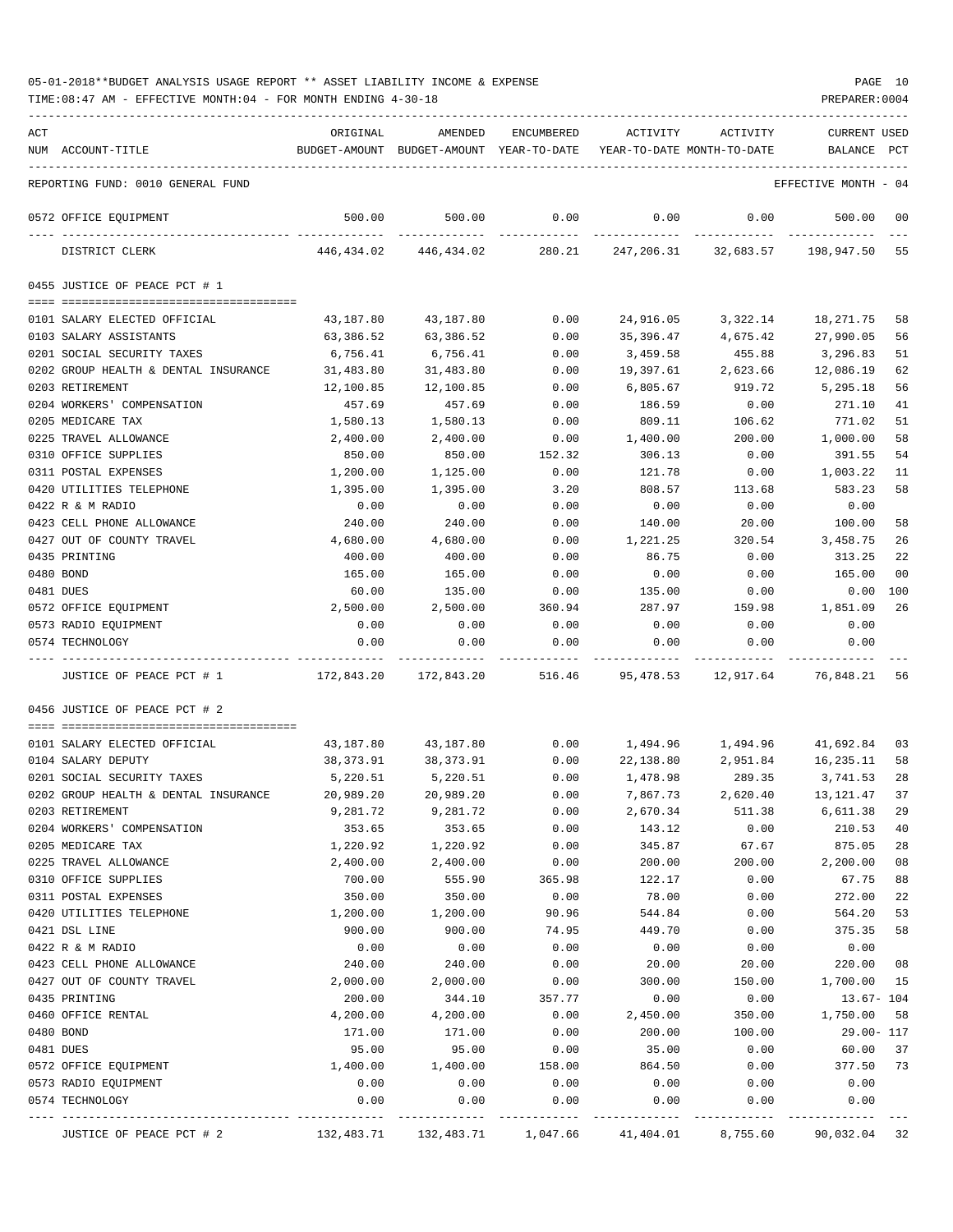|     | TIME: 08:47 AM - EFFECTIVE MONTH: 04 - FOR MONTH ENDING 4-30-18 |                       |                                                                       |            |                     |                    | PREPARER: 0004       |                |
|-----|-----------------------------------------------------------------|-----------------------|-----------------------------------------------------------------------|------------|---------------------|--------------------|----------------------|----------------|
| ACT |                                                                 | ORIGINAL              | AMENDED                                                               | ENCUMBERED | ACTIVITY            | ACTIVITY           | <b>CURRENT USED</b>  |                |
|     | NUM ACCOUNT-TITLE                                               |                       | BUDGET-AMOUNT BUDGET-AMOUNT YEAR-TO-DATE YEAR-TO-DATE MONTH-TO-DATE   |            |                     |                    | BALANCE PCT          |                |
|     | REPORTING FUND: 0010 GENERAL FUND                               |                       |                                                                       |            |                     |                    | EFFECTIVE MONTH - 04 |                |
|     | 0457 JUSTICE OF THE PEACE # 3                                   |                       |                                                                       |            |                     |                    |                      |                |
|     | 0101 SALARY ELECTED OFFICIAL                                    | 43,187.80             | 43,187.80                                                             | 0.00       |                     | 24,916.05 3,322.14 | 18,271.75            | 58             |
|     | 0103 SALARY ASSISTANT                                           | 26,714.23             | 26,714.23                                                             | 0.00       | 14,884.65           | 2,010.00           | 11,829.58            | 56             |
|     | 0201 SOCIAL SECURITY TAXES                                      | 4,497.61              | 4,497.61                                                              | 0.00       | 2,563.18            | 344.24             | 1,934.43             | 57             |
|     | 0202 GROUP HEALTH & DENTAL INSURANCE                            | 20,989.20             | 20,989.20                                                             | 0.00       | 11,675.36           | 1,749.10           | 9,313.84             | 56             |
|     | 0203 RETIREMENT                                                 | 7,954.85              | 7,954.85                                                              | 0.00       | 4,492.11            | 613.20             | 3,462.74             | 56             |
|     | 0204 WORKERS' COMPENSATION                                      | 304.68                | 304.68                                                                | 0.00       | 122.66              | 0.00               | 182.02               | 40             |
|     | 0205 MEDICARE TAX                                               | 1,051.86              | 1,051.86                                                              | 0.00       | 599.41              | 80.50              | 452.45               | 57             |
|     | 0225 TRAVEL ALLOWANCE                                           | 2,400.00              | 2,400.00                                                              | 0.00       | 1,400.00            | 200.00             | 1,000.00             | 58             |
|     | 0310 OFFICE SUPPLIES                                            | 500.00                | 500.00                                                                | 0.00       | 79.62               | 42.06              | 420.38               | 16             |
|     | 0311 POSTAL EXPENSES                                            | 250.00                | 250.00                                                                | 0.00       | 49.00               | 0.00               | 201.00               | 20             |
|     | 0420 UTILITIES TELEPHONE                                        | 200.00                | 200.00                                                                | 0.00       | 200.00              | 0.00               | 0.00                 | 100            |
|     | 0423 CELL PHONE ALLOWANCE                                       | 240.00                | 240.00                                                                | 0.00       | 140.00              | 20.00              | 100.00               | 58             |
|     | 0427 OUT OF COUNTY TRAVEL                                       | 1,500.00              | 1,500.00                                                              | 150.00     | 0.00                | 0.00               | 1,350.00             | 10             |
|     | 0435 PRINTING                                                   | 250.00                | 250.00                                                                | 0.00       | 108.57              | 65.07              | 141.43               | 43             |
|     | 0460 OFFICE RENTAL                                              | 2,500.00              | 2,500.00                                                              | 0.00       | 1,666.64            | 208.33             | 833.36               | 67             |
|     | 0480 BOND                                                       | 199.00                | 199.00                                                                | 0.00       | 149.00              | 0.00               | 50.00                | 75             |
|     | 0481 DUES                                                       | 60.00                 | 60.00                                                                 | 0.00       | 60.00               | 0.00               | 0.00                 | 100            |
|     | 0572 OFFICE EQUIPMENT                                           | 1,500.00              | 1,500.00                                                              | 0.00       | 0.00                | 0.00               | 1,500.00             | 0 <sup>0</sup> |
|     | 0574 TECHNOLOGY                                                 | 0.00<br>----------- - | 0.00<br>------------                                                  | 0.00       | 0.00<br>----------- | 0.00               | 0.00                 |                |
|     | JUSTICE OF THE PEACE # 3<br>0475 DISTRICT & CO. ATTORNEY        |                       | $114,299.23$ $114,299.23$ $150.00$ $63,106.25$ $8,654.64$ $51,042.98$ |            |                     |                    |                      | 55             |
|     |                                                                 |                       |                                                                       |            |                     |                    |                      |                |
|     | 0101 DA. SALARY SUPPLEMENT                                      | 5,000.00              | 5,000.00                                                              | 0.00       | 2,884.65            | 384.62             | 2,115.35             | 58             |
|     | 0102 HB 9 D.A. SUPPLEMENTAL FUNDS                               | 3,640.00              | 3,640.00                                                              | 0.00       | 2,100.00            | 280.00             | 1,540.00             | 58             |
|     | 0103 SALARY ASSISTANT D.A.                                      | 324,490.24            | 324,490.24                                                            | 0.00       | 165,815.90          | 20,419.74          | 158,674.34           | 51             |
|     | 0104 ASST. DA LONGEVITY PAY                                     | 5,160.00              | 5,160.00                                                              | 0.00       | 2,720.00            | 360.00             | 2,440.00             | 53             |
|     | 0105 SALARIES SECRETARIES                                       | 179,488.96            | 179,488.96                                                            | 0.00       | 100,994.40          | 12,285.85          | 78,494.56            | 56             |
|     | 0106 DA SALARY REIMB. GC CH 46                                  | 27,500.00             | 27,500.00                                                             | 0.00       | 13,445.32           | 1,573.34           | 14,054.68            | 49             |
|     | 0107 SALARY TEMP./EXTRA                                         | 0.00                  | 0.00                                                                  | 0.00       | 0.00                | 0.00               | 0.00                 |                |
|     | 0108 INVESTIGATOR CRIMES AGAINST WOMEN                          | 21,432.59             | 21,432.59                                                             | 0.00       | 0.00                | 0.00               | 21,432.59            | 00             |
|     | 0109 INVESTIGATOR                                               | 58,644.20             | 58,644.20                                                             | 0.00       | 33,833.25           | 4,511.10           | 24,810.95            | 58             |
|     | 0201 SOCIAL SECURITY TAXES                                      | 38,794.39             | 38,794.39                                                             | 0.00       | 19,005.89           | 2,367.65           | 19,788.50            | 49             |
|     | 0202 GROUP HEALTH INSURANCE                                     | 111,400.18            | 111,400.18                                                            | 0.00       | 54,222.22           | 6,121.78           | 57,177.96            | 49             |
|     | 0203 RETIREMENT                                                 | 71,165.50             | 71,165.50                                                             | 0.00       | 36, 275.34          | 4,578.69           | 34,890.16            | 51             |
|     | 0204 WORKERS' COMPENSATION                                      | 1,841.96              | 1,841.96                                                              | 0.00       | 719.68              | 0.00               | 1,122.28             | 39             |
|     | 0205 MEDICARE TAX                                               | 9,072.88              | 9,072.88                                                              | 0.00       | 4,445.01            | 553.73             | 4,627.87             | 49             |
|     | 0310 OFFICE SUPPLIES                                            | 8,000.00              | 8,000.00                                                              | 74.59      | 4,959.61            | 0.00               | 2,965.80             | 63             |
|     | 0311 POSTAL EXPENSES                                            | 3,000.00              | 3,000.00                                                              | 0.00       | 928.36              | $19.54-$           | 2,071.64             | 31             |
|     | 0315 COPIER EXPENSE                                             | 1,500.00              | 1,500.00                                                              | 0.00       | 645.29              | 104.94             | 854.71               | 43             |
|     | 0421 INTERNET/ONLINE LEGAL RE                                   | 6,733.72              | 6,733.72                                                              | 0.00       | 3,658.96            | 315.66             | 3,074.76             | 54             |
|     | 0422 INVESTIGATOR CELL PHONE                                    | 360.00                | 360.00                                                                | 0.00       | 210.00              | 30.00              | 150.00               | 58             |
|     | 0427 OUT OF COUNTY TRAVEL                                       | 9,000.00              | 9,000.00                                                              | 160.23     | 2,564.49            | 333.76             | 6,275.28             | 30             |
|     | 0428 TRAINING/TUITION                                           | 8,000.00              | 8,000.00                                                              | 1,085.00   | 151.55              | 0.00               | 6,763.45             | 15             |
|     | 0431 LOCAL TRAVEL                                               | 0.00                  | 0.00                                                                  | 0.00       | 0.00                | 0.00               | 0.00                 |                |
|     | 0435 PRINTING                                                   | 1,500.00              | 1,500.00                                                              | 1,122.50   | 0.00                | 0.00               | 377.50               | 75             |
|     | 0438 CT.REPORTER-TRANSCRIPTS                                    | 8,750.00              | 8,750.00                                                              | 0.00       | 2,468.00            | 0.00               | 6,282.00             | 28             |
|     | 0439 WITNESS EXPENSE                                            | 5,000.00              | 5,000.00                                                              | 0.00       | 96.05               | 0.00               | 4,903.95             | 02             |
|     | 0465 PHYS. EVIDENCE ANALYSIS                                    | 4,000.00              | 4,000.00                                                              | 0.00       | 90.51               | 0.00               | 3,909.49             | 02             |
|     | 0469 DPS TESTING                                                | 0.00                  | 0.00                                                                  | 0.00       | 0.00                | 0.00               | 0.00                 |                |
|     | 0480 BOND                                                       | 236.00                | 236.00                                                                | 0.00       | 91.00               | 91.00              | 145.00               | 39             |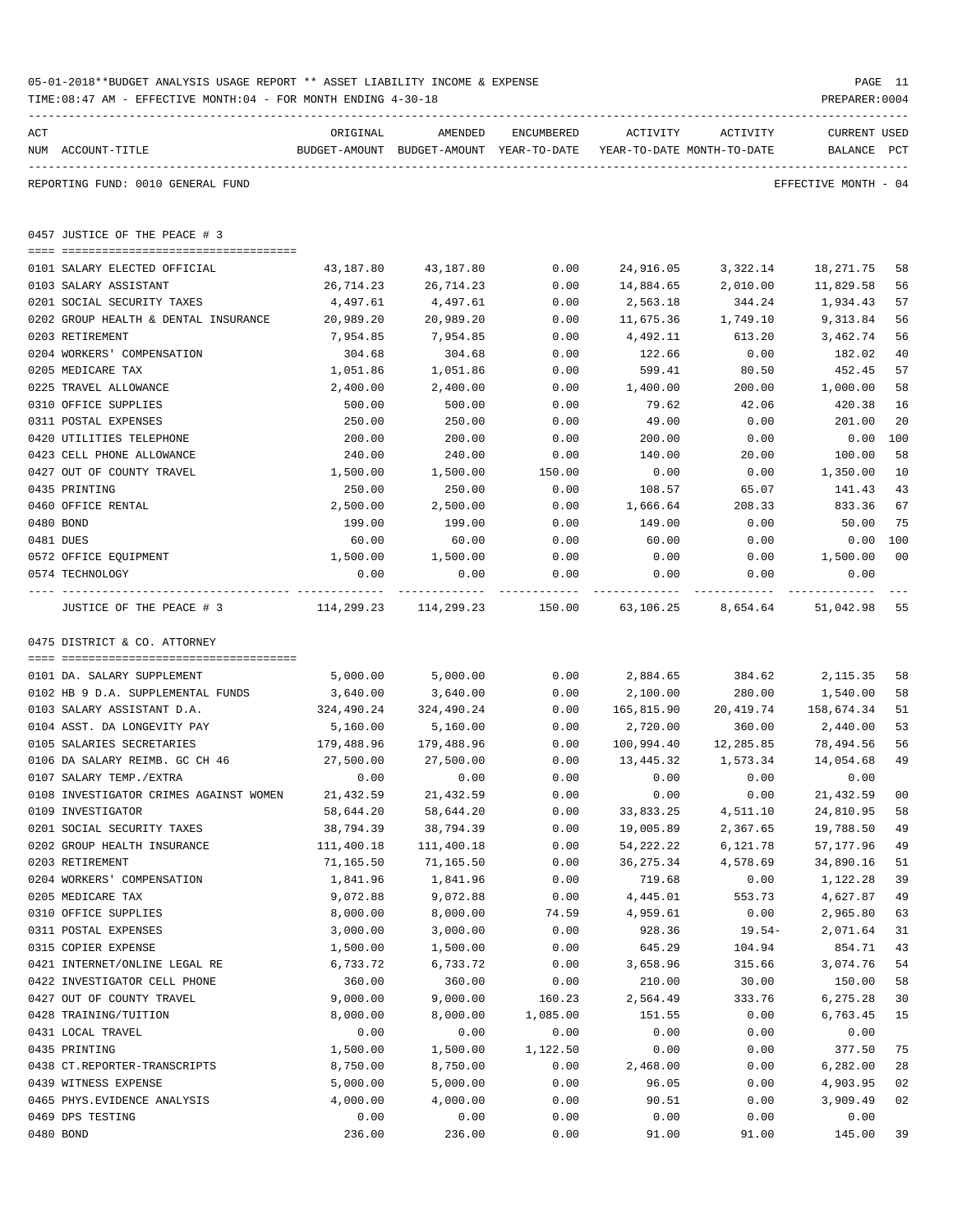| ACT |                                      | ORIGINAL   | AMENDED                                  | ENCUMBERED | ACTIVITY    | ACTIVITY                   | <b>CURRENT USED</b>  |               |
|-----|--------------------------------------|------------|------------------------------------------|------------|-------------|----------------------------|----------------------|---------------|
|     | NUM ACCOUNT-TITLE                    |            | BUDGET-AMOUNT BUDGET-AMOUNT YEAR-TO-DATE |            |             | YEAR-TO-DATE MONTH-TO-DATE | <b>BALANCE</b>       | PCT           |
|     |                                      |            |                                          |            |             |                            |                      |               |
|     | REPORTING FUND: 0010 GENERAL FUND    |            |                                          |            |             |                            | EFFECTIVE MONTH - 04 |               |
|     | 0481 DUES                            | 2,500.00   | 2,500.00                                 | 665.00     | 60.00       | 0.00                       | 1,775.00             | 29            |
|     | 0572 OFFICE EQUIPMENT                | 3,000.00   | 3,000.00                                 | 55.60      | 302.49      | 0.00                       | 2,641.91             | 12            |
|     | 0574 TECHNOLOGY                      | 0.00       | 0.00                                     | 0.00       | 0.00        | 0.00                       | 0.00                 |               |
|     | 0590 BOOKS                           | 750.00     | 750.00                                   | 0.00       | 0.00        | 0.00                       | 750.00               | 00            |
|     | DISTRICT & CO. ATTORNEY              | 919,960.62 | 919,960.62                               | 3,162.92   | 452,687.97  | 54,292.32                  | 464, 109, 73 50      |               |
|     |                                      |            |                                          |            |             |                            |                      |               |
|     | 0495 COUNTY AUDITOR                  |            |                                          |            |             |                            |                      |               |
|     |                                      |            |                                          |            |             |                            |                      |               |
|     | 0102 SALARY APPOINTED OFFICIAL       | 70,716.75  | 70,716.75                                | 0.00       | 40,798.20   | 5,439.76                   | 29,918.55            | 58            |
|     | 0103 SALARIES ASSISTANTS             | 120,226.31 | 120,226.31                               | 0.00       | 69,361.50   | 9,248.20                   | 50,864.81            | 58            |
|     | 0201 SOCIAL SECURITY TAXES           | 11,838.47  | 11,838.47                                | 0.00       | 6,342.40    | 855.04                     | 5,496.07             | 54            |
|     | 0202 GROUP HEALTH & DENTAL INSURANCE | 41,969.40  | 41,969.40                                | 0.00       | 24,481.94   | 3,497.42                   | 17,487.46            | 58            |
|     | 0203 RETIREMENT                      | 21,729.32  | 21,729.32                                | 0.00       | 12,431.95   | 1,689.14                   | 9,297.37             | 57            |
|     | 0204 WORKERS COMPENSATION            | 801.96     | 801.96                                   | 0.00       | 335.22      | 0.00                       | 466.74               | 42            |
|     | 0205 MEDICARE TAX                    | 2,768.67   | 2,768.67                                 | 0.00       | 1,483.15    | 199.94                     | 1,285.52             | 54            |
|     | 0310 OFFICE SUPPLIES                 | 900.00     | 900.00                                   | 0.00       | 120.71      | 0.00                       | 779.29               | 13            |
|     | 0353 COMPUTER SOFTWARE MAINTENANCE   | 2,810.00   | 2,810.00                                 | 0.00       | 2,810.00    | 0.00                       | 0.00                 | 100           |
|     | 0427 OUT OF COUNTY TRAVEL            | 3,500.00   | 3,500.00                                 | 0.00       | 3,053.49    | 0.00                       | 446.51               | 87            |
|     | 0431 LOCAL TRAVEL                    | 0.00       | 0.00                                     | 0.00       | 0.00        | 0.00                       | 0.00                 |               |
|     | 0435 PRINTING                        | 50.00      | 50.00                                    | 0.00       | 0.00        | 0.00                       | 50.00                | 00            |
|     | 0452 R & M EQUIPMENT                 | 500.00     | 500.00                                   | 0.00       | 53.90       | 0.00                       | 446.10               | 11            |
|     | 0480 BOND                            | 100.00     | 100.00                                   | 0.00       | 100.00      | 0.00                       | 0.00                 | 100           |
|     | 0481 DUES                            | 590.00     | 590.00                                   | 0.00       | 340.00      | 0.00                       | 250.00               | 58            |
|     | 0572 OFFICE EQUIPMENT                | 1,300.00   | 1,300.00                                 | 0.00       | 233.15      | 233.15                     | 1,066.85             | 18            |
|     | COUNTY AUDITOR                       | 279,800.88 | 279,800.88                               | 0.00       | 161,945.61  | 21,162.65                  | 117,855.27           | 58            |
|     | 0496 COUNTY PURCHASING               |            |                                          |            |             |                            |                      |               |
|     |                                      |            |                                          |            |             |                            |                      |               |
|     | 0103 SALARY PURCHASING AGENT         | 56,866.18  | 56,866.18                                | 0.00       | 18,435.63   | 0.00                       | 38,430.55            | 32            |
|     | 0201 SOCIAL SECURITY TAXES           | 3,548.02   | 3,548.02                                 | 0.00       | 1,148.56    | 0.00                       | 2,399.46             | 32            |
|     | 0202 GROUP HEALTH INSURANCE          | 10,494.60  | 10,494.60                                | 0.00       | 1,311.81    | 0.00                       | 9,182.79             | 12            |
|     | 0203 RETIREMENT                      | 6,471.37   | 6,471.37                                 | 0.00       | 2,049.65    | 0.00                       | 4,421.72             | 32            |
|     | 0204 WORKERS' COMPENSATION           | 240.35     | 240.35                                   | 0.00       | 99.79       | 0.00                       | 140.56               | 42            |
|     | 0205 MEDICARE TAX                    | 829.78     | 829.78                                   | 0.00       | 268.61      | 0.00                       | 561.17               | 32            |
|     | 0310 OFFICE SUPPLIES                 | 400.00     | 400.00                                   | 119.48     | 200.43      | 80.97                      | 80.09                | 80            |
|     | 0353 COMPUTER SOFTWARE MAINTENANCE   | 350.00     | 350.00                                   | 0.00       | 350.00      | 0.00                       | 0.00                 | 100           |
|     | 0421 CELL PHONE                      | 360.00     | 360.00                                   | 0.00       | 90.00       | 0.00                       | 270.00               | 25            |
|     | 0427 OUT OF COUNTY TRAVEL            | 1,200.00   | 1,200.00                                 | 65.00      | 44.94       | 0.00                       | 1,090.06             | 09            |
|     | 0431 LOCAL TRAVEL                    | 0.00       | 0.00                                     | 0.00       | 0.00        | 0.00                       | 0.00                 |               |
|     | 0435 PRINTING                        | 70.00      | 70.00                                    | 0.00       | 0.00        | 0.00                       | 70.00                | 00            |
|     | 0452 R & M EQUIPMENT                 | 0.00       | 0.00                                     | 0.00       | 0.00        | 0.00                       | 0.00                 |               |
|     | 0480 BOND                            | 93.00      | 93.00                                    | 0.00       | 0.00        | 0.00                       | 93.00                | 00            |
|     | 0481 DUES                            | 450.00     | 450.00                                   | 0.00       | 354.00      | 0.00                       | 96.00                | 79            |
|     | 0572 OFFICE EQUIPMENT                | 500.00     | 500.00                                   | 0.00       | 0.00        | 0.00                       | 500.00               | 00<br>$- - -$ |
|     | COUNTY PURCHASING                    | 81,873.30  | 81,873.30                                | 184.48     | 24, 353. 42 |                            | 80.97 57,335.40 30   |               |
|     | 0497 COUNTY TREASURER                |            |                                          |            |             |                            |                      |               |
|     |                                      |            |                                          |            |             |                            |                      |               |
|     | 0101 SALARY ELECTED OFFICIAL         | 56,541.72  | 56,541.72                                | 0.00       | 32,620.20   | 4,349.36                   | 23,921.52            | 58            |
|     | 0103 SALARY ASSISTANT                | 43,572.49  | 43,572.49                                | 0.00       | 25,138.05   | 3,351.74                   | 18,434.44            | 58            |
|     | 0201 SOCIAL SECURITY TAXES           | 6,207.08   | 6,207.08                                 | 0.00       | 2,770.94    | 361.82                     | 3,436.14             | 45            |
|     | 0202 GROUP HEALTH & DENTAL INSURANCE | 20,989.20  | 20,989.20                                | 0.00       | 12,243.56   | 1,749.08                   | 8,745.64             | 58            |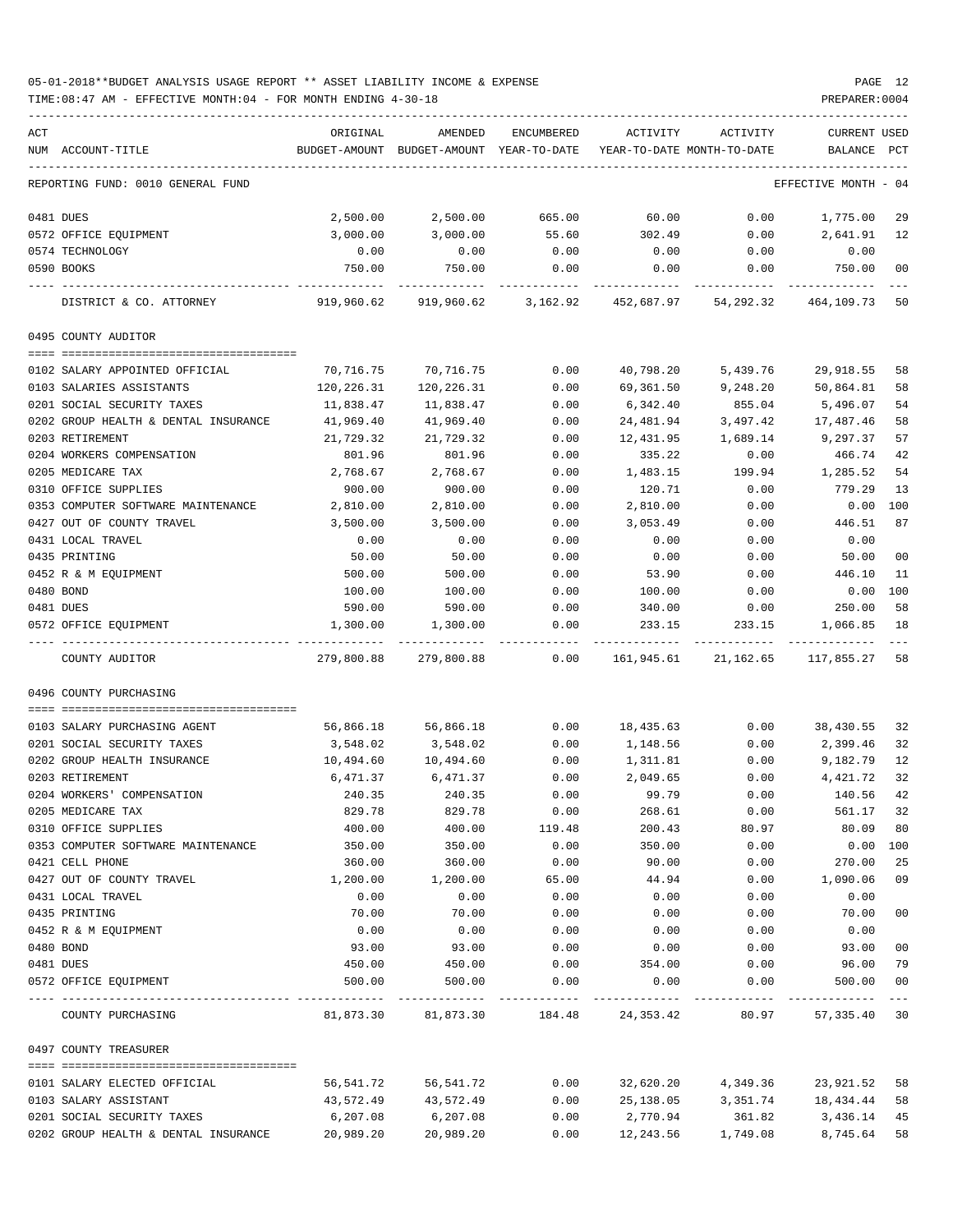TIME:08:47 AM - EFFECTIVE MONTH:04 - FOR MONTH ENDING 4-30-18 PREPARER:0004

| ACT<br>NUM ACCOUNT-TITLE             | ORIGINAL   | AMENDED<br>BUDGET-AMOUNT BUDGET-AMOUNT YEAR-TO-DATE | ENCUMBERED           | ACTIVITY<br>YEAR-TO-DATE MONTH-TO-DATE | ACTIVITY              | <b>CURRENT USED</b><br>BALANCE PCT |                |
|--------------------------------------|------------|-----------------------------------------------------|----------------------|----------------------------------------|-----------------------|------------------------------------|----------------|
| REPORTING FUND: 0010 GENERAL FUND    |            |                                                     |                      |                                        |                       | EFFECTIVE MONTH - 04               |                |
| 0203 RETIREMENT                      | 11,393.00  | 11,393.00                                           | 0.00                 | 6,518.26                               | 885.64                | 4,874.74                           | 57             |
| 0204 WORKERS' COMPENSATION           | 420.48     | 420.48                                              | 0.00                 | 175.68                                 | 0.00                  | 244.80                             | 42             |
| 0205 MEDICARE TAX                    | 1,451.66   | 1,451.66                                            | 0.00                 | 648.04                                 | 84.62                 | 803.62                             | 45             |
| 0310 OFFICE SUPPLIES                 | 500.00     | 500.00                                              | 0.00                 | 0.00                                   | 0.00                  | 500.00                             | 0 <sub>0</sub> |
| 0427 OUT OF COUNTY TRAVEL            | 2,000.00   | 2,068.67                                            | 0.00                 | 2,068.67                               | 833.96                | $0.00$ 100                         |                |
| 0431 LOCAL TRAVEL                    | 0.00       | 0.00                                                | 0.00                 | 0.00                                   | 0.00                  | 0.00                               |                |
| 0435 PRINTING                        | 350.00     | 281.33                                              | 0.00                 | 60.00                                  | 0.00                  | 221.33                             | 21             |
| 0452 R&M EQUIPMENT                   | 250.00     | 250.00                                              | 0.00                 | 0.00                                   | 0.00                  | 250.00                             | 0 <sub>0</sub> |
| 0453 COMPUTER SOFTWARE MAINTEN       | 1,300.00   | 1,300.00                                            | 0.00                 | 1,300.00                               | 0.00                  | 0.00                               | 100            |
| 0480 BOND                            | 0.00       | 0.00                                                | 0.00                 | 0.00                                   | 0.00                  | 0.00                               |                |
| 0481 DUES                            | 175.00     | 175.00                                              | 0.00                 | 175.00                                 | 0.00                  | 0.00                               | 100            |
| 0572 OFFICE EQUIPMENT                | 300.00     | 300.00                                              | 0.00                 | 0.00                                   | 0.00                  | 300.00                             | 00             |
| 0574 TECHNOLOGY                      | 0.00       | 0.00                                                | 0.00                 | 0.00                                   | 0.00                  | 0.00                               |                |
| ---- -------                         |            |                                                     |                      |                                        |                       |                                    |                |
| COUNTY TREASURER                     |            | 145,450.63 145,450.63                               | 0.00                 | 83,718.40                              | 11,616.22             | 61,732.23                          | 58             |
| 0499 TAX ASSESSOR-COLLECTOR          |            |                                                     |                      |                                        |                       |                                    |                |
|                                      |            |                                                     |                      |                                        |                       |                                    |                |
| 0101 SALARIES ELECTED OFFICIAL       | 56,541.72  | 56,541.72                                           | 0.00                 | 32,620.20                              | 4,349.36              | 23,921.52                          | 58             |
| 0103 SALARIES ASSISTANTS             | 39,526.56  | 39,526.56                                           | 0.00                 | 22,803.75                              | 3,040.50              | 16,722.81                          | 58             |
| 0104 SALARIES DEPUTIES               | 94,899.18  | 94,899.18                                           | 0.00                 | 54,749.55                              | 7,299.94              | 40,149.63                          | 58             |
| 0107 SALARY TEMP./EXTRA              | 14,243.21  | 14,243.21                                           | 0.00                 | 8,221.50                               | 1,096.20              | 6,021.71                           | 58             |
| 0201 SOCIAL SECURITY TAXES           | 12,723.06  | 12,723.06                                           | 0.00                 | 6,882.33                               | 913.88                | 5,840.73                           | 54             |
| 0202 GROUP HEALTH & DENTAL INSURANCE | 52,473.00  | 52,473.00                                           | 0.00                 | 30,608.90                              | 4,372.70              | 21,864.10                          | 58             |
| 0203 RETIREMENT                      | 23,352.97  | 23,352.97                                           | 0.00                 | 13,361.33                              | 1,815.40              | 9,991.64                           | 57             |
| 0204 WORKERS COMPENSATION            | 861.88     | 861.88                                              | 0.00                 | 360.10                                 | 0.00                  | 501.78                             | 42             |
| 0205 MEDICARE TAX                    | 2,975.55   | 2,975.55                                            | 0.00                 | 1,609.65                               | 213.74                | 1,365.90                           | 54             |
| 0225 LEONARD OFFICE TRAVEL           | 800.00     | 800.00                                              | 0.00                 | 291.32                                 | 0.00                  | 508.68                             | 36             |
| 0310 OFFICE SUPPLIES                 | 1,300.00   | 1,300.00                                            | 288.35               | 184.70                                 | 24.94                 | 826.95                             | 36             |
| 0311 POSTAL EXPENSES                 | 6,500.00   | 6,500.00                                            | 0.00                 | 4,532.93                               | 104.60                | 1,967.07                           | 70             |
| 0315 COPIER EXPENSE                  | 450.00     | 450.00                                              | 0.00                 | 232.92                                 | 40.97                 | 217.08                             | 52             |
| 0420 TELEPHONE LEONARD OFFICE        | 700.00     | 700.00                                              | 60.06                | 420.67                                 | 60.18                 | 219.27                             | 69             |
| 0423 CELL PHONE                      | 0.00       | 0.00                                                | 0.00                 | 0.00                                   | 0.00                  | 0.00                               |                |
| 0427 OUT OF COUNTY TRAVEL            | 3,500.00   | 3,500.00                                            | 0.00                 | 2,665.93                               | 0.00                  | 834.07                             | 76             |
| 0435 PRINTING                        | 250.00     | 250.00                                              | 0.00                 | 42.69                                  | 0.00                  | 207.31                             | 17             |
| 0460 LEONARD OFFICE RENT             | 1,200.00   | 1,200.00                                            | 0.00                 | 700.00                                 | 100.00                | 500.00                             | 58             |
| 0480 BOND                            | 368.00     | 368.00                                              | 0.00                 | 0.00                                   | 0.00                  | 368.00                             | 0 <sub>0</sub> |
| 0481 DUES                            | 125.00     | 125.00                                              | 0.00                 | 125.00                                 | 0.00                  | $0.00$ 100                         |                |
| 0572 OFFICE EQUIPMENT                | 700.00     | 700.00                                              | 587.97               | 55.28                                  | 0.00                  | 56.75                              | 92             |
| 0574 TECHNOLOGY                      | 0.00       | 0.00                                                | 0.00<br>------------ | 0.00                                   | 0.00<br>------------- | 0.00                               |                |
| TAX ASSESSOR-COLLECTOR               | 313,490.13 | 313,490.13                                          | 936.38               |                                        | 180,468.75 23,432.41  | 132,085.00                         | 58             |
| 0503 COMPUTER/IT DEPT.               |            |                                                     |                      |                                        |                       |                                    |                |
|                                      |            |                                                     |                      |                                        |                       |                                    |                |
| 0103 SALARY-TECHNICIAN               | 40,055.36  | 40,055.36                                           | 0.00                 | 23,108.85                              | 3,081.18              | 16,946.51                          | 58             |
| 0107 PART TIME TECHNICIAN            | 18,934.00  | 18,934.00                                           | 0.00                 | 10,368.23                              | 1,399.26              | 8,565.77                           | 55             |
| 0201 SOCIAL SECURITY                 | 3,657.34   | 3,657.34                                            | 0.00                 | 1,963.04                               | 261.71                | 1,694.30                           | 54             |
| 0202 GROUP HEALTH INSURANCE          | 10,494.60  | 10,494.60                                           | 0.00                 | 6,121.78                               | 874.54                | 4,372.82                           | 58             |
| 0203 RETIREMENT                      | 6,712.99   | 6,712.99                                            | 0.00                 | 3,778.02                               | 515.26                | 2,934.97                           | 56             |
| 0204 WORKERS COMPENSATION            | 313.20     | 313.20                                              | 0.00                 | 114.41                                 | 0.00                  | 198.79                             | 37             |
| 0205 MEDICARE TAX                    | 855.32     | 855.32                                              | 0.00                 | 459.05                                 | 61.20                 | 396.27                             | 54             |
| 0225 TRAVEL ALLOWANCE                | 828.00     | 828.00                                              | 0.00                 | 483.00                                 | 69.00                 | 345.00                             | 58             |
| 0310 OFFICE SUPPLIES                 | 200.00     | 200.00                                              | 0.00                 | 0.00                                   | 0.00                  | 200.00                             | 0 <sub>0</sub> |

0421 CELL PHONE ALLOWANCE 414.00 414.00 0.00 241.50 34.50 172.50 58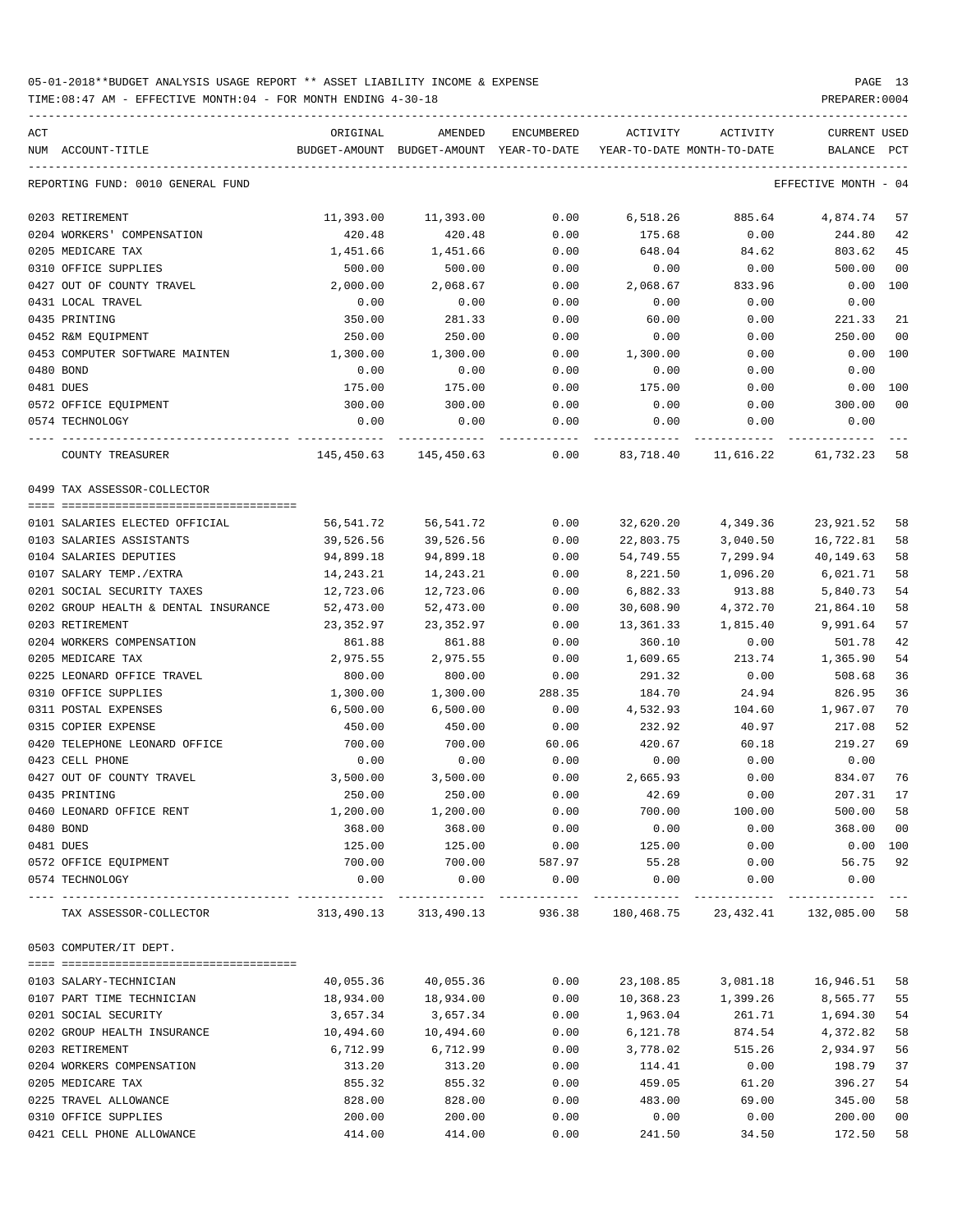TIME:08:47 AM - EFFECTIVE MONTH:04 - FOR MONTH ENDING 4-30-18 PREPARER:0004

| ACT                                               | ORIGINAL      | AMENDED                   | <b>ENCUMBERED</b> | ACTIVITY   | ACTIVITY                   | <b>CURRENT USED</b> |      |
|---------------------------------------------------|---------------|---------------------------|-------------------|------------|----------------------------|---------------------|------|
| NUM ACCOUNT-TITLE                                 | BUDGET-AMOUNT | BUDGET-AMOUNT             | YEAR-TO-DATE      |            | YEAR-TO-DATE MONTH-TO-DATE | <b>BALANCE</b>      | PCT  |
| REPORTING FUND: 0010 GENERAL FUND                 |               |                           |                   |            |                            | EFFECTIVE MONTH     | - 04 |
| 0427 OUT OF COUNTY TRAVEL                         | 900.00        | 900.00                    | 0.00              | 750.00     | 0.00                       | 150.00              | 83   |
| 0435 PRINTING                                     | 0.00          | 0.00                      | 0.00              | 0.00       | 0.00                       | 0.00                |      |
| 0453 R&M COMPUTER/TRAINING                        | 0.00          | 0.00                      | 0.00              | 0.00       | 0.00                       | 0.00                |      |
| 0572 OFFICE EQUIPMENT                             | 1,850.00      | 1,850.00                  | 21.68             | 1,825.15   | 0.00                       | 3.17                | 100  |
| 0574 COMPUTER/WEB SOFTWARE                        | 2,500.00      | 2,500.00                  | 0.00              | 2,015.60   | 1,843.21                   | 484.40              | 81   |
| 0576 COUNTY COMPUTER REPLACEMENT                  | 34,000.00     | 34,000.00                 | 0.00              | 0.00       | 0.00                       | 34,000.00           | 00   |
| COMPUTER/IT DEPT.                                 | 121,714.81    | 121,714.81                | 21.68             | 51,228.63  | 8,139.86                   | 70,464.50           | 42   |
| 0509 CONTINGENCY                                  |               |                           |                   |            |                            |                     |      |
|                                                   |               |                           |                   |            |                            |                     |      |
| 0475 CONTINGENCY                                  | 250,000.00    | 248,584.05                | 0.00              | 0.00       | 0.00                       | 248,584.05 00       |      |
| CONTINGENCY                                       | 250,000.00    | 248,584.05                | 0.00              | 0.00       | 0.00                       | 248,584.05          | 00   |
| 0510 COURTHOUSE                                   |               |                           |                   |            |                            |                     |      |
|                                                   |               |                           |                   |            |                            |                     |      |
| 0107 REGULAR TEMP. - PART TIME                    | 0.00          | 0.00                      | 0.00              | 0.00       | 0.00                       | 0.00                |      |
| 0115 SALARY JANITOR                               | 38,376.62     | 38,376.62                 | 0.00              | 22,140.30  | 2,952.04                   | 16,236.32           | 58   |
| 0201 SOCIAL SECURITY TAXES                        | 2,379.35      | 2,379.35                  | 0.00              | 1,352.63   | 180.16                     | 1,026.72            | 57   |
| 0202 GROUP HEALTH & DENTAL INSURANCE              | 10,494.60     | 10,494.60                 | 0.00              | 6,121.78   | 874.54                     | 4,372.82            | 58   |
| 0203 RETIREMENT                                   | 4,367.26      | 4,367.26                  | 0.00              | 2,498.57   | 339.48                     | 1,868.69            | 57   |
| 0204 WORKERS' COMPENSATION                        | 1,581.12      | 1,581.12                  | 0.00              | 659.25     | 0.00                       | 921.87              | 42   |
| 0205 MEDICARE TAX                                 | 556.46        | 556.46                    | 0.00              | 316.38     | 42.14                      | 240.08              | 57   |
| 0310 OFFICE SUPPLIES                              | 5,000.00      | 5,000.00                  | 258.48            | 2,688.48   | 424.89                     | 2,053.04            | 59   |
| 0311 POSTAL EXPENSE                               | 9,000.00      | 9,000.00                  | 0.00              | 2,597.76   | 143.22                     | 6,402.24            | 29   |
| 0315 COPIER RENTAL                                | 5,000.00      | 5,000.00                  | 0.00              | 2,078.38   | 338.09                     | 2,921.62            | 42   |
| 0316 EMPLOYEE AWARDS BANQUET                      | 2,500.00      | 2,500.00                  | 0.00              | 1,806.05   | 0.00                       | 693.95              | 72   |
| 0330 AUTO EXPENSE-GAS AND OIL                     | 600.00        | 600.00                    | 0.00              | 346.24     | 173.66                     | 253.76              | 58   |
| 0332 JANITOR SUPPLIES                             | 0.00          | 0.00                      | 0.00              | 0.00       | 0.00                       | 0.00                |      |
| 0353 R&M COMPUTER                                 | 5,000.00      | 5,000.00                  | 0.00              | 0.00       | 0.00                       | 5,000.00            | 00   |
| 0420 TELEPHONE                                    | 0.00          | 0.00                      | 62.80             | 476.65     | 62.92                      | 539.45-             |      |
| 0421 INTERNET LINES                               | 0.00          | 0.00                      | 0.00              | 419.67     | 0.00                       | 419.67-             |      |
| 0423 CELL PHONE                                   | 400.00        | 400.00                    | 26.08             | 156.60     | 0.00                       | 217.32              | 46   |
| 0440 UTILITIES ELECTRICITY                        | 15,000.00     | 15,000.00                 | 502.01            | 5,545.49   | 487.08                     | 8,952.50            | 40   |
| 0441 UTILITIES GAS                                | 1,000.00      | 1,000.00                  | 0.00              | 695.03     | $524.43-$                  | 304.97 70           |      |
| 0442 UTILITIES WATER                              | 2,000.00      | 2,000.00                  | 0.00              | 9,056.25   | 262.81                     | 7,056.25- 453       |      |
| 0443 TRASH PICK-UP                                | 1,000.00      | 1,000.00                  | 0.00              | 1,013.00   | 79.79                      | $13.00 - 101$       |      |
| 0445 AIR CONDITIONER MAINTENANCE                  | 5,500.00      | 5,500.00                  | 0.00              | 2,507.64   | 0.00                       | 2,992.36            | 46   |
| 0446 ELEVATOR MAINTENANCE CONTR                   | 3,200.00      | 3,200.00                  | 0.00              | 1,889.44   | 269.92                     | 1,310.56            | 59   |
| 0450 R & M BUILDINGS                              | 1,360.00      | 1,360.00                  | 0.00              | 2,164.98   | 0.00                       | 804.98-159          |      |
| 0453 COMPUTER SOFTWARE MAINTEN                    | 160,000.00    | 160,000.00                | 0.00              | 110,063.50 | 0.00                       | 49,936.50           | 69   |
| 0463 RENTAL PERSONNEL PAGER                       | 0.00          | 0.00                      | 0.00              | 0.00       | 0.00                       | 0.00                |      |
| 0482 FIRE INSURANCE                               | 13,000.00     | 13,000.00                 | 0.00              | 0.00       | 0.00                       | 13,000.00           | 00   |
| 0500 LAND                                         | 0.00          | 0.00                      | 0.00              | 0.00       | 0.00                       | 0.00                |      |
| 0530 PERMANENT IMPROVEMENTS                       | 0.00          | 0.00                      | 0.00              | 0.00       | 0.00                       | 0.00                |      |
| 0572 OFFICE EQUIPMENT                             | 0.00          | 0.00                      | 0.00              | 0.00       | 0.00                       | 0.00                |      |
| 0573 ODYSSEY SOFTWARE/EQUIPMENT                   | 35,000.00     | 35,000.00                 | 0.00              | 0.00       | 0.00                       | 35,000.00           | 00   |
| 0574 TECHNOLOGY                                   | 1,323.00      | 1,323.00                  | 0.00              | 0.00       | 0.00                       | 1,323.00            | 00   |
| 0575 LAND/BUILDING                                | 0.00          | 0.00                      | 0.00              | 0.00       | 0.00                       | 0.00                |      |
| 0577 JANITOR EQUIPMENT<br>---- ------------------ | 1,000.00      | 1,000.00<br>------------- | 0.00              | 0.00       | 0.00                       | 1,000.00            | 00   |
| COURTHOUSE                                        | 324,638.41    | 324,638.41                | 849.37            | 176,594.07 | 6,106.31                   | 147,194.97          | 55   |

0511 COUNTY OFFICE BUILDING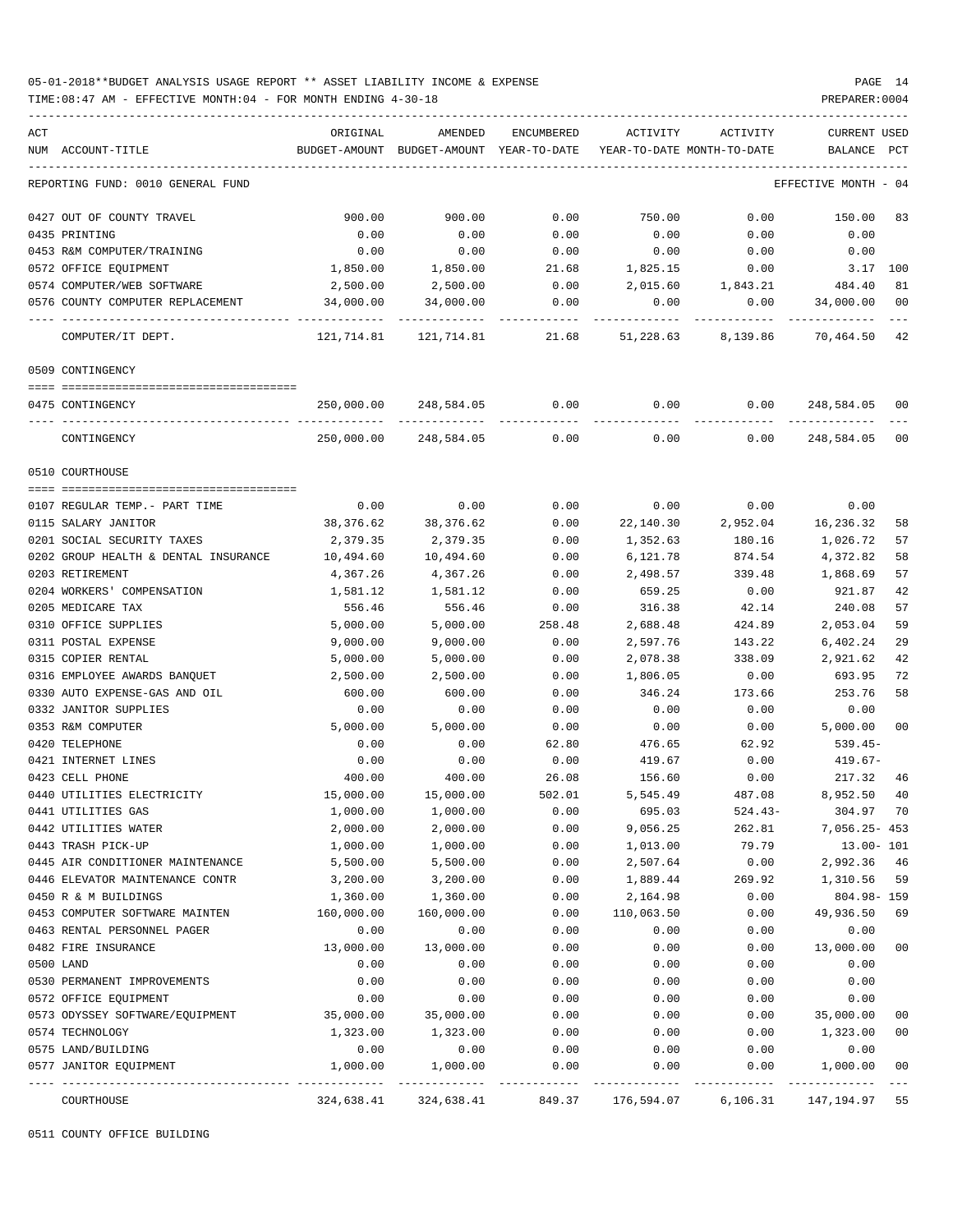| 05-01-2018**BUDGET ANALYSIS USAGE REPORT ** ASSET LIABILITY INCOME & EXPENSE |  |  |  | PAGE |  |
|------------------------------------------------------------------------------|--|--|--|------|--|
|                                                                              |  |  |  |      |  |

TIME:08:47 AM - EFFECTIVE MONTH:04 - FOR MONTH ENDING 4-30-18 PREPARER:0004

| ACT |                                          | ORIGINAL             | AMENDED                                                             | ENCUMBERED   | ACTIVITY     | ACTIVITY     | CURRENT USED         |          |
|-----|------------------------------------------|----------------------|---------------------------------------------------------------------|--------------|--------------|--------------|----------------------|----------|
|     | NUM ACCOUNT-TITLE                        |                      | BUDGET-AMOUNT BUDGET-AMOUNT YEAR-TO-DATE YEAR-TO-DATE MONTH-TO-DATE |              |              |              | BALANCE PCT          |          |
|     | REPORTING FUND: 0010 GENERAL FUND        |                      |                                                                     |              |              |              | EFFECTIVE MONTH - 04 |          |
|     |                                          |                      |                                                                     |              |              |              |                      |          |
|     | 0115 SALARY JANITOR                      | 3,208.24             | 3,208.24                                                            | 0.00         | 2,356.94     | 308.50       | 851.30               | 73       |
|     | 0201 SOCIAL SECURITY TAXES               | 198.91               | 198.91                                                              | 0.00         | 146.11       | 19.12        | 52.80                | 73       |
|     | 0203 RETIREMENT                          | 365.10               | 365.10                                                              | 0.00         | 265.94       | 35.47        | 99.16                | 73       |
|     | 0204 WORKER' COMPENSATION                | 132.18               | 132.18                                                              | 0.00         | 55.11        | 0.00         | 77.07                | 42       |
|     | 0205 MEDICARE TAX                        | 46.52                | 46.52                                                               | 0.00         | 34.21        | 4.48         | 12.31                | 74       |
|     | 0225 JANITOR TRAVEL                      | 100.00               | 100.00                                                              | 0.00         | 72.61        | 32.05        | 27.39                | 73       |
|     | 0332 JANITOR SUPPLIES                    | 1,000.00             | 1,000.00                                                            | 63.23        | 137.92       | 60.50        | 798.85               | 20       |
|     | 0440 UTILITIES ELECTRICITY               | 5,000.00             | 5,000.00                                                            | 304.32       | 1,988.18     | 273.68       | 2,707.50             | 46       |
|     | 0441 UTILITIES GAS                       | 1,000.00             | 1,000.00                                                            | 0.00         | 570.30       | 109.60       | 429.70               | 57       |
|     | 0442 UTILITIES WATER                     | 600.00               | 600.00                                                              | 0.00         | 538.28       | 126.49       | 61.72                | 90       |
|     | 0443 TRASH PICK-UP SERVICE               | 480.00               | 480.00                                                              | 0.00         | 239.37       | 39.90        | 240.63               | 50       |
|     | 0444 LAWN MAINTENANCE                    | 0.00                 | 0.00                                                                | 0.00         | 0.00         | 0.00         | 0.00                 |          |
|     | 0450 R & M BUILDING                      | 5,000.00             | 5,000.00                                                            | 464.00       | 1,311.71     | 0.00         | 3,224.29             | 36       |
|     | 0482 FIRE INSURANCE                      | 1,000.00             | 1,000.00                                                            | 0.00         | 0.00         | 0.00         | 1,000.00             | 00       |
|     | 0535 BUILDINGS                           | 0.00                 | 0.00                                                                | 0.00         | 0.00         | 0.00         | 0.00                 |          |
|     | COUNTY OFFICE BUILDING                   | 18,130.95            | 18,130.95                                                           | 831.55       | 7,716.68     | 1,009.79     | 9,582.72 47          |          |
|     | 0512 CO-OP OFFICE BUILDING               |                      |                                                                     |              |              |              |                      |          |
|     |                                          |                      |                                                                     |              |              |              |                      |          |
|     | 0332 JANITOR SUPPLIES                    | 500.00               | 500.00                                                              | 0.00         | 206.92       | 0.00         | 293.08               | 41       |
|     | 0440 UTILITIES ELECTRICITY               | 6,000.00             | 6,000.00                                                            | 380.90       | 3,256.90     | 475.64       | 2,362.20<br>260.60   | 61<br>57 |
|     | 0442 UTILITIES WATER                     | 600.00               | 600.00<br>3,000.00                                                  | 0.00         | 339.40       | 57.13        |                      |          |
|     | 0450 R&M BUILDING<br>0482 FIRE INSURANCE | 3,000.00<br>1,000.00 |                                                                     | 0.00         | 242.00       | 0.00         | 2,758.00<br>1,000.00 | 08<br>00 |
|     | 0535 BUILDINGS                           | 0.00                 | 1,000.00<br>0.00                                                    | 0.00<br>0.00 | 0.00<br>0.00 | 0.00<br>0.00 | 0.00                 |          |
|     | CO-OP OFFICE BUILDING                    | 11,100.00            | 11,100.00                                                           | 380.90       | 4,045.22     | 532.77       | 6,673.88 40          |          |
|     |                                          |                      |                                                                     |              |              |              |                      |          |
|     | 0513 COURTHOUSE SOUTH ANNEX              |                      |                                                                     |              |              |              |                      |          |
|     | 0115 SALARY JANITOR                      |                      | 12,824.31   12,824.31                                               | 0.00         | 6,824.02     | 925.50       | 6,000.29             | 53       |
|     | 0201 SOCIAL SECURITY TAXES               | 795.11               | 795.11                                                              | 0.00         | 423.08       | 57.38        | 372.03               | 53       |
|     | 0203 RETIREMENT                          | 1,459.41             | 1,459.41                                                            | 0.00         | 770.12       | 106.45       | 689.29               | 53       |
|     | 0204 WORKERS' COMPENSATION               | 528.36               | 528.36                                                              | 0.00         | 220.30       | 0.00         | 308.06               | 42       |
|     | 0205 MEDICARE TAX                        | 185.95               | 185.95                                                              | 0.00         | 98.96        | 13.42        | 86.99                | 53       |
|     | 0315 COPIER RENTAL                       | 1,800.00             | 1,800.00                                                            | 0.00         | 637.06       | 103.98       | 1,162.94             | 35       |
|     | 0332 JANITOR SUPPLIES                    | 2,000.00             | 2,000.00                                                            | 117.27       | 484.45       | 60.50        | 1,398.28             | 30       |
|     | 0420 TELEPHONE                           | 4,700.00             | 4,700.00                                                            | 8.14         | 3,028.97     | 425.36       | 1,662.89             | 65       |
|     | 0421 INTERNET                            | 1,200.00             | 1,200.00                                                            | 0.00         | 713.86       | 101.98       | 486.14               | 59       |
|     | 0440 UTILITIES ELECTRICITY               | 6,000.00             | 6,000.00                                                            | 381.83       | 2,255.61     | 307.32       | 3,362.56             | 44       |
|     | 0441 UTILITIES GAS                       | 1,300.00             | 1,300.00                                                            | 64.76        | 911.35       | 0.00         | 323.89               | 75       |
|     | 0442 UTILITIES WATER                     | 1,000.00             | 1,000.00                                                            | 0.00         | 615.93       | 104.97       | 384.07               | 62       |
|     | 0443 TRASH PICKUP SERVICE                | 1,000.00             | 1,000.00                                                            | 0.00         | 478.74       | 79.79        | 521.26               | 48       |
|     | 0444 LAWN MAINTENANCE                    | 0.00                 | 0.00                                                                | 0.00         | 0.00         | 0.00         | 0.00                 |          |
|     | 0450 R&M BUILDING                        | 5,000.00             | 5,000.00                                                            | 0.00         | 744.44       | 3.04         | 4,255.56             | 15       |
|     | 0455 PARKING LOT                         | 0.00                 | 0.00                                                                | 0.00         | 0.00         | 0.00         | 0.00                 |          |
|     | 0482 FIRE INSURANCE                      | 2,100.00             | 2,100.00                                                            | 0.00         | 0.00         | 0.00         | 2,100.00             | 00       |
|     | 0531 ANNEX                               | 0.00                 | 0.00                                                                | 0.00         | 0.00         | 0.00         | 0.00                 |          |
|     | COURTHOUSE SOUTH ANNEX                   | 41,893.14            | 41,893.14                                                           | 572.00       | 18,206.89    | 2,289.69     | 23, 114. 25 45       |          |

0514 CITY HALL ANNEX

==== ===================================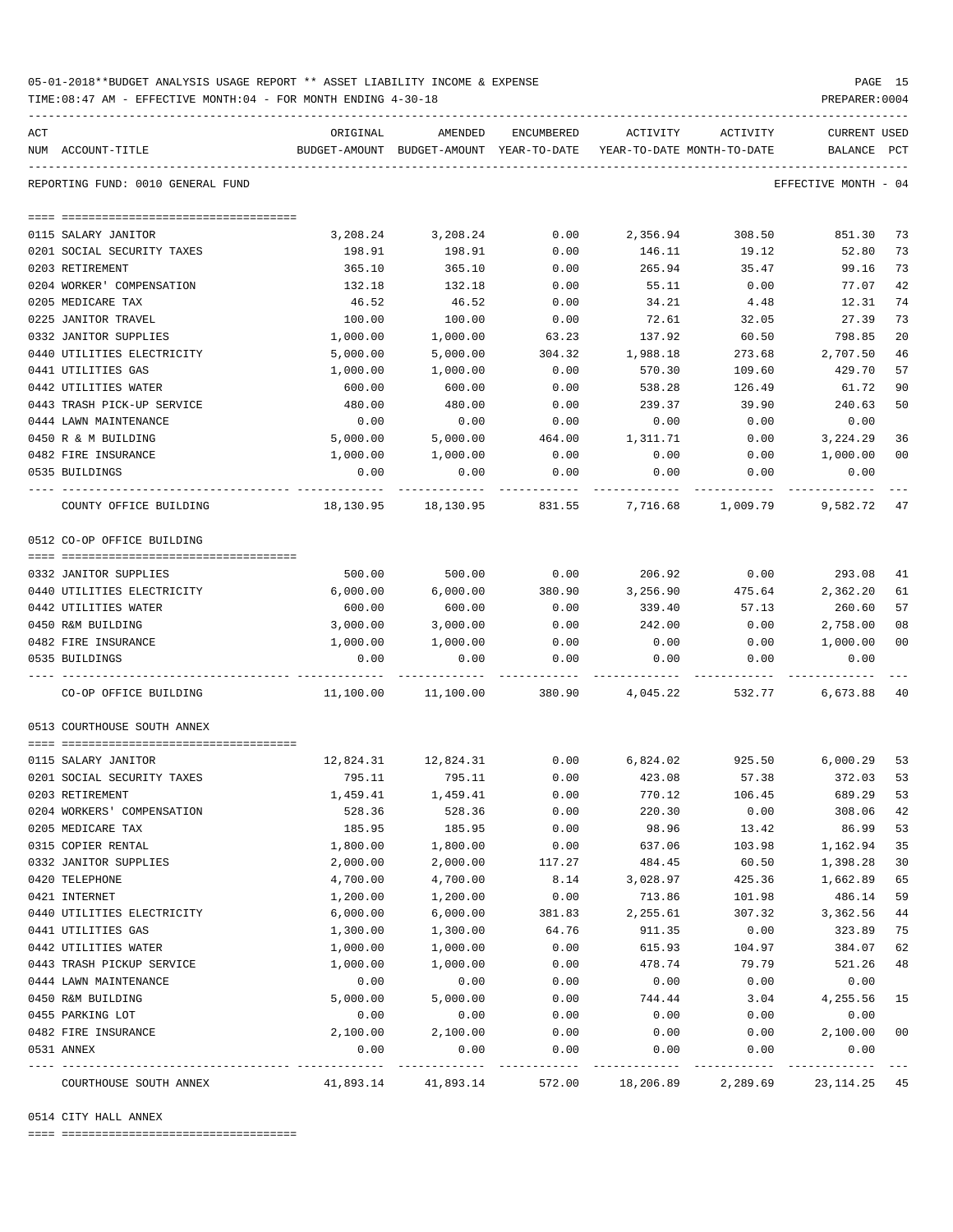TIME:08:47 AM - EFFECTIVE MONTH:04 - FOR MONTH ENDING 4-30-18 PREPARER:0004

| ACT | NUM ACCOUNT-TITLE                            | ORIGINAL       | AMENDED<br>BUDGET-AMOUNT BUDGET-AMOUNT YEAR-TO-DATE YEAR-TO-DATE MONTH-TO-DATE | ENCUMBERED         | ACTIVITY            | ACTIVITY            | <b>CURRENT USED</b><br>BALANCE PCT |                      |
|-----|----------------------------------------------|----------------|--------------------------------------------------------------------------------|--------------------|---------------------|---------------------|------------------------------------|----------------------|
|     | REPORTING FUND: 0010 GENERAL FUND            |                |                                                                                |                    |                     |                     | EFFECTIVE MONTH - 04               |                      |
|     |                                              |                |                                                                                |                    |                     |                     |                                    |                      |
|     | 0421 TELEPHONE/INTERNET                      | 4,400.00       | 4,400.00                                                                       | 366.69             |                     | 2,192.89 0.00       | 1,840.42                           | -58                  |
|     | CITY HALL ANNEX                              | 4,400.00       | 4,400.00                                                                       | 366.69             | 2,192.89            | 0.00                | 1,840.42 58                        |                      |
|     | 0515 WINDOM CO.BLDG.                         |                |                                                                                |                    |                     |                     |                                    |                      |
|     | 0440 UTILITIES ELECTRICITY                   | 2,250.00       | 2,250.00                                                                       | 74.98              | 251.67              | 35.15               | 1,923.35 15                        |                      |
|     | 0441 UTILITIES GAS                           | 700.00         | 700.00                                                                         | 0.00               | 412.08              | 78.28               | 287.92                             | 59                   |
|     | 0442 UTILITIES WATER                         | 0.00           | 0.00                                                                           | 0.00               | 0.00                | 0.00                | 0.00                               |                      |
|     | 0444 LAWN MAINTENANCE                        | 800.00         | 800.00                                                                         | 0.00               | 0.00                | 0.00                | 800.00                             | 00                   |
|     | 0450 R&M BUILDING                            | 1,000.00       | 1,000.00                                                                       | 0.00               | 320.00              | 0.00                | 680.00                             | 32                   |
|     | 0482 FIRE INSURANCE                          | 1,000.00       | 1,000.00                                                                       | 0.00               | 0.00                | 0.00                | 1,000.00                           | 00                   |
|     | 0501 PEST CONTROL                            | 100.00         | 100.00                                                                         | 0.00               | 60.00               | 0.00                | 40.00                              | 60                   |
|     | WINDOM CO.BLDG.                              | 5,850.00       | 5,850.00                                                                       | 74.98              | 1,043.75            | 113.43              | 4,731.27                           | 19                   |
|     | 0516 AGRILIFE EXTENSION BUILDING             |                |                                                                                |                    |                     |                     |                                    |                      |
|     | 0115 SALARY JANITOR                          | 2,566.43       | 2,566.43                                                                       | 0.00               | 1,122.94            | 148.08              | 1,443.49                           | 44                   |
|     | 0201 SOCIAL SECURITY TAXES                   | 159.12         | 159.12                                                                         | 0.00               | 69.62               | 9.18                | 89.50                              | 44                   |
|     | 0203 RETIREMENT                              | 292.06         | 292.06                                                                         | 0.00               | 126.68              | 17.02               | 165.38                             | 43                   |
|     | 0204 WORKERS' COMPENSATION                   | 105.74         | 105.74                                                                         | 0.00               | 44.08               | 0.00                | 61.66                              | 42                   |
|     | 0205 MEDICARE TAX                            | 37.21          | 37.21                                                                          | 0.00               | 16.24               | 2.14                | 20.97                              | 44                   |
|     | 0225 JANITOR TRAVEL                          | 150.00         | 150.00                                                                         | 0.00               | 117.93              | 53.41               | 32.07                              | 79                   |
|     | 0332 JANITOR SUPPLIES                        | 500.00         | 500.00                                                                         | 0.00               | 70.07               | 0.00                | 429.93                             | 14                   |
|     | 0420 TELEPHONE                               | 0.00           | 0.00                                                                           | 0.00               | 0.00                | 0.00                | 0.00                               |                      |
|     | 0440 UTILITIES ELECTRICITY                   | 5,000.00       | 5,000.00                                                                       | 458.91             | 2,961.36            | 492.56              | 1,579.73                           | 68                   |
|     | 0441 UTILITIES GAS                           | 0.00           | 0.00                                                                           | 0.00               | 0.00                | 0.00                | 0.00                               |                      |
|     | 0442 UTILITIES WATER                         | 550.00         | 550.00                                                                         | 0.00               | 308.76              | 51.46               | 241.24                             | 56                   |
|     | 0443 TRASH PICKUP SERVICE                    | 0.00           | 0.00                                                                           | 0.00               | 0.00                | 0.00                | 0.00                               |                      |
|     | 0444 LAWN MAINTENANCE                        | 0.00           | 0.00                                                                           | 0.00               | 0.00                | 0.00                | 0.00                               |                      |
|     | 0450 R&M BUILDING                            | 40,000.00      | 40,000.00                                                                      | 0.00               | 306.00              | 52.00               | 39,694.00                          | 01<br>0 <sub>0</sub> |
|     | 0482 FIRE INSURANCE<br>0530 BUILDING REMODEL | 600.00<br>0.00 | 600.00<br>0.00                                                                 | 0.00<br>0.00       | 0.00<br>0.00        | 0.00<br>0.00        | 600.00<br>0.00                     |                      |
|     | 0535 BUILDING CONSTRUCTION                   | 0.00           | 0.00                                                                           | 0.00               | 0.00                | 0.00                | 0.00                               |                      |
|     | 0572 OFFICE EQUIPMENT                        | 0.00           | 0.00                                                                           | 0.00               | 0.00                | 0.00                | 0.00                               |                      |
|     | AGRILIFE EXTENSION BUILDING                  |                | 49,960.56 49,960.56                                                            | 458.91             | 5,143.68            | 825.85              | 44,357.97 11                       |                      |
|     | 0517 COURTHOUSE EAST ANNEX                   |                |                                                                                |                    |                     |                     |                                    |                      |
|     |                                              |                |                                                                                |                    |                     |                     |                                    |                      |
|     | 0535 BUILDING                                | 0.00           | 0.00                                                                           | 0.00<br>---------- | 0.00<br>----------- | 0.00<br>----------- | 0.00                               |                      |
|     | COURTHOUSE EAST ANNEX                        | 0.00           | 0.00                                                                           | 0.00               | 0.00                | 0.00                | 0.00                               |                      |
|     | 0518 COUNTY OFFICES RELOCATION               |                |                                                                                |                    |                     |                     |                                    |                      |
|     | 0311 POSTAL EXPENSES                         | 344.00         | 344.00                                                                         | 0.00               | 344.00              | 0.00                |                                    | $0.00$ 100           |
|     | 0332 JANITOR SUPPLIES                        | 4,500.00       | 4,500.00                                                                       | 7.88               | 1,550.59            | 0.00                | 2,941.53                           | 35                   |
|     | 0420 UTILITIES TELEPHONE                     | 9,500.00       | 9,500.00                                                                       | 1,410.64           | 10,050.20           | 1,388.92            | 1,960.84- 121                      |                      |
|     | 0421 INTERNET SERVICES                       | 9,000.00       | 9,000.00                                                                       | 0.00               | 7,903.59            | 1,124.62            | 1,096.41                           | 88                   |
|     | 0440 UTILITIES ELECTRICITY                   | 15,000.00      | 15,000.00                                                                      | 361.81             | 7,045.79            | 504.33              | 7,592.40                           | 49                   |
|     | 0441 UTILITIES GAS                           | 3,000.00       | 3,000.00                                                                       | 0.00               | 2,653.74            | 424.07              | 346.26                             | 88                   |
|     | 0442 UTILITIES WATER                         | 3,000.00       | 3,000.00                                                                       | 0.00               | 1,523.22            | 214.00              | 1,476.78                           | 51                   |

0443 TRASH PICKUP SERVICE 1,600.00 1,600.00 0.00 847.92 141.32 752.08 53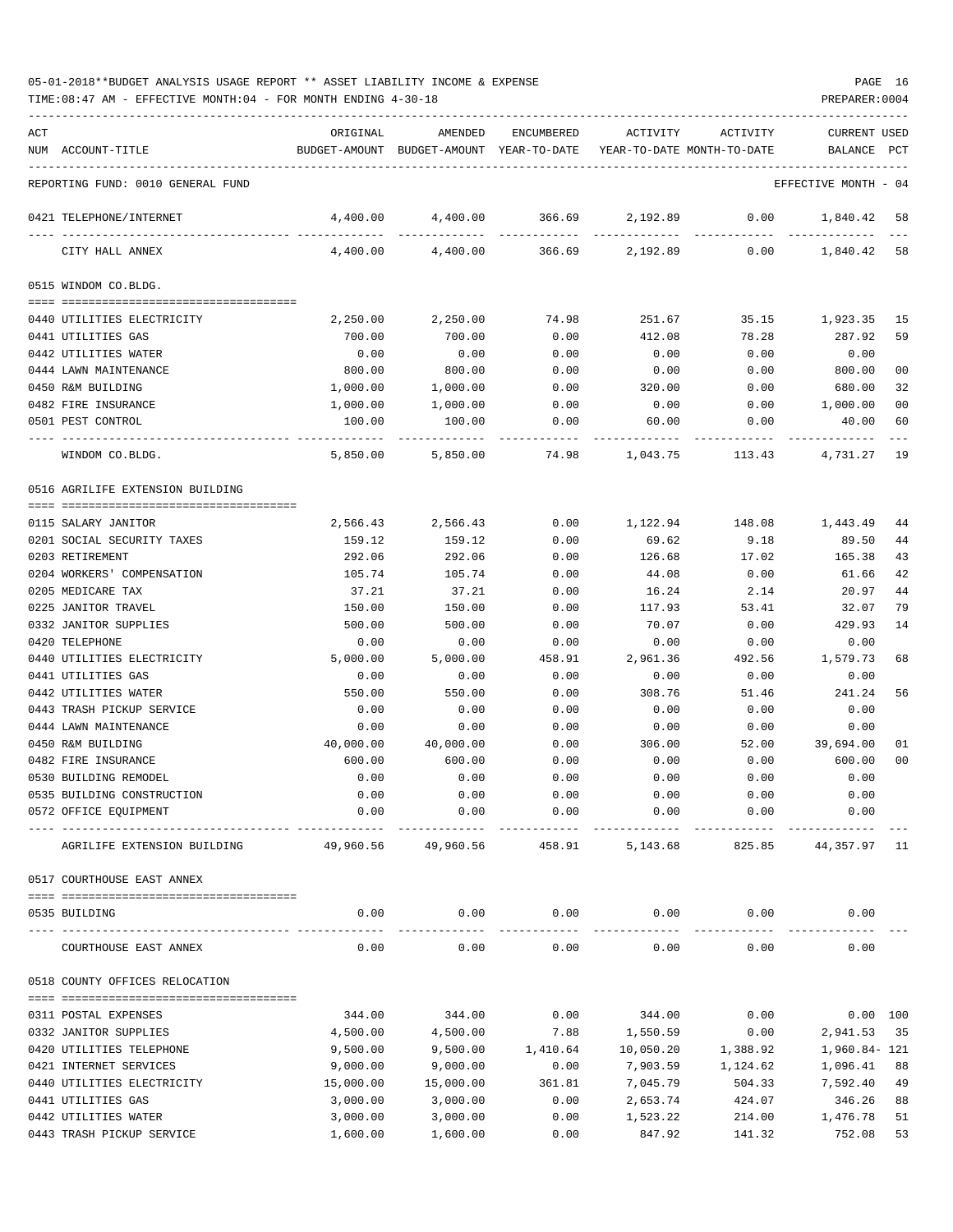### 05-01-2018\*\*BUDGET ANALYSIS USAGE REPORT \*\* ASSET LIABILITY INCOME & EXPENSE PAGE 17 TIME:08:47 AM - EFFECTIVE MONTH:04 - FOR MONTH ENDING 4-30-18 PREPARER:0004

| ACT |                                          | ORIGINAL        | AMENDED                                  | ENCUMBERED            | ACTIVITY  | ACTIVITY                                                          | CURRENT USED             |     |
|-----|------------------------------------------|-----------------|------------------------------------------|-----------------------|-----------|-------------------------------------------------------------------|--------------------------|-----|
|     | NUM ACCOUNT-TITLE                        |                 | BUDGET-AMOUNT BUDGET-AMOUNT YEAR-TO-DATE |                       |           | YEAR-TO-DATE MONTH-TO-DATE                                        | BALANCE                  | PCT |
|     | REPORTING FUND: 0010 GENERAL FUND        |                 |                                          |                       |           |                                                                   | EFFECTIVE MONTH - 04     |     |
|     | 0450 R & M BUILDING                      | 10,000.00       | 10,000.00                                | 0.00                  | 4,764.53  | 0.00                                                              | 5,235.47                 | 48  |
|     | 0460 MOVING EXPENSES                     | 0.00            | 0.00                                     | 0.00                  | 0.00      | 0.00                                                              | 0.00                     |     |
|     | 0470 OFFICE SPACE LEASE                  | 91,200.00       | 91,200.00                                | 0.00                  | 59,625.00 | 7,600.00                                                          | 31,575.00                | 65  |
|     | 0483 ALARM MONITORING                    | 2,000.00        | 2,000.00                                 | 0.00                  | 885.60    | 0.00                                                              | 1,114.40                 | 44  |
|     | 0484 CLEANING SERVICES                   | 11,000.00       | 11,000.00                                | 0.00                  | 0.00      | 0.00                                                              | 11,000.00                | 00  |
|     | 0501 PEST CONTROL                        | 800.00          | 800.00                                   | 0.00                  | 707.00    | 85.00                                                             | 93.00                    | 88  |
|     | COUNTY OFFICES RELOCATION                | 160,944.00      |                                          | 160,944.00 1,780.33   | 97,901.18 | 11,482.26                                                         | 61,262.49                | 62  |
|     | 0519 GOVERNMENT BUILDING                 |                 |                                          |                       |           |                                                                   |                          |     |
|     |                                          |                 |                                          |                       |           |                                                                   |                          |     |
|     | 0165 CONSTRUCTION<br>--- --------------- | 750,000.00<br>. | 750,000.00                               | 0.00                  | 0.00      | 0.00                                                              | 750,000.00<br>---------- | 00  |
|     | GOVERNMENT BUILDING                      | 750,000.00      | 750,000.00                               | 0.00                  | 0.00      | 0.00                                                              | 750,000.00 00            |     |
|     | 0540 AMBULANCE SERVICE                   |                 |                                          |                       |           |                                                                   |                          |     |
|     |                                          |                 |                                          |                       |           |                                                                   |                          |     |
|     | 0417 AMBULANCE SERVICE                   | 540,000.00      | 540,000.00                               | 0.00                  |           | 315,000.00 45,000.00                                              | 225,000.00               | 58  |
|     | AMBULANCE SERVICE                        | 540,000.00      | 540,000.00                               | 0.00                  |           | 315,000.00 45,000.00                                              | 225,000.00               | 58  |
|     | 0543 FIRE PROTECTION                     |                 |                                          |                       |           |                                                                   |                          |     |
|     |                                          |                 |                                          |                       |           |                                                                   |                          |     |
|     | 0416 FIRE PROTECTION SERVICE             | 84,000.00       | 84,000.00                                | 0.00                  | 42,000.00 |                                                                   | 0.00 42,000.00           | 50  |
|     | 0422 R&M RADIO/TOWER                     | 700.00          | 700.00                                   | 0.00                  | 36.87     | 0.00                                                              | 663.13                   | 05  |
|     | 0440 UTILITIES ELECTRICITY               | 300.00          | 300.00                                   | 0.00                  | 0.00      | 0.00                                                              | 300.00                   | 00  |
|     | 0447 REPEATER SERVICE CONTRACT           | 8,235.81        | 8,235.81                                 | 0.00                  | 8,235.80  | 0.00                                                              | $0.01$ 100               |     |
|     | 0490 FCC RADIO LICENSE                   | 0.00            | 0.00                                     | 0.00                  | 0.00      | 0.00                                                              | 0.00                     |     |
|     | FIRE PROTECTION                          |                 | 93,235.81 93,235.81                      | 0.00                  | 50,272.67 | 0.00                                                              | 42,963.14 54             |     |
|     | 0551 CONSTABLE PRECINCT # 1              |                 |                                          |                       |           |                                                                   |                          |     |
|     | 0101 SALARY ELECTED OFFICIAL             |                 |                                          |                       |           | $32,188.90$ $32,188.90$ $0.00$ $18,570.60$ $2,476.08$ $13,618.30$ |                          | 58  |
|     | 0201 SOCIAL SECURITY TAXES               | 2,144.51        | 2,144.51                                 | 0.00                  | 1,191.01  | 159.18                                                            | 953.50                   | 56  |
|     | 0202 GROUP HEALTH & DENTAL INSURANCE     | 5,247.30        | 5,247.30                                 | 0.00                  | 2,800.84  | 400.12                                                            | 2,446.46 53              |     |
|     | 0203 RETIREMENT                          | 3,663.10        | 3,663.10                                 | 0.00                  | 2,095.57  | 284.72                                                            | 1,567.53                 | 57  |
|     | 0204 WORKERS' COMPENSATION               | 854.35          | 854.35                                   | 0.00                  | 327.02    | 0.00                                                              | 527.33                   | 38  |
|     | 0205 MEDICARE TAX                        | 501.54          | 501.54                                   | 0.00                  | 278.49    | 37.22                                                             | 223.05                   | 56  |
|     | 0310 OFFICE SUPPLIES                     | 100.00          | 100.00                                   | 0.00                  | 0.00      | 0.00                                                              | 100.00                   | 00  |
|     | 0311 POSTAL EXPENSES                     | 600.00          | 600.00                                   | 0.00                  | 46.09     | 0.00                                                              | 553.91                   | 08  |
|     | 0330 AUTO EXPENSE-GAS AND OIL            | 1,400.00        | 1,400.00                                 | 0.00                  | 580.13    | 230.76                                                            | 819.87                   | 41  |
|     | 0421 ONLINE RESEARCH/ACCURINT            | 600.00          | 600.00                                   | 0.00                  | 300.00    | 50.00                                                             | 300.00                   | 50  |
|     | 0422 R & M RADIO                         | 200.00          | 200.00                                   | 0.00                  | 0.00      | 0.00                                                              | 200.00                   | 00  |
|     | 0427 TRAVEL EXPENSE                      | 2,400.00        | 2,400.00                                 | 0.00                  | 1,400.00  | 200.00                                                            | 1,000.00                 | 58  |
|     | 0435 PRINTING                            | 100.00          | 100.00                                   | 0.00                  | 0.00      | 0.00                                                              | 100.00                   | 00  |
|     | 0480 BOND                                | 0.00            | 0.00                                     | 0.00                  | 0.00      | 0.00                                                              | 0.00                     |     |
|     | 0488 LAW ENFORCEMENT PROF. INS           | 400.00          | 400.00                                   | 0.00                  | 482.00    | 0.00                                                              | $82.00 - 121$            |     |
|     | 0572 EQUIPMENT                           | 0.00            | 0.00                                     | 0.00                  | 0.00      | 0.00                                                              | 0.00                     |     |
|     | 0574 TECHNOLOGY                          | 0.00            | 0.00                                     | 0.00<br>$- - - - - -$ | 0.00      | 0.00                                                              | 0.00                     |     |
|     | CONSTABLE PRECINCT # 1                   | 50,399.70       | 50,399.70                                | 0.00                  | 28,071.75 | 3,838.08                                                          | 22,327.95 56             |     |

0552 CONSTABLE PRECINCT #2

==== ===================================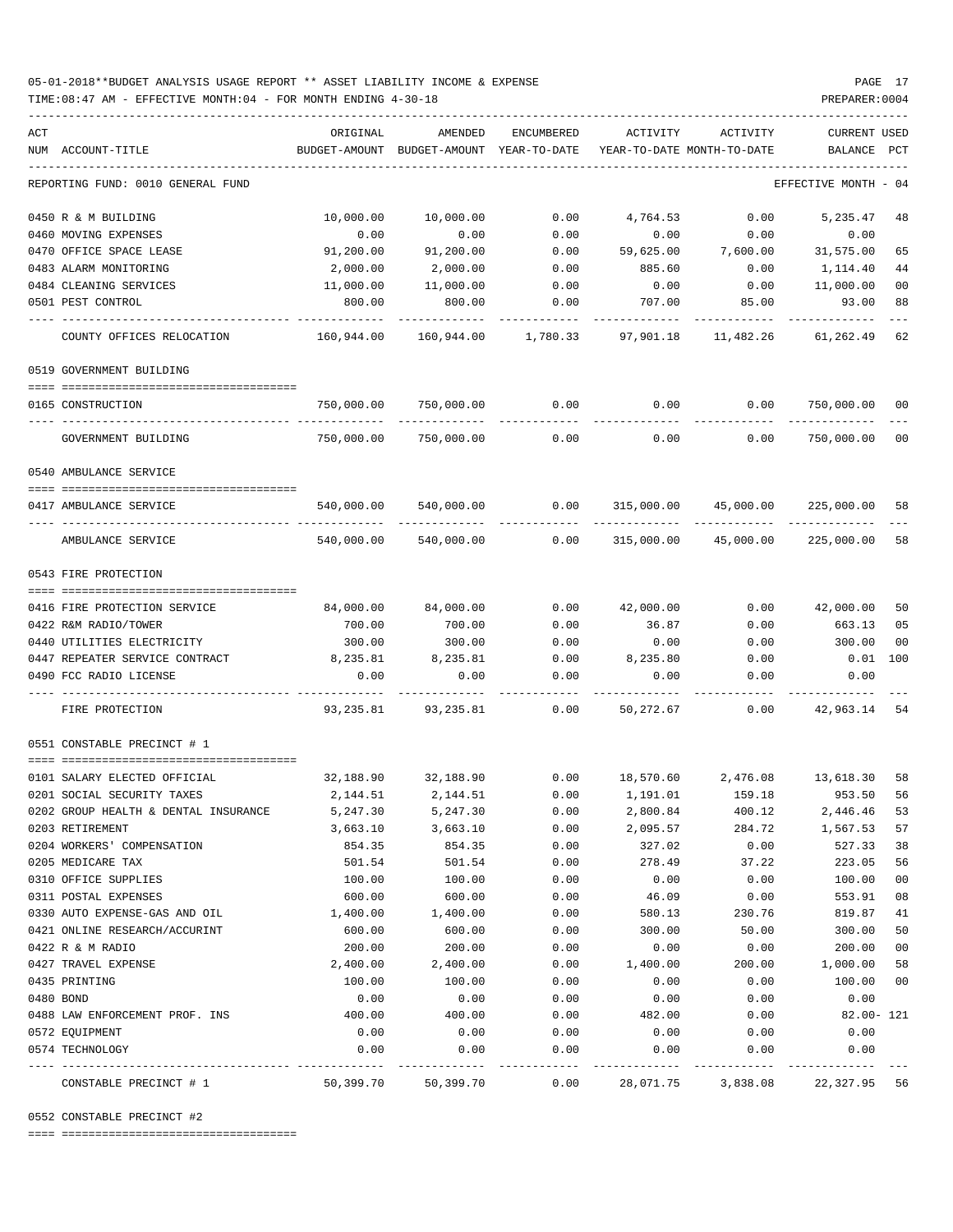| ACT<br>NUM ACCOUNT-TITLE                                           | ORIGINAL                                     | AMENDED<br>BUDGET-AMOUNT BUDGET-AMOUNT YEAR-TO-DATE | ENCUMBERED   | ACTIVITY           | ACTIVITY<br>YEAR-TO-DATE MONTH-TO-DATE                                     | CURRENT USED<br>BALANCE | PCT      |
|--------------------------------------------------------------------|----------------------------------------------|-----------------------------------------------------|--------------|--------------------|----------------------------------------------------------------------------|-------------------------|----------|
| REPORTING FUND: 0010 GENERAL FUND                                  |                                              |                                                     |              |                    |                                                                            | EFFECTIVE MONTH - 04    |          |
| 0101 SALARY ELECTED OFFICIAL                                       | 15,630.15                                    | 15,630.15                                           | 0.00         |                    | 9,017.40 1,202.32                                                          | 6,612.75                | 58       |
| 0201 SOCIAL SECURITY TAXES                                         | 1,117.87                                     | 1,117.87                                            | 0.00         | 645.85             | 86.94                                                                      | 472.02                  | 58       |
| 0202 GROUP HEALTH & DENTAL INSURANCE                               | 10,494.60                                    | 10,494.60                                           | 0.00         | 6,121.78           | 874.54                                                                     | 4,372.82                | 58       |
| 0203 RETIREMENT                                                    | 1,778.71                                     | 1,778.71                                            | 0.00         | 1,017.63           | 138.26                                                                     | 761.08                  | 57       |
| 0204 WORKERS' COMPENSATION                                         | 445.34                                       | 445.34                                              | 0.00         | 158.79             | 0.00                                                                       | 286.55                  | 36       |
| 0205 MEDICARE TAX                                                  | 261.44                                       | 261.44                                              | 0.00         | 151.10             | 20.34                                                                      | 110.34                  | 58       |
| 0310 OFFICE SUPPLIES                                               | 100.00                                       | 100.00                                              | 0.00         | 0.00               | 0.00                                                                       | 100.00                  | 00       |
| 0311 POSTAL EXPENSES                                               | 600.00                                       | 600.00                                              | 0.00         | 0.00               | 0.00                                                                       | 600.00                  | 00       |
| 0330 AUTO EXPENSE-GAS AND OIL                                      | 1,400.00                                     | 1,400.00                                            | 0.00         | 41.21              | 21.17                                                                      | 1,358.79                | 03       |
| 0422 R & M RADIO                                                   | 163.55                                       | 163.55                                              | 0.00         | 0.00               | 0.00                                                                       | 163.55                  | 00       |
| 0427 TRAVEL EXPENSE                                                | 2,400.00                                     | 2,400.00                                            | 0.00         | 1,400.00           | 200.00                                                                     | 1,000.00                | 58       |
| 0428 TRAINING/TUITION/TRAVEL                                       | 228.53                                       | 228.53                                              | 0.00         | 0.00               | 0.00                                                                       | 228.53                  | 00       |
| 0435 PRINTING                                                      | 100.00                                       | 100.00                                              | 0.00         | 0.00               | 0.00                                                                       | 100.00                  | 00       |
| 0480 BOND                                                          | 0.00                                         | 0.00                                                | 0.00         | 0.00               | 0.00                                                                       | 0.00                    |          |
| 0488 LAW ENFOREMENT PROF. INS.                                     | 400.00                                       | 400.00                                              | 0.00         | 482.00             | 0.00                                                                       | 82.00- 121              |          |
| 0573 RADIO EQUIPMENT                                               | 445.00                                       | 445.00                                              | 0.00         | 0.00               | 0.00                                                                       | 445.00                  | 00       |
| 0574 TECHNOLOGY                                                    | 0.00                                         | 0.00                                                | 0.00         | 0.00               | 0.00                                                                       | 0.00                    |          |
| CONSTABLE PRECINCT #2                                              |                                              |                                                     |              |                    | 35,565.19   35,565.19      0.00    19,035.76    2,543.57    16,529.43   54 |                         |          |
| 0553 CONSTABLE PRECINCT # 3                                        |                                              |                                                     |              |                    |                                                                            |                         |          |
|                                                                    |                                              |                                                     |              |                    |                                                                            |                         |          |
| 0101 SALARY ELECTED OFFICIAL                                       | 13,893.76                                    | 13,893.76                                           | 0.00<br>0.00 |                    | 8,015.70 1,068.76                                                          | 5,878.06                | 58<br>58 |
| 0201 SOCIAL SECURITY TAXES<br>0202 GROUP HEALTH & DENTAL INSURANCE | 1,010.21<br>10,494.60                        | 1,010.21<br>10,494.60                               | 0.00         | 583.75<br>6,121.78 | 78.66<br>874.54                                                            | 426.46<br>4,372.82      | 58       |
| 0203 RETIREMENT                                                    | 1,581.11                                     | 1,581.11                                            | 0.00         | 904.60             | 122.90                                                                     | 676.51                  | 57       |
| 0204 WORKERS' COMPENSATION                                         | 402.46                                       | 402.46                                              | 0.00         | 141.15             | 0.00                                                                       | 261.31                  | 35       |
| 0205 MEDICARE TAX                                                  | 236.26                                       | 236.26                                              | 0.00         | 136.55             | 18.40                                                                      | 99.71                   | 58       |
| 0310 OFFICE SUPPLIES                                               | 100.00                                       | 100.00                                              | 0.00         | 0.00               | 0.00                                                                       | 100.00                  | 00       |
| 0311 POSTAL EXPENSES                                               | 600.00                                       | 600.00                                              | 0.00         | 0.00               | 0.00                                                                       | 600.00                  | 00       |
| 0330 AUTO EXPENSE-GAS AND OIL                                      | 1,400.00                                     | 1,400.00                                            | 0.00         | 0.00               | 0.00                                                                       | 1,400.00                | 00       |
| 0427 TRAVEL EXPENSE                                                | 2,400.00                                     | 2,400.00                                            | 0.00         | 1,400.00           | 200.00                                                                     | 1,000.00                | 58       |
| 0435 PRINTING                                                      | 100.00                                       | 100.00                                              | 0.00         | 0.00               | 0.00                                                                       | 100.00                  | 00       |
| 0480 BOND                                                          | 0.00                                         | 0.00                                                | 0.00         | 0.00               | 0.00                                                                       | 0.00                    |          |
| 0488 LAW ENFORCEMENT PROF. INS                                     | 400.00                                       | 400.00                                              | 0.00         | 482.00             | 0.00                                                                       | $82.00 - 121$           |          |
| 0573 RADIO EQUIPMENT                                               | 0.00                                         | 0.00                                                | 0.00         | 0.00               | 0.00                                                                       | 0.00                    |          |
| CONSTABLE PRECINCT # 3                                             | -------------- ----------------<br>32,618.40 | 32,618.40                                           | 0.00         |                    | 17,785.53 2,363.26 14,832.87 55                                            |                         |          |
| 0555 ANIMAL CONTROL OFFICER                                        |                                              |                                                     |              |                    |                                                                            |                         |          |
| 0441 ANIMAL CONTROL OFFICER/SERVICES                               |                                              |                                                     |              |                    | $4,000.00$ $4,000.00$ $0.00$ $1,616.90$ $247.00$ $2,383.10$ $40$           |                         |          |
| ANIMAL CONTROL OFFICER                                             |                                              | 4,000.00 4,000.00                                   |              | 0.00 1,616.90      | 247.00                                                                     | 2,383.10 40             |          |
| 0560 COUNTY SHERIFF                                                |                                              |                                                     |              |                    |                                                                            |                         |          |
|                                                                    | 58,246.58                                    | 58,246.58                                           | 0.00         | 33,603.75          | 4,480.50                                                                   | 24,642.83               | 58       |
| 0101 SALARY ELECTED OFFICIAL<br>0102 ADMINISTRATIVE SECRETARY      | 40,714.13                                    | 40,714.13                                           | 0.00         | 23,488.95          | 3,131.86                                                                   | 17,225.18               | 58       |
| 0103 CHIEF DEPUTY                                                  | 44,945.00                                    | 44,945.00                                           | 0.00         | 25,929.75          | 3,457.30                                                                   | 19,015.25               | 58       |
| 0104 SALARIES DEPUTIES                                             | 598,904.87                                   | 598,904.87                                          | 0.00         | 342,233.41         | 45,646.70                                                                  | 256,671.46              | 57       |
| 0107 PT RECORDS/EVIDENCE CLERKS                                    | 14,678.12                                    | 14,678.12                                           | 0.00         | 6,357.47           | 1,105.65                                                                   | 8,320.65                | 43       |
| 0108 COMPENSATION PAY                                              | 0.00                                         | 0.00                                                | 0.00         | 0.00               | 0.00                                                                       | 0.00                    |          |
| 0110 JAIL ADMINISTRATOR                                            | 34,779.99                                    | 34,779.99                                           | 0.00         | 20,065.35          | 2,675.38                                                                   | 14,714.64               | 58       |
| 0111 LIEUTENANT                                                    | 40,859.00                                    | 40,859.00                                           | 0.00         | 23,572.50          | 3,143.00                                                                   | 17,286.50               | 58       |
|                                                                    |                                              |                                                     |              |                    |                                                                            |                         |          |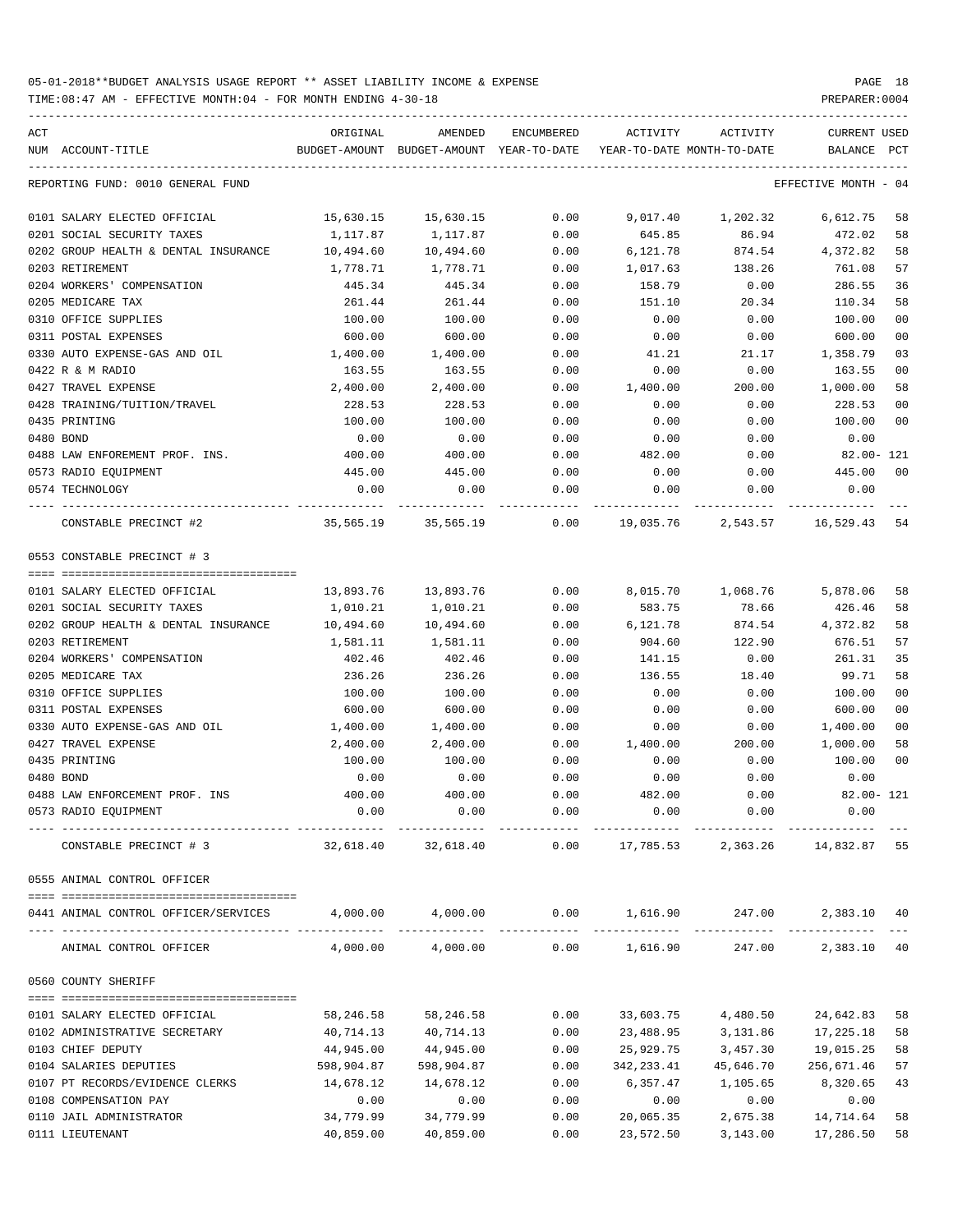| ACT |                                         | ORIGINAL    | AMENDED                                  | ENCUMBERED     | ACTIVITY   | ACTIVITY                   | CURRENT USED         |                |
|-----|-----------------------------------------|-------------|------------------------------------------|----------------|------------|----------------------------|----------------------|----------------|
|     | NUM ACCOUNT-TITLE                       |             | BUDGET-AMOUNT BUDGET-AMOUNT YEAR-TO-DATE |                |            | YEAR-TO-DATE MONTH-TO-DATE | BALANCE              | PCT            |
|     | REPORTING FUND: 0010 GENERAL FUND       |             |                                          |                |            |                            | EFFECTIVE MONTH - 04 |                |
|     | 0113 TRANSPORT OFFICER                  | 34,779.99   | 34,779.99                                | 0.00           | 20,065.35  | 2,675.38                   | 14,714.64            | 58             |
|     | 0114 PROF. STANDARDS OFFICER            | 0.00        | 0.00                                     | 0.00           | 0.00       | 0.00                       | 0.00                 |                |
|     | 0120 SALARY DISPATCHER                  | 199,050.75  | 199,050.75                               | 0.00           | 114,836.85 | 15, 311.58                 | 84, 213.90           | 58             |
|     | 0201 SOCIAL SECURITY TAXES              | 66,151.92   | 66,151.92                                | 0.00           | 36,909.90  | 4,933.31                   | 29,242.02            | 56             |
|     | 0202 GROUP HEALTH INSURANCE             | 304, 343.40 | 304, 343.40                              | 0.00           | 180,561.13 | 25,360.92                  | 123,782.27           | 59             |
|     | 0203 RETIREMENT                         | 121,024.76  | 121,024.76                               | 0.00           | 68,861.23  | 9,387.13                   | 52, 163.53           | 57             |
|     | 0204 WORKERS' COMPENSATION              | 20,161.12   | 20,161.12                                | 0.00           | 8,322.71   | 0.00                       | 11,838.41            | 41             |
|     | 0205 MEDICARE TAX                       | 15,471.01   | 15,471.01                                | 0.00           | 8,632.15   | 1,153.75                   | 6,838.86             | 56             |
|     | 0206 UNEMPLOYMENT EXPENSE               | 3,000.00    | 3,000.00                                 | 5,194.00       | 1,855.00   | 0.00                       | $4,049.00 - 235$     |                |
|     | 0250 EMPLOYEE PHYSICALS                 | 1,000.00    | 1,000.00                                 | 0.00           | 0.00       | 0.00                       | 1,000.00             | 00             |
|     | 0310 OFFICE SUPPLIES                    | 8,000.00    | 8,000.00                                 | 64.80          | 6,369.44   | 498.52                     | 1,565.76             | 80             |
|     | 0311 POSTAL EXPENSES                    | 1,700.00    | 1,700.00                                 | 0.00           | 1,051.89   | 274.22                     | 648.11               | 62             |
|     | 0315 SHERIFF COPIER RENTAL              | 0.00        | 0.00                                     | 0.00           | 0.00       | 0.00                       | 0.00                 |                |
|     | 0330 AUTO EXPENSE GAS & OIL             | 84,000.00   | 83,000.00                                | 0.00           | 31,259.58  | 6,341.34                   | 51,740.42            | 38             |
|     | 0332 SHERIFF JANITOR SUPPLIES           | 1,237.38    | 1,237.38                                 | 0.00           | 1,190.13   | 343.31                     | 47.25                | 96             |
|     | 0395 UNIFORMS/OTHER                     | 4,939.46    | 4,939.46                                 | 99.98          | 4,012.92   | 0.00                       | 826.56               | 83             |
|     | 0419 SHERIFF CELL PHONE                 | 1,080.00    | 1,080.00                                 | 0.00           | 280.00     | 40.00                      | 800.00               | 26             |
|     | 0420 TELEPHONE                          | 14,400.00   | 14,400.00                                | 84.10          | 7,431.54   | 984.20                     | 6,884.36             | 52             |
|     | 0421 CELL PHONE                         | 2,400.00    | 2,400.00                                 | 0.00           | 1,225.00   | 175.00                     | 1,175.00             | 51             |
|     | 0422 R & M RADIO                        | 1,055.00    | 1,055.00                                 | 0.00           | 0.00       | 0.00                       | 1,055.00             | 0 <sub>0</sub> |
|     | 0427 OUT OF COUNTY TRAVEL               | 4,000.00    | 4,000.00                                 | 0.00           | 360.87     | 178.87                     | 3,639.13             | 09             |
|     | 0428 PRISONER TRANSPORT                 | 4,500.00    | 4,500.00                                 | 0.00           | 1,735.56   | 265.19                     | 2,764.44             | 39             |
|     | 0430 BIDS AND NOTICES                   | 500.00      | 500.00                                   |                |            |                            | 108.51               | 78             |
|     | 0432 IMPOUNDMENT OF ESTRAY LIVESTOCK    | 1,500.00    | 1,500.00                                 | 288.89<br>0.00 | 102.60     | 0.00                       | 1,500.00             | 00             |
|     |                                         |             |                                          |                | 0.00       | 0.00                       |                      | 67             |
|     | 0435 PRINTING                           | 1,000.00    | 1,000.00                                 | 394.50         | 273.00     | 0.00                       | 332.50               |                |
|     | 0440 UTILITIES ELECTRICITY              | 0.00        | 0.00                                     | 0.00           | 0.00       | 0.00                       | 0.00                 |                |
|     | 0442 UTILITIES WATER                    | 3,500.00    | 3,500.00                                 | 0.00           | 1,886.89   | 278.86                     | 1,613.11             | 54             |
|     | 0443 SHERIFF TRASH PICKUP               | 1,300.00    | 1,300.00                                 | 0.00           | 660.72     | 110.12                     | 639.28               | 51             |
|     | 0444 INTERNET SERVICE                   | 1,200.00    | 1,200.00                                 | 0.00           | 599.70     | 0.00                       | 600.30               | 50             |
|     | 0445 AIR CONDITIONER MAINTENANCE        | 2,400.00    | 2,400.00                                 | 0.00           | 589.20     | 0.00                       | 1,810.80             | 25             |
|     | 0447 REPEATER SERVICE CONTRACT          | 0.00        | 0.00                                     | 0.00           | 0.00       | 0.00                       | 0.00                 |                |
|     | 0450 SHERIFF OFF. R&M BLDG.             | 10,000.00   | 11,000.00                                | 3,500.00       | 7,107.01   | 0.00                       | 392.99               | 96             |
|     | 0452 R & M EQUIPMENT                    | 0.00        | 0.00                                     | 0.00           | 0.00       | 0.00                       | 0.00                 |                |
|     | 0454 R & M AUTOMOBILES                  | 32,000.00   | 32,000.00                                | 0.00           | 19,671.71  | 928.34                     | 12,328.29            | 61             |
|     | 0480 BOND                               | 80.00       | 80.00                                    | 0.00           | 448.00     | 0.00                       | $368.00 - 560$       |                |
|     | 0482 FIRE INSURANCE                     | 400.00      | 400.00                                   | 0.00           | 0.00       | 0.00                       | 400.00               | - 00           |
|     | 0487 AUTOMOBILE INSURANCE               | 10,000.00   | 10,000.00                                | 0.00           | 8,200.00   | 0.00                       | 1,800.00             | 82             |
|     | 0488 LAW ENFORCEMENT INSURANCE          | 11,342.51   | 11,342.51                                | 0.00           | 12,503.00  | 0.00                       | 1,160.49- 110        |                |
|     | 0571 HWY. PATROL RADAR EQUIPMENT        | 0.00        | 0.00                                     | 0.00           | 0.00       | 0.00                       | 0.00                 |                |
|     | 0572 OFFICE EQUIPMENT                   | 5,500.00    | 5,500.00                                 | 186.33         | 2,127.08   | 0.00                       | 3,186.59 42          |                |
|     | 0573 RADIO EQUIPMENT                    | 0.00        | 0.00                                     | 0.00           | 0.00       | 0.00                       | 0.00                 |                |
|     | 0574 TECHNOLOGY                         | 0.00        | 0.00                                     | 0.00           | 0.00       | 0.00                       | 0.00                 |                |
|     | 0575 AUTOMOBILES                        | 87,500.00   | 87,500.00                                | 3,236.58       | 74,904.96  | 0.00                       | 9,358.46             | 89             |
|     | 0630 AUTO NOTE PMT-PRINCIPAL            | 0.00        | 0.00                                     | 0.00           | 0.00       | 0.00                       | 0.00                 |                |
|     | 0670 AUTO NOTE PMT-INTEREST             | 0.00        | 0.00                                     | 0.00           | 0.00       | 0.00                       | 0.00                 |                |
|     | COUNTY SHERIFF                          |             |                                          |                |            | 132,880.43                 | 781,309.51 59        |                |
|     | 0562 RIFLE RESISTANT BODY ARMOR 3439801 |             |                                          |                |            |                            |                      |                |
|     |                                         |             |                                          |                |            |                            |                      |                |
|     | 0396 BODY ARMOR                         | 0.00        | 0.00                                     | 0.00           | 0.00       | 0.00                       | 0.00                 |                |
|     | RIFLE RESISTANT BODY ARMOR 3439801      | 0.00        | 0.00                                     | 0.00           | 0.00       | 0.00                       | 0.00                 |                |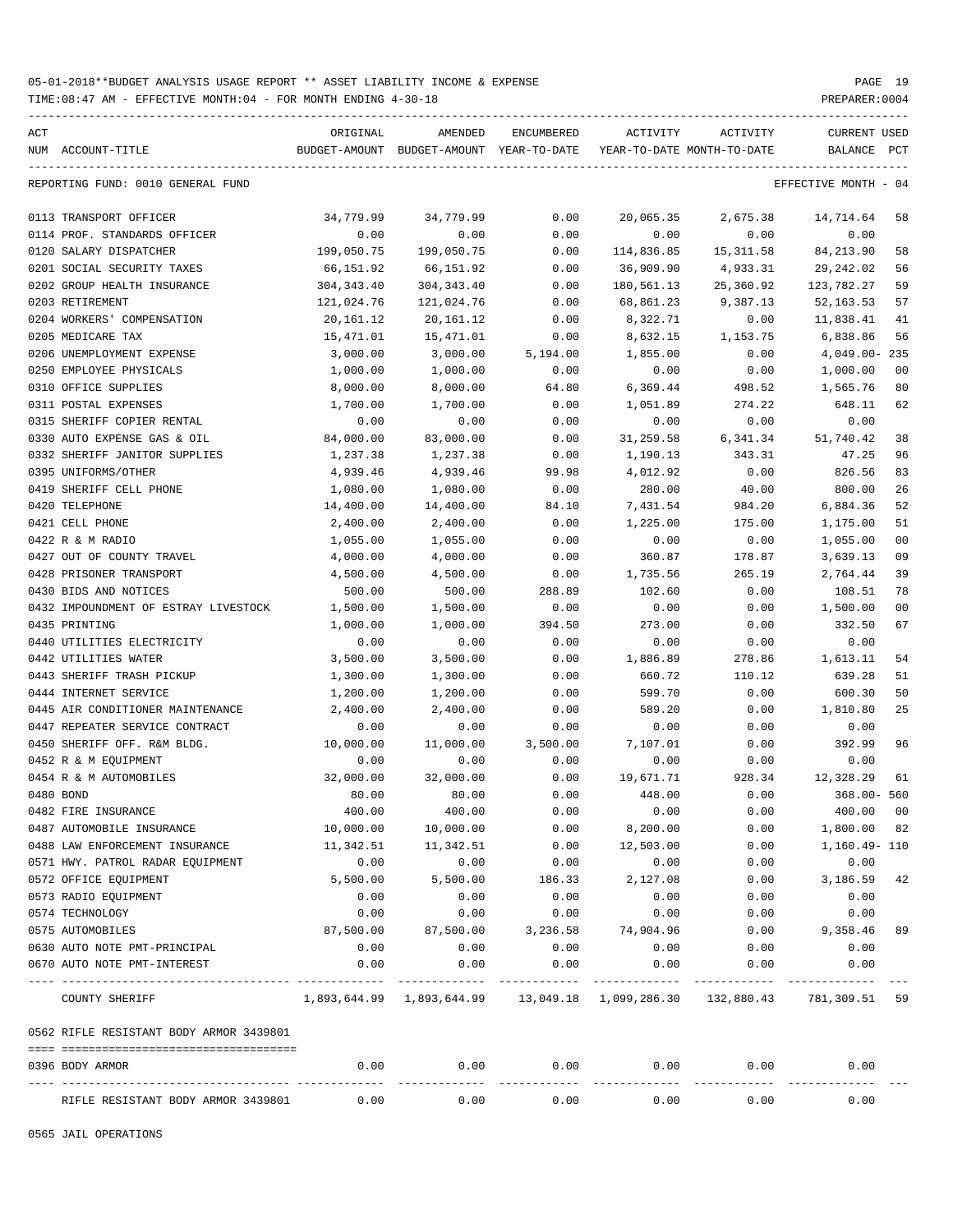| 05-01-2018**BUDGET ANALYSIS USAGE REPORT ** ASSET LIABILITY INCOME & EXPENSE | PAGE 20        |  |
|------------------------------------------------------------------------------|----------------|--|
| TIME:08:47 AM - EFFECTIVE MONTH:04 - FOR MONTH ENDING 4-30-18                | PREPARER: 0004 |  |

| ACT<br>NUM ACCOUNT-TITLE           | ORIGINAL     | AMENDED<br>BUDGET-AMOUNT BUDGET-AMOUNT YEAR-TO-DATE | ENCUMBERED | ACTIVITY<br>YEAR-TO-DATE MONTH-TO-DATE       | ACTIVITY           | CURRENT USED<br>BALANCE    | PCT            |
|------------------------------------|--------------|-----------------------------------------------------|------------|----------------------------------------------|--------------------|----------------------------|----------------|
| REPORTING FUND: 0010 GENERAL FUND  |              |                                                     |            |                                              |                    | EFFECTIVE MONTH - 04       |                |
| 0380 PRISONER HOUSING              | 1,797,625.00 | 1,797,625.00                                        |            | $0.00$ $851,023.75$ $138,096.25$             |                    | 946,601.25                 | 47             |
| 0400 PRISONER TRANSPORT/GUARD      | 20,000.00    | 20,000.00                                           | 0.00       | 8,407.87                                     | 1,946.72           | 11,592.13                  | 42             |
| 0405 PRISONER MEDICAL              | 125,000.00   | 125,000.00                                          | 16,058.00  | 59,166.46                                    | 16,842.27          | 49,775.54                  | 60             |
| 0429 SCHOLARSHIP AWARDS            | 10,000.00    | 10,000.00                                           | 0.00       | 0.00                                         | 0.00               | 10,000.00                  | 00             |
| 0442 CR4200 UTILITY WATER          | 0.00         | 0.00                                                | 0.00       | 0.00                                         | 0.00               | 0.00                       |                |
| 0450 R&M BUILDING                  | 5,000.00     | 5,000.00                                            | 0.00       | 0.00                                         | 0.00               | 5,000.00                   | 0 <sub>0</sub> |
| 0482 FIRE INSURANCE                | 0.00         | 0.00                                                | 0.00       | 0.00                                         | 0.00               | 0.00                       |                |
| 0491 JUSTICE ASSISTANCE GRANT      | 0.00         | 0.00                                                | 0.00       | 0.00                                         | 0.00               | 0.00                       |                |
| 0500 LAND                          | 0.00         | 0.00                                                | 0.00       | 0.00                                         | 0.00               | 0.00                       |                |
| 0532 JAIL                          | 0.00         | 0.00                                                | 0.00       | 0.00                                         | 0.00               | 0.00                       |                |
| <b>JAIL OPERATIONS</b>             |              | 1,957,625.00 1,957,625.00 16,058.00                 |            | 918,598.08                                   |                    | 156,885.24 1,022,968.92 48 |                |
| 0570 ADULT PROBATION               |              |                                                     |            |                                              |                    |                            |                |
|                                    |              |                                                     |            |                                              |                    |                            |                |
| 0420 TELEPHONE                     |              | 2,300.00 2,300.00 202.26 1,209.31                   |            |                                              |                    | $0.00$ 888.43              | 61             |
| 0421 TELEPHONE SYSTEM INSTALLATION | 0.00         | 0.00                                                | 0.00       | 0.00                                         | 0.00               | 0.00                       |                |
| ADULT PROBATION                    | 2,300.00     | 2,300.00                                            | 202.26     | 1,209.31                                     | 0.00               | 888.43                     | 61             |
| 0573 BOND SUPERVISION              |              |                                                     |            |                                              |                    |                            |                |
| 0103 SALARY-BOND SUPERVISOR        | 39,665.99    | 39,665.99                                           | 0.00       |                                              | 22,884.30 3,051.24 | 16,781.69                  | 58             |
| 0201 SOCIAL SECURITY TAXES         | 2,459.29     | 2,459.29                                            | 0.00       | 1,418.85                                     | 189.18             | 1,040.44                   | 58             |
| 0202 GROUP HEALTH INSURANCE        | 10,494.60    | 10,494.60                                           | 0.00       | 6,121.78                                     | 874.54             | 4,372.82                   | 58             |
| 0203 RETIREMENT                    | 4,513.99     | 4,513.99                                            | 0.00       | 2,582.61                                     | 350.90             | 1,931.38                   | 57             |
| 0204 WORKERS' COMPENSATION         | 166.60       | 166.60                                              | 0.00       | 69.61                                        | 0.00               | 96.99                      | 42             |
| 0205 MEDICARE TAX                  | 575.16       | 575.16                                              | 0.00       | 331.80                                       | 44.24              | 243.36                     | 58             |
| 0310 OFFICE SUPPLIES               | 575.00       | 575.00                                              | 0.00       | 80.11                                        | 0.00               | 494.89                     | 14             |
| 0311 POSTAL EXPENSES               | 24.50        | 24.50                                               | 0.00       | 0.00                                         | 0.00               | 24.50                      | 00             |
| 0313 DRUG TESTING SUPPLIES         | 650.00       | 650.00                                              | 0.00       | 472.50                                       | 472.50             | 177.50                     | 73             |
| 0340 EVALUATIONS                   | 200.00       | 200.00                                              | 0.00       | 0.00                                         | 0.00               | 200.00                     | 00             |
| 0353 COMPUTER EXPENSE              | 0.00         | 0.00                                                | 0.00       | 0.00                                         | 0.00               | 0.00                       |                |
| 0420 TELEPHONE                     | 840.00       | 840.00                                              | 63.70      | 455.55                                       | 62.92              | 320.75                     | 62             |
| 0453 COMPUTER SOFTWARE             | 1,284.00     | 1,284.00                                            | 0.00       | 856.00                                       | 107.00             | 428.00 67                  |                |
| BOND SUPERVISION                   | 61,449.13    | 61,449.13                                           |            |                                              |                    |                            |                |
| 0575 JUVENILE PROBATION            |              |                                                     |            |                                              |                    |                            |                |
| 0311 POSTAGE                       | 0.00         | 0.00                                                | 0.00       | 0.00                                         | 0.00               | 0.00                       |                |
| 0408 DETENTION OPERATING COST      | 0.00         | 0.00                                                | 0.00       | 0.00                                         | 0.00               | 0.00                       |                |
| 0415 RESIDENTIAL PLACEMENT         | 0.00         | 0.00                                                | 0.00       | 0.00                                         | 0.00               | 0.00                       |                |
| 0416 COUNSELING SERVICES           | 0.00         | 0.00                                                | 0.00       | 0.00                                         | 0.00               | 0.00                       |                |
| 0420 TELEPHONE                     | 0.00         | 0.00                                                | 0.00       | 0.00                                         | 0.00               | 0.00                       |                |
| 0427 TRAVEL & TRAINING             | 0.00         | 0.00                                                | 0.00       | 0.00                                         | 0.00               | 0.00                       |                |
| 0995 JUVENILE PROBATION FUNDING    | 145,000.00   | 145,000.00                                          | 0.00       | 145,000.00<br>------------------------------ | 0.00               | 0.00 100<br>----------     |                |
| JUVENILE PROBATION                 |              |                                                     | 0.00       | 145,000.00                                   | 0.00               | $0.00$ 100                 |                |
| 0590 HEALTH INSPECTOR              |              |                                                     |            |                                              |                    |                            |                |
| 0104 SALARIES DEPUTIES             | 15,962.41    | 15,962.41                                           | 0.00       |                                              | 9,209.10 1,227.88  | 6,753.31 58                |                |

0107 SALARY TEMP/EXTRA 16,588.00 16,588.00 0.00 6,034.80 1,301.52 10,553.20 36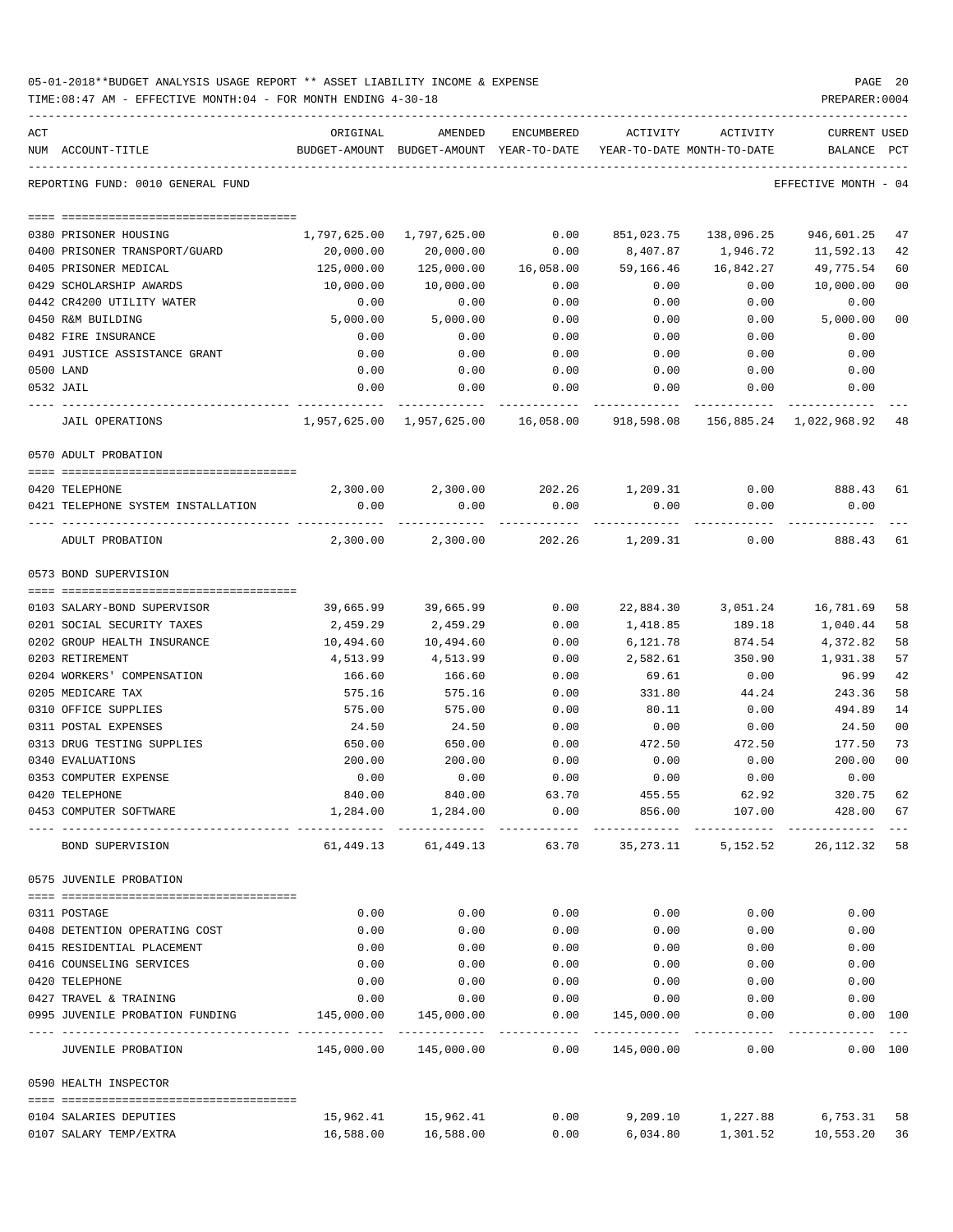| ACT       | NUM ACCOUNT-TITLE                                  | ORIGINAL             | AMENDED<br>BUDGET-AMOUNT BUDGET-AMOUNT YEAR-TO-DATE | ENCUMBERED   |                                   | ACTIVITY ACTIVITY<br>YEAR-TO-DATE MONTH-TO-DATE                | CURRENT USED<br>BALANCE PCT |                |
|-----------|----------------------------------------------------|----------------------|-----------------------------------------------------|--------------|-----------------------------------|----------------------------------------------------------------|-----------------------------|----------------|
|           | REPORTING FUND: 0010 GENERAL FUND                  |                      |                                                     |              |                                   |                                                                | EFFECTIVE MONTH - 04        |                |
|           | 0151 SALARY HEALTH INSPECTOR                       | 38,628.25            | 38,628.25                                           | 0.00         | 22,285.50                         | 2,971.40                                                       | 16,342.75                   | 58             |
|           | 0201 SOCIAL SECURITY TAXES                         | 4,413.08             | 4,413.08                                            | 0.00         | 2,226.75                          | 327.26                                                         | 2,186.33                    | 50             |
|           | 0202 GROUP HEALTH & DENTAL INSURANCE               | 15,741.90            | 15,741.90                                           | 0.00         | 9,182.60                          | 1,311.80                                                       | 6,559.30                    | 58             |
|           | 0203 RETIREMENT                                    | 8,100.13             | 8,100.13                                            | 0.00         | 4,242.30                          | 632.60                                                         | 3,857.83                    | 52             |
|           | 0204 WORKERS' COMPENSATION                         | 337.58               | 337.58                                              | 0.00         | 119.55                            | 0.00                                                           | 218.03                      | 35             |
|           | 0205 MEDICARE TAX                                  | 1,032.09             | 1,032.09                                            | 0.00         | 520.77                            | 76.54                                                          | 511.32                      | 50             |
|           | 0310 OFFICE SUPPLIES                               | 700.00               | 700.00                                              | 13.28        | 308.75                            | 181.39                                                         | 377.97                      | 46             |
|           | 0311 POSTAL EXPENSE                                | 1,323.00             | 1,323.00                                            | 0.00         | 490.00                            | 392.00                                                         | 833.00                      | 37             |
|           | 0315 COPIER RENTAL                                 | 450.00               | 450.00                                              | 0.00         | 219.52                            | 36.13                                                          | 230.48                      | 49             |
|           | 0330 AUTO EXPENSE GAS & OIL                        | 1,500.00             | 1,500.00                                            | 0.00         | 616.68                            | 229.35                                                         | 883.32                      | 41             |
|           | 0420 TELEPHONE                                     | 750.00               | 750.00                                              | 0.00         | 404.69                            | 61.92                                                          | 345.31                      | 54             |
|           | 0427 OUT OF COUNTY TRAVEL                          | 600.00               | 1,521.95                                            | 0.00         | 849.74                            | 388.95                                                         | 672.21                      | 56             |
|           | 0435 PRINTING                                      | 100.00               | 100.00                                              | 0.00         | 79.27                             | 0.00                                                           | 20.73                       | 79             |
|           | 0453 SOFTWARE MAINTENANCE SAFE                     | 400.00               | 400.00                                              | 0.00         | 400.00                            | 0.00                                                           | 0.00 100                    |                |
|           | 0454 R&M AUTO                                      | 1,000.00             | 1,000.00                                            | 0.00         | 549.74                            | 14.50                                                          | 450.26                      | 55             |
|           | 0467 VISITING HEALTH INSPECTOR                     | 300.00               | 300.00                                              | 96.03        | 102.08                            | 0.00                                                           | 101.89                      | 66             |
| 0480 BOND |                                                    | 71.00                | 71.00                                               | 0.00         | 0.00                              | 0.00                                                           | 71.00                       | 0 <sub>0</sub> |
| 0481 DUES |                                                    | 111.00               | 111.00                                              | 0.00         | 0.00                              | 0.00                                                           | 111.00                      | 0 <sub>0</sub> |
|           | 0487 AUTOMOBILE INSURANCE                          | 350.00               | 350.00                                              | 0.00         | 208.00                            | 0.00                                                           | 142.00                      | 59             |
|           | 0572 OFFICE EQUIPMENT                              | 300.00               | 300.00                                              | 0.00         | 252.70                            | 0.00                                                           | 47.30                       | 84             |
|           | 0574 TECHNOLOGY                                    | 0.00                 | 0.00                                                | 0.00         | 0.00                              | 0.00                                                           | 0.00                        |                |
|           | 0575 AUTOMOBILE/PICKUP                             | 0.00                 | 0.00                                                | 0.00         | 0.00                              | 0.00                                                           | 0.00                        |                |
|           | HEALTH INSPECTOR                                   |                      | 108,758.44 109,680.39 109.31                        |              |                                   | 58,302.54 9,153.24                                             | 51,268.54                   | 53             |
|           | 0640 COUNTY SERVICES                               |                      |                                                     |              |                                   |                                                                |                             |                |
|           |                                                    |                      |                                                     |              |                                   |                                                                |                             |                |
|           | 0410 FANNIN CO. CHILDRENS CTR                      | 7,000.00             | 7,000.00                                            | 0.00         | 7,000.00                          | 0.00                                                           | 0.00 100                    |                |
|           | 0411 FANNIN CO. WELFARE BOARD                      | 6,000.00             | 6,000.00                                            | 0.00         | 6,000.00                          | 0.00                                                           | 0.00 100                    |                |
|           | 0412 FANNIN CO. HISTORICAL SOC                     | 4,500.00             | 4,500.00                                            | 0.00         | 4,500.00                          | 0.00                                                           | 0.00 100                    |                |
|           | 0413 TEXOMA COMMUNITY CENTER(M.H.M.R.)             | 22,500.00            | 22,500.00                                           | 0.00         | 22,500.00                         | 0.00                                                           | 0.00 100                    |                |
|           | 0414 FANNIN COUNTY CRISIS CENTER                   | 5,000.00             | 5,000.00                                            | 0.00         | 0.00                              | 0.00                                                           | 5,000.00                    | 0 <sub>0</sub> |
|           | 0415 TAPS PUBLIC TRANSIT                           | 5,000.00             | 5,000.00                                            | 0.00         | 5,000.00                          | 0.00                                                           | 0.00 100                    |                |
|           | 0416 TRI-COUNTY SNAP                               | 2,103.00             | 2,103.00                                            | 0.00         | 0.00                              | 0.00                                                           | 2,103.00                    | 0 <sub>0</sub> |
|           | 0440 UTILITIES ELECTRICITY                         | 9,000.00<br>1,700.00 | 9,000.00                                            | 671.71       | 3,684.02                          | 570.90                                                         | 4,644.27                    | 48             |
|           | 0441 UTILITIES GAS                                 |                      | 1,700.00                                            | 0.00         | 1,410.05                          | 215.51                                                         | 289.95 83                   |                |
|           | 0442 UTILITIES WATER<br>0443 TRASH PICK-UP         | 3,200.00<br>500.00   | 3,200.00                                            | 0.00         | 1,688.31<br>239.37                | 282.84<br>39.89                                                | 1,511.69<br>260.63          | 53<br>48       |
|           |                                                    | 0.00                 | 500.00<br>0.00                                      | 0.00<br>0.00 |                                   |                                                                |                             |                |
|           | 0450 R & M BUILDINGS (TDHS)<br>0482 FIRE INSURANCE | 1,800.00             | 1,800.00                                            | 0.00         | 0.00<br>0.00                      | 0.00<br>0.00                                                   | 0.00<br>1,800.00            | 0 <sub>0</sub> |
|           | 0493 DHS PARKING LOT                               | 0.00                 | 0.00                                                | 0.00         | 0.00                              | 0.00                                                           | 0.00                        |                |
|           | 0575 LAKE FANNIN                                   | 200,000.00           | 200,000.00                                          | 0.00         | 0.00                              | 0.00                                                           | 200,000.00                  | 0 <sub>0</sub> |
|           | COUNTY SERVICES                                    |                      | 268,303.00 268,303.00                               |              |                                   | 671.71 52,021.75 1,109.14 215,609.54                           |                             | 20             |
|           | 0641 HEALTH OFFICER                                |                      |                                                     |              |                                   |                                                                |                             |                |
|           | 0102 SALARY APPOINTED OFFICIAL                     |                      |                                                     |              |                                   | $2,400.00$ $2,400.00$ $0.00$ $1,400.00$ $200.00$ $1,000.00$ 58 |                             |                |
|           | HEALTH OFFICER                                     |                      | 2,400.00 2,400.00                                   |              | --------------<br>$0.00$ 1,400.00 |                                                                | 200.00 1,000.00             | 58             |
|           | 0645 INDIGENT CARE                                 |                      |                                                     |              |                                   |                                                                |                             |                |
|           |                                                    |                      |                                                     |              |                                   |                                                                |                             |                |
|           | 0102 SALARY IHC DIRECTOR                           |                      | 39,789.00 39,789.00                                 |              | $0.00$ 22,955.25                  |                                                                | 3,060.70 16,833.75          | 58             |
|           | 0107 SALARY ASSISTANT                              |                      | 15,962.41 15,962.41                                 |              |                                   | $0.00$ 9,209.10 1,227.88 6,753.31                              |                             | 58             |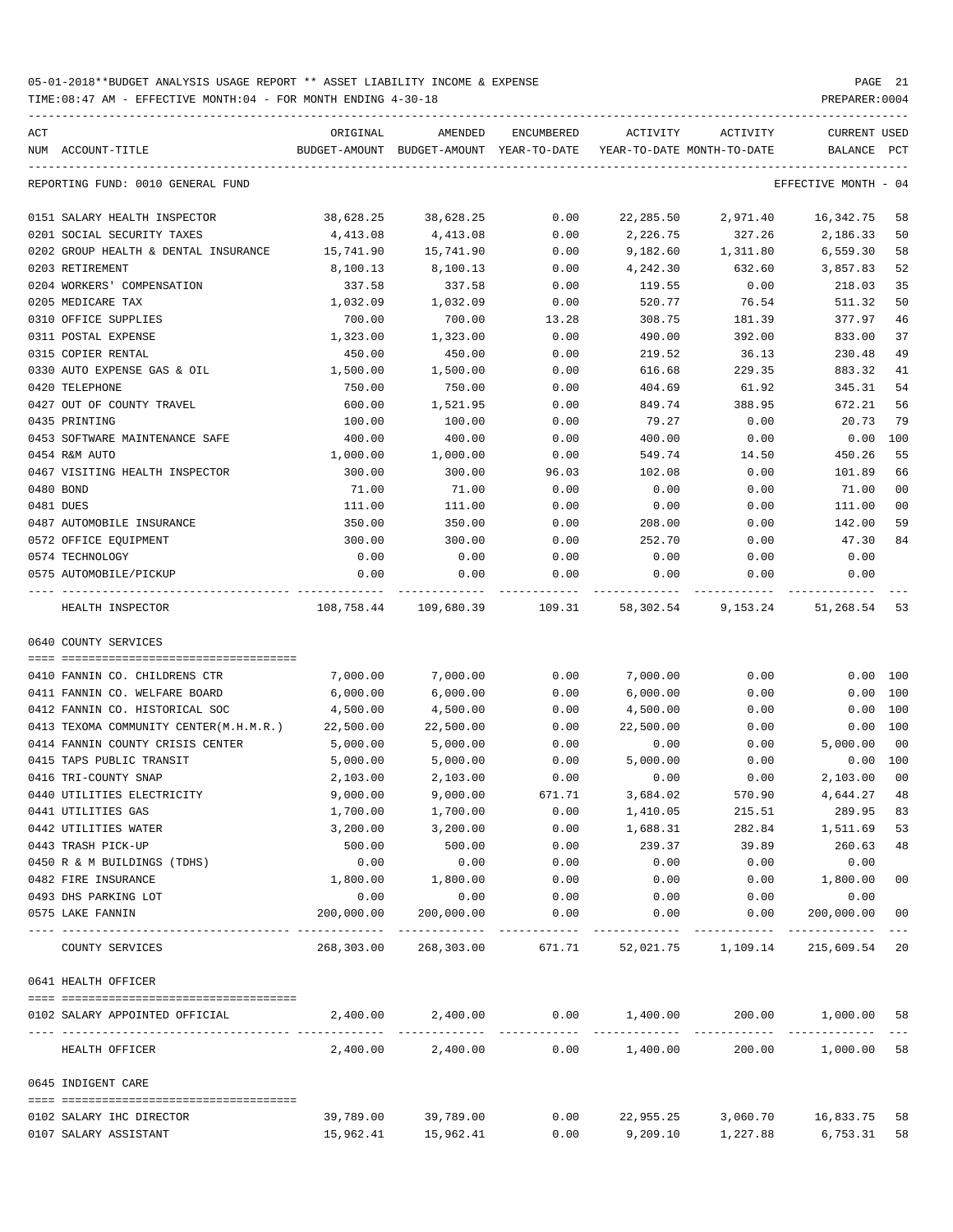| ACT<br>NUM ACCOUNT-TITLE          | ORIGINAL   | AMENDED<br>BUDGET-AMOUNT BUDGET-AMOUNT YEAR-TO-DATE | ENCUMBERED            | ACTIVITY                | ACTIVITY<br>YEAR-TO-DATE MONTH-TO-DATE                               | <b>CURRENT USED</b><br>BALANCE | PCT  |
|-----------------------------------|------------|-----------------------------------------------------|-----------------------|-------------------------|----------------------------------------------------------------------|--------------------------------|------|
|                                   |            |                                                     |                       |                         |                                                                      |                                |      |
| REPORTING FUND: 0010 GENERAL FUND |            |                                                     |                       |                         |                                                                      | EFFECTIVE MONTH                | - 04 |
| 0201 SOCIAL SECURITY TAX          | 3,456.59   | 3,456.59                                            | 0.00                  | 1,932.53                | 257.22                                                               | 1,524.06                       | 56   |
| 0202 GROUP HEALTH INSURANCE       | 15,741.90  | 15,741.90                                           | 0.00                  |                         | 9,182.74 1,311.82                                                    | 6,559.16                       | 58   |
| 0203 RETIREMENT                   | 6,344.51   | 6,344.51                                            | 0.00                  | 3,629.91                | 493.20                                                               | 2,714.60                       | 57   |
| 0204 WORKER'S COMP                | 234.16     | 234.16                                              | 0.00                  | 97.83                   | 0.00                                                                 | 136.33                         | 42   |
| 0205 MEDICARE TAX                 | 808.40     | 808.40                                              | 0.00                  | 451.99                  | 60.16                                                                | 356.41                         | 56   |
| 0210 TOTAL SALARY & BENEFITS      | 82,336.97  | 82,336.97                                           | 0.00                  | 47,459.35               | 6,410.98                                                             | 34,877.62                      | 58   |
| 0310 OFFICE SUPPLIES              | 650.00     | 650.00                                              | 0.00                  | 0.71                    | 0.00                                                                 | 649.29                         | 00   |
| 0311 POSTAL EXPENSE               | 275.00     | 275.00                                              | 0.00                  | 0.00                    | 0.00                                                                 | 275.00                         | 00   |
| 0330 BIDS & NOTICES               | 125.00     | 125.00                                              | 0.00                  | 0.00                    | 0.00                                                                 | 125.00                         | 00   |
| 0353 COMPUTER EXPENSE             | 12,708.00  | 12,708.00                                           | 0.00                  | 8,472.00                | 1,059.00                                                             | 4,236.00                       | 67   |
| 0390 SUBSCRIPTIONS                | 0.00       | 0.00                                                | 0.00                  | 0.00                    | 0.00                                                                 | 0.00                           |      |
| 0399 SUBTOTAL OFFICE EXPENSE      | 13,758.00  | 13,758.00                                           | 0.00                  | 8,472.71                | 1,059.00                                                             | 5,285.29                       | 62   |
| 0404 COBRA/INSURANCE              | 0.00       | 0.00                                                | 0.00                  | 0.00                    | 0.00                                                                 | 0.00                           |      |
| 0407 INELIGIBLE IHC EXPENSE       | 0.00       | 0.00                                                | 0.00                  | 0.00                    | 0.00                                                                 | 0.00                           |      |
| 0409 DIABETIC SUPPLIES            | 4,000.00   | 4,000.00                                            | 0.00                  | 794.24                  | 0.00                                                                 | 3,205.76                       | 20   |
| 0410 CERT. REG. NURSE ANES.       | 1,000.00   | 1,000.00                                            | 0.00                  | 0.00                    | 0.00                                                                 | 1,000.00                       | 00   |
| 0411 PHYSICIAN, NON-EMERGENCY     | 20,000.00  | 20,000.00                                           | 0.00                  | 8,303.14                | 8,303.14                                                             | 11,696.86                      | 42   |
| 0412 PRESCRIPTIONS, DRUGS         | 25,000.00  | 25,000.00                                           | 0.00                  | 5,006.93                | 0.00                                                                 | 19,993.07                      | 20   |
| 0413 HOSPITAL, INPATIENT          | 50,000.00  | 50,000.00                                           | 0.00                  | 42,871.67               | 0.00                                                                 | 7,128.33                       | 86   |
| 0414 HOSPITAL, OUTPATIENT         | 85,000.00  | 85,000.00                                           | 0.00                  | 7,928.87                | 2,352.66                                                             | 77,071.13                      | 09   |
| 0415 LABORATORY/ X-RAY            | 6,000.00   | 6,000.00                                            | 0.00                  | 1,556.13                | 1,556.13                                                             | 4,443.87                       | 26   |
| 0416 SKILLED NURSING FACILITY     | 0.00       | 0.00                                                | 0.00                  | 0.00                    | 0.00                                                                 | 0.00                           |      |
| 0417 FAMILY PLANNING              | 0.00       | 0.00                                                | 0.00                  | 0.00                    | 0.00                                                                 | 0.00                           |      |
| 0418 FED. QUALIFIED HEALTH CENTER | 10,000.00  | 10,000.00                                           | 0.00                  | 1,896.54                | 1,896.54                                                             | 8,103.46                       | 19   |
| 0419 COUNSELING SERVICE           | 0.00       |                                                     | 0.00                  |                         |                                                                      | 0.00                           |      |
|                                   |            | 0.00                                                |                       | 0.00                    | 0.00                                                                 |                                |      |
| 0420 RURAL HEALTH CLINIC          | 0.00       | 0.00                                                | 0.00                  | 0.00                    | 0.00                                                                 | 0.00                           |      |
| 0421 STATE HOSPITAL CONTRACTS     | 0.00       | 0.00                                                | 0.00                  | 0.00                    | 0.00                                                                 | 0.00                           |      |
| 0422 AMBULATORY SURGICAL CENTE    | 1,000.00   | 1,000.00                                            | 0.00                  | 0.00                    | 0.00                                                                 | 1,000.00                       | 00   |
| 0423 MEDICAL EOUIP. PURCHASE      | 1,000.00   | 1,000.00                                            | 0.00                  | 0.00                    | 0.00                                                                 | 1,000.00                       | 00   |
| 0425 TOTAL MEDICAL/IHC            | 203,000.00 | 203,000.00                                          | 0.00                  | 68,357.52               | 14,108.47                                                            | 134,642.48                     | 34   |
| 0427 OUT OF COUNTY TRAVEL         | 365.00     | 365.00                                              | 0.00                  | 0.00                    | 0.00                                                                 | 365.00                         | 00   |
| 0435 PRINTING                     | 0.00       | 0.00                                                | 0.00                  | 0.00                    | 0.00                                                                 | 0.00                           |      |
| 0440 TELEPHONE                    | 1,400.00   |                                                     |                       |                         | $1,400.00$ $107.09$ $638.91$ $106.79$ $654.00$                       |                                | 53   |
| 0441 DSL LINE                     | 600.00     | 600.00<br>-------------                             | 60.00<br>------------ | 415.98<br>------------- | 60.00                                                                | 124.02<br>-----------------    | 79   |
| 0499 SERVICES & OTHER CHARGES     |            | 2,365.00 2,365.00 167.09 1,054.89                   |                       |                         |                                                                      | 166.79 1,143.02 52             |      |
| 0574 TECHNOLOGY                   | 0.00       | 0.00                                                | 0.00                  | 0.00                    | 0.00                                                                 | 0.00                           |      |
| 0599 CAPITAL OUTLAY               | 0.00       | 0.00                                                | 0.00                  | 0.00                    | 0.00                                                                 | 0.00                           |      |
| INDIGENT CARE                     |            | -------------                                       |                       | ------------            | .<br>301,459.97 301,459.97 167.09 125,344.47 21,745.24 175,948.41 42 |                                |      |
| 0665 COUNTY AGENTS                |            |                                                     |                       |                         |                                                                      |                                |      |
|                                   |            |                                                     |                       |                         |                                                                      |                                |      |
| 0105 SALARY SECRETARY             | 25,958.16  | 25,958.16                                           | 0.00                  | 14,975.85               | 1,996.78                                                             | 10,982.31                      | 58   |
| 0107 REGULAR-TEMP. PART-TIME      | 0.00       | 0.00                                                | 0.00                  | 0.00                    | 0.00                                                                 | 0.00                           |      |
| 0150 CO. AGENTS SALARIES          | 46,969.25  | 46,969.25                                           | 0.00                  | 16,026.00               | 2,136.80                                                             | 30,943.25                      | 34   |
| 0201 SOCIAL SECURITY TAXES        | 4,646.06   | 4,646.06                                            | 0.00                  | 1,610.32                | 211.74                                                               | 3,035.74                       | 35   |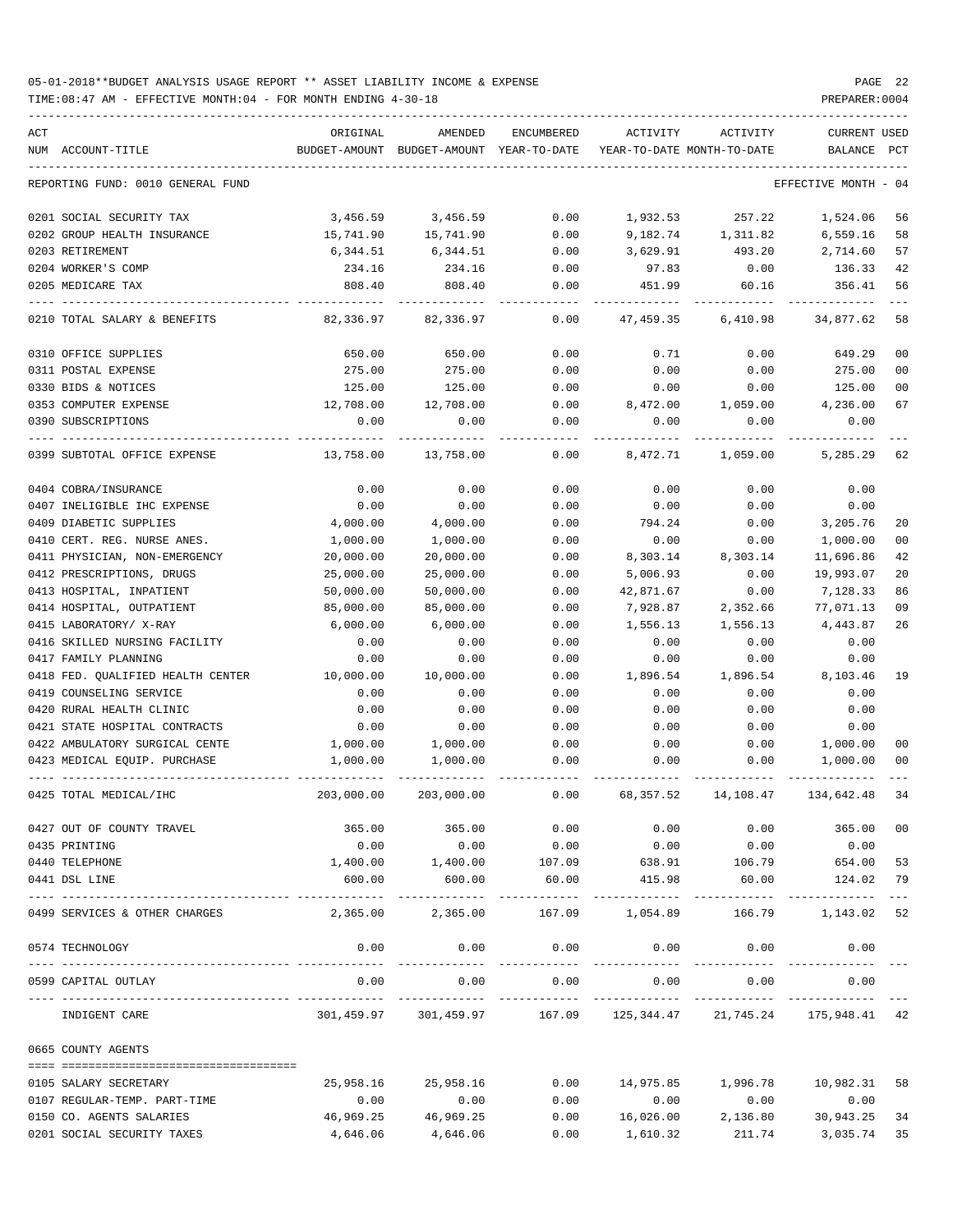| ACT |                                      | ORIGINAL                    | AMENDED                                                   | ENCUMBERED | ACTIVITY               | ACTIVITY                   | <b>CURRENT USED</b>     |                |
|-----|--------------------------------------|-----------------------------|-----------------------------------------------------------|------------|------------------------|----------------------------|-------------------------|----------------|
|     | NUM ACCOUNT-TITLE                    |                             | BUDGET-AMOUNT BUDGET-AMOUNT YEAR-TO-DATE                  |            |                        | YEAR-TO-DATE MONTH-TO-DATE | BALANCE                 | PCT            |
|     | REPORTING FUND: 0010 GENERAL FUND    |                             |                                                           |            |                        |                            | EFFECTIVE MONTH - 04    |                |
|     | 0202 GROUP HEALTH & DENTAL INSURANCE | 10,494.60                   | 10,494.60                                                 | 0.00       | 6,121.78               | 874.54                     | 4,372.82                | 58             |
|     | 0203 RETIREMENT                      | 2,954.04                    | 2,954.04                                                  | 0.00       | 1,690.02               | 229.62                     | 1,264.02                | 57             |
|     | 0204 WORKERS' COMPENSATION           | 109.02                      | 109.02                                                    | 0.00       | 45.55                  | 0.00                       | 63.47                   | 42             |
|     | 0205 MEDICARE TAX                    | 1,086.58                    | 1,086.58                                                  | 0.00       | 376.61                 | 49.52                      | 709.97                  | 35             |
|     | 0310 OFFICE SUPPLIES                 | 1,100.00                    | 1,100.00                                                  | 149.99     | 207.73                 | 0.00                       | 742.28                  | 33             |
|     | 0311 POSTAL EXPENSE                  | 300.00                      | 300.00                                                    | 0.00       | 98.00                  | 49.00                      | 202.00                  | 33             |
|     | 0315 COPIER RENTAL                   | 1,500.00                    | 1,500.00                                                  | 0.00       | 701.31                 | 118.87                     | 798.69                  | 47             |
|     | 0335 PROGRAM SUPPLIES                | 500.00                      | 500.00                                                    | 0.00       | 0.00                   | 0.00                       | 500.00                  | 0 <sub>0</sub> |
|     | 0420 TELEPHONE                       | 1,800.00                    | 1,800.00                                                  | 149.50     | 870.10                 | 0.00                       | 780.40                  | 57             |
|     | 0421 CELL PHONE ALLOWANCE            | 1,200.00                    | 1,200.00                                                  | 0.00       | 700.00                 | 100.00                     | 500.00                  | 58             |
|     | 0422 CABLE INTERNET                  | 672.00                      | 672.00                                                    | 56.00      | 336.00                 | 0.00                       | 280.00                  | 58             |
|     | 0427 IN/OUT CO.TRAVEL-AG.            | 4,000.00                    | 4,000.00                                                  | 0.00       | 527.67                 | 0.00                       | 3,472.33                | 13             |
|     | 0428 IN/OUT CO.TRAVEL-F.C.S.         | 4,000.00                    | 4,000.00                                                  | 0.00       | 1,283.19               | 0.00                       | 2,716.81                | 32             |
|     | 0429 IN/OUT CO.TRAVEL-4-H            | 4,000.00                    | 4,000.00                                                  | 0.00       | 0.00                   | 0.00                       | 4,000.00                | 0 <sub>0</sub> |
|     | 0572 OFFICE EQUIPMENT                | 0.00                        | 0.00                                                      | 0.00       | 0.00                   | 0.00                       | 0.00                    |                |
|     | 0574 TECHNOLOGY                      | 0.00                        | 0.00                                                      | 0.00       | 0.00                   | 0.00                       | 0.00                    |                |
|     | COUNTY AGENTS                        |                             | $111,289.71$ $111,289.71$ $355.49$ $45,570.13$ $5,766.87$ |            |                        |                            | 65,364.09               | 41             |
|     | 0696 DONATIONS & ALLOCATIONS         |                             |                                                           |            |                        |                            |                         |                |
|     |                                      |                             |                                                           |            |                        |                            |                         |                |
|     | 0491 SOIL & WATER CONSERVATION       | 1,000.00                    | 1,000.00                                                  | 0.00       | 1,000.00               | 0.00                       | $0.00$ 100              |                |
|     | 0492 INDIGENT BURIAL                 | 2,000.00                    | 2,000.00                                                  | 0.00       | 1,500.00               | 500.00                     | 500.00                  | 75             |
|     | 0494 FLOOD CONTROL SITE MAINTENANCE  | 0.00                        | 0.00                                                      | 0.00       | 0.00                   | 0.00                       | 0.00                    |                |
|     | DONATIONS & ALLOCATIONS              | 3,000.00                    | 3,000.00                                                  | 0.00       | 2,500.00               | 500.00                     | 500.00                  | 83             |
|     | 0999 ACCOUNTS PAYABLE                |                             |                                                           |            |                        |                            |                         |                |
|     |                                      |                             |                                                           |            |                        |                            |                         |                |
|     | 0100 A/P CLEARING ACCOUNT            |                             |                                                           |            | 0.00                   | 0.00                       | 0.00                    |                |
|     | ACCOUNTS PAYABLE                     |                             |                                                           |            | 0.00                   | 0.00                       | 0.00                    |                |
|     | GENERAL FUND                         |                             |                                                           |            |                        |                            |                         |                |
|     | INCOME TOTALS                        | 12,864,422.02 12,864,422.02 |                                                           |            | 9,029,781.85           |                            | 363,698.13 3,834,640.17 | 70             |
|     | <b>EXPENSE TOTALS</b>                |                             | 12,864,422.02 12,864,422.02                               |            | 97,843.84 6,348,975.69 |                            | 779,533.16 6,417,602.49 | 50             |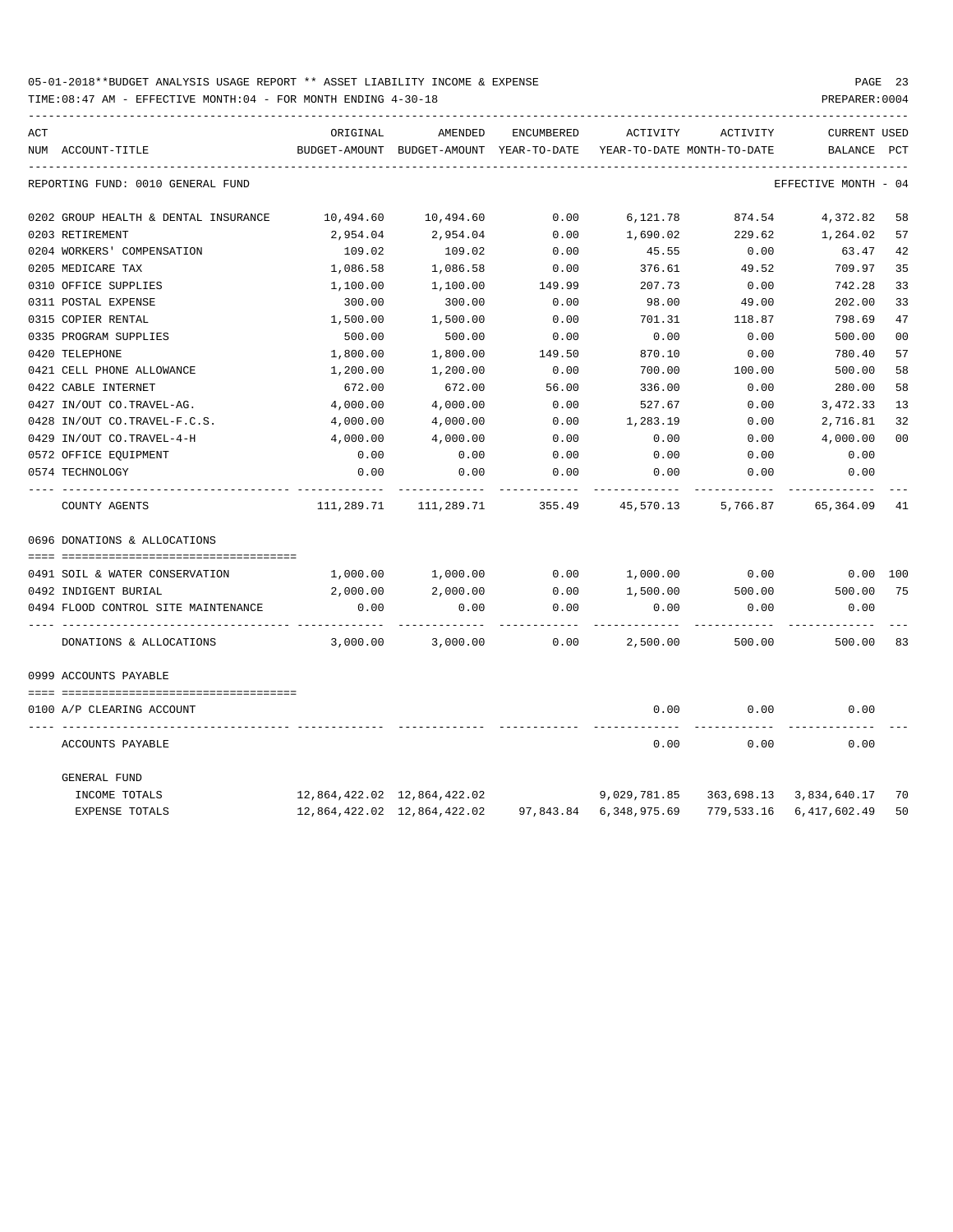|     | 05-01-2018**BUDGET ANALYSIS USAGE REPORT ** ASSET LIABILITY INCOME & EXPENSE<br>TIME: 08:47 AM - EFFECTIVE MONTH: 04 - FOR MONTH ENDING 4-30-18 |           |                                                     |            |                                        |                      | PAGE 24<br>PREPARER: 0004          |                |
|-----|-------------------------------------------------------------------------------------------------------------------------------------------------|-----------|-----------------------------------------------------|------------|----------------------------------------|----------------------|------------------------------------|----------------|
| ACT | NUM ACCOUNT-TITLE                                                                                                                               | ORIGINAL  | AMENDED<br>BUDGET-AMOUNT BUDGET-AMOUNT YEAR-TO-DATE | ENCUMBERED | ACTIVITY<br>YEAR-TO-DATE MONTH-TO-DATE | ACTIVITY             | <b>CURRENT USED</b><br>BALANCE PCT |                |
|     | REPORTING FUND: 0011 COURTHOUSE SECURITY                                                                                                        |           |                                                     |            |                                        |                      | EFFECTIVE MONTH - 04               |                |
|     | 0100 PAYROLL                                                                                                                                    |           |                                                     |            |                                        |                      |                                    |                |
|     |                                                                                                                                                 |           |                                                     |            |                                        |                      |                                    |                |
|     | 0100 PAYROLL<br>---- ----                                                                                                                       |           |                                                     |            | 0.00                                   | 0.00<br>-------      | 0.00                               |                |
|     | PAYROLL                                                                                                                                         |           |                                                     |            | 0.00                                   | 0.00                 | 0.00                               |                |
|     | 0102 A/P CLEARING                                                                                                                               |           |                                                     |            |                                        |                      |                                    |                |
|     | 0100 A/P CLEARING                                                                                                                               |           |                                                     |            | 0.00                                   | 0.00                 | 0.00                               |                |
|     | A/P CLEARING                                                                                                                                    |           |                                                     |            | 0.00                                   | 0.00                 | 0.00                               |                |
|     | 0103 CASH                                                                                                                                       |           |                                                     |            |                                        |                      |                                    |                |
|     | 0100 C.H. SECURITY-COMBINED FUNDS CKING                                                                                                         |           |                                                     |            |                                        |                      | 4,995.60 474.63 122,198.33         |                |
|     | CASH                                                                                                                                            |           |                                                     |            | 4,995.60                               | ----------<br>474.63 | ----------<br>122,198.33           |                |
|     | 0120 RECEIVABLES                                                                                                                                |           |                                                     |            |                                        |                      |                                    |                |
|     | 0313 DUE FROM OTHER FUNDS                                                                                                                       |           |                                                     |            | 0.00                                   |                      | $0.00$ 4, 119.57                   |                |
|     | RECEIVABLES                                                                                                                                     |           |                                                     |            | 0.00                                   | ---------<br>0.00    | 4,119.57                           |                |
|     | 0200 SYSTEM ADDED LIABILITY DEPARTMENT                                                                                                          |           |                                                     |            |                                        |                      |                                    |                |
|     | 0910 SYSTEM ADDED LIABILITY LINE-ITEM                                                                                                           |           |                                                     |            | 0.00                                   | 0.00                 | 0.00                               |                |
|     | SYSTEM ADDED LIABILITY DEPARTMENT                                                                                                               |           |                                                     |            | 0.00                                   | 0.00                 | 0.00                               |                |
|     | 0271 EQUITY ACCOUNT                                                                                                                             |           |                                                     |            |                                        |                      |                                    |                |
|     | 0200 EQUITY ACCOUNT                                                                                                                             |           |                                                     |            |                                        |                      | $0.00$ $0.00$ $121,322.30$         |                |
|     | EQUITY ACCOUNT                                                                                                                                  |           |                                                     |            | 0.00                                   |                      | $0.00$ 121,322.30                  |                |
|     | 0300 CASH                                                                                                                                       |           |                                                     |            |                                        |                      |                                    |                |
|     | 0111 BEGINNING CASH BALANCE                                                                                                                     |           | 28, 151. 10 28, 151. 10                             |            | 0.00                                   |                      | $0.00$ 28,151.10 00                |                |
|     | CASH                                                                                                                                            | 28,151.10 | 28,151.10                                           | 0.00       | -------------<br>0.00                  | ------------<br>0.00 | -------------<br>28,151.10         | 0 <sub>0</sub> |
|     | 0340 FEES OF OFFICE                                                                                                                             |           |                                                     |            |                                        |                      |                                    |                |
|     | 0600 COUNTY CLERK FEES                                                                                                                          | 8,450.00  | 8,450.00                                            |            | 4,422.42                               | 0.00                 | 4,027.58                           | 52             |
|     | 0650 DISTRICT CLERK FEES                                                                                                                        | 4,000.00  | 4,000.00                                            |            | 1,512.90                               | 245.44               | 2,487.10                           | 38             |
|     | 0651 JUSTICE OF PEACE FEES<br>------------------- -------------                                                                                 | 4,000.00  | 4,000.00<br>-------------                           |            | 1,616.77<br>-------------              | 221.33               | 2,383.23                           | 40             |
|     | FEES OF OFFICE                                                                                                                                  |           |                                                     |            |                                        | 466.77               | 8,897.91 46                        |                |
|     | 0360 INTEREST EARNINGS                                                                                                                          |           |                                                     |            |                                        |                      |                                    |                |
|     | 0100 INTEREST EARNINGS                                                                                                                          | 50.00     | 50.00                                               |            |                                        | 52.01 7.86           | $2.01 + 104$                       |                |
|     | INTEREST EARNINGS                                                                                                                               | 50.00     | 50.00                                               | 0.00       | 52.01                                  | -----------<br>7.86  | $2.01 + 104$                       |                |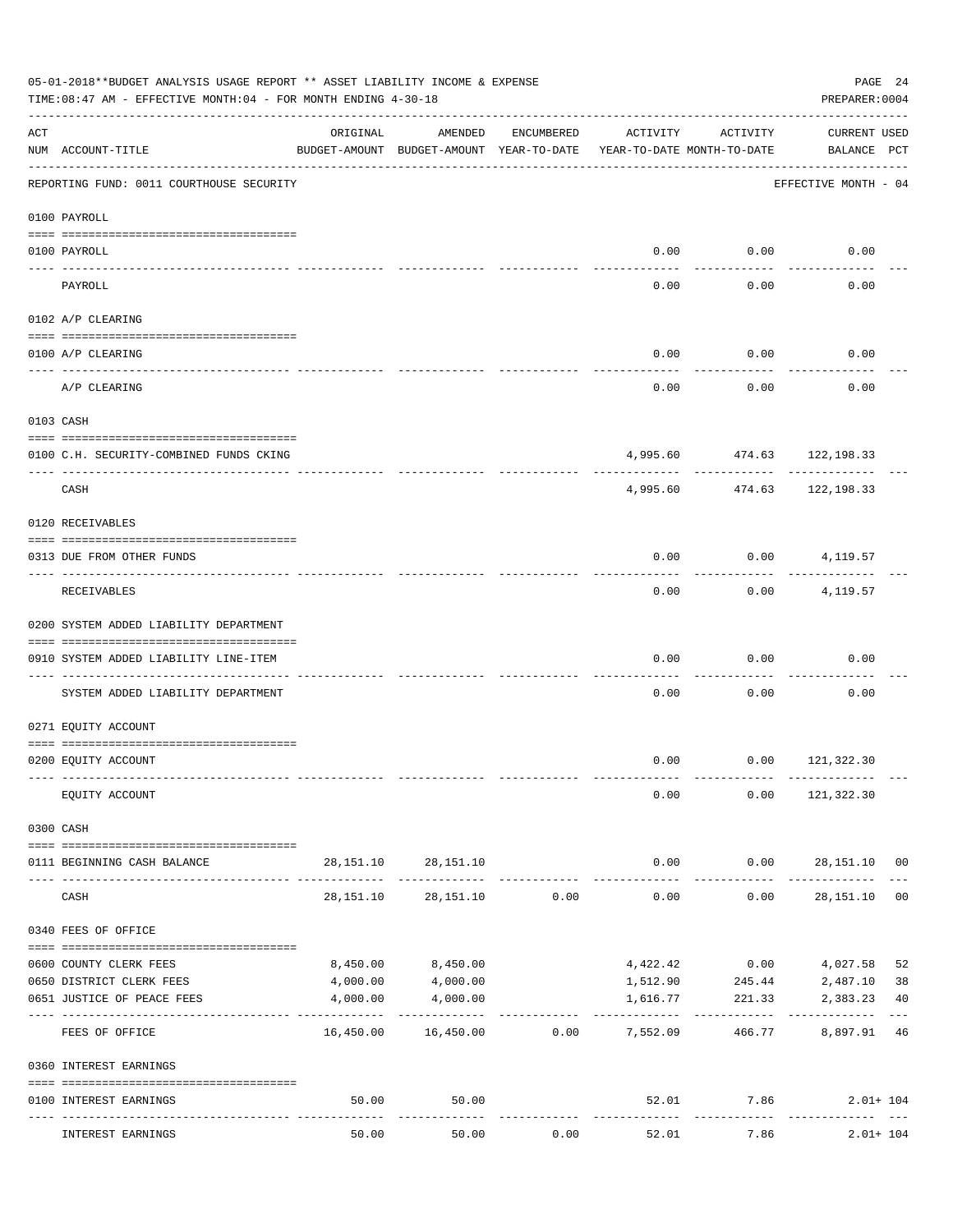|     | 05-01-2018**BUDGET ANALYSIS USAGE REPORT ** ASSET LIABILITY INCOME & EXPENSE<br>TIME:08:47 AM - EFFECTIVE MONTH:04 - FOR MONTH ENDING 4-30-18 |                                                      |                                                                   |            |                                        |                                 | PREPARER: 0004              | PAGE 25 |
|-----|-----------------------------------------------------------------------------------------------------------------------------------------------|------------------------------------------------------|-------------------------------------------------------------------|------------|----------------------------------------|---------------------------------|-----------------------------|---------|
| ACT | NUM ACCOUNT-TITLE<br>--------------------------------------                                                                                   | ORIGINAL<br>BUDGET-AMOUNT BUDGET-AMOUNT YEAR-TO-DATE | AMENDED                                                           | ENCUMBERED | ACTIVITY<br>YEAR-TO-DATE MONTH-TO-DATE | ACTIVITY                        | CURRENT USED<br>BALANCE PCT |         |
|     | REPORTING FUND: 0011 COURTHOUSE SECURITY                                                                                                      |                                                      |                                                                   |            |                                        |                                 | EFFECTIVE MONTH - 04        |         |
|     | 0435 COURTHOUSE SECURITY PART TIME                                                                                                            |                                                      |                                                                   |            |                                        |                                 |                             |         |
|     | 0107 PART TIME                                                                                                                                |                                                      | $25,000.00$ $25,000.00$ $0.00$ $0.00$ $0.00$ $25,000.00$ $00$     |            |                                        |                                 |                             |         |
|     | COURTHOUSE SECURITY PART TIME $25,000.00$ $25,000.00$ $0.00$ $0.00$ $0.00$ $25,000.00$ $00$                                                   |                                                      |                                                                   |            |                                        |                                 | _____________               |         |
|     | 0510 COURTHOUSE SECURITY EOUIP                                                                                                                |                                                      |                                                                   |            |                                        |                                 |                             |         |
|     | --------------------------------------<br>0571 EOUIPMENT                                                                                      |                                                      | $19,651.10$ $19,651.10$ $0.00$ $2,608.50$ $0.00$ $17,042.60$ $13$ |            |                                        |                                 |                             |         |
|     | COURTHOUSE SECURITY EQUIP 19,651.10 19,651.10 0.00 2,608.50 0.00 17,042.60 13                                                                 |                                                      |                                                                   |            |                                        | ------------                    |                             |         |
|     | 0560 BAILIFF                                                                                                                                  |                                                      |                                                                   |            |                                        |                                 |                             |         |
|     |                                                                                                                                               |                                                      |                                                                   |            |                                        |                                 |                             |         |
|     | 0130 SALARY/BAILIFF                                                                                                                           | 0.00                                                 | 0.00                                                              | 0.00       | 0.00                                   | 0.00                            | 0.00                        |         |
|     | 0201 SOCIAL SECURITY                                                                                                                          | 0.00                                                 | 0.00                                                              | 0.00       | 0.00                                   | 0.00                            | 0.00                        |         |
|     | 0203 RETIREMENT                                                                                                                               | 0.00                                                 | 0.00                                                              | 0.00       | 0.00                                   | 0.00                            | 0.00                        |         |
|     | 0204 WORKER'S COMPENSATION                                                                                                                    | 0.00                                                 | 0.00                                                              | 0.00       | 0.00                                   | 0.00                            | 0.00                        |         |
|     | 0205 MEDICARE                                                                                                                                 | 0.00                                                 | 0.00                                                              | 0.00       | 0.00                                   | 0.00                            | 0.00                        |         |
|     | 0427 BAILIFF CONT.ED./OUT OF COUNTY                                                                                                           | 0.00                                                 | 0.00                                                              | 0.00       | 0.00                                   | 0.00                            | 0.00                        |         |
|     | BAILIFF                                                                                                                                       | 0.00                                                 | 0.00                                                              | 0.00       |                                        | $0.00$ 0.00                     | 0.00                        |         |
|     | COURTHOUSE SECURITY                                                                                                                           |                                                      |                                                                   |            |                                        |                                 |                             |         |
|     | INCOME TOTALS                                                                                                                                 |                                                      | 44,651.10 44,651.10                                               |            |                                        | 7,604.10  474.63  37,047.00  17 |                             |         |
|     | <b>EXPENSE TOTALS</b>                                                                                                                         | 44,651.10                                            | 44,651.10                                                         | 0.00       | 2,608.50                               | 0.00                            | 42,042.60                   | 06      |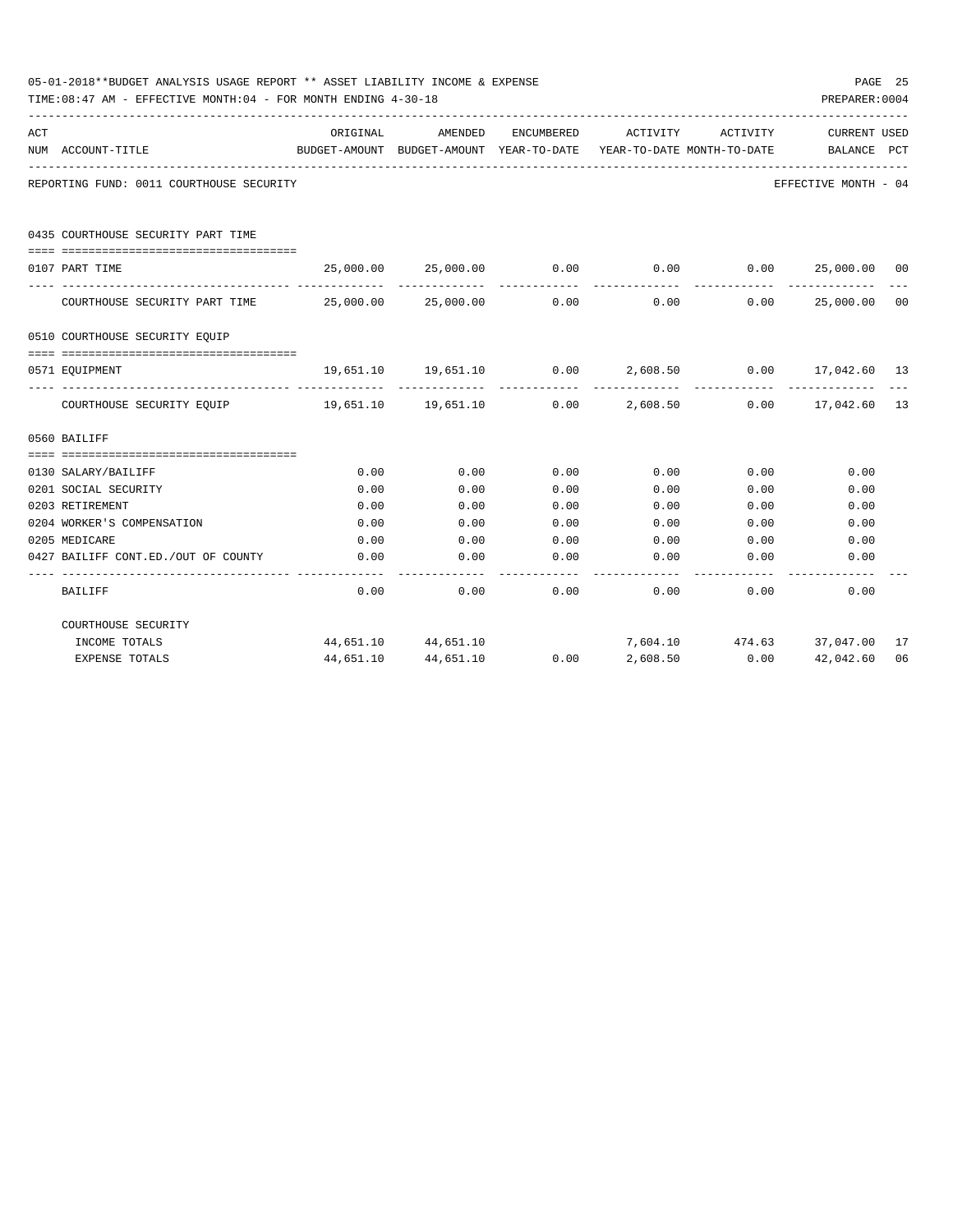|     | 05-01-2018**BUDGET ANALYSIS USAGE REPORT ** ASSET LIABILITY INCOME & EXPENSE<br>TIME:08:47 AM - EFFECTIVE MONTH:04 - FOR MONTH ENDING 4-30-18 |                                                      |                            |                      |                                        |                                | PAGE 26<br>PREPARER: 0004          |                |
|-----|-----------------------------------------------------------------------------------------------------------------------------------------------|------------------------------------------------------|----------------------------|----------------------|----------------------------------------|--------------------------------|------------------------------------|----------------|
| ACT | NUM ACCOUNT-TITLE                                                                                                                             | ORIGINAL<br>BUDGET-AMOUNT BUDGET-AMOUNT YEAR-TO-DATE | AMENDED                    | ENCUMBERED           | ACTIVITY<br>YEAR-TO-DATE MONTH-TO-DATE | ACTIVITY                       | <b>CURRENT USED</b><br>BALANCE PCT |                |
|     | --------------------------------------<br>REPORTING FUND: 0012 CO.CLK.VITAL STAT.FEE                                                          |                                                      |                            |                      |                                        |                                | EFFECTIVE MONTH - 04               |                |
|     | 0102 A/P CLEARING                                                                                                                             |                                                      |                            |                      |                                        |                                |                                    |                |
|     | 0100 A/P CLEARING                                                                                                                             |                                                      |                            |                      | 0.00                                   | 0.00                           | 0.00                               |                |
|     | A/P CLEARING                                                                                                                                  |                                                      |                            |                      | 0.00                                   | 0.00                           | 0.00                               |                |
|     | 0103 CASH                                                                                                                                     |                                                      |                            |                      |                                        |                                |                                    |                |
|     | 0100 CO.CLK.VITAL STAT.-COMB.FUNDS CKIN                                                                                                       |                                                      |                            |                      |                                        | $1,481.11-$ 0.35               | 5,819.17                           |                |
|     | CASH                                                                                                                                          |                                                      |                            |                      |                                        | ----------<br>$1,481.11-$ 0.35 | 5,819.17                           |                |
|     | 0120 RECEIVABLES                                                                                                                              |                                                      |                            |                      |                                        |                                |                                    |                |
|     | 0313 DUE FROM OTHER FUNDS                                                                                                                     |                                                      |                            |                      | 0.00                                   | 0.00                           | 319.00                             |                |
|     | <b>RECEIVABLES</b>                                                                                                                            |                                                      |                            |                      | 0.00                                   | 0.00                           | 319.00                             |                |
|     | 0200 SYSTEM ADDED LIABILITY DEPARTMENT                                                                                                        |                                                      |                            |                      |                                        |                                |                                    |                |
|     | 0910 SYSTEM ADDED LIABILITY LINE-ITEM                                                                                                         |                                                      |                            |                      | 0.00                                   | 0.00                           | 0.00                               |                |
|     | SYSTEM ADDED LIABILITY DEPARTMENT                                                                                                             |                                                      |                            |                      | 0.00                                   | 0.00                           | 0.00                               |                |
|     | 0271 EQUITY ACCOUNT                                                                                                                           |                                                      |                            |                      |                                        |                                |                                    |                |
|     | 0200 EQUITY ACCOUNT                                                                                                                           |                                                      |                            |                      | 0.00                                   | 0.00                           | 7,619.28                           |                |
|     | EQUITY ACCOUNT                                                                                                                                |                                                      |                            |                      | 0.00                                   | 0.00                           | 7,619.28                           |                |
|     | 0300 CASH                                                                                                                                     |                                                      |                            |                      |                                        |                                |                                    |                |
|     | 0112 BEGINNING CASH BALANCE                                                                                                                   | 2,000.00                                             | 2,000.00                   |                      | 0.00                                   |                                | 0.00 2,000.00                      | 0 <sup>0</sup> |
|     |                                                                                                                                               |                                                      |                            |                      |                                        |                                |                                    |                |
|     | CASH                                                                                                                                          |                                                      | 2,000.00 2,000.00 0.00     |                      | 0.00                                   | 0.00                           | 2,000.00 00                        |                |
|     | 0360 INTEREST EARNINGS                                                                                                                        |                                                      |                            |                      |                                        |                                |                                    |                |
|     | 0100 INTEREST EARNINGS                                                                                                                        | 5.00                                                 | 5.00                       |                      | 2.89                                   | 0.35                           | 2.11                               | 58             |
|     | INTEREST EARNINGS                                                                                                                             | -----------<br>5.00                                  | . <u>.</u><br>5.00         | 0.00                 | 2.89                                   | 0.35                           | 2.11                               | 58             |
|     | 0370 MISCELLANEOUS INCOME                                                                                                                     |                                                      |                            |                      |                                        |                                |                                    |                |
|     | 0134 CO. CLK. VITAL STAT. FEE                                                                                                                 | 1,005.00                                             | 1,005.00                   |                      | 435.00                                 |                                | $0.00$ 570.00 43                   |                |
|     | MISCELLANEOUS INCOME                                                                                                                          |                                                      | $1,005.00$ $1,005.00$ 0.00 |                      | 435.00                                 | 0.00                           | 570.00                             | 43             |
|     | 0403 CO.CLK. VITAL STATS.                                                                                                                     |                                                      |                            |                      |                                        |                                |                                    |                |
|     | 0310 OFFICE SUPPLIES                                                                                                                          |                                                      | 2,010.00 2,010.00          |                      | $0.00$ 1,919.00                        |                                | $0.00$ 91.00                       | 95             |
|     | 0427 OUT OF COUNTY TRAVEL                                                                                                                     | 1,000.00                                             | 1,000.00                   | 0.00                 | 0.00                                   |                                | $0.00$ 1,000.00                    | 0 <sub>0</sub> |
|     | 0574 COMPUTER EQUIPMENT                                                                                                                       | 0.00                                                 | 0.00                       | 0.00                 | 0.00                                   | 0.00                           | 0.00                               |                |
|     | ---- -----------------<br>CO.CLK. VITAL STATS.                                                                                                | --------------- --------------<br>3,010.00           | 3,010.00                   | . <u>.</u> .<br>0.00 | 1,919.00                               | 0.00                           | ----------<br>1,091.00             | 64             |
|     |                                                                                                                                               |                                                      |                            |                      |                                        |                                |                                    |                |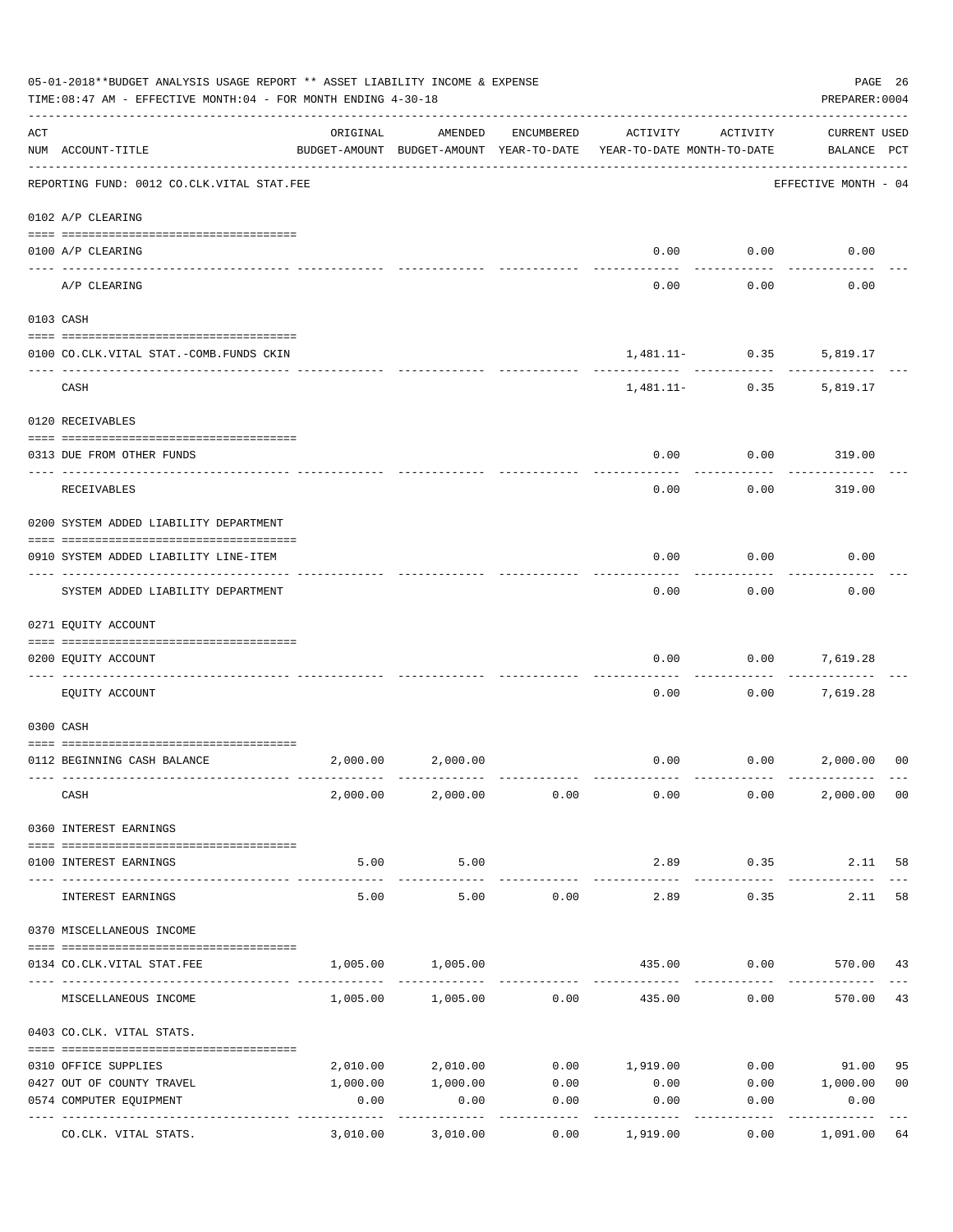|                                            | 05-01-2018**BUDGET ANALYSIS USAGE REPORT ** ASSET LIABILITY INCOME & EXPENSE<br>PAGE 27<br>TIME: 08:47 AM - EFFECTIVE MONTH: 04 - FOR MONTH ENDING 4-30-18<br>PREPARER: 0004 |               |              |          |                            |                      |  |  |  |  |
|--------------------------------------------|------------------------------------------------------------------------------------------------------------------------------------------------------------------------------|---------------|--------------|----------|----------------------------|----------------------|--|--|--|--|
|                                            |                                                                                                                                                                              |               |              |          |                            |                      |  |  |  |  |
| ACT                                        | ORIGINAL                                                                                                                                                                     | AMENDED       | ENCUMBERED   | ACTIVITY | ACTIVITY                   | <b>CURRENT USED</b>  |  |  |  |  |
| NUM ACCOUNT-TITLE                          | BUDGET-AMOUNT                                                                                                                                                                | BUDGET-AMOUNT | YEAR-TO-DATE |          | YEAR-TO-DATE MONTH-TO-DATE | PCT<br>BALANCE       |  |  |  |  |
| REPORTING FUND: 0012 CO.CLK.VITAL STAT.FEE |                                                                                                                                                                              |               |              |          |                            | EFFECTIVE MONTH - 04 |  |  |  |  |
| CO. CLK. VITAL STAT. FEE                   |                                                                                                                                                                              |               |              |          |                            |                      |  |  |  |  |
| INCOME TOTALS                              | 3,010.00                                                                                                                                                                     | 3,010.00      |              | 437.89   | 0.35                       | 2,572.11<br>15       |  |  |  |  |
| EXPENSE TOTALS                             | 3,010.00                                                                                                                                                                     | 3,010.00      | 0.00         | 1,919.00 | 0.00                       | 1,091.00<br>-64      |  |  |  |  |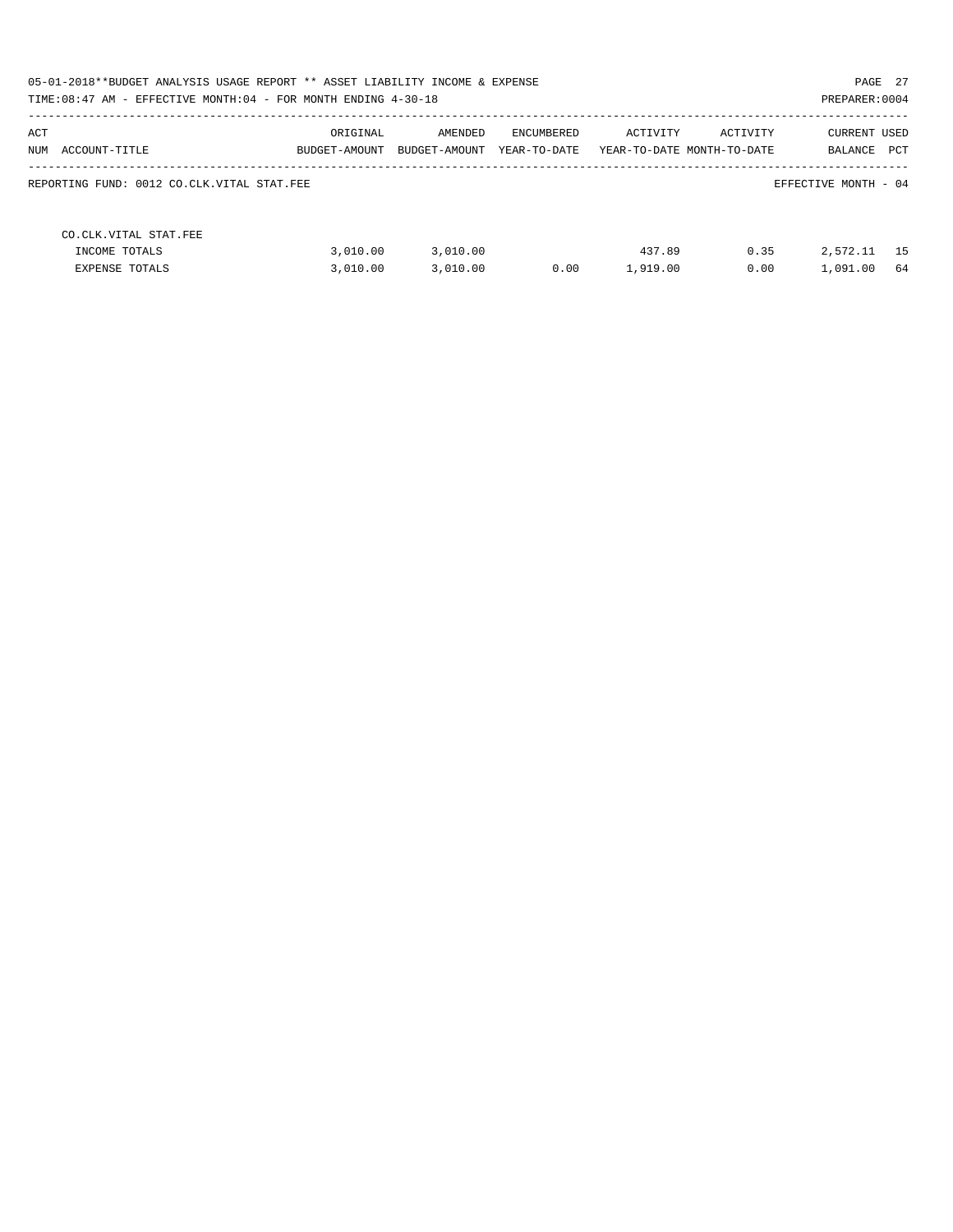|     | 05-01-2018**BUDGET ANALYSIS USAGE REPORT ** ASSET LIABILITY INCOME & EXPENSE<br>TIME: 08:47 AM - EFFECTIVE MONTH: 04 - FOR MONTH ENDING 4-30-18 |                      |                                                     |            |                      |                                        | PREPARER: 0004                                | PAGE 28  |
|-----|-------------------------------------------------------------------------------------------------------------------------------------------------|----------------------|-----------------------------------------------------|------------|----------------------|----------------------------------------|-----------------------------------------------|----------|
| ACT | NUM ACCOUNT-TITLE                                                                                                                               | ORIGINAL             | AMENDED<br>BUDGET-AMOUNT BUDGET-AMOUNT YEAR-TO-DATE | ENCUMBERED | ACTIVITY             | ACTIVITY<br>YEAR-TO-DATE MONTH-TO-DATE | <b>CURRENT USED</b><br>BALANCE PCT            |          |
|     | REPORTING FUND: 0013 BAIL BONDS TRUST FUND                                                                                                      |                      |                                                     |            |                      |                                        | EFFECTIVE MONTH - 04                          |          |
|     | 0102 A/P CLEARING                                                                                                                               |                      |                                                     |            |                      |                                        |                                               |          |
|     | 0100 A/P CLEARING<br>---- ---------                                                                                                             |                      |                                                     |            | 0.00                 | 0.00                                   | 0.00                                          |          |
|     | A/P CLEARING                                                                                                                                    |                      |                                                     |            | 0.00                 | 0.00                                   | 0.00                                          |          |
|     | 0103 CASH                                                                                                                                       |                      |                                                     |            |                      |                                        |                                               |          |
|     | 0113 SURETY BAIL BOND FEE                                                                                                                       |                      |                                                     |            | 0.00                 | 405.00                                 | 5,310.00                                      |          |
|     |                                                                                                                                                 |                      |                                                     |            |                      |                                        |                                               |          |
|     | CASH                                                                                                                                            |                      |                                                     |            | 0.00                 | 405.00                                 | 5,310.00                                      |          |
|     | 0207 DUE TO FUND                                                                                                                                |                      |                                                     |            |                      |                                        |                                               |          |
|     | 0097 DUE TO OTHER GOVERNMENTS                                                                                                                   |                      |                                                     |            | 0.00                 | 0.00                                   | 5,100.00                                      |          |
|     | DUE TO FUND                                                                                                                                     |                      |                                                     |            | 0.00                 | 0.00                                   | 5,100.00                                      |          |
|     | 0271 EQUITY ACCOUNT                                                                                                                             |                      |                                                     |            |                      |                                        |                                               |          |
|     | 0200 EQUITY ACCOUNT                                                                                                                             |                      |                                                     |            | 0.00                 | 0.00                                   | 210.00                                        |          |
|     | EQUITY ACCOUNT                                                                                                                                  |                      |                                                     |            | 0.00                 | 0.00                                   | 210.00                                        |          |
|     | 0300 CASH                                                                                                                                       |                      |                                                     |            |                      |                                        |                                               |          |
|     | 0113 BEGINNING CASH BALANCE                                                                                                                     | 0.00                 | 0.00                                                |            | 0.00                 | 0.00                                   | 0.00                                          |          |
|     | CASH                                                                                                                                            | 0.00                 | 0.00                                                | 0.00       | 0.00                 | 0.00                                   | 0.00                                          |          |
|     | 0345 BONDS                                                                                                                                      |                      |                                                     |            |                      |                                        |                                               |          |
|     | 0113 SURETY BAIL BOND FEE                                                                                                                       |                      | 9,555.00 9,555.00                                   |            |                      |                                        | 3,975.00 405.00 5,580.00                      | 42       |
|     | <b>BONDS</b>                                                                                                                                    |                      | 9,555.00 9,555.00                                   | 0.00       | 3,975.00             | 405.00                                 | 5,580.00                                      | 42       |
|     | 0370 MISCELLANEOUS                                                                                                                              |                      |                                                     |            |                      |                                        |                                               |          |
|     | 0130 REFUNDS & MISCELLANEOUS                                                                                                                    | 0.00                 | 0.00                                                |            | 0.00                 | 0.00                                   | 0.00                                          |          |
|     | 0132 TEMPORARY BOND SECURITY                                                                                                                    | 0.00                 | 0.00<br>----------                                  |            | 0.00                 | 0.00<br>---------                      | 0.00                                          |          |
|     | MISCELLANEOUS                                                                                                                                   | 0.00                 | 0.00                                                | 0.00       | 0.00                 | 0.00                                   | 0.00                                          |          |
|     | 0498 BAIL BOND FEE EXPENSE                                                                                                                      |                      |                                                     |            |                      |                                        |                                               |          |
|     | 0489 10% TO STATE COMPTROLLER                                                                                                                   |                      |                                                     |            |                      |                                        | 9,555.00 9,555.00 0.00 3,975.00 0.00 5,580.00 | 42       |
|     | BAIL BOND FEE EXPENSE                                                                                                                           | 9,555.00             | 9,555.00                                            | 0.00       | 3,975.00             |                                        | 0.00<br>5,580.00                              | 42       |
|     | BAIL BONDS TRUST FUND                                                                                                                           |                      |                                                     |            |                      |                                        |                                               |          |
|     | INCOME TOTALS<br>EXPENSE TOTALS                                                                                                                 | 9,555.00<br>9,555.00 | 9,555.00<br>9,555.00                                | 0.00       | 3,975.00<br>3,975.00 | 405.00<br>0.00                         | 5,580.00<br>5,580.00                          | 42<br>42 |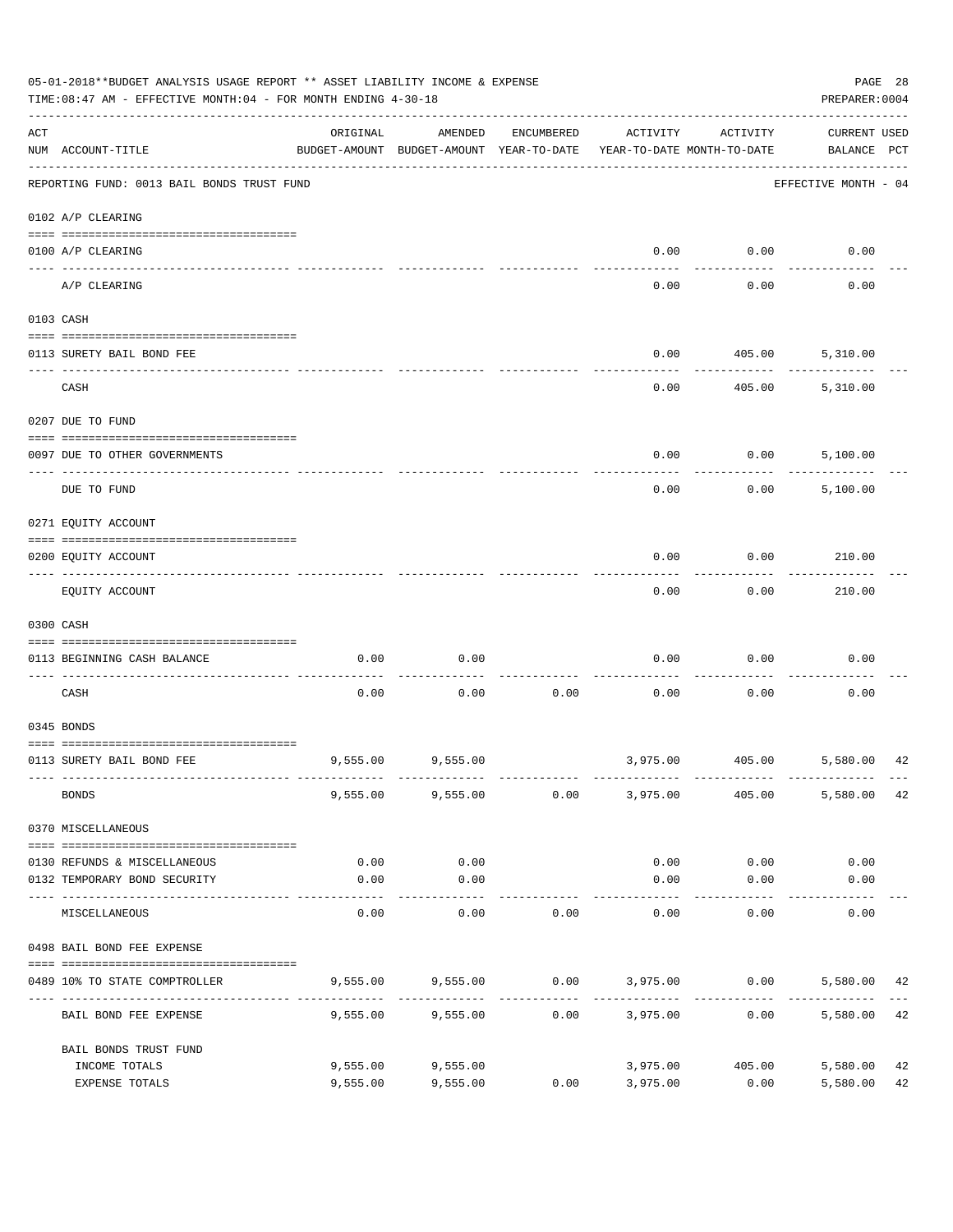|     | 05-01-2018**BUDGET ANALYSIS USAGE REPORT ** ASSET LIABILITY INCOME & EXPENSE<br>TIME: 08:47 AM - EFFECTIVE MONTH: 04 - FOR MONTH ENDING 4-30-18 |                           |                                                                                |                  |                   |                   | PREPARER: 0004                     | PAGE 29              |
|-----|-------------------------------------------------------------------------------------------------------------------------------------------------|---------------------------|--------------------------------------------------------------------------------|------------------|-------------------|-------------------|------------------------------------|----------------------|
| ACT | NUM ACCOUNT-TITLE                                                                                                                               | ORIGINAL                  | AMENDED<br>BUDGET-AMOUNT BUDGET-AMOUNT YEAR-TO-DATE YEAR-TO-DATE MONTH-TO-DATE | ENCUMBERED       | ACTIVITY          | ACTIVITY          | <b>CURRENT USED</b><br>BALANCE PCT |                      |
|     | REPORTING FUND: 0014 JUSTICE CT. BLDG. SECURITY                                                                                                 |                           |                                                                                |                  |                   |                   | EFFECTIVE MONTH - 04               |                      |
|     | 0102 A/P CLEARING                                                                                                                               |                           |                                                                                |                  |                   |                   |                                    |                      |
|     | 0100 A/P CLEARING                                                                                                                               |                           |                                                                                |                  | 0.00              | 0.00              | 0.00                               |                      |
|     | A/P CLEARING                                                                                                                                    |                           |                                                                                |                  | 0.00              | 0.00              | 0.00                               |                      |
|     | 0103 CASH                                                                                                                                       |                           |                                                                                |                  |                   |                   |                                    |                      |
|     | 0100 JUST.CT.BLDG.SEC.-COMB.FUNDS CKING                                                                                                         |                           |                                                                                |                  |                   |                   | 533.96 73.80 16,650.38             |                      |
|     | ---------------------------------<br>CASH                                                                                                       |                           |                                                                                |                  |                   | .<br>533.96 73.80 | 16,650.38                          |                      |
|     | 0120 RECEIVABLES                                                                                                                                |                           |                                                                                |                  |                   |                   |                                    |                      |
|     | 0313 DUE FROM OTHER FUNDS                                                                                                                       |                           |                                                                                |                  | 0.00              | 0.00              | 180.10                             |                      |
|     |                                                                                                                                                 |                           |                                                                                |                  |                   |                   |                                    |                      |
|     | RECEIVABLES                                                                                                                                     |                           |                                                                                |                  | 0.00              | 0.00              | 180.10                             |                      |
|     | 0200 SYSTEM ADDED LIABILITY DEPT.                                                                                                               |                           |                                                                                |                  |                   |                   |                                    |                      |
|     | 0910 SYSTEM ADDED LIABILITY LINE-ITEM                                                                                                           |                           |                                                                                |                  | 0.00              | 0.00              | 0.00                               |                      |
|     | SYSTEM ADDED LIABILITY DEPT.                                                                                                                    |                           |                                                                                |                  | 0.00              | 0.00              | 0.00                               |                      |
|     | 0271 EQUITY ACCOUNT                                                                                                                             |                           |                                                                                |                  |                   |                   |                                    |                      |
|     | 0200 EQUITY ACCOUNT                                                                                                                             |                           |                                                                                |                  | 0.00              | 0.00              | 16,296.52                          |                      |
|     | EOUITY ACCOUNT                                                                                                                                  |                           |                                                                                |                  | 0.00              | 0.00              | .<br>16,296.52                     |                      |
|     |                                                                                                                                                 |                           |                                                                                |                  |                   |                   |                                    |                      |
|     | 0300 CASH                                                                                                                                       |                           |                                                                                |                  |                   |                   |                                    |                      |
|     | 0114 BEGINNING CASH                                                                                                                             | 2,300.00                  | 2,300.00                                                                       |                  | 0.00              |                   | $0.00$ 2,300.00                    | 00                   |
|     | CASH                                                                                                                                            | 2,300.00                  | 2,300.00                                                                       | 0.00             | 0.00              | 0.00              | 2,300.00                           | 0 <sub>0</sub>       |
|     | 0370 MISCELLANEOUS INCOME                                                                                                                       |                           |                                                                                |                  |                   |                   |                                    |                      |
|     | 0455 JP1 SECURITY FEE                                                                                                                           | 600.00                    | 600.00                                                                         |                  | 230.68            | 73.80             | 369.32                             | 38                   |
|     | 0456 JP2 SECURITY FEE                                                                                                                           | 300.00                    | 300.00                                                                         |                  | 133.61            | 0.00              | 166.39                             | 45                   |
|     | 0457 JP3 SECURITY FEE<br>---- --------------                                                                                                    | 300.00                    | 300.00                                                                         |                  | 169.67<br>------- | 0.00              | 130.33<br>-------                  | 57                   |
|     | MISCELLANEOUS INCOME                                                                                                                            | 1,200.00                  | 1,200.00                                                                       | 0.00             | 533.96            | 73.80             | 666.04                             | 44                   |
|     | 0435 JUSTICE CT.BLDG.EXP.                                                                                                                       |                           |                                                                                |                  |                   |                   |                                    |                      |
|     | 0320 JP1 SECURITY EXPENSE                                                                                                                       |                           | 2,000.00 2,000.00                                                              |                  | $0.00$ 0.00       |                   | $0.00$ 2,000.00                    | 0 <sub>0</sub>       |
|     | 0321 JP2 SECURITY EXPENSE                                                                                                                       | 0.00                      | 0.00                                                                           | 0.00             | 0.00              | 0.00              | 0.00                               |                      |
|     | 0322 JP3 SECURITY EXPENSE                                                                                                                       | 1,500.00<br>------------- | 1,500.00<br>----------                                                         | 0.00<br>-------- | 0.00              | 0.00              | 1,500.00                           | 0 <sub>0</sub>       |
|     | JUSTICE CT.BLDG.EXP.                                                                                                                            | 3,500.00                  | 3,500.00                                                                       | 0.00             | 0.00              | 0.00              | 3,500.00                           | 0 <sub>0</sub>       |
|     | JUSTICE CT.BLDG.SECURITY                                                                                                                        |                           |                                                                                |                  |                   |                   |                                    |                      |
|     | INCOME TOTALS<br>EXPENSE TOTALS                                                                                                                 | 3,500.00                  | 3,500.00 3,500.00<br>3,500.00                                                  | 0.00             | 533.96<br>0.00    | 73.80<br>0.00     | 2,966.04<br>3,500.00               | 15<br>0 <sub>0</sub> |
|     |                                                                                                                                                 |                           |                                                                                |                  |                   |                   |                                    |                      |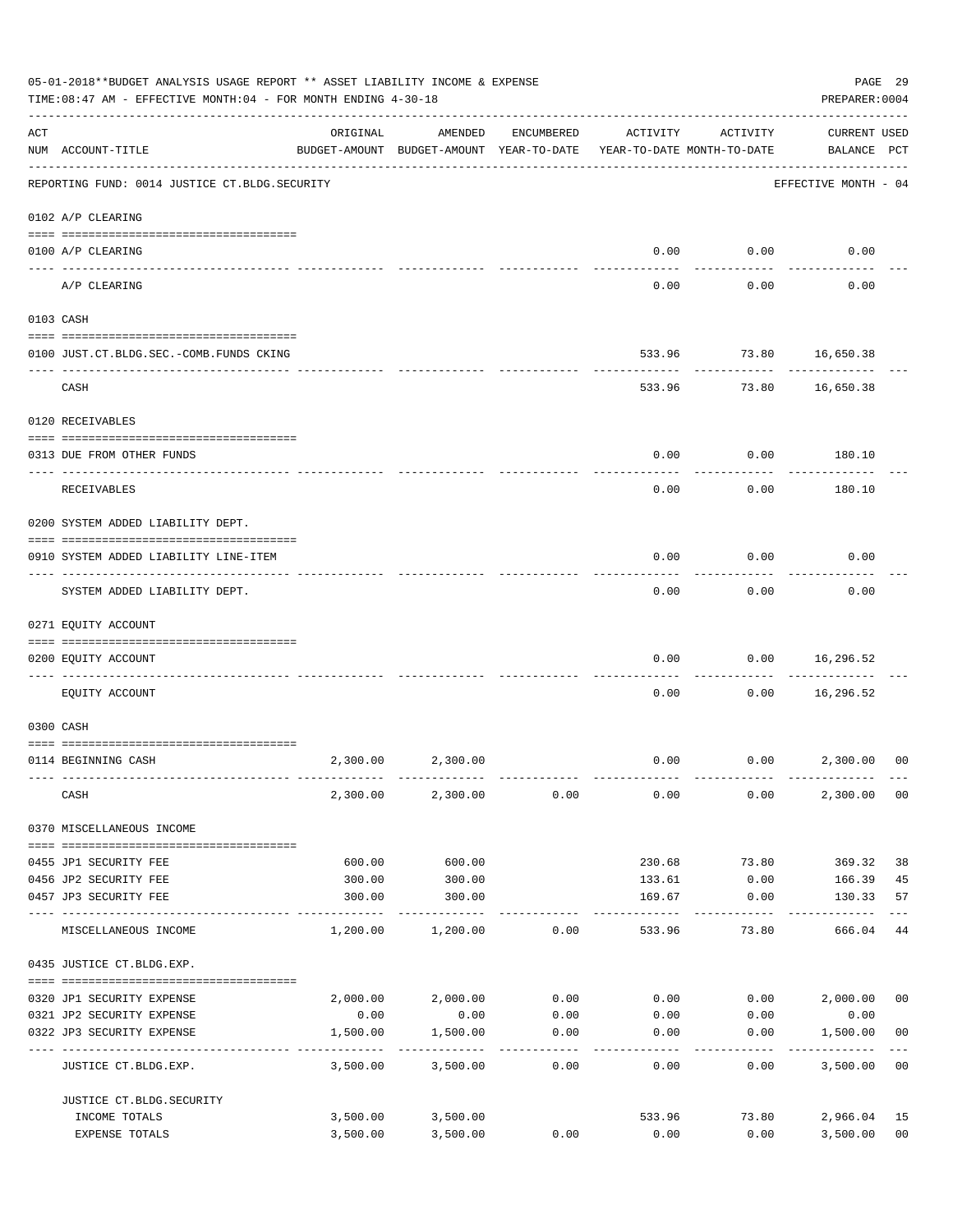|     | 05-01-2018**BUDGET ANALYSIS USAGE REPORT ** ASSET LIABILITY INCOME & EXPENSE<br>TIME:08:47 AM - EFFECTIVE MONTH:04 - FOR MONTH ENDING 4-30-18 |          |                                                     |               |                                        |                    | PREPARER: 0004                  | PAGE 30        |
|-----|-----------------------------------------------------------------------------------------------------------------------------------------------|----------|-----------------------------------------------------|---------------|----------------------------------------|--------------------|---------------------------------|----------------|
| ACT | NUM ACCOUNT-TITLE                                                                                                                             | ORIGINAL | AMENDED<br>BUDGET-AMOUNT BUDGET-AMOUNT YEAR-TO-DATE | ENCUMBERED    | ACTIVITY<br>YEAR-TO-DATE MONTH-TO-DATE | ACTIVITY           | CURRENT USED<br>BALANCE PCT     |                |
|     | --------------------------------------<br>REPORTING FUND: 0016 CO.JUDGE EXCESS SUPP.                                                          |          |                                                     |               |                                        |                    | EFFECTIVE MONTH - 04            |                |
|     | 0102 A/P CLEARING                                                                                                                             |          |                                                     |               |                                        |                    |                                 |                |
|     | 0100 A/P CLEARING                                                                                                                             |          |                                                     |               | 0.00                                   | 0.00               | 0.00                            |                |
|     | ---- -------<br>A/P CLEARING                                                                                                                  |          |                                                     |               | 0.00                                   | 0.00               | 0.00                            |                |
|     | 0103 CASH                                                                                                                                     |          |                                                     |               |                                        |                    |                                 |                |
|     | 0100 CO.JUDGE EXCESS SUPP.-COMB.FUND CK                                                                                                       |          |                                                     |               | 133.29                                 |                    | $0.00$ 17,624.67                |                |
|     | CASH                                                                                                                                          |          |                                                     |               | 133.29                                 |                    | -----------<br>$0.00$ 17,624.67 |                |
|     | 0200 SYSTEM ADDED LIABILITY DEPARTMENT                                                                                                        |          |                                                     |               |                                        |                    |                                 |                |
|     | 0910 SYSTEM ADDED LIABILITY LINE-ITEM                                                                                                         |          |                                                     |               | 0.00                                   | 0.00               | 0.00                            |                |
|     | SYSTEM ADDED LIABILITY DEPARTMENT                                                                                                             |          |                                                     |               | 0.00                                   | 0.00               | 0.00                            |                |
|     | 0271 EQUITY ACCOUNT                                                                                                                           |          |                                                     |               |                                        |                    |                                 |                |
|     | 0200 EQUITY ACCOUNT                                                                                                                           |          |                                                     |               | 0.00                                   |                    | $0.00$ 17,491.38                |                |
|     | EQUITY ACCOUNT                                                                                                                                |          |                                                     |               | 0.00                                   |                    | -----------<br>$0.00$ 17,491.38 |                |
|     | 0300 CASH                                                                                                                                     |          |                                                     |               |                                        |                    |                                 |                |
|     | 0116 BEGINNING CASH BALANCE                                                                                                                   | 1,000.00 | 1,000.00                                            |               | 0.00                                   | 0.00               | 1,000.00                        | 00             |
|     | CASH                                                                                                                                          | 1,000.00 | 1,000.00                                            | 0.00          | ------------- -------------<br>0.00    | ----------<br>0.00 | 1,000.00                        | 00             |
|     | 0370 MISCELLANEOUS INCOME                                                                                                                     |          |                                                     |               |                                        |                    |                                 |                |
|     | 0149 CO. JUDGE EXCESS SUPP.                                                                                                                   |          | 500.00 500.00                                       |               |                                        |                    | 246.29 0.00 253.71 49           |                |
|     | MISCELLANEOUS INCOME                                                                                                                          | 500.00   | 500.00                                              | 0.00          | 246.29                                 | 0.00               | 253.71 49                       |                |
|     | 0400 CO. JUDGE EXCESS SUPP.                                                                                                                   |          |                                                     |               |                                        |                    |                                 |                |
|     | 0310 OFFICE SUPPLIES                                                                                                                          | 300.00   | 300.00                                              | 0.00          | 0.00                                   | 0.00               | 300.00                          | 0 <sub>0</sub> |
|     | 0427 OUT OF COUNTY TRAVEL                                                                                                                     | 500.00   | 500.00                                              | 0.00          | 0.00                                   | 0.00               | 500.00                          | 0 <sub>0</sub> |
|     | 0572 OFFICE EQUIPMENT                                                                                                                         | 400.00   | 400.00                                              | 0.00          | 0.00                                   | 0.00               | 400.00                          | 0 <sub>0</sub> |
|     | 0590 COUNTY JUDGE BOOKS                                                                                                                       | 300.00   | 300.00                                              | 0.00          | 113.00                                 | 0.00               | 187.00                          | 38             |
|     | CO. JUDGE EXCESS SUPP.                                                                                                                        | 1,500.00 | 1,500.00                                            | $---$<br>0.00 | 113.00                                 | 0.00               | 1,387.00                        | 08             |
|     | CO.JUDGE EXCESS SUPP.                                                                                                                         |          |                                                     |               |                                        |                    |                                 |                |
|     | INCOME TOTALS                                                                                                                                 | 1,500.00 | 1,500.00                                            |               | 246.29                                 | 0.00               | 1,253.71                        | 16             |
|     | EXPENSE TOTALS                                                                                                                                | 1,500.00 | 1,500.00                                            | 0.00          | 113.00                                 | 0.00               | 1,387.00                        | 08             |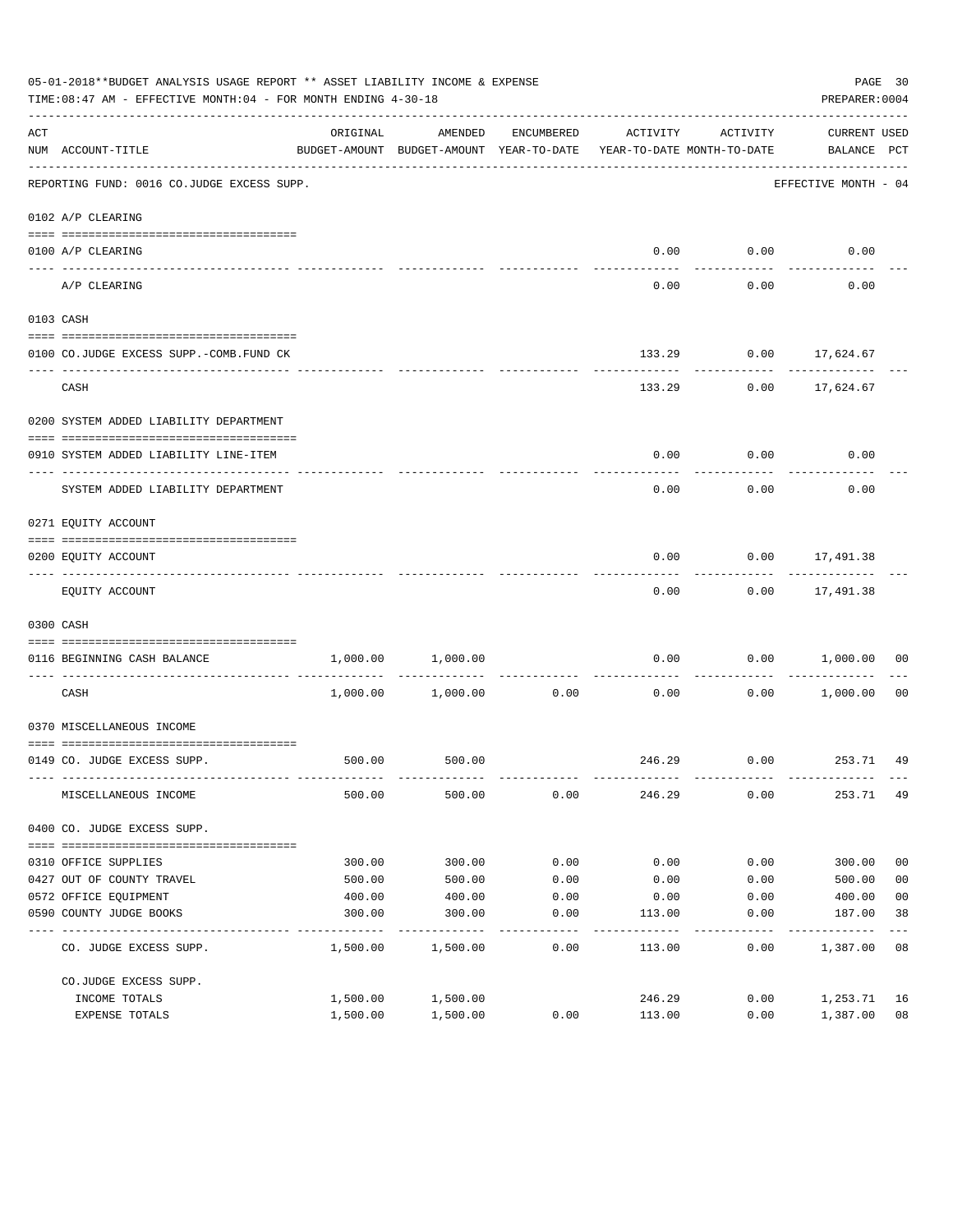|     | 05-01-2018**BUDGET ANALYSIS USAGE REPORT ** ASSET LIABILITY INCOME & EXPENSE<br>TIME:08:47 AM - EFFECTIVE MONTH:04 - FOR MONTH ENDING 4-30-18 |                                                                                 |                     |                      |                       |                     | PREPARER: 0004                     | PAGE 31              |
|-----|-----------------------------------------------------------------------------------------------------------------------------------------------|---------------------------------------------------------------------------------|---------------------|----------------------|-----------------------|---------------------|------------------------------------|----------------------|
| ACT | NUM ACCOUNT-TITLE                                                                                                                             | ORIGINAL<br>BUDGET-AMOUNT BUDGET-AMOUNT YEAR-TO-DATE YEAR-TO-DATE MONTH-TO-DATE | AMENDED             | ENCUMBERED           | ACTIVITY              | ACTIVITY            | <b>CURRENT USED</b><br>BALANCE PCT |                      |
|     | REPORTING FUND: 0017 PROBATE JUDGES EDUCATION                                                                                                 |                                                                                 |                     |                      |                       |                     | EFFECTIVE MONTH - 04               |                      |
|     | 0102 A/P CLEARING                                                                                                                             |                                                                                 |                     |                      |                       |                     |                                    |                      |
|     | 0100 A/P CLEARING                                                                                                                             |                                                                                 |                     |                      | 0.00                  | 0.00                | 0.00                               |                      |
|     | ---- --------<br>A/P CLEARING                                                                                                                 |                                                                                 |                     |                      | 0.00                  | 0.00                | 0.00                               |                      |
|     | 0103 CASH                                                                                                                                     |                                                                                 |                     |                      |                       |                     |                                    |                      |
|     | 0100 PROB.JUDGES ED.-COMB. FUNDS CKING                                                                                                        |                                                                                 |                     |                      | 260.25                | 0.00                | 5,002.39                           |                      |
|     | CASH                                                                                                                                          |                                                                                 |                     |                      | 260.25                | 0.00                | 5,002.39                           |                      |
|     | 0120 RECEIVABLES                                                                                                                              |                                                                                 |                     |                      |                       |                     |                                    |                      |
|     | 0313 DUE FROM OTHER FUNDS                                                                                                                     |                                                                                 |                     |                      | 0.00                  |                     | $0.00$ 310.26                      |                      |
|     | RECEIVABLES                                                                                                                                   |                                                                                 |                     |                      | 0.00                  | 0.00                | 310.26                             |                      |
|     | 0271 EQUITY ACCOUNT                                                                                                                           |                                                                                 |                     |                      |                       |                     |                                    |                      |
|     | 0200 EQUITY ACCOUNT                                                                                                                           |                                                                                 |                     |                      | 0.00                  | 0.00                | 5,052.40                           |                      |
|     | EQUITY ACCOUNT                                                                                                                                |                                                                                 |                     |                      | 0.00                  | 0.00                | 5,052.40                           |                      |
|     | 0300 CASH                                                                                                                                     |                                                                                 |                     |                      |                       |                     |                                    |                      |
|     | 0117 BEGINNING CASH BALANCE                                                                                                                   | 1,000.00                                                                        | 1,000.00            |                      | 0.00                  | 0.00                | 1,000.00                           | 00                   |
|     | CASH                                                                                                                                          |                                                                                 | 1,000.00 1,000.00   | ------------<br>0.00 | 0.00                  | ----------<br>0.00  | 1,000.00                           | 00                   |
|     | 0340 FEES OF OFFICE                                                                                                                           |                                                                                 |                     |                      |                       |                     |                                    |                      |
|     | 0131 PROBATE JUDGES EDUCATION                                                                                                                 |                                                                                 | 600.00 600.00       |                      |                       |                     | 260.25 0.00 339.75 43              |                      |
|     | FEES OF OFFICE                                                                                                                                | 600.00                                                                          | 600.00              | 0.00                 | 260.25                | 0.00                | 339.75                             | 43                   |
|     | 0370 MISCELLANEOUS                                                                                                                            |                                                                                 |                     |                      |                       |                     |                                    |                      |
|     | 0130 REFUNDS & MISCELLANEOUS                                                                                                                  | 0.00                                                                            | 0.00                |                      | 0.00                  | 0.00                | 0.00                               |                      |
|     | MISCELLANEOUS                                                                                                                                 | 0.00                                                                            | -----------<br>0.00 | 0.00                 | -------------<br>0.00 | -----------<br>0.00 | 0.00                               |                      |
|     | 0400 PROBATE JUDGES EDUCATION                                                                                                                 |                                                                                 |                     |                      |                       |                     |                                    |                      |
|     | 0427 OUT OF COUNTY TRAVEL                                                                                                                     | 1,600.00                                                                        | 1,600.00            | 0.00                 | 0.00                  |                     | 0.00 1,600.00                      | 0 <sub>0</sub>       |
|     | PROBATE JUDGES EDUCATION                                                                                                                      |                                                                                 | 1,600.00 1,600.00   | 0.00                 | 0.00                  |                     | 0.00<br>1,600.00                   | 0 <sub>0</sub>       |
|     | PROBATE JUDGES EDUCATION                                                                                                                      |                                                                                 |                     |                      |                       |                     |                                    |                      |
|     | INCOME TOTALS                                                                                                                                 | 1,600.00                                                                        | 1,600.00            |                      | 260.25                | 0.00                | 1,339.75<br>1,600.00               | 16<br>0 <sub>0</sub> |
|     | EXPENSE TOTALS                                                                                                                                | 1,600.00                                                                        | 1,600.00            | 0.00                 | 0.00                  | 0.00                |                                    |                      |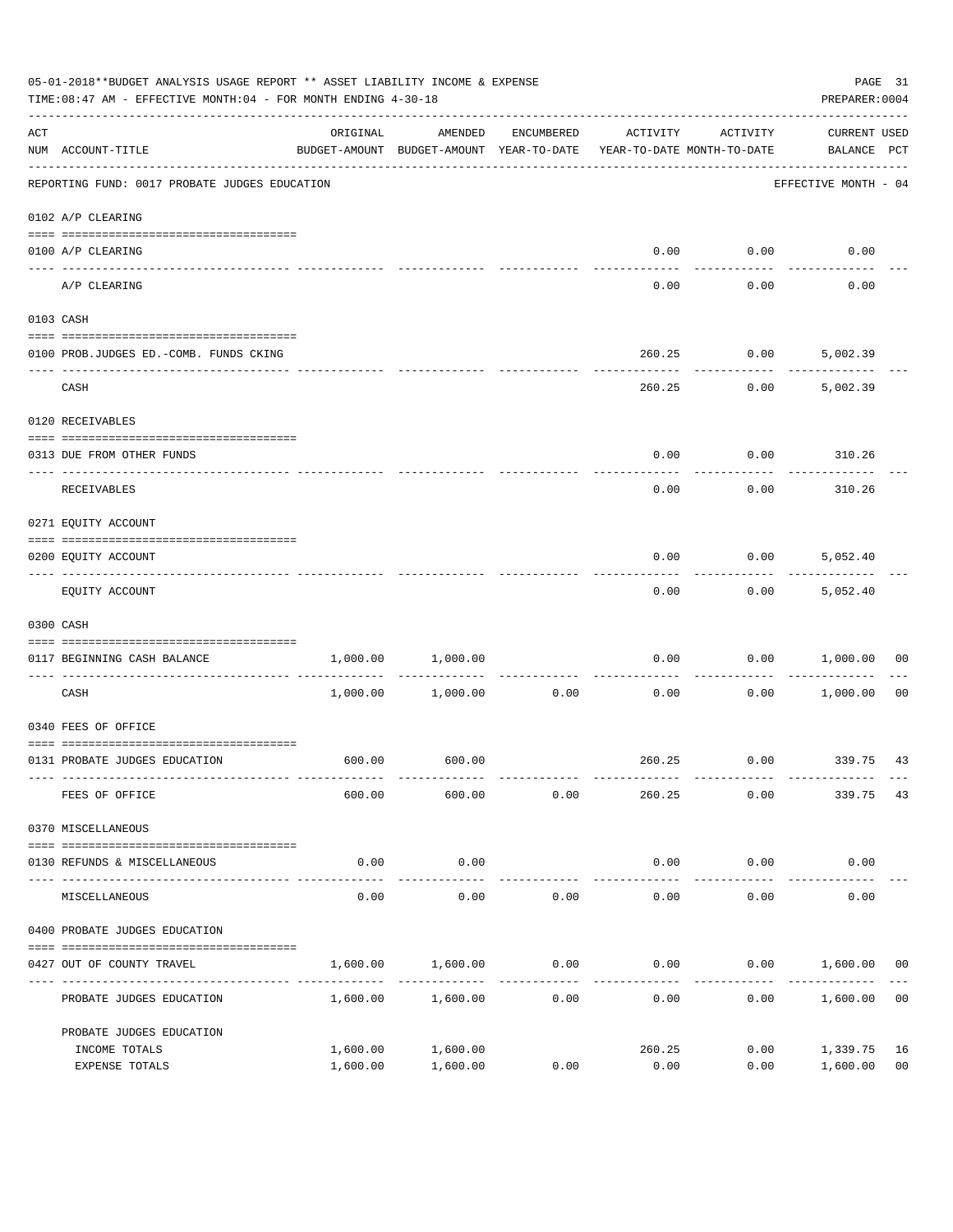|     | 05-01-2018**BUDGET ANALYSIS USAGE REPORT ** ASSET LIABILITY INCOME & EXPENSE<br>TIME: 08:47 AM - EFFECTIVE MONTH: 04 - FOR MONTH ENDING 4-30-18 |           |                                                     |            |                                        |                              | PAGE 32<br>PREPARER: 0004        |                |
|-----|-------------------------------------------------------------------------------------------------------------------------------------------------|-----------|-----------------------------------------------------|------------|----------------------------------------|------------------------------|----------------------------------|----------------|
| ACT | NUM ACCOUNT-TITLE                                                                                                                               | ORIGINAL  | AMENDED<br>BUDGET-AMOUNT BUDGET-AMOUNT YEAR-TO-DATE | ENCUMBERED | ACTIVITY<br>YEAR-TO-DATE MONTH-TO-DATE | ACTIVITY                     | CURRENT USED<br>BALANCE PCT      |                |
|     | REPORTING FUND: 0018 CO.CLERK RECORD MNGMT.                                                                                                     |           |                                                     |            |                                        |                              | EFFECTIVE MONTH - 04             |                |
|     | 0100 PAYROLL                                                                                                                                    |           |                                                     |            |                                        |                              |                                  |                |
|     | 0100 PAYROLL                                                                                                                                    |           |                                                     |            | 0.00                                   | 0.00                         | 0.00                             |                |
|     | ----- ----<br>PAYROLL                                                                                                                           |           |                                                     |            | ----<br>0.00                           | 0.00                         | 0.00                             |                |
|     | 0102 A/P CLEARING                                                                                                                               |           |                                                     |            |                                        |                              |                                  |                |
|     | 0100 A/P CLEARING                                                                                                                               |           |                                                     |            | 0.00                                   | 0.00                         | 0.00                             |                |
|     | A/P CLEARING                                                                                                                                    |           |                                                     |            | 0.00                                   | 0.00                         | 0.00                             |                |
|     | 0103 CASH                                                                                                                                       |           |                                                     |            |                                        |                              |                                  |                |
|     | 0100 CO.CLK.REC.MNGMT.-COMB.FUNDS CKING                                                                                                         |           |                                                     |            |                                        | 6,751.56 3,009.99- 62,228.71 |                                  |                |
|     | CASH                                                                                                                                            |           |                                                     |            | 6,751.56                               | ----------                   | ---------<br>3,009.99- 62,228.71 |                |
|     | 0120 RECEIVABLES                                                                                                                                |           |                                                     |            |                                        |                              |                                  |                |
|     | 0313 DUE FROM OTHER FUNDS                                                                                                                       |           |                                                     |            | 0.00                                   | $0.00$ 23,815.17             |                                  |                |
|     | RECEIVABLES                                                                                                                                     |           |                                                     |            | 0.00                                   | 0.00                         | 23,815.17                        |                |
|     | 0200 SYSTEM ADDED LIABILITY DEPARTMENT                                                                                                          |           |                                                     |            |                                        |                              |                                  |                |
|     | 0150 ACCRUED SALARY PAYABLE                                                                                                                     |           |                                                     |            | 0.00                                   |                              | $0.00$ 1,090.97                  |                |
|     | 0155 ACCRUED FRINGE BENEFITS<br>0910 SYSTEM ADDED LIABILITY LINE-ITEM                                                                           |           |                                                     |            | 0.00<br>1,867.20-                      | 0.00<br>0.00                 | 584.39<br>1,867.20-              |                |
|     | SYSTEM ADDED LIABILITY DEPARTMENT                                                                                                               |           |                                                     |            | 1,867.20-                              | ------------<br>0.00         | 191.84-                          |                |
|     | 0271 EQUITY ACCOUNT                                                                                                                             |           |                                                     |            |                                        |                              |                                  |                |
|     |                                                                                                                                                 |           |                                                     |            |                                        |                              |                                  |                |
|     | 0200 EQUITY ACCOUNT                                                                                                                             |           |                                                     |            | 0.00                                   |                              | $0.00$ 77,616.96                 |                |
|     | EQUITY ACCOUNT                                                                                                                                  |           |                                                     |            | 0.00                                   | 0.00                         | 77,616.96                        |                |
|     | 0300 CASH                                                                                                                                       |           |                                                     |            |                                        |                              |                                  |                |
|     | 0118 BEGINNING CASH BALANCE                                                                                                                     |           | 14,974.64   14,974.64                               |            |                                        | 0.00                         | $0.00$ 14,974.64 00              |                |
|     | CASH                                                                                                                                            |           | 14,974.64    14,974.64    0.00                      |            | 0.00                                   |                              | $0.00$ 14,974.64                 | 0 <sub>0</sub> |
|     | 0360 INTEREST EARNINGS                                                                                                                          |           |                                                     |            |                                        |                              |                                  |                |
|     | 0100 INTEREST EARNINGS                                                                                                                          | 50.00     | 50.00                                               |            |                                        | 22.30 4.20                   | 27.70 45                         |                |
|     | INTEREST EARNINGS                                                                                                                               | 50.00     | 50.00                                               | 0.00       | 22.30                                  | 4.20                         | 27.70                            | 45             |
|     | 0370 MISCELLANEOUS INCOME                                                                                                                       |           |                                                     |            |                                        |                              |                                  |                |
|     | 0130 REFUNDS & MISCELLANEOUS                                                                                                                    | 0.00      | 0.00                                                |            | 0.00                                   | 0.00                         | 0.00                             |                |
|     | 0133 CO.CLERK PRESERVE REC FEE                                                                                                                  | 55,500.00 | 55,500.00                                           |            | 36,635.13                              |                              | $0.00$ 18,864.87                 | 66             |
|     |                                                                                                                                                 |           |                                                     |            |                                        |                              |                                  |                |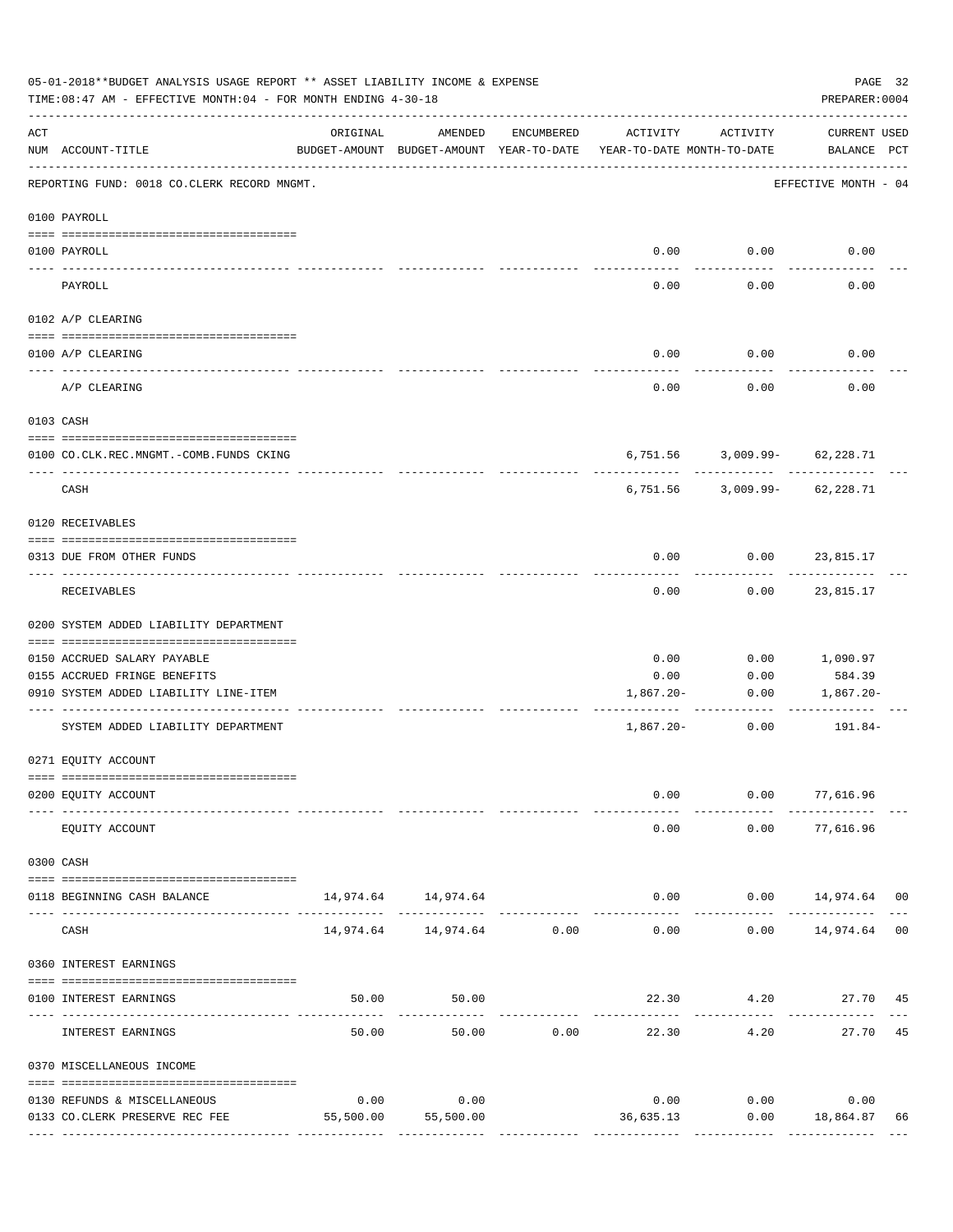| ACT |                                             | ORIGINAL                                 | AMENDED                                                           |      | ENCUMBERED ACTIVITY ACTIVITY |               | <b>CURRENT USED</b>                       |                |
|-----|---------------------------------------------|------------------------------------------|-------------------------------------------------------------------|------|------------------------------|---------------|-------------------------------------------|----------------|
|     | NUM ACCOUNT-TITLE                           | BUDGET-AMOUNT BUDGET-AMOUNT YEAR-TO-DATE |                                                                   |      | YEAR-TO-DATE MONTH-TO-DATE   |               | BALANCE                                   | PCT            |
|     | REPORTING FUND: 0018 CO.CLERK RECORD MNGMT. |                                          |                                                                   |      |                              |               | EFFECTIVE MONTH - 04                      |                |
|     | MISCELLANEOUS INCOME                        |                                          | $55,500.00$ $55,500.00$ $0.00$ $36,635.13$ $0.00$ $18,864.87$     |      |                              |               |                                           | 66             |
|     | 0402 CO.CLERK RECORD MNGMT.                 |                                          |                                                                   |      |                              |               |                                           |                |
|     |                                             |                                          |                                                                   |      |                              |               |                                           |                |
|     | 0103 SALARY ASSISTANT                       | 29,216.44                                | 29,216.44                                                         |      |                              |               | $0.00$ $10,776.35$ $1,795.74$ $18,440.09$ | 37             |
|     | 0107 SALARY TEMP/EXTRA                      | 0.00                                     | 0.00                                                              | 0.00 | 0.00                         | 0.00          | 0.00                                      |                |
|     | 0201 SOCIAL SECURITY TAXES                  | 1,811.42                                 | 1,811.42                                                          | 0.00 |                              |               | 597.34 111.34 1,214.08                    | 33             |
|     | 0202 GROUP HEALTH INSURANCE                 | 10,494.60                                | 10,494.60                                                         | 0.00 | 6,379.14                     | 874.56        | 4,115.46                                  | 61             |
|     | 0203 RETIREMENT                             | 3,324.83                                 | 3,324.83                                                          | 0.00 | 1,211.36                     |               | 206.51 2,113.47                           | 36             |
|     | 0204 WORKERS COMPENSATION                   | 122.71                                   | 122.71                                                            | 0.00 | 51.27 0.00                   |               | 71.44                                     | 42             |
|     | 0205 MEDICARE TAX                           | 423.64                                   | 423.64                                                            | 0.00 | 139.71                       | 26.04         | 283.93                                    | 33             |
|     | 0310 OFFICE SUPPLIES                        | 800.00                                   | 800.00                                                            | 0.00 | 0.00                         | 0.00          | 800.00                                    | 0 <sup>0</sup> |
|     | 0312 IMAGING SYSTEM                         | 21,000.00                                | 21,000.00                                                         | 0.00 |                              | 8,625.00 0.00 | 12,375.00                                 | 41             |
|     | 0315 COPIER MAINTENANCE                     | 250.00                                   | 250.00                                                            | 0.00 | 0.00                         | 0.00          | 250.00                                    | 0 <sup>0</sup> |
|     | 0420 TELEPHONE                              | 700.00                                   | 700.00                                                            | 0.00 | 0.00                         | 0.00          | 700.00                                    | 00             |
|     | 0437 DIGITAL IMAGING OF MICROFILM           | 0.00                                     | 0.00                                                              | 0.00 | 0.00                         | 0.00          | 0.00                                      |                |
|     | 0453 COMPUTER SOFTWARE                      | 0.00                                     | 0.00                                                              | 0.00 | 0.00                         |               | $0.00$ 0.00                               |                |
|     | 0490 CO. CLERK MISCELLANEOUS                | 881.00                                   | 881.00 0.00                                                       |      |                              |               | $0.00$ $0.00$ $881.00$                    | 00             |
|     | 0574 COMPUTER EOUIPMENT                     | 1,500.00                                 | 1,500.00                                                          | 0.00 |                              |               | 258.50 0.00 1,241.50                      | 17             |
|     | CO.CLERK RECORD MNGMT.                      |                                          | 70,524.64 70,524.64 0.00 28,038.67 3,014.19 42,485.97             |      |                              |               |                                           | 40             |
|     | CO.CLERK RECORD MNGMT.                      |                                          |                                                                   |      |                              |               |                                           |                |
|     | INCOME TOTALS                               |                                          | 70,524.64 70,524.64                                               |      |                              |               | 36,657.43 4.20 33,867.21                  | 52             |
|     | <b>EXPENSE TOTALS</b>                       |                                          | $70,524.64$ $70,524.64$ $0.00$ $28,038.67$ $3,014.19$ $42,485.97$ |      |                              |               |                                           | 40             |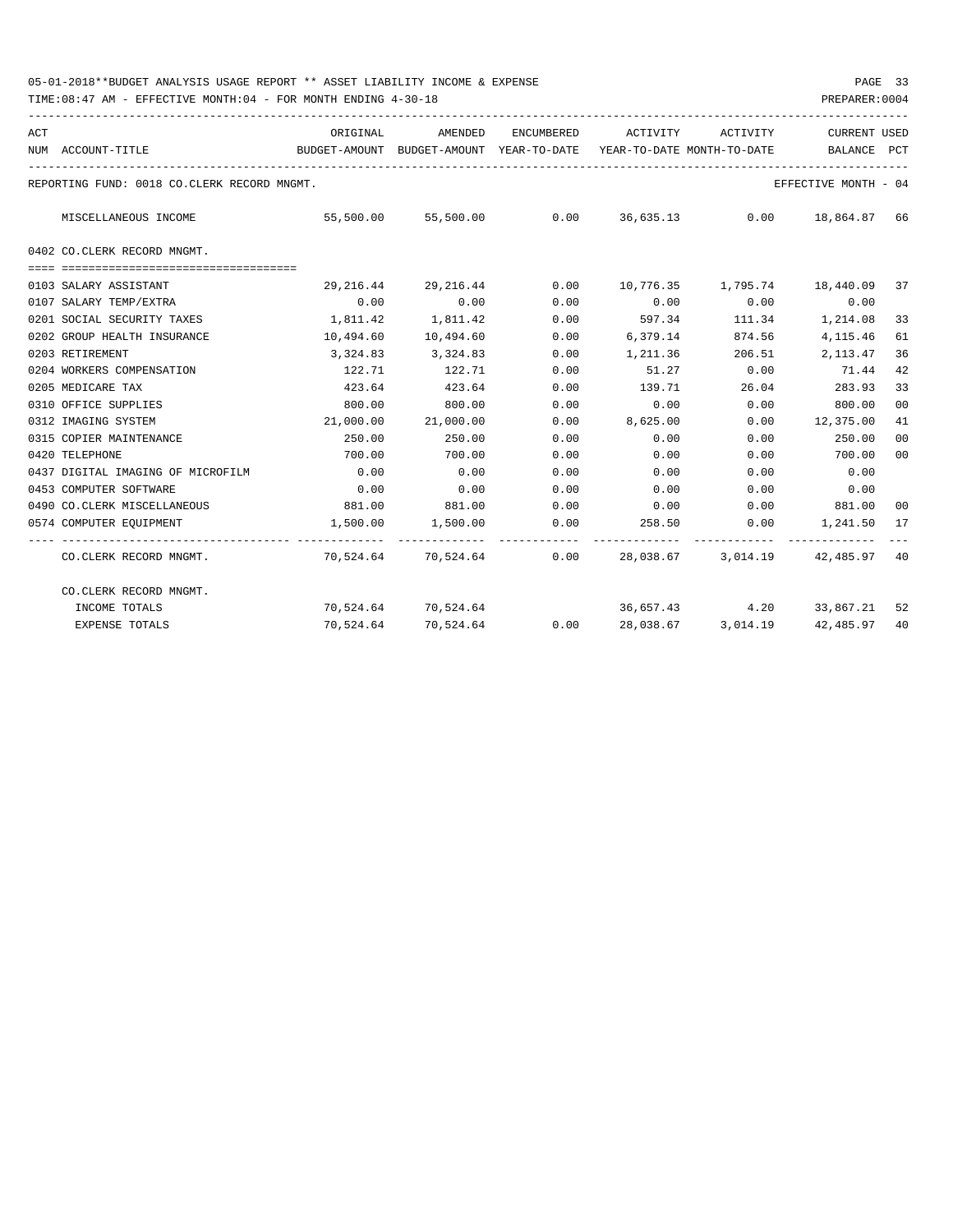|     | 05-01-2018**BUDGET ANALYSIS USAGE REPORT ** ASSET LIABILITY INCOME & EXPENSE<br>TIME: 08:47 AM - EFFECTIVE MONTH: 04 - FOR MONTH ENDING 4-30-18 |          |                                                     |            |                                          |                         | PAGE 34<br>PREPARER: 0004         |
|-----|-------------------------------------------------------------------------------------------------------------------------------------------------|----------|-----------------------------------------------------|------------|------------------------------------------|-------------------------|-----------------------------------|
| ACT | NUM ACCOUNT-TITLE                                                                                                                               | ORIGINAL | AMENDED<br>BUDGET-AMOUNT BUDGET-AMOUNT YEAR-TO-DATE | ENCUMBERED | ACTIVITY<br>YEAR-TO-DATE MONTH-TO-DATE   | ACTIVITY                | CURRENT USED<br>BALANCE PCT       |
|     | REPORTING FUND: 0019 DIST.CLK.RECORDS MNGMT.                                                                                                    |          |                                                     |            |                                          |                         | EFFECTIVE MONTH - 04              |
|     | 0100 PAYROLL                                                                                                                                    |          |                                                     |            |                                          |                         |                                   |
|     | 0100 PAYROLL                                                                                                                                    |          |                                                     |            | 0.00                                     | 0.00                    | 0.00                              |
|     | ---- -------<br>PAYROLL                                                                                                                         |          |                                                     |            | 0.00                                     | 0.00                    | 0.00                              |
|     | 0102 A/P CLEARING                                                                                                                               |          |                                                     |            |                                          |                         |                                   |
|     | 0100 A/P CLEARING                                                                                                                               |          |                                                     |            | 0.00                                     | 0.00                    | 0.00                              |
|     | A/P CLEARING                                                                                                                                    |          |                                                     |            | 0.00                                     | 0.00                    | 0.00                              |
|     | 0103 CASH                                                                                                                                       |          |                                                     |            |                                          |                         |                                   |
|     | 0100 DIST.CLK.REC.MNGMT-COMB.FUNDS CKIN                                                                                                         |          |                                                     |            |                                          | 1,486.16 229.84         | 9,942.56                          |
|     | CASH                                                                                                                                            |          |                                                     |            | 1,486.16                                 | ----------<br>229.84    | 9,942.56                          |
|     | 0120 RECEIVABLES                                                                                                                                |          |                                                     |            |                                          |                         |                                   |
|     | 0313 DUE FROM OTHER FUNDS                                                                                                                       |          |                                                     |            | 0.00                                     | 0.00                    | 436.56                            |
|     | RECEIVABLES                                                                                                                                     |          |                                                     |            | 0.00                                     | 0.00                    | ---------<br>436.56               |
|     | 0200 LIABILITY ACCOUNT                                                                                                                          |          |                                                     |            |                                          |                         |                                   |
|     | 0150 ACCRUED SALARY PAYABLE                                                                                                                     |          |                                                     |            | 0.00                                     | 0.00                    | 0.01                              |
|     | 0155 ACCRUED FRINGE BENEFITS                                                                                                                    |          |                                                     |            | 0.00                                     | 0.00                    | 0.00                              |
|     | 0910 SYSTEM ADDED LIABILITY LINE-ITEM                                                                                                           |          |                                                     |            | 0.00                                     | 0.00                    | 0.00                              |
|     | LIABILITY ACCOUNT                                                                                                                               |          |                                                     |            | 0.00                                     | 0.00                    | 0.01                              |
|     | 0271 EQUITY ACCOUNT                                                                                                                             |          |                                                     |            |                                          |                         |                                   |
|     |                                                                                                                                                 |          |                                                     |            |                                          |                         |                                   |
|     | 0200 EQUITY ACCOUNT                                                                                                                             |          |                                                     |            | 0.00                                     |                         | $0.00$ 8,892.95                   |
|     | EQUITY ACCOUNT                                                                                                                                  |          |                                                     |            | 0.00                                     |                         | $0.00$ $8,892.95$                 |
|     | 0300 CASH                                                                                                                                       |          |                                                     |            |                                          |                         |                                   |
|     | 0119 BEGINNING CASH BALANCE                                                                                                                     |          | 1,030.00 1,030.00                                   |            |                                          |                         | $0.00$ $0.00$ $1,030.00$ 00       |
|     | CASH                                                                                                                                            | 1,030.00 | -------------<br>$1,030.00$ 0.00                    |            | 0.00                                     |                         | $0.00$ 1,030.00<br>0 <sub>0</sub> |
|     | 0360 INTEREST EARNINGS                                                                                                                          |          |                                                     |            |                                          |                         |                                   |
|     | 0100 INTEREST EARNINGS                                                                                                                          | 5.00     | 5.00                                                |            |                                          | $3.93$ 0.62             | 1.07 79                           |
|     | INTEREST EARNINGS                                                                                                                               | 5.00     | 5.00                                                | 0.00       | 3.93                                     | 0.62                    | 79<br>1.07                        |
|     | 0370 MISCELLEANEOUS INCOME                                                                                                                      |          |                                                     |            |                                          |                         |                                   |
|     | 0136 DIST.CLK.PRES.REC.FEE                                                                                                                      |          | 3,000.00 3,000.00                                   |            | 1,482.23                                 |                         | 229.22 1,517.77 49                |
|     | ---------------- --------------<br>------------------<br>MISCELLEANEOUS INCOME                                                                  | 3,000.00 | 3,000.00                                            | 0.00       | ----------------------------<br>1,482.23 | -------------<br>229.22 | --------------<br>1,517.77<br>49  |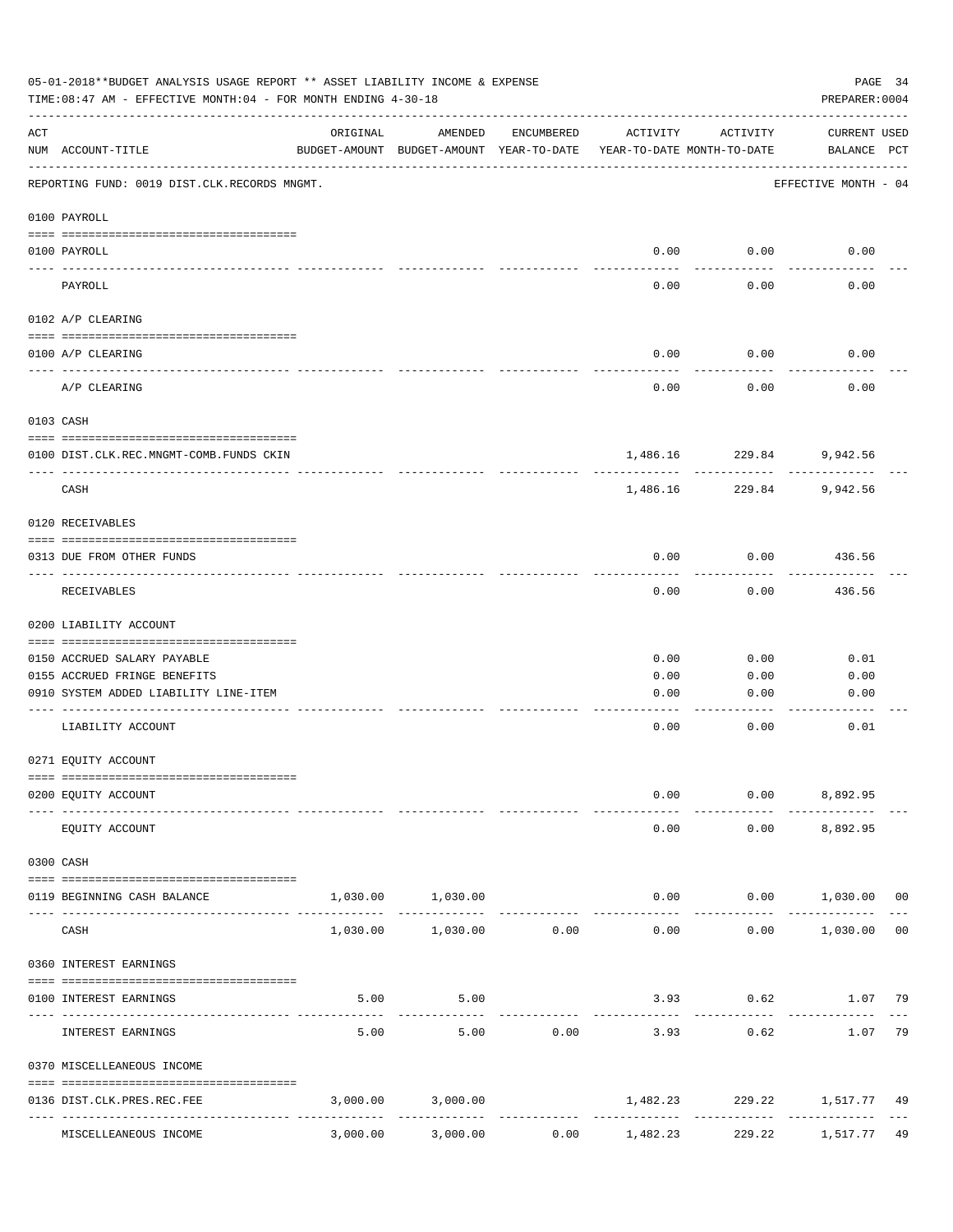| 05-01-2018**BUDGET ANALYSIS USAGE REPORT ** ASSET LIABILITY INCOME & EXPENSE | PAGE 35        |
|------------------------------------------------------------------------------|----------------|
| TIME:08:47 AM - EFFECTIVE MONTH:04 - FOR MONTH ENDING 4-30-18                | PREPARER: 0004 |

| ACT |                                                                                          | ORIGINAL | AMENDED           | ENCUMBERED | ACTIVITY                                                                                                                                                                                                                    | ACTIVITY | <b>CURRENT USED</b>                                                                                                                                                                                                                 |      |  |  |
|-----|------------------------------------------------------------------------------------------|----------|-------------------|------------|-----------------------------------------------------------------------------------------------------------------------------------------------------------------------------------------------------------------------------|----------|-------------------------------------------------------------------------------------------------------------------------------------------------------------------------------------------------------------------------------------|------|--|--|
|     | NUM ACCOUNT-TITLE<br>BUDGET-AMOUNT BUDGET-AMOUNT YEAR-TO-DATE YEAR-TO-DATE_MONTH-TO-DATE |          |                   |            |                                                                                                                                                                                                                             |          | BALANCE PCT                                                                                                                                                                                                                         |      |  |  |
|     | REPORTING FUND: 0019 DIST.CLK.RECORDS MNGMT.<br>EFFECTIVE MONTH - 04                     |          |                   |            |                                                                                                                                                                                                                             |          |                                                                                                                                                                                                                                     |      |  |  |
|     | 0450 DIST. CLERK REC. MNGMT.                                                             |          |                   |            |                                                                                                                                                                                                                             |          |                                                                                                                                                                                                                                     |      |  |  |
|     | ================================                                                         |          |                   |            |                                                                                                                                                                                                                             |          |                                                                                                                                                                                                                                     |      |  |  |
|     | 0107 SALARY TEMP/EXTRA                                                                   | 0.00     | 0.00              | 0.00       | $0.00$ and $0.00$ and $0.00$ and $0.00$ and $0.00$ and $0.00$ and $0.00$ and $0.00$ and $0.00$ and $0.00$ and $0.00$ and $0.00$ and $0.00$ and $0.00$ and $0.00$ and $0.00$ and $0.00$ and $0.00$ and $0.00$ and $0.00$ and | 0.00     | 0.00                                                                                                                                                                                                                                |      |  |  |
|     | 0201 SOCIAL SECURITY TAXES                                                               | 0.00     | 0.00              | 0.00       | 0.00                                                                                                                                                                                                                        | 0.00     | 0.00                                                                                                                                                                                                                                |      |  |  |
|     | 0203 RETIREMENT                                                                          | 0.00     | 0.00              | 0.00       | 0.00                                                                                                                                                                                                                        | 0.00     | 0.00                                                                                                                                                                                                                                |      |  |  |
|     | 0204 WORKERS COMPENSATION                                                                | 0.00     | 0.00              | 0.00       | 0.00                                                                                                                                                                                                                        | 0.00     | 0.00                                                                                                                                                                                                                                |      |  |  |
|     | 0205 MEDICARE TAX                                                                        | 0.00     | 0.00              | 0.00       | 0.00                                                                                                                                                                                                                        | 0.00     | 0.00                                                                                                                                                                                                                                |      |  |  |
|     | 0310 OFFICE SUPPLIES                                                                     | 4,035.00 | 4,035.00          | 0.00       | 0.00                                                                                                                                                                                                                        |          | $0.00$ 4,035,00                                                                                                                                                                                                                     | - 00 |  |  |
|     | 0400 RECORDS STORAGE SHELVING                                                            | 0.00     | 0.00              | 0.00       | 0.00                                                                                                                                                                                                                        |          | 0.00<br>$0.00$ and $0.00$                                                                                                                                                                                                           |      |  |  |
|     | 0435 PRINTING                                                                            | 0.00     | 0.00              | 0.00       | 0.00                                                                                                                                                                                                                        |          | 0.00<br>0.00                                                                                                                                                                                                                        |      |  |  |
|     | 0572 OFFICE EQUIPMENT                                                                    | 0.00     | 0.00              | 0.00       | 0.00                                                                                                                                                                                                                        |          | 0.00<br>$0.00$ and $0.00$ and $0.00$ and $0.00$ and $0.00$ and $0.00$ and $0.00$ and $0.00$ and $0.00$ and $0.00$ and $0.00$ and $0.00$ and $0.00$ and $0.00$ and $0.00$ and $0.00$ and $0.00$ and $0.00$ and $0.00$ and $0.00$ and |      |  |  |
|     | DIST.CLERK REC. MNGMT.                                                                   |          |                   |            | $4,035.00$ $4,035.00$ $0.00$ $0.00$ $0.00$                                                                                                                                                                                  |          | 4,035,00 00                                                                                                                                                                                                                         |      |  |  |
|     | DIST.CLK.RECORDS MNGMT.                                                                  |          |                   |            |                                                                                                                                                                                                                             |          |                                                                                                                                                                                                                                     |      |  |  |
|     | INCOME TOTALS                                                                            |          | 4,035.00 4,035.00 |            | $1,486.16$ $229.84$ $2,548.84$ $37$                                                                                                                                                                                         |          |                                                                                                                                                                                                                                     |      |  |  |
|     | <b>EXPENSE TOTALS</b>                                                                    |          | 4,035.00 4,035.00 |            | $0.00$ $0.00$ $0.00$                                                                                                                                                                                                        |          | 4,035.00                                                                                                                                                                                                                            | 00   |  |  |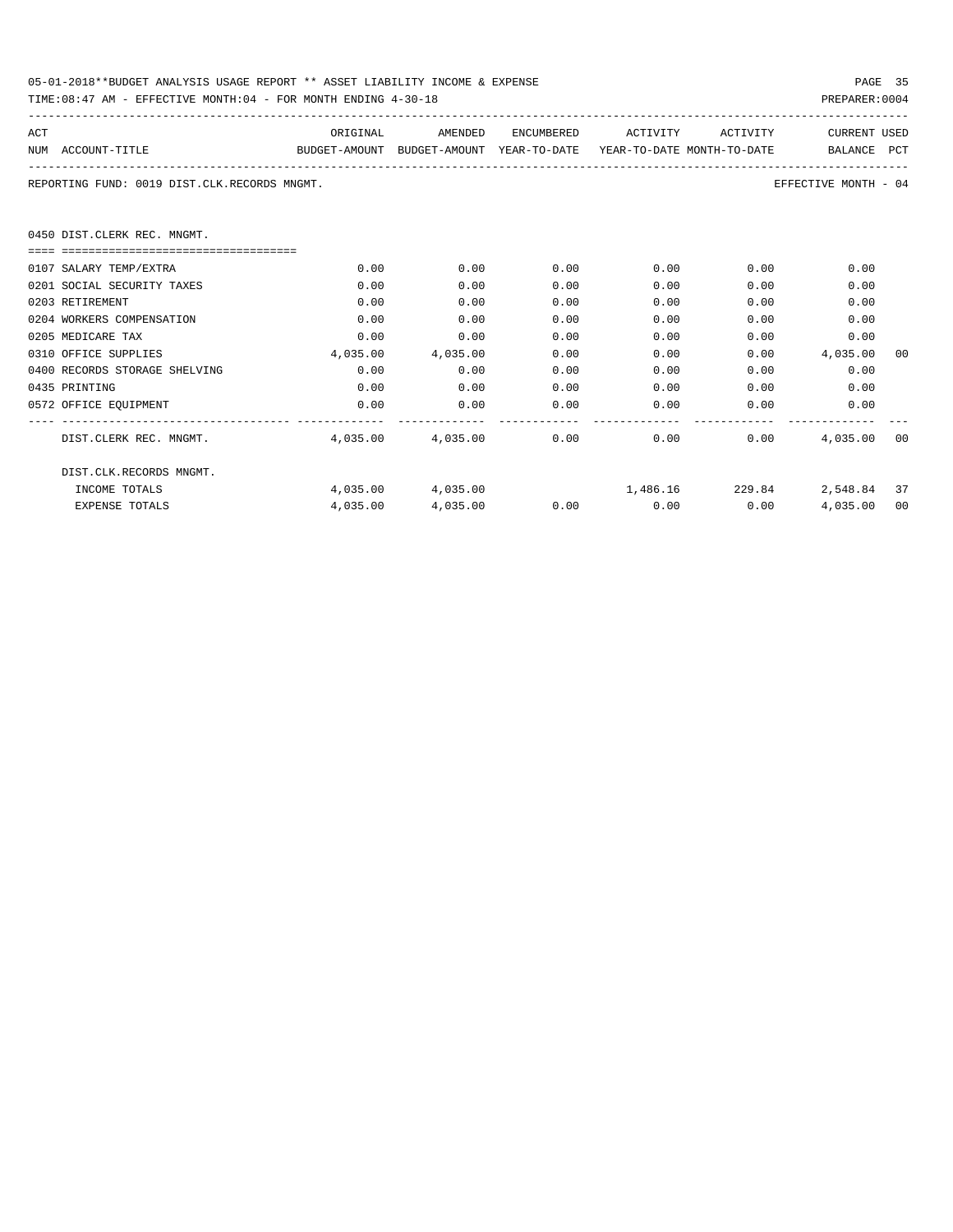|                    | 05-01-2018**BUDGET ANALYSIS USAGE REPORT ** ASSET LIABILITY INCOME & EXPENSE<br>TIME:08:47 AM - EFFECTIVE MONTH:04 - FOR MONTH ENDING 4-30-18 |                                           |                                                                                |            |               |                             | PREPARER: 0004                                               | PAGE 36 |
|--------------------|-----------------------------------------------------------------------------------------------------------------------------------------------|-------------------------------------------|--------------------------------------------------------------------------------|------------|---------------|-----------------------------|--------------------------------------------------------------|---------|
| $\mathop{\rm ACT}$ | NUM ACCOUNT-TITLE                                                                                                                             | ORIGINAL                                  | AMENDED<br>BUDGET-AMOUNT BUDGET-AMOUNT YEAR-TO-DATE YEAR-TO-DATE MONTH-TO-DATE | ENCUMBERED | ACTIVITY      | ACTIVITY                    | CURRENT USED<br>BALANCE PCT                                  |         |
|                    | REPORTING FUND: 0020 COUNTY OFFICES REC.MNGMT.                                                                                                |                                           |                                                                                |            |               |                             | EFFECTIVE MONTH - 04                                         |         |
|                    | 0100 PAYROLL                                                                                                                                  |                                           |                                                                                |            |               |                             |                                                              |         |
|                    | 0100 PAYROLL                                                                                                                                  |                                           |                                                                                |            |               | $0.00$ $0.00$               | 0.00                                                         |         |
|                    | PAYROLL                                                                                                                                       |                                           |                                                                                |            | 0.00          | 0.00                        | 0.00                                                         |         |
|                    | 0102 A/P CLEARING                                                                                                                             |                                           |                                                                                |            |               |                             |                                                              |         |
|                    | 0100 A/P CLEARING                                                                                                                             |                                           |                                                                                |            | 0.00          | 0.00                        | 0.00                                                         |         |
|                    | A/P CLEARING                                                                                                                                  |                                           |                                                                                |            | 0.00          | 0.00                        | 0.00                                                         |         |
|                    | 0103 CASH                                                                                                                                     |                                           |                                                                                |            |               |                             |                                                              |         |
|                    | 0100 CO.OFF.REC.MNGMT-COMB. FUNDS CKING                                                                                                       |                                           |                                                                                |            |               |                             | 1,424.82- 183.71 41,337.80                                   |         |
|                    | -----------------------------<br>CASH                                                                                                         |                                           |                                                                                |            |               | -----------                 | 1,424.82 - 183.71 41,337.80                                  |         |
|                    | 0120 RECEIVABLES                                                                                                                              |                                           |                                                                                |            |               |                             |                                                              |         |
|                    | 0313 DUE FROM OTHER FUNDS                                                                                                                     |                                           |                                                                                |            | 0.00          |                             | $0.00$ 3,668.45                                              |         |
|                    | RECEIVABLES                                                                                                                                   |                                           |                                                                                |            | 0.00          |                             | $0.00$ 3,668.45                                              |         |
|                    | 0200 SYSTEM ADDED LIABILITY DEPARTMENT                                                                                                        |                                           |                                                                                |            |               |                             |                                                              |         |
|                    | 0150 ACCRUED SALARY PAYABLE                                                                                                                   |                                           |                                                                                |            | 0.00          | 0.00                        | 283.09                                                       |         |
|                    | 0155 ACCRUED FRINGE BENEFITS                                                                                                                  |                                           |                                                                                |            | 0.00          | 0.00                        | 52.13                                                        |         |
|                    | 0910 SYSTEM ADDED LIABILITY LINE-ITEM                                                                                                         |                                           |                                                                                |            | 0.00          | 0.00                        | 0.00                                                         |         |
|                    | SYSTEM ADDED LIABILITY DEPARTMENT                                                                                                             |                                           |                                                                                |            | 0.00          | 0.00                        | 335.22                                                       |         |
|                    | 0271 EQUITY ACCOUNT                                                                                                                           |                                           |                                                                                |            |               |                             |                                                              |         |
|                    | 0200 EQUITY ACCOUNT                                                                                                                           |                                           |                                                                                |            | 0.00          |                             | 0.00 46,095.85                                               |         |
|                    | EQUITY ACCOUNT                                                                                                                                |                                           |                                                                                |            | 0.00          |                             | $0.00$ 46,095.85                                             |         |
|                    | 0300 CASH                                                                                                                                     |                                           |                                                                                |            |               |                             |                                                              |         |
|                    | 0120 BEGINNING CASH BALANCE                                                                                                                   | 0.00                                      | 0.00<br>. <u>.</u> .                                                           |            | $- - - - - -$ | $0.00$ $0.00$<br>---------- | 0.00                                                         |         |
|                    | CASH                                                                                                                                          | 0.00                                      | 0.00                                                                           | 0.00       | 0.00          | 0.00                        | 0.00                                                         |         |
|                    | 0360 INTEREST EARNINGS                                                                                                                        |                                           |                                                                                |            |               |                             |                                                              |         |
|                    | 0100 INTEREST EARNINGS                                                                                                                        | 40.00                                     | 40.00                                                                          |            |               | 17.88 2.63                  | 22.12 45                                                     |         |
|                    | INTEREST EARNINGS                                                                                                                             | 40.00                                     | 40.00                                                                          | 0.00       | 17.88         | 2.63                        | 22.12 45                                                     |         |
|                    | 0370 MISCELLENEOUS INCOME                                                                                                                     |                                           |                                                                                |            |               |                             |                                                              |         |
|                    | 0135 CO.OFFICE REC.MNGMT.FEE<br>---- --------------------                                                                                     | 18,000.00<br>-------------- ------------- | 18,000.00<br>-------------                                                     |            |               |                             | 6,090.67 466.06 11,909.33<br>------------- ------------- --- | 34      |
|                    | MISCELLENEOUS INCOME                                                                                                                          | 18,000.00                                 | 18,000.00                                                                      | 0.00       | 6,090.67      | 466.06                      | 11,909.33 34                                                 |         |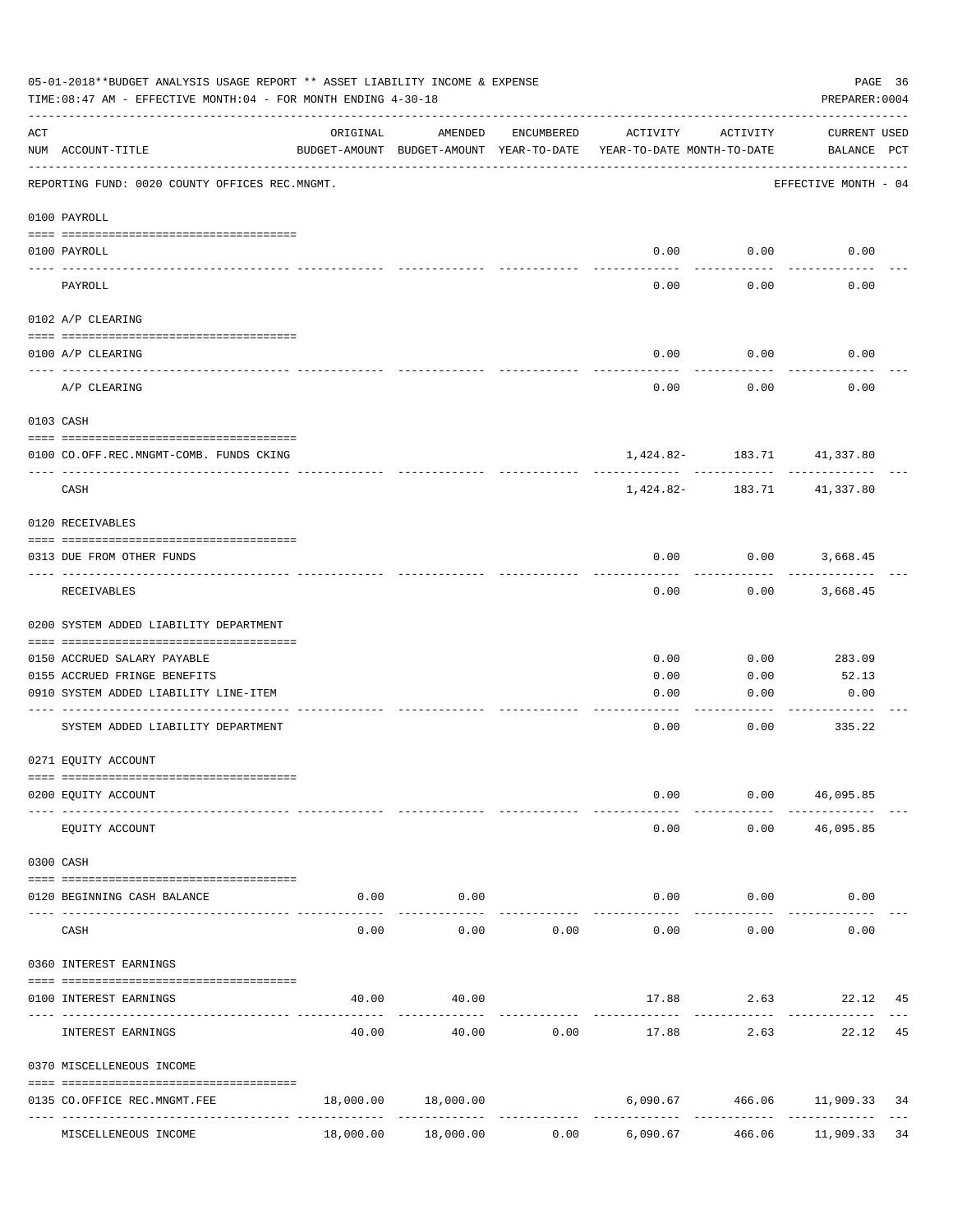| 05-01-2018**BUDGET ANALYSIS USAGE REPORT ** ASSET LIABILITY INCOME & EXPENSE | PAGE 37        |
|------------------------------------------------------------------------------|----------------|
| TIME:08:47 AM - EFFECTIVE MONTH:04 - FOR MONTH ENDING 4-30-18                | PREPARER: 0004 |

| ACT | NUM ACCOUNT-TITLE<br>BUDGET-AMOUNT BUDGET-AMOUNT YEAR-TO-DATE YEAR-TO-DATE_MONTH-TO-DATE | ORIGINAL              |                      |      | AMENDED ENCUMBERED ACTIVITY ACTIVITY |             | CURRENT USED<br>BALANCE PCT |    |
|-----|------------------------------------------------------------------------------------------|-----------------------|----------------------|------|--------------------------------------|-------------|-----------------------------|----|
|     | REPORTING FUND: 0020 COUNTY OFFICES REC.MNGMT.                                           |                       |                      |      |                                      |             | EFFECTIVE MONTH - 04        |    |
|     | 0449 COUNTY OFFICES REC.MNGMT.                                                           |                       |                      |      |                                      |             |                             |    |
|     |                                                                                          |                       |                      |      |                                      |             |                             |    |
|     | 0103 SALARY ASSISTANT                                                                    | 0.00                  | 0.00                 |      | $0.00$ $0.00$ $0.00$ $0.00$ $0.00$   |             |                             |    |
|     | 0107 SALARY TEMP./EXTRA                                                                  |                       | 8,053.83 8,053.83    | 0.00 | 4, 257. 24 151. 20 3, 796. 59        |             |                             | 53 |
|     | 0201 SOCIAL SECURITY TAXES                                                               | 499.34                | 499.34               | 0.00 | 263.94 9.37 235.40                   |             |                             | 53 |
|     | 0202 GROUP HEALTH INSURANCE                                                              | 0.00                  | 0.00                 | 0.00 | 0.00                                 | $0.00$ 0.00 |                             |    |
|     | 0203 RETIREMENT                                                                          | 916.53                | 916.53               | 0.00 | 479.58                               | 17.39       | 436.95                      | 52 |
|     | 0204 WORKERS COMPENSATION                                                                | 33.83                 | 33.83                | 0.00 | 14.13                                | 0.00        | 19.70                       | 42 |
|     | 0205 MEDICARE TAX                                                                        | 116.78                | 116.78               | 0.00 | 61.70                                | 2.19        | 55.08                       | 53 |
|     | 0310 OFFICE SUPPLIES                                                                     | 4,863.25              | 4,863.25             | 0.00 | 0.00                                 | 0.00        | 4,863.25                    | 00 |
|     | 0350 RECORDS DISPOSAL                                                                    |                       | 2,006.44 2,006.44    | 0.00 | 906.78 104.83 1,099.66               |             |                             | 45 |
|     | 0400 RECORDS STORAGE SHELVING                                                            | 0.00                  | 0.00                 | 0.00 | $0.00$ 0.00                          |             | 0.00                        |    |
|     | 0453 COMPUTER SOFTWARE MAINTENANCE                                                       | $1,550.00$ $1,550.00$ |                      |      | $0.00$ 1,550.00 0.00                 |             | $0.00$ 100                  |    |
|     | 0460 EOUIPMENT RENTAL                                                                    | 0.00                  | 0.00                 | 0.00 | $0.00$ 0.00                          |             | 0.00                        |    |
|     | 0574 COMPUTER EQUIPMENT                                                                  | 0.00                  | 0.00                 | 0.00 | 0.00                                 | 0.00        | 0.00                        |    |
|     | COUNTY OFFICES REC.MNGMT. 48,040.00 18,040.00 0.00 7,533.37                              |                       |                      |      |                                      |             | 284.98 10,506.63 42         |    |
|     | COUNTY OFFICES REC.MNGMT.                                                                |                       |                      |      |                                      |             |                             |    |
|     | INCOME TOTALS                                                                            |                       | 18,040.00  18,040.00 |      | $6,108.55$ $468.69$ $11,931.45$ 34   |             |                             |    |
|     | <b>EXPENSE TOTALS</b>                                                                    | 18,040.00             | 18,040.00            |      | 0.007,533.37                         | 284.98      | 10,506.63                   | 42 |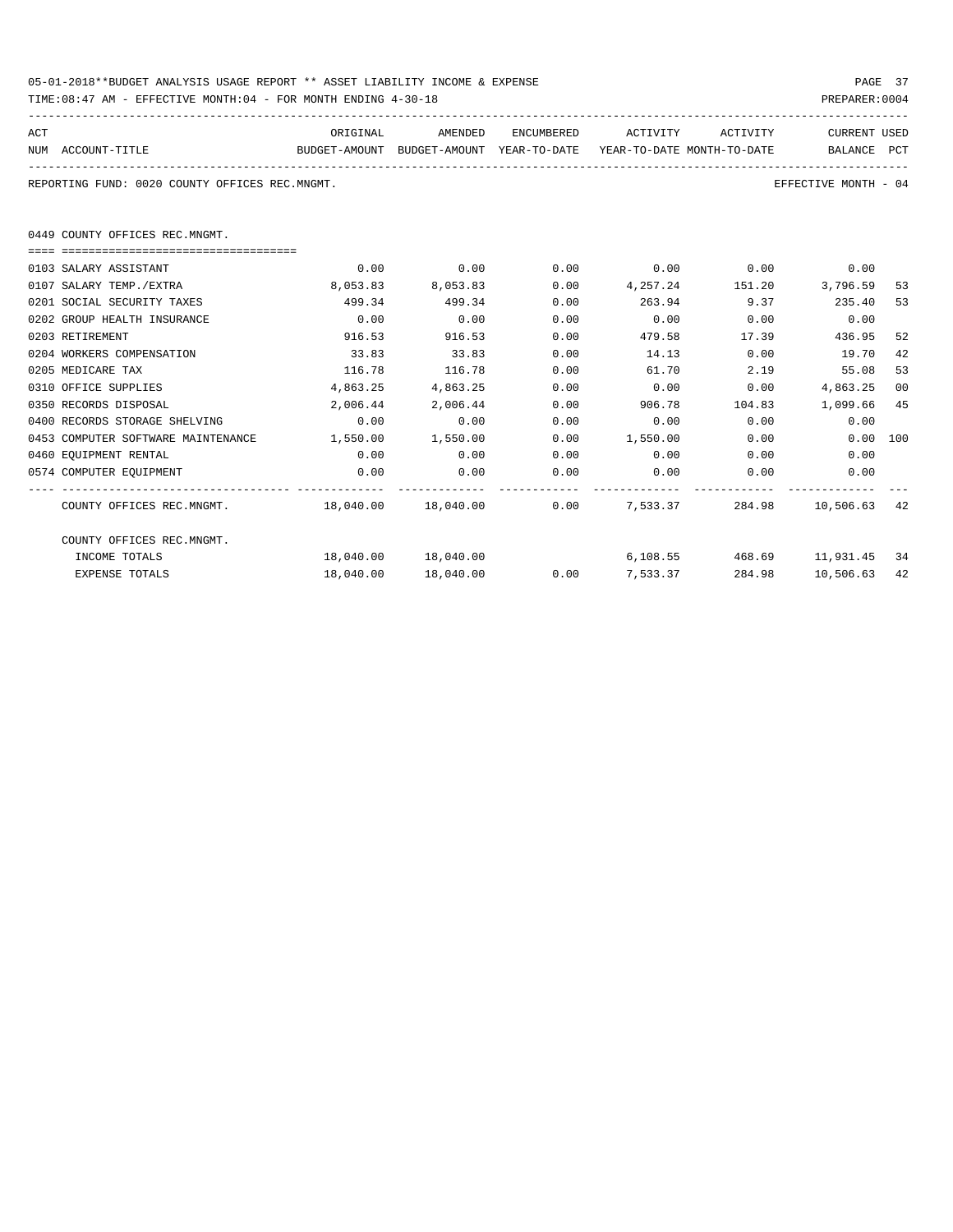|     | 05-01-2018**BUDGET ANALYSIS USAGE REPORT ** ASSET LIABILITY INCOME & EXPENSE<br>TIME:08:47 AM - EFFECTIVE MONTH:04 - FOR MONTH ENDING 4-30-18 |                            |         |            |                                                                                 |                                                         | PAGE 38<br>PREPARER: 0004          |  |
|-----|-----------------------------------------------------------------------------------------------------------------------------------------------|----------------------------|---------|------------|---------------------------------------------------------------------------------|---------------------------------------------------------|------------------------------------|--|
| ACT | NUM ACCOUNT-TITLE                                                                                                                             | ORIGINAL                   | AMENDED | ENCUMBERED | ACTIVITY<br>BUDGET-AMOUNT BUDGET-AMOUNT YEAR-TO-DATE YEAR-TO-DATE MONTH-TO-DATE | ACTIVITY                                                | <b>CURRENT USED</b><br>BALANCE PCT |  |
|     | REPORTING FUND: 0021 FANNIN CO. R & B #1 FUND                                                                                                 |                            |         |            |                                                                                 |                                                         | EFFECTIVE MONTH - 04               |  |
|     | 0100 PAYROLL                                                                                                                                  |                            |         |            |                                                                                 |                                                         |                                    |  |
|     | 0100 PAYROLL                                                                                                                                  |                            |         |            | 0.00                                                                            | 0.00                                                    | 0.00                               |  |
|     | ----- ----<br>PAYROLL                                                                                                                         |                            |         |            | 0.00                                                                            | 0.00                                                    | 0.00                               |  |
|     | 0102 A/P CLEARING                                                                                                                             |                            |         |            |                                                                                 |                                                         |                                    |  |
|     | 0100 A/P CLEARING                                                                                                                             |                            |         |            | 0.00                                                                            | 0.00                                                    | 0.00                               |  |
|     | A/P CLEARING                                                                                                                                  |                            |         |            | 0.00                                                                            | 0.00                                                    | 0.00                               |  |
|     | 0103 CASH                                                                                                                                     |                            |         |            |                                                                                 |                                                         |                                    |  |
|     |                                                                                                                                               |                            |         |            |                                                                                 |                                                         |                                    |  |
|     | 0100 R&B#1-COMBINED FUNDS CHECKING<br>0175 TEXPOOL                                                                                            |                            |         |            | 122.51                                                                          | 155,033.37 33,706.06- 319,847.95<br>22.63<br>---------- | 17,588.49                          |  |
|     | CASH                                                                                                                                          |                            |         |            |                                                                                 | 155, 155.88 33, 683.43- 337, 436.44                     | . _ _ _ _ _ _ _ _ _ _              |  |
|     | 0120 RECEIVABLES                                                                                                                              |                            |         |            |                                                                                 |                                                         |                                    |  |
|     | 0311 TAXES RECEIVABLE                                                                                                                         |                            |         |            | 0.00                                                                            | 0.00                                                    | 29,558.47                          |  |
|     | 0312 DUE FROM OTHER GOVERNMENTS                                                                                                               |                            |         |            | 0.00                                                                            | 0.00                                                    | 6,633.14                           |  |
|     | 0313 DUE FROM OTHER FUNDS                                                                                                                     |                            |         |            | 0.00                                                                            | 0.00                                                    | 8,927.99                           |  |
|     | 0315 INVENTORY ASSET                                                                                                                          |                            |         |            | 0.00                                                                            | 0.00                                                    | 3,473.88<br>----------             |  |
|     | RECEIVABLES                                                                                                                                   |                            |         |            | 0.00                                                                            | 0.00                                                    | 48,593.48                          |  |
|     | 0200 LIABILITY ACCOUNT                                                                                                                        |                            |         |            |                                                                                 |                                                         |                                    |  |
|     | 0150 ACCRUED SALARY PAYABLE                                                                                                                   |                            |         |            | 0.00                                                                            | 0.00                                                    | 11,068.97                          |  |
|     | 0155 ACCRUED FRINGE BENEFITS                                                                                                                  |                            |         |            | 0.00                                                                            | 0.00                                                    | 4,896.71                           |  |
|     | 0200 DEFERRED TAX REVENUE                                                                                                                     |                            |         |            | 0.00                                                                            | 0.00                                                    | 27, 352.33                         |  |
|     | 0910 SYSTEM ADDED LIABILITY LINE-ITEM                                                                                                         |                            |         |            | 12,796.59-                                                                      | 0.00                                                    | 12,796.59-                         |  |
|     | LIABILITY ACCOUNT                                                                                                                             |                            |         |            | 12,796.59-                                                                      | 0.00                                                    | 30,521.42                          |  |
|     | 0207 DUE TO FUND                                                                                                                              |                            |         |            |                                                                                 |                                                         |                                    |  |
|     | 0070 DUE TO RIGHT OF WAY                                                                                                                      |                            |         |            | 0.00                                                                            | 0.00                                                    | 0.00                               |  |
|     | 0131 DUE TO RD. DIST. 17A                                                                                                                     |                            |         |            | 0.00                                                                            | 0.00                                                    | 0.00                               |  |
|     | DUE TO FUND                                                                                                                                   | ------------ ------------- |         |            | 0.00                                                                            | 0.00                                                    | 0.00                               |  |
|     | 0231 LOANS                                                                                                                                    |                            |         |            |                                                                                 |                                                         |                                    |  |
|     | 0100 LOAN BSB EQUIPMENT                                                                                                                       |                            |         |            | 0.00                                                                            | 0.00                                                    | 0.00                               |  |
|     | LOANS                                                                                                                                         |                            |         |            | 0.00                                                                            | 0.00                                                    | 0.00                               |  |
|     | 0271 EQUITY ACCOUNT                                                                                                                           |                            |         |            |                                                                                 |                                                         |                                    |  |
|     | 0200 EQUITY ACCOUNTY                                                                                                                          |                            |         |            | 0.00                                                                            | 0.00                                                    | 187,556.03                         |  |
|     | EQUITY ACCOUNT                                                                                                                                | ----- -------------        |         |            | 0.00                                                                            | 0.00                                                    | ---------<br>187,556.03            |  |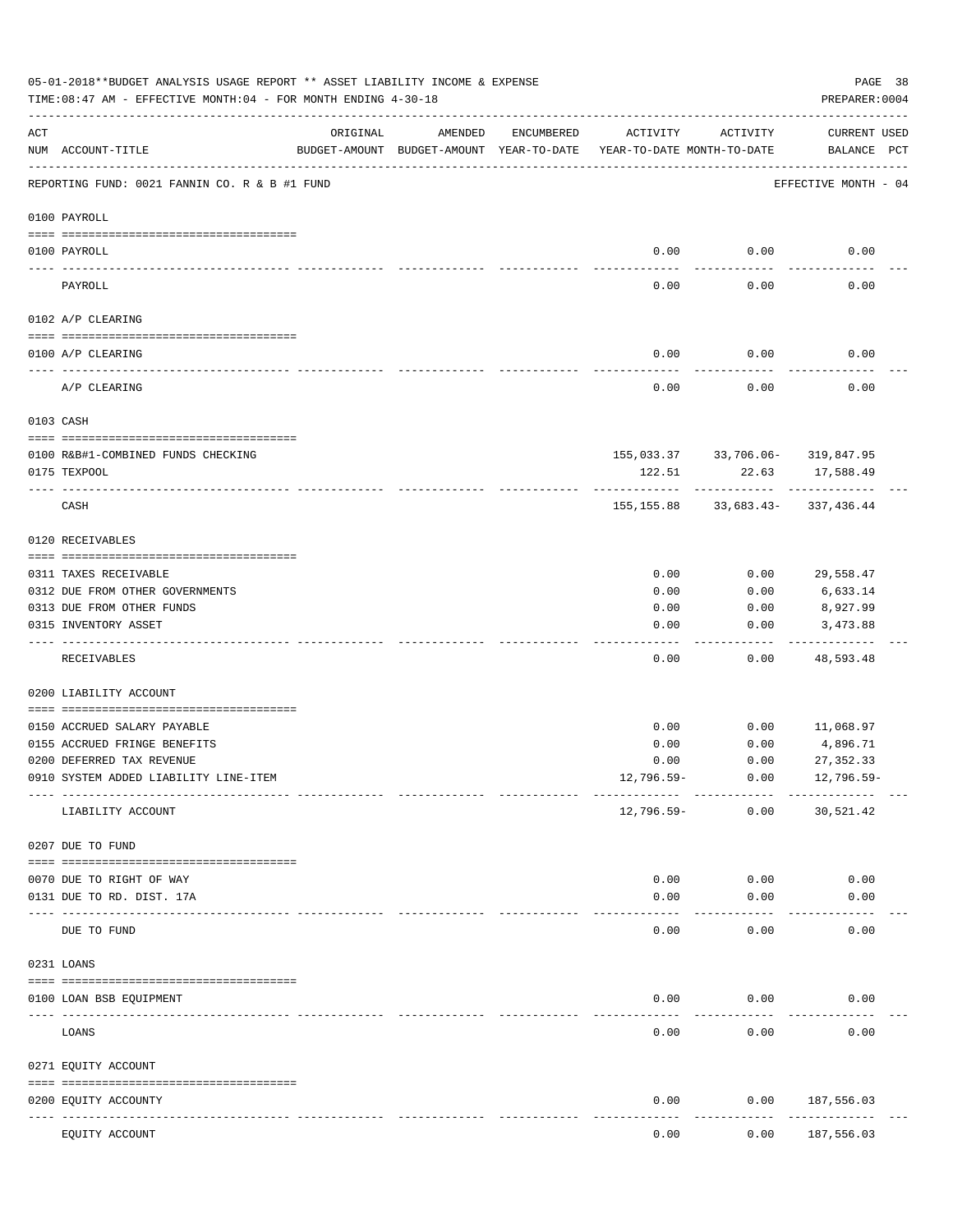|     | 05-01-2018**BUDGET ANALYSIS USAGE REPORT ** ASSET LIABILITY INCOME & EXPENSE      |                                   |                                                                     |               |           |                                     | PAGE 39                 |                     |
|-----|-----------------------------------------------------------------------------------|-----------------------------------|---------------------------------------------------------------------|---------------|-----------|-------------------------------------|-------------------------|---------------------|
|     | TIME:08:47 AM - EFFECTIVE MONTH:04 - FOR MONTH ENDING 4-30-18                     |                                   |                                                                     |               |           |                                     | PREPARER: 0004          |                     |
| ACT |                                                                                   | ORIGINAL                          | AMENDED                                                             | ENCUMBERED    |           | ACTIVITY ACTIVITY                   | <b>CURRENT USED</b>     |                     |
|     | NUM ACCOUNT-TITLE                                                                 |                                   | BUDGET-AMOUNT BUDGET-AMOUNT YEAR-TO-DATE YEAR-TO-DATE MONTH-TO-DATE |               |           |                                     | BALANCE PCT             |                     |
|     | REPORTING FUND: 0021 FANNIN CO. R & B #1 FUND                                     |                                   |                                                                     |               |           |                                     | EFFECTIVE MONTH - 04    |                     |
|     | 0300 TOTAL REV/TRANSFERS                                                          |                                   |                                                                     |               |           |                                     |                         |                     |
|     | 0121 BEGINNING CASH BALANCE                                                       | 136, 267.36 136, 267.36           |                                                                     |               |           | $0.00$ $0.00$ $136,267.36$          |                         | 00                  |
|     | TOTAL REV/TRANSFERS                                                               |                                   | $136,267.36$ $136,267.36$ $0.00$ $0.00$ $0.00$ $136,267.36$         |               |           |                                     |                         | 0 <sub>0</sub>      |
|     | 0310 PROPERTY TAXES                                                               |                                   |                                                                     |               |           |                                     |                         |                     |
|     | 0110 CURRENT TAXES                                                                |                                   | 449,085.92 449,085.92                                               |               |           | 420,737.74 6,348.57 28,348.18       |                         | 94                  |
|     | 0120 DELINQUENT TAXES                                                             |                                   | 9,000.00 9,000.00                                                   |               |           | 7,625.57 584.70 1,374.43            |                         | 85                  |
|     | PROPERTY TAXES                                                                    | ------------------- ------------- | 458,085.92 458,085.92 0.00 428,363.31 6,933.27                      |               | .         | . <u>.</u>                          | ----------<br>29,722.61 | 94                  |
|     | 0318 OTHER TAXES                                                                  |                                   |                                                                     |               |           |                                     |                         |                     |
|     | 0120 PAY N LIEU TAX/GRASSLAND                                                     |                                   | 1,000.00 1,000.00                                                   |               |           | 635.82 635.82 364.18                |                         | 64                  |
|     | 0121 PAY N LIEU TAX/UPPER TRINITY                                                 | 0.00                              | 0.00                                                                |               | 884.17    | 0.00                                | 884.17+                 |                     |
|     | 0160 SALES TAX REVENUES                                                           | 40,913.00<br>. <u>.</u>           | 40,913.00                                                           |               | 27,465.65 | 3,562.90                            | 13,447.35               | 67                  |
|     | OTHER TAXES                                                                       |                                   | $41,913.00$ $41,913.00$ $0.00$ $28,985.64$ $4,198.72$ $12,927.36$   |               |           |                                     |                         | 69                  |
|     | 0321 FEES OF TAX COLLECTOR                                                        |                                   |                                                                     |               |           |                                     |                         |                     |
|     | 0200 CAR REGISTRATION/SALES TAX                                                   |                                   | 85,392.00 85,392.00                                                 |               |           | 73, 244.13   1, 424.80   12, 147.87 |                         | 86                  |
|     | 0300 COUNTY'S ADDITIONAL \$10                                                     |                                   | 64,000.00 64,000.00                                                 |               |           | 38,999.24 6,089.55 25,000.76        |                         | 61                  |
|     | FEES OF TAX COLLECTOR 63 (19,392.00 149,392.00 0.00 112,243.37 7,514.35 37,148.63 |                                   |                                                                     |               |           |                                     |                         | 75                  |
|     | 0330 GRANTS                                                                       |                                   |                                                                     |               |           |                                     |                         |                     |
|     | 0200 FEMA GRANT                                                                   | 0.00                              | 0.00                                                                |               |           | $0.00$ $0.00$<br>------------       | 0.00                    |                     |
|     | GRANTS                                                                            | 0.00                              | 0.00                                                                | 0.00          | 0.00      | 0.00                                | 0.00                    |                     |
|     | 0350 FINES                                                                        |                                   |                                                                     |               |           |                                     |                         |                     |
|     | 0403 COUNTY CLERK FINES                                                           |                                   | 12,024.00   12,024.00                                               |               |           | 4, 163. 48 0.00 7, 860. 52          |                         | 35                  |
|     | 0450 DISTRICT CLERK FINES                                                         |                                   | 11,311.00   11,311.00                                               |               |           | 4,806.88 1,185.55                   | 6,504.12                | 42                  |
|     | 0455 J. P. #1 FINES                                                               | 7,686.00                          | 7,686.00                                                            |               | 2,584.63  | 934.22                              | 5,101.37                | 34                  |
|     | 0456 J. P. #2 FINES                                                               | 1,800.00                          | 1,800.00                                                            |               | 1,894.57  | 0.00                                | 94.57+ 105              |                     |
|     | 0457 J. P. #3 FINES                                                               | 2,500.00<br>-----------           | 2,500.00<br>-------------                                           | ------------- | 1,911.76  | 0.00                                | 588.24<br>------------- | 76<br>$\frac{1}{2}$ |
|     | FINES                                                                             | 35,321.00                         |                                                                     |               |           |                                     |                         |                     |
|     | 0360 INTEREST EARNINGS                                                            |                                   |                                                                     |               |           |                                     |                         |                     |
|     | 0100 INTEREST EARNINGS                                                            |                                   | 175.00 175.00                                                       |               |           | 214.65 45.42 39.65+ 123             |                         |                     |
|     | INTEREST EARNINGS                                                                 | 175.00                            |                                                                     | 175.00 0.00   |           | 214.65 45.42                        | 39.65+ 123              |                     |
|     | 0364 SALE OF EQUIPMENT                                                            |                                   |                                                                     |               |           |                                     |                         |                     |
|     | 0162 LAND/BUILDING                                                                | 0.00                              | 0.00                                                                |               | 0.00      |                                     | 0.00<br>0.00            |                     |
|     | 0163 SALE OF EQUIPMENT                                                            | 10,000.00  10,000.00              |                                                                     |               | 0.00      |                                     | 0.00 10,000.00          | 0 <sub>0</sub>      |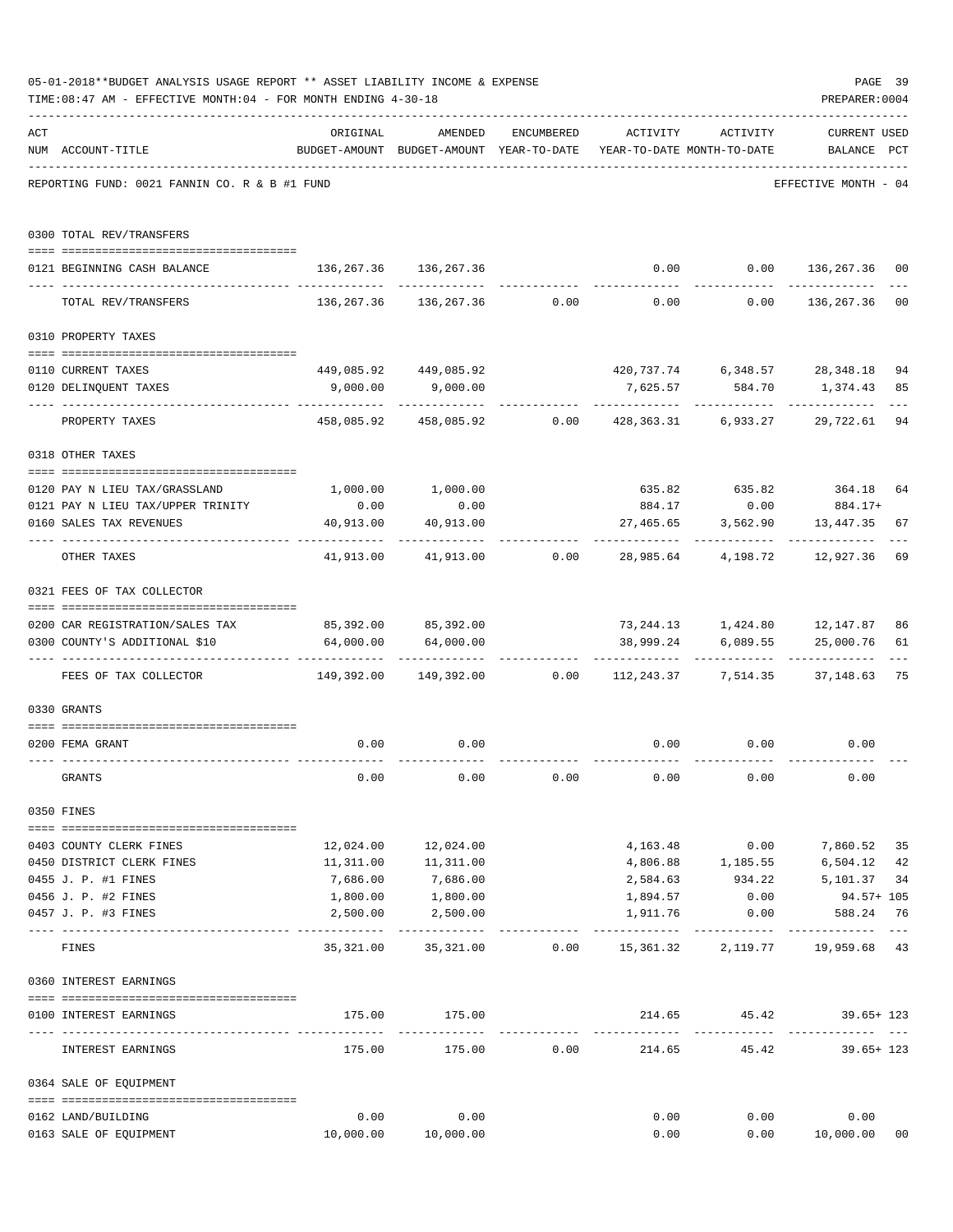| 05-01-2018**BUDGET ANALYSIS USAGE REPORT ** ASSET LIABILITY INCOME & EXPENSE |  |  |  | PAGE | -40 |
|------------------------------------------------------------------------------|--|--|--|------|-----|
|                                                                              |  |  |  |      |     |

TIME:08:47 AM - EFFECTIVE MONTH:04 - FOR MONTH ENDING 4-30-18 PREPARER:0004

| ACT | NUM ACCOUNT-TITLE                             | ORIGINAL<br>BUDGET-AMOUNT BUDGET-AMOUNT YEAR-TO-DATE YEAR-TO-DATE MONTH-TO-DATE | AMENDED                                  | <b>ENCUMBERED</b>     | ACTIVITY                      | ACTIVITY    | <b>CURRENT USED</b><br>BALANCE       | PCT |
|-----|-----------------------------------------------|---------------------------------------------------------------------------------|------------------------------------------|-----------------------|-------------------------------|-------------|--------------------------------------|-----|
|     |                                               |                                                                                 |                                          |                       |                               |             |                                      |     |
|     | REPORTING FUND: 0021 FANNIN CO. R & B #1 FUND |                                                                                 |                                          |                       |                               |             | EFFECTIVE MONTH - 04                 |     |
|     | SALE OF EQUIPMENT                             | 10,000.00                                                                       | 10,000.00                                | 0.00                  | 0.00                          | 0.00        | 10,000.00                            | 00  |
|     | 0370 MISCELLANEOUS REVENUES                   |                                                                                 |                                          |                       |                               |             |                                      |     |
|     | 0100 PROPERTY LEASE                           | 0.00                                                                            | 0.00                                     |                       | 0.00                          | 0.00        | 0.00                                 |     |
|     | 0120 STATE LATERAL ROAD                       | 9,500.00                                                                        | 9,500.00                                 |                       | 17,352.25                     | 0.00        | 7,852.25+ 183                        |     |
|     | 0125 TDT. WEIGHT FEES                         | 20,000.00                                                                       | 20,000.00                                |                       | 11,254.66                     | 0.00        | 8,745.34 56                          |     |
|     | 0130 REFUNDS & MISCELLANEOUS                  | 100.00                                                                          | 100.00                                   |                       | 853.20                        | 0.00        | 753.20+ 853                          |     |
|     | 0140 PROCEEDS OF LOAN                         | 0.00                                                                            | 0.00                                     |                       | 0.00                          | 0.00        | 0.00                                 |     |
|     | 0145 REIMBURSEMENT OF MATERIALS               | 10,000.00                                                                       | 10,000.00                                |                       | 7,399.51                      | 1,117.80    | 2,600.49                             | 74  |
|     | MISCELLANEOUS REVENUES                        | 39,600.00                                                                       | 39,600.00                                | 0.00                  | 36,859.62                     | 1,117.80    | 2,740.38                             | 93  |
|     | 0509 CONTINGENCY                              |                                                                                 |                                          |                       |                               |             |                                      |     |
|     | 0475 CONTINGENCY                              | 20,652.99                                                                       | 20,652.99                                | 0.00                  | 0.00                          | 0.00        | 20,652.99 00                         |     |
|     | CONTINGENCY                                   | 20,652.99                                                                       | 20,652.99                                | 0.00                  | 0.00                          | 0.00        | 20,652.99 00                         |     |
|     | 0621 ROAD & BRIDGE 1                          |                                                                                 |                                          |                       |                               |             |                                      |     |
|     | 0100 COMPENSATION PAY                         | 0.00                                                                            | 0.00                                     | 0.00                  | 0.00                          | 0.00        | 0.00                                 |     |
|     | 0101 SALARY ELECTED OFFICIAL                  | 60,894.15                                                                       | 60,894.15                                | 0.00                  | 35,131.35                     | 4,684.18    | 25,762.80                            | 58  |
|     | 0105 SALARY SECRETARY                         | 0.00                                                                            | 0.00                                     | 0.00                  | 0.00                          | 0.00        | 0.00                                 |     |
|     | 0106 SALARY PRECINCT EMPLOYEES                | 181,789.20                                                                      | 181,789.20                               | 0.00                  | 104,032.19                    | 13,944.24   | 77,757.01                            | 57  |
|     | 0107 REGULAR-TEMP. PART-TIME                  | 0.00                                                                            | 0.00                                     | 0.00                  | 0.00                          | 0.00        | 0.00                                 |     |
|     | 0108 SALARY-FOREMAN                           | 43,479.62                                                                       | 43,479.62                                | 0.00                  | 25,084.50                     | 3,344.60    | 18,395.12                            | 58  |
|     | 0199 TOTAL SALARIES                           | 286,162.97                                                                      | 286, 162.97                              | 0.00                  | 164,248.04                    | 21,973.02   | 121, 914, 93                         | 57  |
|     | 0201 SOCIAL SECURITY TAXES                    | 17,779.30                                                                       | 17,779.30                                | 0.00                  | 9,946.92                      | 1,329.12    | 7,832.38                             | 56  |
|     | 0202 GROUP HEALTH INSURANCE                   | 73,462.20                                                                       | 73,462.20                                | 0.00                  | 42,654.35                     | 6,097.10    | 30,807.85                            | 58  |
|     | 0203 RETIREMENT                               | 32,565.34                                                                       | 32,565.34                                | 0.00                  | 18,537.59                     | 2,526.87    | 14,027.75                            | 57  |
|     | 0204 WORKERS' COMPENSATION                    | 9,447.06                                                                        | 9,447.06                                 | 0.00                  | 3,825.07                      | 0.00        | 5,621.99                             | 40  |
|     | 0205 MEDICARE TAX                             |                                                                                 | 4, 158.06 4, 158.06                      |                       |                               |             | 0.00  2,326.19  310.83  1,831.87  56 |     |
|     | 0206 UNEMPLOYMENT EXPENSE                     | 0.00                                                                            | 0.00                                     | 0.00                  | 0.00                          | 0.00        | 0.00                                 |     |
|     | 0299 TOTAL EMPLOYEE BENEFITS                  |                                                                                 | 137,411.96 137,411.96                    | -------------<br>0.00 |                               |             | 77,290.12  10,263.92  60,121.84  56  |     |
|     | 0314 EMPLOYEE PHYSICALS/DOT TESTING           | 450.00                                                                          | 450.00                                   | 0.00                  | 40.00                         |             | $0.00$ 410.00 09                     |     |
|     | 0340 SHOP SUPPLIES                            | 3,000.00                                                                        | 3,000.00                                 | 0.00                  |                               |             | 926.41 147.36 2,073.59               | 31  |
|     | 0341 R & B MAT. ROCK & GRAVEL                 | 120,000.00                                                                      |                                          |                       | 120,000.00 2,525.42 53,776.69 | 9,758.56    | 63,697.89                            | 47  |
|     | 0342 R & B MAT. CULVERTS                      | 25,000.00                                                                       | 25,000.00                                | 1,209.60              | 11,865.22                     | 0.00        | 11,925.18                            | 52  |
|     | 0343 R & B MAT. HARDWRE & LUMB                | 2,042.14                                                                        | 2,042.14                                 | 119.07                | 1,022.10                      | 842.58      | 900.97                               | 56  |
|     | 0344 R & B MAT ASPHALT /RD OIL                | 60,000.00                                                                       | 60,000.00                                | 0.00                  | 18,324.46                     | 7,473.74    | 41,675.54                            | 31  |
|     | 0345 CHEMICALS                                | 0.00                                                                            | 0.00                                     | 0.00                  | 0.00                          | 0.00        | 0.00                                 |     |
|     | 0346 CETRZ EXPENDITURES                       | 0.00                                                                            | 0.00                                     | 0.00                  | 0.00                          | 0.00        | 0.00                                 |     |
|     | 0350 DEBRIS REMOVAL                           | 0.00                                                                            | 0.00                                     | 0.00                  | 0.00                          | 0.00        | 0.00<br>. <u>.</u>                   |     |
|     | 0399 TOTAL R&B MATERIAL                       |                                                                                 | 210,492.14 210,492.14 3,854.09 85,954.88 |                       |                               |             | 18,222.24 120,683.17 43              |     |
|     | 0400 LEGAL FEES                               | 0.00                                                                            | 0.00                                     | 0.00                  |                               | $0.00$ 0.00 | 0.00                                 |     |
|     | 0420 UTILITY TELEPHONE                        | 675.00                                                                          | 675.00                                   | 0.00                  |                               |             | 412.36 61.47 262.64                  | 61  |
|     | 0421 CELL PHONE ALLOWANCE                     | 600.00                                                                          | 600.00                                   | 0.00                  |                               |             | 350.00 50.00 250.00                  | 58  |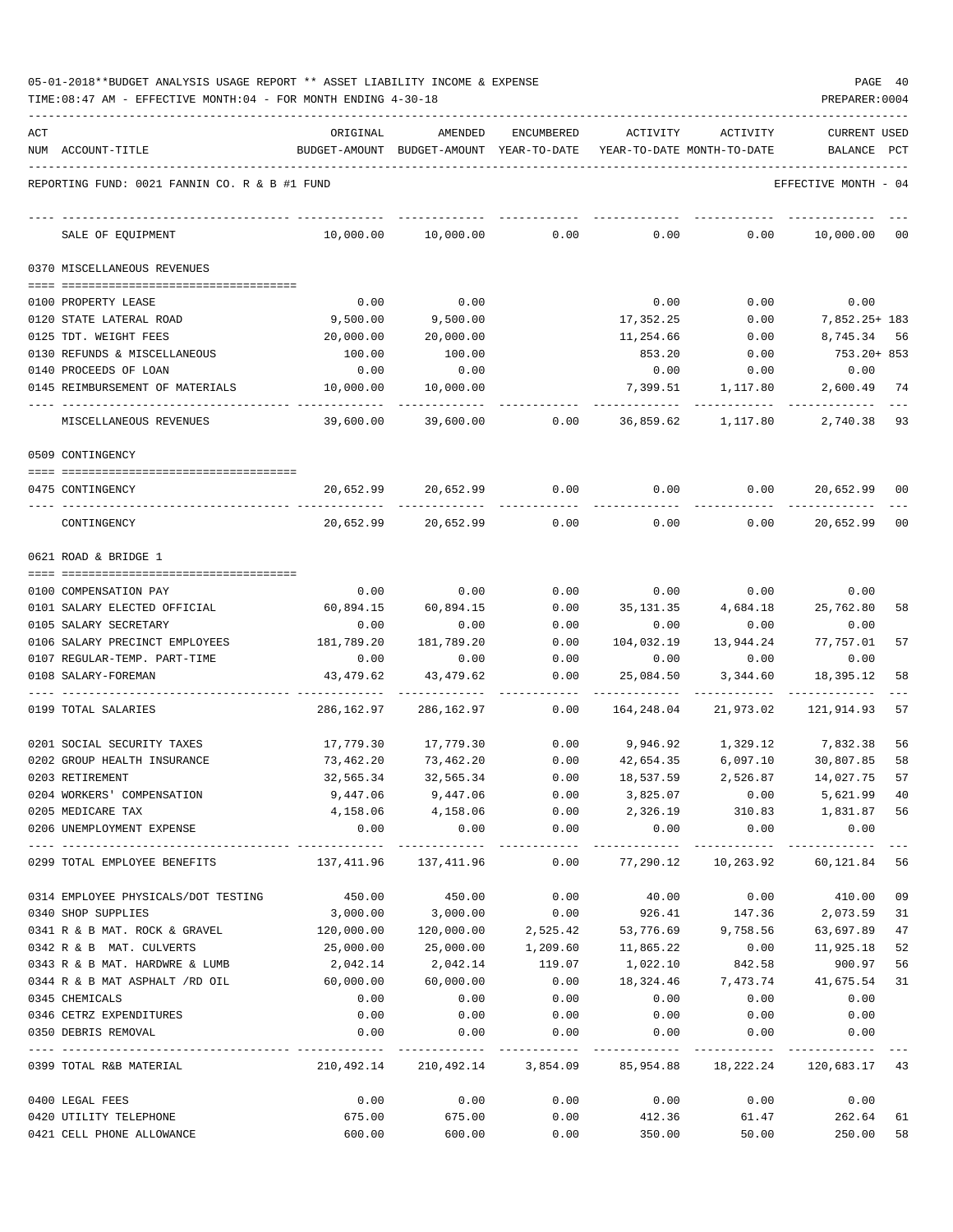TIME:08:47 AM - EFFECTIVE MONTH:04 - FOR MONTH ENDING 4-30-18 PREPARER:0004

| ACT |                                               | ORIGINAL   | AMENDED                                                            | ENCUMBERED | ACTIVITY  | ACTIVITY                   | CURRENT USED         |                |
|-----|-----------------------------------------------|------------|--------------------------------------------------------------------|------------|-----------|----------------------------|----------------------|----------------|
|     | NUM ACCOUNT-TITLE                             |            | BUDGET-AMOUNT BUDGET-AMOUNT YEAR-TO-DATE                           |            |           | YEAR-TO-DATE MONTH-TO-DATE | BALANCE PCT          |                |
|     |                                               |            |                                                                    |            |           |                            |                      |                |
|     | REPORTING FUND: 0021 FANNIN CO. R & B #1 FUND |            |                                                                    |            |           |                            | EFFECTIVE MONTH - 04 |                |
|     | 0423 INTERNET SERVICE                         | 0.00       | 0.00                                                               | 0.00       | 0.00      | 0.00                       | 0.00                 |                |
|     | 0427 OUT OF COUNTY TRAVEL                     | 1,435.58   | 1,435.58                                                           | 0.00       | 265.00    | 225.00                     | 1,170.58             | 18             |
|     | 0430 BIDS, NOTICES & PERMITS                  | 800.00     | 800.00                                                             | 42.52      | 94.50     | 0.00                       | 662.98               | 17             |
|     | 0435 PRINTING                                 | 100.00     | 100.00                                                             | 0.00       | 0.00      | 0.00                       | 100.00               | 00             |
|     | 0440 UTILITY ELECTRICITY                      | 1,600.00   | 1,600.00                                                           | 81.37      | 700.36    | 113.33                     | 818.27               | 49             |
|     | 0442 UTILITY WATER                            | 250.00     | 250.00                                                             | 16.58      | 101.15    | 17.69                      | 132.27               | 47             |
|     | 0443 TRASH DUMPSTER PICKUP                    | 1,000.00   | 1,000.00                                                           | 74.97      | 442.68    | 74.97                      | 482.35               | 52             |
|     | 0447 REPEATER SERVICE CONTRACT                | 682.32     | 682.32                                                             | 0.00       | 686.32    | 0.00                       | $4.00 - 101$         |                |
|     | 0450 R & M BUILDING                           | 300.00     | 300.00                                                             | 0.00       | 0.00      | 0.00                       | 300.00               | 0 <sub>0</sub> |
|     | 0453 COMPUTER SOFTWARE                        | 912.50     | 912.50                                                             | 0.00       | 0.00      | 0.00                       | 912.50               | 0 <sub>0</sub> |
|     | 0457 R & M MACHINERY GAS & OIL                | 51,000.00  | 51,000.00                                                          | 0.00       | 15,639.23 | 1,785.44                   | 35,360.77            | 31             |
|     | 0458 R & M MACHINERY PARTS                    | 30,000.00  | 42,000.00                                                          | 10,901.81  | 21,703.59 | 768.78                     | 9,394.60             | 78             |
|     | 0459 R & M MACH. TIRES & TUBES                | 20,000.00  | 20,000.00                                                          | 590.50     | 1,733.00  | 566.00                     | 17,676.50            | 12             |
|     | 0460 EQUIPMENT RENTAL/LEASE                   | 0.00       | 0.00                                                               | 0.00       | 0.00      | 0.00                       | 0.00                 |                |
|     | 0480 BOND                                     | 178.00     | 178.00                                                             | 0.00       | 0.00      | 0.00                       | 178.00               | 00             |
|     | 0482 INSURANCE                                | 4,500.00   | 4,500.00                                                           | 0.00       | 3,234.93  | 0.00                       | 1,265.07             | 72             |
|     | 0485 PRISONER SUPPLIES                        | 0.00       | 0.00                                                               | 0.00       | 0.00      | 0.00                       | 0.00                 |                |
|     | 0488 FANNIN RURAL RAIL DISTRICT               | 0.00       | 0.00                                                               | 0.00       | 0.00      | 0.00                       | 0.00                 |                |
|     | 0490 MISCELLANEOUS                            | 1,000.00   | 1,000.00                                                           | 0.00       | 0.00      | 0.00                       | 1,000.00             | 00             |
|     | 0491 SOIL & WATER CONSERVATION                | 250.00     | 250.00                                                             | 0.00       | 250.00    | 0.00                       | 0.00                 | 100            |
|     | 0492 TDRA FLOOD CASH MATCH                    | 0.00       | 0.00                                                               | 0.00       | 0.00      | 0.00                       | 0.00                 |                |
|     | 0494 FLOOD CONTROL SITE MAINTENANCE 5,500.00  |            | 5,500.00                                                           | 0.00       | 5,500.00  | 0.00                       | 0.00                 | 100            |
|     | 0495 PIPELINE SALES TAX REIMBURSEMENT         | 0.00       | 0.00                                                               | 0.00       | 0.00      | 0.00                       | 0.00                 |                |
|     | 0496 TCOG HAZARDOUS WASTEMATCH                | 1,250.00   | 1,250.00                                                           | 0.00       | 0.00      | 0.00                       | 1,250.00             | 00             |
|     |                                               |            |                                                                    |            |           |                            |                      |                |
|     | 0499 TOTAL SER.& OTHER CHARGES                | 122,033.40 |                                                                    |            |           | 3,662.68                   | 71,212.53            | 47             |
|     | 0500 LAND                                     |            |                                                                    |            | 0.00      | 0.00                       | 0.00                 |                |
|     | 0535 BUILDING                                 |            |                                                                    |            | 0.00      | 0.00                       | 0.00                 |                |
|     | 0570 COMPUTER EQUIPMENT                       | 300.00     | 300.00                                                             | 0.00       | 0.00      | 0.00                       | 300.00               | 00             |
|     | 0571 PURCHASE OF MACH./EQUIP.                 | 79,000.00  | 67,000.00                                                          | 0.00       | 67,000.00 | 0.00                       | $0.00$ 100           |                |
|     | 0573 RADIO EQUIPMENT                          | 0.00       | 0.00                                                               | 0.00       | 0.00      | 0.00                       | 0.00                 |                |
|     | 0575 LAND AND BUILDING                        | 0.00       | 0.00                                                               | 0.00       | 0.00      | 0.00                       | 0.00                 |                |
|     | 0599 CAPITAL OUTLAY                           | 79,300.00  | 67,300.00                                                          | 0.00       | 67,000.00 | 0.00                       | 300.00 100           |                |
|     | 0630 NOTE PAYMENT                             | 0.00       | 0.00                                                               | 0.00       | 0.00      | 0.00                       | 0.00                 |                |
|     | 0670 NOTE PAYMENT-INTEREST                    | 0.00       | 0.00                                                               | 0.00       |           | $0.00$ 0.00                | 0.00                 |                |
|     | 0695 SURVEYING                                | 0.00       | 0.00                                                               | 0.00       | 0.00      | 0.00                       | 0.00                 |                |
|     | ROAD & BRIDGE 1                               |            | 835,400.47 835,400.47 15,561.84 445,606.16 54,121.86 374,232.47 55 |            |           |                            |                      |                |
|     | 0625 ADMINISTRATIVE OFFICE R&B #1             |            |                                                                    |            |           |                            |                      |                |
|     | 0105 SALARY SECRETARY                         | 9,593.48   | 9,593.48                                                           | 0.00       | 5,534.70  | 737.96                     | 4,058.78             | 58             |
|     | 0201 SOCIAL SECURITY TAXES                    | 594.80     | 594.80                                                             | 0.00       | 250.05    | 32.54                      | 344.75               | 42             |
|     | 0202 GROUP HEALTH INSURANCE                   | 2,623.65   | 2,623.65                                                           | 0.00       | 1,530.34  | 218.62                     | 1,093.31             | 58             |
|     | 0203 RETIREMENT                               | 1,091.74   | 1,091.74                                                           | 0.00       | 624.56    | 84.88                      | 467.18               | 57             |
|     | 0204 WORKERS' COMPENSATION                    | 40.29      | 40.29                                                              | 0.00       | 16.83     | 0.00                       | 23.46                | 42             |
|     | 0205 MEDICARE TAX                             | 139.11     | 139.11                                                             | 0.00       | 58.40     | 7.60                       | 80.71                | 42             |
|     | 0310 OFFICE SUPPLIES                          | 100.00     | 100.00                                                             | 0.00       | 20.35     | 0.00                       | 79.65                | 20             |
|     | 0311 POSTAL EXPENSES                          | 0.00       | 0.00                                                               | 0.00       | 0.00      | 0.00                       | 0.00                 |                |
|     | 0353 COMPUTER EXPENSE                         | 500.00     | 500.00                                                             | 0.00       | 409.30    | 409.30                     | 90.70                | 82             |
|     | 0427 OUT OF COUNTY TRAVEL                     | 0.00       | 0.00                                                               | 0.00       | 0.00      | 0.00                       | 0.00                 |                |
|     |                                               |            |                                                                    |            |           |                            |                      |                |

0480 BOND 17.75 17.75 0.00 24.75 0.00 7.00- 139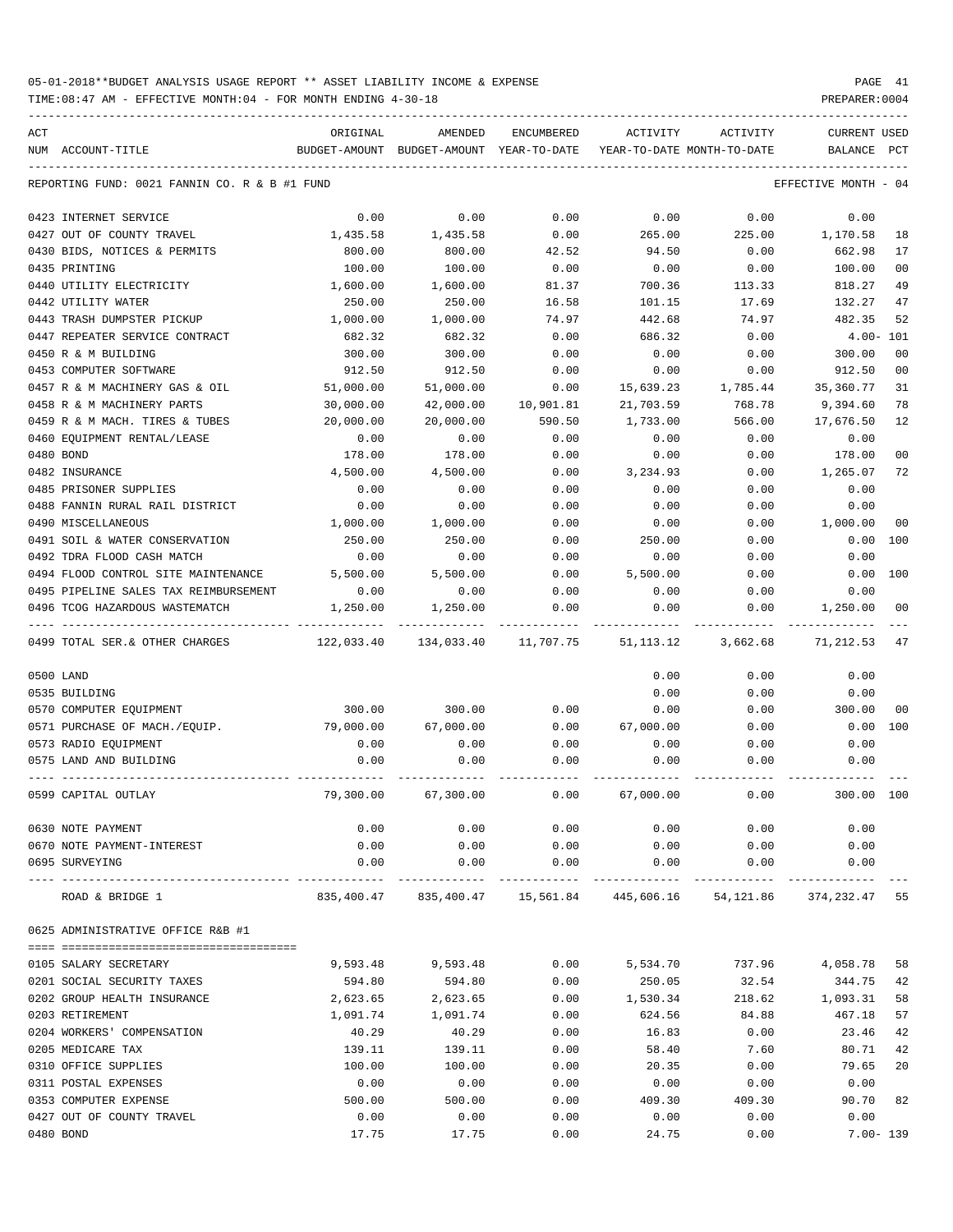05-01-2018\*\*BUDGET ANALYSIS USAGE REPORT \*\* ASSET LIABILITY INCOME & EXPENSE PAGE 42 TIME:08:47 AM - EFFECTIVE MONTH:04 - FOR MONTH ENDING 4-30-18 PREPARER:0004

| <b>CURRENT USED</b>  |
|----------------------|
| PCT<br>BALANCE       |
|                      |
| EFFECTIVE MONTH - 04 |
| 0.00                 |
| 0.00                 |
| 58<br>6,231.54       |
|                      |
| 248,726.37<br>71     |
| 401,117.00<br>54     |
|                      |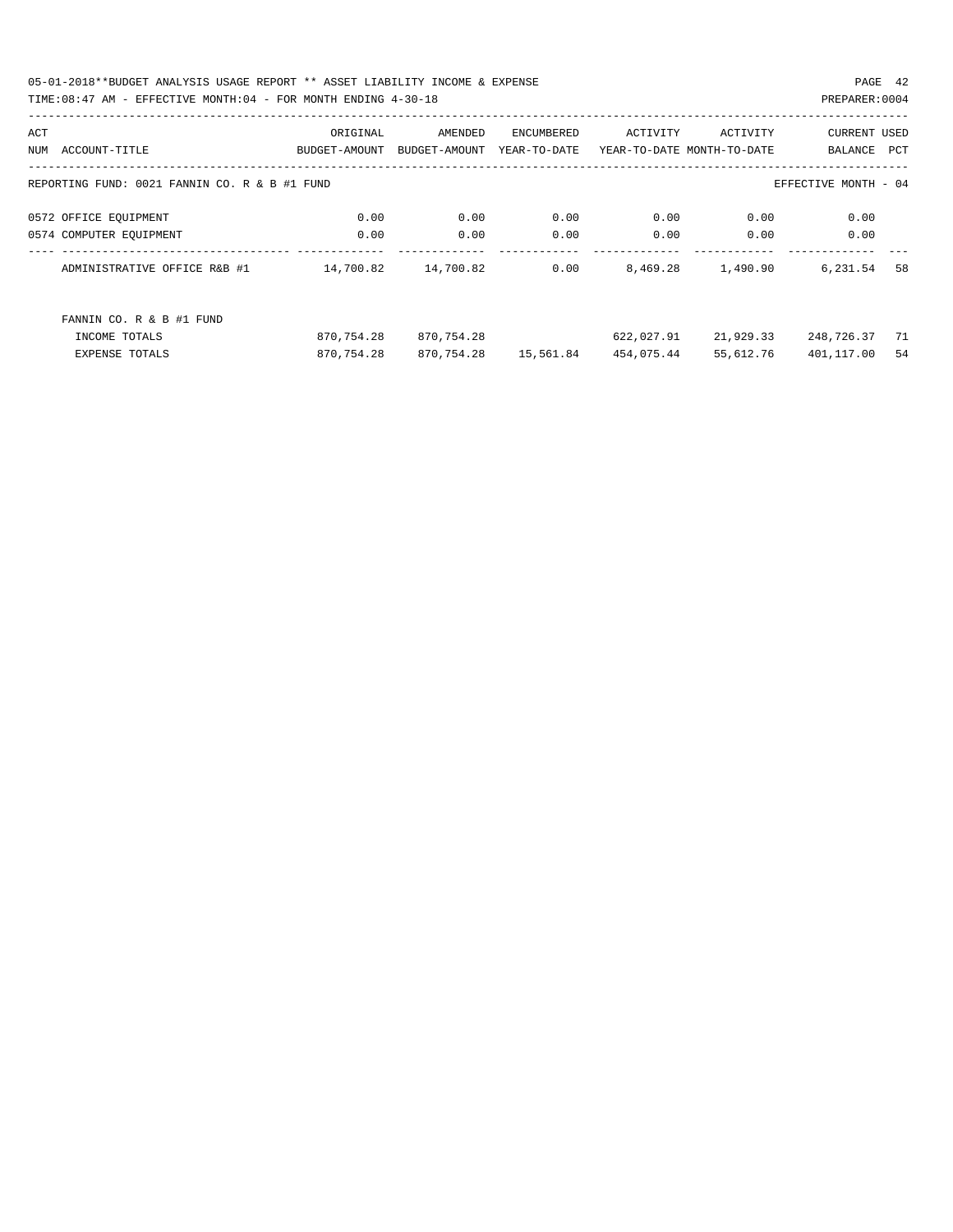|                                                                                                                                                                                                                                                                                                                                                                                              | 05-01-2018**BUDGET ANALYSIS USAGE REPORT ** ASSET LIABILITY INCOME & EXPENSE<br>TIME:08:47 AM - EFFECTIVE MONTH:04 - FOR MONTH ENDING 4-30-18 |           |           |            |                                                                                 |          | PREPARER: 0004                                           | PAGE 43        |
|----------------------------------------------------------------------------------------------------------------------------------------------------------------------------------------------------------------------------------------------------------------------------------------------------------------------------------------------------------------------------------------------|-----------------------------------------------------------------------------------------------------------------------------------------------|-----------|-----------|------------|---------------------------------------------------------------------------------|----------|----------------------------------------------------------|----------------|
| ACT                                                                                                                                                                                                                                                                                                                                                                                          | NUM ACCOUNT-TITLE                                                                                                                             | ORIGINAL  | AMENDED   | ENCUMBERED | ACTIVITY<br>BUDGET-AMOUNT BUDGET-AMOUNT YEAR-TO-DATE YEAR-TO-DATE MONTH-TO-DATE | ACTIVITY | CURRENT USED<br>BALANCE PCT                              |                |
|                                                                                                                                                                                                                                                                                                                                                                                              | REPORTING FUND: 0022 FANNIN CO. R & B #2 FUND                                                                                                 |           |           |            |                                                                                 |          | EFFECTIVE MONTH - 04                                     |                |
|                                                                                                                                                                                                                                                                                                                                                                                              | 0100 PAYROLL                                                                                                                                  |           |           |            |                                                                                 |          |                                                          |                |
|                                                                                                                                                                                                                                                                                                                                                                                              | 0100 PAYROLL                                                                                                                                  |           |           |            | 0.00                                                                            | 0.00     | 0.00                                                     |                |
| $\frac{1}{2} \frac{1}{2} \frac{1}{2} \frac{1}{2} \frac{1}{2} \frac{1}{2} \frac{1}{2} \frac{1}{2} \frac{1}{2} \frac{1}{2} \frac{1}{2} \frac{1}{2} \frac{1}{2} \frac{1}{2} \frac{1}{2} \frac{1}{2} \frac{1}{2} \frac{1}{2} \frac{1}{2} \frac{1}{2} \frac{1}{2} \frac{1}{2} \frac{1}{2} \frac{1}{2} \frac{1}{2} \frac{1}{2} \frac{1}{2} \frac{1}{2} \frac{1}{2} \frac{1}{2} \frac{1}{2} \frac{$ | PAYROLL                                                                                                                                       |           |           |            | 0.00                                                                            | 0.00     | 0.00                                                     |                |
|                                                                                                                                                                                                                                                                                                                                                                                              | 0102 A/P CLEARING                                                                                                                             |           |           |            |                                                                                 |          |                                                          |                |
|                                                                                                                                                                                                                                                                                                                                                                                              | 0100 A/P CLEARING                                                                                                                             |           |           |            | 0.00                                                                            | 0.00     | 0.00                                                     |                |
|                                                                                                                                                                                                                                                                                                                                                                                              | A/P CLEARING                                                                                                                                  |           |           |            | 0.00                                                                            | 0.00     | 0.00                                                     |                |
|                                                                                                                                                                                                                                                                                                                                                                                              | 0103 CASH                                                                                                                                     |           |           |            |                                                                                 |          |                                                          |                |
|                                                                                                                                                                                                                                                                                                                                                                                              | 0100 R&B#2- COMBINED FUNDS CHECKING                                                                                                           |           |           |            |                                                                                 |          | 339, 312.58 198, 089.00 517, 174.73                      |                |
|                                                                                                                                                                                                                                                                                                                                                                                              | 0175 TEXPOOL                                                                                                                                  |           |           |            |                                                                                 |          | 129, 148. 24- 249, 355. 63- 251, 272. 13                 |                |
|                                                                                                                                                                                                                                                                                                                                                                                              | CASH                                                                                                                                          |           |           |            |                                                                                 |          | -------------<br>210, 164. 34 51, 266. 63 - 768, 446. 86 |                |
|                                                                                                                                                                                                                                                                                                                                                                                              | 0120 RECEIVABLES                                                                                                                              |           |           |            |                                                                                 |          |                                                          |                |
|                                                                                                                                                                                                                                                                                                                                                                                              | 0311 TAXES RECEIVABLE                                                                                                                         |           |           |            | 0.00                                                                            | 0.00     | 32,900.60                                                |                |
|                                                                                                                                                                                                                                                                                                                                                                                              | 0312 DUE FROM OTHER GOVERNMENT                                                                                                                |           |           |            | 0.00                                                                            | 0.00     | 7,258.43                                                 |                |
|                                                                                                                                                                                                                                                                                                                                                                                              | 0313 DUE FROM OTHER FUNDS                                                                                                                     |           |           |            | 0.00                                                                            | 0.00     | 10,399.94                                                |                |
|                                                                                                                                                                                                                                                                                                                                                                                              | 0315 INVENTORY ASSET                                                                                                                          |           |           |            | 0.00                                                                            | 0.00     | 41,975.72<br>----------                                  |                |
|                                                                                                                                                                                                                                                                                                                                                                                              | RECEIVABLES                                                                                                                                   |           |           |            | 0.00                                                                            | 0.00     | 92,534.69                                                |                |
|                                                                                                                                                                                                                                                                                                                                                                                              | 0200 LIABILITY ACCOUNT                                                                                                                        |           |           |            |                                                                                 |          |                                                          |                |
|                                                                                                                                                                                                                                                                                                                                                                                              | 0150 ACCRUED SALARY PAYABLE                                                                                                                   |           |           |            | 0.00                                                                            | 0.00     | 10,638.97                                                |                |
|                                                                                                                                                                                                                                                                                                                                                                                              | 0155 ACCRUED FRINGE BENEFITS                                                                                                                  |           |           |            | 0.00                                                                            | 0.00     | 5,217.20                                                 |                |
|                                                                                                                                                                                                                                                                                                                                                                                              | 0200 DEFERRED TAX REVENUE                                                                                                                     |           |           |            | 0.00                                                                            | 0.00     | 29,990.98                                                |                |
|                                                                                                                                                                                                                                                                                                                                                                                              | 0910 SYSTEM ADDED LIABILITY LINE-ITEM                                                                                                         |           |           |            | $9,878.53-$                                                                     | 0.00     | $9,878.53-$                                              |                |
|                                                                                                                                                                                                                                                                                                                                                                                              | LIABILITY ACCOUNT                                                                                                                             |           |           |            | $9,878.53-$                                                                     | 0.00     | 35,968.62                                                |                |
|                                                                                                                                                                                                                                                                                                                                                                                              | 0207 DUE TO FUND                                                                                                                              |           |           |            |                                                                                 |          |                                                          |                |
|                                                                                                                                                                                                                                                                                                                                                                                              | 0070 DUE TO RIGHT OF WAY                                                                                                                      |           |           |            | 0.00                                                                            | 0.00     | 0.00                                                     |                |
| $---$                                                                                                                                                                                                                                                                                                                                                                                        | DUE TO FUND                                                                                                                                   |           |           |            | 0.00                                                                            | 0.00     | 0.00                                                     |                |
|                                                                                                                                                                                                                                                                                                                                                                                              | 0271 EQUITY ACCOUNT                                                                                                                           |           |           |            |                                                                                 |          |                                                          |                |
|                                                                                                                                                                                                                                                                                                                                                                                              | 0200 EQUITY ACCOUNT                                                                                                                           |           |           |            | 0.00                                                                            |          | 0.00 604,970.06                                          |                |
|                                                                                                                                                                                                                                                                                                                                                                                              | EQUITY ACCOUNT                                                                                                                                |           |           |            | 0.00                                                                            | 0.00     | 604,970.06                                               |                |
|                                                                                                                                                                                                                                                                                                                                                                                              | 0300 TOTAL REV/TRANSFERS                                                                                                                      |           |           |            |                                                                                 |          |                                                          |                |
|                                                                                                                                                                                                                                                                                                                                                                                              | 0122 BEGINNING CASH BALANCE                                                                                                                   | 72,428.09 | 72,428.09 |            | 0.00                                                                            | 0.00     | 72,428.09                                                | 00             |
|                                                                                                                                                                                                                                                                                                                                                                                              | TOTAL REV/TRANSFERS                                                                                                                           | 72,428.09 | 72,428.09 | 0.00       | 0.00                                                                            | 0.00     | 72,428.09                                                | 0 <sub>0</sub> |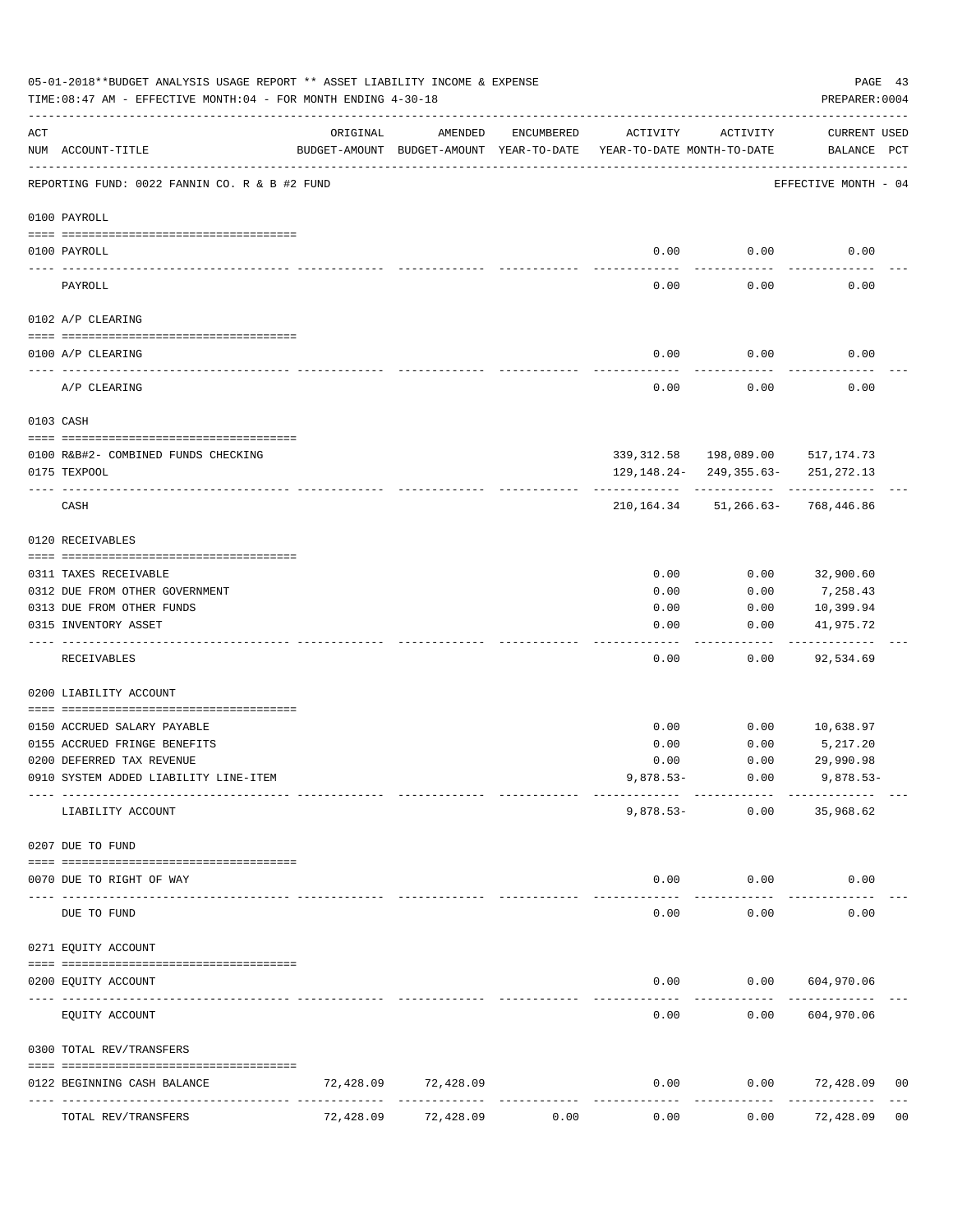|     | 05-01-2018**BUDGET ANALYSIS USAGE REPORT ** ASSET LIABILITY INCOME & EXPENSE<br>TIME: 08:47 AM - EFFECTIVE MONTH: 04 - FOR MONTH ENDING 4-30-18 |                                                      |                           |                |                                        |                                     | PREPARER: 0004                 | PAGE 44 |
|-----|-------------------------------------------------------------------------------------------------------------------------------------------------|------------------------------------------------------|---------------------------|----------------|----------------------------------------|-------------------------------------|--------------------------------|---------|
| ACT | NUM ACCOUNT-TITLE                                                                                                                               | ORIGINAL<br>BUDGET-AMOUNT BUDGET-AMOUNT YEAR-TO-DATE | AMENDED                   | ENCUMBERED     | ACTIVITY<br>YEAR-TO-DATE MONTH-TO-DATE | ACTIVITY                            | <b>CURRENT USED</b><br>BALANCE | PCT     |
|     | REPORTING FUND: 0022 FANNIN CO. R & B #2 FUND                                                                                                   | -------------------------------                      |                           |                |                                        |                                     | EFFECTIVE MONTH - 04           |         |
|     | 0310 PROPERTY TAXES                                                                                                                             |                                                      |                           |                |                                        |                                     |                                |         |
|     | 0110 CURRENT TAXES                                                                                                                              |                                                      | 523, 125.60 523, 125.60   |                |                                        | 490,103.73 7,395.23 33,021.87 94    |                                |         |
|     | 0120 DELINQUENT TAXES<br>---------------------- -----------                                                                                     | 8,068.00                                             | 8,068.00<br>-----------   |                | 8,882.76<br>------------               | 681.09<br>----------                | 814.76+ 110<br>. <u>.</u> .    |         |
|     | PROPERTY TAXES                                                                                                                                  |                                                      | 531,193.60 531,193.60     |                | $0.00$ 498,986.49                      | 8,076.32                            | 32,207.11 94                   |         |
|     | 0318 OTHER TAXES                                                                                                                                |                                                      |                           |                |                                        |                                     |                                |         |
|     | 0120 PAY N LIEU TAX/GRASSLAND                                                                                                                   | 1,500.00                                             | 1,500.00                  |                |                                        |                                     |                                | 49      |
|     | 0121 PAY N LIEU TAX/UPPER TRINITY                                                                                                               | 0.00                                                 | 0.00                      |                | 1,029.94                               | 740.65 740.65 759.35<br>0.00        | 1,029.94+                      |         |
|     | 0160 SALES TAX REVENUES                                                                                                                         | 47,659.00                                            | 47,659.00                 |                | 31,993.82                              | 4,150.30                            | 15,665.18                      | 67      |
|     | OTHER TAXES                                                                                                                                     | .<br>49,159.00                                       |                           | 49,159.00 0.00 |                                        | ------------<br>33,764.41 4,890.95  | 15,394.59                      | 69      |
|     | 0321 FEES OF TAX COLLECTOR                                                                                                                      |                                                      |                           |                |                                        |                                     |                                |         |
|     | 0200 CAR REGISTRATION/SALES TAX                                                                                                                 |                                                      | 99,470.00 99,470.00       |                |                                        | 85,319.69   1,659.70   14,150.31    |                                | 86      |
|     | 0300 COUNTY'S ADDITIONAL \$10                                                                                                                   | 65,285.00                                            | 65,285.00                 |                |                                        | 45,428.82 7,093.51                  | 19,856.18                      | 70      |
|     | FEES OF TAX COLLECTOR                                                                                                                           | 164,755.00                                           | -------------             |                |                                        |                                     |                                | 79      |
|     | 0330 GRANTS                                                                                                                                     |                                                      |                           |                |                                        |                                     |                                |         |
|     | 0200 FEMA GRANT                                                                                                                                 | 0.00                                                 | 0.00                      |                | 0.00                                   | 0.00                                | 0.00                           |         |
|     | GRANTS                                                                                                                                          | 0.00                                                 | 0.00                      | 0.00           | 0.00                                   | 0.00                                | 0.00                           |         |
|     |                                                                                                                                                 |                                                      |                           |                |                                        |                                     |                                |         |
|     | 0350 FINES                                                                                                                                      |                                                      |                           |                |                                        |                                     |                                |         |
|     | 0403 COUNTY CLERK FINES                                                                                                                         | 14,007.00                                            | 14,007.00                 |                |                                        | 4,849.89 0.00                       | 9,157.11                       | 35      |
|     | 0450 DISTRICT CLERK FINES                                                                                                                       | 13,176.00                                            | 13,176.00                 |                |                                        | 5,599.36 1,381.00 7,576.64          |                                | 42      |
|     | 0455 J. P. #1 FINES                                                                                                                             | 9,133.00                                             | 9,133.00                  |                | 3,010.74                               | 1,088.23                            | 6,122.26                       | 33      |
|     | 0456 J. P. #2 FINES                                                                                                                             | 2,000.00                                             | 2,000.00                  |                |                                        | 2,206.93 0.00                       | 206.93+ 110                    |         |
|     | 0457 J. P. #3 FINES<br>----------------------------------                                                                                       | 2,500.00<br>-------------                            | 2,500.00<br>------------- |                | 2,226.94                               | 0.00                                | 273.06 89                      |         |
|     | FINES                                                                                                                                           | 40,816.00                                            |                           | 40,816.00 0.00 |                                        | 17,893.86 2,469.23 22,922.14 44     |                                |         |
|     | 0360 INTEREST EARNINGS                                                                                                                          |                                                      |                           |                |                                        |                                     |                                |         |
|     | 0100 INTEREST EARNINGS                                                                                                                          |                                                      | 225.00 225.00             |                |                                        | 2,966.25 664.92 2,741.25+318        |                                |         |
|     | INTEREST EARNINGS                                                                                                                               | 225.00                                               | 225.00                    |                |                                        | $0.00$ 2,966.25 664.92 2,741.25+318 |                                |         |
|     | 0364 SALE OF EQUIPMENT                                                                                                                          |                                                      |                           |                |                                        |                                     |                                |         |
|     | 0163 SALE OF EQUIPMENT                                                                                                                          |                                                      | 5,000.00 5,000.00         |                |                                        | $0.00$ $0.00$ $5,000.00$ $00$       |                                |         |
|     | SALE OF EQUIPMENT                                                                                                                               | 5,000.00                                             |                           | 5,000.00 0.00  | 0.00                                   | 0.00                                | -------------<br>5,000.00 00   |         |
|     | 0370 MISCELLANEOUS REVENUES                                                                                                                     |                                                      |                           |                |                                        |                                     |                                |         |
|     |                                                                                                                                                 | 10,000.00                                            | 10,000.00                 |                | 20,213.07                              |                                     | $0.00$ $10,213.07+202$         |         |
|     | 0120 STATE LATERAL ROAD<br>0125 TDT WEIGHT FEES                                                                                                 | 18,000.00                                            | 18,000.00                 |                | 13,110.19                              |                                     | $0.00$ $4,889.81$ 73           |         |
|     | 0130 REFUNDS & MISCELLANEOUS                                                                                                                    | 0.00                                                 | 0.00                      |                | 0.00                                   | 0.00                                | 0.00                           |         |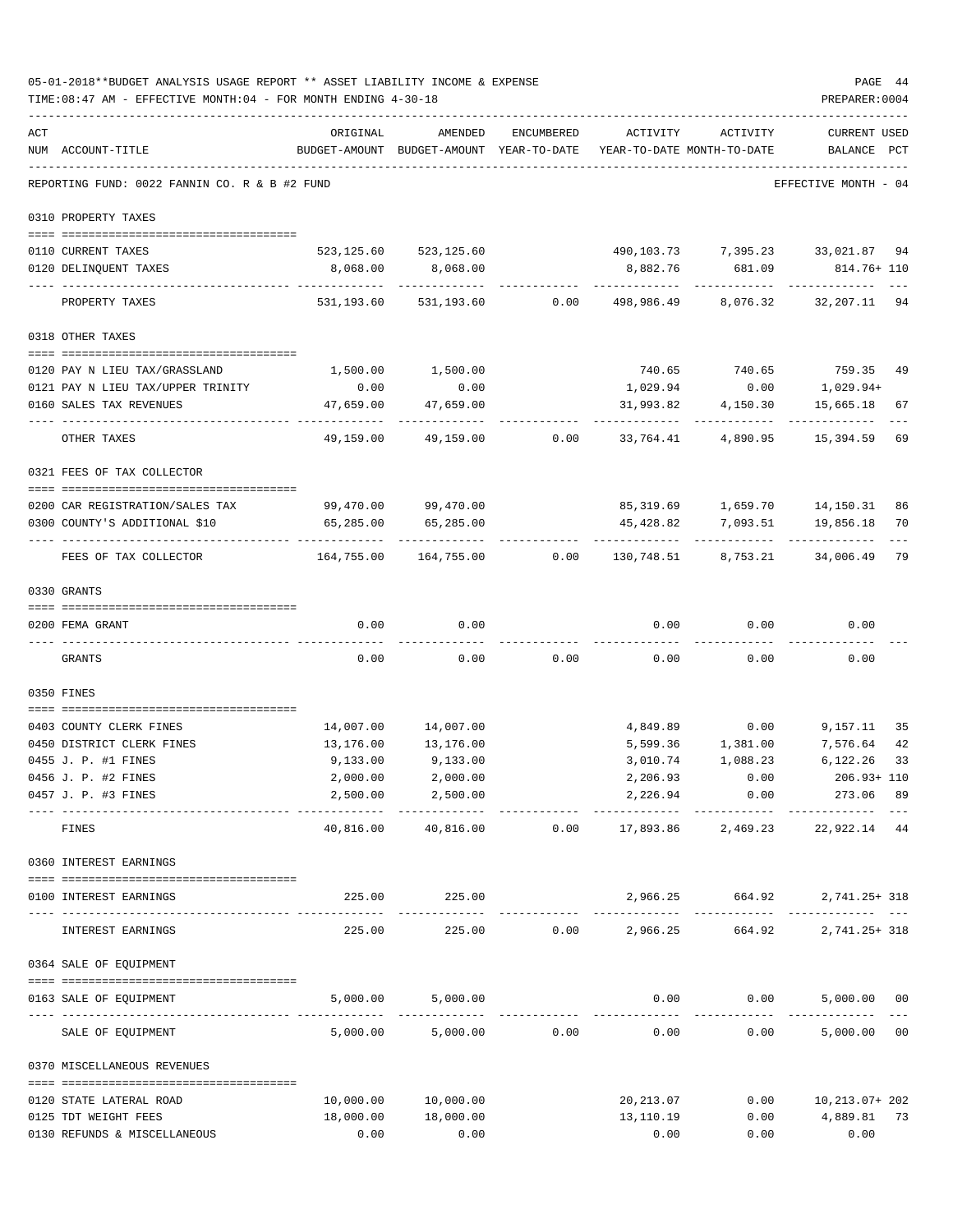## 05-01-2018\*\*BUDGET ANALYSIS USAGE REPORT \*\* ASSET LIABILITY INCOME & EXPENSE PAGE 45 TIME:08:47 AM - EFFECTIVE MONTH:04 - FOR MONTH ENDING 4-30-18 PREPARER:0004

| ACT | NUM ACCOUNT-TITLE                                     | ORIGINAL   | AMENDED<br>BUDGET-AMOUNT BUDGET-AMOUNT YEAR-TO-DATE               | ENCUMBERED | ACTIVITY<br>YEAR-TO-DATE MONTH-TO-DATE | ACTIVITY                        | <b>CURRENT USED</b>    | PCT     |
|-----|-------------------------------------------------------|------------|-------------------------------------------------------------------|------------|----------------------------------------|---------------------------------|------------------------|---------|
|     |                                                       |            |                                                                   |            |                                        |                                 | BALANCE                |         |
|     | REPORTING FUND: 0022 FANNIN CO. R & B #2 FUND         |            |                                                                   |            |                                        |                                 | EFFECTIVE MONTH - 04   |         |
|     | 0131 AUTOMOBILE INSURANCE LOSS PAYMENT                | 0.00       | 29,871.00                                                         |            | 29,871.00                              | 0.00                            | 0.00 100               |         |
|     | 0140 PROCEEDS OF LOAN                                 | 0.00       | 0.00                                                              |            | 0.00                                   | 0.00                            | 0.00                   |         |
|     | 0145 REIMBURSEMENT OF MATERIALS                       | 5,000.00   | 5,000.00                                                          |            | 6,068.88                               |                                 | 2,031.00 1,068.88+ 121 |         |
|     | 0150 TRENTON HIGH MEADOWS SUBDIVISION                 | 4,000.00   | 4,000.00                                                          |            | 4,200.00                               | 0.00                            | 200.00+ 105            |         |
|     | MISCELLANEOUS REVENUES                                | 37,000.00  | 66,871.00                                                         | 0.00       | 73,463.14                              | 2,031.00                        | $6,592.14+110$         |         |
|     | 0509 CONTINGENCY                                      |            |                                                                   |            |                                        |                                 |                        |         |
|     | 0475 CONTINGENCY                                      |            | 10,760.65 10,760.65                                               | 0.00       | 0.00                                   | 0.00                            | 10,760.65 00           |         |
|     |                                                       |            |                                                                   |            |                                        |                                 |                        |         |
|     | CONTINGENCY                                           | 10,760.65  | 10,760.65                                                         | 0.00       | 0.00                                   | 0.00                            | 10,760.65              | $_{00}$ |
|     | 0622 ROAD & BRIDGE 2                                  |            |                                                                   |            |                                        |                                 |                        |         |
|     | 0100 COMPENSATION PAY                                 | 0.00       | 0.00                                                              | 0.00       | 0.00                                   | 0.00                            | 0.00                   |         |
|     | 0101 SALARY ELECTED OFFICIAL                          | 60,894.15  | 60,894.15                                                         | 0.00       |                                        | 35, 131.35 4, 684.18 25, 762.80 |                        | 58      |
|     | 0105 SALARY SECRETARY                                 | 0.00       | 0.00                                                              | 0.00       | 0.00                                   | 0.00                            | 0.00                   |         |
|     | 0106 SALARY PRECINCT EMPLOYEES                        | 213,754.97 | 213,754.97                                                        | 0.00       | 123,320.10                             | 16,442.68                       | 90,434.87              | 58      |
|     | 0107 REGULAR-TEMP. PART-TIME                          | 0.00       | 0.00                                                              | 0.00       | 0.00                                   | 0.00                            | 0.00                   |         |
|     | 0199 TOTAL SALARIES                                   | 274,649.12 | 274,649.12                                                        | 0.00       | 158,451.45                             | 21,126.86                       | 116,197.67             | 58      |
|     | 0201 SOCIAL SECURITY TAXES                            | 17,065.44  | 17,065.44                                                         | 0.00       | 9,441.05                               | 1,255.44                        | 7,624.39               | 55      |
|     | 0202 GROUP HEALTH INSURANCE                           | 83,956.80  | 83,956.80                                                         | 0.00       | 48,974.24                              | 6,996.32                        | 34,982.56              | 58      |
|     | 0203 RETIREMENT                                       | 31,255.07  | 31,255.07                                                         | 0.00       | 17,881.73                              | 2,429.60                        | 13,373.34              | 57      |
|     | 0204 WORKERS' COMPENSATION                            | 8,965.36   | 8,965.36                                                          | 0.00       | 3,636.32                               | 0.00                            | 5,329.04               | 41      |
|     | 0205 MEDICARE TAX                                     | 3,991.11   | 3,991.11                                                          | 0.00       | 2,207.90                               | 293.60                          | 1,783.21               | 55      |
|     | 0206 UNEMPLOYMENT EXPENSE                             | 0.00       | 0.00                                                              | 0.00       | 0.00                                   | 0.00                            | 0.00                   |         |
|     | 0299 TOTAL EMPLOYEE BENEFITS                          | 145,233.78 | 145,233.78                                                        | 0.00       | 82,141.24                              | 10,974.96                       | 63,092.54 57           |         |
|     | 0312 CONTRACT LABOR                                   | 0.00       | 0.00                                                              | 0.00       | 0.00                                   | 0.00                            | 0.00                   |         |
|     | 0314 EMPLOYEE PHYSICALS/DOT TESTING                   | 400.00     | 400.00                                                            | 0.00       | 60.00                                  | 0.00                            | 340.00                 | 15      |
|     | 0340 SHOP SUPPLIES                                    | 4,000.00   | 4,000.00                                                          | 37.94      | 1,157.08                               | 91.57                           | 2,804.98               | 30      |
|     | 0341 R & B MAT. ROCK & GRAVEL                         | 145,000.00 | 145,000.00                                                        | 6,448.95   | 76,192.45                              | 23,549.04                       | 62,358.60              | 57      |
|     | 0342 R & B MAT. CULVERTS                              | 15,000.00  | 15,000.00                                                         | 4,119.36   | 8,147.00                               | 0.00                            | 2,733.64               | 82      |
|     | 0343 R & B MAT. HARDWRE & LUMB                        | 6,000.00   | 6,000.00                                                          | 0.00       | 853.69                                 | 686.69                          | 5,146.31               | 14      |
|     | 0344 R & B MAT. ASPHALT/RD OIL                        | 42,000.00  | 42,000.00                                                         | 0.00       | 1,811.20                               | 0.00                            | 40,188.80              | 04      |
|     | 0345 CHEMICALS                                        | 1,000.00   | 1,000.00                                                          | 0.00       | 0.00                                   | 0.00                            | 1,000.00               | $00\,$  |
|     | 0346 CETRZ EXPENDITURES                               | 0.00       | 0.00                                                              | 0.00       | 0.00                                   | 0.00                            | 0.00                   |         |
|     | 0350 DEBRIS REMOVAL                                   | 0.00       | 0.00                                                              | 0.00       | 0.00                                   | 0.00                            | 0.00                   |         |
|     | 0395 UNIFORMS<br>------------------------------------ | 2,800.00   | 2,800.00                                                          | 0.00       | 1,472.98                               | 225.93                          | 1,327.02               | 53      |
|     | 0399 TOTAL R&B MATERIALS                              |            | 216,200.00 216,200.00 10,606.25 89,694.40 24,553.23 115,899.35 46 |            |                                        |                                 |                        |         |
|     | 0400 LEGAL FEES                                       | 0.00       | 0.00                                                              | 0.00       | 0.00                                   | 0.00                            | 0.00                   |         |
|     | 0420 UTILITY TELEPHONE                                | 1,250.00   | 1,250.00                                                          | 0.00       | 978.66                                 | 139.94                          | 271.34                 | 78      |
|     | 0421 CELL PHONE ALLOWANCE                             | 600.00     | 600.00                                                            | 0.00       | 350.00                                 | 50.00                           | 250.00                 | 58      |
|     | 0427 OUT OF COUNTY TRAVEL                             | 800.00     | 800.00                                                            | 0.00       | 40.00                                  | 0.00                            | 760.00                 | 05      |
|     | 0430 BIDS, NOTICES & PERMITS                          | 1,000.00   | 1,000.00                                                          | 42.53      | 0.00                                   | 0.00                            | 957.47                 | 04      |
|     | 0435 PRINTING                                         | 100.00     | 100.00                                                            | 0.00       | 0.00                                   | 0.00                            | 100.00                 | 00      |
|     | 0440 UTILITY ELECTRICITY                              | 2,000.00   | 2,000.00                                                          | 120.74     | 752.07                                 | 113.62                          | 1,127.19               | 44      |
|     | 0441 UTILITY GAS                                      | 750.00     | 750.00                                                            | 0.00       | 587.72                                 | 89.70                           | 162.28                 | 78      |
|     | 0442 UTILITY WATER                                    | 800.00     | 800.00                                                            | 0.00       | 460.98                                 | 76.83                           | 339.02                 | 58      |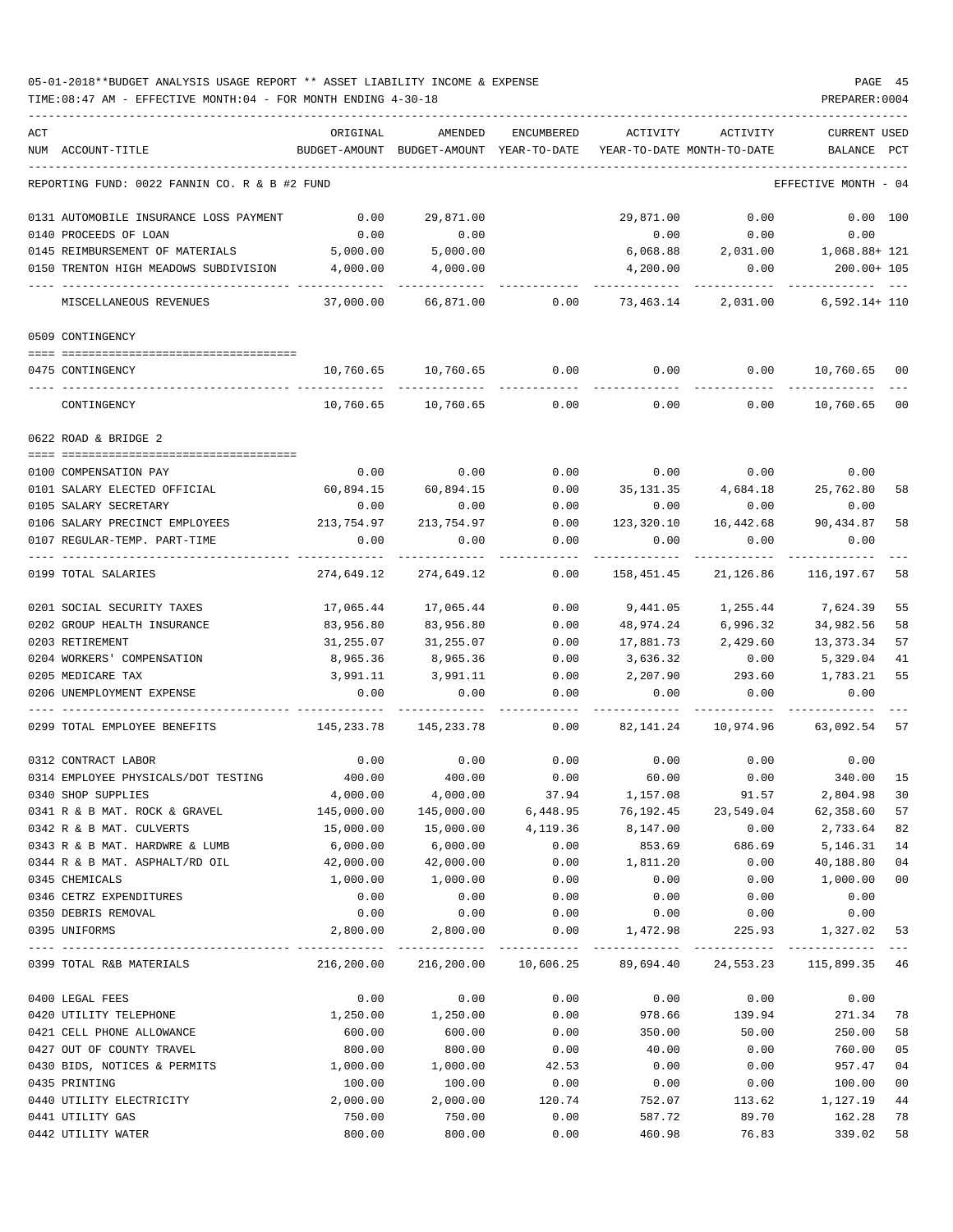TIME:08:47 AM - EFFECTIVE MONTH:04 - FOR MONTH ENDING 4-30-18 PREPARER:0004

| ACT | NUM ACCOUNT-TITLE                             | ORIGINAL<br>BUDGET-AMOUNT BUDGET-AMOUNT YEAR-TO-DATE | AMENDED                                                         | ENCUMBERED            | ACTIVITY   | ACTIVITY<br>YEAR-TO-DATE MONTH-TO-DATE | <b>CURRENT USED</b><br>BALANCE PCT |                |
|-----|-----------------------------------------------|------------------------------------------------------|-----------------------------------------------------------------|-----------------------|------------|----------------------------------------|------------------------------------|----------------|
|     |                                               |                                                      |                                                                 |                       |            |                                        |                                    |                |
|     | REPORTING FUND: 0022 FANNIN CO. R & B #2 FUND |                                                      |                                                                 |                       |            |                                        | EFFECTIVE MONTH - 04               |                |
|     | 0443 TRASH PICKUP                             | 1,300.00                                             | 1,300.00                                                        | 0.00                  | 630.00     | 0.00                                   | 670.00                             | 48             |
|     | 0447 REPEATER SERVICE CONTRACT                | 682.32                                               | 682.32                                                          | 0.00                  | 686.32     | 0.00                                   | $4.00 - 101$                       |                |
|     | 0450 R&M BUILDING                             | 2,000.00                                             | 2,000.00                                                        | 0.00                  | 0.00       | 0.00                                   | 2,000.00                           | 0 <sub>0</sub> |
|     | 0453 COMPUTER SOFTWARE                        | 0.00                                                 | 0.00                                                            | 0.00                  | 0.00       | 0.00                                   | 0.00                               |                |
|     | 0457 R & M MACHINERY GAS & OIL                | 70,000.00                                            | 70,000.00                                                       | 0.00                  | 33,956.70  | 8,539.37                               | 36,043.30                          | 49             |
|     | 0458 R & M MACHINERY PARTS                    | 25,000.00                                            | 25,000.00                                                       | 1,391.29              | 21,400.50  | 1,439.60                               | 2,208.21                           | 91             |
|     | 0459 R & M MACH. TIRES & TUBES                | 15,000.00                                            | 15,000.00                                                       | 0.00                  | 7,683.58   | 5,776.74                               | 7,316.42                           | 51             |
|     | 0460 EQUIPMENT RENTAL/LEASE                   | 0.00                                                 | 0.00                                                            | 0.00                  | 0.00       | 0.00                                   | 0.00                               |                |
|     | 0480 BOND                                     | 0.00                                                 | 0.00                                                            | 0.00                  | 0.00       | 0.00                                   | 0.00                               |                |
|     | 0482 INSURANCE                                | 8,500.00                                             | 8,500.00                                                        | 0.00                  | 5,291.93   | 0.00                                   | 3,208.07                           | 62             |
|     | 0485 PRISONER SUPPLIES                        | 0.00                                                 | 0.00                                                            | 0.00                  | 0.00       | 0.00                                   | 0.00                               |                |
|     | 0488 FANNIN RURAL RAIL DISTRICT               | 0.00                                                 | 0.00                                                            | 0.00                  | 0.00       | 0.00                                   | 0.00                               |                |
|     | 0490 MISCELLANEOUS                            | 1,000.00                                             | 1,000.00                                                        | 0.00                  | 0.00       | 0.00                                   | 1,000.00                           | 0 <sub>0</sub> |
|     | 0491 SOIL & WATER CONSERVATION                | 250.00                                               | 250.00                                                          | 0.00                  | 250.00     | 0.00                                   | 0.00                               | 100            |
|     | 0492 TDRA FLOOD CASH MATCH                    | 0.00                                                 | 0.00                                                            | 0.00                  | 0.00       | 0.00                                   | 0.00                               |                |
|     | 0493 TRENTON HIGH MEADOWS SUBDIVISION         | 4,000.00                                             | 4,000.00                                                        | 0.00                  | 0.00       | 0.00                                   | 4,000.00                           | 0 <sub>0</sub> |
|     | 0494 FLOOD CONTROL SITE MAINTENANCE           | 4,000.00                                             | 4,000.00                                                        | 0.00                  | 4,000.00   | 0.00                                   | 0.00 100                           |                |
|     | 0495 PIPELINE SALES TAX REIMBURSEMENT         | 0.00                                                 | 0.00                                                            | 0.00                  | 0.00       | 0.00                                   | 0.00                               |                |
|     | 0496 TCOG HAZARDOUS WASTEMATCH                | 0.00                                                 | 0.00                                                            | 0.00                  | 0.00       | 0.00                                   | 0.00                               |                |
|     | 0499 TOTAL SER.& OTHER CHARGES                | $139,032.32$ $139,032.32$ $1,554.56$ $77,068.46$     |                                                                 |                       |            | 16,225.80                              | 60,409.30                          | 57             |
|     | 0500 LAND                                     |                                                      |                                                                 |                       | 0.00       | 0.00                                   | 0.00                               |                |
|     | 0535 BUILDING                                 |                                                      |                                                                 |                       | 0.00       | 0.00                                   | 0.00                               |                |
|     | 0562 LAND/BUILDING                            | 0.00                                                 | 0.00                                                            | 0.00                  | 0.00       | 0.00                                   | 0.00                               |                |
|     | 0570 COMPUTER EQUIPMENT                       | 0.00                                                 | 0.00                                                            | 0.00                  | 0.00       | 0.00                                   | 0.00                               |                |
|     | 0571 PURCHASE OF MACH./EQUIP.                 | 100,000.00                                           | 129,871.00                                                      | 0.00                  | 121,874.68 | 3,780.45                               | 7,996.32                           | 94             |
|     | 0573 RADIO EQUIPMENT                          | 0.00                                                 | 0.00                                                            | 0.00                  | 0.00       | 0.00                                   | 0.00                               |                |
|     | 0575 LAND/BUILDING                            |                                                      |                                                                 |                       | 0.00       | 0.00                                   | 0.00                               |                |
|     | 0580 PRECINCT BRIDGE                          | 0.00                                                 | 0.00                                                            | 0.00                  | 0.00       | 0.00                                   | 0.00                               |                |
|     | 0599 CAPITAL OUTLAY                           | 100,000.00                                           | 129,871.00                                                      | 0.00                  |            | 121,874.68 3,780.45                    | 7,996.32                           | 94             |
|     | ROAD & BRIDGE 2                               |                                                      | 875,115.22 904,986.22 12,160.81 529,230.23 76,661.30 363,595.18 |                       |            |                                        |                                    | 60             |
|     | 0625 ADMINISTRATIVE OFFICE R&B #2             |                                                      |                                                                 |                       |            |                                        |                                    |                |
|     |                                               |                                                      |                                                                 |                       |            |                                        |                                    |                |
|     | 0105 SALARY SECRETARY                         | 9,593.48                                             | 9,593.48                                                        | 0.00                  | 5,534.70   | 737.96                                 | 4,058.78                           | 58             |
|     | 0201 SOCIAL SECURITY TAXES                    | 594.80                                               | 594.80                                                          | 0.00                  | 250.33     | 32.58                                  | 344.47                             | 42             |
|     | 0202 GROUP HEALTH INSURANCE                   | 2,623.65                                             | 2,623.65                                                        | 0.00                  | 1,530.48   | 218.64                                 | 1,093.17                           | 58             |
|     | 0203 RETIREMENT                               | 1,091.74                                             | 1,091.74                                                        | 0.00                  | 624.62     | 84.86                                  | 467.12                             | 57             |
|     | 0204 WORKERS' COMPENSATION                    | 40.29                                                | 40.29                                                           | 0.00                  | 16.83      | 0.00                                   | 23.46                              | 42             |
|     | 0205 MEDICARE TAX                             | 139.11                                               | 139.11                                                          | 0.00                  | 58.55      | 7.62                                   | 80.56                              | 42             |
|     | 0310 OFFICE SUPPLIES                          | 100.00                                               | 100.00                                                          | 0.00                  | 100.00     | 0.00                                   | 0.00                               | 100            |
|     | 0311 POSTAL EXPENSES                          | 0.00                                                 | 0.00                                                            | 0.00                  | 0.00       | 0.00                                   | 0.00                               |                |
|     | 0353 COMPUTER EXPENSE                         | 500.00                                               | 500.00                                                          | 0.00                  | 409.30     | 409.30                                 | 90.70                              | 82             |
|     | 0427 OUT OF COUNTY TRAVEL                     | 0.00                                                 | 0.00                                                            | 0.00                  | 0.00       | 0.00                                   | 0.00                               |                |
|     | 0480 BOND                                     | 17.75                                                | 17.75                                                           | 0.00                  | 24.75      | 0.00                                   | $7.00 - 139$                       |                |
|     | 0572 OFFICE EQUIPMENT                         | 0.00                                                 | 0.00                                                            | 0.00                  | 0.00       | 0.00                                   | 0.00                               |                |
|     | 0574 COMPUTER EQUIPMENT                       | 0.00                                                 | 0.00                                                            | 0.00<br>$- - - - - -$ | 0.00       | 0.00                                   | 0.00                               |                |
|     | ADMINISTRATIVE OFFICE R&B #2                  | 14,700.82                                            | 14,700.82                                                       | 0.00                  |            | 8,549.56 1,490.96                      | 6, 151. 26 58                      |                |

FANNIN CO. R & B #2 FUND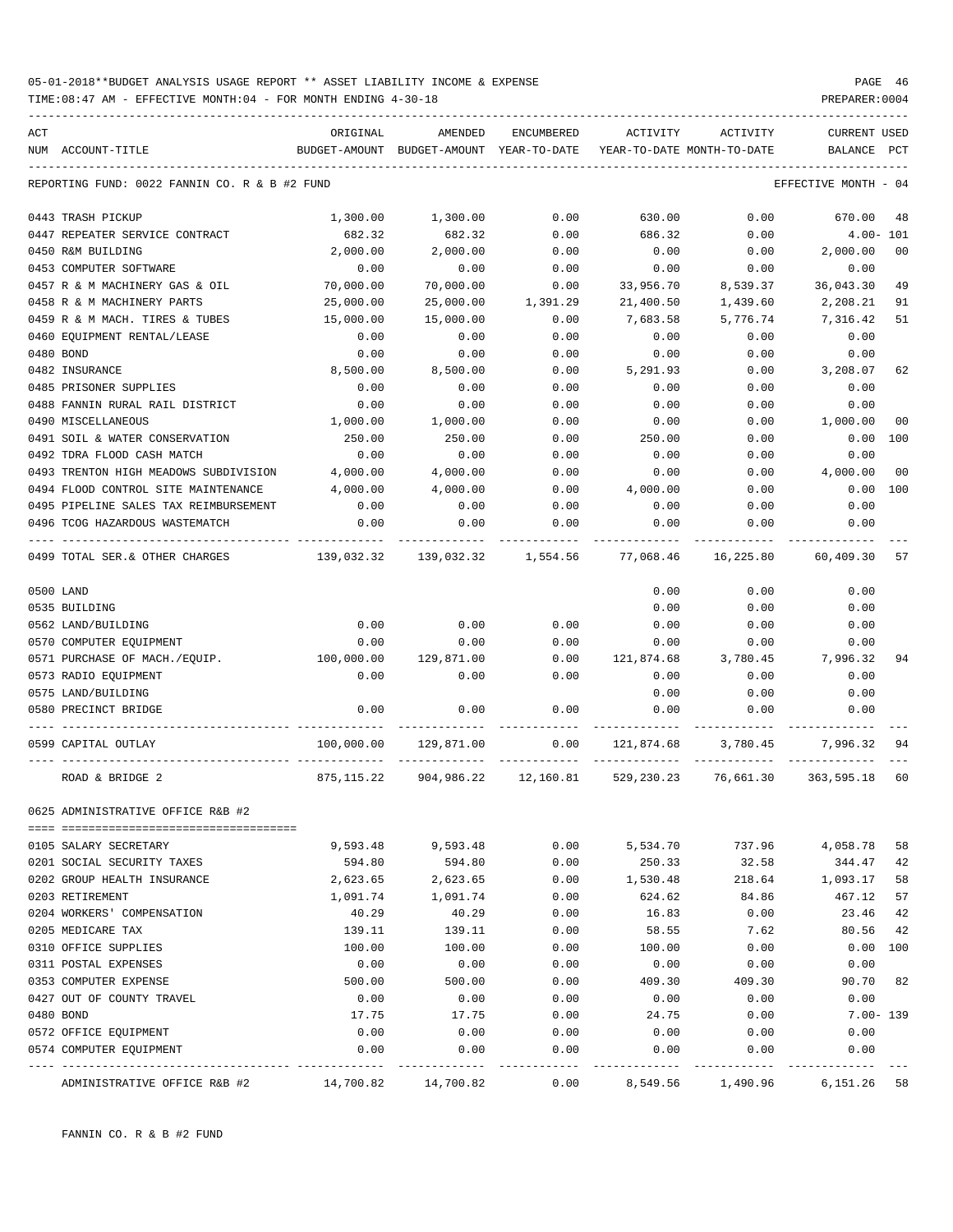|     | 05-01-2018**BUDGET ANALYSIS USAGE REPORT ** ASSET LIABILITY INCOME & EXPENSE |               |               |              |            |                            |                      | PAGE 47    |
|-----|------------------------------------------------------------------------------|---------------|---------------|--------------|------------|----------------------------|----------------------|------------|
|     | TIME: 08:47 AM - EFFECTIVE MONTH: 04 - FOR MONTH ENDING 4-30-18              |               |               |              |            |                            | PREPARER: 0004       |            |
|     |                                                                              |               |               |              |            |                            |                      |            |
| ACT |                                                                              | ORIGINAL      | AMENDED       | ENCUMBERED   | ACTIVITY   | ACTIVITY                   | CURRENT USED         |            |
|     | NUM ACCOUNT-TITLE                                                            | BUDGET-AMOUNT | BUDGET-AMOUNT | YEAR-TO-DATE |            | YEAR-TO-DATE MONTH-TO-DATE | BALANCE              | <b>PCT</b> |
|     |                                                                              |               |               |              |            |                            |                      |            |
|     | REPORTING FUND: 0022 FANNIN CO. R & B #2 FUND                                |               |               |              |            |                            | EFFECTIVE MONTH - 04 |            |
|     |                                                                              |               |               |              |            |                            |                      |            |
|     | INCOME TOTALS                                                                | 900,576.69    | 930,447.69    |              | 757,822.66 | 26,885.63                  | 172,625.03           | - 81       |
|     | <b>EXPENSE TOTALS</b>                                                        | 900,576.69    | 930,447.69    | 12,160.81    | 537,779.79 | 78,152.26                  | 380,507.09           | 59         |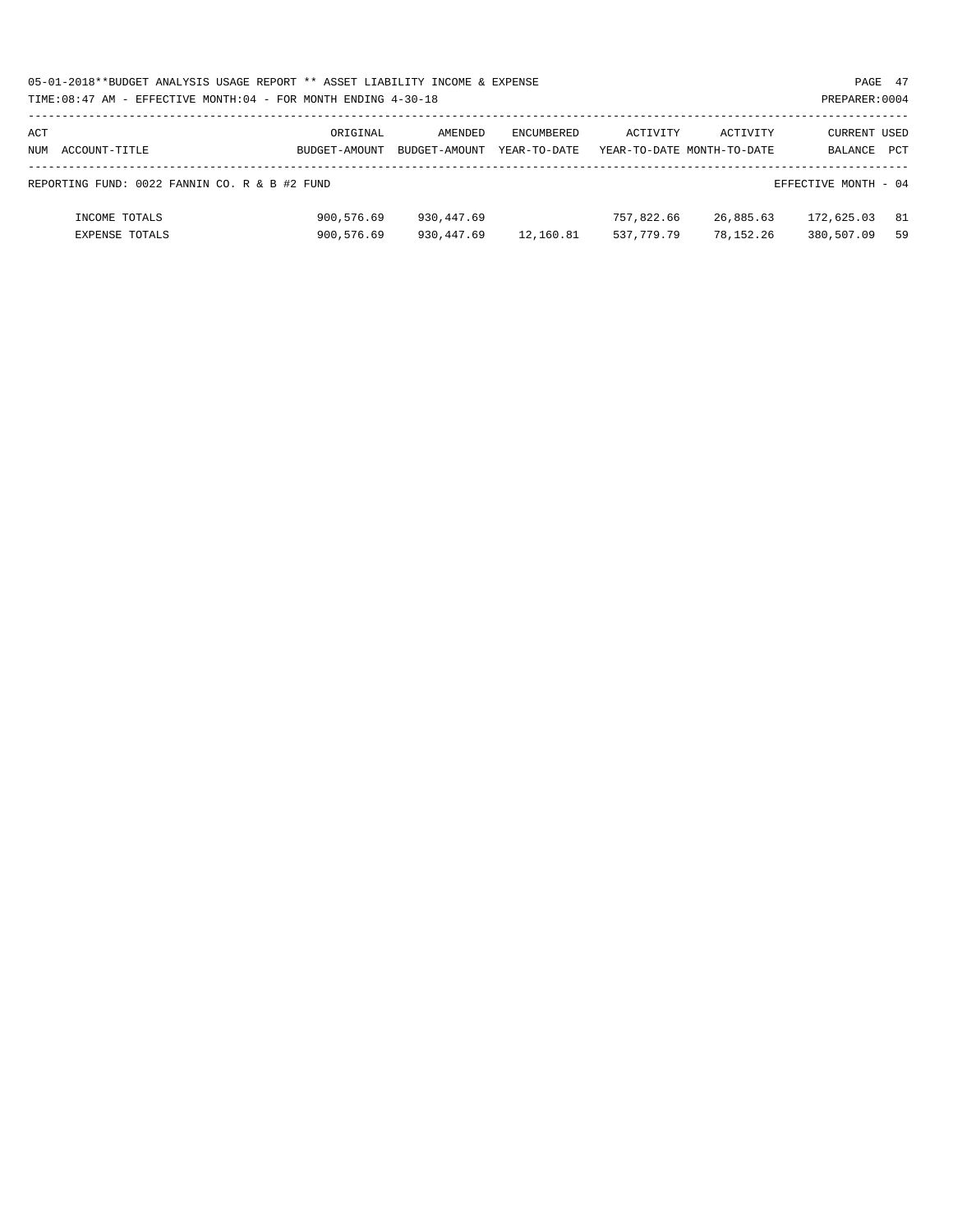|     | 05-01-2018**BUDGET ANALYSIS USAGE REPORT ** ASSET LIABILITY INCOME & EXPENSE<br>TIME:08:47 AM - EFFECTIVE MONTH:04 - FOR MONTH ENDING 4-30-18 |                              |                                                                                |            |              |                                    | PAGE 48<br>PREPARER: 0004          |  |
|-----|-----------------------------------------------------------------------------------------------------------------------------------------------|------------------------------|--------------------------------------------------------------------------------|------------|--------------|------------------------------------|------------------------------------|--|
| ACT | NUM ACCOUNT-TITLE                                                                                                                             | ORIGINAL                     | AMENDED<br>BUDGET-AMOUNT BUDGET-AMOUNT YEAR-TO-DATE YEAR-TO-DATE MONTH-TO-DATE | ENCUMBERED | ACTIVITY     | ACTIVITY                           | <b>CURRENT USED</b><br>BALANCE PCT |  |
|     | REPORTING FUND: 0023 FANNIN CO. R & B #3 FUND                                                                                                 |                              |                                                                                |            |              |                                    | EFFECTIVE MONTH - 04               |  |
|     | 0100 PAYROLL                                                                                                                                  |                              |                                                                                |            |              |                                    |                                    |  |
|     | 0100 PAYROLL                                                                                                                                  |                              |                                                                                |            | 0.00         | 0.00                               | 0.00                               |  |
|     | PAYROLL                                                                                                                                       |                              |                                                                                |            | 0.00         | 0.00                               | 0.00                               |  |
|     | 0102 A/P CLEARING                                                                                                                             |                              |                                                                                |            |              |                                    |                                    |  |
|     | 0100 A/P CLEARING                                                                                                                             |                              |                                                                                |            | 0.00         | 0.00                               | 0.00                               |  |
|     | A/P CLEARING                                                                                                                                  |                              |                                                                                |            | 0.00         | 0.00                               | 0.00                               |  |
|     | 0103 CASH                                                                                                                                     |                              |                                                                                |            |              |                                    |                                    |  |
|     | 0100 R&B#3-COMBINED FUNDS CHECKING<br>0175 TEXPOOL                                                                                            |                              |                                                                                |            | 1,606.26     | 389,945.70 54,594.02- 882,392.32   | 296.40 230,576.78                  |  |
|     | CASH                                                                                                                                          |                              |                                                                                |            |              | 391,551.96 54,297.62- 1,112,969.10 |                                    |  |
|     | 0120 RECEIVABLES                                                                                                                              |                              |                                                                                |            |              |                                    |                                    |  |
|     | 0311 TAXES RECEIVABLE                                                                                                                         |                              |                                                                                |            | 0.00         | 0.00                               | 49,363.23                          |  |
|     | 0312 DUE FROM OTHER GOVERNMENTS                                                                                                               |                              |                                                                                |            | 0.00         | 0.00                               | 11,590.67                          |  |
|     | 0313 DUE FROM OTHER FUNDS                                                                                                                     |                              |                                                                                |            | 0.00         | 0.00                               | 15,599.90                          |  |
|     | 0315 INVENTORY                                                                                                                                |                              |                                                                                |            | 0.00         | 0.00                               | 33,404.57<br>. <u>.</u>            |  |
|     | RECEIVABLES                                                                                                                                   |                              |                                                                                |            | 0.00         | 0.00                               | 109,958.37                         |  |
|     | 0200 LIABILITY ACCOUNT                                                                                                                        |                              |                                                                                |            |              |                                    |                                    |  |
|     | 0150 ACCRUED SALARY PAYABLE                                                                                                                   |                              |                                                                                |            | 0.00         | 0.00                               | 12,205.75                          |  |
|     | 0155 ACCRUED FRINGE BENEFITS                                                                                                                  |                              |                                                                                |            | 0.00         | 0.00                               | 5,919.66                           |  |
|     | 0200 DEFERRED TAX REVENUE                                                                                                                     |                              |                                                                                |            | 0.00         | 0.00                               | 44,999.39                          |  |
|     | 0910 SYSTEM ADDED LIABILITY LINE-ITEM                                                                                                         |                              |                                                                                |            | $21,436.11-$ | 0.00                               | $21,436.11-$                       |  |
|     | LIABILITY ACCOUNT                                                                                                                             |                              |                                                                                |            | 21,436.11-   | 0.00                               | 41,688.69                          |  |
|     | 0205 SHORT-TERM LOAN                                                                                                                          |                              |                                                                                |            |              |                                    |                                    |  |
|     | 0571 SHORT-TERM LOAN/EQUIPMENT                                                                                                                | 0.00                         | 0.00                                                                           | 0.00       | 0.00         | 0.00                               | 0.00                               |  |
|     | SHORT-TERM LOAN                                                                                                                               | 0.00                         | 0.00                                                                           | 0.00       | 0.00         | 0.00                               | 0.00                               |  |
|     | 0231 LOANS                                                                                                                                    |                              |                                                                                |            |              |                                    |                                    |  |
|     |                                                                                                                                               |                              |                                                                                |            |              |                                    |                                    |  |
|     | 0571 LOAN OF CAPITAL EQUIP. PURCHASE                                                                                                          |                              |                                                                                |            | 0.00         | 0.00                               | 0.00                               |  |
|     | LOANS                                                                                                                                         |                              |                                                                                |            | 0.00         | 0.00                               | 0.00                               |  |
|     | 0271 EQUITY ACCOUNT                                                                                                                           |                              |                                                                                |            |              |                                    |                                    |  |
|     | 0200 EQUITY ACCOUNT<br>---- ------------                                                                                                      | --------------- ------------ |                                                                                |            | 0.00         | 0.00                               | 768,250.71<br>----------           |  |
|     | EQUITY ACCOUNT                                                                                                                                |                              |                                                                                |            | 0.00         | 0.00                               | 768,250.71                         |  |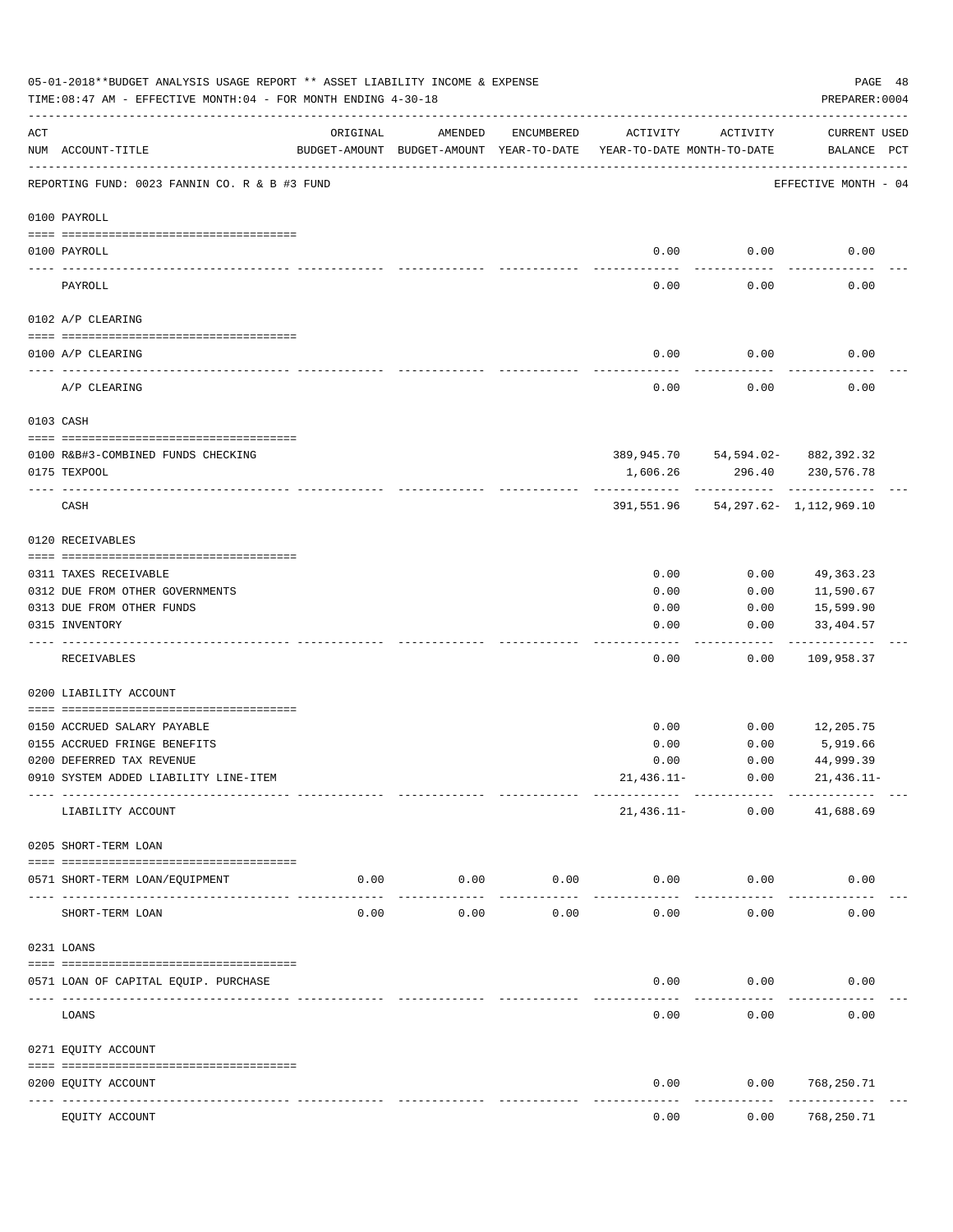|     | TIME: 08:47 AM - EFFECTIVE MONTH: 04 - FOR MONTH ENDING 4-30-18 |                                        |                                                                                |                 |                                  |                    | PREPARER: 0004                                           |                |
|-----|-----------------------------------------------------------------|----------------------------------------|--------------------------------------------------------------------------------|-----------------|----------------------------------|--------------------|----------------------------------------------------------|----------------|
| ACT | NUM ACCOUNT-TITLE                                               | ORIGINAL                               | AMENDED<br>BUDGET-AMOUNT BUDGET-AMOUNT YEAR-TO-DATE YEAR-TO-DATE MONTH-TO-DATE | ENCUMBERED      | ACTIVITY                         | ACTIVITY           | <b>CURRENT USED</b><br>BALANCE PCT                       |                |
|     | REPORTING FUND: 0023 FANNIN CO. R & B #3 FUND                   |                                        |                                                                                |                 |                                  |                    | EFFECTIVE MONTH - 04                                     |                |
|     | 0300 CASH                                                       |                                        |                                                                                |                 |                                  |                    |                                                          |                |
|     | 0123 BEGINNING CASH BALANCE                                     |                                        | 41,773.98 41,773.98                                                            |                 | 0.00                             |                    | $0.00$ $41,773.98$ 00                                    |                |
|     | CASH                                                            | 41,773.98                              | 41,773.98                                                                      | 0.00            | 0.00                             |                    | $0.00$ $41,773.98$                                       | 0 <sub>0</sub> |
|     | 0310 PROPERTY TAXES                                             |                                        |                                                                                |                 |                                  |                    |                                                          |                |
|     |                                                                 |                                        |                                                                                |                 |                                  |                    |                                                          |                |
|     | 0110 CURRENT TAXES                                              |                                        | 784,688.39 784,688.39                                                          |                 |                                  |                    | 735, 155.56 11, 092.85 49, 532.83 94                     |                |
|     | 0120 DELINQUENT TAXES                                           | 11,080.00                              | 11,080.00                                                                      |                 | -----------                      | . <u>.</u>         |                                                          |                |
|     | PROPERTY TAXES                                                  | 795,768.39                             | 795,768.39                                                                     | 0.00            | 748,479.76                       | 12,114.49          | 47,288.63 94                                             |                |
|     | 0318 OTHER TAXES                                                |                                        |                                                                                |                 |                                  |                    |                                                          |                |
|     | 0120 PAY N LIEU TAX/GRASSLAND                                   |                                        | 2,200.00 2,200.00                                                              |                 |                                  |                    | 1,110.97   1,110.97   1,089.03                           | 50             |
|     | 0121 PAY N LIEU TAX/UPPER TRINITY                               | 0.00                                   | 0.00                                                                           |                 | 1,544.90                         | 0.00               | 1,544.90+                                                |                |
|     | 0160 SALES TAX REVENUES                                         | 71,488.00                              | 71,488.00                                                                      |                 | 47,990.74                        | 6,225.45           | 23,497.26                                                | 67             |
|     | OTHER TAXES                                                     | 73,688.00                              |                                                                                | 73,688.00 0.00  | 50,646.61                        | 7,336.42           | 23,041.39                                                | 69             |
|     | 0321 FEES OF TAX COLLECTOR                                      |                                        |                                                                                |                 |                                  |                    |                                                          |                |
|     |                                                                 |                                        |                                                                                |                 |                                  |                    |                                                          |                |
|     | 0200 CAR REGISTRATION/SALES TAX                                 |                                        | 149,206.00 149,206.00                                                          |                 |                                  |                    | 127,979.55 2,489.55 21,226.45                            | 86             |
|     | 0300 COUNTY'S ADDITIONAL \$10                                   |                                        | 104,000.00   104,000.00                                                        |                 | -----------                      | -----------        | 68, 143. 29   10, 640. 26   35, 856. 71<br>------------- | 66             |
|     | FEES OF TAX COLLECTOR                                           | 253,206.00                             |                                                                                | 253,206.00 0.00 | 196,122.84                       | 13,129.81          | 57,083.16                                                | 77             |
|     | 0330 GRANTS                                                     |                                        |                                                                                |                 |                                  |                    |                                                          |                |
|     |                                                                 |                                        |                                                                                |                 |                                  |                    |                                                          |                |
|     | 0200 FEMA GRANT                                                 | 0.00                                   | 0.00                                                                           |                 | 0.00                             | 0.00               | 0.00                                                     |                |
|     | GRANTS                                                          | 0.00                                   | 0.00                                                                           | 0.00            | 0.00                             | 0.00               | 0.00                                                     |                |
|     | 0350 FINES                                                      |                                        |                                                                                |                 |                                  |                    |                                                          |                |
|     | 0403 COUNTY CLERK FINES                                         | 21,010.00                              | 21,010.00                                                                      |                 |                                  |                    | 7,274.83 0.00 13,735.17                                  | 35             |
|     | 0450 DISTRICT CLERK FINES                                       | 19,764.00                              | 19,764.00                                                                      |                 |                                  |                    | 8,399.04 2,071.50 11,364.96                              | 42             |
|     | 0455 J. P. #1 FINES                                             | 14,449.00                              | 14,449.00                                                                      |                 |                                  | 4,516.08 1,632.36  | 9,932.92                                                 | 31             |
|     | 0456 J. P. #2 FINES                                             | 2,500.00                               | 2,500.00                                                                       |                 | 3,310.35                         | 0.00               | 810.35+ 132                                              |                |
|     | 0457 J. P. #3 FINES                                             | 3,500.00                               | 3,500.00                                                                       |                 | 3,340.40                         | 0.00<br>---------- | 159.60<br>-----------                                    | 95             |
|     | FINES                                                           | 61,223.00                              | 61,223.00                                                                      | 0.00            |                                  | 26,840.70 3,703.86 | 34,382.30                                                | 44             |
|     | 0360 INTEREST EARNINGS                                          |                                        |                                                                                |                 |                                  |                    |                                                          |                |
|     | 0100 INTEREST EARNINGS                                          | 325.00<br>------------- -------------- | 325.00                                                                         |                 |                                  |                    | 1,893.49 356.81 1,568.49+583<br>--------------           |                |
|     | INTEREST EARNINGS                                               | 325.00                                 | 325.00                                                                         |                 | -------------<br>$0.00$ 1,893.49 | ------------       | 356.81 1,568.49+583                                      |                |
|     | 0364 SALE OF ASSETS                                             |                                        |                                                                                |                 |                                  |                    |                                                          |                |
|     | 0162 LAND/BUILDING                                              | 0.00                                   | 0.00                                                                           |                 |                                  | $0.00$ $0.00$      | 0.00                                                     |                |
|     | 0163 SALE OF EQUIPMENT                                          |                                        | 5,000.00 5,000.00                                                              |                 | 0.00                             | 0.00               | 5,000.00                                                 | 00             |
|     |                                                                 |                                        |                                                                                |                 |                                  |                    |                                                          |                |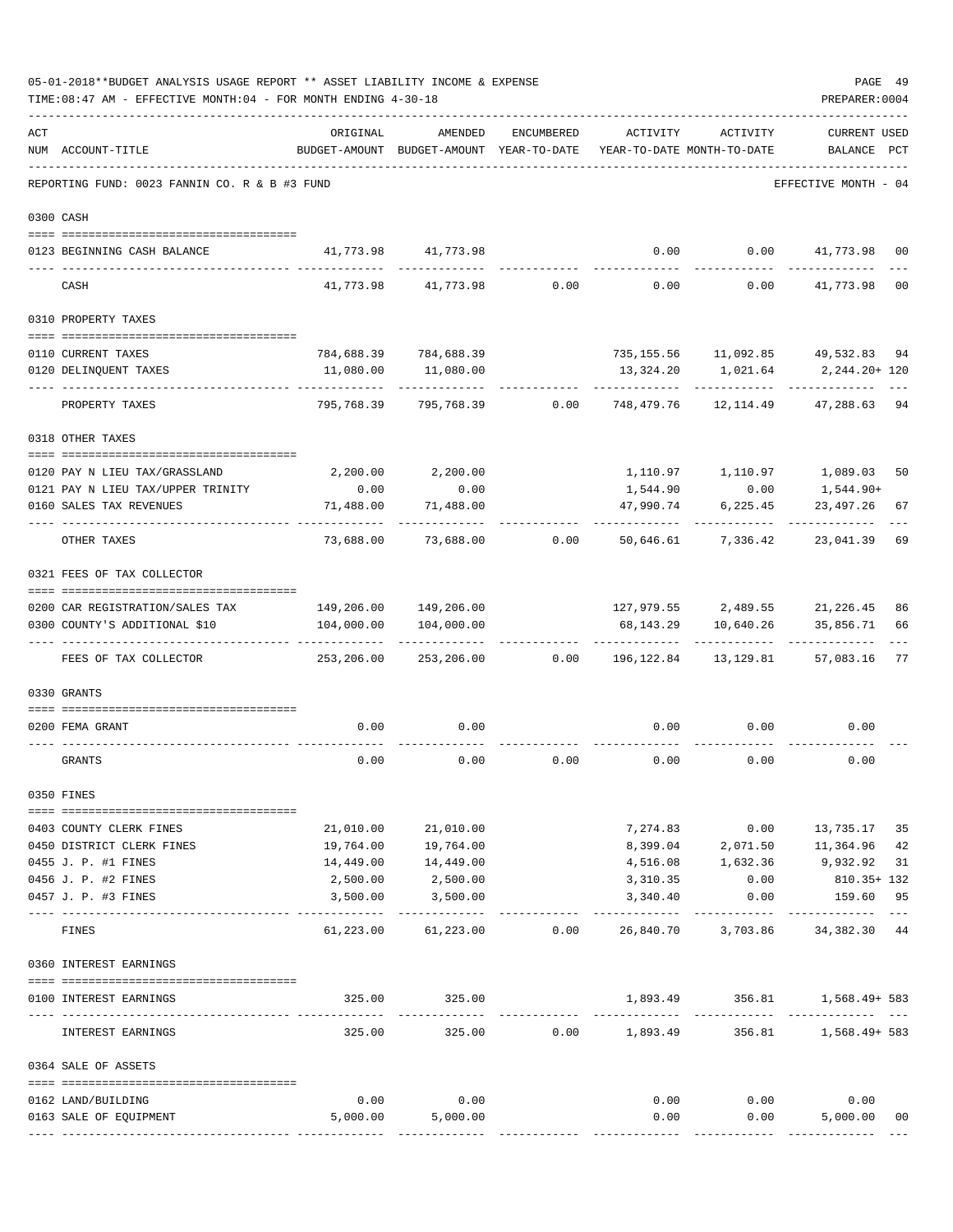TIME:08:47 AM - EFFECTIVE MONTH:04 - FOR MONTH ENDING 4-30-18 PREPARER:0004

| ACT |                                                                                              | ORIGINAL                                 | AMENDED               | ENCUMBERED        | ACTIVITY                                                              | ACTIVITY           | <b>CURRENT USED</b>          |        |
|-----|----------------------------------------------------------------------------------------------|------------------------------------------|-----------------------|-------------------|-----------------------------------------------------------------------|--------------------|------------------------------|--------|
|     | NUM ACCOUNT-TITLE                                                                            | BUDGET-AMOUNT BUDGET-AMOUNT YEAR-TO-DATE |                       |                   | YEAR-TO-DATE MONTH-TO-DATE                                            |                    | BALANCE                      | PCT    |
|     | REPORTING FUND: 0023 FANNIN CO. R & B #3 FUND                                                |                                          |                       |                   |                                                                       |                    | EFFECTIVE MONTH - 04         |        |
|     | SALE OF ASSETS                                                                               | 5,000.00                                 | 5,000.00              | 0.00              | 0.00                                                                  | 0.00               | 5,000.00                     | 00     |
|     | 0370 MISCELLANEOUS REVENUES                                                                  |                                          |                       |                   |                                                                       |                    |                              |        |
|     |                                                                                              |                                          |                       |                   |                                                                       |                    |                              |        |
|     | 0120 STATE LATERAL ROAD                                                                      | 16,000.00                                | 16,000.00             |                   | 30,319.60                                                             | 0.00               | 14,319.60+ 189               |        |
|     | 0125 TDT WEIGHT FEES                                                                         | 27,740.00                                | 27,740.00             |                   | 19,665.28                                                             | 0.00               | 8,074.72 71                  |        |
|     | 0130 REFUNDS & MISCELLANEOUS                                                                 | 10,000.00                                | 10,000.00             |                   | 2,605.42                                                              | 0.00               | 7,394.58 26                  |        |
|     | 0139 RESTITUTION                                                                             | 0.00                                     | 0.00                  |                   | 0.00                                                                  | 0.00               | 0.00                         |        |
|     | 0140 PROCEEDS OF LOANS                                                                       | 0.00                                     | 0.00                  |                   | 0.00                                                                  | 0.00               | 0.00                         |        |
|     | 0145 REIMBURSEMENT OF MATERIALS                                                              | 10,000.00                                | 10,000.00             |                   | 10,861.86                                                             | 1,195.16           | 861.86+ 109                  |        |
|     | MISCELLANEOUS REVENUES                                                                       | 63,740.00                                | 63,740.00             | 0.00              | 63,452.16                                                             | 1,195.16           | 287.84 100                   |        |
|     | 0509 CONTINGENCY                                                                             |                                          |                       |                   |                                                                       |                    |                              |        |
|     |                                                                                              |                                          |                       |                   |                                                                       |                    |                              |        |
|     | 0475 CONTINGENCY                                                                             |                                          | 21, 140.96 21, 140.96 | 0.00              | 0.00                                                                  | 0.00               | 21,140.96                    | 00     |
|     | CONTINGENCY                                                                                  | 21,140.96                                | 21,140.96             | 0.00              | 0.00                                                                  | 0.00               | 21,140.96 00                 |        |
|     | 0623 ROAD & BRIDGE 3                                                                         |                                          |                       |                   |                                                                       |                    |                              |        |
|     | 0100 COMPENSATION PAY                                                                        | 0.00                                     | 0.00                  | 0.00              |                                                                       | $0.00$ 0.00        | 0.00                         |        |
|     | 0101 SALARY ELECTED OFFICIAL                                                                 | 60,894.15                                | 60,894.15             | 0.00              |                                                                       | 35,131.35 4,684.18 | 25,762.80                    | 58     |
|     | 0105 SALARY SECRETARY                                                                        | 9,338.20                                 | 9,338.20              | 0.00              | 5,100.28                                                              | 722.16             | 4,237.92                     | 55     |
|     | 0106 SALARY PRECINCT EMPLOYEES                                                               | 262,555.20                               | 262,555.20            | 0.00              | 135,545.69                                                            | 18,631.66          | 127,009.51                   | 52     |
|     | 0107 REGULAR-TEMP. PART-TIME                                                                 | 13,602.81                                | 13,602.81             | 0.00              | 0.00                                                                  | 0.00               | 13,602.81                    | 00     |
|     | 0199 TOTAL SALARIES                                                                          | 346,390.36                               | 346,390.36            | 0.00              | 175,777.32                                                            | 24,038.00          | 170,613.04                   | 51     |
|     | 0201 SOCIAL SECURITY TAXES                                                                   | 21,513.40                                | 21,513.40             | 0.00              | 10,848.58                                                             | 1,483.94           | 10,664.82                    | 50     |
|     | 0202 GROUP HEALTH INSURANCE                                                                  | 104,946.00                               | 104,946.00            | 0.00              | 62,528.99                                                             | 8,745.40           | 42,417.01                    | 60     |
|     | 0203 RETIREMENT                                                                              | 39,419.22                                | 39,419.22             | 0.00              | 19,848.66                                                             | 2,764.35 19,570.56 |                              | 50     |
|     | 0204 WORKERS' COMPENSATION                                                                   | 11,526.90                                | 11,526.90             | 0.00              | 4,675.70                                                              | 0.00               | 6,851.20                     | 41     |
|     | 0205 MEDICARE TAX                                                                            | 5,031.36                                 | 5,031.36              | 0.00              | 2,537.18                                                              | 347.05             | 2,494.18                     | 50     |
|     | 0206 UNEMPLOYMENT EXPENSE                                                                    | 900.00                                   | 900.00                | 0.00              | 0.00                                                                  | 0.00               | 900.00                       | 00     |
|     | 0299 TOTAL EMPLOYEE BENEFITS 48,336.88 183,336.88 680 0.00 100,439.11 13,340.74 82,897.77 55 |                                          |                       |                   |                                                                       |                    |                              |        |
|     | 0310 OFFICE SUPPLIES                                                                         | 500.00                                   | 500.00                | 20.09             | 144.08                                                                | 0.00               | 335.83                       | 33     |
|     | 0314 EMPLOYEE PHYSICALS/DOT TESTING                                                          | 250.00                                   | 250.00                | 0.00              | 60.00                                                                 | 0.00               | 190.00                       | 24     |
|     | 0315 COPIER EXPENSE                                                                          | 0.00                                     | 0.00                  | 0.00              | 0.00                                                                  | 0.00               | 0.00                         |        |
|     | 0340 SHOP SUPPLIES                                                                           | 6,500.00                                 |                       | 6,500.00 0.00     |                                                                       | 2,189.39 532.56    | 4,310.61                     | 34     |
|     | 0341 R & B MAT. ROCK & GRAVEL                                                                | 155,000.00                               |                       | 155,000.00 237.50 | 105,507.75                                                            | 29,200.43          | 49,254.75                    | 68     |
|     | 0342 R & B MAT. CULVERTS                                                                     | 35,000.00                                | 35,000.00             | 0.00              | 4,088.80                                                              | 0.00               | 30,911.20                    | 12     |
|     | 0343 R & B MAT. HARDWRE & LUMB                                                               | 5,000.00                                 |                       | 5,000.00 1,395.00 | 1,824.00                                                              | 1,751.50           | 1,781.00                     | 64     |
|     | 0344 R & B MAT. ASPHALT/RD OIL                                                               | 85,000.00                                | 85,000.00             | 0.00              | 12,448.64                                                             | 6,366.72           | 72,551.36                    | 15     |
|     | 0345 CHEMICALS                                                                               | 3,000.00                                 | 3,000.00              | 0.00              | 0.00                                                                  | 0.00               | 3,000.00                     | $00\,$ |
|     | 0346 CETRZ EXPENDITURES                                                                      | 0.00                                     | 0.00                  | 0.00              | 0.00                                                                  | 0.00               | 0.00                         |        |
|     | 0350 DEBRIS REMOVAL                                                                          | 4,000.00                                 | 4,000.00              | 0.00              | 1,107.00                                                              | 0.00               | 2,893.00                     | 28     |
|     | 0395 UNIFORMS                                                                                | 1,000.00                                 | 1,000.00              | 0.00              | 509.05                                                                | 0.00               | 490.95 51<br>--------------- |        |
|     | 0399 TOTAL R&B MATERIALS                                                                     | 295,250.00                               |                       |                   | 295,250.00    1,652.59    127,878.71    37,851.21    165,718.70    44 |                    |                              |        |
|     | 0400 LEGAL FEES                                                                              | 0.00                                     | 0.00                  | 0.00              | 0.00                                                                  | 0.00               | 0.00                         |        |
|     | 0420 UTILITY TELEPHONE                                                                       | 400.00                                   | 400.00                | 37.74             | 219.52                                                                | 0.00               | 142.74                       | 64     |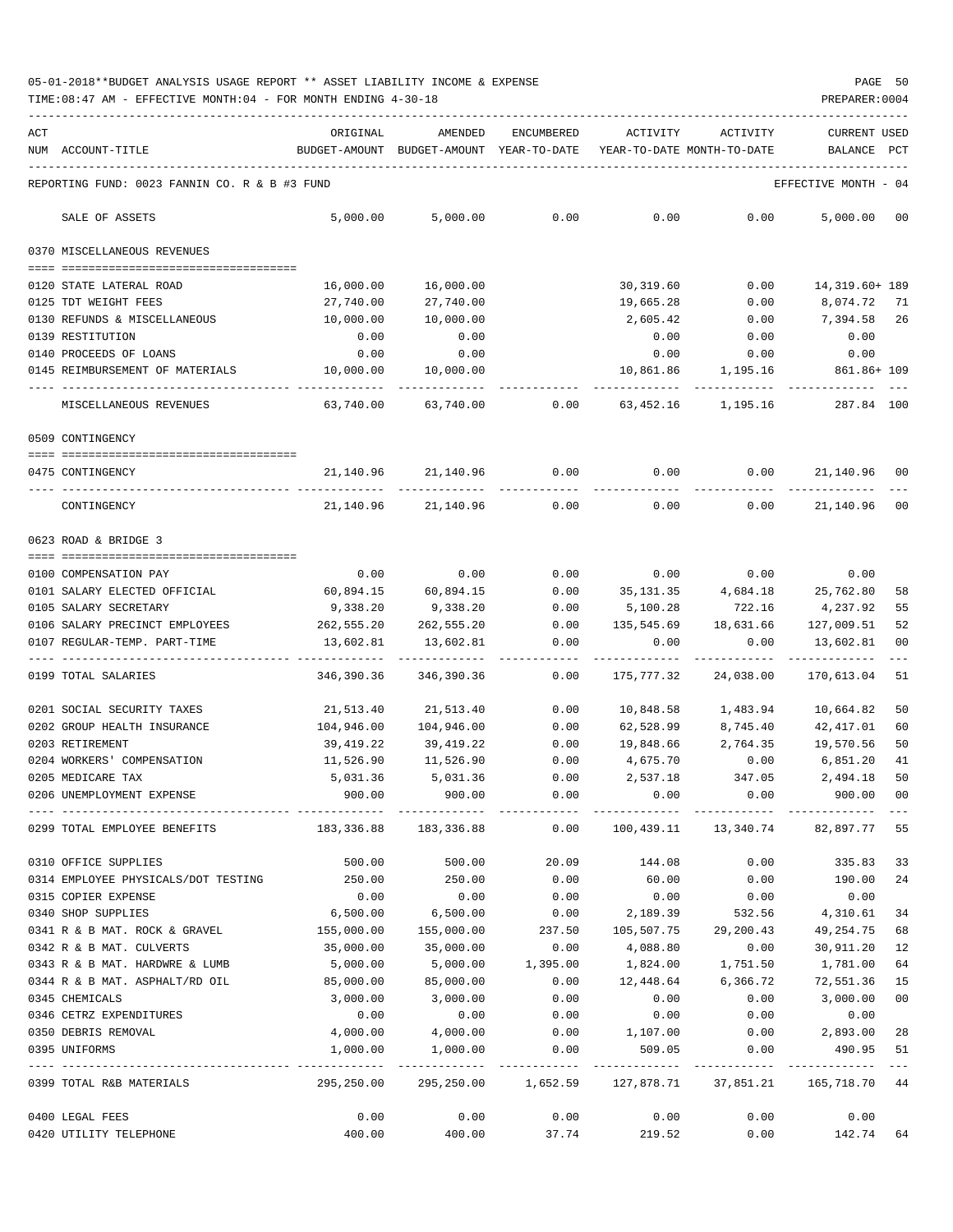TIME:08:47 AM - EFFECTIVE MONTH:04 - FOR MONTH ENDING 4-30-18 PREPARER:0004

| ACT |                                               | ORIGINAL                                                           | AMENDED                                  | ENCUMBERED | ACTIVITY                   | ACTIVITY           | <b>CURRENT USED</b>  |                |
|-----|-----------------------------------------------|--------------------------------------------------------------------|------------------------------------------|------------|----------------------------|--------------------|----------------------|----------------|
|     | NUM ACCOUNT-TITLE                             |                                                                    | BUDGET-AMOUNT BUDGET-AMOUNT YEAR-TO-DATE |            | YEAR-TO-DATE MONTH-TO-DATE |                    | BALANCE PCT          |                |
|     | REPORTING FUND: 0023 FANNIN CO. R & B #3 FUND |                                                                    |                                          |            |                            |                    | EFFECTIVE MONTH - 04 |                |
|     | 0421 INTERNET SERVICE                         | 825.00                                                             | 825.00                                   | 74.95      | 449.70                     | 0.00               | 300.35               | 64             |
|     | 0423 CELL PHONE ALLOWANCE                     | 600.00                                                             | 600.00                                   | 0.00       | 350.00                     | 50.00              | 250.00               | 58             |
|     | 0427 OUT OF COUNTY TRAVEL                     | 3,500.00                                                           | 3,500.00                                 | 0.00       | 1,923.07                   | 0.00               | 1,576.93             | 55             |
|     | 0430 BIDS, NOTICES & PERMITS                  | 1,200.00                                                           | 1,200.00                                 | 42.53      | 897.75                     | 0.00               | 259.72               | 78             |
|     | 0435 PRINTING                                 | 100.00                                                             | 100.00                                   | 0.00       | 0.00                       | 0.00               | 100.00               | 0 <sub>0</sub> |
|     | 0440 UTILITY ELECTRICITY                      | 2,700.00                                                           | 2,700.00                                 | 0.00       | 1,723.99                   | 208.90             | 976.01               | 64             |
|     | 0441 UTILITY GAS                              | 500.00                                                             | 500.00                                   | 0.00       | 0.00                       | 0.00               | 500.00               | 00             |
|     | 0442 UTILITY WATER                            | 700.00                                                             | 700.00                                   | 0.00       | 193.19                     | 32.20              | 506.81               | 28             |
|     | 0443 TRASH DUMPSTER PICKUP                    | 1,000.00                                                           | 1,000.00                                 | 74.97      | 442.68                     | 74.97              | 482.35               | 52             |
|     | 0447 REPEATER SERVICE CONTRACT                | 682.32                                                             | 682.32                                   | 0.00       | 686.32                     | 0.00               | $4.00 - 101$         |                |
|     | 0450 R&M BUILDING                             | 1,500.00                                                           | 1,500.00                                 | 0.00       | 0.00                       | 0.00               | 1,500.00             | 0 <sub>0</sub> |
|     | 0453 COMPUTER SOFTWARE                        | 1,000.00                                                           | 1,000.00                                 | 0.00       | 0.00                       | 0.00               | 1,000.00             | 0 <sub>0</sub> |
|     | 0457 R & M MACHINERY GAS & OIL                | 150,000.00                                                         | 150,000.00                               | 81.00      | 48, 118. 48                | 8,258.89           | 101,800.52           | 32             |
|     | 0458 R & M MACHINERY PARTS                    | 76,454.03                                                          | 76,454.03                                | 621.67     | 55,170.93                  | 6,716.79           | 20,661.43            | 73             |
|     | 0459 R & M MACH. TIRES & TUBES                | 25,000.00                                                          | 25,000.00                                | 0.00       | 7,043.00                   | 71.50              | 17,957.00            | 28             |
|     | 0460 EQUIPMENT RENTAL/LEASE                   | 5,000.00                                                           | 5,000.00                                 | 0.00       | 0.00                       | 0.00               | 5,000.00             | 0 <sub>0</sub> |
|     | 0480 BOND                                     | 150.00                                                             | 150.00                                   | 0.00       | 150.00                     | 0.00               | 0.00                 | 100            |
|     | 0482 INSURANCE                                | 6,000.00                                                           | 6,000.00                                 | 0.00       | 4,946.93                   | 0.00               | 1,053.07             | 82             |
|     | 0485 PRISONER SUPPLIES                        | 2,000.00                                                           | 2,000.00                                 | 0.00       | 0.00                       | 0.00               | 2,000.00             | 0 <sub>0</sub> |
|     | 0488 FANNIN RURAL RAIL DISTRICT               | 0.00                                                               | 0.00                                     | 0.00       | 0.00                       | 0.00               | 0.00                 |                |
|     | 0490 MISCELLANEOUS                            | 1,500.00                                                           | 1,500.00                                 | 0.00       | 0.00                       | 0.00               | 1,500.00             | 0 <sub>0</sub> |
|     | 0491 SOIL & WATER CONSERVATION                | 250.00                                                             | 250.00                                   | 0.00       | 250.00                     | 0.00               | 0.00                 | 100            |
|     | 0492 TDRA FLOOD CASH MATCH                    | 0.00                                                               | 0.00                                     | 0.00       | 0.00                       | 0.00               | 0.00                 |                |
|     | 0494 FLOOD CONTROL SITE MAINTENANCE           | 0.00                                                               | 0.00                                     | 0.00       | 0.00                       | 0.00               | 0.00                 |                |
|     | 0495 PIPELINE SALES TAX REIMBURSEMENT         | 0.00                                                               | 0.00                                     | 0.00       | 0.00                       | 0.00               | 0.00                 |                |
|     | 0496 TCOG HAZARDOUS WASTEMATCH                | 1,250.00                                                           | 1,250.00                                 | 0.00       | 0.00                       | 0.00               | 1,250.00             | 00             |
|     | 0499 TOTAL SER. & OTHER CHARGES               | 282,311.35                                                         | 282,311.35                               |            | 932.86 122,565.56          | 15,413.25          | 158,812.93           | 44             |
|     | 0500 LAND                                     |                                                                    |                                          |            | 0.00                       | 0.00               | 0.00                 |                |
|     | 0535 BUILDING                                 |                                                                    |                                          |            | 0.00                       | 0.00               | 0.00                 |                |
|     | 0562 LAND/BUILDING                            | 0.00                                                               | 0.00                                     | 0.00       | 0.00                       | 0.00               | 0.00                 |                |
|     | 0570 COMPUTER EQUIPMENT                       | 0.00                                                               | 0.00                                     | 0.00       | 0.00                       | 0.00               | 0.00                 |                |
|     | 0571 PURCHASE OF MACH./EQUIP.                 | 150,000.00                                                         | 150,000.00                               | 6,500.00   | 139,265.62                 | 0.00               | 4,234.38             | 97             |
|     | 0572 OFFICE EQUIPMENT                         | 0.00                                                               | 0.00                                     | 0.00       | 0.00                       | 0.00               | 0.00                 |                |
|     | 0573 RADIO EQUIPMENT                          | 594.00                                                             | 594.00                                   | 0.00       | 0.00                       | 0.00               | 594.00               | 0 <sub>0</sub> |
|     | 0575 LAND/BUILDING                            | 1,000.00                                                           | 1,000.00                                 | 0.00       | 0.00                       |                    | 0.00 1,000.00        | 0 <sub>0</sub> |
|     | 0580 PRECINCT BRIDGE                          | 0.00<br>___________                                                | 0.00<br>___________                      | 0.00       | 0.00                       | 0.00<br>---------- | 0.00<br>-----------  |                |
|     | 0599 CAPITAL OUTLAY                           | 151,594.00                                                         | 151,594.00                               | 6,500.00   | 139,265.62                 | 0.00               | 5,828.38 96          |                |
|     | 0630 NOTE PAYMENT-PRINCIPAL                   | 0.00                                                               | 0.00                                     | 0.00       | 0.00                       | 0.00               | 0.00                 |                |
|     | 0670 NOTE PAYMENT-INTEREST                    | 0.00                                                               | 0.00                                     | 0.00       | 0.00                       | 0.00               | 0.00                 |                |
|     | ROAD & BRIDGE 3                               | 1,258,882.59 1,258,882.59 9,085.45 665,926.32 90,643.20 583,870.82 |                                          |            |                            |                    |                      | 54             |
|     | 0625 ADMINISTRATIVE OFFICE R&B #3             |                                                                    |                                          |            |                            |                    |                      |                |
|     | 0105 SALARY SECRETARY                         | 9,593.48                                                           | 9,593.48                                 | 0.00       | 5,534.70                   | 737.96             | 4,058.78             | 58             |
|     | 0201 SOCIAL SECURITY TAXES                    | 594.80                                                             | 594.80                                   | 0.00       | 250.33                     | 32.58              | 344.47               | 42             |
|     | 0202 GROUP HEALTH INSURANCE                   | 2,623.65                                                           | 2,623.65                                 | 0.00       | 1,530.48                   | 218.64             | 1,093.17             | 58             |
|     | 0203 RETIREMENT                               | 1,091.74                                                           | 1,091.74                                 | 0.00       | 624.62                     | 84.86              | 467.12               | 57             |
|     | 0204 WORKERS' COMPENSATION                    | 40.29                                                              | 40.29                                    | 0.00       | 16.83                      | 0.00               | 23.46                | 42             |
|     | 0205 MEDICARE TAX                             | 139.11                                                             | 139.11                                   | 0.00       | 58.55                      | 7.62               | 80.56                | 42             |

0310 OFFICE SUPPLIES 100.00 100.00 0.00 71.60 0.00 28.40 72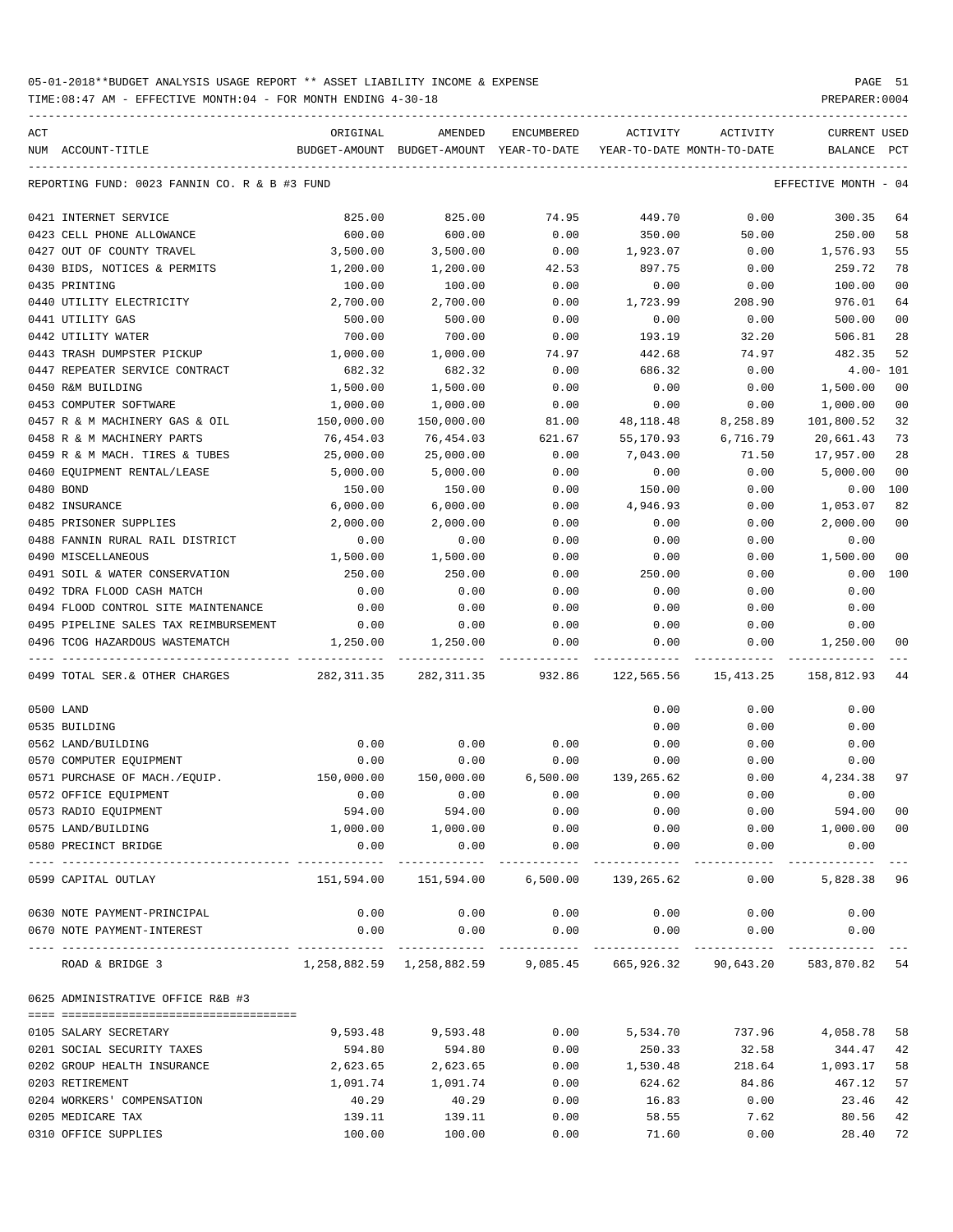05-01-2018\*\*BUDGET ANALYSIS USAGE REPORT \*\* ASSET LIABILITY INCOME & EXPENSE PAGE 52 TIME:08:47 AM - EFFECTIVE MONTH:04 - FOR MONTH ENDING 4-30-18 PREPARER:0004

| ACT |                                               | ORIGINAL      | AMENDED       | ENCUMBERED   | ACTIVITY                   | ACTIVITY  | <b>CURRENT USED</b>  |            |
|-----|-----------------------------------------------|---------------|---------------|--------------|----------------------------|-----------|----------------------|------------|
|     | NUM ACCOUNT-TITLE                             | BUDGET-AMOUNT | BUDGET-AMOUNT | YEAR-TO-DATE | YEAR-TO-DATE MONTH-TO-DATE |           | BALANCE              | <b>PCT</b> |
|     | REPORTING FUND: 0023 FANNIN CO. R & B #3 FUND |               |               |              |                            |           | EFFECTIVE MONTH - 04 |            |
|     | 0311 POSTAL EXPENSES                          | 0.00          | 0.00          | 0.00         | 0.00                       | 0.00      | 0.00                 |            |
|     | 0353 COMPUTER EXPENSE                         | 500.00        | 500.00        | 0.00         | 409.31                     | 409.31    | 90.69                | 82         |
|     | 0427 OUT OF COUNTY TRAVEL                     | 0.00          | 0.00          | 0.00         | 0.00                       | 0.00      | 0.00                 |            |
|     | 0480 BOND                                     | 17.75         | 17.75         | 0.00         | 24.75                      | 0.00      | $7.00 - 139$         |            |
|     | 0572 OFFICE EQUIPMENT                         | 0.00          | 0.00          | 0.00         | 0.00                       | 0.00      | 0.00                 |            |
|     | 0574 COMPUTER EQUIPMENT                       | 0.00          | 0.00          | 0.00         | 0.00                       | 0.00      | 0.00                 |            |
|     | ADMINISTRATIVE OFFICE R&B #3                  | 14,700.82     | 14,700.82     | 0.00         | 8,521.17                   | 1,490.97  | 6,179.65             | 58         |
|     | FANNIN CO. R & B #3 FUND                      |               |               |              |                            |           |                      |            |
|     | INCOME TOTALS                                 | 1,294,724.37  | 1,294,724.37  |              | 1,087,435.56               | 37,836.55 | 207,288.81           | 84         |
|     | <b>EXPENSE TOTALS</b>                         | 1,294,724.37  | 1,294,724.37  |              | 9,085.45 674,447.49        | 92,134.17 | 611, 191.43          | 53         |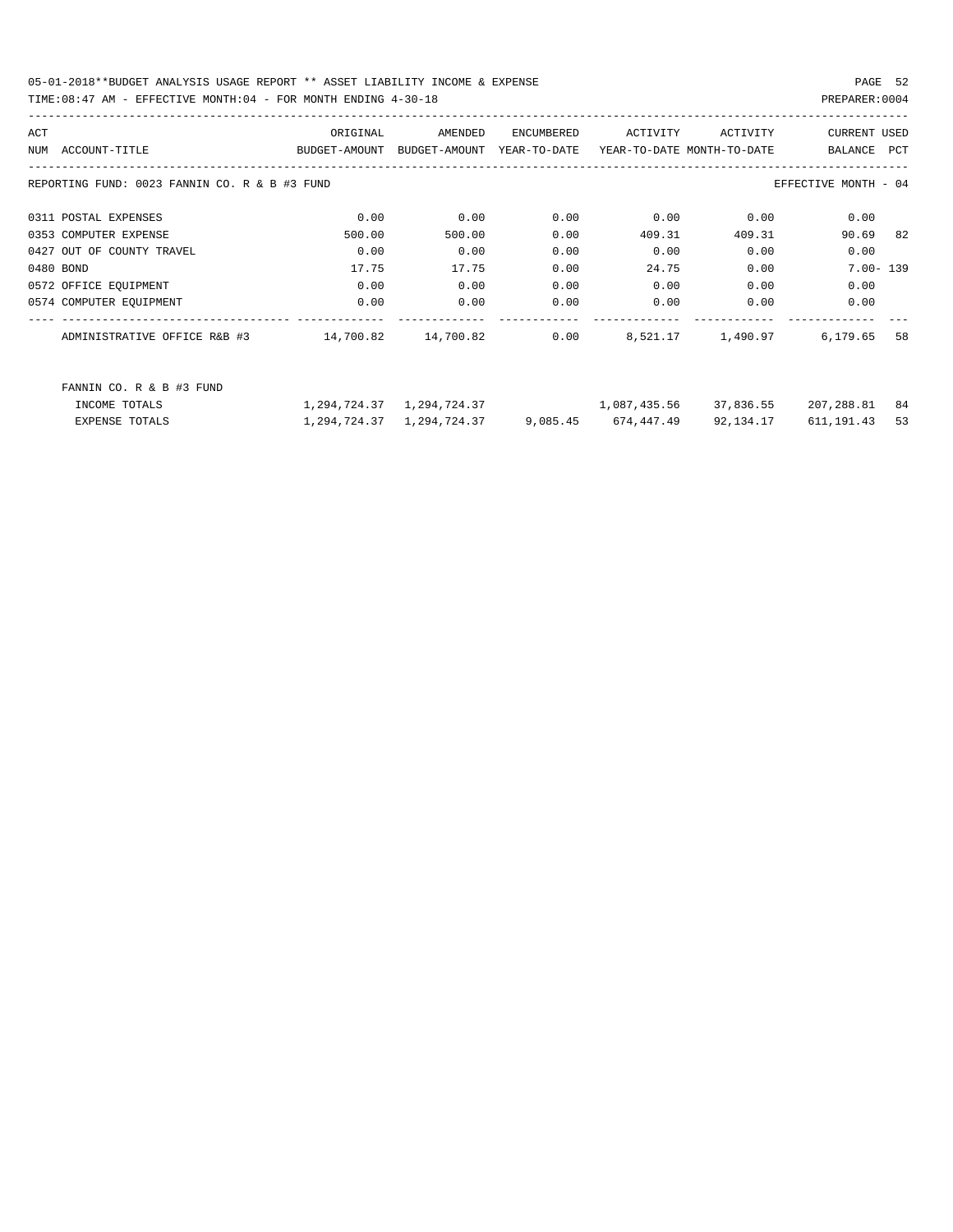|     | 05-01-2018**BUDGET ANALYSIS USAGE REPORT ** ASSET LIABILITY INCOME & EXPENSE<br>TIME: 08:47 AM - EFFECTIVE MONTH: 04 - FOR MONTH ENDING 4-30-18 |                                                      |                                                |              |                                        |                      | PREPARER: 0004                                 | PAGE 53  |
|-----|-------------------------------------------------------------------------------------------------------------------------------------------------|------------------------------------------------------|------------------------------------------------|--------------|----------------------------------------|----------------------|------------------------------------------------|----------|
| ACT | NUM ACCOUNT-TITLE                                                                                                                               | ORIGINAL<br>BUDGET-AMOUNT BUDGET-AMOUNT YEAR-TO-DATE | AMENDED                                        | ENCUMBERED   | ACTIVITY<br>YEAR-TO-DATE MONTH-TO-DATE | ACTIVITY             | CURRENT USED<br>BALANCE PCT                    |          |
|     | REPORTING FUND: 0024 FANNIN CO. R & B #4 FUND                                                                                                   |                                                      |                                                |              |                                        |                      | EFFECTIVE MONTH - 04                           |          |
|     | 0100 PAYROLL                                                                                                                                    |                                                      |                                                |              |                                        |                      |                                                |          |
|     |                                                                                                                                                 |                                                      |                                                |              | 0.00                                   | 0.00                 |                                                |          |
|     | 0100 PAYROLL                                                                                                                                    |                                                      |                                                |              |                                        |                      | 0.00                                           |          |
|     | PAYROLL                                                                                                                                         |                                                      |                                                |              | 0.00                                   | 0.00                 | 0.00                                           |          |
|     | 0102 A/P CLEARING                                                                                                                               |                                                      |                                                |              |                                        |                      |                                                |          |
|     | 0100 A/P CLEARING                                                                                                                               |                                                      |                                                |              | 0.00                                   | 0.00                 | 0.00                                           |          |
|     | A/P CLEARING                                                                                                                                    |                                                      |                                                |              | 0.00                                   | 0.00                 | 0.00                                           |          |
|     | 0103 CASH                                                                                                                                       |                                                      |                                                |              |                                        |                      |                                                |          |
|     |                                                                                                                                                 |                                                      |                                                |              |                                        |                      |                                                |          |
|     | 0100 R&B#4- COMBINED FUNDS CHECKING<br>0175 TEXPOOL                                                                                             |                                                      |                                                |              | 99,080.13-                             | 131.41               | 245,816.57 22,938.82- 368,430.02<br>102,229.77 |          |
|     |                                                                                                                                                 |                                                      |                                                |              |                                        |                      |                                                |          |
|     | CASH                                                                                                                                            |                                                      |                                                |              |                                        |                      | 146,736.44 22,807.41- 470,659.79               |          |
|     | 0120 RECEIVABLES                                                                                                                                |                                                      |                                                |              |                                        |                      |                                                |          |
|     | 0311 TAXES RECEIVABLE                                                                                                                           |                                                      |                                                |              | 0.00                                   | 0.00                 | 27,083.12                                      |          |
|     | 0312 DUE FROM OTHER GOVERNMENTS                                                                                                                 |                                                      |                                                |              | 0.00                                   | 0.00                 | 6,597.33                                       |          |
|     | 0313 DUE FROM OTHER FUNDS                                                                                                                       |                                                      |                                                |              | 0.00                                   | 0.00                 | 8,879.84                                       |          |
|     | 0315 INVENTORY                                                                                                                                  |                                                      |                                                |              | 0.00                                   | 0.00                 | 6,291.25                                       |          |
|     | RECEIVABLES                                                                                                                                     |                                                      |                                                |              | 0.00                                   | 0.00                 | 48,851.54                                      |          |
|     | 0200 LIABILITY ACCOUNT                                                                                                                          |                                                      |                                                |              |                                        |                      |                                                |          |
|     | 0150 ACCRUED SALARY PAYABLE                                                                                                                     |                                                      |                                                |              |                                        |                      |                                                |          |
|     | 0155 ACCRUED FRINGE BENEFITS                                                                                                                    |                                                      |                                                |              | 0.00<br>0.00                           | 0.00<br>0.00         | 10,235.35<br>5,173.21                          |          |
|     | 0200 DEFERRED TAX REVENUE                                                                                                                       |                                                      |                                                |              | 0.00                                   | 0.00                 | 24,598.77                                      |          |
|     | 0910 SYSTEM ADDED LIABILITY LINE-ITEM                                                                                                           |                                                      |                                                |              |                                        |                      | $10,901.61 - 0.00$ $10,901.61 -$               |          |
|     |                                                                                                                                                 | --- -------------                                    |                                                |              |                                        |                      | .                                              |          |
|     | LIABILITY ACCOUNT                                                                                                                               |                                                      |                                                |              | $10,901.61-$                           | 0.00                 | 29,105.72                                      |          |
|     | 0271 EQUITY ACCOUNT                                                                                                                             |                                                      |                                                |              |                                        |                      |                                                |          |
|     | 0200 EQUITY ACCOUNT                                                                                                                             |                                                      |                                                |              |                                        | 0.00                 | $0.00$ 332, 767.56                             |          |
|     | EQUITY ACCOUNT                                                                                                                                  |                                                      | -------------                                  |              | $- - - - -$<br>0.00                    | ------------<br>0.00 | -------------<br>332,767.56                    |          |
|     | 0300 TOTAL REV/TRANSFERS                                                                                                                        |                                                      |                                                |              |                                        |                      |                                                |          |
|     | 0124 BEGINNING CASH BALANCE                                                                                                                     |                                                      | 171, 134. 18 171, 134. 18                      |              |                                        |                      | $0.00$ $0.00$ $171,134.18$ 00                  |          |
|     | TOTAL REV/TRANSFERS                                                                                                                             |                                                      | 171,134.18  171,134.18  0.00                   |              | $0.00$ $0.00$ $171,134.18$             | . <u>.</u>           | --------------                                 | 00       |
|     | 0310 PROPERTY TAXES                                                                                                                             |                                                      |                                                |              |                                        |                      |                                                |          |
|     |                                                                                                                                                 |                                                      |                                                |              |                                        |                      |                                                |          |
|     | 0110 CURRENT TAXES<br>0120 DELINQUENT TAXES                                                                                                     | 8,000.00                                             | 446,662.00 446,662.00<br>8,000.00              |              | 7,584.40                               | 581.53               | 418,466.84 6,314.31 28,195.16<br>415.60        | 94<br>95 |
|     |                                                                                                                                                 |                                                      |                                                | ------------ |                                        |                      | -------------                                  | $- - -$  |
|     | PROPERTY TAXES                                                                                                                                  |                                                      | 454,662.00 454,662.00 0.00 426,051.24 6,895.84 |              |                                        |                      | 28,610.76 94                                   |          |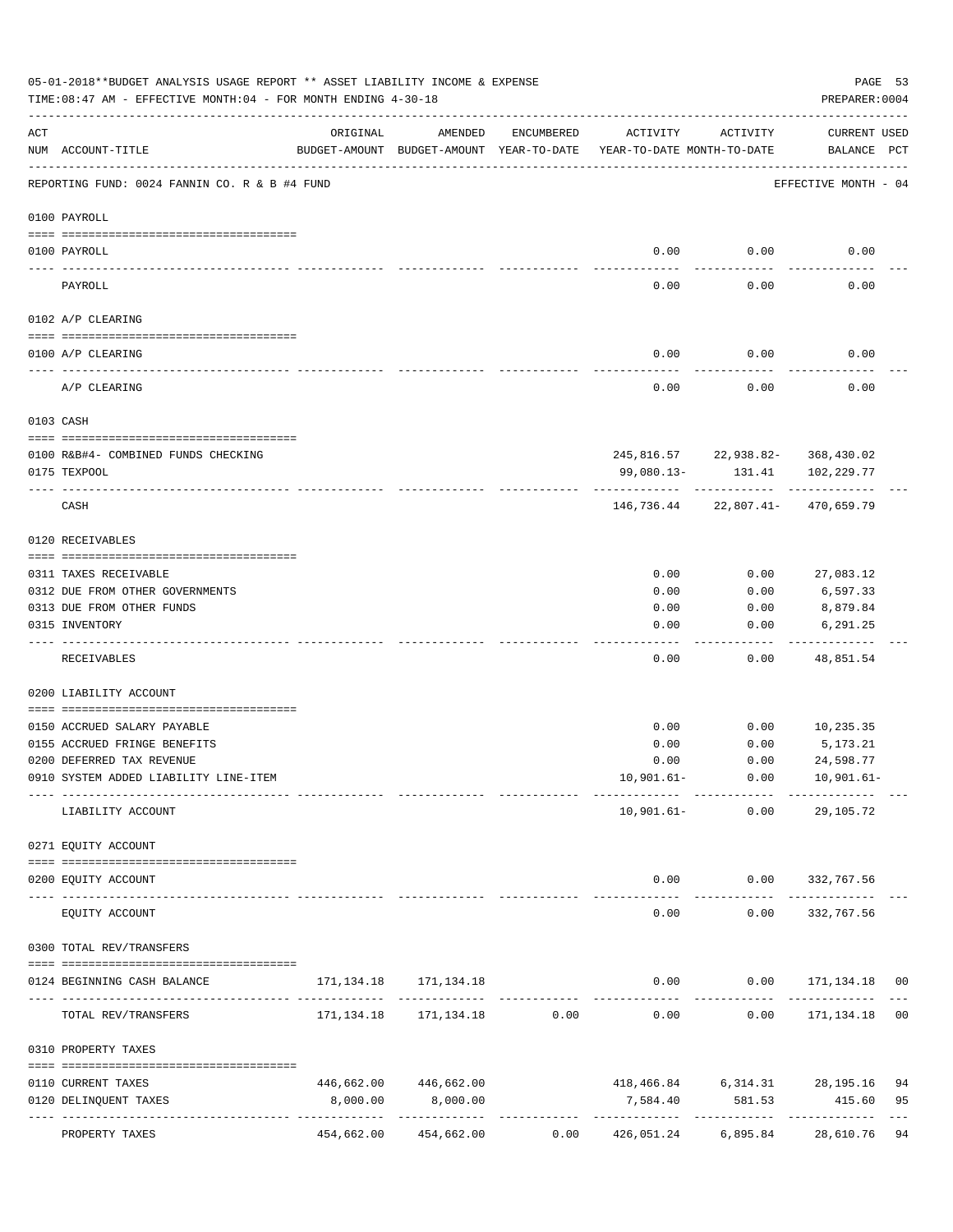|     | 05-01-2018**BUDGET ANALYSIS USAGE REPORT ** ASSET LIABILITY INCOME & EXPENSE<br>TIME: 08:47 AM - EFFECTIVE MONTH: 04 - FOR MONTH ENDING 4-30-18                                                                                                                                                                                                                                                                                                  |                                                          |                                                                                |            |                 |                   | PAGE 54<br>PREPARER: 0004                                   |                |
|-----|--------------------------------------------------------------------------------------------------------------------------------------------------------------------------------------------------------------------------------------------------------------------------------------------------------------------------------------------------------------------------------------------------------------------------------------------------|----------------------------------------------------------|--------------------------------------------------------------------------------|------------|-----------------|-------------------|-------------------------------------------------------------|----------------|
| ACT | NUM ACCOUNT-TITLE                                                                                                                                                                                                                                                                                                                                                                                                                                | ORIGINAL                                                 | AMENDED<br>BUDGET-AMOUNT BUDGET-AMOUNT YEAR-TO-DATE YEAR-TO-DATE MONTH-TO-DATE | ENCUMBERED | ACTIVITY        | ACTIVITY          | <b>CURRENT USED</b><br>BALANCE PCT                          |                |
|     | REPORTING FUND: 0024 FANNIN CO. R & B #4 FUND                                                                                                                                                                                                                                                                                                                                                                                                    |                                                          |                                                                                |            |                 |                   | EFFECTIVE MONTH - 04                                        |                |
|     | 0318 OTHER TAXES                                                                                                                                                                                                                                                                                                                                                                                                                                 |                                                          |                                                                                |            |                 |                   |                                                             |                |
|     | 0120 PAY N LIEU TAX/GRASSLAND                                                                                                                                                                                                                                                                                                                                                                                                                    |                                                          | 1,200.00 1,200.00                                                              |            |                 |                   | 632.39 632.39 567.61                                        | 53             |
|     | 0121 PAY N LIEU TAX/UPPER TRINITY                                                                                                                                                                                                                                                                                                                                                                                                                | 0.00                                                     | 0.00                                                                           |            |                 |                   | 879.39 0.00 879.39+                                         |                |
|     | 0160 SALES TAX REVENUES                                                                                                                                                                                                                                                                                                                                                                                                                          | 40,693.00                                                | 40,693.00                                                                      |            | 27,317.39       | 3,543.67          | 13,375.61                                                   | 67             |
|     | OTHER TAXES                                                                                                                                                                                                                                                                                                                                                                                                                                      | ------------<br>41,893.00                                | 41,893.00                                                                      | 0.00       | 28,829.17       | 4,176.06          | 13,063.83                                                   | 69             |
|     | 0321 FEES OF TAX COLLECTOR                                                                                                                                                                                                                                                                                                                                                                                                                       |                                                          |                                                                                |            |                 |                   |                                                             |                |
|     |                                                                                                                                                                                                                                                                                                                                                                                                                                                  |                                                          |                                                                                |            |                 |                   |                                                             |                |
|     | 0200 CAR REGISTRATION/SALES TAX                                                                                                                                                                                                                                                                                                                                                                                                                  |                                                          | 84,931.00 84,931.00                                                            |            |                 |                   |                                                             | 86             |
|     | 0300 COUNTY'S ADDITIONAL \$10                                                                                                                                                                                                                                                                                                                                                                                                                    | 63,000.00                                                | 63,000.00                                                                      |            | 38,788.65       | 6,056.68          | 24, 211.35                                                  | 62             |
|     | FEES OF TAX COLLECTOR                                                                                                                                                                                                                                                                                                                                                                                                                            | 147,931.00  147,931.00     0.00  111,637.43     7,473.78 |                                                                                |            |                 |                   | 36,293.57                                                   | 75             |
|     | 0330 GRANTS                                                                                                                                                                                                                                                                                                                                                                                                                                      |                                                          |                                                                                |            |                 |                   |                                                             |                |
|     |                                                                                                                                                                                                                                                                                                                                                                                                                                                  |                                                          |                                                                                |            |                 |                   |                                                             |                |
|     | 0200 FEMA GRANT                                                                                                                                                                                                                                                                                                                                                                                                                                  | 0.00                                                     | 0.00                                                                           |            | 0.00            | 0.00              | 0.00                                                        |                |
|     | GRANTS                                                                                                                                                                                                                                                                                                                                                                                                                                           | 0.00                                                     | 0.00                                                                           | 0.00       | 0.00            | 0.00              | 0.00                                                        |                |
|     | 0350 FINES                                                                                                                                                                                                                                                                                                                                                                                                                                       |                                                          |                                                                                |            |                 |                   |                                                             |                |
|     | 0403 COUNTY CLERK FINES                                                                                                                                                                                                                                                                                                                                                                                                                          |                                                          | 11,959.00 11,959.00                                                            |            |                 | 4,141.00 0.00     | 7,818.00                                                    | 35             |
|     | 0450 DISTRICT CLERK FINES                                                                                                                                                                                                                                                                                                                                                                                                                        | 12,052.00                                                | 12,052.00                                                                      |            |                 | 4,780.94 1,179.15 | 7,271.06                                                    | 40             |
|     | 0455 J. P. #1 FINES                                                                                                                                                                                                                                                                                                                                                                                                                              | 8,232.00                                                 | 8,232.00                                                                       |            |                 | 2,570.66 929.18   | 5,661.34                                                    | 31             |
|     | 0456 J. P. #2 FINES                                                                                                                                                                                                                                                                                                                                                                                                                              | 1,500.00                                                 | 1,500.00                                                                       |            | 1,884.35        | 0.00              | 384.35+ 126                                                 |                |
|     | 0457 J. P. #3 FINES                                                                                                                                                                                                                                                                                                                                                                                                                              | 2,200.00                                                 | 2,200.00                                                                       |            | 1,901.44        | 0.00              | 298.56                                                      | 86             |
|     | FINES                                                                                                                                                                                                                                                                                                                                                                                                                                            |                                                          | 35,943.00 35,943.00 0.00 15,278.39 2,108.33                                    |            |                 |                   | 20,664.61                                                   | 43             |
|     | 0360 INTEREST EARNINGS                                                                                                                                                                                                                                                                                                                                                                                                                           |                                                          |                                                                                |            |                 |                   |                                                             |                |
|     |                                                                                                                                                                                                                                                                                                                                                                                                                                                  |                                                          |                                                                                |            |                 |                   |                                                             |                |
|     | 0100 INTEREST EARNING                                                                                                                                                                                                                                                                                                                                                                                                                            |                                                          | 157.85 157.85                                                                  |            | --------------- |                   | 998.59 156.65 840.74+633<br>------------- ------------- --- |                |
|     | INTEREST EARNINGS                                                                                                                                                                                                                                                                                                                                                                                                                                |                                                          | 157.85 157.85 0.00                                                             |            | 998.59          |                   | 156.65 840.74+ 633                                          |                |
|     | 0364 SALE OF ASSETS                                                                                                                                                                                                                                                                                                                                                                                                                              |                                                          |                                                                                |            |                 |                   |                                                             |                |
|     | 0162 LAND/BUILDING                                                                                                                                                                                                                                                                                                                                                                                                                               |                                                          | $0.00$ 0.00                                                                    |            |                 |                   | $0.00$ $0.00$ $0.00$                                        |                |
|     | 0163 SALE OF EQUIPMENT                                                                                                                                                                                                                                                                                                                                                                                                                           |                                                          | 10,000.00  10,000.00                                                           |            |                 |                   | $0.00$ $0.00$ $10,000.00$                                   | 0 <sub>0</sub> |
|     | SALE OF ASSETS                                                                                                                                                                                                                                                                                                                                                                                                                                   |                                                          | 10,000.00    10,000.00    0.00                                                 |            | 0.00            | ------------      | -------------<br>$0.00$ 10,000.00 00                        |                |
|     | 0370 MISCELLANEOUS REVENUES                                                                                                                                                                                                                                                                                                                                                                                                                      |                                                          |                                                                                |            |                 |                   |                                                             |                |
|     | $\verb c  = \verb c  = \verb c  = \verb c  = \verb c  = \verb c  = \verb c  = \verb c  = \verb c  = \verb c  = \verb c  = \verb c  = \verb c  = \verb c  = \verb c  = \verb c  = \verb c  = \verb c  = \verb c  = \verb c  = \verb c  = \verb c  = \verb c  = \verb c  = \verb c  = \verb c  = \verb c  = \verb c  = \verb c  = \verb c  = \verb c  = \verb c  = \verb c  = \verb c  = \verb c  = \verb c  = \verb c$<br>0120 STATE LATERAL ROAD | 8,600.00                                                 | 8,600.00                                                                       |            |                 | 17,258.59 0.00    | 8,658.59+ 201                                               |                |
|     | 0125 TDT WEIGHT FEES                                                                                                                                                                                                                                                                                                                                                                                                                             | 16,000.00                                                | 16,000.00                                                                      |            | 11,193.91       | 0.00              | 4,806.09                                                    | 70             |
|     | 0130 REFUNDS & MISCELLANEOUS                                                                                                                                                                                                                                                                                                                                                                                                                     | 3,500.00                                                 | 3,500.00                                                                       |            | 1,117.12        | 0.00              | 2,382.88 32                                                 |                |
|     | 0138 SALE OF SCRAP IRON                                                                                                                                                                                                                                                                                                                                                                                                                          | 0.00                                                     | 0.00                                                                           |            | 0.00            | 0.00              | 0.00                                                        |                |
|     | 0140 PROCEEDS OF LOAN                                                                                                                                                                                                                                                                                                                                                                                                                            | 0.00                                                     | 0.00                                                                           |            | 0.00            | 0.00              | 0.00                                                        |                |
|     | 0145 REIMBURSEMENT OF MATERIALS 10,000.00                                                                                                                                                                                                                                                                                                                                                                                                        |                                                          | 10,000.00                                                                      |            | 13,318.12       | 800.40            | 3, 318. 12+ 133                                             |                |
|     | 0146 SALE OF RECYCLED MATERIALS                                                                                                                                                                                                                                                                                                                                                                                                                  | 500.00                                                   | 500.00                                                                         |            | 498.50          | 498.50            | 1.50 100                                                    |                |
|     | 0147 OFFICE RENTAL                                                                                                                                                                                                                                                                                                                                                                                                                               | 0.00                                                     | 0.00                                                                           |            | 0.00            | 0.00              | 0.00                                                        |                |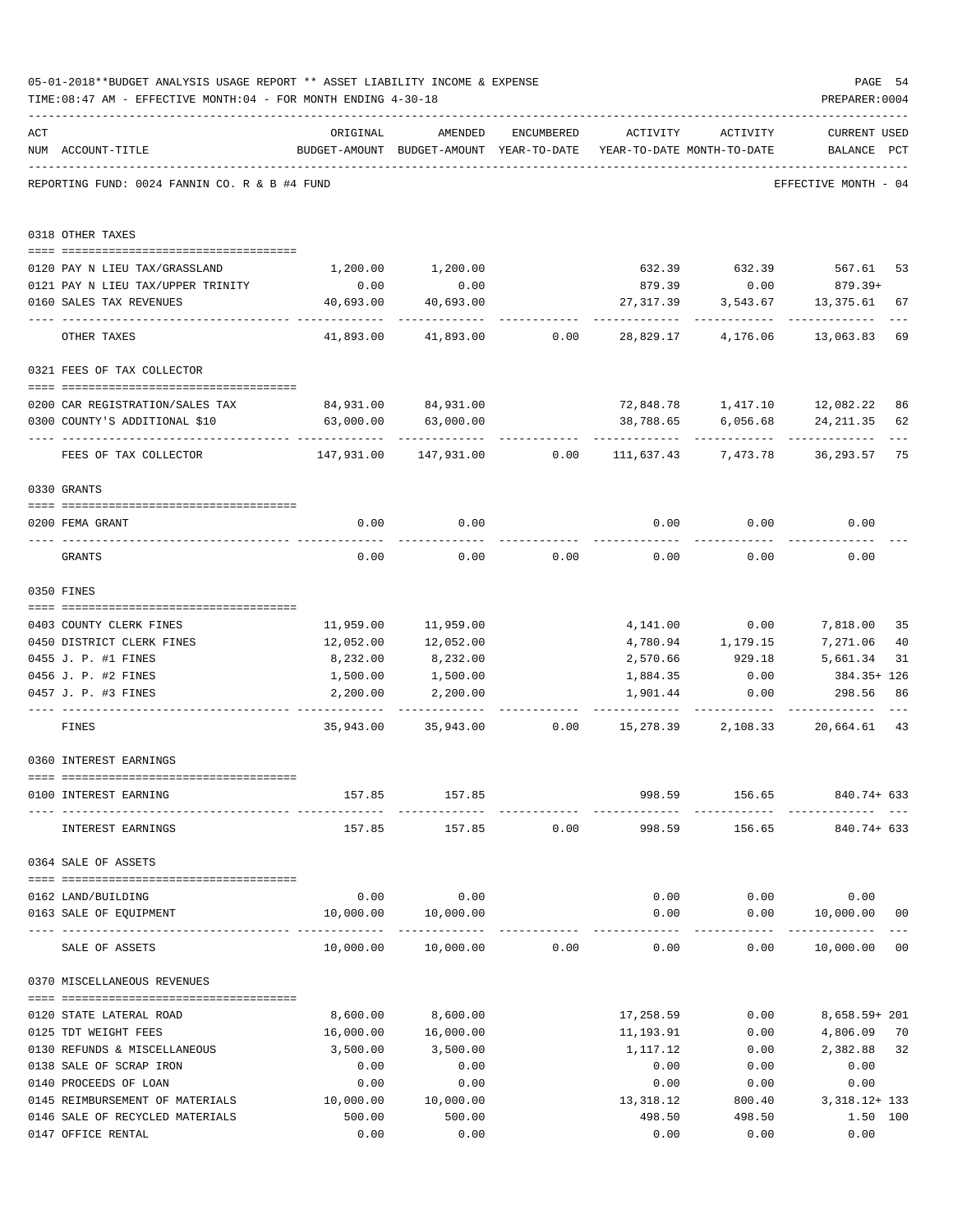| 05-01-2018**BUDGET ANALYSIS USAGE REPORT ** ASSET LIABILITY INCOME & EXPENSE |  |  |  |  |  |  | PAGE |  |
|------------------------------------------------------------------------------|--|--|--|--|--|--|------|--|
|                                                                              |  |  |  |  |  |  |      |  |

TIME:08:47 AM - EFFECTIVE MONTH:04 - FOR MONTH ENDING 4-30-18 PREPARER:0004

| ACT |                                               | ORIGINAL   | AMENDED                                  | <b>ENCUMBERED</b> | ACTIVITY   | ACTIVITY                         | CURRENT USED         |              |
|-----|-----------------------------------------------|------------|------------------------------------------|-------------------|------------|----------------------------------|----------------------|--------------|
|     | NUM ACCOUNT-TITLE                             |            | BUDGET-AMOUNT BUDGET-AMOUNT YEAR-TO-DATE |                   |            | YEAR-TO-DATE MONTH-TO-DATE       | BALANCE              | $_{\rm PCT}$ |
|     | REPORTING FUND: 0024 FANNIN CO. R & B #4 FUND |            |                                          |                   |            |                                  | EFFECTIVE MONTH - 04 |              |
|     | MISCELLANEOUS REVENUES                        | 38,600.00  | 38,600.00                                | 0.00              |            | 43,386.24 1,298.90               | $4,786.24+112$       |              |
|     | 0509 CONTINGENCY                              |            |                                          |                   |            |                                  |                      |              |
|     |                                               |            |                                          |                   |            |                                  |                      |              |
|     | 0475 CONTINGENCY                              | 10,649.46  | 10,649.46                                | 0.00              | 0.00       | 0.00                             | 10,649.46 00         |              |
|     | CONTINGENCY                                   | 10,649.46  | 10,649.46                                | 0.00              | 0.00       | 0.00                             | 10,649.46 00         |              |
|     | 0624 ROAD & BRIDGE 4                          |            |                                          |                   |            |                                  |                      |              |
|     |                                               |            |                                          |                   |            |                                  |                      |              |
|     | 0100 COMPENSATION PAY                         | 0.00       | 0.00                                     | 0.00              | 0.00       | 0.00                             | 0.00                 |              |
|     | 0101 SALARY ELECTED OFFICIAL                  | 60,894.15  | 60,894.15                                | 0.00              | 35,131.35  | 4,684.18                         | 25,762.80            | 58           |
|     | 0105 SALARY SECRETARY                         | 26,735.86  | 26,735.86                                | 0.00              | 15,424.50  | 2,056.60                         | 11,311.36            | 58           |
|     | 0106 SALARY PRECINCT EMPLOYEES                | 180,513.40 | 180,513.40                               | 0.00              | 74,039.69  | 9,435.70                         | 106,473.71           | 41           |
|     | 0107 REGULAR-TEMP. PART-TIME                  | 0.00       | 0.00                                     | 0.00              | 8,928.78   | 1,407.14                         | 8,928.78-            |              |
|     | 0108 LABOR REIMBURSEMENT                      | 0.00       | 0.00                                     | 0.00              | 0.00       | 0.00                             | 0.00                 |              |
|     | 0199 TOTAL SALARIES                           | 268,143.41 | 268,143.41                               | 0.00              | 133,524.32 | 17,583.62                        | 134,619.09           | 50           |
|     | 0201 SOCIAL SECURITY TAXES                    | 16,624.89  | 16,624.89                                | 0.00              | 8,244.39   | 1,085.45                         | 8,380.50             | 50           |
|     | 0202 GROUP HEALTH INSURANCE                   | 83,956.80  | 83,956.80                                | 0.00              | 39,354.31  | 5,247.24                         | 44,602.49            | 47           |
|     | 0203 RETIREMENT                               | 30,514.72  | 30,514.72                                | 0.00              | 15,073.37  | 2,022.13                         | 15,441.35            | 49           |
|     | 0204 WORKERS' COMPENSATION                    | 7,740.60   | 7,740.60                                 | 0.00              | 3,138.29   | 0.00                             | 4,602.31             | 41           |
|     | 0205 MEDICARE TAX                             | 3,888.08   | 3,888.08                                 | 0.00              | 1,928.04   | 253.84                           | 1,960.04             | 50           |
|     | 0206 UNEMPLOYMENT EXPENSE                     | 0.00       | 0.00                                     | 680.19            | 1,133.65   | 0.00                             | 1,813.84-            |              |
|     | 0299 TOTAL EMPLOYEE BENEFITS                  | 142,725.09 | 142,725.09                               | 680.19            | 68,872.05  | 8,608.66                         | 73,172.85            | 49           |
|     | 0310 OFFICE SUPPLIES                          | 250.00     | 250.00                                   | 0.00              | 49.00      | 0.00                             | 201.00               | 20           |
|     | 0314 EMPLOYEE PHYSICALS/DOT TESTING           | 275.00     | 275.00                                   | 0.00              | 60.00      | 0.00                             | 215.00               | 22           |
|     | 0340 SHOP SUPPLIES                            | 2,250.00   | 2,250.00                                 | 0.00              | 1,218.15   | 72.55                            | 1,031.85             | 54           |
|     | 0341 R & B MAT. ROCK & GRAVEL                 | 100,500.00 | 100,500.00                               | 0.00              | 38,130.27  | 2,591.56                         | 62,369.73            | 38           |
|     | 0342 R & B MAT. CULVERTS                      | 7,000.00   | 7,000.00                                 | 0.00              | 5,468.06   | 0.00                             | 1,531.94             | 78           |
|     | 0343 R & B MAT. HARDWRE & LUMB                | 2,500.00   | 2,500.00                                 | 0.00              | 108.68     | 87.69                            | 2,391.32             | 04           |
|     | 0344 R & B MAT. ASPHALT/RD OIL                | 60,000.00  | 60,000.00                                | 276.29            | 5,567.14   | 957.57                           | 54, 156. 57 10       |              |
|     | 0345 CHEMICALS                                | 1,500.00   | 1,500.00                                 | 0.00              | 0.00       | 0.00                             | 1,500.00 00          |              |
|     | 0346 CETRZ EXPENDITURES                       | 0.00       | 0.00                                     | 0.00              | 0.00       | 0.00                             | 0.00                 |              |
|     | 0350 DEBRIS REMOVAL                           | 0.00       | 0.00                                     | 0.00              | 0.00       | 0.00                             | 0.00                 |              |
|     | 0395 EMPLOYEE UNIFORMS                        | 2,500.00   | 2,500.00                                 | 0.00              | 1,097.99   | 198.74                           | 1,402.01             | 44           |
|     | 0399 TOTAL R&B MATERIALS                      | 176,775.00 | 176,775.00                               | 276.29            |            | 51,699.29 3,908.11 124,799.42 29 |                      |              |
|     | 0400 LEGAL FEES                               | 0.00       | 0.00                                     | 0.00              | 0.00       | 0.00                             | 0.00                 |              |
|     | 0420 UTILITY TELEPHONE                        | 1,700.00   | 1,700.00                                 | 106.48            | 862.38     | $68.53-$                         | 731.14               | 57           |
|     | 0421 DSL INTERNET                             | 600.00     | 600.00                                   | 60.00             | 354.12     | $21.46-$                         | 185.88               | 69           |
|     | 0423 CELL PHONE ALLOWANCE                     | 0.00       | 0.00                                     | 0.00              | 0.00       | 0.00                             | 0.00                 |              |
|     | 0427 OUT OF COUNTY TRAVEL                     | 4,600.00   | 4,600.00                                 | 0.00              | 867.04     | 0.00                             | 3,732.96             | 19           |
|     | 0430 BIDS, NOTICES & PERMITS                  | 200.00     | 200.00                                   | 42.52             | 0.00       | 0.00                             | 157.48               | 21           |
|     | 0435 PRINTING                                 | 100.00     | 100.00                                   | 0.00              | 0.00       | 0.00                             | 100.00               | 00           |
|     | 0440 UTILITY ELECTRICITY                      | 4,000.00   | 4,000.00                                 | 254.32            | 1,655.13   | 255.84                           | 2,090.55             | 48           |
|     | 0441 UTILITY GAS                              | 750.00     | 750.00                                   | 0.00              | 495.31     | 78.10                            | 254.69               | 66           |
|     | 0442 UTILITY WATER                            | 2,500.00   | 2,500.00                                 | 0.00              | 773.74     | 51.46                            | 1,726.26             | 31           |
|     | 0443 TRASH PICKUP                             | 2,500.00   | 2,500.00                                 | 0.00              | 1,004.76   | 345.90                           | 1,495.24             | 40           |

0447 REPEATER SERVICE CONTRACT 682.32 682.32 0.00 686.32 0.00 4.00- 101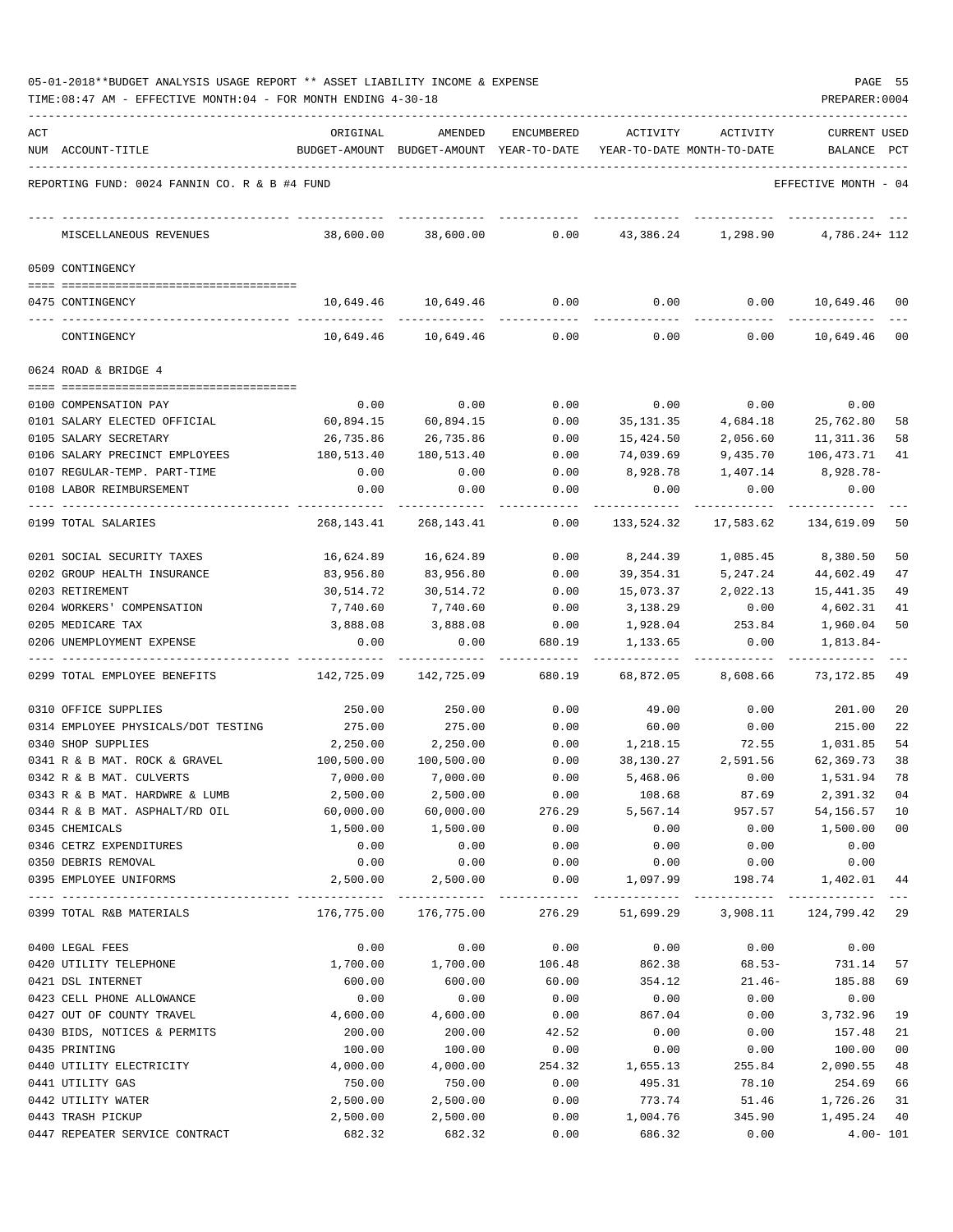TIME:08:47 AM - EFFECTIVE MONTH:04 - FOR MONTH ENDING 4-30-18 PREPARER:0004

| ACT |                                               | ORIGINAL   | AMENDED                                  | <b>ENCUMBERED</b>   | ACTIVITY                   | ACTIVITY          | CURRENT USED    |                |
|-----|-----------------------------------------------|------------|------------------------------------------|---------------------|----------------------------|-------------------|-----------------|----------------|
|     | NUM ACCOUNT-TITLE                             |            | BUDGET-AMOUNT BUDGET-AMOUNT YEAR-TO-DATE |                     | YEAR-TO-DATE MONTH-TO-DATE |                   | <b>BALANCE</b>  | PCT            |
|     | REPORTING FUND: 0024 FANNIN CO. R & B #4 FUND |            |                                          |                     |                            |                   | EFFECTIVE MONTH | - 04           |
|     | 0450 R&M BUILDING                             | 2,000.00   | 2,000.00                                 | 0.00                | 187.50                     | 0.00              | 1,812.50        | 09             |
|     | 0453 COMPUTER SOFTWARE                        | 1,044.00   | 1,044.00                                 | 0.00                | 0.00                       | 0.00              | 1,044.00        | 0 <sub>0</sub> |
|     | 0457 R & M MACHINERY GAS & OIL                | 44,500.00  | 44,500.00                                | 0.00                | 24,850.92                  | 7,607.98          | 19,649.08       | 56             |
|     | 0458 R & M MACHINERY PARTS                    | 20,000.00  | 20,000.00                                | 0.00                | 20,547.28                  | 3,905.97          | 547.28- 103     |                |
|     | 0459 R & M MACH. TIRES & TUBES                | 9,000.00   | 9,000.00                                 | 0.00                | 4,640.00                   | 1,146.00          | 4,360.00        | 52             |
|     | 0460 EQUIPMENT RENTAL/LEASE                   | 17,103.42  | 17,103.42                                | 0.00                | 0.00                       | 0.00              | 17,103.42       | 0 <sub>0</sub> |
|     | 0480 BOND                                     | 0.00       | 0.00                                     | 0.00                | 0.00                       | 0.00              | 0.00            |                |
|     | 0482 INSURANCE                                | 6,000.00   | 6,000.00                                 | 0.00                | 2,853.93                   | 0.00              | 3,146.07        | 48             |
|     | 0485 PRISONER'S SUPPLIES                      | 800.00     | 800.00                                   | 0.00                | 0.00                       | 0.00              | 800.00          | 0 <sub>0</sub> |
|     | 0488 FANNIN RURAL RAIL DISTRICT               | 0.00       | 0.00                                     | 0.00                | 0.00                       | 0.00              | 0.00            |                |
|     | 0490 MISCELLANEOUS                            | 500.00     | 500.00                                   | 0.00                | 0.00                       | 0.00              | 500.00          | 0 <sub>0</sub> |
|     | 0491 SOIL & WATER CONSERVATION                | 250.00     | 250.00                                   | 0.00                | 250.00                     | 0.00              | 0.00            | 100            |
|     | 0492 TDRA FLOOD CASH MATCH                    | 0.00       | 0.00                                     | 0.00                | 0.00                       | 0.00              | 0.00            |                |
|     | 0494 FLOOD CONTROL SITE MAINTENANCE           | 0.00       | 0.00                                     | 0.00                | 0.00                       | 0.00              | 0.00            |                |
|     | 0495 PIPELINE SALES TAX REIMBURSEMENT         | 0.00       | 0.00                                     | 0.00                | 0.00                       | 0.00              | 0.00            |                |
|     | 0496 TCOG HAZARDOUS WASTEMATCH                | 1,250.00   | 1,250.00                                 | 0.00                | 0.00                       | 0.00              | 1,250.00        | 00             |
|     | 0499 TOTAL SER. & OTHER CHARGES               | 120,079.74 | 120,079.74                               | 463.32              | 60,028.43                  | 13,301.26         | 59,587.99       | 50             |
|     | 0500 LAND                                     |            |                                          |                     | 0.00                       | 0.00              | 0.00            |                |
|     | 0535 BUILDING                                 |            |                                          |                     | 0.00                       | 0.00              | 0.00            |                |
|     | 0570 COMPUTER EQUIPMENT                       | 1,247.51   | 1,247.51                                 | 0.00                | 0.00                       | 0.00              | 1,247.51        | 0 <sub>0</sub> |
|     | 0571 PURCHASE OF MACH./EQUIP.                 | 166,000.00 | 166,000.00                               | 0.00                | 145,945.00                 | 0.00              | 20,055.00       | 88             |
|     | 0573 RADIO EQUIPMENT                          | 0.00       | 0.00                                     | 0.00                | 0.00                       | 0.00              | 0.00            |                |
|     | 0575 BUILDING                                 | 0.00       | 0.00                                     | 0.00                | 0.00                       | 0.00              | 0.00            |                |
|     | 0599 CAPITAL OUTLAY                           | 167,247.51 | 167,247.51                               | 0.00                | 145,945.00                 | 0.00              | 21,302.51       | 87             |
|     | ROAD & BRIDGE 4                               | 874,970.75 |                                          | 874,970.75 1,419.80 | 460,069.09                 | 43,401.65         | 413,481.86      | 53             |
|     | 0625 ADMINISTRATIVE OFFICE R&B #4             |            |                                          |                     |                            |                   |                 |                |
|     | 0105 SALARY SECRETARY                         | 9,593.48   | 9,593.48                                 | 0.00                | 5,534.70                   | 737.96            | 4,058.78        | 58             |
|     | 0201 SOCIAL SECURITY TAXES                    | 594.80     | 594.80                                   | 0.00                | 250.33                     | 32.58             | 344.47          | 42             |
|     | 0202 GROUP HEALTH INSURANCE                   | 2,623.65   | 2,623.65                                 | 0.00                | 1,530.48                   | 218.64            | 1,093.17        | 58             |
|     | 0203 RETIREMENT                               | 1,091.74   | 1,091.74                                 | 0.00                | 624.62                     | 84.86             | 467.12          | 57             |
|     | 0204 WORKERS' COMPENSATION                    | 40.29      | 40.29                                    | 0.00                | 16.83                      | 0.00              | 23.46           | 42             |
|     | 0205 MEDICARE TAX                             | 139.11     | 139.11                                   | 0.00                | 58.55                      | 7.62              | 80.56           | 42             |
|     | 0310 OFFICE SUPPLIES                          | 100.00     | 100.00                                   | 0.00                | 24.36                      | 24.36             | 75.64           | 24             |
|     | 0311 POSTAL EXPENSES                          | 0.00       | 0.00                                     | 0.00                | 0.00                       | 0.00              | 0.00            |                |
|     | 0353 COMPUTER EXPENSE                         | 500.00     | 500.00                                   | 0.00                | 409.30                     | 409.30            | 90.70           | 82             |
|     | 0427 OUT OF COUNTY TRAVEL                     | 0.00       | 0.00                                     | 0.00                | 0.00                       | 0.00              | 0.00            |                |
|     | 0480 BOND                                     | 17.75      | 17.75                                    | 0.00                | 24.75                      | 0.00              | $7.00 - 139$    |                |
|     | 0572 OFFICE EQUIPMENT                         | 0.00       | 0.00                                     | 0.00                | 0.00                       | 0.00              | 0.00            |                |
|     | 0574 COMPUTER EQUIPMENT                       | 0.00       | 0.00                                     | 0.00                | 0.00                       | 0.00              | 0.00            |                |
|     | ADMINISTRATIVE OFFICE R&B #4 14,700.82        |            | 14,700.82                                | 0.00                |                            | 8,473.92 1,515.32 | 6,226.90 58     |                |
|     | FANNIN CO. R & B #4 FUND                      |            |                                          |                     |                            |                   |                 |                |
|     | INCOME TOTALS                                 | 900,321.03 | 900,321.03                               |                     | 626,181.06                 | 22,109.56         | 274,139.97 70   |                |
|     | EXPENSE TOTALS                                | 900,321.03 | 900,321.03                               | 1,419.80            | 468,543.01                 | 44,916.97         | 430,358.22      | 52             |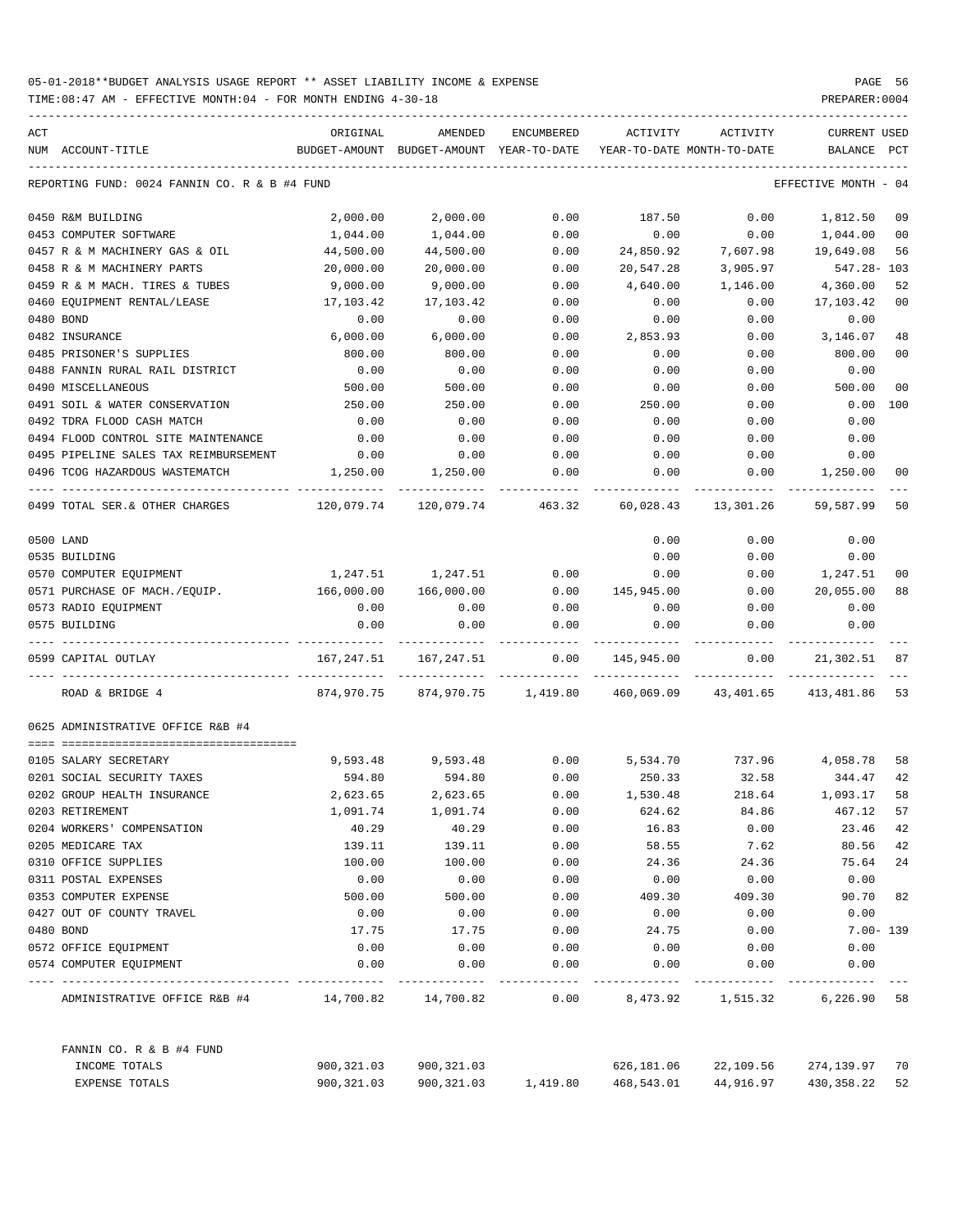|     | 05-01-2018**BUDGET ANALYSIS USAGE REPORT ** ASSET LIABILITY INCOME & EXPENSE<br>TIME:08:47 AM - EFFECTIVE MONTH:04 - FOR MONTH ENDING 4-30-18 |               |               |              |                            |          | PREPARER: 0004       | PAGE 57        |
|-----|-----------------------------------------------------------------------------------------------------------------------------------------------|---------------|---------------|--------------|----------------------------|----------|----------------------|----------------|
| ACT |                                                                                                                                               | ORIGINAL      | AMENDED       | ENCUMBERED   | <b>ACTIVITY</b>            | ACTIVITY | <b>CURRENT USED</b>  |                |
|     | NUM ACCOUNT-TITLE                                                                                                                             | BUDGET-AMOUNT | BUDGET-AMOUNT | YEAR-TO-DATE | YEAR-TO-DATE MONTH-TO-DATE |          | BALANCE              | $_{\rm PCT}$   |
|     | REPORTING FUND: 0025 FANNIN COUNTY BEES                                                                                                       |               |               |              |                            |          | EFFECTIVE MONTH - 04 |                |
|     | 0103 CASH                                                                                                                                     |               |               |              |                            |          |                      |                |
|     |                                                                                                                                               |               |               |              |                            |          |                      |                |
|     | 0100 BEES-COMBINED FUNDS CHECKING                                                                                                             |               |               |              | 0.00                       | 0.00     | 2,177.67             |                |
|     | CASH                                                                                                                                          |               |               |              | 0.00                       | 0.00     | 2,177.67             |                |
|     | 0271 EQUITY ACCOUNT                                                                                                                           |               |               |              |                            |          |                      |                |
|     |                                                                                                                                               |               |               |              |                            |          |                      |                |
|     | 0200 EQUITY ACCOUNT                                                                                                                           |               |               |              | 0.00                       | 0.00     | 2,177.67             |                |
|     | EQUITY ACCOUNT                                                                                                                                |               |               |              | 0.00                       | 0.00     | 2,177.67             |                |
|     | 0300 CASH                                                                                                                                     |               |               |              |                            |          |                      |                |
|     | 0125 BEGINNING CASH BALANCE                                                                                                                   | 1,000.00      | 1,000.00      |              | 0.00                       | 0.00     | 1,000.00             | 00             |
|     | CASH                                                                                                                                          | 1,000.00      | 1,000.00      | 0.00         | 0.00                       | 0.00     | 1,000.00             | 0 <sub>0</sub> |
|     | 0370 MISC. INCOME                                                                                                                             |               |               |              |                            |          |                      |                |
|     |                                                                                                                                               |               |               |              |                            |          |                      |                |
|     | 0138 SALE OF SCRAP IRON                                                                                                                       | 0.00          | 0.00          |              | 0.00                       | 0.00     | 0.00                 |                |
|     | 0625 DONATIONS                                                                                                                                | 0.00          | 0.00          |              | 0.00                       | 0.00     | 0.00                 |                |
|     | MISC. INCOME                                                                                                                                  | 0.00          | 0.00          | 0.00         | 0.00                       | 0.00     | 0.00                 |                |
|     | 0625 FANNIN COUNTY BEES                                                                                                                       |               |               |              |                            |          |                      |                |
|     |                                                                                                                                               |               |               |              |                            |          |                      |                |
|     | 0310 OFFICE SUPPLIES                                                                                                                          | 0.00          | 0.00          | 0.00         | 0.00                       | 0.00     | 0.00                 |                |
|     | 0343 ROAD SIGNS                                                                                                                               | 0.00          | 0.00          | 0.00         | 0.00                       | 0.00     | 0.00                 |                |
|     | 0353 COMPUTER EXPENSE                                                                                                                         | 0.00          | 0.00          | 0.00         | 0.00                       | 0.00     | 0.00                 |                |
|     | 0427 TRAVEL EXPENSE                                                                                                                           | 1,000.00      | 1,000.00      | 0.00         | 0.00                       | 0.00     | 1,000.00             | 0 <sub>0</sub> |
|     | 0572 OFFICE EQUIPMENT                                                                                                                         | 0.00          | 0.00          | 0.00         | 0.00                       | 0.00     | 0.00                 |                |
|     | FANNIN COUNTY BEES                                                                                                                            | 1,000.00      | 1,000.00      | 0.00         | 0.00                       | 0.00     | 1,000.00             | 0 <sub>0</sub> |
|     | FANNIN COUNTY BEES                                                                                                                            |               |               |              |                            |          |                      |                |
|     | INCOME TOTALS                                                                                                                                 | 1,000.00      | 1,000.00      |              | 0.00                       | 0.00     | 1,000.00             | 0 <sub>0</sub> |
|     | <b>EXPENSE TOTALS</b>                                                                                                                         | 1,000.00      | 1,000.00      | 0.00         | 0.00                       | 0.00     | 1,000.00             | 0 <sub>0</sub> |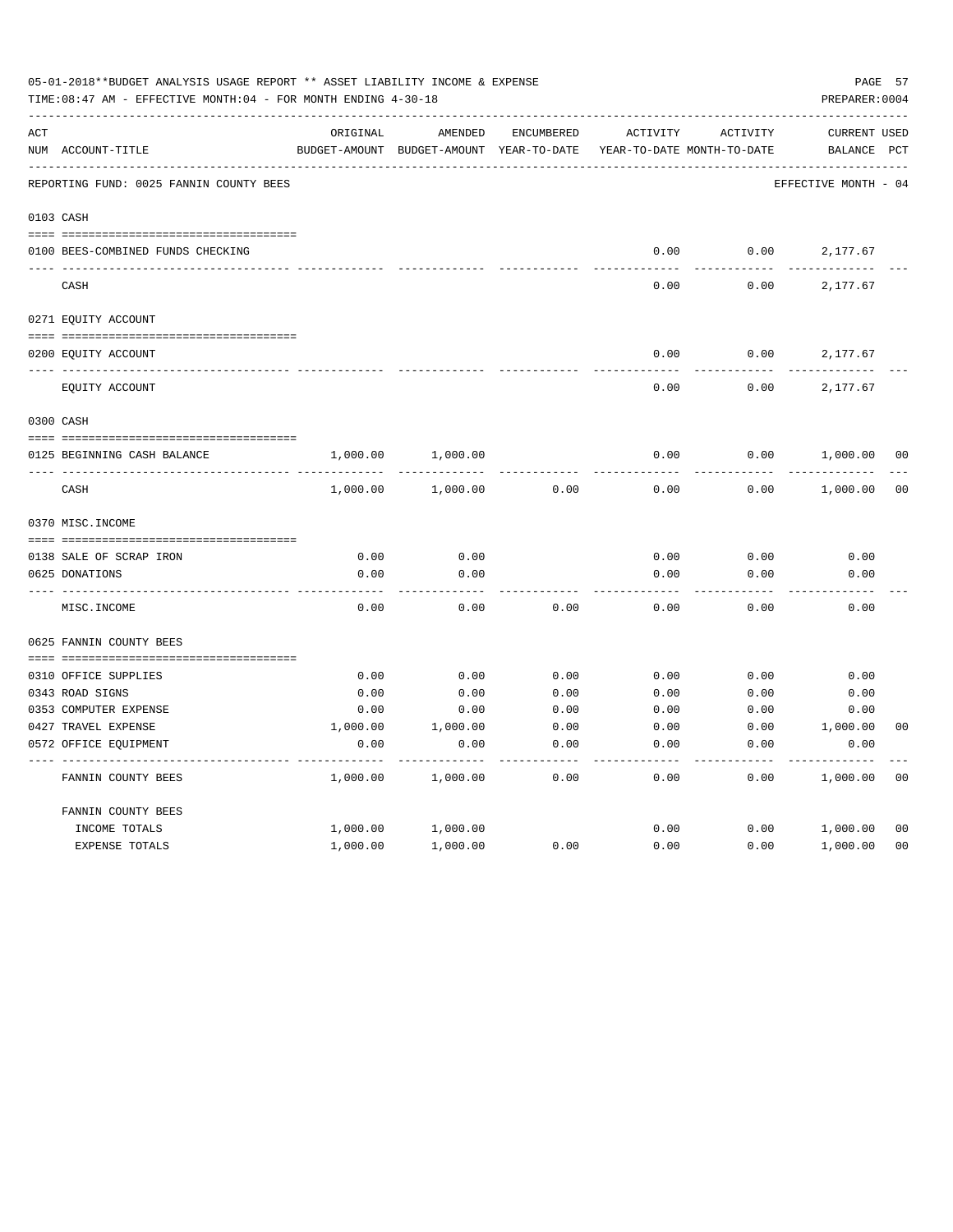|     | 05-01-2018**BUDGET ANALYSIS USAGE REPORT ** ASSET LIABILITY INCOME & EXPENSE<br>TIME: 08:47 AM - EFFECTIVE MONTH: 04 - FOR MONTH ENDING 4-30-18 |          |                                                     |              |                                           |                        | PAGE 58<br>PREPARER: 0004          |                     |
|-----|-------------------------------------------------------------------------------------------------------------------------------------------------|----------|-----------------------------------------------------|--------------|-------------------------------------------|------------------------|------------------------------------|---------------------|
| ACT | NUM ACCOUNT-TITLE                                                                                                                               | ORIGINAL | AMENDED<br>BUDGET-AMOUNT BUDGET-AMOUNT YEAR-TO-DATE | ENCUMBERED   | ACTIVITY<br>YEAR-TO-DATE MONTH-TO-DATE    | ACTIVITY               | <b>CURRENT USED</b><br>BALANCE PCT |                     |
|     | REPORTING FUND: 0026 J.P.#1 JUST.CT.TECHNOLOGY                                                                                                  |          |                                                     |              |                                           |                        | EFFECTIVE MONTH - 04               |                     |
|     | 0102 A/P CLEARING                                                                                                                               |          |                                                     |              |                                           |                        |                                    |                     |
|     | 0100 A/P CLEARING                                                                                                                               |          |                                                     |              | 0.00                                      | 0.00                   | 0.00                               |                     |
|     | ---- ---------<br>A/P CLEARING                                                                                                                  |          |                                                     |              | 0.00                                      | 0.00                   | 0.00                               |                     |
|     | 0103 CASH                                                                                                                                       |          |                                                     |              |                                           |                        |                                    |                     |
|     | 0100 J.P.#1 JUST.CT.TECH-COMB.FUND CKIN                                                                                                         |          |                                                     |              |                                           | ---------              | 437.47- 298.10 46,011.76           |                     |
|     | CASH                                                                                                                                            |          |                                                     |              | $437.47-$                                 | 298.10                 | 46,011.76                          |                     |
|     | 0120 RECEIVABLES                                                                                                                                |          |                                                     |              |                                           |                        |                                    |                     |
|     | 0313 DUE FROM OTHER FUNDS                                                                                                                       |          |                                                     |              | 0.00                                      | 0.00                   | 487.74                             |                     |
|     | RECEIVABLES                                                                                                                                     |          |                                                     |              | 0.00                                      | 0.00                   | 487.74                             |                     |
|     | 0200 SYSTEM ADDED LIABILITY DEPARTMENT                                                                                                          |          |                                                     |              |                                           |                        |                                    |                     |
|     | 0910 SYSTEM ADDED LIABILITY LINE-ITEM                                                                                                           |          |                                                     |              | 0.00                                      | 0.00                   | 0.00                               |                     |
|     | SYSTEM ADDED LIABILITY DEPARTMENT                                                                                                               |          |                                                     |              | 0.00                                      | 0.00                   | 0.00                               |                     |
|     | 0271 EQUITY ACCOUNT                                                                                                                             |          |                                                     |              |                                           |                        |                                    |                     |
|     | 0200 EQUITY ACCOUNT                                                                                                                             |          |                                                     |              | 0.00                                      | 0.00                   | 46,936.97                          |                     |
|     | EQUITY ACCOUNT                                                                                                                                  |          |                                                     |              | 0.00                                      | 0.00                   | 46,936.97                          |                     |
|     | 0300 CASH                                                                                                                                       |          |                                                     |              |                                           |                        |                                    |                     |
|     | 0126 BEGINNING CASH BALANCE                                                                                                                     | 1,000.00 | 1,000.00                                            |              | 0.00                                      |                        | 0.00 1,000.00                      | 0 <sup>0</sup>      |
|     | CASH                                                                                                                                            |          | $1,000.00$ $1,000.00$ $0.00$                        |              |                                           |                        | $0.00$ $0.00$ $1,000.00$ $00$      |                     |
|     | 0360 INTEREST EARNINGS                                                                                                                          |          |                                                     |              |                                           |                        |                                    |                     |
|     | 0100 INTEREST EARNINGS                                                                                                                          | 20.00    | 20.00                                               |              |                                           | 20.07 2.94             | $0.07 + 100$                       |                     |
|     | INTEREST EARNINGS                                                                                                                               | 20.00    | 20.00                                               | 0.00         | --------------<br>20.07                   | 2.94                   | $0.07 + 100$                       |                     |
|     | 0370 MISCELLANEOUS INCOME                                                                                                                       |          |                                                     |              |                                           |                        |                                    |                     |
|     | 0455 J.P.#1 TECHNOLOGY FEES                                                                                                                     |          | 4,000.00 4,000.00                                   |              |                                           |                        | 938.68 295.16 3,061.32 23          |                     |
|     | MISCELLANEOUS INCOME                                                                                                                            |          |                                                     | ------------ | $4,000.00$ $4,000.00$ $0.00$ $938.68$     | . <u>.</u> .<br>295.16 | 3,061.32                           | $\frac{1}{2}$<br>23 |
|     | 0455 J.P.#1 TECHNOLOGY EQUIP.                                                                                                                   |          |                                                     |              |                                           |                        |                                    |                     |
|     | 0420 OMNIBASE TELEPHONE LINE                                                                                                                    |          |                                                     |              | $0.00$ $0.00$ $0.00$ $0.00$ $0.00$ $0.00$ |                        | 0.00                               |                     |
|     | 0572 OFFICE EQUIPMENT                                                                                                                           |          | 5,020.00 5,020.00<br>-------------                  | -----------  | $0.00$ 1,396.22<br>-------------          | ------------           | $0.00$ 3,623.78<br>-------------   | 28                  |
|     | J.P.#1 TECHNOLOGY EQUIP.                                                                                                                        | 5,020.00 | 5,020.00                                            | 0.00         | 1,396.22                                  | 0.00                   | 3,623.78                           | 28                  |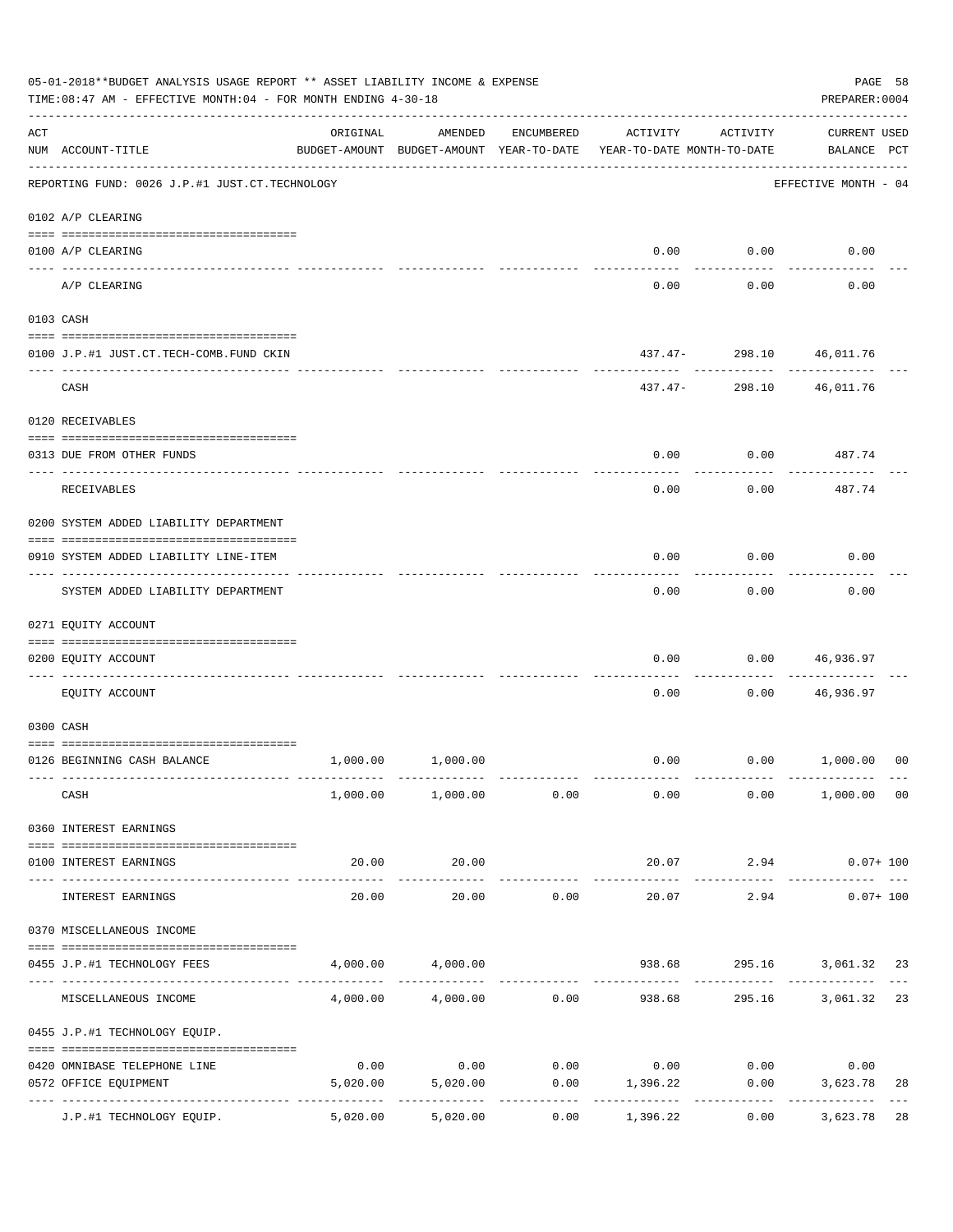| 05-01-2018**BUDGET ANALYSIS USAGE REPORT ** ASSET LIABILITY INCOME & EXPENSE |               |               |              |                            |          | PAGE 59              |            |
|------------------------------------------------------------------------------|---------------|---------------|--------------|----------------------------|----------|----------------------|------------|
| TIME: 08:47 AM - EFFECTIVE MONTH: 04 - FOR MONTH ENDING 4-30-18              |               |               |              |                            |          | PREPARER: 0004       |            |
| ACT                                                                          | ORIGINAL      | AMENDED       | ENCUMBERED   | ACTIVITY                   | ACTIVITY | CURRENT USED         |            |
| NUM ACCOUNT-TITLE                                                            | BUDGET-AMOUNT | BUDGET-AMOUNT | YEAR-TO-DATE | YEAR-TO-DATE MONTH-TO-DATE |          | BALANCE              | <b>PCT</b> |
| REPORTING FUND: 0026 J.P.#1 JUST.CT.TECHNOLOGY                               |               |               |              |                            |          | EFFECTIVE MONTH - 04 |            |
| J.P.#1 JUST.CT.TECHNOLOGY                                                    |               |               |              |                            |          |                      |            |
| INCOME TOTALS                                                                | 5.020.00      | 5.020.00      |              | 958.75                     | 298.10   | 4,061.25             | 19         |
| <b>EXPENSE TOTALS</b>                                                        | 5,020.00      | 5.020.00      | 0.00         | 1,396.22                   | 0.00     | 3,623.78             | 28         |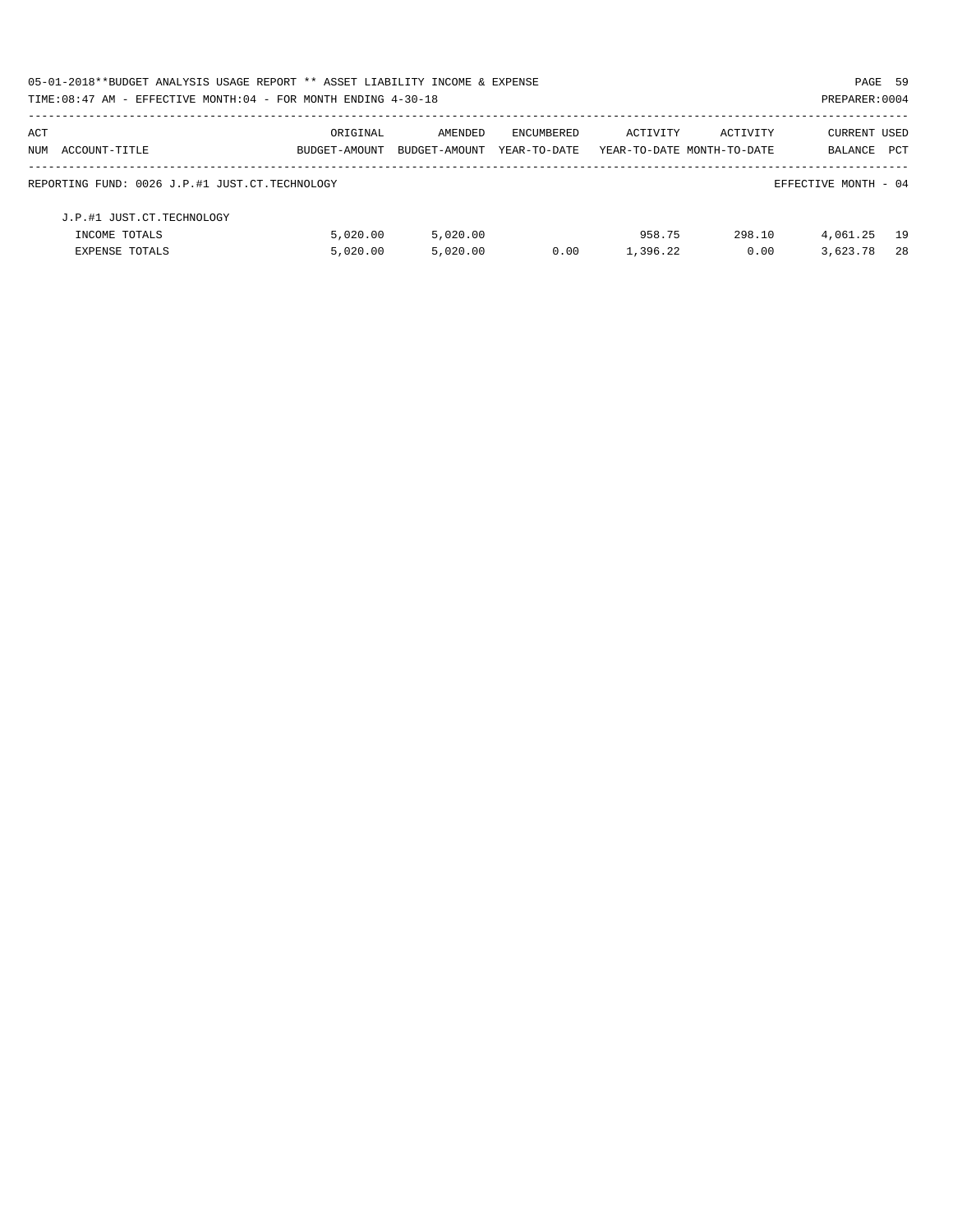|     | 05-01-2018**BUDGET ANALYSIS USAGE REPORT ** ASSET LIABILITY INCOME & EXPENSE<br>TIME: 08:47 AM - EFFECTIVE MONTH: 04 - FOR MONTH ENDING 4-30-18 |                      |                                                     |               |                                        |              | PAGE 60<br>PREPARER: 0004          |                |
|-----|-------------------------------------------------------------------------------------------------------------------------------------------------|----------------------|-----------------------------------------------------|---------------|----------------------------------------|--------------|------------------------------------|----------------|
| ACT | NUM ACCOUNT-TITLE                                                                                                                               | ORIGINAL             | AMENDED<br>BUDGET-AMOUNT BUDGET-AMOUNT YEAR-TO-DATE | ENCUMBERED    | ACTIVITY<br>YEAR-TO-DATE MONTH-TO-DATE | ACTIVITY     | <b>CURRENT USED</b><br>BALANCE PCT |                |
|     | REPORTING FUND: 0027 J.P.#2 JUST.CT.TECHNOLOGY                                                                                                  |                      |                                                     |               |                                        |              | EFFECTIVE MONTH - 04               |                |
|     | 0102 A/P CLEARING                                                                                                                               |                      |                                                     |               |                                        |              |                                    |                |
|     | 0100 A/P CLEARING<br>---- ---------                                                                                                             |                      |                                                     |               | 0.00                                   | 0.00         | 0.00                               |                |
|     | A/P CLEARING                                                                                                                                    |                      |                                                     |               | 0.00                                   | 0.00         | 0.00                               |                |
|     | 0103 CASH                                                                                                                                       |                      |                                                     |               |                                        |              |                                    |                |
|     | 0100 J.P.#2 JUST.CT.TECH-COMB.FUND CKIN                                                                                                         |                      |                                                     |               |                                        | .            | $820.04 - 0.67$ 10,204.20          |                |
|     | CASH                                                                                                                                            |                      |                                                     |               |                                        |              | $820.04 - 0.67$ 10,204.20          |                |
|     | 0120 RECEIVABLES                                                                                                                                |                      |                                                     |               |                                        |              |                                    |                |
|     | 0313 DUE FROM OTHER FUNDS                                                                                                                       |                      |                                                     |               | 0.00                                   | 0.00         | 84.20                              |                |
|     | RECEIVABLES                                                                                                                                     |                      |                                                     |               | 0.00                                   | 0.00         | 84.20                              |                |
|     | 0271 EQUITY ACCOUNT                                                                                                                             |                      |                                                     |               |                                        |              |                                    |                |
|     | 0200 EQUITY ACCOUNT                                                                                                                             |                      |                                                     |               | 0.00                                   |              | $0.00$ 11,108.44                   |                |
|     | EQUITY ACCOUNT                                                                                                                                  |                      |                                                     |               | 0.00                                   |              | $0.00$ 11,108.44                   |                |
|     | 0300 CASH                                                                                                                                       |                      |                                                     |               |                                        |              |                                    |                |
|     | 0127 BEGINNING CASH BALANCE                                                                                                                     | 2,000.00             | 2,000.00                                            |               | 0.00                                   | 0.00         | 2,000.00                           | 00             |
|     | CASH                                                                                                                                            | 2,000.00             | 2,000.00                                            | 0.00          | 0.00                                   | 0.00         | 2,000.00                           | 0 <sub>0</sub> |
|     | 0360 INTEREST EARNINGS                                                                                                                          |                      |                                                     |               |                                        |              |                                    |                |
|     | 0100 INTEREST EARNINGS                                                                                                                          | 7.00                 | 7.00                                                |               |                                        | 4.48 0.67    | 2.52 64                            |                |
|     | INTEREST EARNINGS                                                                                                                               | 7.00                 | 7.00                                                | 0.00          | 4.48                                   | 0.67         | 2.52 64                            |                |
|     | 0370 MISCELLANEOUS INCOME                                                                                                                       |                      |                                                     |               |                                        |              |                                    |                |
|     | 0456 J.P.#2 TECHNOLOGY FEES                                                                                                                     | 400.00               | 400.00                                              |               |                                        |              | 538.38 0.00 138.38+ 135            |                |
|     | MISCELLANEOUS INCOME                                                                                                                            | 400.00               | 400.00                                              | 0.00          | 538.38                                 | 0.00         | 138.38+ 135                        |                |
|     | 0456 TECHNOLOGY EQUIPMENT                                                                                                                       |                      |                                                     |               |                                        |              |                                    |                |
|     | 0572 OFFICE EQUIPMENT                                                                                                                           | 2,407.00             | 2,407.00                                            |               | $0.00$ 1,362.90 0.00 1,044.10          |              |                                    | 57             |
|     | --------------------- ----<br>TECHNOLOGY EQUIPMENT                                                                                              |                      | . <u>.</u> .<br>2,407.00 2,407.00                   | ------------- | $0.00$ 1,362.90                        | 0.00         | 1,044.10                           | 57             |
|     | J.P.#2 JUST.CT.TECHNOLOGY                                                                                                                       |                      |                                                     |               |                                        |              |                                    |                |
|     | INCOME TOTALS<br>EXPENSE TOTALS                                                                                                                 | 2,407.00<br>2,407.00 | 2,407.00<br>2,407.00                                |               | 542.86<br>$0.00$ 1,362.90              | 0.67<br>0.00 | 1,864.14<br>1,044.10               | 23<br>57       |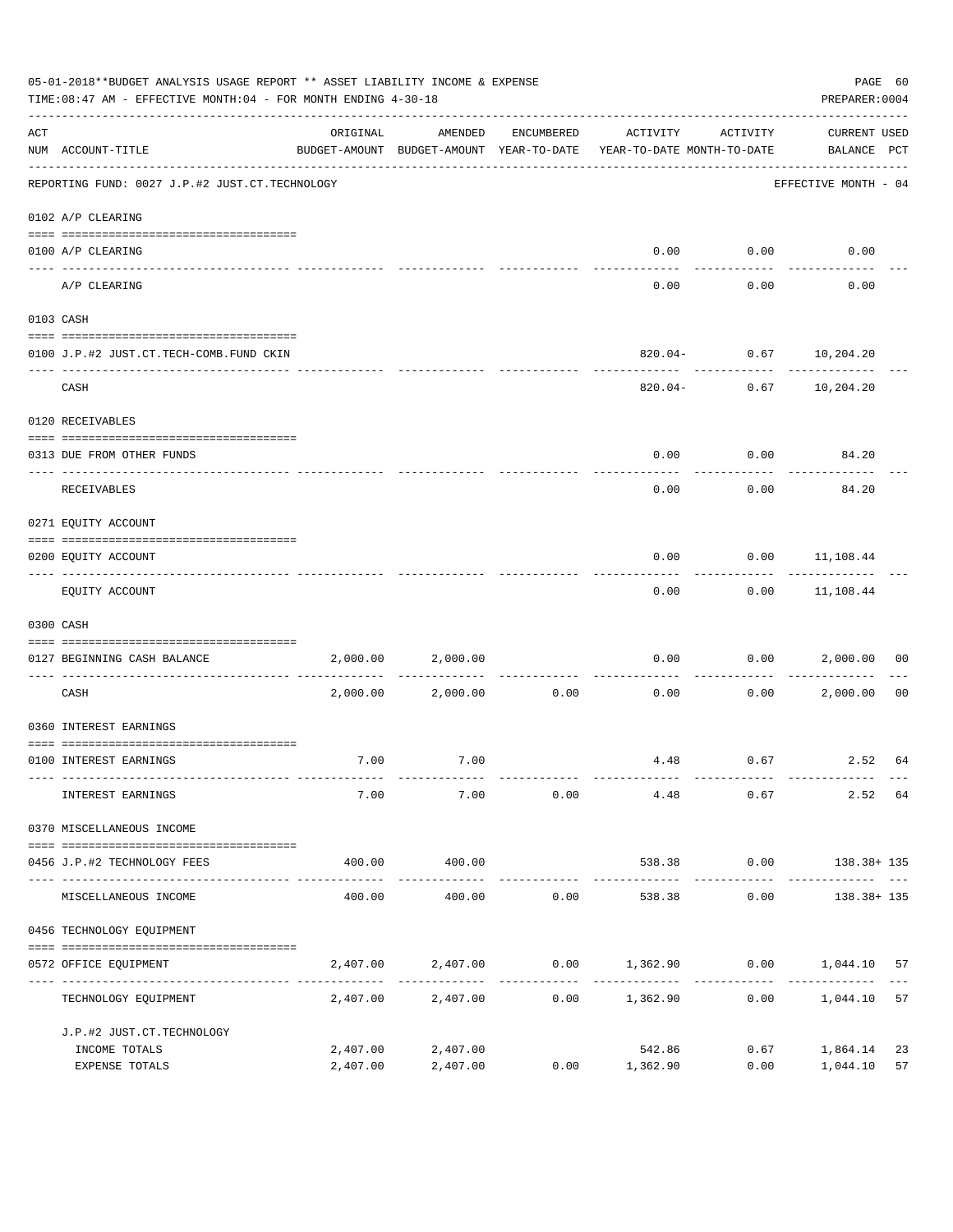|     | 05-01-2018**BUDGET ANALYSIS USAGE REPORT ** ASSET LIABILITY INCOME & EXPENSE<br>TIME:08:47 AM - EFFECTIVE MONTH:04 - FOR MONTH ENDING 4-30-18 |          |                                                                                |             |               |                             | PAGE 61<br>PREPARER: 0004                                   |    |
|-----|-----------------------------------------------------------------------------------------------------------------------------------------------|----------|--------------------------------------------------------------------------------|-------------|---------------|-----------------------------|-------------------------------------------------------------|----|
| ACT | NUM ACCOUNT-TITLE                                                                                                                             | ORIGINAL | AMENDED<br>BUDGET-AMOUNT BUDGET-AMOUNT YEAR-TO-DATE YEAR-TO-DATE MONTH-TO-DATE | ENCUMBERED  | ACTIVITY      | ACTIVITY                    | <b>CURRENT USED</b><br>BALANCE PCT                          |    |
|     | REPORTING FUND: 0028 J.P.#3 JUST.CT.TECHNOLOGY                                                                                                |          |                                                                                |             |               |                             | EFFECTIVE MONTH - 04                                        |    |
|     | 0102 A/P CLEARING                                                                                                                             |          |                                                                                |             |               |                             |                                                             |    |
|     | 0100 A/P CLEARING                                                                                                                             |          |                                                                                |             | 0.00          | 0.00                        | 0.00                                                        |    |
|     | A/P CLEARING                                                                                                                                  |          |                                                                                |             | 0.00          | 0.00                        | 0.00                                                        |    |
|     | 0103 CASH                                                                                                                                     |          |                                                                                |             |               |                             |                                                             |    |
|     | 0100 J.P.#3 JUST.CT.TECH-COMB.FUND CKIN                                                                                                       |          |                                                                                |             | 395.66        |                             | $0.31$ 4,958.30                                             |    |
|     | CASH                                                                                                                                          |          |                                                                                |             | 395.66        | ----------<br>0.31          | 4,958.30                                                    |    |
|     | 0120 RECEIVABLES                                                                                                                              |          |                                                                                |             |               |                             |                                                             |    |
|     | 0313 DUE FROM OTHER FUNDS                                                                                                                     |          |                                                                                |             | 0.00          |                             | $0.00$ 156.60                                               |    |
|     | RECEIVABLES                                                                                                                                   |          |                                                                                |             | 0.00          | 0.00                        | 156.60                                                      |    |
|     | 0200 SYSTEM ADDED LIABILITY DEPARTMENT                                                                                                        |          |                                                                                |             |               |                             |                                                             |    |
|     | 0910 SYSTEM ADDED LIABILITY LINE-ITEM                                                                                                         |          |                                                                                |             | 0.00          | 0.00                        | 0.00                                                        |    |
|     | SYSTEM ADDED LIABILITY DEPARTMENT                                                                                                             |          |                                                                                |             | 0.00          | 0.00                        | 0.00                                                        |    |
|     | 0271 EQUITY ACCOUNT                                                                                                                           |          |                                                                                |             |               |                             |                                                             |    |
|     | 0200 EQUITY ACCOUNT                                                                                                                           |          |                                                                                |             | 0.00          | 0.00                        | 4,719.24                                                    |    |
|     | EQUITY ACCOUNT                                                                                                                                |          |                                                                                |             | 0.00          | 0.00                        | 4,719.24                                                    |    |
|     | 0300 CASH                                                                                                                                     |          |                                                                                |             |               |                             |                                                             |    |
|     | 0128 BEGINNING CASH                                                                                                                           |          | 3,100.00 3,100.00                                                              |             | 0.00          |                             | $0.00$ 3,100.00                                             | 00 |
|     | CASH                                                                                                                                          |          |                                                                                |             |               |                             | $3,100.00$ $3,100.00$ $0.00$ $0.00$ $0.00$ $3,100.00$ $0.0$ |    |
|     | 0360 INTEREST EARNINGS                                                                                                                        |          |                                                                                |             |               |                             |                                                             |    |
|     | 0100 INTEREST EARNINGS                                                                                                                        | 0.00     | 0.00                                                                           |             |               | $2.02$ 0.31                 | $2.02+$                                                     |    |
|     | INTEREST EARNINGS                                                                                                                             | 0.00     | 0.00                                                                           | 0.00        | 2.02          | 0.31                        | ------------ -------------<br>$2.02+$                       |    |
|     | 0370 MISCELLANEOUS INCOME                                                                                                                     |          |                                                                                |             |               |                             |                                                             |    |
|     | 0456 J.P.#3 TECHNOLOGY FEES                                                                                                                   | 400.00   | 400.00                                                                         |             |               |                             | 678.63 0.00 278.63+170                                      |    |
|     | MISCELLANEOUS INCOME                                                                                                                          |          |                                                                                | ----------- |               | ---------                   | $400.00$ $400.00$ $0.00$ $678.63$ $0.00$ $278.63 + 170$     |    |
|     | 0457 TECHNOLOGY EQUIPMENT                                                                                                                     |          |                                                                                |             |               |                             |                                                             |    |
|     | 0572 OFFICE EQUIPMENT                                                                                                                         |          | 3,500.00 3,500.00                                                              | 0.00        | ------------- | 284.99 0.00<br>------------ | 3,215.01 08<br>-------------                                |    |
|     | TECHNOLOGY EQUIPMENT                                                                                                                          |          | $3,500.00$ $3,500.00$                                                          |             | 0.00          | 284.99                      | 3,215.01<br>0.00                                            | 08 |

J.P.#3 JUST.CT.TECHNOLOGY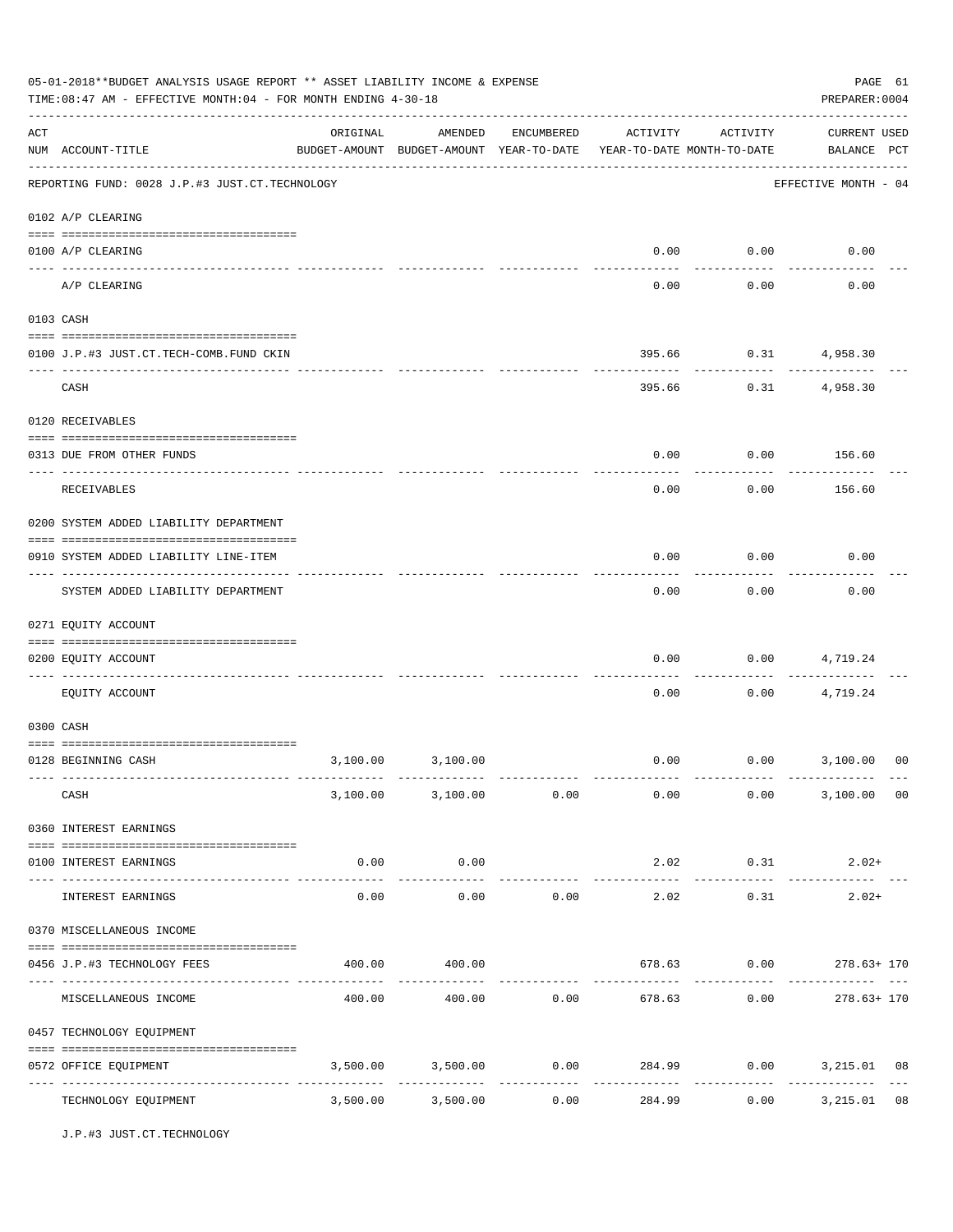|     | 05-01-2018**BUDGET ANALYSIS USAGE REPORT ** ASSET LIABILITY INCOME & EXPENSE<br>PAGE 62 |               |               |                   |          |                            |                      |            |  |  |  |
|-----|-----------------------------------------------------------------------------------------|---------------|---------------|-------------------|----------|----------------------------|----------------------|------------|--|--|--|
|     | TIME:08:47 AM - EFFECTIVE MONTH:04 - FOR MONTH ENDING 4-30-18                           |               |               |                   |          |                            | PREPARER: 0004       |            |  |  |  |
|     |                                                                                         |               |               |                   |          |                            |                      |            |  |  |  |
| ACT |                                                                                         | ORIGINAL      | AMENDED       | <b>ENCUMBERED</b> | ACTIVITY | ACTIVITY                   | CURRENT USED         |            |  |  |  |
|     | NUM ACCOUNT-TITLE                                                                       | BUDGET-AMOUNT | BUDGET-AMOUNT | YEAR-TO-DATE      |          | YEAR-TO-DATE MONTH-TO-DATE | BALANCE              | <b>PCT</b> |  |  |  |
|     |                                                                                         |               |               |                   |          |                            |                      |            |  |  |  |
|     | REPORTING FUND: 0028 J.P.#3 JUST.CT.TECHNOLOGY                                          |               |               |                   |          |                            | EFFECTIVE MONTH - 04 |            |  |  |  |
|     |                                                                                         |               |               |                   |          |                            |                      |            |  |  |  |
|     | INCOME TOTALS                                                                           | 3,500.00      | 3,500.00      |                   | 680.65   | 0.31                       | 2,819.35             | 19         |  |  |  |
|     | <b>EXPENSE TOTALS</b>                                                                   | 3,500.00      | 3.500.00      | 0.00              | 284.99   | 0.00                       | 3,215.01             | 08         |  |  |  |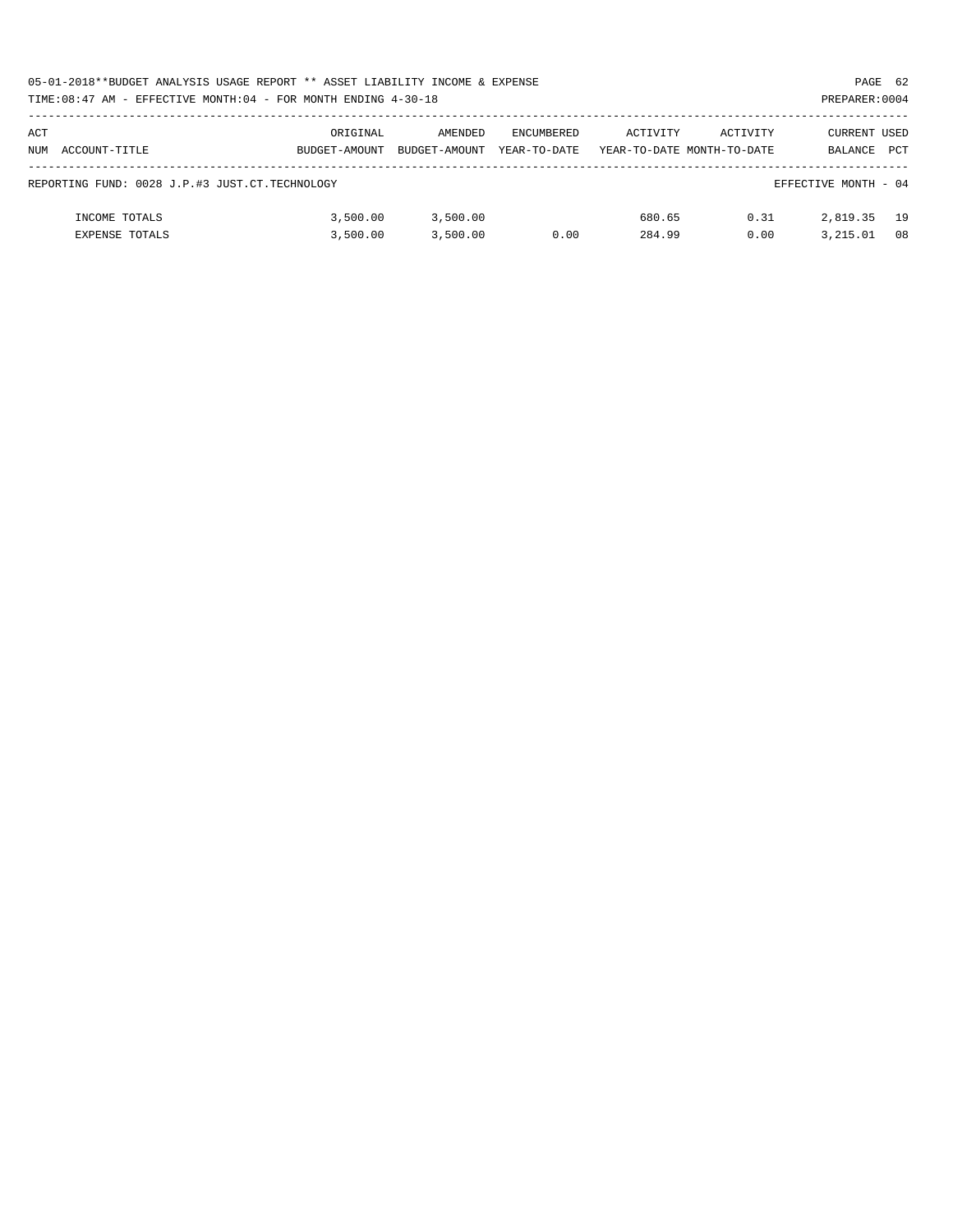|     | 05-01-2018**BUDGET ANALYSIS USAGE REPORT ** ASSET LIABILITY INCOME & EXPENSE<br>TIME:08:47 AM - EFFECTIVE MONTH:04 - FOR MONTH ENDING 4-30-18 |          |                                                     |            |          |                                        | PAGE 63<br>PREPARER: 0004          |
|-----|-----------------------------------------------------------------------------------------------------------------------------------------------|----------|-----------------------------------------------------|------------|----------|----------------------------------------|------------------------------------|
| ACT | NUM ACCOUNT-TITLE                                                                                                                             | ORIGINAL | AMENDED<br>BUDGET-AMOUNT BUDGET-AMOUNT YEAR-TO-DATE | ENCUMBERED | ACTIVITY | ACTIVITY<br>YEAR-TO-DATE MONTH-TO-DATE | <b>CURRENT USED</b><br>BALANCE PCT |
|     | REPORTING FUND: 0030 SHERIFF WORK RELEASE                                                                                                     |          |                                                     |            |          |                                        | EFFECTIVE MONTH - 04               |
|     | 0103 CASH                                                                                                                                     |          |                                                     |            |          |                                        |                                    |
|     | 0100 SHERIFF WORK RELEASE-COMB FUND CKI                                                                                                       |          |                                                     |            | 0.00     | 0.00                                   | 983.14                             |
|     | CASH                                                                                                                                          |          |                                                     |            | 0.00     | 0.00                                   | 983.14                             |
|     | 0271 EQUITY ACCOUNT                                                                                                                           |          |                                                     |            |          |                                        |                                    |
|     | 0200 EQUITY ACCOUNT                                                                                                                           |          |                                                     |            | 0.00     | 0.00                                   | 983.14                             |
|     | EQUITY ACCOUNT                                                                                                                                |          |                                                     |            | 0.00     | 0.00                                   | 983.14                             |
|     | 0360 INTEREST EARNINGS                                                                                                                        |          |                                                     |            |          |                                        |                                    |
|     | 0100 INTEREST EARNINGS                                                                                                                        | 0.00     | 0.00                                                |            | 0.00     | 0.00                                   | 0.00                               |
|     | INTEREST EARNINGS                                                                                                                             | 0.00     | 0.00                                                | 0.00       | 0.00     | 0.00                                   | 0.00                               |
|     | 0370 MISCELLANEOUS INCOME                                                                                                                     |          |                                                     |            |          |                                        |                                    |
|     | 0569 SHERIFF WORK RELEASE                                                                                                                     | 0.00     | 0.00                                                |            | 0.00     | 0.00                                   | 0.00                               |
|     | MISCELLANEOUS INCOME                                                                                                                          | 0.00     | 0.00                                                | 0.00       | 0.00     | 0.00                                   | 0.00                               |
|     | 0569 WORK RELEASE                                                                                                                             |          |                                                     |            |          |                                        |                                    |
|     |                                                                                                                                               |          |                                                     |            |          |                                        |                                    |
|     | 0310 OFFICE SUPPLIES                                                                                                                          | 0.00     | 0.00                                                | 0.00       | 0.00     | 0.00                                   | 0.00                               |
|     | 0421 ONLINE RESEARCH                                                                                                                          | 0.00     | 0.00                                                | 0.00       | 0.00     | 0.00                                   | 0.00                               |
|     | 0571 EQUIPMENT                                                                                                                                | 0.00     | 0.00                                                | 0.00       | 0.00     | 0.00                                   | 0.00                               |
|     | <b>WORK RELEASE</b>                                                                                                                           | 0.00     | 0.00                                                | 0.00       | 0.00     | 0.00                                   | 0.00                               |
|     | SHERIFF WORK RELEASE                                                                                                                          |          |                                                     |            |          |                                        |                                    |
|     | INCOME TOTALS                                                                                                                                 | 0.00     | 0.00                                                |            | 0.00     | 0.00                                   | 0.00                               |
|     | <b>EXPENSE TOTALS</b>                                                                                                                         | 0.00     | 0.00                                                | 0.00       | 0.00     | 0.00                                   | 0.00                               |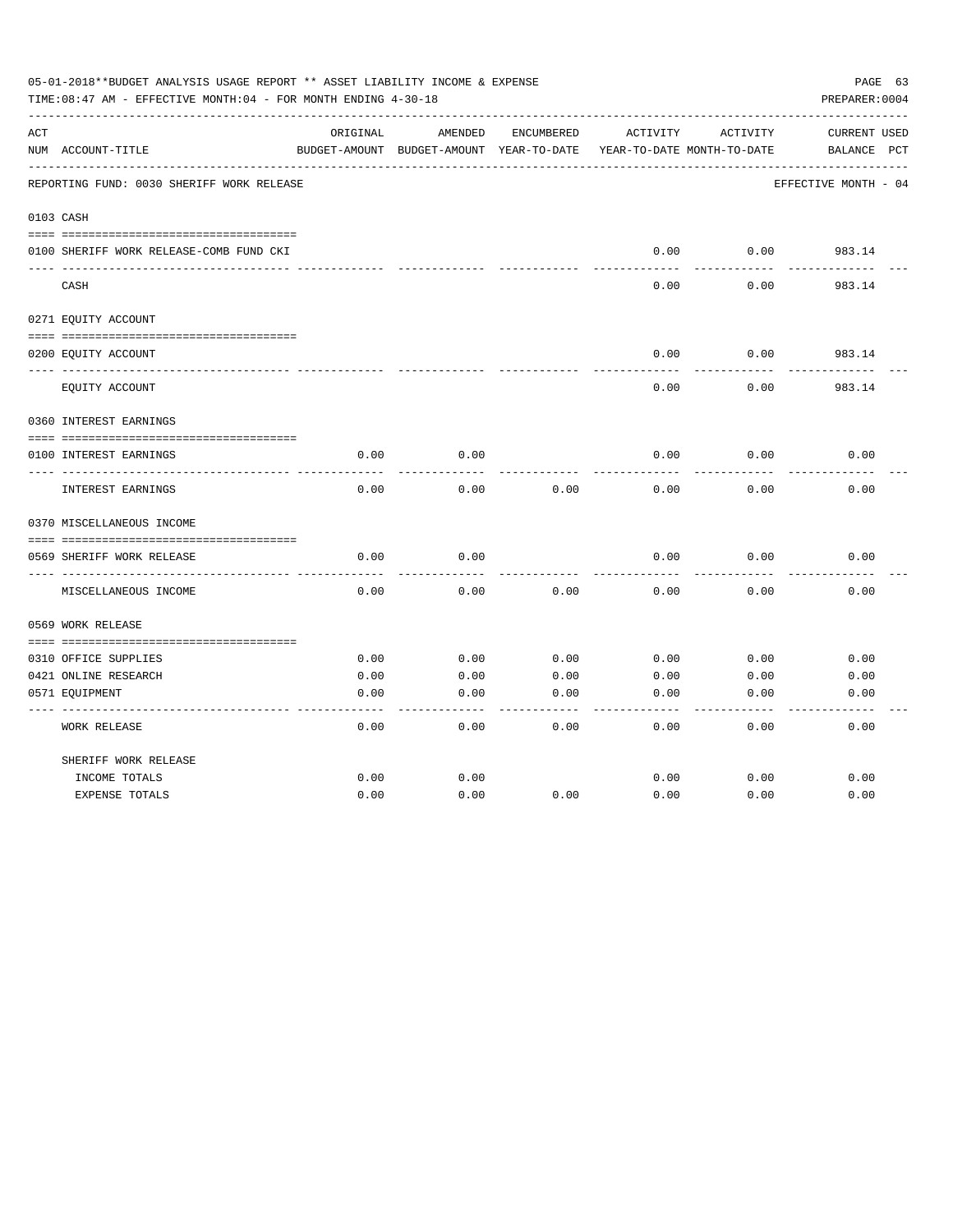|     | 05-01-2018**BUDGET ANALYSIS USAGE REPORT ** ASSET LIABILITY INCOME & EXPENSE<br>TIME: 08:47 AM - EFFECTIVE MONTH: 04 - FOR MONTH ENDING 4-30-18 |          |                                                     |                   |                 |                                               | PAGE 64<br>PREPARER: 0004                    |
|-----|-------------------------------------------------------------------------------------------------------------------------------------------------|----------|-----------------------------------------------------|-------------------|-----------------|-----------------------------------------------|----------------------------------------------|
| ACT | NUM ACCOUNT-TITLE                                                                                                                               | ORIGINAL | AMENDED<br>BUDGET-AMOUNT BUDGET-AMOUNT YEAR-TO-DATE | <b>ENCUMBERED</b> | <b>ACTIVITY</b> | <b>ACTIVITY</b><br>YEAR-TO-DATE MONTH-TO-DATE | <b>CURRENT USED</b><br>BALANCE<br><b>PCT</b> |
|     | REPORTING FUND: 0031 COURTHOUSE RESTORATION FUND                                                                                                |          |                                                     |                   |                 |                                               | EFFECTIVE MONTH - 04                         |
|     | 0103 CASH                                                                                                                                       |          |                                                     |                   |                 |                                               |                                              |
|     | 0100 COURTHOUSE RESTORATION-COMB.FUND                                                                                                           |          |                                                     |                   | 0.00            | 0.00                                          | 115.00                                       |
|     | 0175 TEXPOOL                                                                                                                                    |          |                                                     |                   | 0.00            | 0.00                                          | 0.00                                         |
|     | CASH                                                                                                                                            |          |                                                     |                   | 0.00            | 0.00                                          | 115.00                                       |
|     | 0271 EQUITY ACCOUNT                                                                                                                             |          |                                                     |                   |                 |                                               |                                              |
|     | 0200 EQUITY ACCOUNT                                                                                                                             |          |                                                     |                   | 0.00            | 0.00                                          | 115.00                                       |
|     | EQUITY ACCOUNT                                                                                                                                  |          |                                                     |                   | 0.00            | 0.00                                          | 115.00                                       |
|     | 0300 CASH                                                                                                                                       |          |                                                     |                   |                 |                                               |                                              |
|     | 0131 BEGINNING CASH BALANCE                                                                                                                     | 0.00     | 0.00                                                |                   | 0.00            | 0.00                                          | 0.00                                         |
|     | CASH                                                                                                                                            | 0.00     | 0.00                                                | 0.00              | 0.00            | 0.00                                          | 0.00                                         |
|     | 0330 GRANT INCOME                                                                                                                               |          |                                                     |                   |                 |                                               |                                              |
|     | 0510 COURTHOUSE RESTORATION                                                                                                                     | 0.00     | 0.00                                                |                   | 0.00            | 0.00                                          | 0.00                                         |
|     | GRANT INCOME                                                                                                                                    | 0.00     | 0.00                                                | 0.00              | 0.00            | 0.00                                          | 0.00                                         |
|     | 0370 MISCELLANEOUS INCOME                                                                                                                       |          |                                                     |                   |                 |                                               |                                              |
|     | 0131 RESTORATION DONATIONS                                                                                                                      | 0.00     | 0.00                                                |                   | 0.00            | 0.00                                          | 0.00                                         |
|     | MISCELLANEOUS INCOME                                                                                                                            | 0.00     | 0.00                                                | 0.00              | 0.00            | 0.00                                          | 0.00                                         |
|     | 0510 COURTHOUSE RESTORATION                                                                                                                     |          |                                                     |                   |                 |                                               |                                              |
|     | 0490 MISCELLANEOUS                                                                                                                              | 0.00     | 0.00                                                | 0.00              | 0.00            | 0.00                                          | 0.00                                         |
|     | COURTHOUSE RESTORATION                                                                                                                          | 0.00     | 0.00                                                | 0.00              | 0.00            | 0.00                                          | 0.00                                         |
|     | COURTHOUSE RESTORATION FUND                                                                                                                     |          |                                                     |                   |                 |                                               |                                              |
|     | INCOME TOTALS                                                                                                                                   | 0.00     | 0.00                                                |                   | 0.00            | 0.00                                          | 0.00                                         |
|     | <b>EXPENSE TOTALS</b>                                                                                                                           | 0.00     | 0.00                                                | 0.00              | 0.00            | 0.00                                          | 0.00                                         |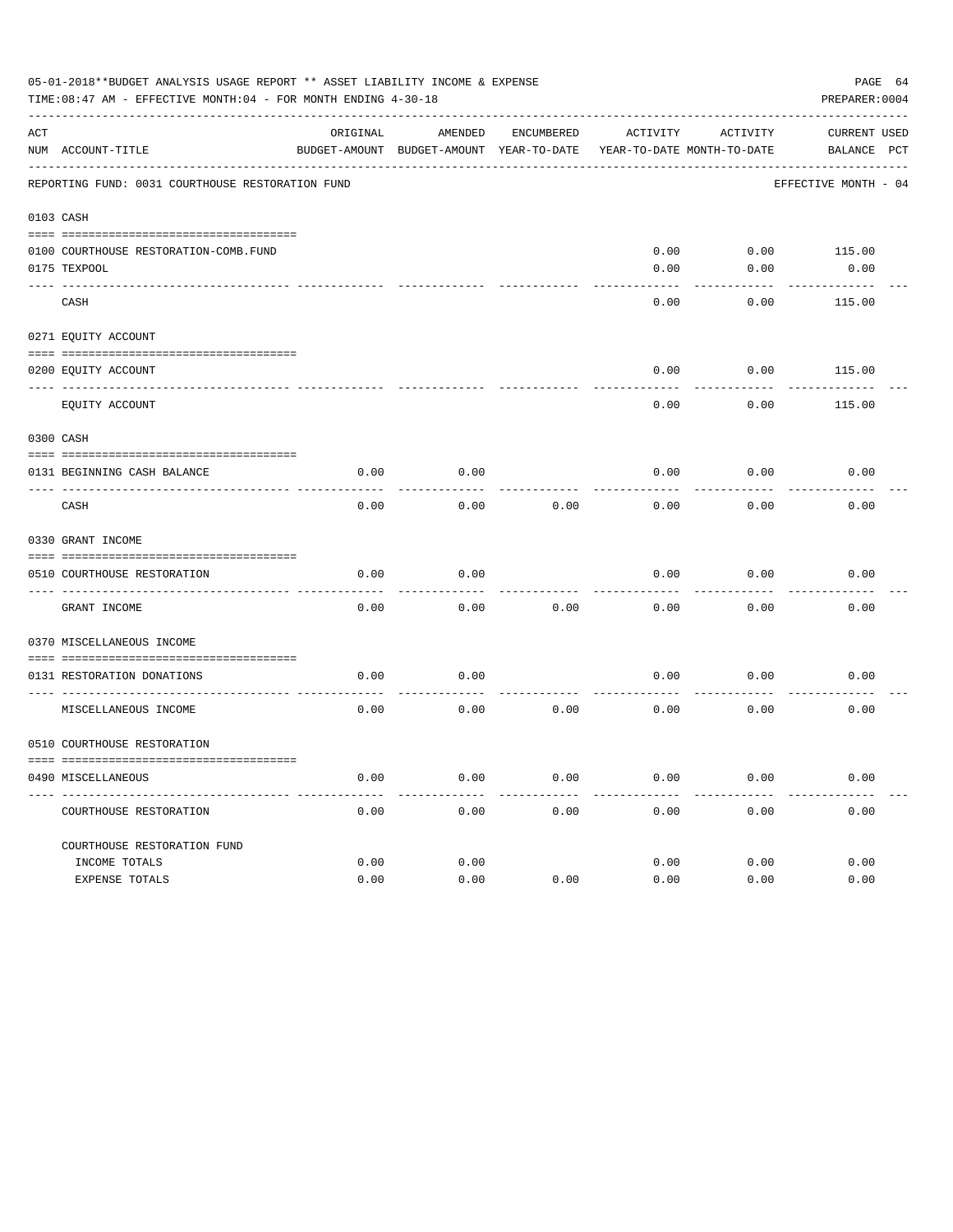|     | 05-01-2018**BUDGET ANALYSIS USAGE REPORT ** ASSET LIABILITY INCOME & EXPENSE<br>TIME: 08:47 AM - EFFECTIVE MONTH: 04 - FOR MONTH ENDING 4-30-18 |          |                                                                                |            |                             |          | PREPARER: 0004              | PAGE 65        |
|-----|-------------------------------------------------------------------------------------------------------------------------------------------------|----------|--------------------------------------------------------------------------------|------------|-----------------------------|----------|-----------------------------|----------------|
| ACT | NUM ACCOUNT-TITLE                                                                                                                               | ORIGINAL | AMENDED<br>BUDGET-AMOUNT BUDGET-AMOUNT YEAR-TO-DATE YEAR-TO-DATE MONTH-TO-DATE | ENCUMBERED | ACTIVITY                    | ACTIVITY | CURRENT USED<br>BALANCE PCT |                |
|     | REPORTING FUND: 0033 BAIL BONDSMAN APP. FEES                                                                                                    |          |                                                                                |            |                             |          | EFFECTIVE MONTH - 04        |                |
|     | 0102 A/P CLEARING                                                                                                                               |          |                                                                                |            |                             |          |                             |                |
|     | 0100 A/P CLEARING                                                                                                                               |          |                                                                                |            | 0.00                        | 0.00     | 0.00                        |                |
|     | ---- --------<br>A/P CLEARING                                                                                                                   |          |                                                                                |            | 0.00                        | 0.00     | 0.00                        |                |
|     | 0103 BAIL BONDSMAN AP.FEE CASH                                                                                                                  |          |                                                                                |            |                             |          |                             |                |
|     | 0100 BAIL BONDSMAN APP.-COMB FUND CKING                                                                                                         |          |                                                                                |            | 0.00                        |          | $0.00$ 8,596.74             |                |
|     | BAIL BONDSMAN AP.FEE CASH                                                                                                                       |          |                                                                                |            | 0.00                        | 0.00     | 8,596.74                    |                |
|     | 0271 EQUITY ACCOUNT                                                                                                                             |          |                                                                                |            |                             |          |                             |                |
|     | 0200 EQUITY ACCOUNT                                                                                                                             |          |                                                                                |            | 0.00                        |          | $0.00$ 8,596.74             |                |
|     | EQUITY ACCOUNT                                                                                                                                  |          |                                                                                |            | 0.00                        | 0.00     | 8,596.74                    |                |
|     | 0300 CASH                                                                                                                                       |          |                                                                                |            |                             |          |                             |                |
|     | 0133 BEGINNING CASH BALANCE                                                                                                                     | 2,000.00 | 2,000.00                                                                       |            | 0.00                        | 0.00     | 2,000.00 00                 |                |
|     | CASH                                                                                                                                            | 2,000.00 | 2,000.00                                                                       | 0.00       | 0.00                        | 0.00     | 2,000.00                    | 00             |
|     | 0340 BAIL BOND APPLICATION FEE                                                                                                                  |          |                                                                                |            |                             |          |                             |                |
|     | 0480 APPLICATION FEE                                                                                                                            | 500.00   | 500.00                                                                         |            | 0.00                        | 0.00     | 500.00                      | 00             |
|     | BAIL BOND APPLICATION FEE                                                                                                                       | 500.00   | 500.00                                                                         | 0.00       | 0.00                        | 0.00     | 500.00                      | 0 <sub>0</sub> |
|     | 0498 BAIL BONDSMAN EXP.                                                                                                                         |          |                                                                                |            |                             |          |                             |                |
|     | 0310 OFFICE SUPPLIES                                                                                                                            |          | 200.00 200.00 0.00                                                             |            | $0.00$ $0.00$ $200.00$ $00$ |          |                             |                |
|     | 0427 OUT OF COUNTY TRAVEL                                                                                                                       | 2,300.00 | 2,300.00                                                                       | 0.00       | 0.00                        | 0.00     | 2,300.00                    | 00             |
|     | BAIL BONDSMAN EXP.                                                                                                                              | 2,500.00 | 2,500.00                                                                       | 0.00       | 0.00                        | 0.00     | 2,500.00                    | 0 <sub>0</sub> |
|     | BAIL BONDSMAN APP. FEES                                                                                                                         |          |                                                                                |            |                             |          |                             |                |
|     | INCOME TOTALS                                                                                                                                   | 2,500.00 | 2,500.00                                                                       |            | 0.00                        | 0.00     | 2,500.00                    | 0 <sub>0</sub> |
|     | EXPENSE TOTALS                                                                                                                                  | 2,500.00 | 2,500.00                                                                       | 0.00       | 0.00                        | 0.00     | 2,500.00                    | 0 <sub>0</sub> |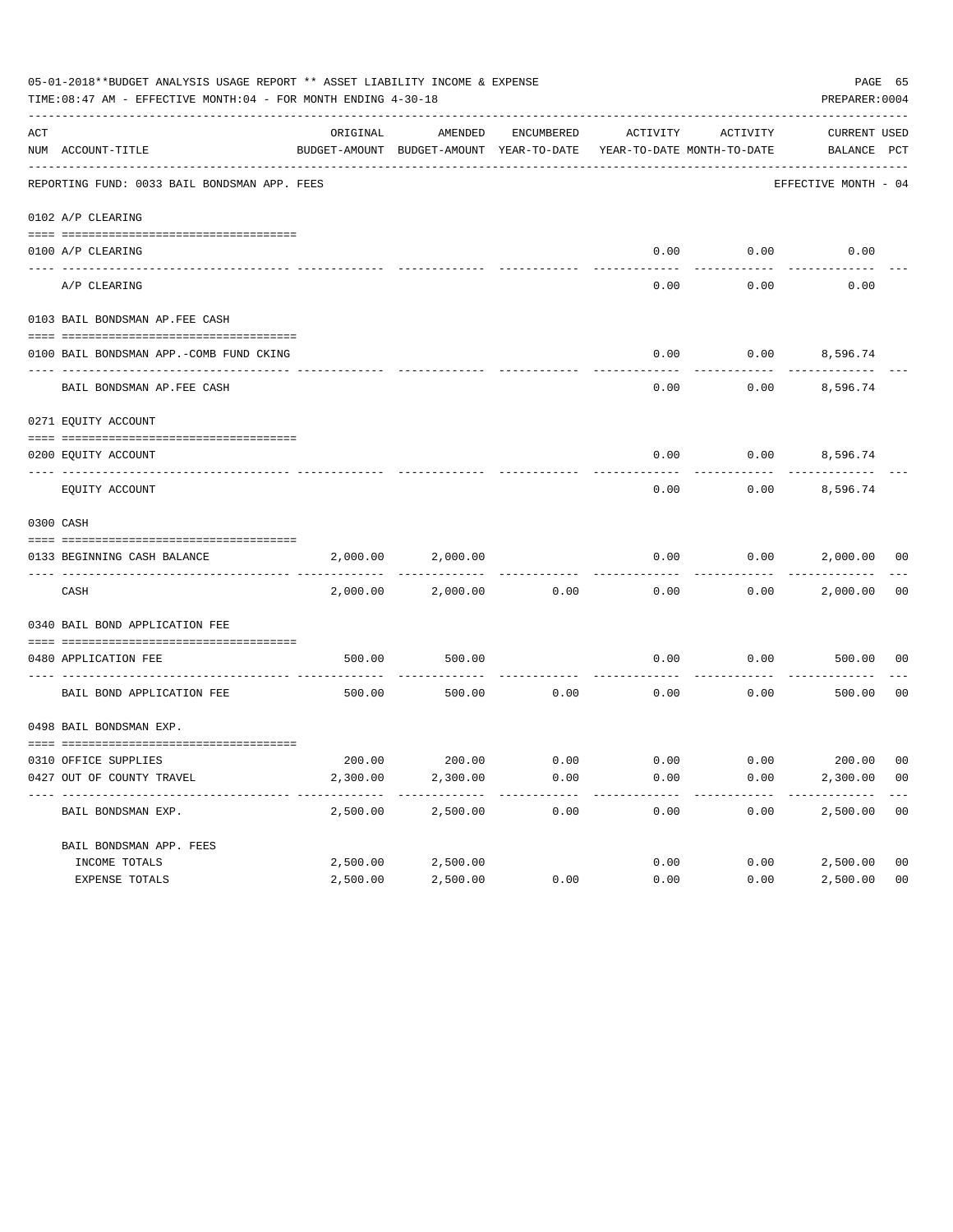|           | 05-01-2018**BUDGET ANALYSIS USAGE REPORT ** ASSET LIABILITY INCOME & EXPENSE<br>TIME: 08:47 AM - EFFECTIVE MONTH: 04 - FOR MONTH ENDING 4-30-18 |              |                                                     |                    |                                        |                    | PREPARER: 0004                     | PAGE 66        |
|-----------|-------------------------------------------------------------------------------------------------------------------------------------------------|--------------|-----------------------------------------------------|--------------------|----------------------------------------|--------------------|------------------------------------|----------------|
| ACT       | NUM ACCOUNT-TITLE                                                                                                                               | ORIGINAL     | AMENDED<br>BUDGET-AMOUNT BUDGET-AMOUNT YEAR-TO-DATE | ENCUMBERED         | ACTIVITY<br>YEAR-TO-DATE MONTH-TO-DATE | ACTIVITY           | <b>CURRENT USED</b><br>BALANCE PCT |                |
|           | -------------------------------------<br>REPORTING FUND: 0034 DISTRICT CT.RECORDS ARCHIVE                                                       |              |                                                     |                    |                                        |                    | EFFECTIVE MONTH - 04               |                |
|           | 0100 PAYROLL                                                                                                                                    |              |                                                     |                    |                                        |                    |                                    |                |
|           |                                                                                                                                                 |              |                                                     |                    |                                        |                    |                                    |                |
| ---- ---- | 0100 PAYROLL                                                                                                                                    |              |                                                     |                    | 0.00                                   | 0.00               | 0.00                               |                |
|           | PAYROLL                                                                                                                                         |              |                                                     |                    | 0.00                                   | 0.00               | 0.00                               |                |
|           | 0103 CASH                                                                                                                                       |              |                                                     |                    |                                        |                    |                                    |                |
|           | 0100 DISTRICT CT.REC.ARCHIVE COMB.FUND                                                                                                          |              |                                                     |                    |                                        |                    | 2,560.09 401.18 25,366.36          |                |
|           | CASH                                                                                                                                            |              |                                                     |                    |                                        |                    | 2,560.09 401.18 25,366.36          |                |
|           | 0120 RECEIVABLES                                                                                                                                |              |                                                     |                    |                                        |                    |                                    |                |
|           | 0313 DUE FROM OTHER FUNDS                                                                                                                       |              |                                                     |                    | 0.00                                   | 0.00               | 817.02                             |                |
|           |                                                                                                                                                 |              |                                                     |                    |                                        |                    |                                    |                |
|           | <b>RECEIVABLES</b>                                                                                                                              |              |                                                     |                    | 0.00                                   | 0.00               | 817.02                             |                |
|           | 0271 EQUITY ACCOUNT                                                                                                                             |              |                                                     |                    |                                        |                    |                                    |                |
|           | 0200 EQUITY ACCOUNT                                                                                                                             |              |                                                     |                    | 0.00                                   |                    | $0.00$ 23,623.29                   |                |
|           | EQUITY ACCOUNT                                                                                                                                  |              |                                                     |                    | 0.00                                   | 0.00               | -----------<br>23,623.29           |                |
|           | 0300 CASH                                                                                                                                       |              |                                                     |                    |                                        |                    |                                    |                |
|           | 0134 BEGINNING CASH BALANCE                                                                                                                     | 1,000.00     | 1,000.00                                            |                    | 0.00                                   |                    | $0.00$ 1,000.00                    | 00             |
|           | ----------------------------<br>CASH                                                                                                            |              | 1,000.00 1,000.00                                   | 0.00               | 0.00                                   | 0.00               | 1,000.00                           | 0 <sub>0</sub> |
|           | 0360 INTEREST INCOME                                                                                                                            |              |                                                     |                    |                                        |                    |                                    |                |
|           | 0100 INTEREST INCOME                                                                                                                            | 0.00         | 0.00                                                |                    |                                        | 10.47 1.60         | $10.47+$                           |                |
|           |                                                                                                                                                 |              |                                                     |                    |                                        |                    |                                    |                |
|           | INTEREST INCOME                                                                                                                                 | 0.00         | 0.00                                                | 0.00               |                                        | 10.47 1.60         | $10.47+$                           |                |
|           | 0370 MISCELLANEOUS INCOME                                                                                                                       |              |                                                     |                    |                                        |                    |                                    |                |
|           | 0450 DISTRICT CT.RECORDS ARCHIVE FEE                                                                                                            |              | 2,000.00 2,000.00                                   |                    |                                        | 2,549.62 399.58    | 549.62+ 127                        |                |
|           | MISCELLANEOUS INCOME                                                                                                                            |              | 2,000.00 2,000.00                                   |                    | $0.00$ 2,549.62                        | 399.58             | <br>$549.62 + 127$                 |                |
|           | 0450 DISTRICT CT.RECORDS ARCHIVE EQUIPM                                                                                                         |              |                                                     |                    |                                        |                    |                                    |                |
|           |                                                                                                                                                 |              |                                                     |                    |                                        |                    |                                    |                |
|           | 0107 SALARYTEMP/EXTRA                                                                                                                           | 0.00         | 0.00                                                | 0.00               | 0.00                                   | 0.00               | 0.00                               |                |
|           | 0201 SOCIAL SECURITY TAXES<br>0203 RETIREMENT                                                                                                   | 0.00<br>0.00 | 0.00<br>0.00                                        | 0.00<br>0.00       | 0.00<br>0.00                           | 0.00<br>0.00       | 0.00<br>0.00                       |                |
|           | 0204 WORKERS COMPENSATION                                                                                                                       | 0.00         | 0.00                                                | 0.00               | 0.00                                   | 0.00               | 0.00                               |                |
|           | 0205 MEDICARE TAX                                                                                                                               | 0.00         | 0.00                                                | 0.00               | 0.00                                   | 0.00               | 0.00                               |                |
|           | 0572 OFFICE EQUIPMENT                                                                                                                           | 3,000.00     | 3,000.00                                            | 0.00               | 0.00                                   | 0.00               | 3,000.00                           | 00             |
|           | --------------------- --------------<br>DISTRICT CT.RECORDS ARCHIVE EQUIPM                                                                      |              | -----------<br>3,000.00 3,000.00                    | ----------<br>0.00 | $- - - - - -$<br>0.00                  | ----------<br>0.00 | --------------<br>3,000.00         | 0 <sub>0</sub> |
|           | DISTRICT CT.RECORDS ARCHIVE                                                                                                                     |              |                                                     |                    |                                        |                    |                                    |                |
|           | INCOME TOTALS                                                                                                                                   | 3,000.00     | 3,000.00                                            |                    | 2,560.09                               | 401.18             | 439.91                             | 85             |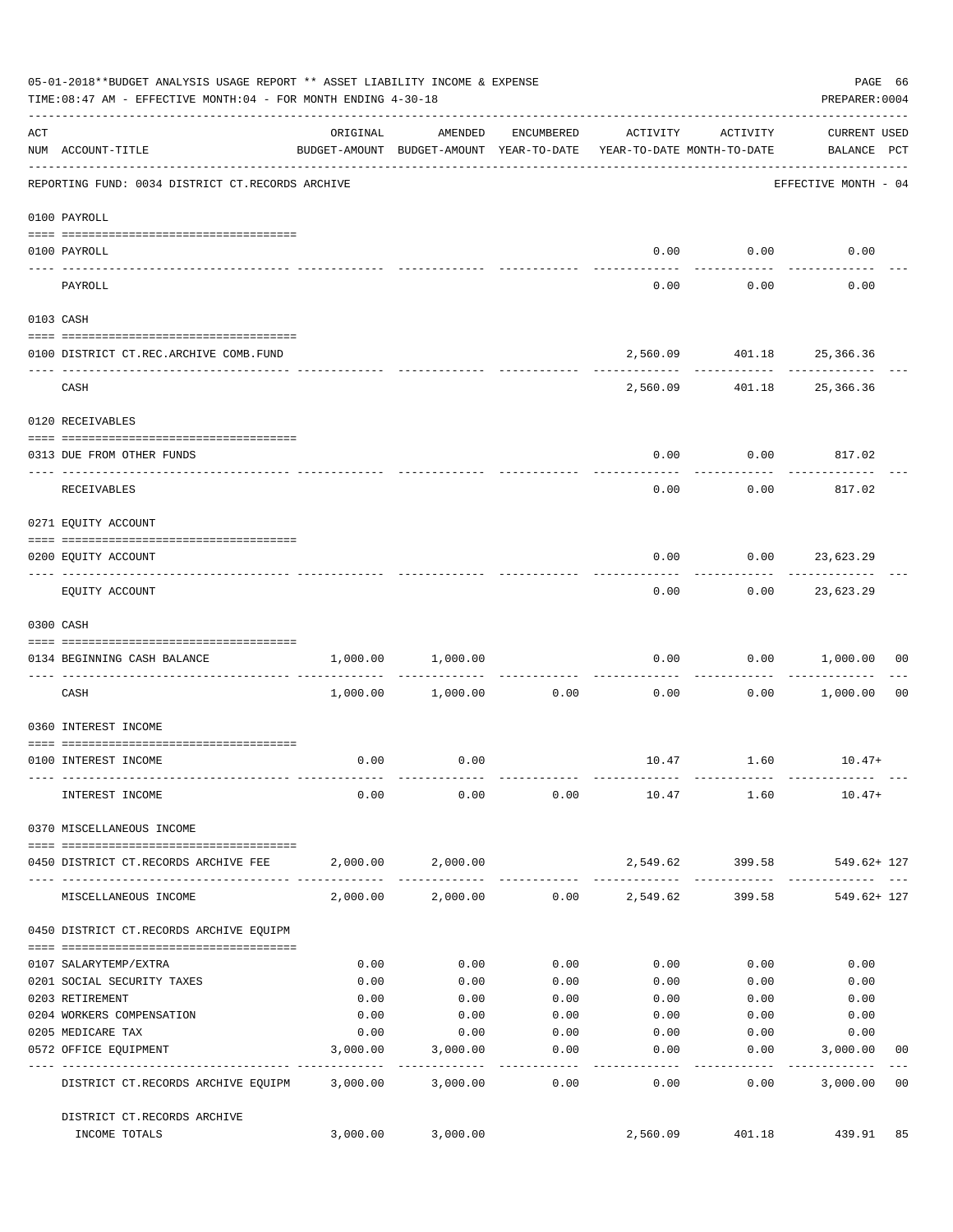|            | 05-01-2018**BUDGET ANALYSIS USAGE REPORT ** ASSET LIABILITY INCOME & EXPENSE<br>TIME:08:47 AM - EFFECTIVE MONTH:04 - FOR MONTH ENDING 4-30-18<br>PREPARER: 0004 |                           |                          |                                   |          |                                        |                                       |            |
|------------|-----------------------------------------------------------------------------------------------------------------------------------------------------------------|---------------------------|--------------------------|-----------------------------------|----------|----------------------------------------|---------------------------------------|------------|
| ACT<br>NUM | ACCOUNT-TITLE                                                                                                                                                   | ORIGINAL<br>BUDGET-AMOUNT | AMENDED<br>BUDGET-AMOUNT | <b>ENCUMBERED</b><br>YEAR-TO-DATE | ACTIVITY | ACTIVITY<br>YEAR-TO-DATE MONTH-TO-DATE | <b>CURRENT USED</b><br><b>BALANCE</b> | <b>PCT</b> |
|            | REPORTING FUND: 0034 DISTRICT CT.RECORDS ARCHIVE                                                                                                                |                           |                          |                                   |          |                                        | EFFECTIVE MONTH - 04                  |            |
|            | <b>EXPENSE TOTALS</b>                                                                                                                                           | 3,000,00                  | 3,000.00                 | 0.00                              | 0.00     | 0.00                                   | 3,000.00                              | 00         |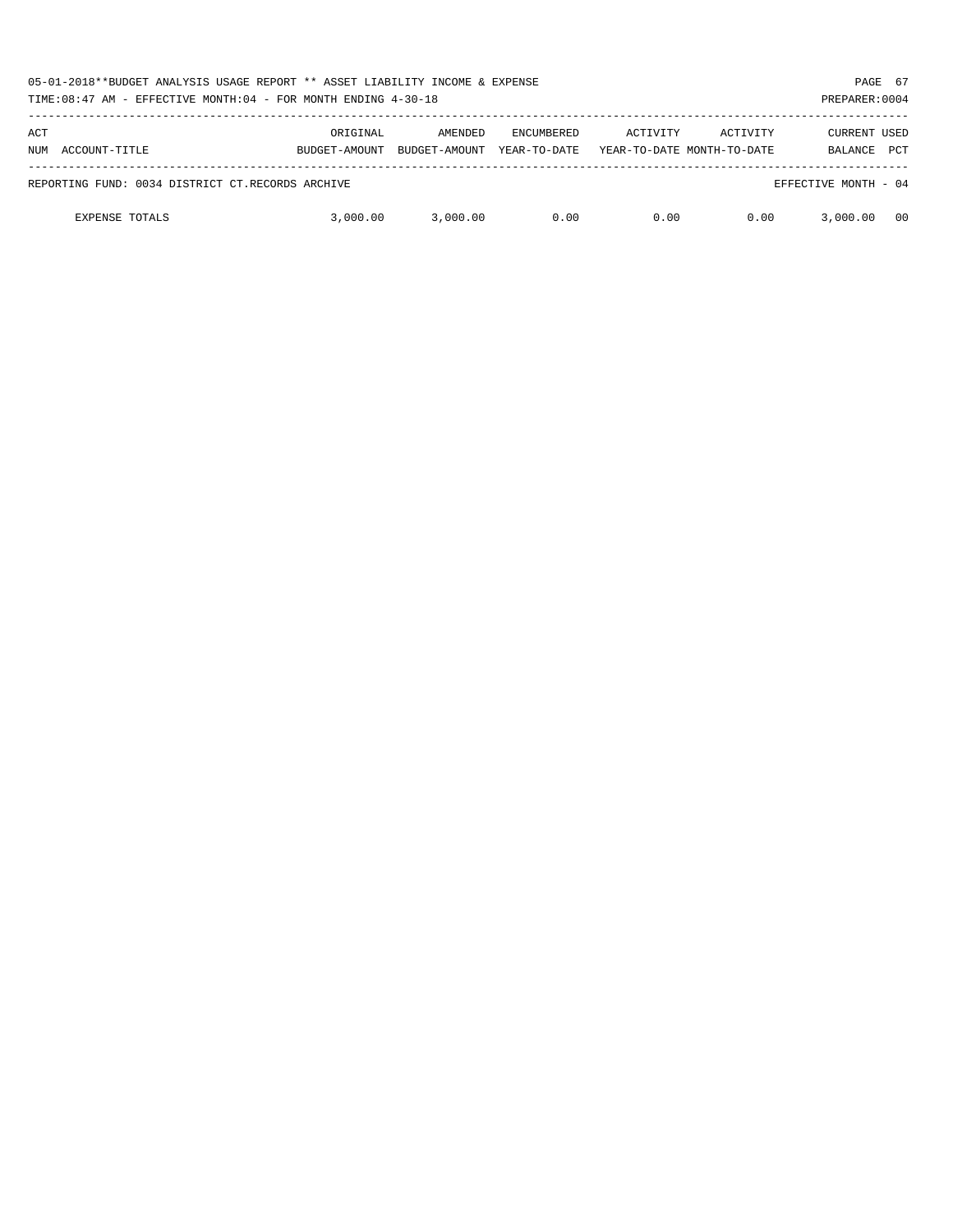|     | 05-01-2018**BUDGET ANALYSIS USAGE REPORT ** ASSET LIABILITY INCOME & EXPENSE<br>TIME: 08:47 AM - EFFECTIVE MONTH: 04 - FOR MONTH ENDING 4-30-18 |           |                                                                                |                 |                 |                                             | PREPARER: 0004              | PAGE 68        |
|-----|-------------------------------------------------------------------------------------------------------------------------------------------------|-----------|--------------------------------------------------------------------------------|-----------------|-----------------|---------------------------------------------|-----------------------------|----------------|
| ACT | NUM ACCOUNT-TITLE                                                                                                                               | ORIGINAL  | AMENDED<br>BUDGET-AMOUNT BUDGET-AMOUNT YEAR-TO-DATE YEAR-TO-DATE MONTH-TO-DATE | ENCUMBERED      | ACTIVITY        | ACTIVITY                                    | CURRENT USED<br>BALANCE PCT |                |
|     | -----------------------------------<br>REPORTING FUND: 0035 LAW LIBRARY FUND                                                                    |           |                                                                                |                 |                 |                                             | EFFECTIVE MONTH - 04        |                |
|     | 0103 CASH                                                                                                                                       |           |                                                                                |                 |                 |                                             |                             |                |
|     | 0100 LAW LIBRARY-COMBINED FUND CHECKING                                                                                                         |           |                                                                                |                 |                 | 7,022.94 907.36 150,653.43                  |                             |                |
|     | CASH                                                                                                                                            |           |                                                                                |                 | 7,022.94        | 907.36                                      | 150,653.43                  |                |
|     | 0120 RECEIVABLES                                                                                                                                |           |                                                                                |                 |                 |                                             |                             |                |
|     | 0313 DUE FROM OTHER FUNDS                                                                                                                       |           |                                                                                |                 | 0.00            |                                             | $0.00$ 4,553.07             |                |
|     | RECEIVABLES                                                                                                                                     |           |                                                                                |                 | 0.00            |                                             | $0.00$ 4,553.07             |                |
|     | 0200 LIABILITY ACCOUNT                                                                                                                          |           |                                                                                |                 |                 |                                             |                             |                |
|     | 0910 SYSTEM ADDED LIABILITY LI                                                                                                                  |           |                                                                                |                 | 0.00            | 0.00                                        | 0.00                        |                |
|     | LIABILITY ACCOUNT                                                                                                                               |           |                                                                                |                 | 0.00            | 0.00                                        | 0.00                        |                |
|     | 0271 EQUITY ACCOUNT                                                                                                                             |           |                                                                                |                 |                 |                                             |                             |                |
|     | 0200 EQUITY ACCOUNT                                                                                                                             |           |                                                                                |                 | 0.00            |                                             | $0.00$ 148,183.56           |                |
|     | EQUITY ACCOUNT                                                                                                                                  |           |                                                                                |                 | 0.00            |                                             | $0.00$ 148,183.56           |                |
|     | 0340 FEES OF OFFICE                                                                                                                             |           |                                                                                |                 |                 |                                             |                             |                |
|     | 0403 COUNTY CLERK FEES                                                                                                                          |           |                                                                                |                 |                 |                                             |                             | 53             |
|     | 0450 DISTRICT CLERK FEES                                                                                                                        |           | 5,000.00 5,000.00<br>10,000.00 10,000.00                                       |                 |                 | 2,627.94 0.00 2,372.06<br>6,130.78 1,197.71 | 3,869.22                    | 61             |
|     | FEES OF OFFICE                                                                                                                                  |           | $15,000.00$ $15,000.00$ $0.00$ $8,758.72$ $1,197.71$                           |                 |                 |                                             | 6,241.28                    | 58             |
|     | 0360 INTEREST EARNINGS                                                                                                                          |           |                                                                                |                 |                 |                                             |                             |                |
|     | 0100 INTEREST EARNINGS                                                                                                                          | 30.00     | 30.00                                                                          |                 | 64.22           | 9.65                                        | $34.22 + 214$               |                |
|     | INTEREST EARNINGS                                                                                                                               | 30.00     | 30.00                                                                          | 0.00            | 64.22           | 9.65                                        | $34.22 + 214$               |                |
|     | 0475 LAW LIBRARY                                                                                                                                |           |                                                                                |                 |                 |                                             |                             |                |
|     | 0310 OFFICE SUPPLIES                                                                                                                            | 2,000.00  | 2,000.00                                                                       | 0.00            | 0.00            | 0.00                                        | 2,000.00                    | 0 <sub>0</sub> |
|     | 0421 LEXIS NEXIS ONLINE LEGAL RESEARCH 3,600.00                                                                                                 |           | 3,600.00                                                                       |                 | $0.00$ 1,800.00 | 300.00                                      | 1,800.00                    | 50             |
|     | 0453 R&M COMPUTER                                                                                                                               | 3,000.00  | 3,000.00                                                                       | 0.00            | 0.00            | 0.00                                        | 3,000.00                    | 0 <sub>0</sub> |
|     | 0574 TECHNOLOGY                                                                                                                                 | 0.00      | 0.00                                                                           | 0.00            | 0.00            | 0.00                                        | 0.00                        |                |
|     | 0590 LAW BOOKS                                                                                                                                  | 6,430.00  | 6,430.00                                                                       | 0.00<br>------- | 0.00            | 0.00                                        | 6,430.00                    | 0 <sub>0</sub> |
|     | LAW LIBRARY                                                                                                                                     |           | 15,030.00 15,030.00                                                            | 0.00            | 1,800.00        | 300.00                                      | 13,230.00 12                |                |
|     | LAW LIBRARY FUND                                                                                                                                |           |                                                                                |                 |                 |                                             |                             |                |
|     | INCOME TOTALS                                                                                                                                   |           | 15,030.00 15,030.00                                                            |                 | 8,822.94        | 1,207.36                                    | 6,207.06                    | 59             |
|     | EXPENSE TOTALS                                                                                                                                  | 15,030.00 | 15,030.00                                                                      | 0.00            | 1,800.00        | 300.00                                      | 13,230.00                   | 12             |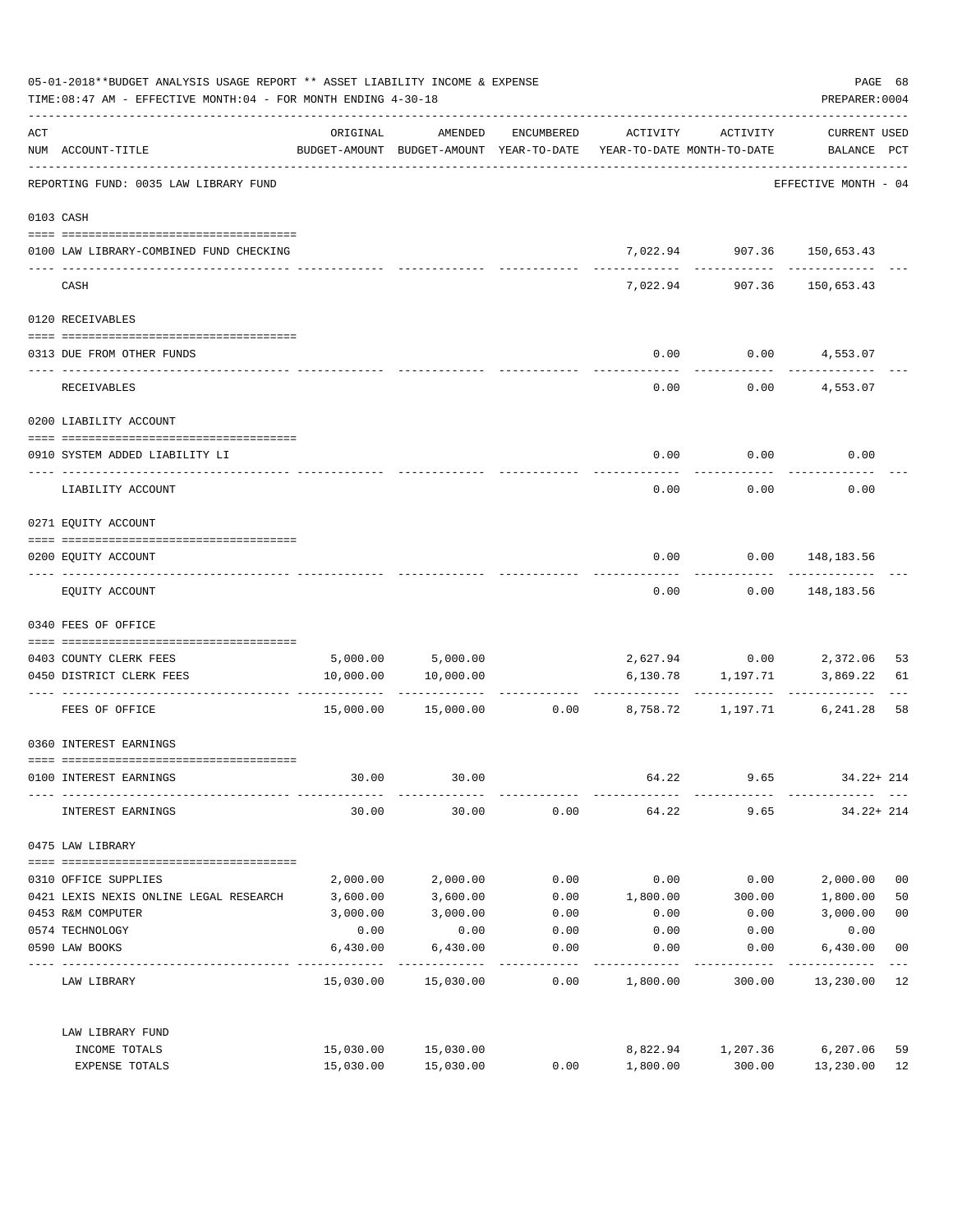| 05-01-2018**BUDGET ANALYSIS USAGE REPORT ** ASSET LIABILITY INCOME & EXPENSE<br>TIME: 08:47 AM - EFFECTIVE MONTH: 04 - FOR MONTH ENDING 4-30-18 |                                                       |                                                      |                                                    |            |                                        |                     | PREPARER: 0004                     | PAGE 69        |
|-------------------------------------------------------------------------------------------------------------------------------------------------|-------------------------------------------------------|------------------------------------------------------|----------------------------------------------------|------------|----------------------------------------|---------------------|------------------------------------|----------------|
| $\mathop{\rm ACT}$                                                                                                                              | NUM ACCOUNT-TITLE                                     | ORIGINAL<br>BUDGET-AMOUNT BUDGET-AMOUNT YEAR-TO-DATE | AMENDED                                            | ENCUMBERED | ACTIVITY<br>YEAR-TO-DATE MONTH-TO-DATE | ACTIVITY            | <b>CURRENT USED</b><br>BALANCE PCT |                |
|                                                                                                                                                 | REPORTING FUND: 0036 D.A. FEE ACCOUNT FUND            |                                                      |                                                    |            |                                        |                     | EFFECTIVE MONTH - 04               |                |
|                                                                                                                                                 | 0100 PAYROLL                                          |                                                      |                                                    |            |                                        |                     |                                    |                |
|                                                                                                                                                 | 0100 PAYROLL                                          |                                                      |                                                    |            |                                        | $0.00$ 0.00         | 0.00                               |                |
| ---- ---                                                                                                                                        | PAYROLL                                               |                                                      |                                                    |            | 0.00                                   | 0.00                | 0.00                               |                |
|                                                                                                                                                 | 0102 A/P CLEARING                                     |                                                      |                                                    |            |                                        |                     |                                    |                |
|                                                                                                                                                 |                                                       |                                                      |                                                    |            |                                        |                     |                                    |                |
|                                                                                                                                                 | 0100 A/P CLEARING                                     |                                                      |                                                    |            | 0.00                                   | 0.00                | 0.00                               |                |
|                                                                                                                                                 | A/P CLEARING                                          |                                                      |                                                    |            | 0.00                                   | 0.00                | 0.00                               |                |
|                                                                                                                                                 | 0103 CASH                                             |                                                      |                                                    |            |                                        |                     |                                    |                |
|                                                                                                                                                 |                                                       |                                                      |                                                    |            |                                        |                     |                                    |                |
|                                                                                                                                                 | 0136 D. A. FEE CASH ACCT.                             |                                                      |                                                    |            |                                        | 0.12                | 2,069.50 552.74 9,669.91           |                |
|                                                                                                                                                 | 0236 D.A. FEE SEIZURE FUND                            |                                                      |                                                    |            | 752.88-                                |                     | 14,487.06                          |                |
|                                                                                                                                                 | CASH                                                  |                                                      |                                                    |            | 1,316.62                               | 552.86              | 24,156.97                          |                |
|                                                                                                                                                 | 0200 LIABILITY ACCOUNT                                |                                                      |                                                    |            |                                        |                     |                                    |                |
|                                                                                                                                                 | 0150 ACCRUED SALARY PAYABLE                           |                                                      |                                                    |            | 0.00                                   | 0.00                | 0.00                               |                |
|                                                                                                                                                 | 0155 ACCRUED FRINGE BENEFITS                          |                                                      |                                                    |            | 0.00                                   | 0.00                | 0.01                               |                |
|                                                                                                                                                 | 0910 SYSTEM ADDED LIABILITY LINE-ITEM                 |                                                      |                                                    |            | 0.00                                   | 0.00                | 0.00                               |                |
|                                                                                                                                                 | LIABILITY ACCOUNT                                     |                                                      |                                                    |            | 0.00                                   | 0.00                | 0.01                               |                |
|                                                                                                                                                 | 0271 EQUITY ACCOUNT                                   |                                                      |                                                    |            |                                        |                     |                                    |                |
|                                                                                                                                                 | 0200 EQUITY ACCOUNT                                   |                                                      |                                                    |            | 0.00                                   |                     | $0.00$ 22,840.34                   |                |
|                                                                                                                                                 | EQUITY ACCOUNT                                        |                                                      |                                                    |            | 0.00                                   | 0.00                | 22,840.34                          |                |
|                                                                                                                                                 | 0300 CASH                                             |                                                      |                                                    |            |                                        |                     |                                    |                |
|                                                                                                                                                 | 0136 BEGINNING CASH BALANCE-D.A.FEE 6,000.00 6,000.00 |                                                      |                                                    |            |                                        | 0.00                | $0.00$ 6,000.00                    | 0 <sub>0</sub> |
|                                                                                                                                                 | 0236 BEGINNING CASH BALANCE-SEIZURE                   | 5,610.00                                             | 5,610.00                                           |            | 0.00                                   |                     | $0.00$ 5,610.00                    | 0 <sub>0</sub> |
|                                                                                                                                                 | CASH                                                  | 11,610.00                                            | 11,610.00                                          | 0.00       | -------------<br>0.00                  | -----------<br>0.00 | -------------<br>11,610.00 00      |                |
|                                                                                                                                                 | 0340 FEES OF OFFICE                                   |                                                      |                                                    |            |                                        |                     |                                    |                |
|                                                                                                                                                 |                                                       |                                                      |                                                    |            |                                        |                     |                                    |                |
|                                                                                                                                                 | 0475 DISTRICT ATTORNEY FEES                           |                                                      | 3,100.00 3,100.00                                  |            |                                        |                     |                                    |                |
|                                                                                                                                                 | FEES OF OFFICE                                        |                                                      | 3,100.00 3,100.00 0.00 1,023.19 135.00 2,076.81 33 |            |                                        |                     |                                    |                |
|                                                                                                                                                 | 0352 OTHER FORFEITURES                                |                                                      |                                                    |            |                                        |                     |                                    |                |
|                                                                                                                                                 | 0200 CONTRABAND FORFEITURE                            | 0.00                                                 | 0.00                                               |            | 221.24                                 |                     | $0.00$ 221.24+                     |                |
|                                                                                                                                                 | 0300 D.A. SEIZURE FUND                                | 0.00                                                 | 0.00                                               |            | 0.00                                   | 0.00                | 0.00                               |                |
|                                                                                                                                                 | OTHER FORFEITURES                                     | 0.00                                                 | ----------<br>0.00                                 | 0.00       | 221.24                                 | 0.00                | -----------<br>$221.24+$           |                |

0360 INTEREST EARNINGS

==== ===================================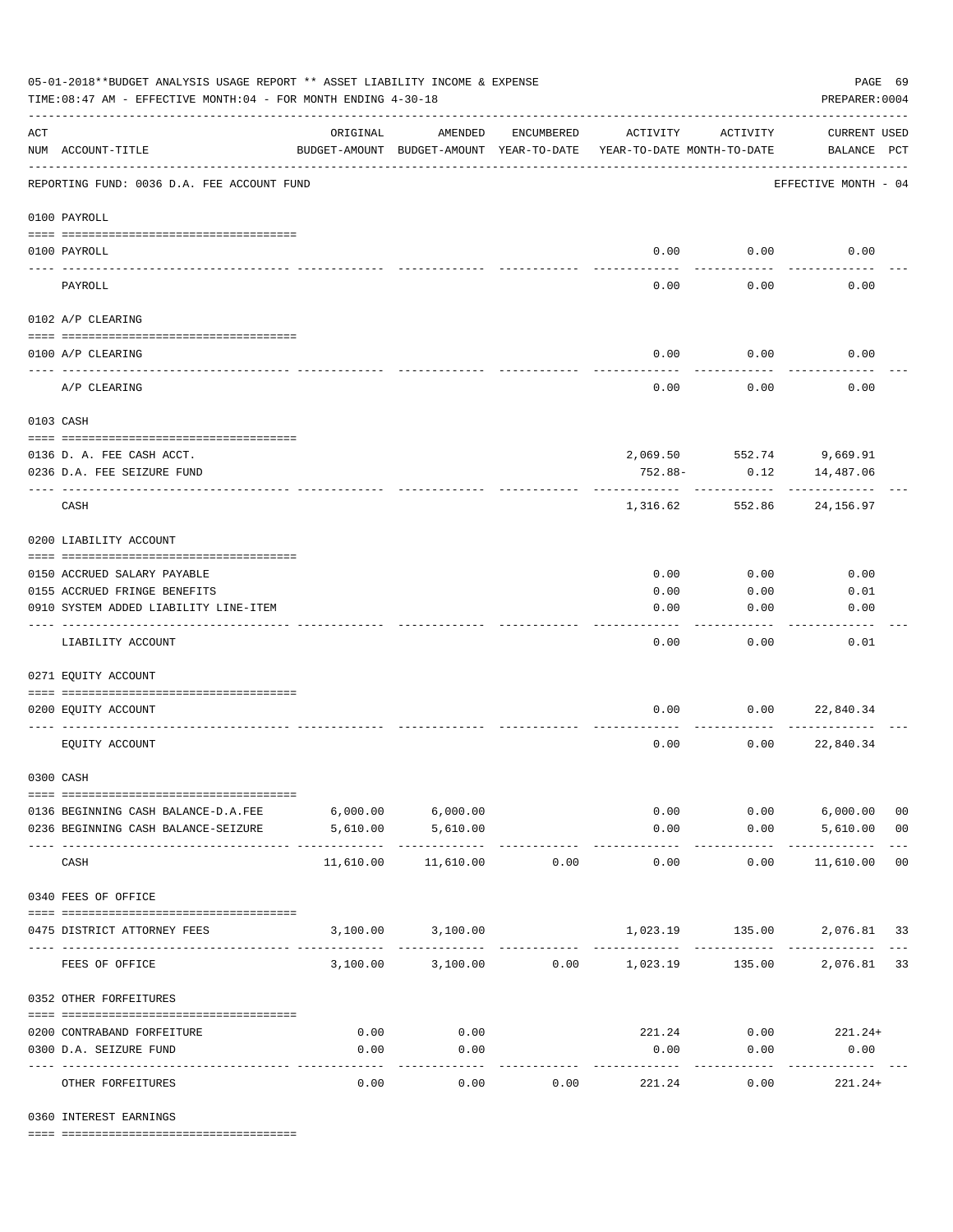TIME:08:47 AM - EFFECTIVE MONTH:04 - FOR MONTH ENDING 4-30-18 PREPARER:0004

| ACT                                              | ORIGINAL     | AMENDED                                  | ENCUMBERED | ACTIVITY                   | ACTIVITY         | <b>CURRENT USED</b>        |
|--------------------------------------------------|--------------|------------------------------------------|------------|----------------------------|------------------|----------------------------|
| NUM ACCOUNT-TITLE                                |              | BUDGET-AMOUNT BUDGET-AMOUNT YEAR-TO-DATE |            | YEAR-TO-DATE MONTH-TO-DATE |                  | <b>BALANCE</b><br>PCT      |
| REPORTING FUND: 0036 D.A. FEE ACCOUNT FUND       |              |                                          |            |                            |                  | EFFECTIVE MONTH - 04       |
| 0100 INTEREST EARNINGS-D.A. FEE                  | 0.00         | 0.00                                     |            | 0.46                       | 0.07             | $0.46+$                    |
| 0236 INTEREST EARNINGS-SEIZURE FUND              | 0.00         | 0.00                                     |            | 0.88                       | 0.12             | $0.88+$                    |
| INTEREST EARNINGS                                | 0.00         | 0.00                                     | 0.00       | 1.34                       | 0.19             | $1.34+$                    |
| 0370 MISCELLANEOUS                               |              |                                          |            |                            |                  |                            |
|                                                  |              |                                          |            |                            |                  |                            |
| 0130 REFUNDS & MISCELLANEOUS<br>0319 RESTITUTION | 0.00<br>0.00 | 0.00<br>0.00                             |            | 993.69<br>182.15           | 235.52<br>182.15 | $993.69+$<br>182.15+       |
|                                                  |              |                                          |            |                            |                  |                            |
| MISCELLANEOUS                                    | 0.00         | 0.00                                     | 0.00       | 1,175.84                   | 417.67           | $1, 175.84+$               |
| 0475 DISTRICT ATTORNEY DEPT                      |              |                                          |            |                            |                  |                            |
| 0107 SALARY SUPPLEMENT                           | 6,490.00     | 6,490.00                                 | 0.00       | 0.00                       | 0.00             | 6,490.00<br>0 <sub>0</sub> |
| 0201 SOCIAL SECURITY TAXES                       | 0.00         | 0.00                                     | 0.00       | 0.00                       | 0.00             | 0.00                       |
| 0203 RETIREMENT                                  | 0.00         | 0.00                                     | 0.00       | 0.00                       | 0.00             | 0.00                       |
| 0204 WORKERS COMPENSATION                        | 0.00         | 0.00                                     | 0.00       | 0.00                       | 0.00             | 0.00                       |
| 0205 MEDICARE TAX                                | 0.00         | 0.00                                     | 0.00       | 0.00                       | 0.00             | 0.00                       |
| 0310 OFFICE SUPPLIES                             | 800.00       | 800.00                                   | 0.00       | 129.99                     | 0.00             | 670.01<br>16               |
| 0321 CONTINUING EDUCATION                        | 2,810.00     | 2,810.00                                 | 0.00       | 0.00                       | 0.00             | 2,810.00<br>0 <sup>0</sup> |
| 0353 COMPUTER EXPENSE                            | 0.00         | 0.00                                     | 0.00       | 0.00                       | 0.00             | 0.00                       |
| 0421 INVESTIGATOR/HOT CK. ONLINE                 | 0.00         | 0.00                                     | 0.00       | 0.00                       | 0.00             | 0.00                       |
| 0490 MISCELLANEOUS                               | 954.00       | 954.00                                   | 0.00       | 0.00                       | 0.00             | 954.00<br>00               |
| 0499 BANK SERVICE FEES                           | 90.00        | 90.00                                    | 0.00       | 0.00                       | 0.00             | 90.00<br>0 <sub>0</sub>    |
| 0572 OFFICE EQUIPMENT                            | 0.00         | 0.00                                     | 0.00       | 0.00                       | 0.00             | 0.00                       |
| 0574 COMPUTER EQUIPMENT                          | 0.00         | 0.00                                     | 0.00       | 0.00                       | 0.00             | 0.00                       |
| DISTRICT ATTORNEY DEPT                           | 11,144.00    | 11,144.00                                | 0.00       | 129.99                     | 0.00             | 11,014.01<br>01            |
| 0477 D.A. SEIZURE                                |              |                                          |            |                            |                  |                            |
| 0107 SALARY SUPPLEMENT                           | 860.00       | 860.00                                   | 0.00       | 0.00                       | 0.00             | 0 <sub>0</sub><br>860.00   |
| 0201 SOCIAL SECURITY TAXES                       | 0.00         | 0.00                                     | 0.00       | 0.00                       | 0.00             | 0.00                       |
| 0203 RETIREMENT                                  | 0.00         | 0.00                                     | 0.00       | 0.00                       | 0.00             | 0.00                       |
| 0204 WORKERS COMPENSATION                        | 0.00         | 0.00                                     | 0.00       | 0.00                       | 0.00             | 0.00                       |
| 0205 MEDICARE TAX                                | 0.00         | 0.00                                     | 0.00       | 0.00                       | 0.00             | 0.00                       |
| 0310 OFFICE SUPPLIES                             | 0.00         | 0.00                                     | 0.00       | 0.00                       | 0.00             | 0.00                       |
| 0321 TRAINING                                    | 1,577.00     | 1,577.00                                 | 0.00       | 0.00                       | 0.00             | 1,577.00<br>00             |
| 0470 CIVIL PROCESS                               | 0.00         | 0.00                                     | 0.00       | 0.00                       | 0.00             | 0.00                       |
| 0480 TOWING                                      | 0.00         | 0.00                                     | 0.00       | 0.00                       | 0.00             | 0.00                       |
| 0490 MISCELLANEOUS                               | 954.00       | 954.00                                   | 0.00       | 975.00                     | 0.00             | $21.00 - 102$              |
| 0499 BANK SERVICE FEES                           | 175.00       | 175.00                                   | 0.00       | 0.00                       | 0.00             | 175.00<br>00               |
| 0572 OFFICE EQUIPMENT                            | 0.00         | 0.00                                     | 0.00       | 0.00                       | 0.00             | 0.00                       |
| 0574 COMPUTER EQUIPMENT                          | 0.00         | 0.00                                     | 0.00       | 0.00                       | 0.00             | 0.00                       |
| D.A. SEIZURE                                     | 3,566.00     | 3,566.00                                 | 0.00       | 975.00                     | 0.00             | 2,591.00 27                |
| 0999 ACCOUNTS PAYABLE                            |              |                                          |            |                            |                  |                            |
| 0100 A/P CLEARING ACCOUNT                        |              |                                          |            | 0.00                       | 0.00             | 0.00                       |
| ACCOUNTS PAYABLE                                 |              |                                          |            | 0.00                       | 0.00             | 0.00                       |

D.A. FEE ACCOUNT FUND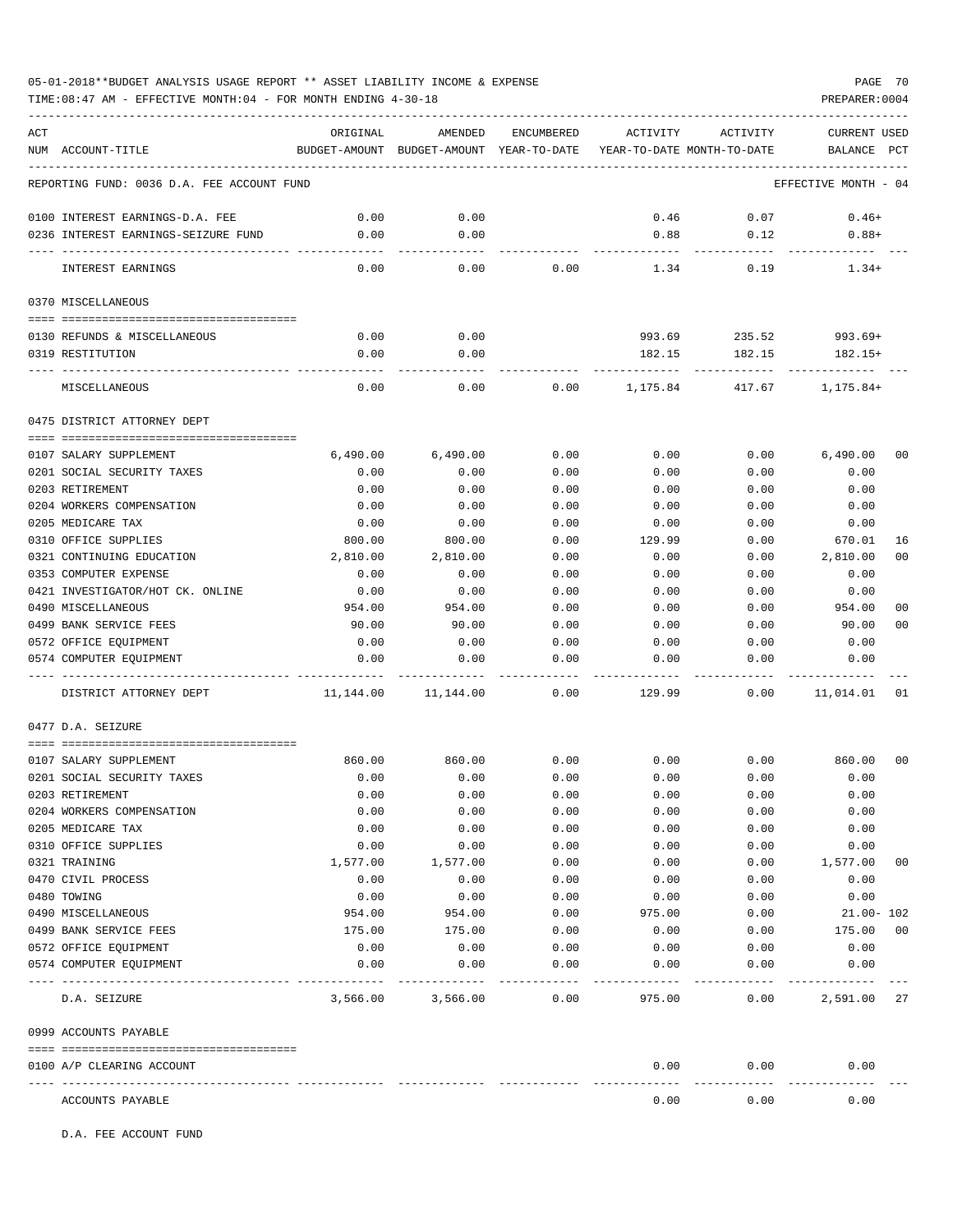| 05-01-2018**BUDGET ANALYSIS USAGE REPORT ** ASSET LIABILITY INCOME & EXPENSE | PAGE 71        |
|------------------------------------------------------------------------------|----------------|
| TIME:08:47 AM - EFFECTIVE MONTH:04 - FOR MONTH ENDING 4-30-18                | PREPARER: 0004 |

| ACT<br>NUM                                                         | ACCOUNT-TITLE         | ORIGINAL<br>BUDGET-AMOUNT | AMENDED<br>BUDGET-AMOUNT | ENCUMBERED<br>YEAR-TO-DATE | ACTIVITY | ACTIVITY<br>YEAR-TO-DATE MONTH-TO-DATE | CURRENT USED<br>BALANCE | <b>PCT</b> |
|--------------------------------------------------------------------|-----------------------|---------------------------|--------------------------|----------------------------|----------|----------------------------------------|-------------------------|------------|
|                                                                    |                       |                           |                          |                            |          |                                        |                         |            |
|                                                                    |                       |                           |                          |                            |          |                                        |                         |            |
| EFFECTIVE MONTH - 04<br>REPORTING FUND: 0036 D.A. FEE ACCOUNT FUND |                       |                           |                          |                            |          |                                        |                         |            |
|                                                                    | INCOME TOTALS         | 14,710.00                 | 14,710.00                |                            | 2,421.61 | 552.86                                 | 12,288.39               | 16         |
|                                                                    | <b>EXPENSE TOTALS</b> | 14,710.00                 | 14,710.00                | 0.00                       | 1,104.99 | 0.00                                   | 13,605.01               | 08         |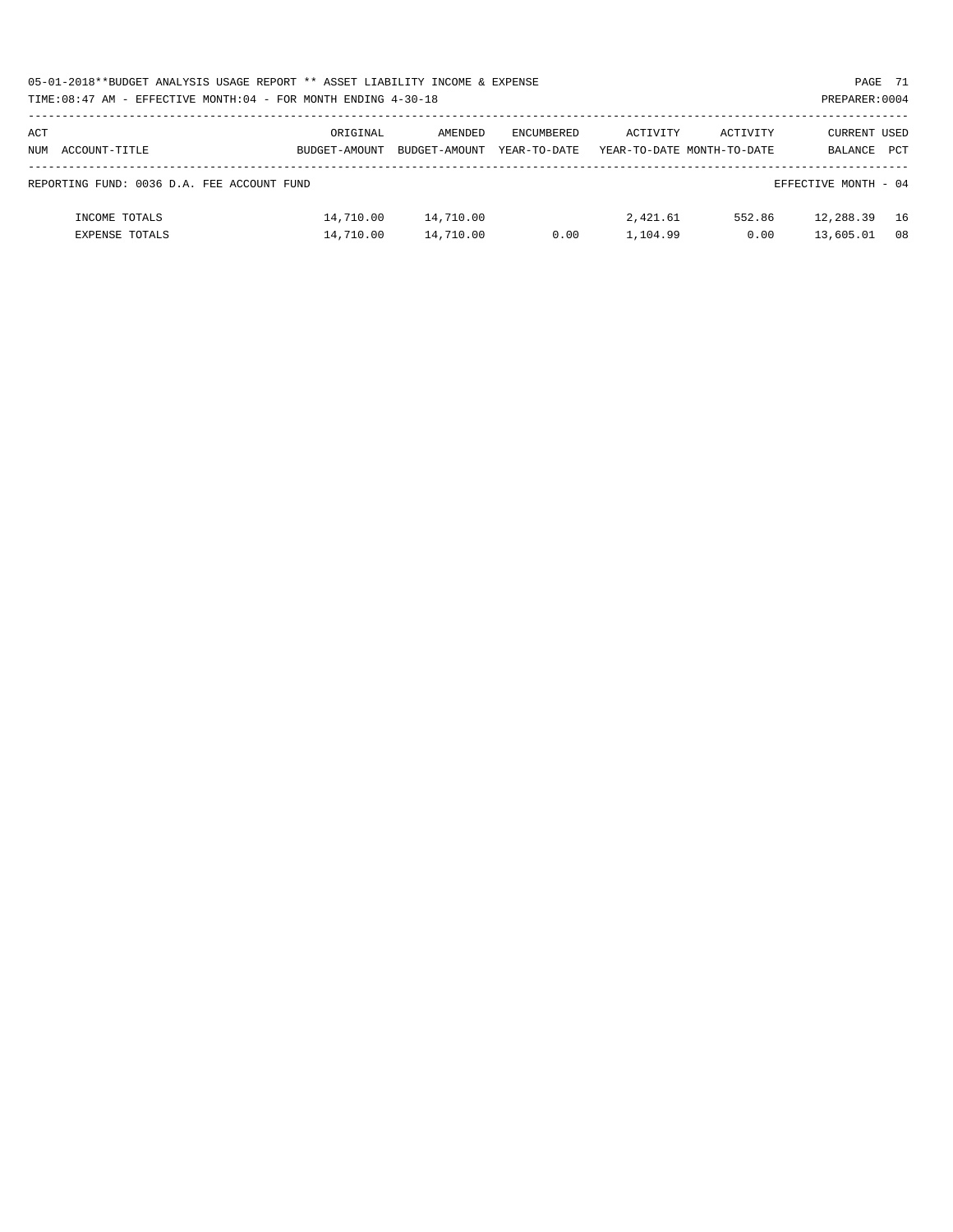| 05-01-2018**BUDGET ANALYSIS USAGE REPORT ** ASSET LIABILITY INCOME & EXPENSE<br>TIME: 08:47 AM - EFFECTIVE MONTH: 04 - FOR MONTH ENDING 4-30-18<br>PREPARER: 0004 |                                         |          |                                          |                   |          |                            |                      |  |  |  |
|-------------------------------------------------------------------------------------------------------------------------------------------------------------------|-----------------------------------------|----------|------------------------------------------|-------------------|----------|----------------------------|----------------------|--|--|--|
| ACT                                                                                                                                                               |                                         | ORIGINAL | AMENDED                                  | <b>ENCUMBERED</b> | ACTIVITY | ACTIVITY                   | CURRENT USED         |  |  |  |
|                                                                                                                                                                   | NUM ACCOUNT-TITLE                       |          | BUDGET-AMOUNT BUDGET-AMOUNT YEAR-TO-DATE |                   |          | YEAR-TO-DATE MONTH-TO-DATE | BALANCE PCT          |  |  |  |
|                                                                                                                                                                   | REPORTING FUND: 0037 CONTRABAND SEIZURE |          |                                          |                   |          |                            | EFFECTIVE MONTH - 04 |  |  |  |
|                                                                                                                                                                   | 0103 CONTRABAND SEIZURE                 |          |                                          |                   |          |                            |                      |  |  |  |
|                                                                                                                                                                   | 0137 CASH-CONTRABAND SEIZURE            |          |                                          |                   | 0.32     | 0.05                       | 5,610.78             |  |  |  |
|                                                                                                                                                                   | CONTRABAND SEIZURE                      |          |                                          |                   | 0.32     | 0.05                       | 5,610.78             |  |  |  |
|                                                                                                                                                                   | 0200 LIABILITY ACCOUNT                  |          |                                          |                   |          |                            |                      |  |  |  |
|                                                                                                                                                                   | 0910 SYSTEM ADDED LIABILITY LINE-ITEM   |          |                                          |                   | 0.00     | 0.00                       | 0.00                 |  |  |  |
|                                                                                                                                                                   |                                         |          |                                          |                   |          |                            |                      |  |  |  |
|                                                                                                                                                                   | LIABILITY ACCOUNT                       |          |                                          |                   | 0.00     | 0.00                       | 0.00                 |  |  |  |
|                                                                                                                                                                   | 0207 DUE TO                             |          |                                          |                   |          |                            |                      |  |  |  |
|                                                                                                                                                                   | 0099 HELD IN TRUST                      |          |                                          |                   | 0.00     | 0.00                       | 3,209.46             |  |  |  |
| $- - - - - - -$                                                                                                                                                   | DUE TO                                  |          |                                          |                   | 0.00     | 0.00                       | 3,209.46             |  |  |  |
|                                                                                                                                                                   | 0271 EQUITY ACCOUNT                     |          |                                          |                   |          |                            |                      |  |  |  |
|                                                                                                                                                                   | 0200 EQUITY ACCOUNT                     |          |                                          |                   | 0.00     | 0.00                       | 2,401.00             |  |  |  |
|                                                                                                                                                                   | EQUITY ACCOUNT                          |          |                                          |                   | 0.00     | 0.00                       | 2,401.00             |  |  |  |
|                                                                                                                                                                   | 0360 INTEREST EARNINGS                  |          |                                          |                   |          |                            |                      |  |  |  |
|                                                                                                                                                                   | 0100 INTEREST EARNINGS                  | 0.00     | 0.00                                     |                   | 0.32     | 0.05                       | $0.32+$              |  |  |  |
|                                                                                                                                                                   | INTEREST EARNINGS                       | 0.00     | 0.00                                     | 0.00              | 0.32     | 0.05                       | $0.32+$              |  |  |  |
|                                                                                                                                                                   | 0370 MISCELLANEOUS                      |          |                                          |                   |          |                            |                      |  |  |  |
|                                                                                                                                                                   | 0130 REFUNDS & MISCELLANEOUS            | 0.00     | 0.00                                     |                   | 0.00     | 0.00                       | 0.00                 |  |  |  |
|                                                                                                                                                                   | MISCELLANEOUS                           | 0.00     | 0.00                                     | 0.00              | 0.00     | 0.00                       | 0.00                 |  |  |  |
|                                                                                                                                                                   | CONTRABAND SEIZURE                      |          |                                          |                   |          |                            |                      |  |  |  |
|                                                                                                                                                                   | INCOME TOTALS                           | 0.00     | 0.00                                     |                   | 0.32     | 0.05                       | $0.32+$              |  |  |  |
|                                                                                                                                                                   | EXPENSE TOTALS                          | 0.00     | 0.00                                     | 0.00              | 0.00     | 0.00                       | 0.00                 |  |  |  |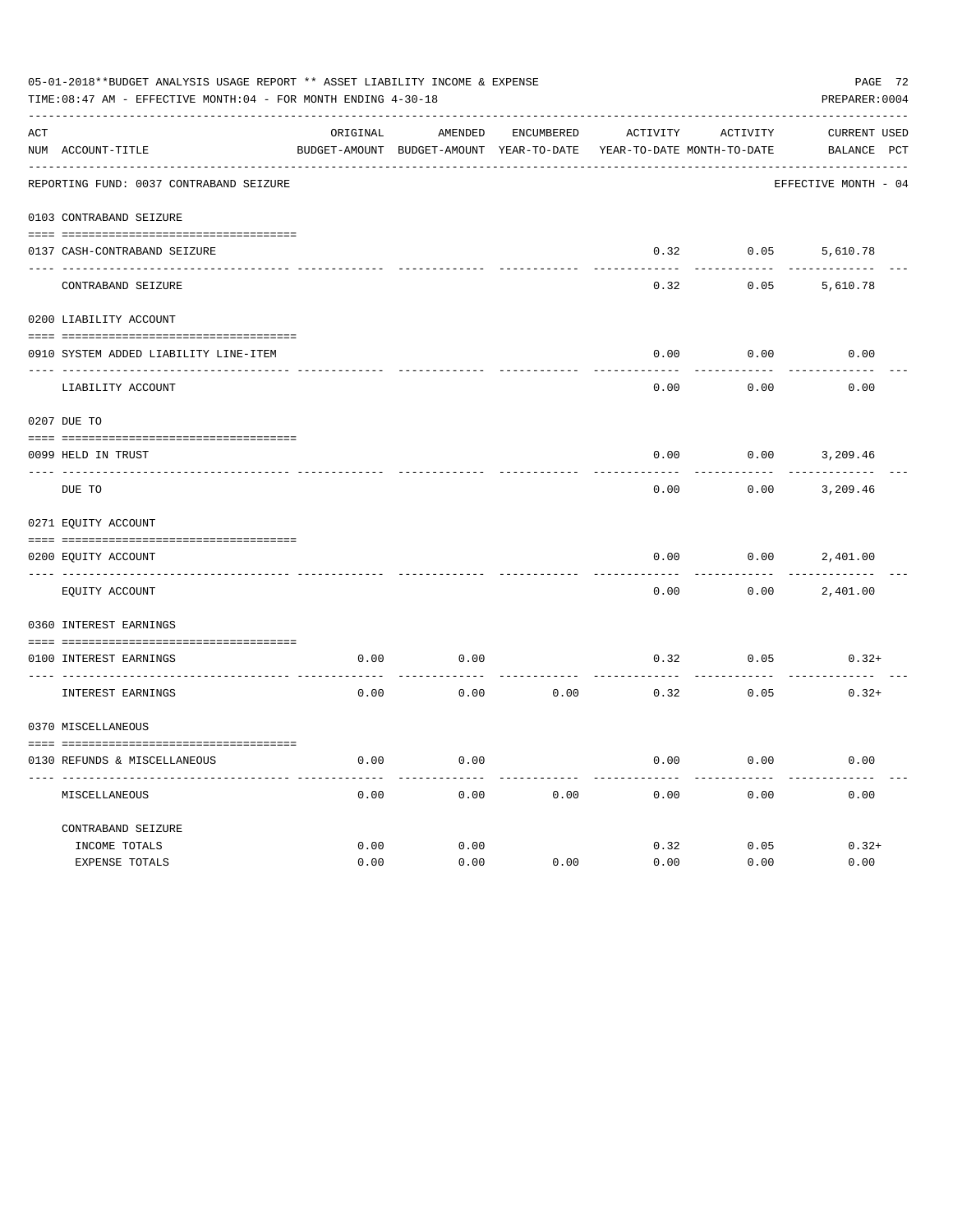| 05-01-2018**BUDGET ANALYSIS USAGE REPORT ** ASSET LIABILITY INCOME & EXPENSE<br>PREPARER: 0004<br>TIME: 08:47 AM - EFFECTIVE MONTH: 04 - FOR MONTH ENDING 4-30-18 |                                        |          |                                          |            |                            |          |                      |  |  |  |
|-------------------------------------------------------------------------------------------------------------------------------------------------------------------|----------------------------------------|----------|------------------------------------------|------------|----------------------------|----------|----------------------|--|--|--|
| ACT                                                                                                                                                               |                                        | ORIGINAL | AMENDED                                  | ENCUMBERED | ACTIVITY                   | ACTIVITY | <b>CURRENT USED</b>  |  |  |  |
|                                                                                                                                                                   | NUM ACCOUNT-TITLE                      |          | BUDGET-AMOUNT BUDGET-AMOUNT YEAR-TO-DATE |            | YEAR-TO-DATE MONTH-TO-DATE |          | BALANCE PCT          |  |  |  |
|                                                                                                                                                                   | REPORTING FUND: 0038 IHC CO-OP GIN     |          |                                          |            |                            |          | EFFECTIVE MONTH - 04 |  |  |  |
|                                                                                                                                                                   | 0102 A/P CLEARING                      |          |                                          |            |                            |          |                      |  |  |  |
|                                                                                                                                                                   | 0100 A/P CLEARING                      |          |                                          |            | 0.00                       | 0.00     | 0.00                 |  |  |  |
|                                                                                                                                                                   |                                        |          |                                          |            |                            |          |                      |  |  |  |
|                                                                                                                                                                   | A/P CLEARING                           |          |                                          |            | 0.00                       | 0.00     | 0.00                 |  |  |  |
|                                                                                                                                                                   | 0103 IHC CO-OP GIN CASH                |          |                                          |            |                            |          |                      |  |  |  |
|                                                                                                                                                                   |                                        |          |                                          |            |                            |          |                      |  |  |  |
|                                                                                                                                                                   | 0100 IHC CO-OP GIN-COMBINED FUND CKING |          |                                          |            | 0.29                       |          | $0.04$ 518.88        |  |  |  |
|                                                                                                                                                                   | 0175 IHC CO-OP GIN TEXPOOL             |          |                                          |            | 128.48                     | 23.73    | 18,435.48            |  |  |  |
|                                                                                                                                                                   | IHC CO-OP GIN CASH                     |          |                                          |            | 128.77                     | 23.77    | 18,954.36            |  |  |  |
|                                                                                                                                                                   | 0271 EQUITY ACCOUNT                    |          |                                          |            |                            |          |                      |  |  |  |
|                                                                                                                                                                   | 0200 EQUITY ACCOUNT                    |          |                                          |            | 0.00                       | 0.00     | 18,825.59            |  |  |  |
|                                                                                                                                                                   | EQUITY ACCOUNT                         |          |                                          |            | 0.00                       | 0.00     | 18,825.59            |  |  |  |
|                                                                                                                                                                   | 0360 INTEREST EARNINGS                 |          |                                          |            |                            |          |                      |  |  |  |
|                                                                                                                                                                   |                                        |          |                                          |            |                            |          |                      |  |  |  |
|                                                                                                                                                                   | 0100 INTEREST EARNINGS                 | 0.00     | 0.00                                     |            | 128.77                     | 23.77    | $128.77+$            |  |  |  |
|                                                                                                                                                                   | INTEREST EARNINGS                      | 0.00     | 0.00                                     | 0.00       | 128.77                     | 23.77    | $128.77+$            |  |  |  |
|                                                                                                                                                                   | 0645 CO-OP FUND                        |          |                                          |            |                            |          |                      |  |  |  |
|                                                                                                                                                                   |                                        |          |                                          |            |                            |          |                      |  |  |  |
|                                                                                                                                                                   | 0412 PRESCRIPTIONS                     | 0.00     | 0.00                                     | 0.00       | 0.00                       | 0.00     | 0.00                 |  |  |  |
|                                                                                                                                                                   | CO-OP FUND                             | 0.00     | 0.00                                     | 0.00       | 0.00                       | 0.00     | 0.00                 |  |  |  |
|                                                                                                                                                                   | IHC CO-OP GIN                          |          |                                          |            |                            |          |                      |  |  |  |
|                                                                                                                                                                   | INCOME TOTALS                          | 0.00     | 0.00                                     |            | 128.77                     | 23.77    | $128.77+$            |  |  |  |
|                                                                                                                                                                   | <b>EXPENSE TOTALS</b>                  | 0.00     | 0.00                                     | 0.00       | 0.00                       | 0.00     | 0.00                 |  |  |  |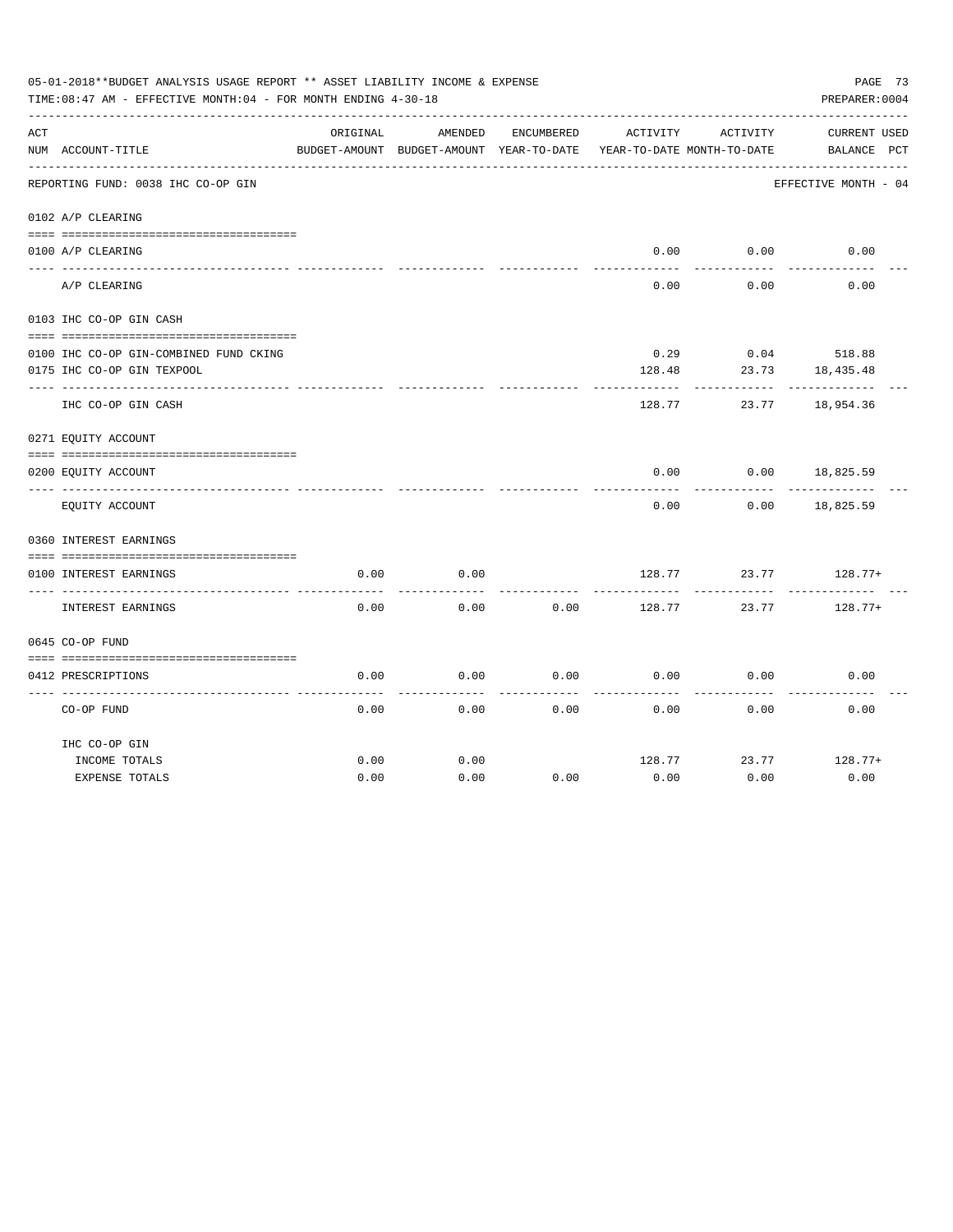|     | 05-01-2018**BUDGET ANALYSIS USAGE REPORT ** ASSET LIABILITY INCOME & EXPENSE<br>PAGE 74<br>TIME: 08:47 AM - EFFECTIVE MONTH: 04 - FOR MONTH ENDING 4-30-18<br>PREPARER: 0004 |          |                                                     |              |                 |                                        |                                    |  |  |  |  |
|-----|------------------------------------------------------------------------------------------------------------------------------------------------------------------------------|----------|-----------------------------------------------------|--------------|-----------------|----------------------------------------|------------------------------------|--|--|--|--|
| ACT | NUM ACCOUNT-TITLE                                                                                                                                                            | ORIGINAL | AMENDED<br>BUDGET-AMOUNT BUDGET-AMOUNT YEAR-TO-DATE | ENCUMBERED   | ACTIVITY        | ACTIVITY<br>YEAR-TO-DATE MONTH-TO-DATE | <b>CURRENT USED</b><br>BALANCE PCT |  |  |  |  |
|     | REPORTING FUND: 0039 IHC B.R. COOPER                                                                                                                                         |          |                                                     |              |                 |                                        | EFFECTIVE MONTH - 04               |  |  |  |  |
|     | 0102 A/P CLEARING                                                                                                                                                            |          |                                                     |              |                 |                                        |                                    |  |  |  |  |
|     |                                                                                                                                                                              |          |                                                     |              |                 |                                        |                                    |  |  |  |  |
|     | 0100 A/P CLEARING<br>---- ---------                                                                                                                                          |          |                                                     |              | 0.00            | 0.00                                   | 0.00                               |  |  |  |  |
|     | A/P CLEARING                                                                                                                                                                 |          |                                                     |              | 0.00            | 0.00                                   | 0.00                               |  |  |  |  |
|     | 0103 IHC B.R. COOPER CASH                                                                                                                                                    |          |                                                     |              |                 |                                        |                                    |  |  |  |  |
|     | 0100 IHC B.R. COOPER-COMB.FUND CHECKING                                                                                                                                      |          |                                                     |              |                 | 1,185.00 0.84 13,149.47                |                                    |  |  |  |  |
|     | 0175 B.R. COOPER-TEXPOOL                                                                                                                                                     |          |                                                     |              | 42.72           | 7.91                                   | 6,145.59                           |  |  |  |  |
|     |                                                                                                                                                                              |          |                                                     |              |                 |                                        |                                    |  |  |  |  |
|     | IHC B.R. COOPER CASH                                                                                                                                                         |          |                                                     |              | 1,227.72        | 8.75                                   | 19,295.06                          |  |  |  |  |
|     | 0271 EQUITY ACCOUNT                                                                                                                                                          |          |                                                     |              |                 |                                        |                                    |  |  |  |  |
|     | 0200 EQUITY ACCOUNT                                                                                                                                                          |          |                                                     |              | 0.00            |                                        | $0.00$ 18,067.34                   |  |  |  |  |
|     | EQUITY ACCOUNT                                                                                                                                                               |          |                                                     |              | 0.00            | 0.00                                   | 18,067.34                          |  |  |  |  |
|     | 0360 INTEREST EARNINGS                                                                                                                                                       |          |                                                     |              |                 |                                        |                                    |  |  |  |  |
|     | 0100 INTEREST EARNINGS                                                                                                                                                       | 0.00     | 0.00                                                |              | 47.37           | 8.75                                   | $47.37+$                           |  |  |  |  |
|     | INTEREST EARNINGS                                                                                                                                                            | 0.00     | 0.00                                                | 0.00         | 47.37           | 8.75                                   | $47.37+$                           |  |  |  |  |
|     | 0370 MISCELLANEOUS INCOME                                                                                                                                                    |          |                                                     |              |                 |                                        |                                    |  |  |  |  |
|     | 0150 BONNIE RUTH COOPER TRUST                                                                                                                                                | 0.00     | 0.00                                                |              |                 | 1,180.35 0.00                          | 1,180.35+                          |  |  |  |  |
|     | MISCELLANEOUS INCOME                                                                                                                                                         | 0.00     | 0.00                                                |              | $0.00$ 1,180.35 | -----------<br>0.00                    | $1,180.35+$                        |  |  |  |  |
|     | 0645 BONNIE RUTH COOPER                                                                                                                                                      |          |                                                     |              |                 |                                        |                                    |  |  |  |  |
|     | 0404 COBRA/INSURANCE                                                                                                                                                         | 0.00     | 0.00                                                | 0.00         | 0.00            | 0.00                                   | 0.00                               |  |  |  |  |
|     | 0410 CERT. REG. NURSE ANES.                                                                                                                                                  | 0.00     | 0.00                                                | 0.00         | 0.00            | 0.00                                   | 0.00                               |  |  |  |  |
|     | 0411 PHYSICIAN, NON-EMERGENCY                                                                                                                                                | 0.00     | 0.00                                                | 0.00         | 0.00            | 0.00                                   | 0.00                               |  |  |  |  |
|     | 0412 PRESCRIPTIONS, DRUGS                                                                                                                                                    | 0.00     | 0.00                                                | 0.00         | 0.00            | 0.00                                   | 0.00                               |  |  |  |  |
|     | 0413 HOSPITAL-INPATIENT                                                                                                                                                      | 0.00     | 0.00                                                | 0.00         | 0.00            | 0.00                                   | 0.00                               |  |  |  |  |
|     | 0414 HOSPITAL, OUTPATIENT                                                                                                                                                    | 0.00     | 0.00                                                | 0.00         | 0.00            | 0.00                                   | 0.00                               |  |  |  |  |
|     | 0415 LABORATORY/X-RAY                                                                                                                                                        | 0.00     | 0.00                                                | 0.00         | 0.00            | 0.00                                   | 0.00                               |  |  |  |  |
|     | 0418 FED. QUALIFIED HEALTH CENTER                                                                                                                                            | 0.00     | 0.00                                                | 0.00         | 0.00            | 0.00                                   | 0.00                               |  |  |  |  |
|     | 0422 AMBULATORY SURGICAL CENTER                                                                                                                                              | 0.00     | 0.00                                                | 0.00         | 0.00            | 0.00                                   | 0.00                               |  |  |  |  |
|     | BONNIE RUTH COOPER                                                                                                                                                           | 0.00     | 0.00                                                | ----<br>0.00 | 0.00            | 0.00                                   | 0.00                               |  |  |  |  |
|     | IHC B.R. COOPER                                                                                                                                                              |          |                                                     |              |                 |                                        |                                    |  |  |  |  |
|     | INCOME TOTALS                                                                                                                                                                | 0.00     | 0.00                                                |              | 1,227.72        | 8.75                                   | 1,227.72+                          |  |  |  |  |
|     | EXPENSE TOTALS                                                                                                                                                               | 0.00     | 0.00                                                | 0.00         | 0.00            | 0.00                                   | 0.00                               |  |  |  |  |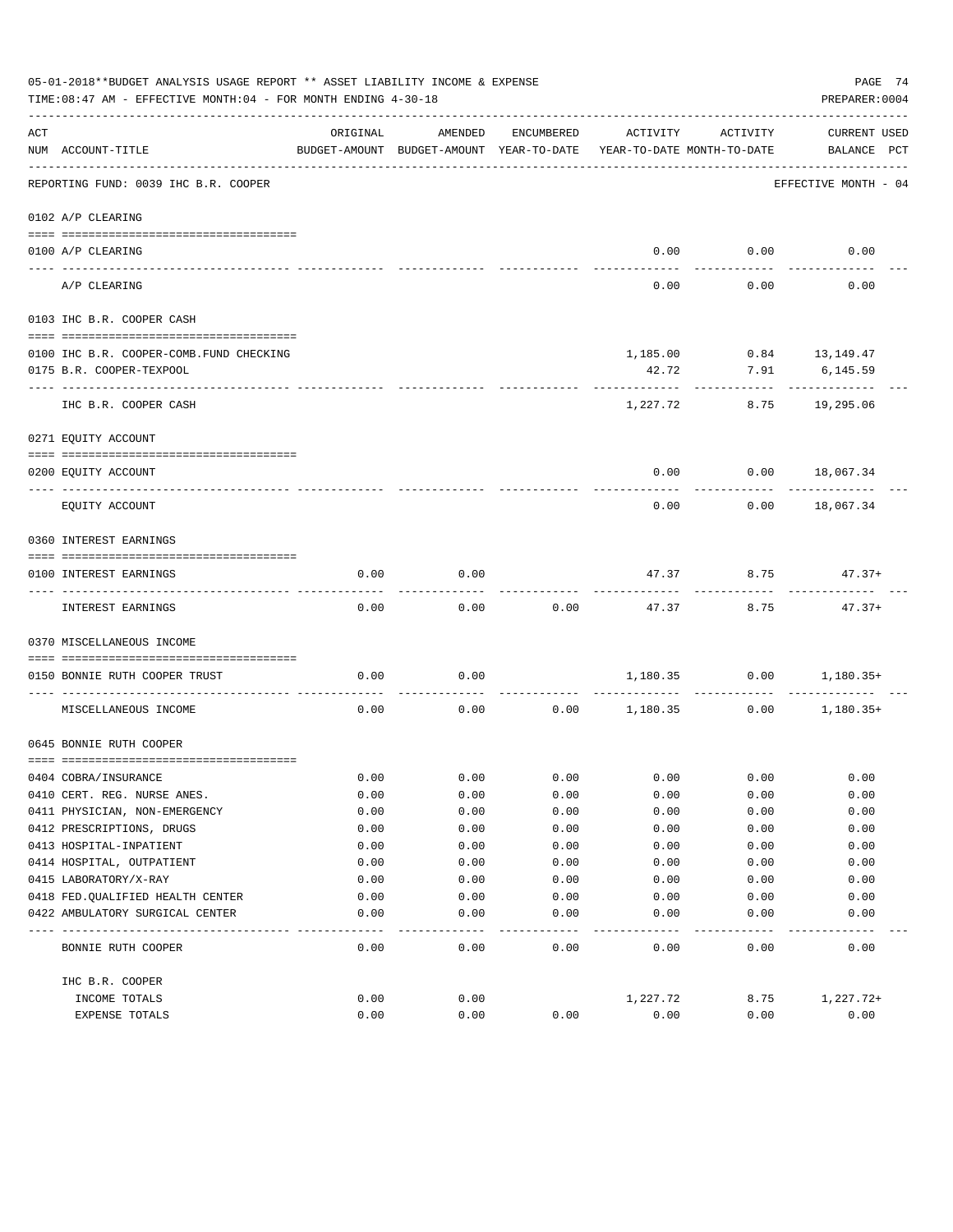|     | 05-01-2018**BUDGET ANALYSIS USAGE REPORT ** ASSET LIABILITY INCOME & EXPENSE<br>TIME: 08:47 AM - EFFECTIVE MONTH: 04 - FOR MONTH ENDING 4-30-18 |          |          |       |                                                                                                     |                                            |                             |                |  |  |  |
|-----|-------------------------------------------------------------------------------------------------------------------------------------------------|----------|----------|-------|-----------------------------------------------------------------------------------------------------|--------------------------------------------|-----------------------------|----------------|--|--|--|
| ACT | NUM ACCOUNT-TITLE                                                                                                                               | ORIGINAL | AMENDED  |       | ENCUMBERED ACTIVITY ACTIVITY<br>BUDGET-AMOUNT BUDGET-AMOUNT YEAR-TO-DATE YEAR-TO-DATE MONTH-TO-DATE |                                            | CURRENT USED<br>BALANCE PCT |                |  |  |  |
|     | REPORTING FUND: 0040 NAACHO                                                                                                                     |          |          |       |                                                                                                     |                                            | EFFECTIVE MONTH - 04        |                |  |  |  |
|     | 0103 CASH                                                                                                                                       |          |          |       |                                                                                                     |                                            |                             |                |  |  |  |
|     | 0100 NAACHO-COMBINED FUND CKING                                                                                                                 |          |          |       |                                                                                                     | $401.94 - 174.00 - 4,270.79$               |                             |                |  |  |  |
|     | CASH                                                                                                                                            |          |          |       |                                                                                                     | ----------<br>$401.94 - 174.00 - 4,270.79$ | ------------                |                |  |  |  |
|     | 0200 SYSTEM ADDED LIABILITY DEPARTMENT                                                                                                          |          |          |       |                                                                                                     |                                            |                             |                |  |  |  |
|     | 0910 SYSTEM ADDED LIABILITY LINE-ITEM                                                                                                           |          |          |       | 0.00                                                                                                | 0.00                                       | 0.00                        |                |  |  |  |
|     | SYSTEM ADDED LIABILITY DEPARTMENT                                                                                                               |          |          |       | 0.00                                                                                                | 0.00                                       | 0.00                        |                |  |  |  |
|     | 0271 EOUITY ACCOUNT                                                                                                                             |          |          |       |                                                                                                     |                                            |                             |                |  |  |  |
|     | 0200 EQUITY ACCOUNT                                                                                                                             |          |          |       |                                                                                                     | $0.00$ $0.00$ $4,672.73$                   |                             |                |  |  |  |
|     | EQUITY ACCOUNT                                                                                                                                  |          |          |       | 0.00                                                                                                | 0.00                                       | 4,672.73                    |                |  |  |  |
|     | 0300 CASH                                                                                                                                       |          |          |       |                                                                                                     |                                            |                             |                |  |  |  |
|     | 0110 UNENCUMBERED FUND BALANCE                                                                                                                  | 4,000.00 | 4,000.00 |       | 0.00                                                                                                |                                            | $0.00$ $4,000.00$ 00        |                |  |  |  |
|     | CASH                                                                                                                                            | 4,000.00 | 4,000.00 | 0.00  | 0.00                                                                                                |                                            | $0.00$ 4,000.00             | 0 <sub>0</sub> |  |  |  |
|     | 0330 GRANT INCOME                                                                                                                               |          |          |       |                                                                                                     |                                            |                             |                |  |  |  |
|     | 0410 NAACHO GRANT INCOME                                                                                                                        | 0.00     | 0.00     |       | 0.00                                                                                                | 0.00                                       | 0.00                        |                |  |  |  |
|     | GRANT INCOME                                                                                                                                    | 0.00     | 0.00     |       | $0.00$ 0.00                                                                                         | 0.00                                       | 0.00                        |                |  |  |  |
|     | 0411 NACCHO                                                                                                                                     |          |          |       |                                                                                                     |                                            |                             |                |  |  |  |
|     | 0310 OFFICE SUPPLIES                                                                                                                            |          |          |       | $1,000.00$ $1,000.00$ $37.99$ $401.94$ $174.00$ $560.07$ $44$                                       |                                            |                             |                |  |  |  |
|     | 0427 OUT OF COUNTY TRAVEL                                                                                                                       | 3,000.00 | 3,000.00 | 0.00  | 0.00                                                                                                | 0.00                                       | 3,000.00 00                 |                |  |  |  |
|     | 0574 COMPUTER EQUIPMENT                                                                                                                         | 0.00     | 0.00     | 0.00  | 0.00                                                                                                | 0.00                                       | 0.00                        |                |  |  |  |
|     | NACCHO                                                                                                                                          | 4,000.00 | 4,000.00 | 37.99 | 401.94                                                                                              | 174.00                                     | 3,560.07 11                 |                |  |  |  |
|     | NAACHO                                                                                                                                          |          |          |       |                                                                                                     |                                            |                             |                |  |  |  |
|     | INCOME TOTALS                                                                                                                                   | 4,000.00 | 4,000.00 |       | 0.00                                                                                                | 0.00                                       | 4,000.00                    | 0 <sub>0</sub> |  |  |  |
|     | EXPENSE TOTALS                                                                                                                                  | 4,000.00 | 4,000.00 | 37.99 | 401.94                                                                                              | 174.00                                     | 3,560.07                    | 11             |  |  |  |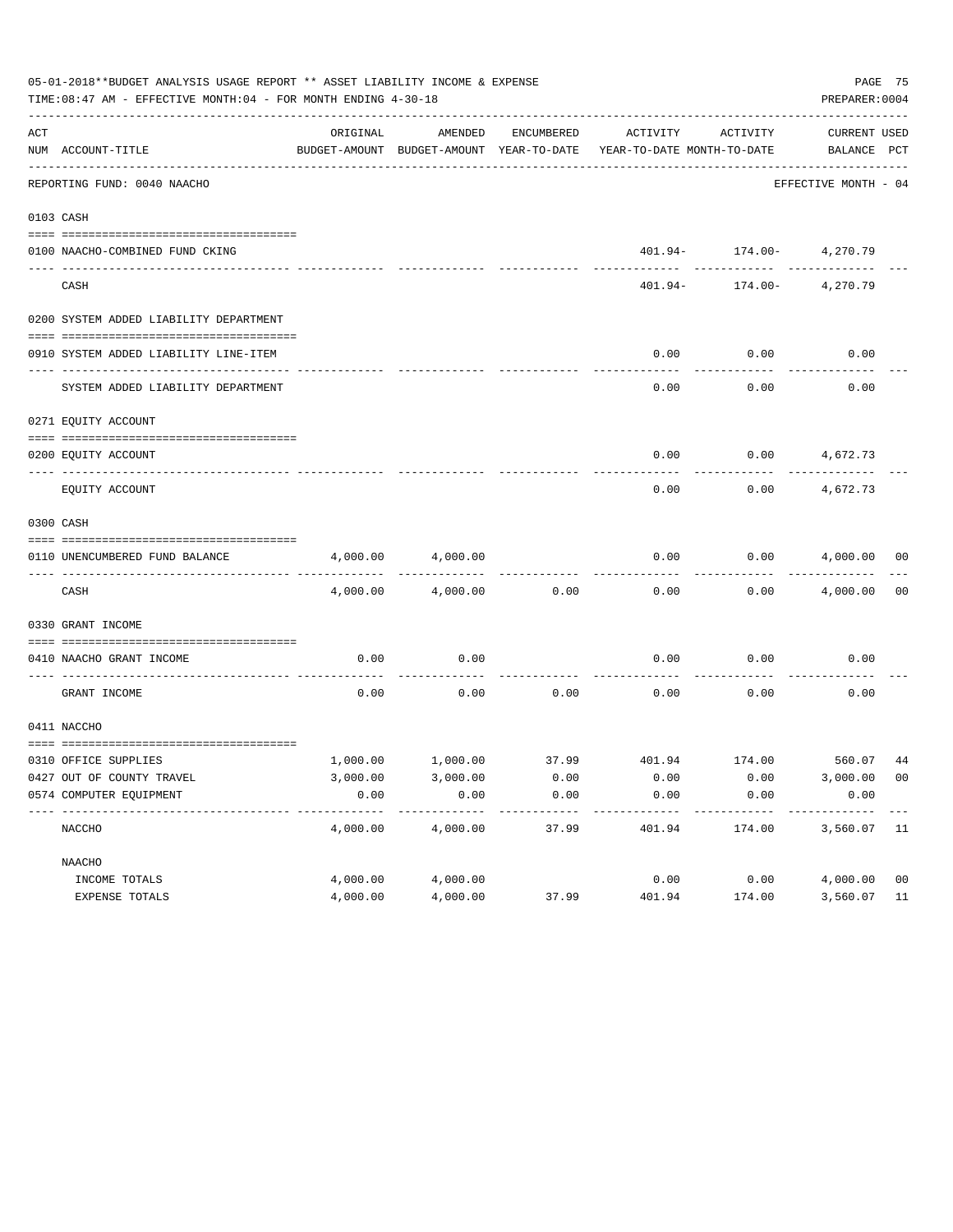| 05-01-2018**BUDGET ANALYSIS USAGE REPORT ** ASSET LIABILITY INCOME & EXPENSE<br>PAGE 76<br>PREPARER: 0004<br>TIME:08:47 AM - EFFECTIVE MONTH:04 - FOR MONTH ENDING 4-30-18 |                                           |              |                                                     |              |                                        |               |                                    |  |  |  |  |
|----------------------------------------------------------------------------------------------------------------------------------------------------------------------------|-------------------------------------------|--------------|-----------------------------------------------------|--------------|----------------------------------------|---------------|------------------------------------|--|--|--|--|
| $\mathop{\rm ACT}$                                                                                                                                                         | NUM ACCOUNT-TITLE                         | ORIGINAL     | AMENDED<br>BUDGET-AMOUNT BUDGET-AMOUNT YEAR-TO-DATE | ENCUMBERED   | ACTIVITY<br>YEAR-TO-DATE MONTH-TO-DATE | ACTIVITY      | <b>CURRENT USED</b><br>BALANCE PCT |  |  |  |  |
|                                                                                                                                                                            | REPORTING FUND: 0041 CITIZEN CORPS (CERT) |              |                                                     |              |                                        |               | EFFECTIVE MONTH - 04               |  |  |  |  |
|                                                                                                                                                                            | 0102 A/P CLEARING                         |              |                                                     |              |                                        |               |                                    |  |  |  |  |
|                                                                                                                                                                            | 0100 A/P CLEARING                         |              |                                                     |              |                                        | $0.00$ 0.00   | 0.00                               |  |  |  |  |
|                                                                                                                                                                            | ---- ----------<br>A/P CLEARING           |              |                                                     |              | 0.00                                   | 0.00          | 0.00                               |  |  |  |  |
|                                                                                                                                                                            | 0103 CASH                                 |              |                                                     |              |                                        |               |                                    |  |  |  |  |
|                                                                                                                                                                            | 0100 CITIZEN CORPS (CERT)-COMB. FUND CKIN |              |                                                     |              | 300.00                                 | 0.00          | 300.00                             |  |  |  |  |
|                                                                                                                                                                            |                                           |              |                                                     |              |                                        |               |                                    |  |  |  |  |
|                                                                                                                                                                            | CASH                                      |              |                                                     |              | 300.00                                 | 0.00          | 300.00                             |  |  |  |  |
|                                                                                                                                                                            | 0120 RECEIVABLES                          |              |                                                     |              |                                        |               |                                    |  |  |  |  |
|                                                                                                                                                                            | 0312 DUE FROM OTHER GOVERNMENTS           |              |                                                     |              | 0.00                                   | 0.00          | 0.00                               |  |  |  |  |
|                                                                                                                                                                            | RECEIVABLES                               |              |                                                     |              | 0.00                                   | 0.00          | 0.00                               |  |  |  |  |
|                                                                                                                                                                            | 0200 SYSTEM ADDED LIABILITY DEPARTMENT    |              |                                                     |              |                                        |               |                                    |  |  |  |  |
|                                                                                                                                                                            | 0910 SYSTEM ADDED LIABILITY LINE-ITEM     |              |                                                     |              | 0.00                                   | 0.00          | 0.00                               |  |  |  |  |
|                                                                                                                                                                            | SYSTEM ADDED LIABILITY DEPARTMENT         |              |                                                     |              | 0.00                                   | 0.00          | 0.00                               |  |  |  |  |
|                                                                                                                                                                            | 0207 DUE TO FUND                          |              |                                                     |              |                                        |               |                                    |  |  |  |  |
|                                                                                                                                                                            | 0095 DUE TO OTHER FUNDS                   |              |                                                     |              | 0.00                                   | 0.00          | 0.00                               |  |  |  |  |
|                                                                                                                                                                            | DUE TO FUND                               |              |                                                     |              | 0.00                                   | 0.00          | 0.00                               |  |  |  |  |
|                                                                                                                                                                            | 0271 EQUITY ACCOUNT                       |              |                                                     |              |                                        |               |                                    |  |  |  |  |
|                                                                                                                                                                            | 0200 EQUITY ACCOUNT                       |              |                                                     |              |                                        | $0.00$ $0.00$ | 0.00                               |  |  |  |  |
|                                                                                                                                                                            | EQUITY ACCOUNT                            |              |                                                     |              | 0.00                                   | 0.00          | 0.00                               |  |  |  |  |
|                                                                                                                                                                            | 0370 MISCELLANEOUS                        |              |                                                     |              |                                        |               |                                    |  |  |  |  |
|                                                                                                                                                                            | 0406 DONATIONS                            | 0.00         | 0.00                                                |              | 300.00                                 | 0.00          | $300.00+$                          |  |  |  |  |
|                                                                                                                                                                            | MISCELLANEOUS                             | 0.00         | 0.00                                                | 0.00         | 300.00                                 | .<br>0.00     | $300.00+$                          |  |  |  |  |
|                                                                                                                                                                            | 0406 CERT DONATIONS                       |              |                                                     |              |                                        |               |                                    |  |  |  |  |
|                                                                                                                                                                            |                                           |              |                                                     |              |                                        |               |                                    |  |  |  |  |
|                                                                                                                                                                            | 0310 SUPPLIES                             | 0.00         | 0.00                                                | 0.00         | 0.00                                   | 0.00          | 0.00                               |  |  |  |  |
|                                                                                                                                                                            | 0330 GAS & OIL<br>0427 TRAINING EXPENSE   | 0.00<br>0.00 | 0.00<br>0.00                                        | 0.00<br>0.00 | 0.00<br>0.00                           | 0.00<br>0.00  | 0.00<br>0.00                       |  |  |  |  |
|                                                                                                                                                                            | CERT DONATIONS                            | 0.00         | 0.00                                                | 0.00         | 0.00                                   | 0.00          | 0.00                               |  |  |  |  |
|                                                                                                                                                                            | CITIZEN CORPS (CERT)                      |              |                                                     |              |                                        |               |                                    |  |  |  |  |
|                                                                                                                                                                            | INCOME TOTALS                             | 0.00         | 0.00                                                |              | 300.00                                 | 0.00          | $300.00+$                          |  |  |  |  |
|                                                                                                                                                                            | EXPENSE TOTALS                            | 0.00         | 0.00                                                | 0.00         | 0.00                                   | 0.00          | 0.00                               |  |  |  |  |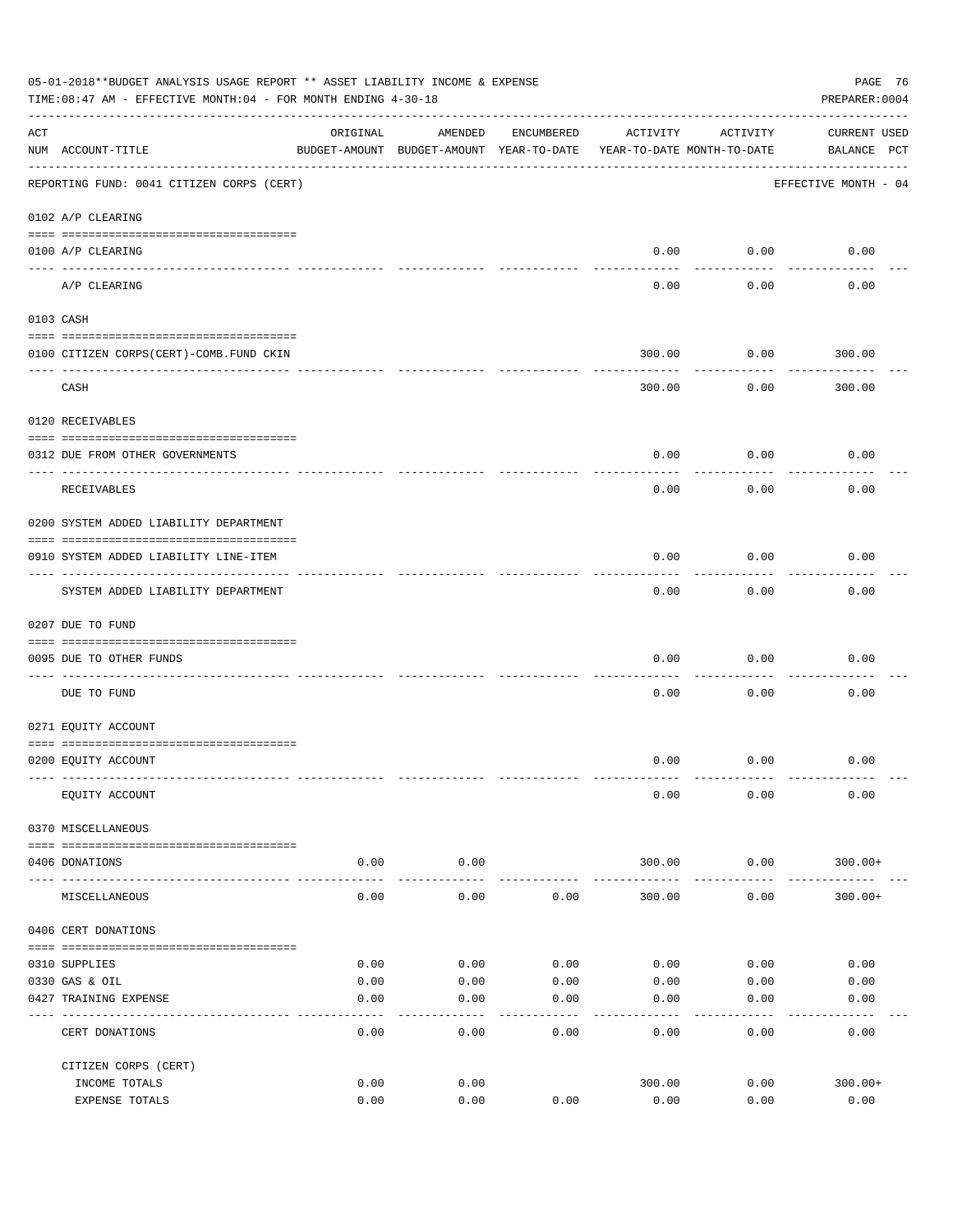|     | 05-01-2018**BUDGET ANALYSIS USAGE REPORT ** ASSET LIABILITY INCOME & EXPENSE<br>PAGE 77<br>TIME: 08:47 AM - EFFECTIVE MONTH: 04 - FOR MONTH ENDING 4-30-18<br>PREPARER: 0004 |          |                                                     |            |          |                                        |                                       |  |  |  |  |
|-----|------------------------------------------------------------------------------------------------------------------------------------------------------------------------------|----------|-----------------------------------------------------|------------|----------|----------------------------------------|---------------------------------------|--|--|--|--|
| ACT | NUM ACCOUNT-TITLE                                                                                                                                                            | ORIGINAL | AMENDED<br>BUDGET-AMOUNT BUDGET-AMOUNT YEAR-TO-DATE | ENCUMBERED | ACTIVITY | ACTIVITY<br>YEAR-TO-DATE MONTH-TO-DATE | <b>CURRENT USED</b><br>BALANCE<br>PCT |  |  |  |  |
|     | REPORTING FUND: 0042 HAZARD MITIGATION PLAN                                                                                                                                  |          |                                                     |            |          |                                        | EFFECTIVE MONTH - 04                  |  |  |  |  |
|     | 0103 CASH                                                                                                                                                                    |          |                                                     |            |          |                                        |                                       |  |  |  |  |
|     | 0100 HAZARD MITIGATION-COMB.FUND CKING.                                                                                                                                      |          |                                                     |            | 0.00     | 0.00                                   | $428.64-$                             |  |  |  |  |
|     | CASH                                                                                                                                                                         |          |                                                     |            | 0.00     | 0.00                                   | $428.64-$                             |  |  |  |  |
|     | 0200 SYSTEM ADDED LIABILITY DEPARTMENT                                                                                                                                       |          |                                                     |            |          |                                        |                                       |  |  |  |  |
|     | 0910 SYSTEM ADDED LIABILITY LINE-ITEM                                                                                                                                        |          |                                                     |            | 0.00     | 0.00                                   | 0.00                                  |  |  |  |  |
|     | SYSTEM ADDED LIABILITY DEPARTMENT                                                                                                                                            |          |                                                     |            | 0.00     | 0.00                                   | 0.00                                  |  |  |  |  |
|     | 0271 EQUITY ACCOUNT                                                                                                                                                          |          |                                                     |            |          |                                        |                                       |  |  |  |  |
|     | 0200 EQUITY ACCOUNT                                                                                                                                                          |          |                                                     |            | 0.00     | 0.00                                   | $428.64-$                             |  |  |  |  |
|     | EQUITY ACCOUNT                                                                                                                                                               |          |                                                     |            | 0.00     | 0.00                                   | $428.64-$                             |  |  |  |  |
|     | 0330 GRANT INCOME                                                                                                                                                            |          |                                                     |            |          |                                        |                                       |  |  |  |  |
|     | 0477 HAZARD MITIGATION DR-1999                                                                                                                                               | 0.00     | 0.00                                                |            | 0.00     | 0.00                                   | 0.00                                  |  |  |  |  |
|     | GRANT INCOME                                                                                                                                                                 | 0.00     | 0.00                                                | 0.00       | 0.00     | 0.00                                   | 0.00                                  |  |  |  |  |
|     | 0477 HAZARD MITIGATION GRANT                                                                                                                                                 |          |                                                     |            |          |                                        |                                       |  |  |  |  |
|     |                                                                                                                                                                              |          |                                                     |            |          |                                        |                                       |  |  |  |  |
|     | 0310 OFFICE SUPPLIES                                                                                                                                                         | 0.00     | 0.00                                                | 0.00       | 0.00     | 0.00                                   | 0.00                                  |  |  |  |  |
|     | 0415 CONSULTANT                                                                                                                                                              | 0.00     | 0.00                                                | 0.00       | 0.00     | 0.00                                   | 0.00                                  |  |  |  |  |
|     | 0427 TRAVEL AND TRAINING                                                                                                                                                     | 0.00     | 0.00                                                | 0.00       | 0.00     | 0.00                                   | 0.00                                  |  |  |  |  |
|     | 0574 COMPUTER EQUIPMENT                                                                                                                                                      | 0.00     | 0.00                                                | 0.00       | 0.00     | 0.00                                   | 0.00                                  |  |  |  |  |
|     | HAZARD MITIGATION GRANT                                                                                                                                                      | 0.00     | 0.00                                                | 0.00       | 0.00     | 0.00                                   | 0.00                                  |  |  |  |  |
|     | HAZARD MITIGATION PLAN                                                                                                                                                       |          |                                                     |            |          |                                        |                                       |  |  |  |  |
|     | INCOME TOTALS                                                                                                                                                                | 0.00     | 0.00                                                |            | 0.00     | 0.00                                   | 0.00                                  |  |  |  |  |
|     | <b>EXPENSE TOTALS</b>                                                                                                                                                        | 0.00     | 0.00                                                | 0.00       | 0.00     | 0.00                                   | 0.00                                  |  |  |  |  |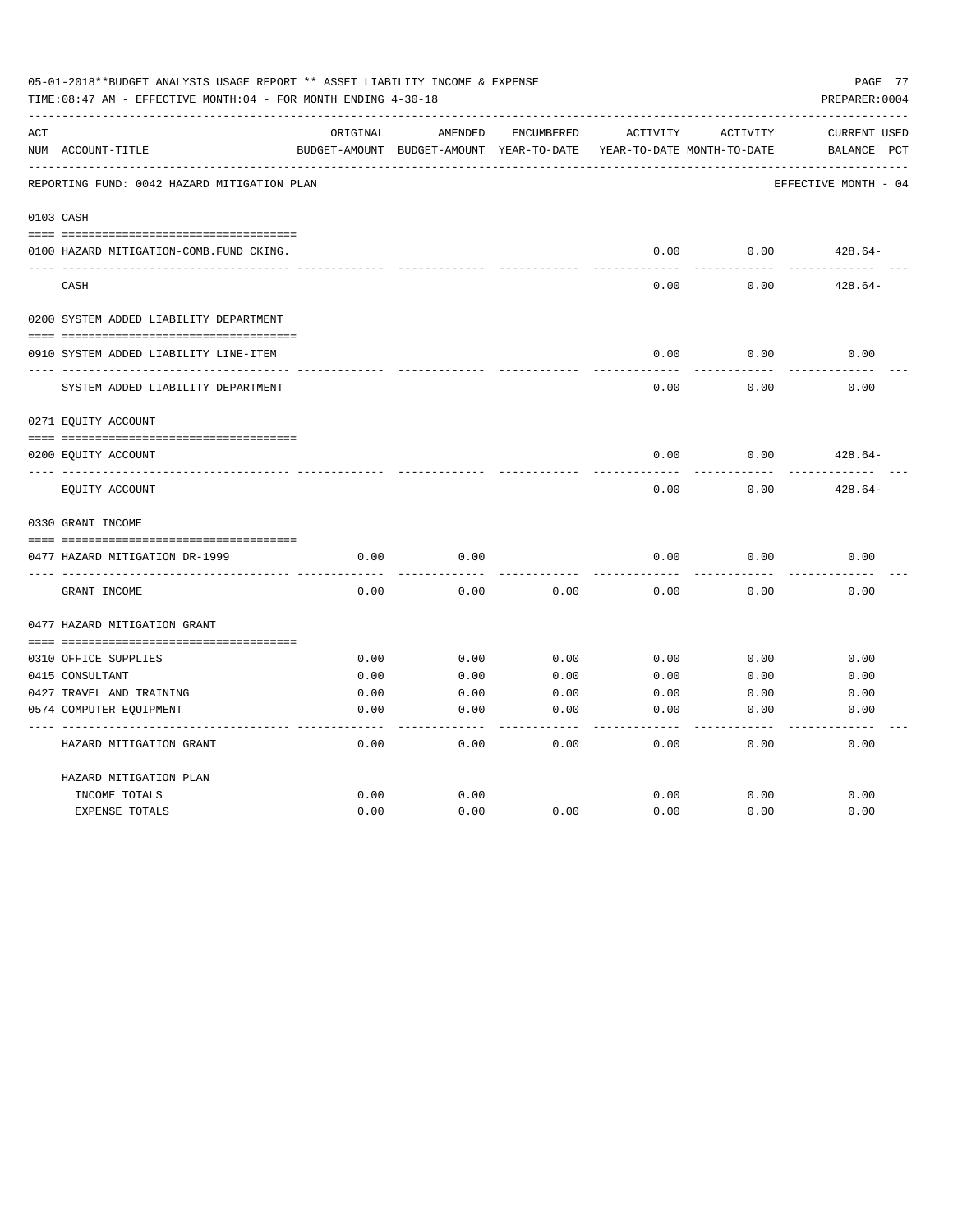|     | 05-01-2018**BUDGET ANALYSIS USAGE REPORT ** ASSET LIABILITY INCOME & EXPENSE<br>PAGE 78<br>TIME:08:47 AM - EFFECTIVE MONTH:04 - FOR MONTH ENDING 4-30-18<br>PREPARER: 0004 |               |                                                     |              |                                        |               |                                    |  |  |  |  |  |
|-----|----------------------------------------------------------------------------------------------------------------------------------------------------------------------------|---------------|-----------------------------------------------------|--------------|----------------------------------------|---------------|------------------------------------|--|--|--|--|--|
| ACT | NUM ACCOUNT-TITLE                                                                                                                                                          | ORIGINAL      | AMENDED<br>BUDGET-AMOUNT BUDGET-AMOUNT YEAR-TO-DATE | ENCUMBERED   | ACTIVITY<br>YEAR-TO-DATE MONTH-TO-DATE | ACTIVITY      | <b>CURRENT USED</b><br>BALANCE PCT |  |  |  |  |  |
|     | REPORTING FUND: 0044 HOMELAND SECURITY                                                                                                                                     |               |                                                     |              |                                        |               | EFFECTIVE MONTH - 04               |  |  |  |  |  |
|     | 0102 A/P CLEARING                                                                                                                                                          |               |                                                     |              |                                        |               |                                    |  |  |  |  |  |
|     | 0100 A/P CLEARING                                                                                                                                                          |               |                                                     |              | 0.00                                   | 0.00          | 0.00                               |  |  |  |  |  |
|     | ---- ----------<br>A/P CLEARING                                                                                                                                            |               |                                                     |              | 0.00                                   | 0.00          | 0.00                               |  |  |  |  |  |
|     | 0103 CASH                                                                                                                                                                  |               |                                                     |              |                                        |               |                                    |  |  |  |  |  |
|     | 0100 HOMELAND SECURITY-COMB.FUND CHKING                                                                                                                                    |               |                                                     |              | 0.00                                   | 0.00          | 0.00                               |  |  |  |  |  |
|     | CASH                                                                                                                                                                       |               |                                                     |              | 0.00                                   | 0.00          | 0.00                               |  |  |  |  |  |
|     | 0120 RECEIVABLES                                                                                                                                                           |               |                                                     |              |                                        |               |                                    |  |  |  |  |  |
|     | 0312 DUE FROM OTHER GOVERNMENT                                                                                                                                             |               |                                                     |              | 0.00                                   | 0.00          | 0.00                               |  |  |  |  |  |
|     | RECEIVABLES                                                                                                                                                                |               |                                                     |              | 0.00                                   | 0.00          | 0.00                               |  |  |  |  |  |
|     | 0200 SYSTEM ADDED LIABILITY DEPARTMENT                                                                                                                                     |               |                                                     |              |                                        |               |                                    |  |  |  |  |  |
|     | 0910 SYSTEM ADDED LIABILITY LINE-ITEM                                                                                                                                      |               |                                                     |              | 0.00                                   | 0.00          | 0.00                               |  |  |  |  |  |
|     | SYSTEM ADDED LIABILITY DEPARTMENT                                                                                                                                          |               |                                                     |              | 0.00                                   | 0.00          | 0.00                               |  |  |  |  |  |
|     | 0207 DUE TO FUND                                                                                                                                                           |               |                                                     |              |                                        |               |                                    |  |  |  |  |  |
|     | 0095 DUE TO OTHER FUNDS                                                                                                                                                    |               |                                                     |              | 0.00                                   | 0.00          | 0.00                               |  |  |  |  |  |
|     | DUE TO FUND                                                                                                                                                                |               |                                                     |              | 0.00                                   | 0.00          | 0.00                               |  |  |  |  |  |
|     | 0271 EQUITY ACCOUNT                                                                                                                                                        |               |                                                     |              |                                        |               |                                    |  |  |  |  |  |
|     | 0200 EQUITY ACCOUNT                                                                                                                                                        |               |                                                     |              | 0.00                                   | 0.00          | 0.00                               |  |  |  |  |  |
|     | EQUITY ACCOUNT                                                                                                                                                             |               |                                                     |              | 0.00                                   | 0.00          | 0.00                               |  |  |  |  |  |
|     | 0330 GRANTS                                                                                                                                                                |               |                                                     |              |                                        |               |                                    |  |  |  |  |  |
|     | 0423 2016 HOMELAND SECURITY                                                                                                                                                | 0.00          | 0.00                                                |              | 0.00                                   | 0.00          | 0.00                               |  |  |  |  |  |
|     | GRANTS                                                                                                                                                                     | 0.00          | 0.00                                                | 0.00         | 0.00                                   | 0.00          | 0.00                               |  |  |  |  |  |
|     | 0412 HOMELAND SECURITY                                                                                                                                                     |               |                                                     |              |                                        |               |                                    |  |  |  |  |  |
|     |                                                                                                                                                                            |               |                                                     |              |                                        |               |                                    |  |  |  |  |  |
|     | 0578 2011 EQUIPMENT                                                                                                                                                        | 0.00          | 0.00                                                | 0.00         | 0.00                                   | 0.00          | 0.00                               |  |  |  |  |  |
|     | 0579 2012 EQUIPMENT                                                                                                                                                        | 0.00          | 0.00                                                | 0.00         | 0.00                                   | 0.00          | 0.00                               |  |  |  |  |  |
|     | 0580 2013 EQUIPMENT                                                                                                                                                        | 0.00          | 0.00                                                | 0.00         | 0.00                                   | 0.00          | 0.00                               |  |  |  |  |  |
|     | 0581 2014 EQUIPMENT                                                                                                                                                        | 0.00          | 0.00                                                | 0.00         | 0.00                                   | 0.00          | 0.00                               |  |  |  |  |  |
|     | 0582 2015 EQUIPMENT                                                                                                                                                        | 0.00          | 0.00                                                | 0.00         | 0.00                                   | 0.00          | 0.00                               |  |  |  |  |  |
|     | 0583 2016 EQUIPMENT                                                                                                                                                        | 0.00<br>$---$ | 0.00                                                | 0.00         | 0.00                                   | 0.00          | 0.00                               |  |  |  |  |  |
|     | HOMELAND SECURITY                                                                                                                                                          | 0.00          | ----<br>0.00                                        | ----<br>0.00 | $---$<br>0.00                          | $---$<br>0.00 | -----<br>0.00                      |  |  |  |  |  |
|     | HOMELAND SECURITY                                                                                                                                                          |               |                                                     |              |                                        |               |                                    |  |  |  |  |  |
|     | INCOME TOTALS                                                                                                                                                              | 0.00          | 0.00                                                |              | 0.00                                   | 0.00          | 0.00                               |  |  |  |  |  |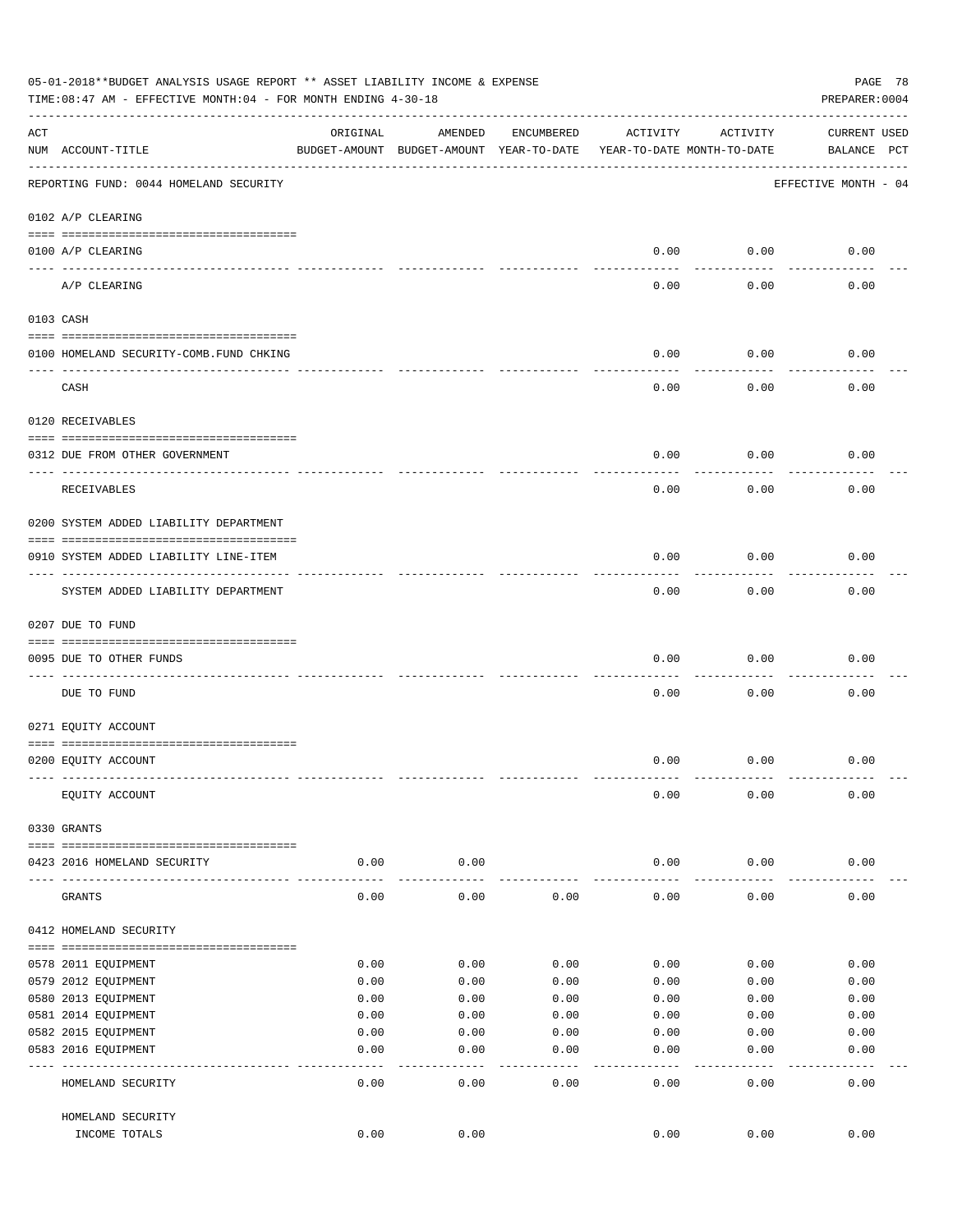| 05-01-2018**BUDGET ANALYSIS USAGE REPORT ** ASSET LIABILITY INCOME & EXPENSE<br>TIME:08:47 AM - EFFECTIVE MONTH:04 - FOR MONTH ENDING 4-30-18 |               |               |                   |                            |          |                       |  |  |  |
|-----------------------------------------------------------------------------------------------------------------------------------------------|---------------|---------------|-------------------|----------------------------|----------|-----------------------|--|--|--|
| ACT                                                                                                                                           | ORIGINAL      | AMENDED       | <b>ENCUMBERED</b> | ACTIVITY                   | ACTIVITY | CURRENT USED          |  |  |  |
| NUM ACCOUNT-TITLE                                                                                                                             | BUDGET-AMOUNT | BUDGET-AMOUNT | YEAR-TO-DATE      | YEAR-TO-DATE MONTH-TO-DATE |          | <b>PCT</b><br>BALANCE |  |  |  |
| REPORTING FUND: 0044 HOMELAND SECURITY                                                                                                        |               |               |                   |                            |          | EFFECTIVE MONTH - 04  |  |  |  |
| <b>EXPENSE TOTALS</b>                                                                                                                         | 0.00          | 0.00          | 0.00              | 0.00                       | 0.00     | 0.00                  |  |  |  |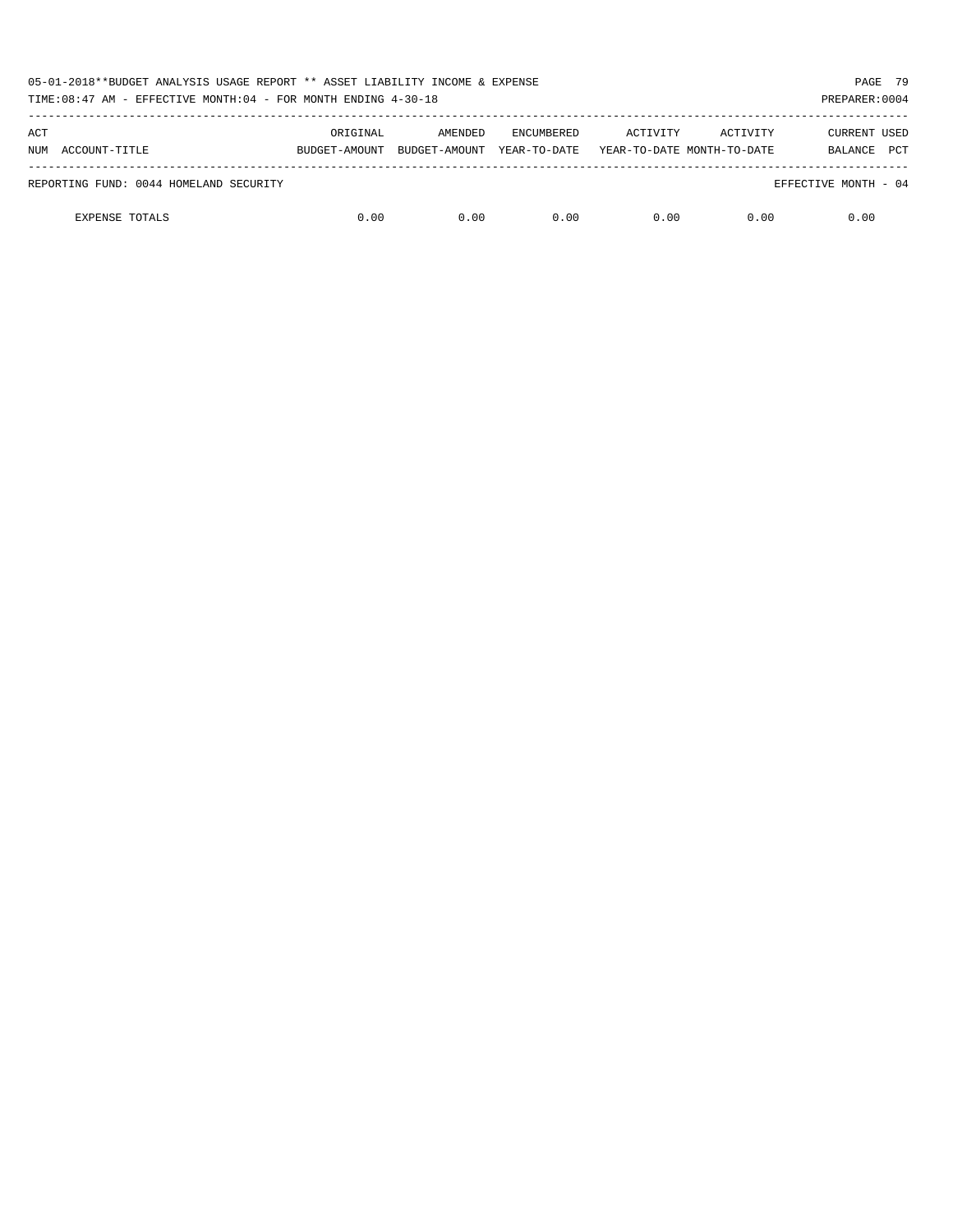| 05-01-2018**BUDGET ANALYSIS USAGE REPORT ** ASSET LIABILITY INCOME & EXPENSE<br>PAGE 80<br>TIME: 08:47 AM - EFFECTIVE MONTH: 04 - FOR MONTH ENDING 4-30-18<br>PREPARER: 0004 |                                         |          |                                                     |            |                                        |          |                                    |  |  |  |  |
|------------------------------------------------------------------------------------------------------------------------------------------------------------------------------|-----------------------------------------|----------|-----------------------------------------------------|------------|----------------------------------------|----------|------------------------------------|--|--|--|--|
| ACT                                                                                                                                                                          | NUM ACCOUNT-TITLE                       | ORIGINAL | AMENDED<br>BUDGET-AMOUNT BUDGET-AMOUNT YEAR-TO-DATE | ENCUMBERED | ACTIVITY<br>YEAR-TO-DATE MONTH-TO-DATE | ACTIVITY | <b>CURRENT USED</b><br>BALANCE PCT |  |  |  |  |
|                                                                                                                                                                              | REPORTING FUND: 0045 CHAPTER 19 FUNDS   |          |                                                     |            |                                        |          | EFFECTIVE MONTH - 04               |  |  |  |  |
|                                                                                                                                                                              | 0100 PAYROLL                            |          |                                                     |            |                                        |          |                                    |  |  |  |  |
|                                                                                                                                                                              | 0100 PAYROLL                            |          |                                                     |            | 0.00                                   | 0.00     | 0.00                               |  |  |  |  |
|                                                                                                                                                                              | PAYROLL                                 |          |                                                     |            | 0.00                                   | 0.00     | 0.00                               |  |  |  |  |
|                                                                                                                                                                              | 0103 CASH                               |          |                                                     |            |                                        |          |                                    |  |  |  |  |
|                                                                                                                                                                              | 0100 CHAPTER 19-COMBINED FUNDS CHECKING |          |                                                     |            | 0.00                                   | 250.00   | 0.00                               |  |  |  |  |
|                                                                                                                                                                              | CASH                                    |          |                                                     |            | 0.00                                   | 250.00   | 0.00                               |  |  |  |  |
|                                                                                                                                                                              | 0120 RECEIVABLES                        |          |                                                     |            |                                        |          |                                    |  |  |  |  |
|                                                                                                                                                                              | 0312 DUE FROM OTHER GOVERNMENT          |          |                                                     |            | 0.00                                   | 0.00     | 0.00                               |  |  |  |  |
|                                                                                                                                                                              | RECEIVABLES                             |          |                                                     |            | 0.00                                   | 0.00     | 0.00                               |  |  |  |  |
|                                                                                                                                                                              | 0200 SYSTEM ADDED LIABILITY DEPARTMENT  |          |                                                     |            |                                        |          |                                    |  |  |  |  |
|                                                                                                                                                                              | 0150 ACCRUED SALARY PAYABLE             |          |                                                     |            | 0.00                                   | 0.00     | 302.00                             |  |  |  |  |
|                                                                                                                                                                              | 0155 ACCRUED FRINGE BENEFITS            |          |                                                     |            | 0.00                                   | 0.00     | 0.00                               |  |  |  |  |
|                                                                                                                                                                              | 0910 SYSTEM ADDED LIABILITY LINE-ITEM   |          |                                                     |            | $3,975.00 -$                           | 0.00     | $3,975.00 -$                       |  |  |  |  |
|                                                                                                                                                                              | SYSTEM ADDED LIABILITY DEPARTMENT       |          |                                                     |            | $3,975.00-$                            | 0.00     | $3,673.00 -$                       |  |  |  |  |
|                                                                                                                                                                              | 0207 DUE TO FUND                        |          |                                                     |            |                                        |          |                                    |  |  |  |  |
|                                                                                                                                                                              | 0095 DUE TO OTHER FUNDS                 |          |                                                     |            | 0.00                                   | 0.00     | 0.00                               |  |  |  |  |
|                                                                                                                                                                              |                                         |          |                                                     |            |                                        |          |                                    |  |  |  |  |
|                                                                                                                                                                              | DUE TO FUND                             |          |                                                     |            | 0.00                                   | 0.00     | 0.00                               |  |  |  |  |
|                                                                                                                                                                              | 0271 EQUITY ACCOUNT                     |          |                                                     |            |                                        |          |                                    |  |  |  |  |
|                                                                                                                                                                              | 0200 EQUITY ACCOUNT                     |          |                                                     |            | 0.00                                   | 0.00     | $302.00 -$                         |  |  |  |  |
|                                                                                                                                                                              |                                         |          |                                                     |            |                                        |          |                                    |  |  |  |  |
|                                                                                                                                                                              | EQUITY ACCOUNT                          |          |                                                     |            | 0.00                                   | 0.00     | $302.00 -$                         |  |  |  |  |
|                                                                                                                                                                              | 0330 GRANT INCOME                       |          |                                                     |            |                                        |          |                                    |  |  |  |  |
|                                                                                                                                                                              | 0403 CHAPTER 19 FUNDS                   |          | 4,000.00 4,000.00                                   |            | 5,052.74                               |          | 422.24 1,052.74+126                |  |  |  |  |
|                                                                                                                                                                              | GRANT INCOME                            | 4,000.00 | 4,000.00                                            | 0.00       | 5,052.74                               | 422.24   | 1,052.74+ 126                      |  |  |  |  |
|                                                                                                                                                                              | 0403 CHAPTER 19 FUNDS                   |          |                                                     |            |                                        |          |                                    |  |  |  |  |
|                                                                                                                                                                              | 0103 SALARY                             | 0.00     | 0.00                                                | 0.00       | 160.00                                 | 160.00   | $160.00-$                          |  |  |  |  |
|                                                                                                                                                                              | 0201 SOCIAL SECURITY                    | 0.00     | 0.00                                                | 0.00       | 9.92                                   | 9.92     | $9.92 -$                           |  |  |  |  |
|                                                                                                                                                                              | 0204 WORKERS COMPENSATION               | 0.00     | 0.00                                                | 0.00       | 0.00                                   | 0.00     | 0.00                               |  |  |  |  |
|                                                                                                                                                                              | 0205 MEDICARE TAX                       | 0.00     | 0.00                                                | 0.00       | 2.32                                   | 2.32     | $2.32-$                            |  |  |  |  |
|                                                                                                                                                                              | 0310 OFFICE SUPPLIES                    | 500.00   | 1,000.00                                            | 0.00       | 655.50                                 | 0.00     | 344.50<br>66                       |  |  |  |  |
|                                                                                                                                                                              | 0427 OUT OF COUNTY TRAVEL               | 100.00   | 100.00                                              | 0.00       | 0.00                                   | 0.00     | 100.00<br>00                       |  |  |  |  |
|                                                                                                                                                                              | 0481 DUES                               | 0.00     | 250.00                                              | 0.00       | 250.00                                 | 0.00     | 0.00 100                           |  |  |  |  |
|                                                                                                                                                                              | 0572 OFFICE EQUIPMENT                   | 700.00   | 700.00                                              | 0.00       | 0.00                                   | 0.00     | 0 <sub>0</sub><br>700.00           |  |  |  |  |
|                                                                                                                                                                              | 0573 ELECTION EQUIPMENT                 | 2,700.00 | 1,950.00                                            | 0.00       | 0.00                                   | 0.00     | 1,950.00<br>0 <sub>0</sub>         |  |  |  |  |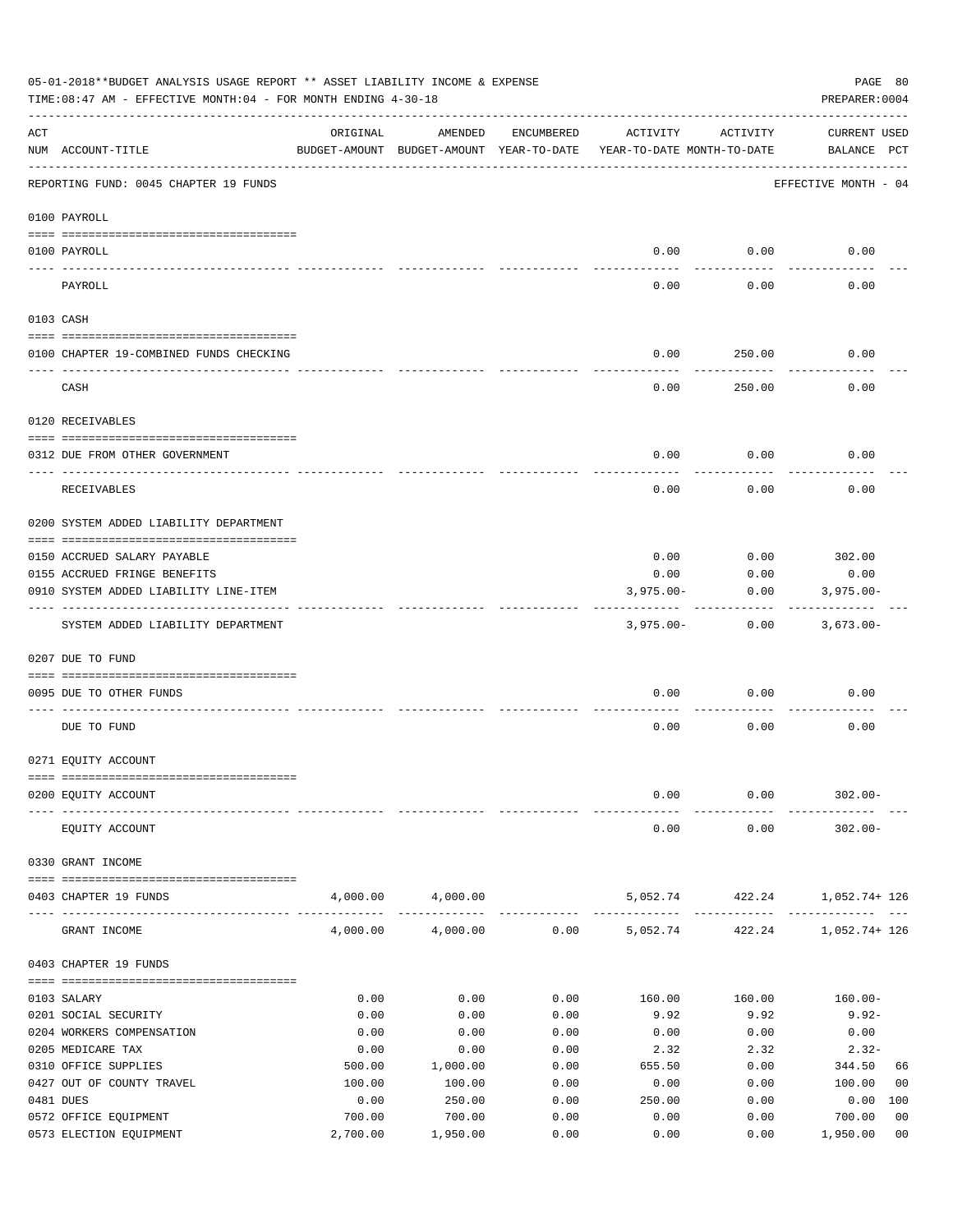| 05-01-2018**BUDGET ANALYSIS USAGE REPORT ** ASSET LIABILITY INCOME & EXPENSE | PAGE 81        |  |
|------------------------------------------------------------------------------|----------------|--|
| TIME:08:47 AM - EFFECTIVE MONTH:04 - FOR MONTH ENDING 4-30-18                | PREPARER: 0004 |  |

| ACT |                                       | ORIGINAL      | AMENDED       | ENCUMBERED   | ACTIVITY | ACTIVITY                   | CURRENT USED          |
|-----|---------------------------------------|---------------|---------------|--------------|----------|----------------------------|-----------------------|
| NUM | ACCOUNT-TITLE                         | BUDGET-AMOUNT | BUDGET-AMOUNT | YEAR-TO-DATE |          | YEAR-TO-DATE MONTH-TO-DATE | BALANCE<br><b>PCT</b> |
|     | REPORTING FUND: 0045 CHAPTER 19 FUNDS |               |               |              |          |                            | EFFECTIVE MONTH - 04  |
|     | 0574 COMPUTER EQUIPMENT               | 0.00          | 0.00          | 0.00         | 0.00     | 0.00                       | 0.00                  |
|     | CHAPTER 19 FUNDS                      | 4,000.00      | 4,000.00      | 0.00         | 1,077.74 | 172.24                     | 2.7<br>2,922.26       |
|     | CHAPTER 19 FUNDS                      |               |               |              |          |                            |                       |
|     | INCOME TOTALS                         | 4,000.00      | 4,000.00      |              | 5,052.74 | 422.24                     | $1.052.74 + 126$      |
|     | <b>EXPENSE TOTALS</b>                 | 4,000.00      | 4,000.00      | 0.00         | 1,077.74 | 172.24                     | 2,922.26<br>2.7       |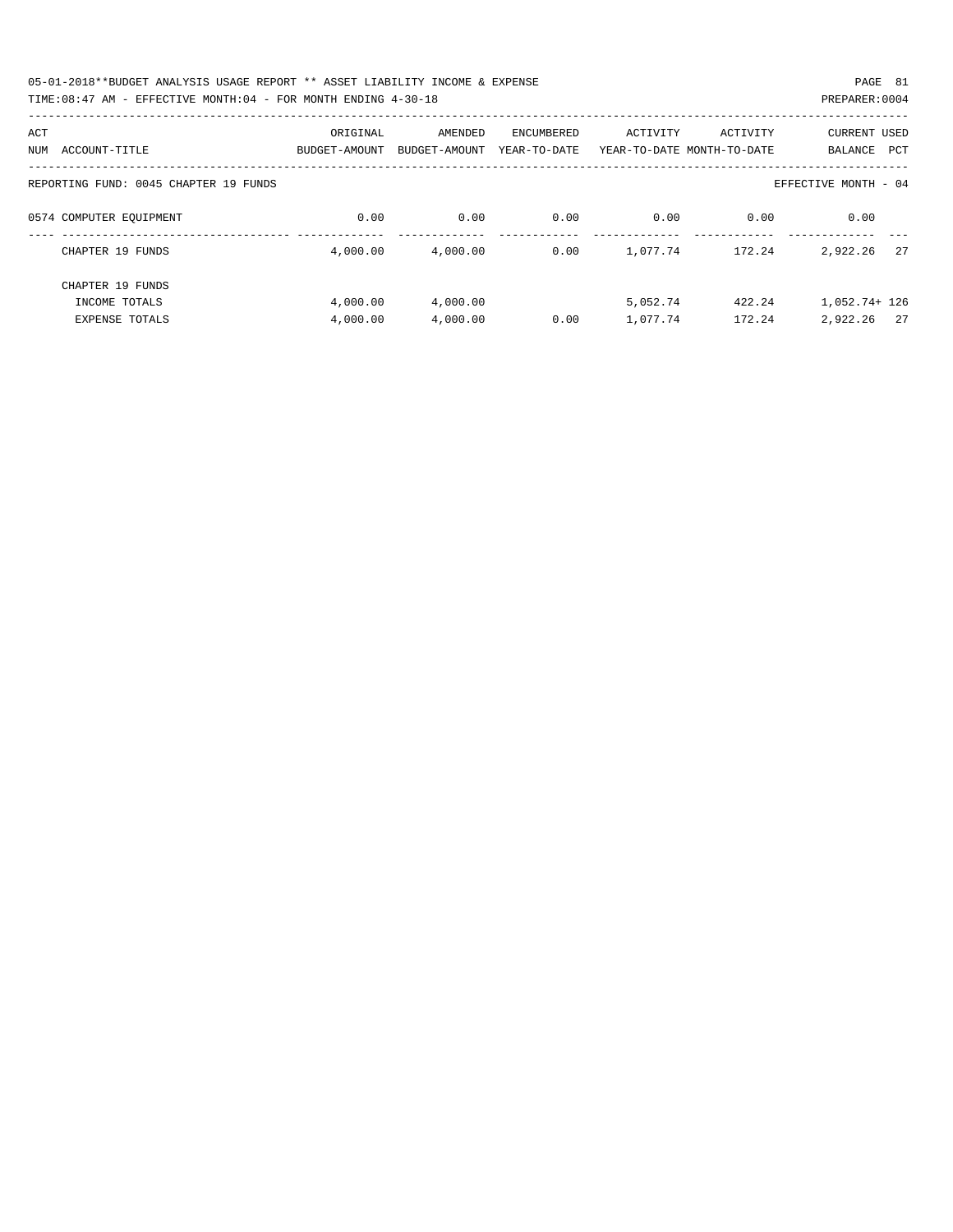|     | 05-01-2018**BUDGET ANALYSIS USAGE REPORT ** ASSET LIABILITY INCOME & EXPENSE<br>TIME:08:47 AM - EFFECTIVE MONTH:04 - FOR MONTH ENDING 4-30-18 |                   |                     |               |                                                                                 |                               |                                    |      |  |  |  |
|-----|-----------------------------------------------------------------------------------------------------------------------------------------------|-------------------|---------------------|---------------|---------------------------------------------------------------------------------|-------------------------------|------------------------------------|------|--|--|--|
| ACT | NUM ACCOUNT-TITLE                                                                                                                             | ORIGINAL          | AMENDED             | ENCUMBERED    | ACTIVITY<br>BUDGET-AMOUNT BUDGET-AMOUNT YEAR-TO-DATE YEAR-TO-DATE MONTH-TO-DATE | ACTIVITY                      | <b>CURRENT USED</b><br>BALANCE PCT |      |  |  |  |
|     | REPORTING FUND: 0046 SAFE ROOM REIMBURSEMENT PROGRAM                                                                                          |                   |                     |               |                                                                                 |                               | EFFECTIVE MONTH - 04               |      |  |  |  |
|     | 0103 CASH                                                                                                                                     |                   |                     |               |                                                                                 |                               |                                    |      |  |  |  |
|     | 0100 SAFE ROOM REIMB.PROG.-COMB.FUNDS                                                                                                         |                   |                     |               |                                                                                 | 720.76- 167.59- 4,853.44      |                                    |      |  |  |  |
|     | CASH                                                                                                                                          |                   |                     |               | 720.76-                                                                         |                               | 167.59- 4,853.44                   |      |  |  |  |
|     | 0120 RECEIVABLES                                                                                                                              |                   |                     |               |                                                                                 |                               |                                    |      |  |  |  |
|     | 0312 DUE FROM OTHER GOVERNMENTS                                                                                                               |                   |                     |               | 0.00                                                                            | 0.00                          | 0.00                               |      |  |  |  |
|     | <b>RECEIVABLES</b>                                                                                                                            |                   |                     |               | 0.00                                                                            | 0.00                          | 0.00                               |      |  |  |  |
|     | 0200 SYSTEM ADDED LIABILITY DEPARTMENT                                                                                                        |                   |                     |               |                                                                                 |                               |                                    |      |  |  |  |
|     | 0910 SYSTEM ADDED LIABILITY LINE-ITEM                                                                                                         |                   |                     |               |                                                                                 |                               | $634.95 - 0.00$ 634.95-            |      |  |  |  |
|     | SYSTEM ADDED LIABILITY DEPARTMENT                                                                                                             |                   |                     |               | 634.95-                                                                         | 0.00                          | 634.95-                            |      |  |  |  |
|     | 0271 EQUITY ACCOUNT                                                                                                                           |                   |                     |               |                                                                                 |                               |                                    |      |  |  |  |
|     | 0200 EQUITY ACCOUNT                                                                                                                           |                   |                     |               | 0.00                                                                            | $0.00$ 5,574.20               |                                    |      |  |  |  |
|     | EQUITY ACCOUNT                                                                                                                                |                   |                     |               | 0.00                                                                            |                               | $0.00$ 5,574.20                    |      |  |  |  |
|     | 0300 CASH                                                                                                                                     |                   |                     |               |                                                                                 |                               |                                    |      |  |  |  |
|     | 0146 BEGINNING CASH BALANCE                                                                                                                   | 1,200.00          | 1,200.00            | ------------- | 0.00                                                                            | 0.00<br>.                     | 1,200.00                           | 00   |  |  |  |
|     | CASH                                                                                                                                          | 1,200.00          | 1,200.00            | 0.00          | 0.00                                                                            | 0.00                          | 1,200.00                           | - 00 |  |  |  |
|     | 0330 GRANT INCOME                                                                                                                             |                   |                     |               |                                                                                 |                               |                                    |      |  |  |  |
|     | 0475 SAFE ROOM REIMBURSEMENT DR-4029                                                                                                          |                   | 90,000.00 90,000.00 |               | 35, 234.73 0.00 54, 765.27 39                                                   |                               |                                    |      |  |  |  |
|     | 0476 ADMINISTRATIVE FEE                                                                                                                       |                   | 3,000.00 3,000.00   |               | 1,200.00                                                                        |                               | $0.00$ 1,800.00 40                 |      |  |  |  |
|     | GRANT INCOME                                                                                                                                  |                   |                     |               | 93,000.00  93,000.00  0.00  36,434.73  0.00  56,565.27  39                      |                               |                                    |      |  |  |  |
|     | 0475 SAFE ROOM REIMBURSEMENT PROGRAM                                                                                                          |                   |                     |               |                                                                                 |                               |                                    |      |  |  |  |
|     |                                                                                                                                               |                   |                     |               |                                                                                 |                               |                                    |      |  |  |  |
|     | 0310 OFFICE SUPPLIES<br>0314 SAFE ROOM REIMBURSEMENT                                                                                          | 0.00<br>93,300.00 | 200.00<br>92,600.00 | 70.65         | 651.95 161.58<br>$0.00$ 35,234.76                                               | 0.00                          | 522.60-361<br>57,365.24            | 38   |  |  |  |
|     | 0330 GAS/OIL                                                                                                                                  | 150.00            | 150.00              | 0.00          | 12.08                                                                           | 6.01                          | 137.92                             | 08   |  |  |  |
|     | 0427 OUT OF COUNTY TRAVEL                                                                                                                     | 500.00            | 500.00              | 0.00          | 26.75                                                                           | 0.00                          | 473.25                             | 05   |  |  |  |
|     | 0454 R&M AUTO                                                                                                                                 | 250.00            | 750.00              | 0.00          | 595.00                                                                          | 0.00                          | 155.00                             | 79   |  |  |  |
|     | 0573 RADIO EQUIPMENT                                                                                                                          | 0.00              | 0.00                | 0.00          | 0.00                                                                            | 0.00                          | 0.00                               |      |  |  |  |
|     | 0574 COMPUTER EQUIPMENT                                                                                                                       | 0.00              | 0.00<br>----------- | 0.00          | 0.00                                                                            | 0.00                          | 0.00<br>----------                 |      |  |  |  |
|     | SAFE ROOM REIMBURSEMENT PROGRAM                                                                                                               | 94,200.00         | 94,200.00           |               | -----------<br>70.65 36,520.54                                                  | . _ _ _ _ _ _ _ _ _<br>167.59 | 57,608.81 39                       |      |  |  |  |
|     | SAFE ROOM REIMBURSEMENT PROGRAM                                                                                                               |                   |                     |               |                                                                                 |                               |                                    |      |  |  |  |
|     | INCOME TOTALS                                                                                                                                 | 94,200.00         | 94,200.00           |               | 36,434.73                                                                       | 0.00                          | 57,765.27                          | 39   |  |  |  |
|     | EXPENSE TOTALS                                                                                                                                | 94,200.00         | 94,200.00           | 70.65         | 36,520.54                                                                       | 167.59                        | 57,608.81                          | 39   |  |  |  |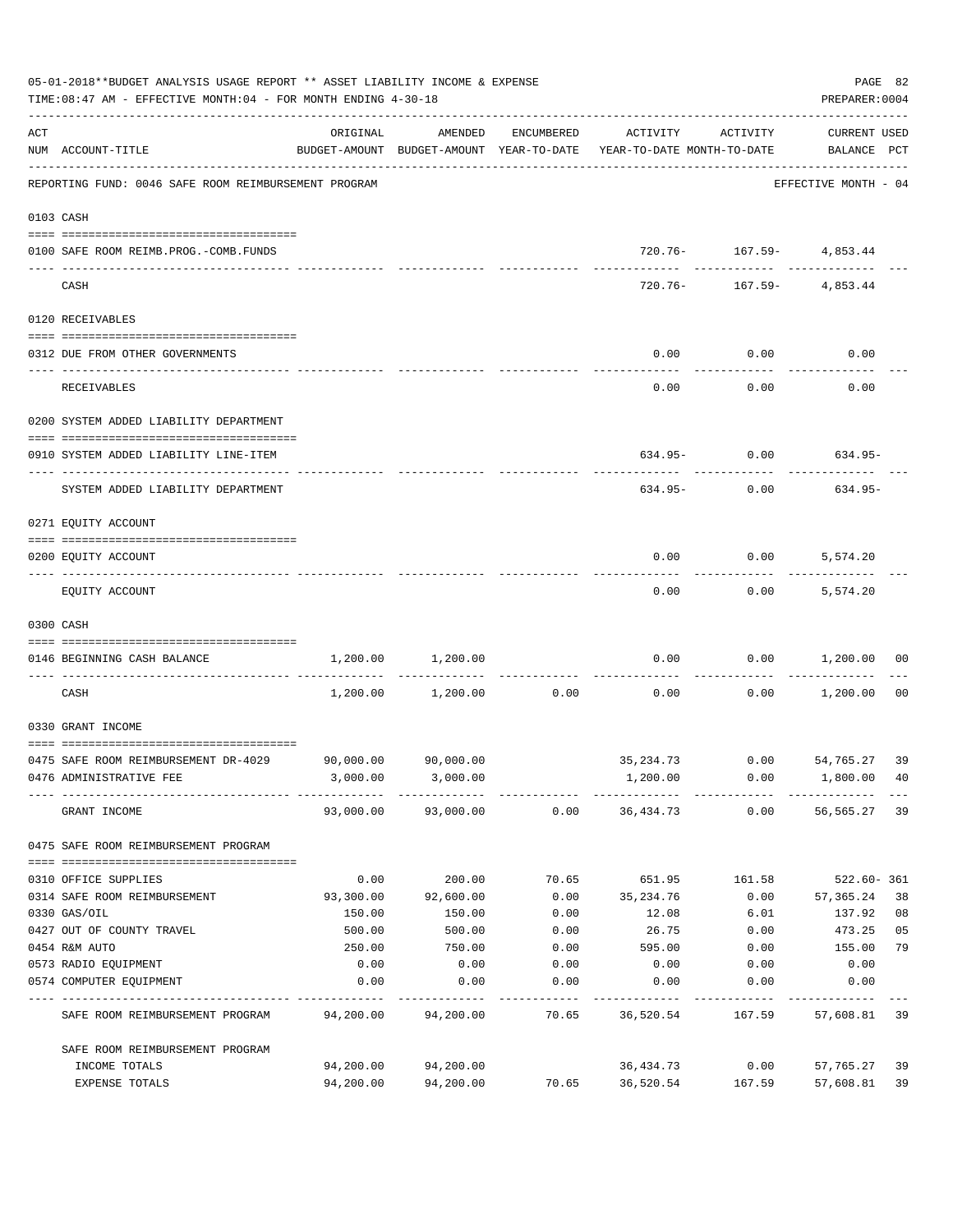| 05-01-2018**BUDGET ANALYSIS USAGE REPORT ** ASSET LIABILITY INCOME & EXPENSE<br>PAGE 83<br>TIME: 08:47 AM - EFFECTIVE MONTH: 04 - FOR MONTH ENDING 4-30-18<br>PREPARER: 0004 |                                              |                         |                          |            |                                                                                 |                  |                             |    |  |  |
|------------------------------------------------------------------------------------------------------------------------------------------------------------------------------|----------------------------------------------|-------------------------|--------------------------|------------|---------------------------------------------------------------------------------|------------------|-----------------------------|----|--|--|
| ACT                                                                                                                                                                          | NUM ACCOUNT-TITLE                            | ORIGINAL                | AMENDED                  | ENCUMBERED | ACTIVITY<br>BUDGET-AMOUNT BUDGET-AMOUNT YEAR-TO-DATE YEAR-TO-DATE MONTH-TO-DATE | ACTIVITY         | CURRENT USED<br>BALANCE PCT |    |  |  |
|                                                                                                                                                                              | REPORTING FUND: 0048 ELECTION EQUIPMENT FUND |                         |                          |            |                                                                                 |                  | EFFECTIVE MONTH - 04        |    |  |  |
|                                                                                                                                                                              | 0103 CASH                                    |                         |                          |            |                                                                                 |                  |                             |    |  |  |
|                                                                                                                                                                              | 0100 ELECTION EQUIP.FUND-COMBINED FUNDS      |                         |                          |            |                                                                                 | 7,808.55- 0.00   | 27,320.18                   |    |  |  |
|                                                                                                                                                                              | ----------------------<br>CASH               |                         |                          |            | ------<br>$7.808.55 -$                                                          | 0.00             | 27,320.18                   |    |  |  |
|                                                                                                                                                                              | 0200 SYSTEM ADDED LIABILITY DEPARTMENT       |                         |                          |            |                                                                                 |                  |                             |    |  |  |
|                                                                                                                                                                              | 0910 SYSTEM ADDED LIABILITY LINE-ITEM        |                         |                          |            |                                                                                 | $392.75 - 0.00$  | 392.75-                     |    |  |  |
|                                                                                                                                                                              | SYSTEM ADDED LIABILITY DEPARTMENT            |                         |                          |            | 392.75-                                                                         | 0.00             | 392.75-                     |    |  |  |
|                                                                                                                                                                              | 0271 EQUITY ACCOUNT                          |                         |                          |            |                                                                                 |                  |                             |    |  |  |
|                                                                                                                                                                              | 0200 EOUITY ACCOUNT                          |                         |                          |            | 0.00                                                                            | $0.00$ 35,128.73 |                             |    |  |  |
|                                                                                                                                                                              | EQUITY ACCOUNT                               |                         |                          |            | 0.00                                                                            | 0.00             | 35,128.73                   |    |  |  |
|                                                                                                                                                                              | 0300 CASH                                    |                         |                          |            |                                                                                 |                  |                             |    |  |  |
|                                                                                                                                                                              | 0148 BEGINNING CASH BALANCE                  | 17,100.00               | 17,100.00                |            | 0.00                                                                            |                  | $0.00$ 17,100.00 00         |    |  |  |
|                                                                                                                                                                              | CASH                                         |                         | 17,100.00 17,100.00      | 0.00       | 0.00                                                                            |                  | $0.00$ 17,100.00            | 00 |  |  |
|                                                                                                                                                                              | 0340 INCOME                                  |                         |                          |            |                                                                                 |                  |                             |    |  |  |
|                                                                                                                                                                              | 0130 REFUNDS & MISCELLANEOUS                 | 0.00                    | 0.00                     |            | 0.00                                                                            | 0.00             | 0.00                        |    |  |  |
|                                                                                                                                                                              | 0403 CONTRACT ADMINISTRATIVE FEE             | 0.00                    | 0.00                     |            | 112.50                                                                          | 0.00             | $112.50+$                   |    |  |  |
|                                                                                                                                                                              | 0484 ELECTION REIMBURSEMENT                  |                         | 4,000.00 4,000.00        |            | 855.00                                                                          | 0.00             | 3,145.00                    | 21 |  |  |
|                                                                                                                                                                              | INCOME                                       | 4,000.00                | 4,000.00                 | 0.00       | 967.50                                                                          | 0.00             | 3,032.50                    | 24 |  |  |
|                                                                                                                                                                              | 0403 ELECTION EQUIPMENT FUND                 |                         |                          |            |                                                                                 |                  |                             |    |  |  |
|                                                                                                                                                                              | 0485 LICENSE/SUPPORT                         | 0.00                    | 0.00                     | 0.00       | 0.00                                                                            | 0.00             | 0.00                        |    |  |  |
|                                                                                                                                                                              | 0573 ELECTION EQUIPMENT                      | 21,100.00               | 21,100.00                | 3,210.00   | 8,383.30                                                                        | 0.00             | 9,506.70                    | 55 |  |  |
|                                                                                                                                                                              | ELECTION EQUIPMENT FUND                      | ----------<br>21,100.00 | -----------<br>21,100.00 | 3,210.00   | ----------<br>8,383.30                                                          | 0.00             | 9,506.70                    | 55 |  |  |
|                                                                                                                                                                              | ELECTION EQUIPMENT FUND                      |                         |                          |            |                                                                                 |                  |                             |    |  |  |
|                                                                                                                                                                              | INCOME TOTALS                                | 21,100.00               | 21,100.00                |            | 967.50                                                                          | 0.00             | 20,132.50                   | 05 |  |  |
|                                                                                                                                                                              | EXPENSE TOTALS                               | 21,100.00               | 21,100.00                | 3,210.00   | 8,383.30                                                                        | 0.00             | 9,506.70                    | 55 |  |  |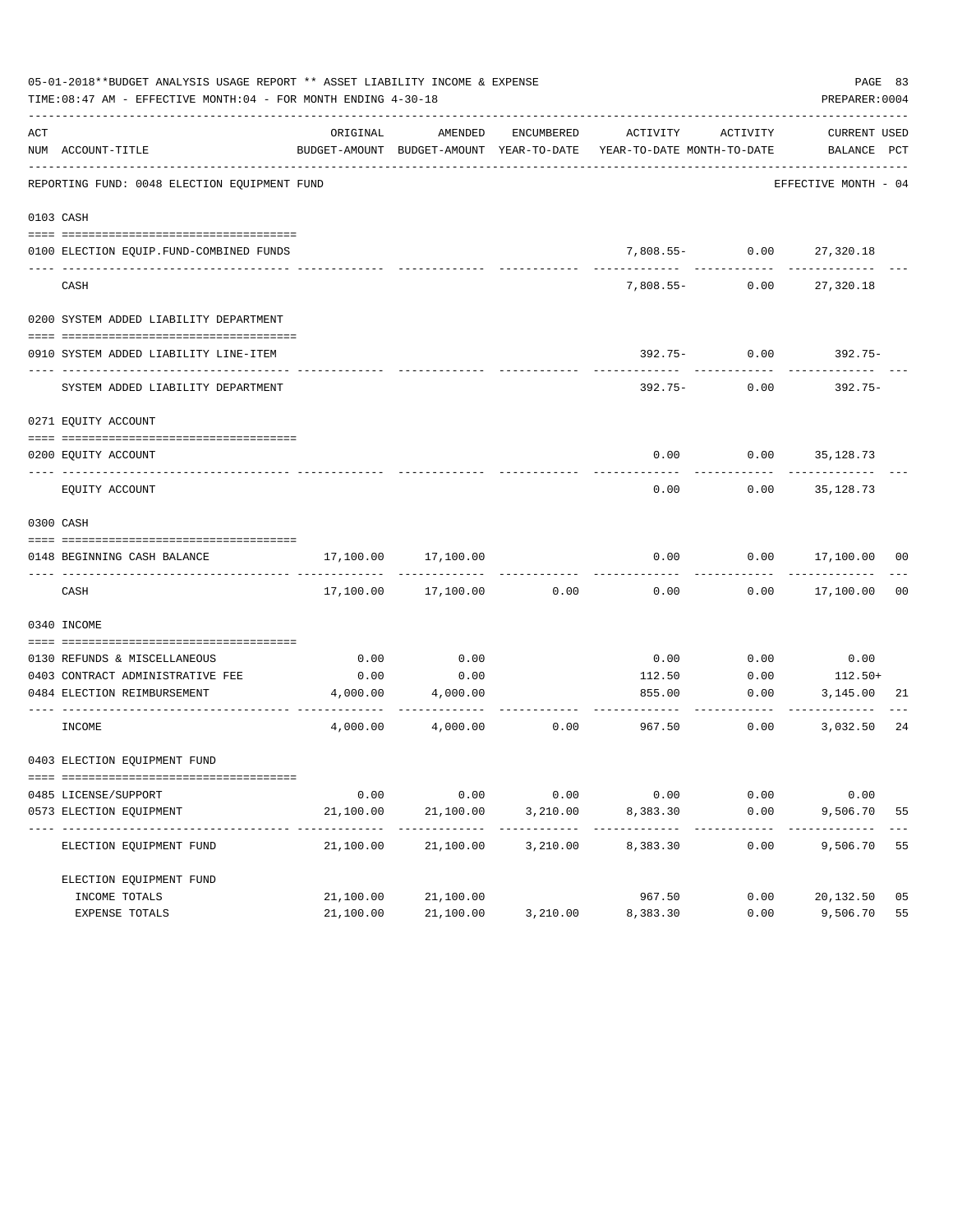|                                                                                                                                                                                                                                                                                                                                                                                                                                                                            | 05-01-2018**BUDGET ANALYSIS USAGE REPORT ** ASSET LIABILITY INCOME & EXPENSE<br>TIME:08:47 AM - EFFECTIVE MONTH:04 - FOR MONTH ENDING 4-30-18 |              |                                                     |              |                                        |             | PAGE 84<br>PREPARER: 0004   |    |
|----------------------------------------------------------------------------------------------------------------------------------------------------------------------------------------------------------------------------------------------------------------------------------------------------------------------------------------------------------------------------------------------------------------------------------------------------------------------------|-----------------------------------------------------------------------------------------------------------------------------------------------|--------------|-----------------------------------------------------|--------------|----------------------------------------|-------------|-----------------------------|----|
| ACT                                                                                                                                                                                                                                                                                                                                                                                                                                                                        | NUM ACCOUNT-TITLE                                                                                                                             | ORIGINAL     | AMENDED<br>BUDGET-AMOUNT BUDGET-AMOUNT YEAR-TO-DATE | ENCUMBERED   | ACTIVITY<br>YEAR-TO-DATE MONTH-TO-DATE | ACTIVITY    | CURRENT USED<br>BALANCE PCT |    |
|                                                                                                                                                                                                                                                                                                                                                                                                                                                                            | REPORTING FUND: 0049 INVESTIGATOR/LEOSE GRANT                                                                                                 |              |                                                     |              |                                        |             | EFFECTIVE MONTH - 04        |    |
|                                                                                                                                                                                                                                                                                                                                                                                                                                                                            | 0100 PAYROLL                                                                                                                                  |              |                                                     |              |                                        |             |                             |    |
|                                                                                                                                                                                                                                                                                                                                                                                                                                                                            | 0100 PAYROLL                                                                                                                                  |              |                                                     |              | 0.00                                   | 0.00        | 0.00                        |    |
| $\frac{1}{2} \left( \frac{1}{2} \right) \left( \frac{1}{2} \right) \left( \frac{1}{2} \right) \left( \frac{1}{2} \right) \left( \frac{1}{2} \right) \left( \frac{1}{2} \right) \left( \frac{1}{2} \right) \left( \frac{1}{2} \right) \left( \frac{1}{2} \right) \left( \frac{1}{2} \right) \left( \frac{1}{2} \right) \left( \frac{1}{2} \right) \left( \frac{1}{2} \right) \left( \frac{1}{2} \right) \left( \frac{1}{2} \right) \left( \frac{1}{2} \right) \left( \frac$ | PAYROLL                                                                                                                                       |              |                                                     |              | 0.00                                   | 0.00        | 0.00                        |    |
|                                                                                                                                                                                                                                                                                                                                                                                                                                                                            | 0103 CASH                                                                                                                                     |              |                                                     |              |                                        |             |                             |    |
|                                                                                                                                                                                                                                                                                                                                                                                                                                                                            | 0100 INVESTIGATOR/LEOSE-COMB.FUNDS                                                                                                            |              |                                                     |              | $62.70 -$                              | 0.00        | 619.89                      |    |
|                                                                                                                                                                                                                                                                                                                                                                                                                                                                            | CASH                                                                                                                                          |              |                                                     |              | 62.70-                                 | 0.00        | 619.89                      |    |
|                                                                                                                                                                                                                                                                                                                                                                                                                                                                            | 0271 EQUITY ACCOUNT                                                                                                                           |              |                                                     |              |                                        |             |                             |    |
|                                                                                                                                                                                                                                                                                                                                                                                                                                                                            | 0200 EQUITY ACCOUNT                                                                                                                           |              |                                                     |              | 0.00                                   | 0.00        | 682.59                      |    |
|                                                                                                                                                                                                                                                                                                                                                                                                                                                                            | EQUITY ACCOUNT                                                                                                                                |              |                                                     |              | 0.00                                   | 0.00        | 682.59                      |    |
|                                                                                                                                                                                                                                                                                                                                                                                                                                                                            | 0300 CASH                                                                                                                                     |              |                                                     |              |                                        |             |                             |    |
|                                                                                                                                                                                                                                                                                                                                                                                                                                                                            | 0149 BEGINNING CASH BALANCE                                                                                                                   | 0.00         | 682.59                                              |              | 0.00                                   | 0.00        | 682.59 00                   |    |
|                                                                                                                                                                                                                                                                                                                                                                                                                                                                            | CASH                                                                                                                                          | 0.00         | 682.59                                              | 0.00         | 0.00                                   | 0.00        | 682.59                      | 00 |
|                                                                                                                                                                                                                                                                                                                                                                                                                                                                            | 0330 GRANT INCOME                                                                                                                             |              |                                                     |              |                                        |             |                             |    |
|                                                                                                                                                                                                                                                                                                                                                                                                                                                                            | 0475 INVESTIGATOR/LEOSE GRANT                                                                                                                 | 0.00         | 0.00                                                |              | 619.89                                 | 0.00        | $619.89+$                   |    |
|                                                                                                                                                                                                                                                                                                                                                                                                                                                                            | GRANT INCOME                                                                                                                                  | 0.00         | 0.00                                                | 0.00         | 619.89                                 | 0.00        | $619.89+$                   |    |
|                                                                                                                                                                                                                                                                                                                                                                                                                                                                            | 0475 INVESTIGATOR/LEOSE                                                                                                                       |              |                                                     |              |                                        |             |                             |    |
|                                                                                                                                                                                                                                                                                                                                                                                                                                                                            |                                                                                                                                               |              |                                                     |              |                                        |             |                             |    |
|                                                                                                                                                                                                                                                                                                                                                                                                                                                                            | 0103 SALARY                                                                                                                                   | 0.00         | 0.00                                                | 0.00         |                                        | $0.00$ 0.00 | 0.00                        |    |
|                                                                                                                                                                                                                                                                                                                                                                                                                                                                            | 0201 SOCIAL SECURITY                                                                                                                          | 0.00         | 0.00                                                | 0.00         | 0.00                                   | 0.00        | 0.00                        |    |
|                                                                                                                                                                                                                                                                                                                                                                                                                                                                            | 0202 GROUP HEALTH INSURANCE                                                                                                                   | 0.00         | 0.00                                                | 0.00         | 0.00                                   | 0.00        | 0.00                        |    |
|                                                                                                                                                                                                                                                                                                                                                                                                                                                                            | 0203 RETIREMENT                                                                                                                               | 0.00         | 0.00                                                | 0.00         | 0.00                                   | 0.00        | 0.00                        |    |
|                                                                                                                                                                                                                                                                                                                                                                                                                                                                            | 0204 WORKER'S COMPENSATION                                                                                                                    | 0.00         | 0.00                                                | 0.00         | 0.00                                   | 0.00        | 0.00                        |    |
|                                                                                                                                                                                                                                                                                                                                                                                                                                                                            | 0205 MEDICARE TAX                                                                                                                             | 0.00         | 0.00                                                | 0.00         | 0.00                                   | 0.00        | 0.00                        |    |
|                                                                                                                                                                                                                                                                                                                                                                                                                                                                            | 0310 OFFICE SUPPLIES                                                                                                                          | 0.00         | 0.00                                                | 0.00         | 0.00                                   | 0.00        | 0.00                        |    |
|                                                                                                                                                                                                                                                                                                                                                                                                                                                                            | 0427 TRAINING/TUITION/OUT OF COUNTY                                                                                                           | 0.00<br>0.00 | 682.59<br>0.00                                      | 0.00<br>0.00 | 682.59<br>0.00                         | 0.00        | 0.00<br>100                 |    |
|                                                                                                                                                                                                                                                                                                                                                                                                                                                                            | 0572 OFFICE EQUIPMENT<br>0574 COMPUTER EQUIPMENT                                                                                              |              |                                                     |              |                                        | 0.00        | 0.00                        |    |
|                                                                                                                                                                                                                                                                                                                                                                                                                                                                            |                                                                                                                                               | 0.00         | 0.00                                                | 0.00         | 0.00                                   | 0.00        | 0.00                        |    |
|                                                                                                                                                                                                                                                                                                                                                                                                                                                                            | INVESTIGATOR/LEOSE                                                                                                                            | 0.00         | 682.59                                              | 0.00         | 682.59                                 | 0.00        | 0.00 100                    |    |
|                                                                                                                                                                                                                                                                                                                                                                                                                                                                            | INVESTIGATOR/LEOSE GRANT                                                                                                                      |              |                                                     |              |                                        |             |                             |    |
|                                                                                                                                                                                                                                                                                                                                                                                                                                                                            | INCOME TOTALS                                                                                                                                 | 0.00         | 682.59                                              |              | 619.89                                 | 0.00        | 62.70                       | 91 |
|                                                                                                                                                                                                                                                                                                                                                                                                                                                                            | EXPENSE TOTALS                                                                                                                                | 0.00         | 682.59                                              | 0.00         | 682.59                                 | 0.00        | 0.00 100                    |    |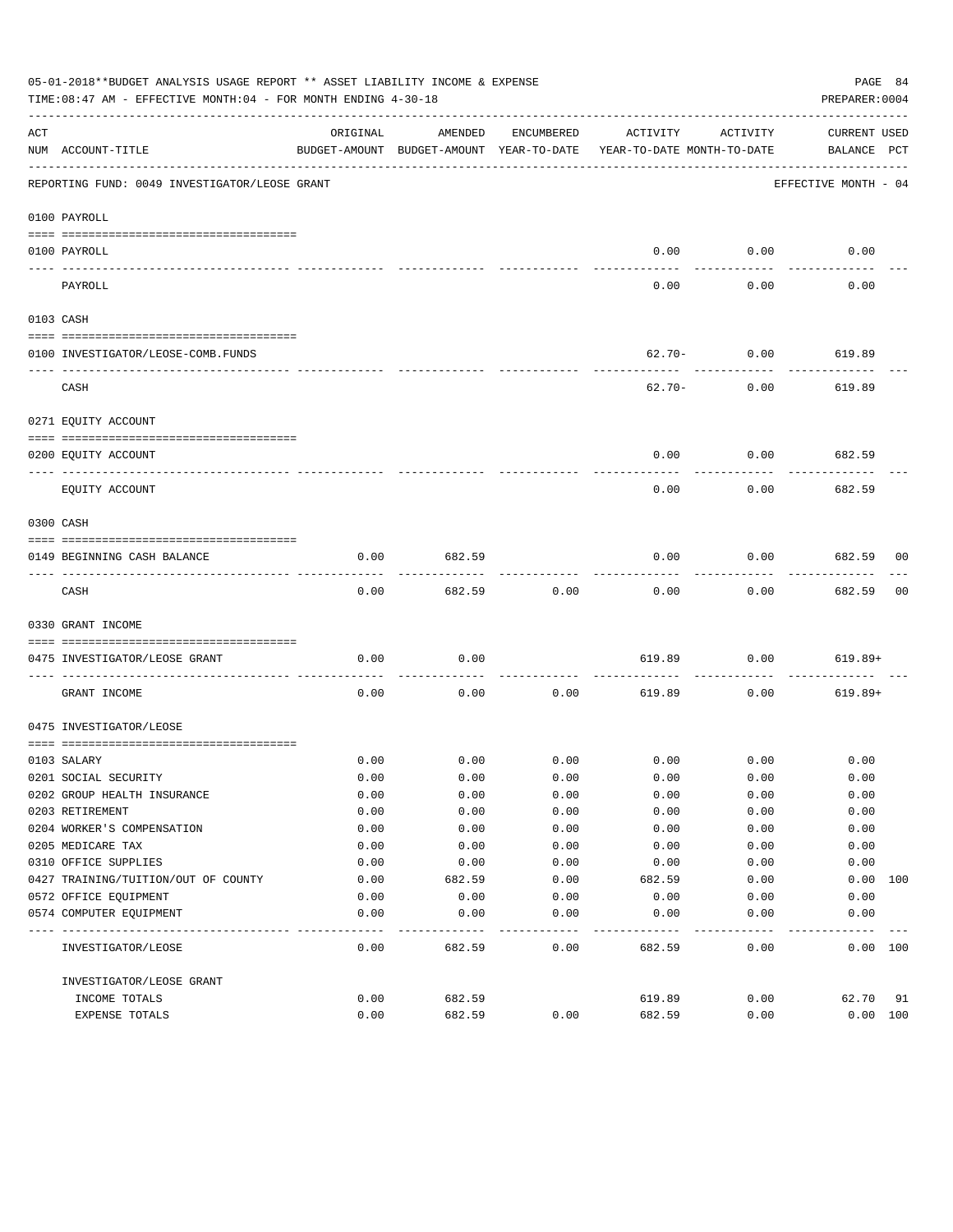|     | 05-01-2018**BUDGET ANALYSIS USAGE REPORT ** ASSET LIABILITY INCOME & EXPENSE<br>TIME: 08:47 AM - EFFECTIVE MONTH: 04 - FOR MONTH ENDING 4-30-18 |          |                                                     |            |                                        |                        |                                    |     |  |  |  |
|-----|-------------------------------------------------------------------------------------------------------------------------------------------------|----------|-----------------------------------------------------|------------|----------------------------------------|------------------------|------------------------------------|-----|--|--|--|
| ACT | NUM ACCOUNT-TITLE                                                                                                                               | ORIGINAL | AMENDED<br>BUDGET-AMOUNT BUDGET-AMOUNT YEAR-TO-DATE | ENCUMBERED | ACTIVITY<br>YEAR-TO-DATE MONTH-TO-DATE | ACTIVITY               | <b>CURRENT USED</b><br>BALANCE PCT |     |  |  |  |
|     | REPORTING FUND: 0051 CO.CLERK CO.& DIST.CT. TECHNOLOGY                                                                                          |          |                                                     |            |                                        |                        | EFFECTIVE MONTH - 04               |     |  |  |  |
|     | 0103 CASH                                                                                                                                       |          |                                                     |            |                                        |                        |                                    |     |  |  |  |
|     | 0100 CO.CLK.CO.& DIST.CT.TECHNOLOGY-COM                                                                                                         |          |                                                     |            |                                        | 342.67 37.59- 7,318.59 |                                    |     |  |  |  |
|     | CASH                                                                                                                                            |          |                                                     |            | 342.67                                 |                        | 37.59- 7,318.59                    |     |  |  |  |
|     | 0120 RECEIVABLES                                                                                                                                |          |                                                     |            |                                        |                        |                                    |     |  |  |  |
|     | 0313 DUE FROM OTHER FUNDS                                                                                                                       |          |                                                     |            | 0.00                                   | 0.00                   | 356.83                             |     |  |  |  |
|     | RECEIVABLES                                                                                                                                     |          |                                                     |            | 0.00                                   | 0.00                   | 356.83                             |     |  |  |  |
|     | 0271 EQUITY ACCOUNT                                                                                                                             |          |                                                     |            |                                        |                        |                                    |     |  |  |  |
|     | 0200 EQUITY ACCOUNT                                                                                                                             |          |                                                     |            | 0.00                                   |                        | $0.00$ 7,332.75                    |     |  |  |  |
|     | EQUITY ACCOUNT                                                                                                                                  |          |                                                     |            | 0.00                                   | 0.00                   | 7,332.75                           |     |  |  |  |
|     | 0370 CO.CLK.MISCELLANEOUS INCOME                                                                                                                |          |                                                     |            |                                        |                        |                                    |     |  |  |  |
|     | 0440 CO.CLK.CO.& DIST.CT.TECHNOLOGY FEE                                                                                                         | 1,000.00 | 1,000.00                                            |            | 380.26                                 | 0.00                   | 619.74                             | -38 |  |  |  |
|     | CO. CLK. MISCELLANEOUS INCOME                                                                                                                   | 1,000.00 | 1,000.00                                            | 0.00       | 380.26                                 | 0.00                   | 619.74                             | 38  |  |  |  |
|     | 0440 CO.CLK.COURT TECHNOLOGY EQUIPMENT                                                                                                          |          |                                                     |            |                                        |                        |                                    |     |  |  |  |
|     | 0572 OFFICE EQUIPMENT                                                                                                                           | 1,000.00 | 1,000.00                                            | 0.00       | 37.59                                  |                        | 37.59 962.41                       | 04  |  |  |  |
|     | CO.CLK.COURT TECHNOLOGY EQUIPMENT                                                                                                               | 1,000.00 | 1,000.00                                            | 0.00       | 37.59                                  | 37.59                  | 962.41                             | 04  |  |  |  |
|     | CO. CLERK CO. & DIST. CT. TECHNOLOGY                                                                                                            |          |                                                     |            |                                        |                        |                                    |     |  |  |  |
|     | INCOME TOTALS                                                                                                                                   | 1,000.00 | 1,000.00                                            |            |                                        | 380.26 0.00            | 619.74                             | 38  |  |  |  |
|     | <b>EXPENSE TOTALS</b>                                                                                                                           | 1,000.00 | 1,000.00                                            | 0.00       | 37.59                                  | 37.59                  | 962.41                             | 04  |  |  |  |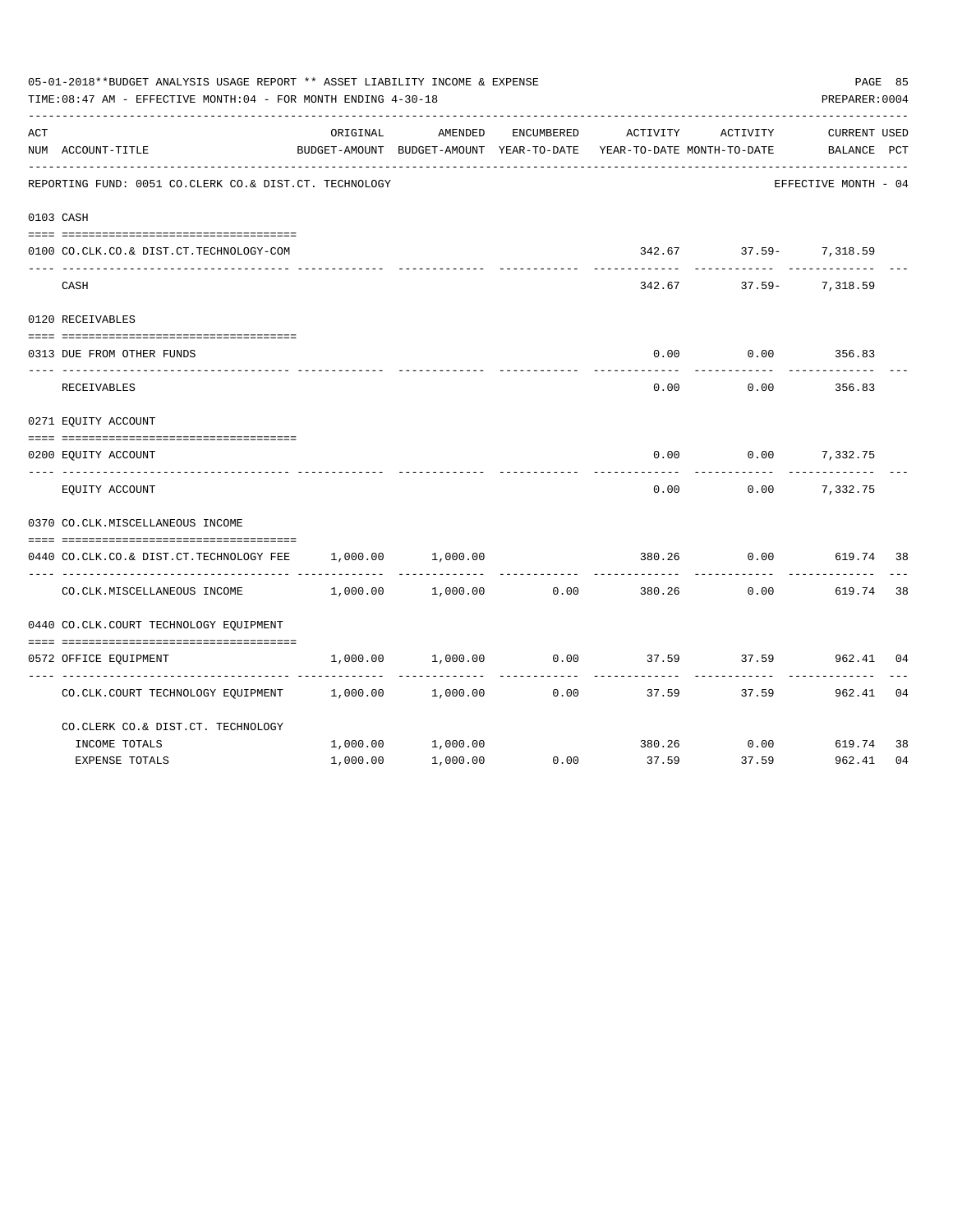|     | 05-01-2018**BUDGET ANALYSIS USAGE REPORT ** ASSET LIABILITY INCOME & EXPENSE<br>TIME: 08:47 AM - EFFECTIVE MONTH: 04 - FOR MONTH ENDING 4-30-18<br>PREPARER: 0004 |          |                                                     |                     |          |                                        |                                    |                |  |  |
|-----|-------------------------------------------------------------------------------------------------------------------------------------------------------------------|----------|-----------------------------------------------------|---------------------|----------|----------------------------------------|------------------------------------|----------------|--|--|
| ACT | NUM ACCOUNT-TITLE                                                                                                                                                 | ORIGINAL | AMENDED<br>BUDGET-AMOUNT BUDGET-AMOUNT YEAR-TO-DATE | ENCUMBERED          | ACTIVITY | ACTIVITY<br>YEAR-TO-DATE MONTH-TO-DATE | <b>CURRENT USED</b><br>BALANCE PCT |                |  |  |
|     | REPORTING FUND: 0052 CO.CLK.COURT RECORDS PRESERVATION                                                                                                            |          |                                                     |                     |          |                                        | EFFECTIVE MONTH - 04               |                |  |  |
|     | 0103 CASH                                                                                                                                                         |          |                                                     |                     |          |                                        |                                    |                |  |  |
|     | 0100 CO.CLK.COURT RECORDS PRESERVATION-                                                                                                                           |          |                                                     |                     |          |                                        | 755.44 0.84 12,856.51              |                |  |  |
|     | CASH                                                                                                                                                              |          |                                                     |                     | 755.44   | 0.84                                   | 12,856.51                          |                |  |  |
|     | 0120 RECEIVABLES                                                                                                                                                  |          |                                                     |                     |          |                                        |                                    |                |  |  |
|     | 0313 DUE FROM OTHER FUNDS                                                                                                                                         |          |                                                     |                     | 0.00     | 0.00                                   | 900.00                             |                |  |  |
|     | RECEIVABLES                                                                                                                                                       |          |                                                     |                     | 0.00     | 0.00                                   | 900.00                             |                |  |  |
|     | 0271 EQUITY ACCOUNT                                                                                                                                               |          |                                                     |                     |          |                                        |                                    |                |  |  |
|     | 0200 EQUITY ACCOUNT                                                                                                                                               |          |                                                     |                     | 0.00     | 0.00                                   | 13,001.07                          |                |  |  |
|     | ---- -------------<br>EQUITY ACCOUNT                                                                                                                              |          |                                                     |                     | 0.00     | 0.00                                   | 13,001.07                          |                |  |  |
|     | 0360 INTEREST EARNINGS                                                                                                                                            |          |                                                     |                     |          |                                        |                                    |                |  |  |
|     | 0100 INTEREST EARNINGS                                                                                                                                            | 6.00     | 6.00                                                |                     | 5.44     | 0.84                                   | 0.56                               | 91             |  |  |
|     | ---- -----------------<br>INTEREST EARNINGS                                                                                                                       | 6.00     | 6.00                                                | 0.00                | 5.44     | 0.84                                   | 0.56                               | 91             |  |  |
|     | 0370 CO.CLK.MISCELLANEOUS INCOME                                                                                                                                  |          |                                                     |                     |          |                                        |                                    |                |  |  |
|     | 0133 CO.CLK.COURT RECORDS PRESERVATION                                                                                                                            | 5,000.00 | 5,000.00                                            |                     | 750.00   | 0.00                                   | 4,250.00 15                        |                |  |  |
|     | CO. CLK. MISCELLANEOUS INCOME                                                                                                                                     | 5,000.00 | 5,000.00                                            | -----------<br>0.00 | 750.00   | ----------<br>0.00                     | 4,250.00                           | 15             |  |  |
|     | 0449 CO.CLK.COURT RECORDS PRES.EQUIPMEN                                                                                                                           |          |                                                     |                     |          |                                        |                                    |                |  |  |
|     | 0572 OFFICE EOUIPMENT                                                                                                                                             | 5,006.00 | 5,006.00                                            | 0.00                | 0.00     |                                        | 0.00<br>5,006.00                   | 00             |  |  |
|     | CO.CLK.COURT RECORDS PRES.EQUIPMEN                                                                                                                                | 5,006.00 | 5,006.00                                            | 0.00                | 0.00     | 0.00                                   | 5,006.00                           | 0 <sub>0</sub> |  |  |
|     | CO. CLK. COURT RECORDS PRESERVATION                                                                                                                               |          |                                                     |                     |          |                                        |                                    |                |  |  |
|     | INCOME TOTALS                                                                                                                                                     | 5,006.00 | 5,006.00                                            |                     | 755.44   |                                        | 0.84<br>4,250.56                   | 15             |  |  |
|     | <b>EXPENSE TOTALS</b>                                                                                                                                             | 5,006.00 | 5,006.00                                            | 0.00                | 0.00     | 0.00                                   | 5,006.00                           | 0 <sub>0</sub> |  |  |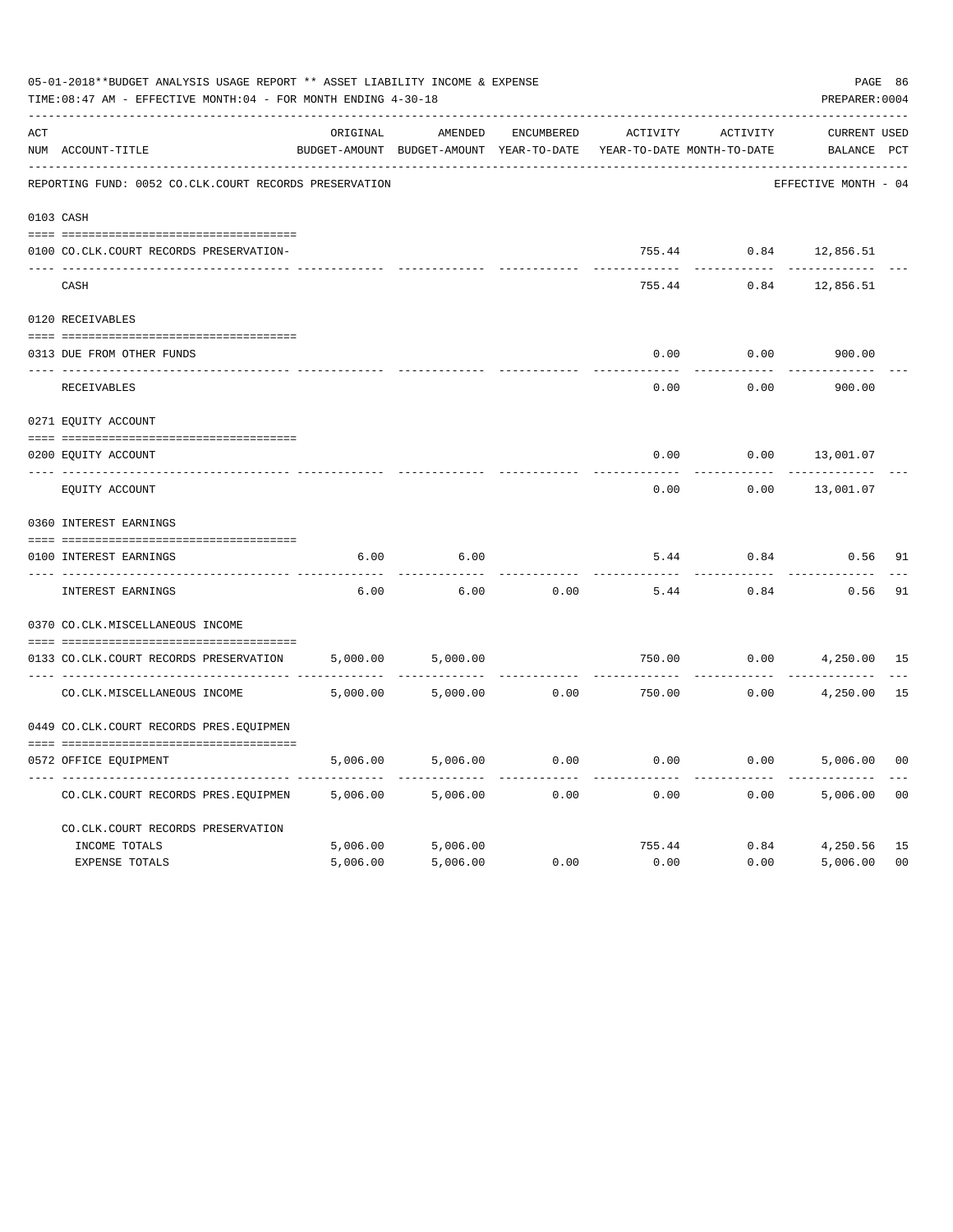|     | 05-01-2018**BUDGET ANALYSIS USAGE REPORT ** ASSET LIABILITY INCOME & EXPENSE<br>TIME: 08:47 AM - EFFECTIVE MONTH: 04 - FOR MONTH ENDING 4-30-18 |                       |                                                                                |                    |                   |                                               | PREPARER: 0004                   | PAGE 87                          |
|-----|-------------------------------------------------------------------------------------------------------------------------------------------------|-----------------------|--------------------------------------------------------------------------------|--------------------|-------------------|-----------------------------------------------|----------------------------------|----------------------------------|
| ACT | NUM ACCOUNT-TITLE                                                                                                                               | ORIGINAL              | AMENDED<br>BUDGET-AMOUNT BUDGET-AMOUNT YEAR-TO-DATE YEAR-TO-DATE MONTH-TO-DATE |                    |                   | ENCUMBERED ACTIVITY ACTIVITY                  | CURRENT USED<br>BALANCE PCT      |                                  |
|     | REPORTING FUND: 0053 CO.CLERK RECORDS ARCHIVE                                                                                                   |                       |                                                                                |                    |                   |                                               | EFFECTIVE MONTH - 04             |                                  |
|     | 0103 CASH                                                                                                                                       |                       |                                                                                |                    |                   |                                               |                                  |                                  |
|     | 0100 CO.CLK.REC.ARCHIVE -COMB.FUNDS CKI                                                                                                         |                       |                                                                                |                    |                   | 37,000.00   0.00   295,013.30<br>------------ | -------------                    |                                  |
|     | CASH                                                                                                                                            |                       |                                                                                |                    | 37,000.00         | 0.00                                          | 295,013.30                       |                                  |
|     | 0120 RECEIVABLES                                                                                                                                |                       |                                                                                |                    |                   |                                               |                                  |                                  |
|     | 0313 DUE FROM OTHER FUNDS                                                                                                                       |                       |                                                                                |                    | 0.00<br>--------- |                                               | 0.00 24,590.00                   |                                  |
|     | RECEIVABLES                                                                                                                                     |                       |                                                                                |                    | 0.00              |                                               | 0.00 24,590.00                   |                                  |
|     | 0200 SYSTEM ADDED LIABILITY DEPARTMENT                                                                                                          |                       |                                                                                |                    |                   |                                               |                                  |                                  |
|     | 0910 SYSTEM ADDED LIABILITY LINE-ITEM                                                                                                           |                       |                                                                                |                    | 0.00              | $0.00$ 0.00                                   |                                  |                                  |
|     | SYSTEM ADDED LIABILITY DEPARTMENT                                                                                                               |                       |                                                                                |                    | 0.00              | 0.00                                          | 0.00                             |                                  |
|     | 0271 EQUITY ACCOUNT                                                                                                                             |                       |                                                                                |                    |                   |                                               |                                  |                                  |
|     | 0200 EQUITY ACCOUNT                                                                                                                             |                       |                                                                                |                    | 0.00              | 0.00                                          | 282,603.30                       |                                  |
|     | EQUITY ACCOUNT                                                                                                                                  |                       |                                                                                |                    | 0.00              |                                               | 0.00 282,603.30                  |                                  |
|     | 0300 CASH                                                                                                                                       |                       |                                                                                |                    |                   |                                               |                                  |                                  |
|     | 0153 BEGINNING CASH BALANCE                                                                                                                     |                       | 18, 104. 98   18, 104. 98                                                      |                    | 0.00              |                                               | $0.00$ 18,104.98 00              |                                  |
|     | CASH                                                                                                                                            |                       | $18,104.98$ $18,104.98$ $0.00$ $0.00$                                          |                    |                   |                                               | $0.00$ 18,104.98                 | 0 <sub>0</sub>                   |
|     | 0370 MISCELLANEOUS INCOME                                                                                                                       |                       |                                                                                |                    |                   |                                               |                                  |                                  |
|     | 0133 CO. CLERK RECORDS ARCHIVE FEE                                                                                                              |                       | 40,000.00 40,000.00                                                            |                    |                   |                                               | 37,000.00   0.00   3,000.00   93 |                                  |
|     | MISCELLANEOUS INCOME                                                                                                                            | 40,000.00             | 40,000.00                                                                      | 0.00               | 37,000.00         | 0.00                                          | 3,000.00                         | 93                               |
|     | 0403 CO.CLERK RECORDS ARCHIVE                                                                                                                   |                       |                                                                                |                    |                   |                                               |                                  |                                  |
|     |                                                                                                                                                 |                       |                                                                                |                    |                   |                                               |                                  |                                  |
|     | 0437 DIGITAL IMAGING<br>0490 CO. CLERK MISCELLANEOUS                                                                                            | 53,700.00<br>4,404.98 | 53,700.00<br>4,404.98                                                          | 0.00<br>0.00       | 0.00<br>0.00      | 0.00<br>0.00                                  | 53,700.00<br>4,404.98            | 0 <sub>0</sub><br>0 <sub>0</sub> |
|     | CO. CLERK RECORDS ARCHIVE                                                                                                                       | 58,104.98             | -------------<br>58,104.98                                                     | ----------<br>0.00 | 0.00              | $- - - - -$<br>0.00                           | 58,104.98                        | 0 <sub>0</sub>                   |
|     | CO. CLERK RECORDS ARCHIVE                                                                                                                       |                       |                                                                                |                    |                   |                                               |                                  |                                  |
|     | INCOME TOTALS                                                                                                                                   | 58,104.98             | 58,104.98                                                                      |                    | 37,000.00         | 0.00                                          | 21,104.98                        | 64                               |
|     | EXPENSE TOTALS                                                                                                                                  | 58,104.98             | 58,104.98                                                                      | 0.00               | 0.00              | 0.00                                          | 58,104.98                        | 0 <sub>0</sub>                   |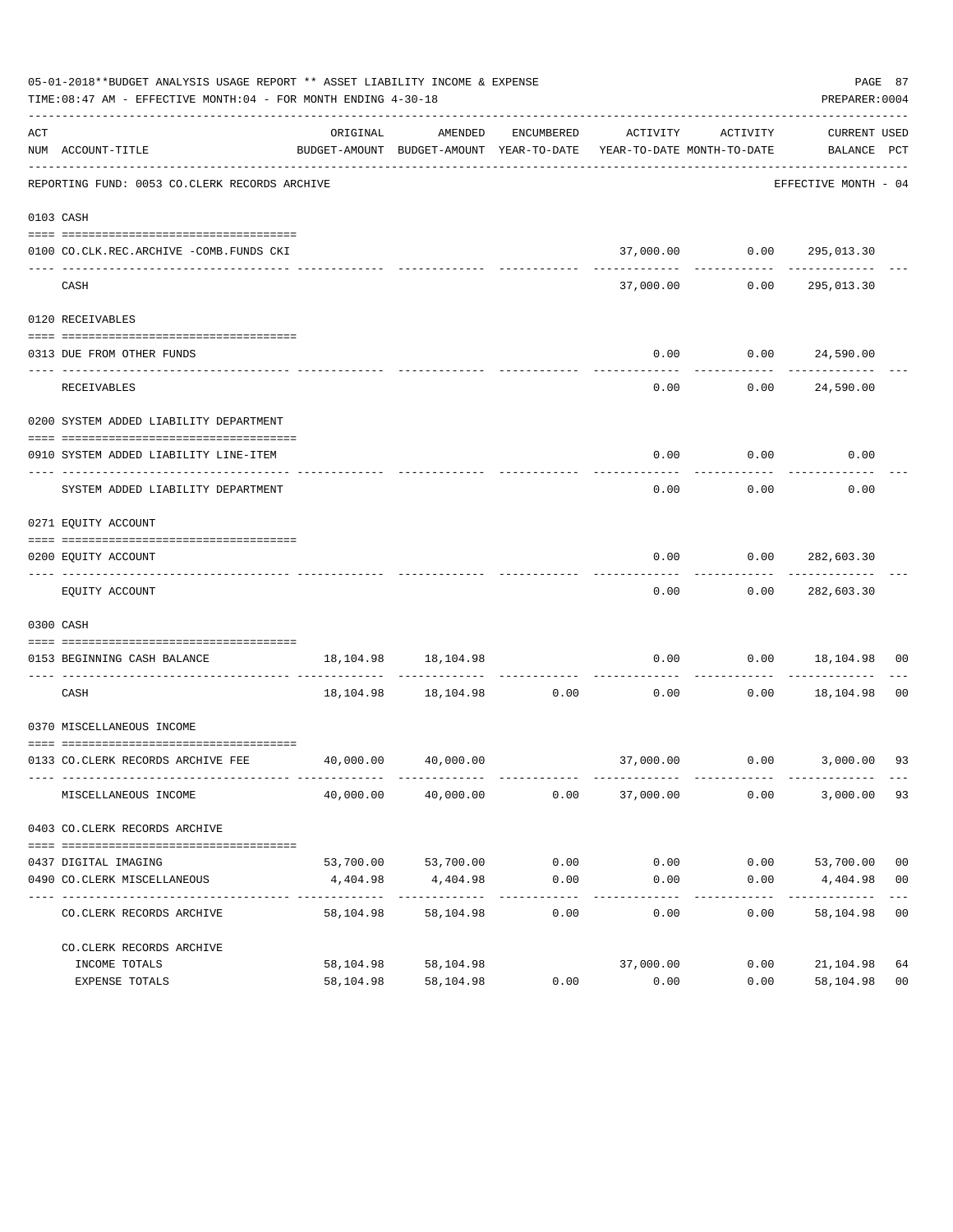|     | 05-01-2018**BUDGET ANALYSIS USAGE REPORT ** ASSET LIABILITY INCOME & EXPENSE<br>TIME:08:47 AM - EFFECTIVE MONTH:04 - FOR MONTH ENDING 4-30-18 |                    |                                                     |                       |                                        |                      | PAGE 88<br>PREPARER: 0004          |                |
|-----|-----------------------------------------------------------------------------------------------------------------------------------------------|--------------------|-----------------------------------------------------|-----------------------|----------------------------------------|----------------------|------------------------------------|----------------|
| ACT | NUM ACCOUNT-TITLE                                                                                                                             | ORIGINAL           | AMENDED<br>BUDGET-AMOUNT BUDGET-AMOUNT YEAR-TO-DATE | ENCUMBERED            | ACTIVITY<br>YEAR-TO-DATE MONTH-TO-DATE | ACTIVITY             | <b>CURRENT USED</b><br>BALANCE PCT |                |
|     | REPORTING FUND: 0055 F.C. LAW ENFORCEMENT EDUCATION                                                                                           |                    |                                                     |                       |                                        |                      | EFFECTIVE MONTH - 04               |                |
|     | 0102 A/P CLEARING                                                                                                                             |                    |                                                     |                       |                                        |                      |                                    |                |
|     | 0100 A/P CLEARING<br>---- ---------                                                                                                           |                    |                                                     |                       | 0.00                                   | 0.00                 | 0.00                               |                |
|     | A/P CLEARING                                                                                                                                  |                    |                                                     |                       | 0.00                                   | 0.00                 | 0.00                               |                |
|     | 0103 CASH                                                                                                                                     |                    |                                                     |                       |                                        |                      |                                    |                |
|     | 0155 F.C. LAW ENFORCEMENT EDUCATION                                                                                                           |                    |                                                     |                       | 1,841.97                               | 0.02                 | 2,088.47                           |                |
|     | CASH                                                                                                                                          |                    |                                                     |                       | 1,841.97                               | 0.02                 | 2,088.47                           |                |
|     | 0200 LIABILITY ACCOUNT                                                                                                                        |                    |                                                     |                       |                                        |                      |                                    |                |
|     | 0910 SYSTEM ADDED LIABILITY LINE-ITEM                                                                                                         |                    |                                                     |                       | 0.00                                   | 0.00                 | 0.00                               |                |
|     | ---- --------------                                                                                                                           |                    |                                                     |                       |                                        | 0.00                 | 0.00                               |                |
|     | LIABILITY ACCOUNT                                                                                                                             |                    |                                                     |                       | 0.00                                   |                      |                                    |                |
|     | 0271 EQUITY ACCOUNT                                                                                                                           |                    |                                                     |                       |                                        |                      |                                    |                |
|     | 0200 EQUITY ACCOUNT                                                                                                                           |                    |                                                     |                       | 0.00                                   | 0.00                 | 246.50                             |                |
|     | EQUITY ACCOUNT                                                                                                                                |                    |                                                     |                       | 0.00                                   | 0.00                 | ---------<br>246.50                |                |
|     | 0300 CASH                                                                                                                                     |                    |                                                     |                       |                                        |                      |                                    |                |
|     | 0156 BEGINNING CASH BALANCE                                                                                                                   | 500.00             | 500.00                                              |                       | 0.00                                   | 0.00                 | 500.00                             | 00             |
|     |                                                                                                                                               |                    |                                                     |                       |                                        |                      |                                    |                |
|     | CASH                                                                                                                                          | 500.00             | 500.00                                              | 0.00                  | 0.00                                   | 0.00                 | 500.00                             | 0 <sub>0</sub> |
|     | 0360 INTEREST EARNINGS                                                                                                                        |                    |                                                     |                       |                                        |                      |                                    |                |
|     | 0100 INTEREST EARNINGS                                                                                                                        | 0.00               | 0.00                                                |                       |                                        | $0.06$ 0.02          | $0.06+$                            |                |
|     |                                                                                                                                               |                    |                                                     |                       |                                        |                      |                                    |                |
|     | INTEREST EARNINGS                                                                                                                             | 0.00               | 0.00                                                | 0.00                  | 0.06                                   | 0.02                 | $0.06+$                            |                |
|     | 0370 MISCELLANEOUS                                                                                                                            |                    |                                                     |                       |                                        |                      |                                    |                |
|     | 0130 REFUNDS & MISCELLANEOUS                                                                                                                  | 0.00               | 0.00                                                |                       | 0.00                                   | 0.00                 | 0.00                               |                |
|     | 0160 PEACE OFFICER ALLOCATION                                                                                                                 | 2,600.00           | 2,600.00                                            |                       | 1,841.91                               | 0.00<br>------------ | 758.09<br>. <u>.</u> .             | 71             |
|     | MISCELLANEOUS                                                                                                                                 | 2,600.00           | 2,600.00                                            |                       | $0.00$ 1,841.91                        | 0.00                 | 758.09                             | 71             |
|     | 0560 LAW ENFORCEMENT EDUCATION                                                                                                                |                    |                                                     |                       |                                        |                      |                                    |                |
|     | 0427 OUT OF COUNTY TRAVEL                                                                                                                     | 0.00               | 0.00                                                | 0.00                  |                                        | 0.00                 | 0.00<br>0.00                       |                |
|     | 0428 TRAINING & TUITION                                                                                                                       |                    | 3,100.00 3,100.00                                   | 0.00                  | 0.00                                   |                      | $0.00$ 3,100.00                    | 0 <sub>0</sub> |
|     | 0435 PRINTING                                                                                                                                 | 0.00               | 0.00                                                | 0.00                  | 0.00                                   | 0.00                 | 0.00                               |                |
|     | 0490 MISCELLANEOUS                                                                                                                            | 0.00<br>---------- | 0.00                                                | 0.00<br>$- - - - - -$ | 0.00<br>$- - - - - -$                  | 0.00<br>-------      | 0.00<br>----------                 |                |
|     | LAW ENFORCEMENT EDUCATION                                                                                                                     | 3,100.00           | 3,100.00                                            | 0.00                  | 0.00                                   | 0.00                 | 3,100.00                           | 0 <sub>0</sub> |
|     | 0999 ACCOUNTS PAYABLE                                                                                                                         |                    |                                                     |                       |                                        |                      |                                    |                |
|     | 0100 A/P CLEARING ACCOUNT                                                                                                                     |                    |                                                     |                       | 0.00                                   | 0.00                 | 0.00                               |                |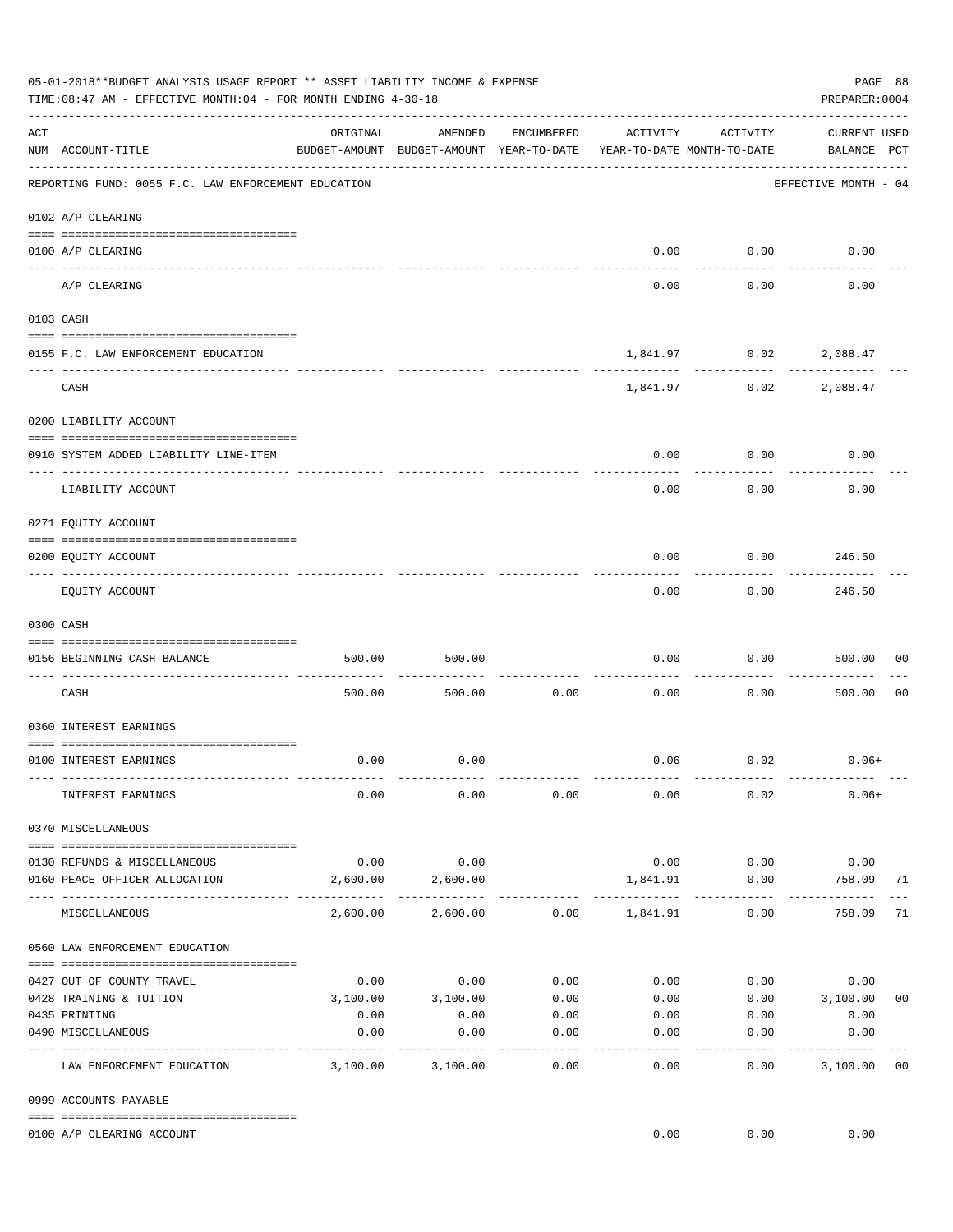|     | 05-01-2018**BUDGET ANALYSIS USAGE REPORT ** ASSET LIABILITY INCOME & EXPENSE<br>PAGE 89<br>TIME: 08:47 AM - EFFECTIVE MONTH: 04 - FOR MONTH ENDING 4-30-18<br>PREPARER: 0004 |                                                                                 |          |            |          |          |                             |                |  |
|-----|------------------------------------------------------------------------------------------------------------------------------------------------------------------------------|---------------------------------------------------------------------------------|----------|------------|----------|----------|-----------------------------|----------------|--|
| ACT | NUM ACCOUNT-TITLE                                                                                                                                                            | ORIGINAL<br>BUDGET-AMOUNT BUDGET-AMOUNT YEAR-TO-DATE YEAR-TO-DATE_MONTH-TO-DATE | AMENDED  | ENCUMBERED | ACTIVITY | ACTIVITY | CURRENT USED<br>BALANCE PCT |                |  |
|     | REPORTING FUND: 0055 F.C. LAW ENFORCEMENT EDUCATION                                                                                                                          |                                                                                 |          |            |          |          | EFFECTIVE MONTH - 04        |                |  |
|     | ACCOUNTS PAYABLE                                                                                                                                                             |                                                                                 |          |            | 0.00     | 0.00     | 0.00                        |                |  |
|     | F.C. LAW ENFORCEMENT EDUCATION                                                                                                                                               |                                                                                 |          |            |          |          |                             |                |  |
|     | INCOME TOTALS                                                                                                                                                                | 3.100.00                                                                        | 3,100.00 |            | 1,841.97 | 0.02     | 1,258.03                    | 59             |  |
|     | EXPENSE TOTALS                                                                                                                                                               | 3,100.00                                                                        | 3,100.00 | 0.00       | 0.00     | 0.00     | 3.100.00                    | 0 <sub>0</sub> |  |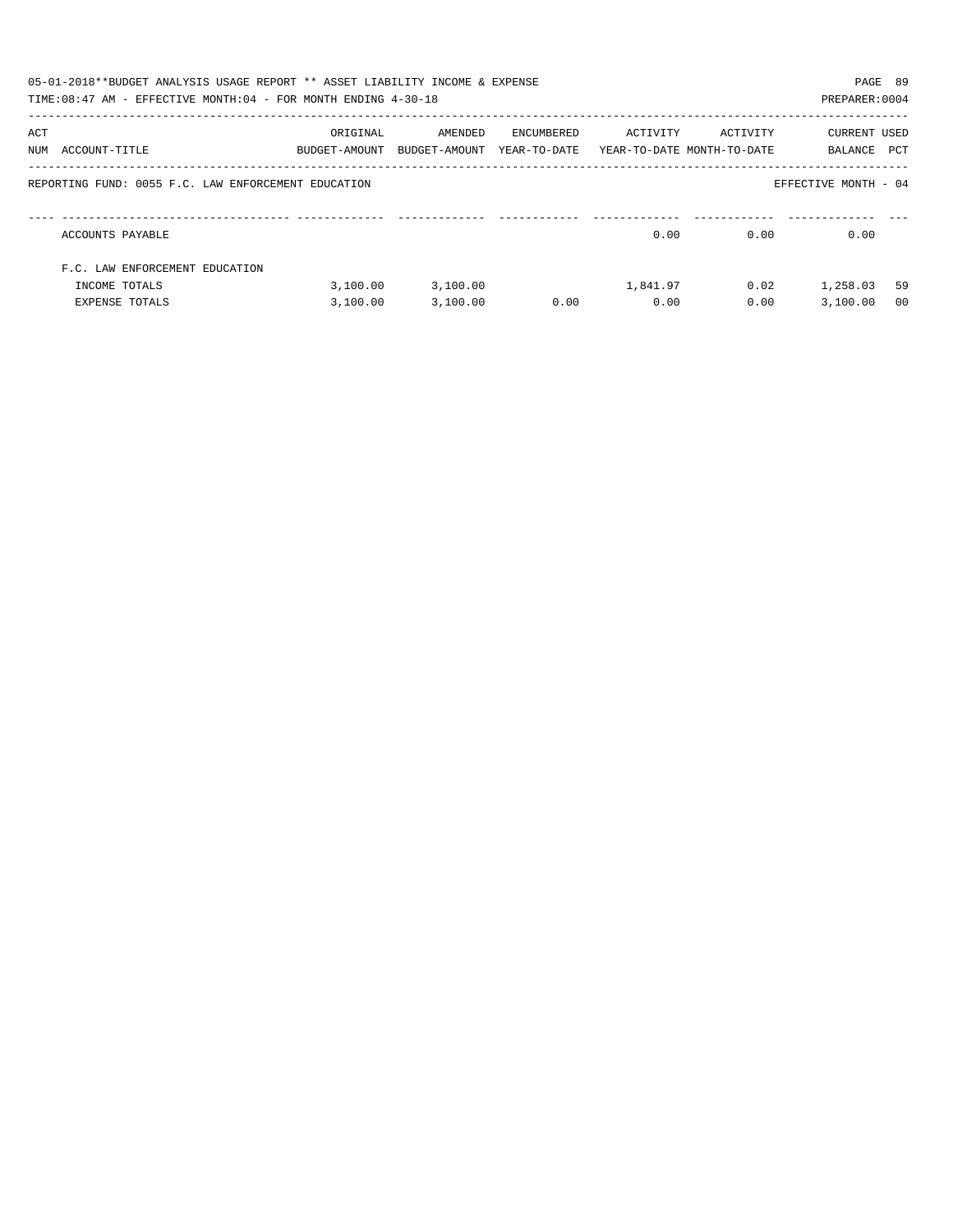|     | 05-01-2018**BUDGET ANALYSIS USAGE REPORT ** ASSET LIABILITY INCOME & EXPENSE<br>TIME:08:47 AM - EFFECTIVE MONTH:04 - FOR MONTH ENDING 4-30-18 |                                             |                                                                            |            |                                        |                      | PREPARER: 0004                                                                  | PAGE 90 |
|-----|-----------------------------------------------------------------------------------------------------------------------------------------------|---------------------------------------------|----------------------------------------------------------------------------|------------|----------------------------------------|----------------------|---------------------------------------------------------------------------------|---------|
| ACT | NUM ACCOUNT-TITLE                                                                                                                             | ORIGINAL                                    | AMENDED<br>BUDGET-AMOUNT BUDGET-AMOUNT YEAR-TO-DATE                        | ENCUMBERED | ACTIVITY<br>YEAR-TO-DATE MONTH-TO-DATE | ACTIVITY             | <b>CURRENT USED</b><br>BALANCE PCT                                              |         |
|     | REPORTING FUND: 0056 F C SHERIFF FORFEITURE                                                                                                   |                                             |                                                                            |            |                                        |                      | EFFECTIVE MONTH - 04                                                            |         |
|     | 0100 PAYROLL                                                                                                                                  |                                             |                                                                            |            |                                        |                      |                                                                                 |         |
|     | 0100 PAYROLL                                                                                                                                  |                                             |                                                                            |            |                                        | $0.00$ 0.00          | 0.00                                                                            |         |
|     | PAYROLL                                                                                                                                       |                                             |                                                                            |            | 0.00                                   | 0.00                 | 0.00                                                                            |         |
|     | 0102 A/P CLEARING                                                                                                                             |                                             |                                                                            |            |                                        |                      |                                                                                 |         |
|     | 0100 A/P CLEARING                                                                                                                             |                                             |                                                                            |            | 0.00                                   | 0.00                 | 0.00                                                                            |         |
|     | A/P CLEARING                                                                                                                                  |                                             |                                                                            |            | 0.00                                   | 0.00                 | 0.00                                                                            |         |
|     | 0103 CASH                                                                                                                                     |                                             |                                                                            |            |                                        |                      |                                                                                 |         |
|     | 0156 CASH-F C SHERIFF FORFEITURE                                                                                                              |                                             |                                                                            |            |                                        |                      | 34,795.98 2,761.02 52,656.17                                                    |         |
|     | 0159 CASH-FEDERAL FORFEITURE 2018                                                                                                             |                                             |                                                                            |            | 187,433.26                             |                      | 39,234.73- 187,433.26                                                           |         |
|     | CASH                                                                                                                                          |                                             |                                                                            |            | 222,229.24                             |                      | 36,473.71-240,089.43                                                            |         |
|     | 0200 LIABILITY ACCOUNT                                                                                                                        |                                             |                                                                            |            |                                        |                      |                                                                                 |         |
|     | 0910 SYSTEM ADDED LIABILITY LINE-ITEM                                                                                                         |                                             |                                                                            |            | 0.00                                   | 0.00                 | 0.00                                                                            |         |
|     | LIABILITY ACCOUNT                                                                                                                             |                                             |                                                                            |            | 0.00                                   | 0.00                 | 0.00                                                                            |         |
|     | 0271 EQUITY ACCOUNT                                                                                                                           |                                             |                                                                            |            |                                        |                      |                                                                                 |         |
|     | 0200 EQUITY ACCOUNT                                                                                                                           |                                             |                                                                            |            | 0.00                                   | 0.00                 | 17,860.19                                                                       |         |
|     | EQUITY ACCOUNT                                                                                                                                |                                             |                                                                            |            | 0.00                                   | 0.00                 | 17,860.19                                                                       |         |
|     | 0300 CASH                                                                                                                                     |                                             |                                                                            |            |                                        |                      |                                                                                 |         |
|     | 0156 BEGINNING CASH BALANCE                                                                                                                   |                                             | 18,000.00   18,000.00                                                      |            | 0.00                                   |                      | $0.00$ 18,000.00 00                                                             |         |
|     | CASH                                                                                                                                          |                                             | -------------<br>18,000.00 18,000.00                                       | 0.00       | 0.00                                   |                      | -------------<br>$0.00$ 18,000.00 00                                            |         |
|     | 0330 GRANTS                                                                                                                                   |                                             |                                                                            |            |                                        |                      |                                                                                 |         |
|     | 0560 BULLETPROOF VEST PARTNERSHIP                                                                                                             | 0.00                                        | 0.00                                                                       |            |                                        | $0.00$ 0.00          | 0.00                                                                            |         |
|     | GRANTS                                                                                                                                        | 0.00                                        | -----------<br>0.00                                                        | 0.00       | -------------<br>0.00                  | ------------<br>0.00 | 0.00                                                                            |         |
|     | 0352 OTHER FOREITURES                                                                                                                         |                                             |                                                                            |            |                                        |                      |                                                                                 |         |
|     |                                                                                                                                               |                                             |                                                                            |            |                                        |                      |                                                                                 |         |
|     | 0200 CONTRABAND FOREITURE<br>0300 PLEA BARGAIN AGREEMENT                                                                                      | 0.00                                        | 5,000.00   10,000.00   48,151.55   3,782.00   38,151.55   5,000.00<br>0.00 |            | 0.00                                   | 0.00                 | 0.00                                                                            |         |
|     | OTHER FOREITURES                                                                                                                              | 5,000.00                                    |                                                                            |            |                                        |                      | ------------------<br>$10,000.00$ $0.00$ $48,151.55$ $3,782.00$ $38,151.55+482$ |         |
|     | 0355 FEDERAL FORFEITURE FUNDS 2018                                                                                                            |                                             |                                                                            |            |                                        |                      |                                                                                 |         |
|     | --------------------------------------<br>0560 FEDERAL FORFEITURE FUNDS 2018                                                                  | 0.00                                        | 219,000.00                                                                 |            |                                        |                      | 428, 333.82 0.00 209, 333.82+ 196                                               |         |
|     | FEDERAL FORFEITURE FUNDS 2018                                                                                                                 | ------- ------------- -------------<br>0.00 | 219,000.00                                                                 |            | $0.00$ $428,333.82$                    | 0.00                 | 209, 333.82+ 196                                                                |         |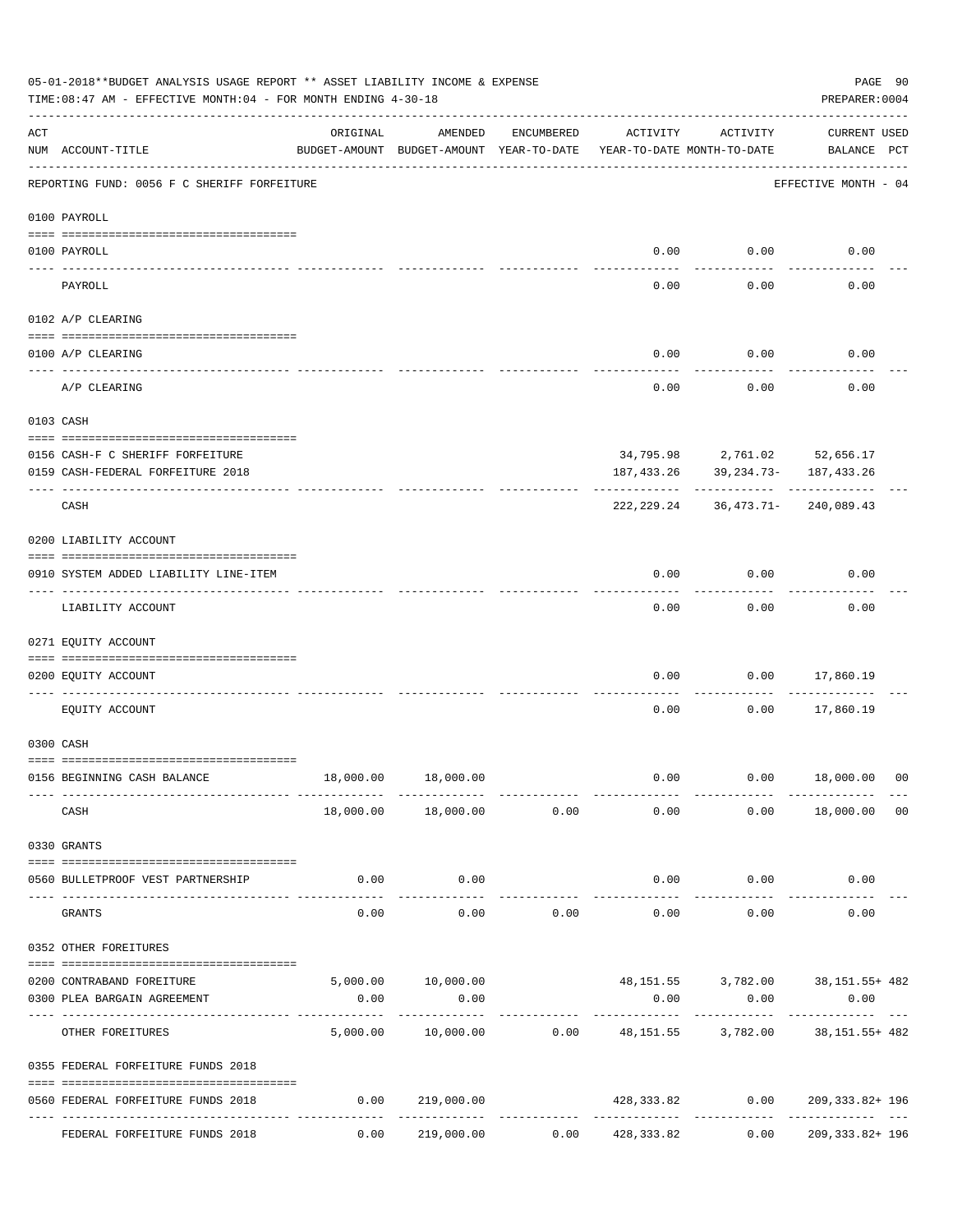|     | TIME:08:47 AM - EFFECTIVE MONTH:04 - FOR MONTH ENDING 4-30-18 |                  |                                                                                |              |                  |                | PREPARER: 0004                     |                |
|-----|---------------------------------------------------------------|------------------|--------------------------------------------------------------------------------|--------------|------------------|----------------|------------------------------------|----------------|
| ACT | NUM ACCOUNT-TITLE                                             | ORIGINAL         | AMENDED<br>BUDGET-AMOUNT BUDGET-AMOUNT YEAR-TO-DATE YEAR-TO-DATE MONTH-TO-DATE | ENCUMBERED   | ACTIVITY         | ACTIVITY       | <b>CURRENT USED</b><br>BALANCE PCT |                |
|     | REPORTING FUND: 0056 F C SHERIFF FORFEITURE                   |                  |                                                                                |              |                  |                | EFFECTIVE MONTH - 04               |                |
|     | 0360 INTEREST EARNINGS                                        |                  |                                                                                |              |                  |                |                                    |                |
|     | 0100 INTEREST EARNINGS-SO FORFEITURE                          | 0.00             | 0.00                                                                           |              |                  |                | $12.01$ $2.72$ $12.01+$            |                |
|     | 0159 INTEREST EARNINGS-FEDERAL FORF 201                       | 0.00             | 0.00                                                                           |              | 0.00             | 0.00           | 0.00                               |                |
|     |                                                               |                  |                                                                                |              |                  |                |                                    |                |
|     | INTEREST EARNINGS                                             | 0.00             | 0.00                                                                           | 0.00         | 12.01            | 2.72           | $12.01+$                           |                |
|     | 0370 MISCELLANEOUS                                            |                  |                                                                                |              |                  |                |                                    |                |
|     |                                                               |                  |                                                                                |              |                  |                |                                    |                |
|     | 0108 FEDERAL OT REIMBURSEMENT                                 | 0.00             | 0.00                                                                           |              |                  | $0.00$ $0.00$  | 0.00                               |                |
|     | 0130 REFUNDS & MISCELLANEOUS                                  | 0.00             | 2,016.00                                                                       |              | 3,712.11         | 0.00           | 1,696.11+ 184                      |                |
|     | MISCELLANEOUS                                                 | 0.00             | 2,016.00                                                                       |              | $0.00$ 3,712.11  | 0.00           | 1,696.11+ 184                      |                |
|     | 0390 TRANSFERS                                                |                  |                                                                                |              |                  |                |                                    |                |
|     |                                                               |                  |                                                                                |              |                  |                |                                    |                |
|     | 0140 TRANSFERS IN                                             | 0.00             | 0.00                                                                           |              | 0.00             | 0.00           | 0.00                               |                |
|     | TRANSFERS                                                     | 0.00             | 0.00                                                                           | 0.00         | 0.00             | 0.00           | 0.00                               |                |
|     | 0560 F C SHERIFF FORFEITURE                                   |                  |                                                                                |              |                  |                |                                    |                |
|     |                                                               |                  |                                                                                |              |                  |                |                                    |                |
|     | 0108 SALARY                                                   | 0.00             | 0.00                                                                           | 0.00         | 0.00             | 0.00           | 0.00                               |                |
|     | 0201 SOCIAL SECURITY TAXES                                    | 0.00             | 0.00                                                                           | 0.00         | 0.00             | 0.00           | 0.00                               |                |
|     | 0202 GROUP HEALTH INSURANCE                                   | 0.00             | 0.00                                                                           | 0.00         | 0.00             | 0.00           | 0.00                               |                |
|     | 0203 RETIREMENT                                               | 0.00             | 0.00                                                                           | 0.00         | 0.00             | 0.00           | 0.00                               |                |
|     | 0204 WORKERS COMPENSATION<br>0205 MEDICARE TAX                | 0.00             | 0.00                                                                           | 0.00         | 63.79            | 0.00           | $63.79-$                           |                |
|     | 0310 SUPPLIES                                                 | 0.00<br>2,627.49 | 0.00<br>6,463.01                                                               | 0.00<br>0.00 | 0.00<br>3,501.15 | 0.00<br>283.46 | 0.00<br>2,961.86                   | 54             |
|     | 0316 EMPLOYEE AWARDS BANQUET                                  | 0.00             | 0.00                                                                           | 0.00         | 0.00             | 0.00           | 0.00                               |                |
|     | 0395 UNIFORMS/PROT.VESTS                                      | 1,000.00         | 3,016.00                                                                       | 0.00         | 435.00           | 0.00           | 2,581.00                           | 14             |
|     | 0423 INTERNET SERVICE                                         | 3,250.00         | 3,250.00                                                                       | 0.00         | 1,367.64         | 0.00           | 1,882.36                           | 42             |
|     | 0427 OUT OF COUNTY TRAVEL                                     | 0.00             | 0.00                                                                           | 0.00         | 0.00             | 0.00           | 0.00                               |                |
|     | 0428 TRAINING & TUITION                                       | 0.00             | 288.45                                                                         | 0.00         | 288.45           | 0.00           |                                    | 0.00 100       |
|     | 0452 R & M EQUIPMENT                                          | 0.00             | 0.00                                                                           | 0.00         | 0.00             | 0.00           | 0.00                               |                |
|     | 0454 R&M AUTO                                                 | 0.00             | 0.00                                                                           | 0.00         | 0.00             | 0.00           | 0.00                               |                |
|     | 0460 EQUIPMENT RENTAL/LEASE                                   | 0.00             | 142.03                                                                         | 0.00         | 142.03           | 0.00           |                                    | 0.00 100       |
|     | 0490 MISCELLANEOUS                                            | 0.00             | 734.00                                                                         | 0.00         | 734.00           | 0.00           |                                    | 0.00 100       |
|     | 0495 NARCOTICS AND/OR OTHER INVESTIGATI                       | 3,000.00         | 3,000.00                                                                       | 0.00         | 2,500.00         | 0.00           | 500.00                             | 83             |
|     | 0499 BANK SERVICE FEES                                        | 135.00           | 135.00                                                                         | 0.00         | 0.00             | 0.00           | 135.00                             | 0 <sub>0</sub> |
|     | 0571 AUTOMOBILES                                              | 0.00             | 0.00                                                                           | 0.00         | 0.00             | 0.00           | 0.00                               |                |
|     | 0572 OFFICE EQUIPMENT                                         | 0.00             | 0.00                                                                           | 0.00         | 0.00             | 0.00           | 0.00                               |                |
|     | 0573 TELEPHONE EQUIPMENT                                      | 0.00             | 0.00                                                                           | 0.00         | 0.00             | 0.00           | 0.00                               |                |
|     | 0580 INVESTIGATIVE EQUIPMENT                                  | 3,365.00         | 3,365.00                                                                       | 0.00         | 3,328.00         | 0.00           | 37.00 99                           |                |
|     | F C SHERIFF FORFEITURE                                        |                  | 13,377.49 20,393.49                                                            |              | 0.00 12,360.06   | 283.46         | 8,033.43 61                        |                |
|     | 0565 INVESTIGATOR CRIMES AGAINST CHILDR                       |                  |                                                                                |              |                  |                |                                    |                |
|     | 0108 SALARY                                                   | 6,278.63         | 6,278.63                                                                       | 0.00         | 3,139.37         | 482.98         | 3,139.26                           | 50             |
|     | 0201 SOCIAL SECURITY TAXES                                    | 389.28           | 389.28                                                                         | 0.00         | 194.61           | 29.94          | 194.67                             | 50             |
|     | 0202 GROUP HEALTH INSURANCE                                   | 1,993.97         | 1,993.97                                                                       | 0.00         | 975.48           | 162.58         | 1,018.49                           | 49             |
|     | 0203 RETIREMENT                                               | 714.51           | 714.51                                                                         | 0.00         | 355.41           | 55.54          | 359.10                             | 50             |
|     | 0204 WORKERS COMPENSATION                                     | 155.08           | 155.08                                                                         | 0.00         | 0.00             | 0.00           | 155.08                             | 0 <sub>0</sub> |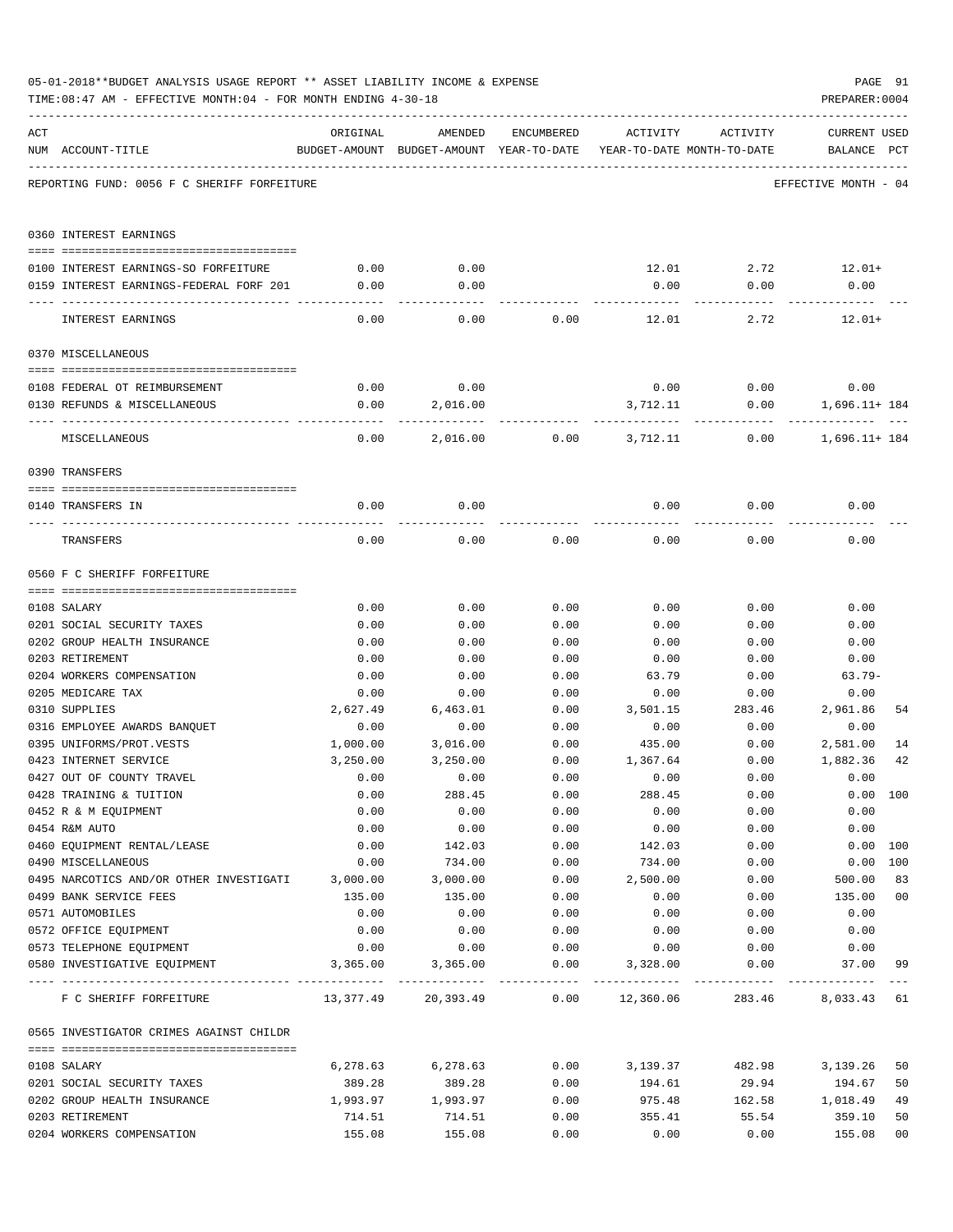## 05-01-2018\*\*BUDGET ANALYSIS USAGE REPORT \*\* ASSET LIABILITY INCOME & EXPENSE PAGE 92

TIME:08:47 AM - EFFECTIVE MONTH:04 - FOR MONTH ENDING 4-30-18 PREPARER:0004

| ACT | NUM ACCOUNT-TITLE                                                                     | ORIGINAL  | AMENDED<br>BUDGET-AMOUNT BUDGET-AMOUNT YEAR-TO-DATE YEAR-TO-DATE MONTH-TO-DATE |                 | ENCUMBERED ACTIVITY ACTIVITY |                         | CURRENT USED<br>BALANCE PCT                        |
|-----|---------------------------------------------------------------------------------------|-----------|--------------------------------------------------------------------------------|-----------------|------------------------------|-------------------------|----------------------------------------------------|
|     | REPORTING FUND: 0056 F C SHERIFF FORFEITURE                                           |           |                                                                                |                 |                              |                         | EFFECTIVE MONTH - 04                               |
|     | 0205 MEDICARE TAX                                                                     |           |                                                                                |                 |                              |                         | $91.04$ $91.04$ $0.00$ $45.50$ $7.00$ $45.54$ $50$ |
|     | INVESTIGATOR CRIMES AGAINST CHILDR 9,622.51 9,622.51 0.00 4,710.37 738.04 4,912.14 49 |           |                                                                                |                 |                              |                         |                                                    |
|     | 0570 FEDERAL FORFEITURE FUNDS 2018                                                    |           |                                                                                |                 |                              |                         |                                                    |
|     | 0310 OFFICE & MISC. SUPPLIES                                                          | 0.00      | 2,000.00                                                                       |                 | $0.00$ 1,084.70 0.00         |                         | 915.30 54                                          |
|     | 0395 UNIFORMS/PROT. VESTS/BADGES                                                      | 0.00      | 0.00                                                                           | 0.00            |                              | 212.50 212.50           | $212.50 -$                                         |
|     | 0571 AUTOMOBILES                                                                      | 0.00      | 95,800.00                                                                      | 0.00            |                              |                         | 122, 481.78 26, 725.75 26, 681.78 - 128            |
|     | 0574 TECHNOLOGY                                                                       | 0.00      | 105,787.83                                                                     | 0.00            |                              | 116,683.27    11,851.11 | 10,895.44- 110                                     |
|     | 0579 WEAPONS                                                                          | 0.00      |                                                                                | 15,412.17 0.00  | 447.57 447.57                |                         | 14,964.60 03                                       |
|     | FEDERAL FORFEITURE FUNDS 2018                                                         | 0.00      |                                                                                | 219,000.00 0.00 |                              |                         | 240,909.82 39,236.93 21,909.82-110                 |
|     | 0999 ACCOUNTS PAYABLE                                                                 |           |                                                                                |                 |                              |                         |                                                    |
|     |                                                                                       |           |                                                                                |                 |                              |                         |                                                    |
|     | 0100 A/P CLEARING ACCOUNT                                                             |           |                                                                                |                 | 0.00                         |                         | $0.00$ 0.00                                        |
|     | ACCOUNTS PAYABLE                                                                      |           |                                                                                |                 |                              | 0.00                    | 0.00<br>0.00                                       |
|     | F C SHERIFF FORFEITURE                                                                |           |                                                                                |                 |                              |                         |                                                    |
|     | INCOME TOTALS                                                                         |           | 23,000.00 249,016.00                                                           |                 |                              |                         | $480, 209, 49$ 3, 784, 72 231, 193, 49+ 193        |
|     | <b>EXPENSE TOTALS</b>                                                                 | 23,000.00 | 249,016.00                                                                     | 0.00            | 257,980.25                   |                         | 40,258.43 8,964.25-104                             |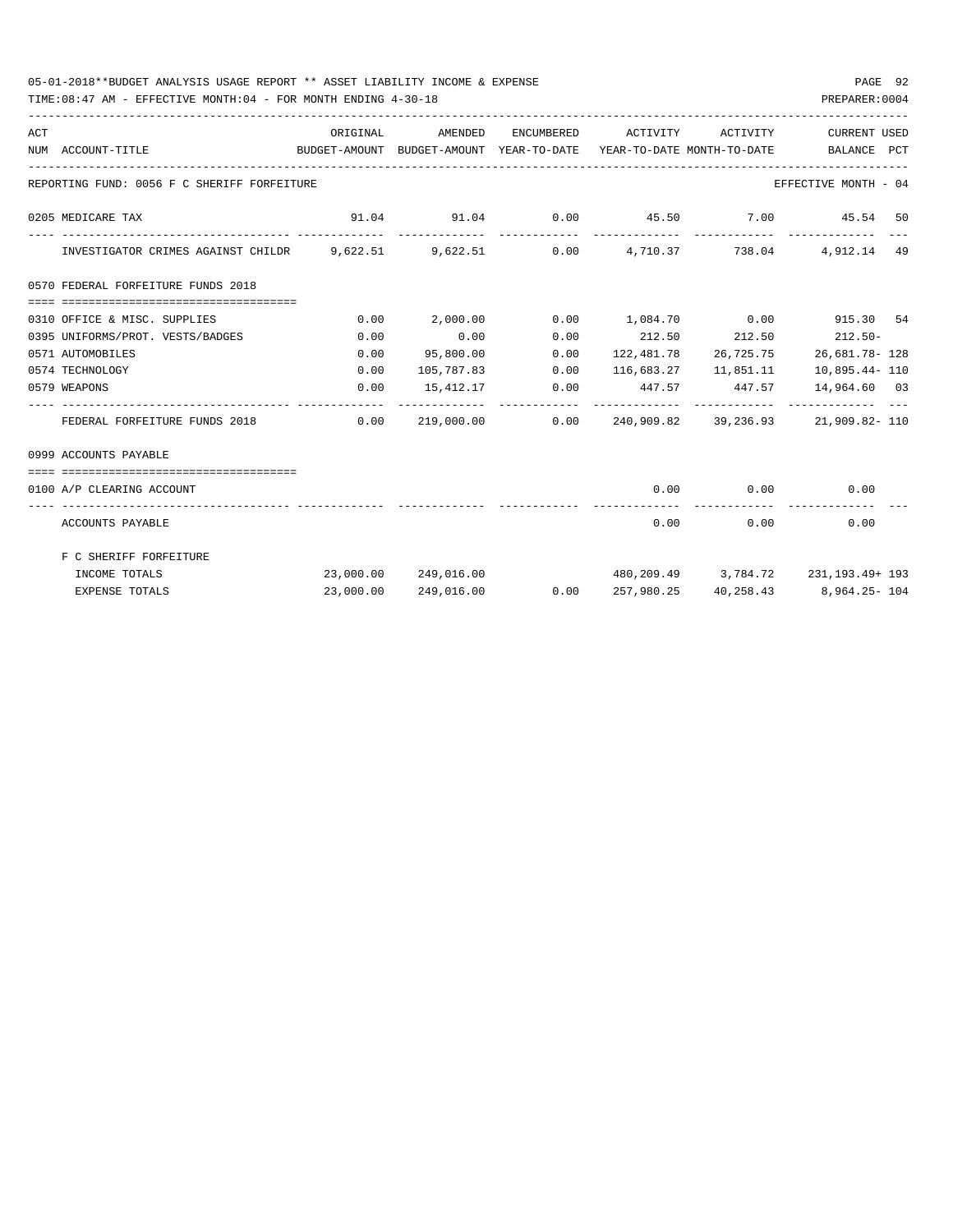|     | 05-01-2018**BUDGET ANALYSIS USAGE REPORT ** ASSET LIABILITY INCOME & EXPENSE<br>PAGE 93<br>TIME: 08:47 AM - EFFECTIVE MONTH: 04 - FOR MONTH ENDING 4-30-18<br>PREPARER: 0004 |          |                                                     |            |          |                                        |                                    |  |  |
|-----|------------------------------------------------------------------------------------------------------------------------------------------------------------------------------|----------|-----------------------------------------------------|------------|----------|----------------------------------------|------------------------------------|--|--|
| ACT | NUM ACCOUNT-TITLE                                                                                                                                                            | ORIGINAL | AMENDED<br>BUDGET-AMOUNT BUDGET-AMOUNT YEAR-TO-DATE | ENCUMBERED | ACTIVITY | ACTIVITY<br>YEAR-TO-DATE MONTH-TO-DATE | <b>CURRENT USED</b><br>BALANCE PCT |  |  |
|     | REPORTING FUND: 0057 SHERIFF K-9 UNIT                                                                                                                                        |          |                                                     |            |          |                                        | EFFECTIVE MONTH - 04               |  |  |
|     | 0103 CASH                                                                                                                                                                    |          |                                                     |            |          |                                        |                                    |  |  |
|     | 0100 SHERIFF K-9 UNIT-COMB.FUND CHECKIN                                                                                                                                      |          |                                                     |            | 0.00     | 0.00                                   | 595.29                             |  |  |
|     | CASH                                                                                                                                                                         |          |                                                     |            | 0.00     | 0.00                                   | 595.29                             |  |  |
|     | 0200 SYSTEM ADDED LIABILITY DEPARTMENT                                                                                                                                       |          |                                                     |            |          |                                        |                                    |  |  |
|     | 0910 SYSTEM ADDED LIABILITY LINE-ITEM                                                                                                                                        |          |                                                     |            | 0.00     | 0.00                                   | 0.00                               |  |  |
|     | SYSTEM ADDED LIABILITY DEPARTMENT                                                                                                                                            |          |                                                     |            | 0.00     | 0.00                                   | 0.00                               |  |  |
|     | 0271 EQUITY ACCOUNT                                                                                                                                                          |          |                                                     |            |          |                                        |                                    |  |  |
|     | 0200 EQUITY ACCOUNT                                                                                                                                                          |          |                                                     |            | 0.00     | 0.00                                   | 595.29                             |  |  |
|     | ---- ----------<br>EQUITY ACCOUNT                                                                                                                                            |          |                                                     |            | 0.00     | 0.00                                   | 595.29                             |  |  |
|     | 0300 CASH                                                                                                                                                                    |          |                                                     |            |          |                                        |                                    |  |  |
|     | 0157 BEGINNING CASH BALANCE                                                                                                                                                  | 0.00     | 0.00                                                |            | 0.00     | 0.00                                   | 0.00                               |  |  |
|     | CASH                                                                                                                                                                         | 0.00     | 0.00                                                | 0.00       | 0.00     | 0.00                                   | 0.00                               |  |  |
|     | 0360 INTEREST INCOME                                                                                                                                                         |          |                                                     |            |          |                                        |                                    |  |  |
|     | 0100 INTEREST EARNINGS                                                                                                                                                       | 0.00     | 0.00                                                |            | 0.00     | 0.00                                   | 0.00                               |  |  |
|     | INTEREST INCOME                                                                                                                                                              | 0.00     | 0.00                                                | 0.00       | 0.00     | 0.00                                   | 0.00                               |  |  |
|     | 0370 MISCELLANEOUS INCOME                                                                                                                                                    |          |                                                     |            |          |                                        |                                    |  |  |
|     | 0560 SHERIFF K-9 UNIT                                                                                                                                                        | 0.00     | 0.00                                                |            | 0.00     | 0.00                                   | 0.00                               |  |  |
|     | MISCELLANEOUS INCOME                                                                                                                                                         | 0.00     | 0.00                                                | 0.00       | 0.00     | 0.00                                   | 0.00                               |  |  |
|     | 0560 SHERIFF K-9 UNIT                                                                                                                                                        |          |                                                     |            |          |                                        |                                    |  |  |
|     | 0310 SUPPLIES                                                                                                                                                                | 0.00     | 0.00                                                | 0.00       | 0.00     | 0.00                                   | 0.00                               |  |  |
|     | 0395 UNIFORMS                                                                                                                                                                | 0.00     | 0.00                                                | 0.00       | 0.00     | 0.00                                   | 0.00                               |  |  |
|     | 0427 OUT OF COUNTY TRAVEL                                                                                                                                                    | 0.00     | 0.00                                                | 0.00       | 0.00     | 0.00                                   | 0.00                               |  |  |
|     | 0428 TRAINING/TUITION                                                                                                                                                        | 0.00     | 0.00                                                | 0.00       | 0.00     | 0.00                                   | 0.00                               |  |  |
|     | 0571 EQUIPMENT                                                                                                                                                               | 0.00     | 0.00                                                | 0.00       | 0.00     | 0.00                                   | 0.00                               |  |  |
|     | 0580 PURCHASE OF ANIMAL                                                                                                                                                      | 0.00     | 0.00                                                | 0.00       | 0.00     | 0.00                                   | 0.00                               |  |  |
|     | SHERIFF K-9 UNIT                                                                                                                                                             | 0.00     | 0.00                                                | 0.00       | 0.00     | 0.00                                   | 0.00                               |  |  |
|     | SHERIFF K-9 UNIT                                                                                                                                                             |          |                                                     |            |          |                                        |                                    |  |  |
|     | INCOME TOTALS                                                                                                                                                                | 0.00     | 0.00                                                |            | 0.00     | 0.00                                   | 0.00                               |  |  |
|     | EXPENSE TOTALS                                                                                                                                                               | 0.00     | 0.00                                                | 0.00       | 0.00     | 0.00                                   | 0.00                               |  |  |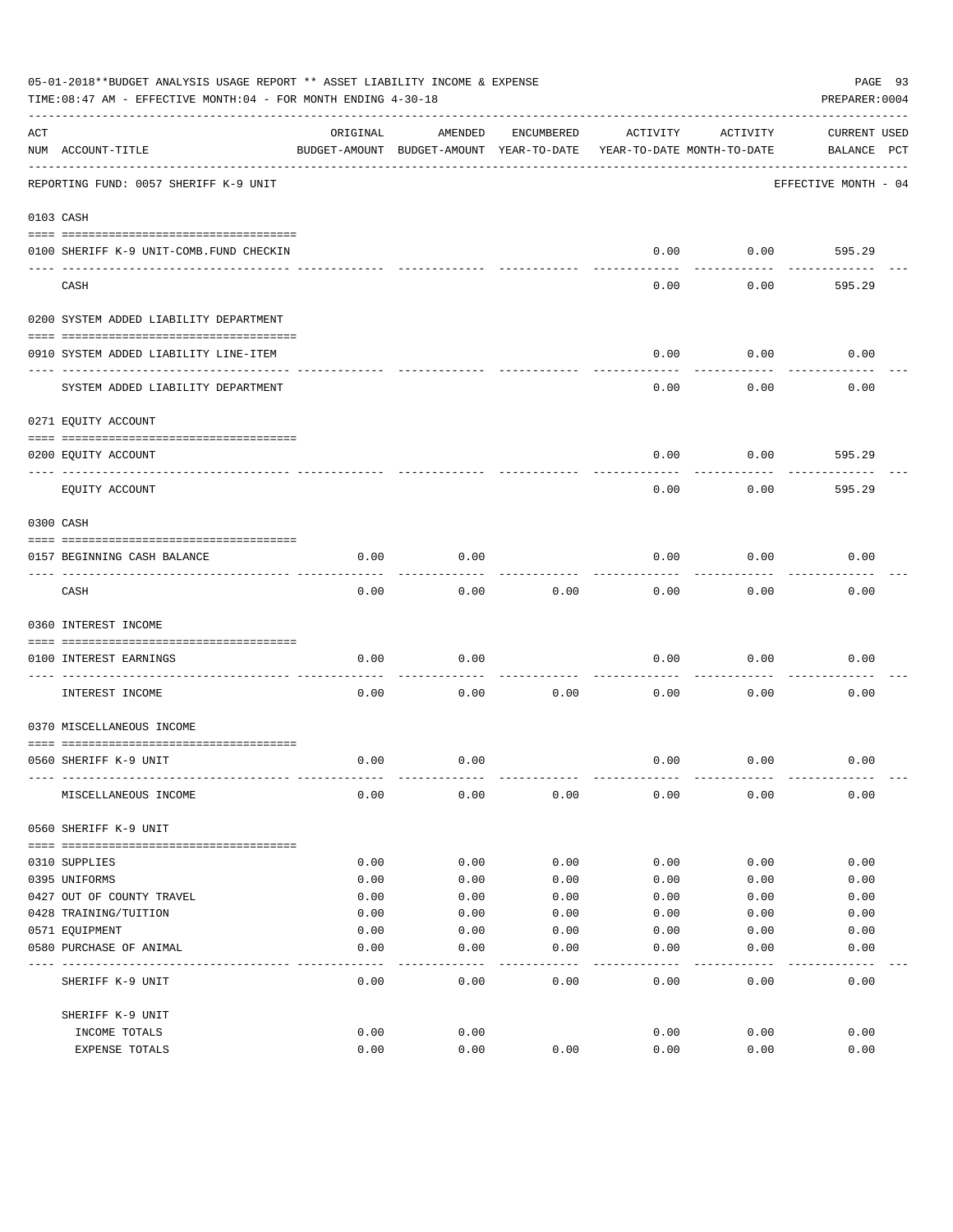|     | 05-01-2018**BUDGET ANALYSIS USAGE REPORT ** ASSET LIABILITY INCOME & EXPENSE<br>TIME: 08:47 AM - EFFECTIVE MONTH: 04 - FOR MONTH ENDING 4-30-18 |          |                        |                                        |                                                                                 |                          |                                    |                      |  |
|-----|-------------------------------------------------------------------------------------------------------------------------------------------------|----------|------------------------|----------------------------------------|---------------------------------------------------------------------------------|--------------------------|------------------------------------|----------------------|--|
| ACT | NUM ACCOUNT-TITLE<br>____________________________________                                                                                       | ORIGINAL | AMENDED                | ENCUMBERED                             | ACTIVITY<br>BUDGET-AMOUNT BUDGET-AMOUNT YEAR-TO-DATE YEAR-TO-DATE MONTH-TO-DATE | ACTIVITY                 | <b>CURRENT USED</b><br>BALANCE PCT |                      |  |
|     | REPORTING FUND: 0059 DRUG COURT PROGRAM                                                                                                         |          |                        |                                        |                                                                                 |                          | EFFECTIVE MONTH - 04               |                      |  |
|     | 0103 CASH                                                                                                                                       |          |                        |                                        |                                                                                 |                          |                                    |                      |  |
|     | 0100 DRUG COURT-COMBINED FUNDS                                                                                                                  |          |                        |                                        |                                                                                 | 612.37- 201.69 33,817.29 |                                    |                      |  |
|     | CASH                                                                                                                                            |          |                        |                                        | 612.37-                                                                         | ------------             | -------<br>201.69 33,817.29        |                      |  |
|     | 0120 RECEIVABLES                                                                                                                                |          |                        |                                        |                                                                                 |                          |                                    |                      |  |
|     | 0313 DUE FROM OTHER FUNDS                                                                                                                       |          |                        |                                        | 0.00                                                                            | $0.00$ 1,650.01          |                                    |                      |  |
|     | RECEIVABLES                                                                                                                                     |          |                        |                                        | 0.00                                                                            |                          | $0.00$ 1,650.01                    |                      |  |
|     | 0200 SYSTEM ADDED LIABILITY DEPARTMENT                                                                                                          |          |                        |                                        |                                                                                 |                          |                                    |                      |  |
|     | 0910 SYSTEM ADDED LIABILITY LINE-ITEM                                                                                                           |          |                        |                                        |                                                                                 |                          | $1,350.00 - 0.00 - 1,350.00 -$     |                      |  |
|     | SYSTEM ADDED LIABILITY DEPARTMENT                                                                                                               |          |                        |                                        | 1,350.00-                                                                       | . <u>.</u> .             | $0.00$ 1,350.00-                   |                      |  |
|     | 0271 EQUITY ACCOUNT                                                                                                                             |          |                        |                                        |                                                                                 |                          |                                    |                      |  |
|     | 0200 EQUITY ACCOUNT                                                                                                                             |          |                        |                                        | 0.00                                                                            | $0.00$ 36,079.67         |                                    |                      |  |
|     | EQUITY ACCOUNT                                                                                                                                  |          |                        |                                        | 0.00                                                                            |                          | $0.00$ 36,079.67                   |                      |  |
|     | 0300 CASH                                                                                                                                       |          |                        |                                        |                                                                                 |                          |                                    |                      |  |
|     | 0159 BEGINNING CASH BALANCE                                                                                                                     |          | 10,000.00 10,000.00    |                                        | 0.00                                                                            | .                        | 0.00 10,000.00                     | 00                   |  |
|     | CASH                                                                                                                                            |          | 10,000.00    10,000.00 | ------------------------------<br>0.00 | 0.00                                                                            | 0.00                     | 10,000.00                          | 0 <sub>0</sub>       |  |
|     | 0360 INTEREST EARNINGS                                                                                                                          |          |                        |                                        |                                                                                 |                          |                                    |                      |  |
|     | 0100 INTEREST EARNINGS                                                                                                                          |          | 15.00 15.00            |                                        |                                                                                 |                          | 14.54 2.14 0.46                    | 97                   |  |
|     | INTEREST EARNINGS                                                                                                                               | 15.00    | 15.00                  | 0.00                                   | 14.54 2.14                                                                      |                          | 0.46                               | 97                   |  |
|     | 0370 DRUG COURT INCOME<br>--------------------------------------                                                                                |          |                        |                                        |                                                                                 |                          |                                    |                      |  |
|     | 0425 DRUG COURT FEE                                                                                                                             |          | 4,000.00 4,000.00      |                                        |                                                                                 |                          | 2,695.59 199.55 1,304.41 67        |                      |  |
|     | DRUG COURT INCOME                                                                                                                               | 4,000.00 |                        |                                        | $4,000.00$ $0.00$ $2,695.59$ $199.55$ $1,304.41$ 67                             |                          |                                    |                      |  |
|     | 0425 DRUG COURT EXPENSE                                                                                                                         |          |                        |                                        |                                                                                 |                          |                                    |                      |  |
|     | 0433 DRUG COURT PROGRAMS                                                                                                                        |          |                        |                                        | 5,415.00 5,415.00 280.00 240.00                                                 |                          | $0.00$ 4,895.00                    | 10                   |  |
|     | 0437 ATTORNEY FEES DRUG COURT<br>0439 INVESTIGATOR EXPENSE                                                                                      | 3,600.00 | 3,600.00<br>5,000.00   | 0.00                                   | $0.00$ 1,732.50                                                                 |                          | $0.00$ 1,867.50                    | 48<br>0 <sub>0</sub> |  |
|     |                                                                                                                                                 | 5,000.00 | -------------          |                                        | 0.00                                                                            | 0.00<br>------------     | 5,000.00<br>-------------          | $- - -$<br>16        |  |
|     | DRUG COURT EXPENSE                                                                                                                              |          | 14,015.00  14,015.00   | 280.00                                 | 1,972.50                                                                        | 0.00                     | 11,762.50                          |                      |  |
|     | DRUG COURT PROGRAM<br>INCOME TOTALS                                                                                                             |          | 14,015.00 14,015.00    |                                        | 2,710.13                                                                        | 201.69                   | 11,304.87                          | 19                   |  |
|     | EXPENSE TOTALS                                                                                                                                  |          | 14,015.00 14,015.00    | 280.00                                 | 1,972.50                                                                        | 0.00                     | 11,762.50                          | 16                   |  |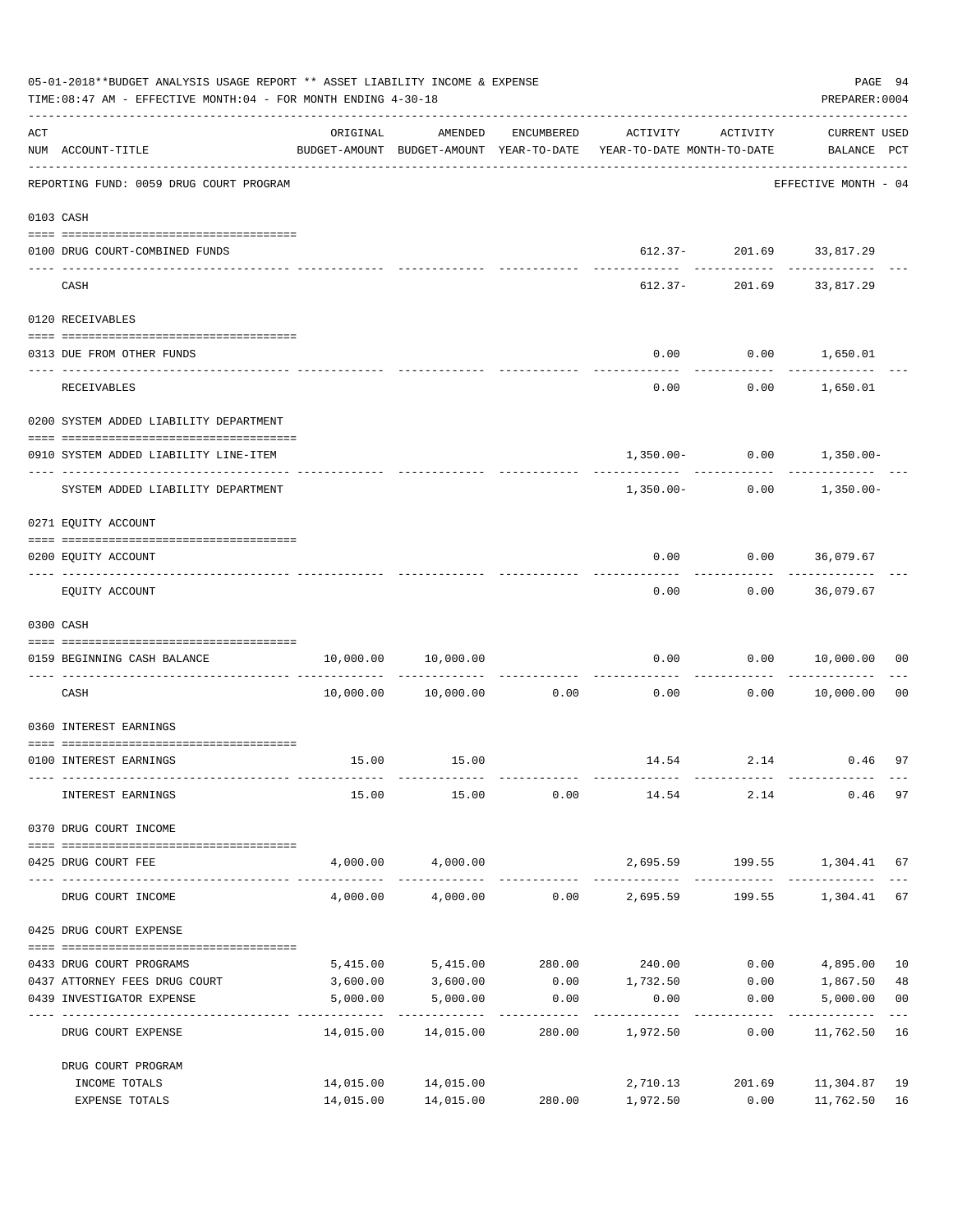|                | 05-01-2018**BUDGET ANALYSIS USAGE REPORT ** ASSET LIABILITY INCOME & EXPENSE<br>TIME: 08:47 AM - EFFECTIVE MONTH: 04 - FOR MONTH ENDING 4-30-18 |                     |                                                     |            |                                        |                                        | PAGE 95<br>PREPARER: 0004          |
|----------------|-------------------------------------------------------------------------------------------------------------------------------------------------|---------------------|-----------------------------------------------------|------------|----------------------------------------|----------------------------------------|------------------------------------|
| $\mathtt{ACT}$ | NUM ACCOUNT-TITLE                                                                                                                               | ORIGINAL            | AMENDED<br>BUDGET-AMOUNT BUDGET-AMOUNT YEAR-TO-DATE | ENCUMBERED | ACTIVITY<br>YEAR-TO-DATE MONTH-TO-DATE | ACTIVITY                               | <b>CURRENT USED</b><br>BALANCE PCT |
|                | REPORTING FUND: 0060 SINKING FUND                                                                                                               | ------------------- |                                                     |            |                                        |                                        | EFFECTIVE MONTH - 04               |
|                | 0103 CASH                                                                                                                                       |                     |                                                     |            |                                        |                                        |                                    |
|                | 0100 SINKING-COMBINED FUND CHECKING<br>0175 TEXPOOL                                                                                             |                     |                                                     |            | 0.00                                   | 146,072.68 6,050.62 172,982.06<br>0.00 | 0.00                               |
|                | CASH                                                                                                                                            |                     |                                                     |            | 146,072.68                             | 6,050.62                               | 172,982.06                         |
|                | 0120 RECEIVABLES                                                                                                                                |                     |                                                     |            |                                        |                                        |                                    |
|                | 0311 TAXES RECEIVABLE<br>0312 DUE FROM OTHER GOVERNMENT<br>0313 DUE FROM OTHER FUNDS                                                            |                     |                                                     |            | 0.00<br>0.00<br>0.00                   | 0.00<br>0.00<br>0.00                   | 0.00<br>0.00<br>0.00               |
|                | RECEIVABLES                                                                                                                                     |                     |                                                     |            | 0.00                                   | 0.00                                   | 0.00                               |
|                | 0200 LIABILITY ACCOUNT                                                                                                                          |                     |                                                     |            |                                        |                                        |                                    |
|                | 0200 DEFERRED REVENUE<br>0910 SYSTEM ADDED LIABILITY LINE-ITEM                                                                                  |                     |                                                     |            | 0.00<br>0.00                           | 0.00<br>0.00                           | 0.00<br>0.00                       |
|                | LIABILITY ACCOUNT                                                                                                                               |                     |                                                     |            | 0.00                                   | 0.00                                   | 0.00                               |
|                | 0271 EQUITY ACCOUNT                                                                                                                             |                     |                                                     |            |                                        |                                        |                                    |
|                |                                                                                                                                                 |                     |                                                     |            |                                        |                                        |                                    |
|                | 0200 EQUITY ACCOUNT                                                                                                                             |                     |                                                     |            | 0.00                                   | 0.00                                   | 26,909.38                          |
|                | EQUITY ACCOUNT                                                                                                                                  |                     |                                                     |            | 0.00                                   | 0.00                                   | 26,909.38                          |
|                | 0300 CASH                                                                                                                                       |                     |                                                     |            |                                        |                                        |                                    |
|                | 0110 BEGINNING CASH BALANCE                                                                                                                     | 0.00                | 0.00                                                |            | 0.00                                   | 0.00                                   | 0.00                               |
|                |                                                                                                                                                 |                     |                                                     |            |                                        |                                        |                                    |
|                | CASH                                                                                                                                            | 0.00                | 0.00                                                | 0.00       | 0.00                                   | 0.00                                   | 0.00                               |
|                | 0310 PROPERTY TAXES                                                                                                                             |                     |                                                     |            |                                        |                                        |                                    |
|                | 0110 CURRENT TAXES                                                                                                                              |                     | 400,647.62 400,647.62                               |            |                                        |                                        | 402,047.84 6,005.44 1,400.22+100   |
|                | 0120 DELINQUENT TAXES                                                                                                                           | 0.00                | 0.00                                                |            | 688.72                                 | 45.18                                  | 688.72+                            |
|                | PROPERTY TAXES                                                                                                                                  | -----------         | -------------<br>400,647.62 400,647.62 0.00         |            |                                        | 402,736.56 6,050.62                    | -------------<br>2,088.94+ 101     |
|                | 0318 OTHER TAXES                                                                                                                                |                     |                                                     |            |                                        |                                        |                                    |
|                | 0120 PAY N LIEU TAX/GRASSLAND                                                                                                                   | 0.00                | 0.00                                                |            |                                        | $0.00$ $0.00$ $0.00$                   |                                    |
|                | 0121 PAY N LIEU TAX/UPPER TRINITY                                                                                                               | 0.00                | 0.00                                                |            | 788.80                                 | 0.00                                   | $788.80+$                          |
|                | OTHER TAXES                                                                                                                                     | 0.00                | 0.00                                                | 0.00       | 788.80                                 | ---------<br>0.00                      | 788.80+                            |
|                | 0360 INTEREST EARNINGS                                                                                                                          |                     |                                                     |            |                                        |                                        |                                    |
|                |                                                                                                                                                 |                     |                                                     |            |                                        |                                        |                                    |
|                | 0100 INTEREST EARNINGS<br>0200 INTEREST, 2017 GO BONDS                                                                                          | 0.00<br>0.00        | 0.00<br>0.00                                        |            | 0.00                                   | 0.00<br>0.00<br>0.00                   | 0.00<br>0.00                       |
|                |                                                                                                                                                 |                     | ---------                                           |            | ----------                             |                                        |                                    |
|                | INTEREST EARNINGS                                                                                                                               | 0.00                | 0.00                                                | 0.00       | 0.00                                   | 0.00                                   | 0.00                               |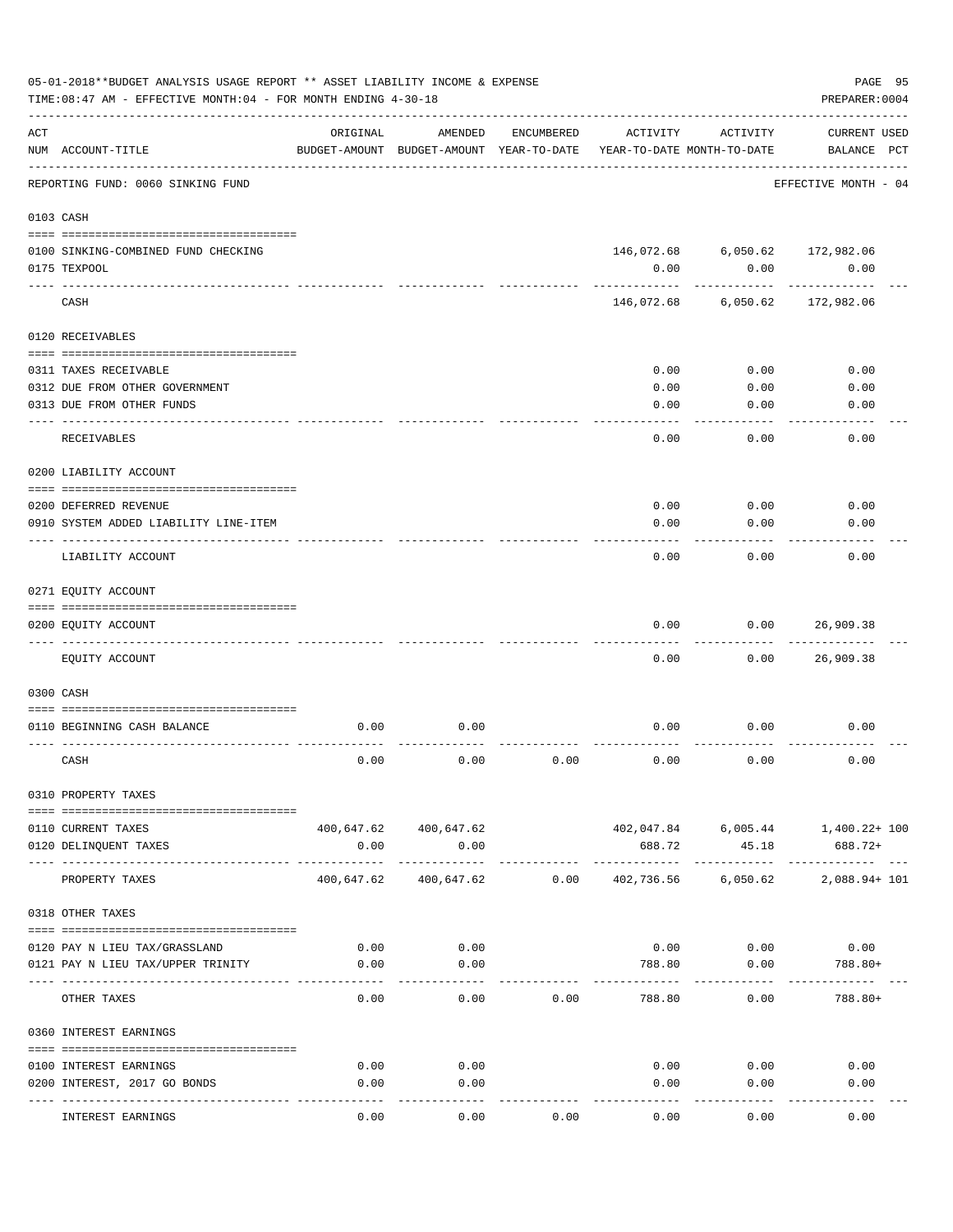| 05-01-2018**BUDGET ANALYSIS USAGE REPORT ** ASSET LIABILITY INCOME & EXPENSE<br>TIME:08:47 AM - EFFECTIVE MONTH:04 - FOR MONTH ENDING 4-30-18 |           |                       |               |                                                                        |          | PREPARER: 0004       | PAGE 96 |
|-----------------------------------------------------------------------------------------------------------------------------------------------|-----------|-----------------------|---------------|------------------------------------------------------------------------|----------|----------------------|---------|
| ACT                                                                                                                                           | ORIGINAL  | AMENDED               | ENCUMBERED    | ACTIVITY                                                               | ACTIVITY | <b>CURRENT USED</b>  |         |
| NUM ACCOUNT-TITLE<br>BUDGET-AMOUNT BUDGET-AMOUNT YEAR-TO-DATE YEAR-TO-DATE MONTH-TO-DATE BALANCE PCT                                          |           |                       |               |                                                                        |          |                      |         |
| REPORTING FUND: 0060 SINKING FUND                                                                                                             |           |                       |               |                                                                        |          | EFFECTIVE MONTH - 04 |         |
| 0370 MISCELLANEOUS                                                                                                                            |           |                       |               |                                                                        |          |                      |         |
| 0130 REFUNDS & MISCELLANEOUS                                                                                                                  |           | $0.00$ 0.00           |               | 0.00                                                                   | 0.00     | 0.00                 |         |
| MISCELLANEOUS                                                                                                                                 | 0.00      | -----------           | $0.00$ $0.00$ | 0.00                                                                   | 0.00     | 0.00                 |         |
| 0620 DEBT SERVICE                                                                                                                             |           |                       |               |                                                                        |          |                      |         |
| 0309 ANNUAL PAYING AGENT REGISTRAR FEES                                                                                                       | 500.00    | 500.00                |               | $0.00$ 117.26 $0.00$ 382.74 23                                         |          |                      |         |
| 0400 BOND LEGAL FEES                                                                                                                          | 0.00      | 0.00                  | 0.00          | 0.00                                                                   | 0.00     | 0.00                 |         |
| 0401 CONTINUING DISCLOSURE FEES 2,250.00                                                                                                      |           | 2,250.00              | 0.00          | 0.00                                                                   |          | $0.00$ 2,250.00      | 00      |
| 0490 MISCELLANEOUS                                                                                                                            | 34,124.70 | 34,124.70             |               | $0.00$ $0.00$ $0.00$ $34,124.70$                                       |          |                      | 00      |
| 0627 PRINCIPAL, 2017 GO BONDS 60,000.00                                                                                                       |           | 60,000.00             |               | $0.00$ $60,000.00$ $0.00$ $0.00$ $0.00$ $100$                          |          |                      |         |
| ----------------- -------------<br>DEBT SERVICE                                                                                               |           |                       |               | 96,874.70  96,874.70  0.00  60,117.26  0.00  36,757.44  62             |          |                      |         |
| 0660 DEBT SERVICE INTEREST                                                                                                                    |           |                       |               |                                                                        |          |                      |         |
|                                                                                                                                               |           |                       |               |                                                                        |          |                      |         |
| 0667 INTEREST, 2017 GO BONDS                                                                                                                  |           |                       |               | $303,772.92$ $303,772.92$ $0.00$ $197,335.42$ $0.00$ $106,437.50$ $65$ |          |                      |         |
| DEBT SERVICE INTEREST                                                                                                                         |           |                       |               | $303,772.92$ $303,772.92$ $0.00$ $197,335.42$ $0.00$ $106,437.50$ $65$ |          |                      |         |
| SINKING FUND                                                                                                                                  |           |                       |               |                                                                        |          |                      |         |
| INCOME TOTALS                                                                                                                                 |           | 400,647.62 400,647.62 |               | $403,525.36$ $6,050.62$ $2,877.74+101$                                 |          |                      |         |
| <b>EXPENSE TOTALS</b>                                                                                                                         |           | 400,647.62 400,647.62 |               | $0.00$ $257,452.68$ $0.00$ $143,194.94$ 64                             |          |                      |         |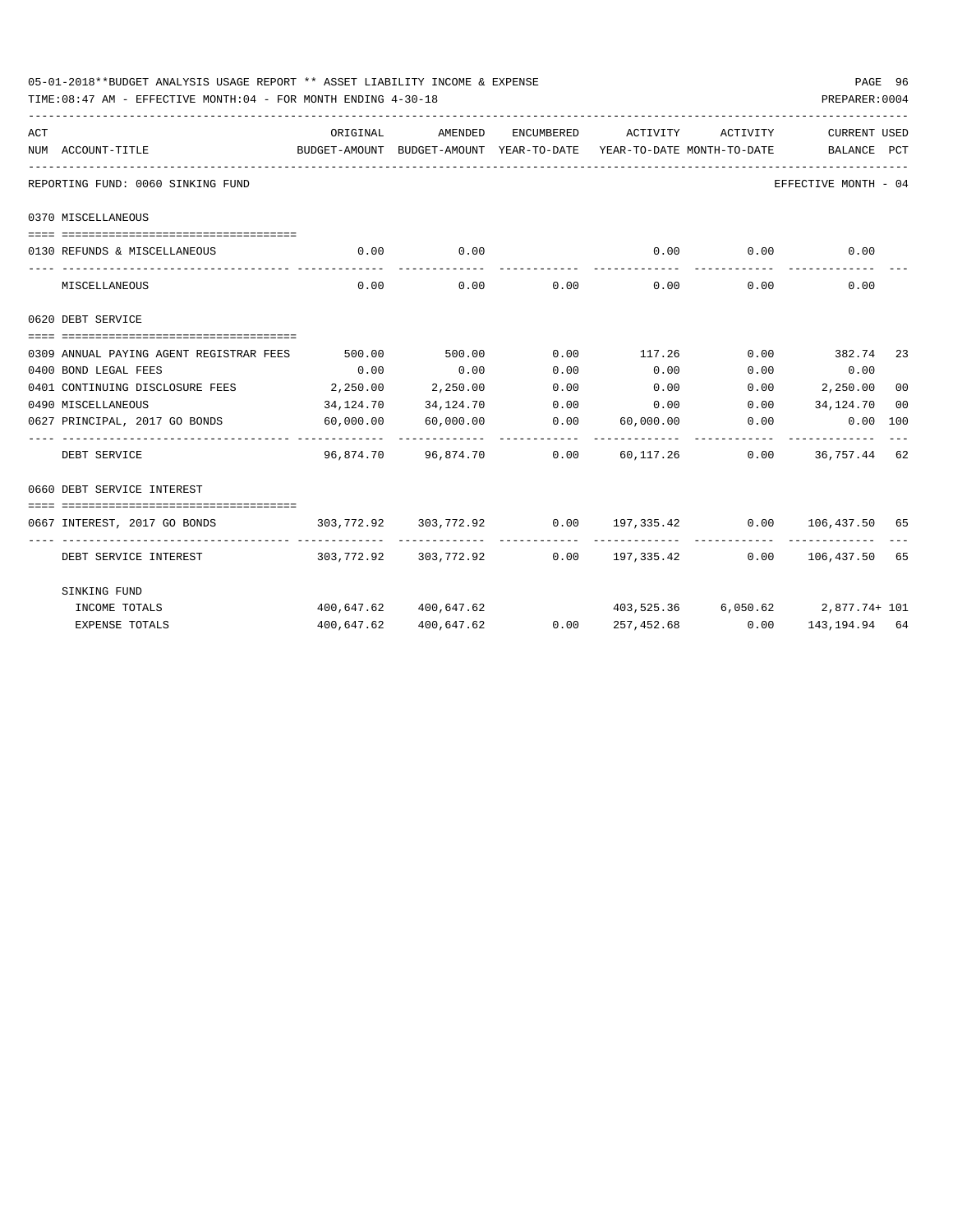|     | 05-01-2018**BUDGET ANALYSIS USAGE REPORT ** ASSET LIABILITY INCOME & EXPENSE<br>PAGE 97<br>PREPARER: 0004<br>TIME: 08:47 AM - EFFECTIVE MONTH: 04 - FOR MONTH ENDING 4-30-18<br>ORIGINAL<br>AMENDED<br>ENCUMBERED<br>ACTIVITY<br>ACTIVITY<br>BUDGET-AMOUNT BUDGET-AMOUNT YEAR-TO-DATE<br>YEAR-TO-DATE MONTH-TO-DATE<br>REPORTING FUND: 0061 DIST.CLK.CO.&DIST.CT.TECH.-COMB.FUN<br>543.01- 54.24 2,582.70<br>$543.01 -$<br>54.24<br>0.00<br>0.00<br>0.00<br>0.00 |          |          |      |        |              |                                    |    |  |
|-----|------------------------------------------------------------------------------------------------------------------------------------------------------------------------------------------------------------------------------------------------------------------------------------------------------------------------------------------------------------------------------------------------------------------------------------------------------------------|----------|----------|------|--------|--------------|------------------------------------|----|--|
| ACT | NUM ACCOUNT-TITLE                                                                                                                                                                                                                                                                                                                                                                                                                                                |          |          |      |        |              | <b>CURRENT USED</b><br>BALANCE PCT |    |  |
|     |                                                                                                                                                                                                                                                                                                                                                                                                                                                                  |          |          |      |        |              | EFFECTIVE MONTH - 04               |    |  |
|     | 0103 CASH                                                                                                                                                                                                                                                                                                                                                                                                                                                        |          |          |      |        |              |                                    |    |  |
|     | 0100 DIST.CLK.CO.& DIST.CT.TECH.-COMBIN                                                                                                                                                                                                                                                                                                                                                                                                                          |          |          |      |        |              |                                    |    |  |
|     | CASH                                                                                                                                                                                                                                                                                                                                                                                                                                                             |          |          |      |        |              | 2,582.70                           |    |  |
|     | 0120 RECEIVABLES                                                                                                                                                                                                                                                                                                                                                                                                                                                 |          |          |      |        |              |                                    |    |  |
|     | 0313 DUE FROM OTHER FUNDS                                                                                                                                                                                                                                                                                                                                                                                                                                        |          |          |      |        |              | 68.65                              |    |  |
|     | RECEIVABLES                                                                                                                                                                                                                                                                                                                                                                                                                                                      |          |          |      |        |              | 68.65                              |    |  |
|     | 0271 EQUITY ACCOUNT                                                                                                                                                                                                                                                                                                                                                                                                                                              |          |          |      |        |              |                                    |    |  |
|     | 0200 EQUITY ACCOUNT                                                                                                                                                                                                                                                                                                                                                                                                                                              |          |          |      | 0.00   |              | $0.00$ 3, 194.36                   |    |  |
|     | EOUITY ACCOUNT                                                                                                                                                                                                                                                                                                                                                                                                                                                   |          |          |      | 0.00   |              | $0.00$ 3, 194.36                   |    |  |
|     | 0370 DIST.CLK.MISCELLANEOUS INCOME                                                                                                                                                                                                                                                                                                                                                                                                                               |          |          |      |        |              |                                    |    |  |
|     | 0440 DIST.CLK.CO.& DIST.CT.TECHNOLOGY F                                                                                                                                                                                                                                                                                                                                                                                                                          | 1,000.00 | 1,000.00 |      | 367.59 | 54.24        | 632.41 37                          |    |  |
|     | DIST.CLK.MISCELLANEOUS INCOME                                                                                                                                                                                                                                                                                                                                                                                                                                    | 1,000.00 | 1,000.00 | 0.00 | 367.59 | 54.24        | 632.41                             | 37 |  |
|     | 0440 DIST.CLK.COURT TECHNOLOGY EOUIPMEN                                                                                                                                                                                                                                                                                                                                                                                                                          |          |          |      |        |              |                                    |    |  |
|     | 0572 OFFICE EQUIPMENT                                                                                                                                                                                                                                                                                                                                                                                                                                            | 1,000.00 | 1,000.00 | 0.00 | 910.60 | 0.00         | 89.40                              | 91 |  |
|     | DIST.CLK.COURT TECHNOLOGY EQUIPMEN 1,000.00                                                                                                                                                                                                                                                                                                                                                                                                                      |          | 1,000.00 | 0.00 | 910.60 | 0.00         | 89.40                              | 91 |  |
|     | DIST.CLK.CO.&DIST.CT.TECH.-COMB.FU                                                                                                                                                                                                                                                                                                                                                                                                                               |          |          |      |        |              |                                    |    |  |
|     | INCOME TOTALS                                                                                                                                                                                                                                                                                                                                                                                                                                                    | 1,000.00 | 1,000.00 |      | 367.59 | 54.24 632.41 |                                    | 37 |  |
|     | <b>EXPENSE TOTALS</b>                                                                                                                                                                                                                                                                                                                                                                                                                                            | 1,000.00 | 1,000.00 | 0.00 | 910.60 | 0.00         | 89.40                              | 91 |  |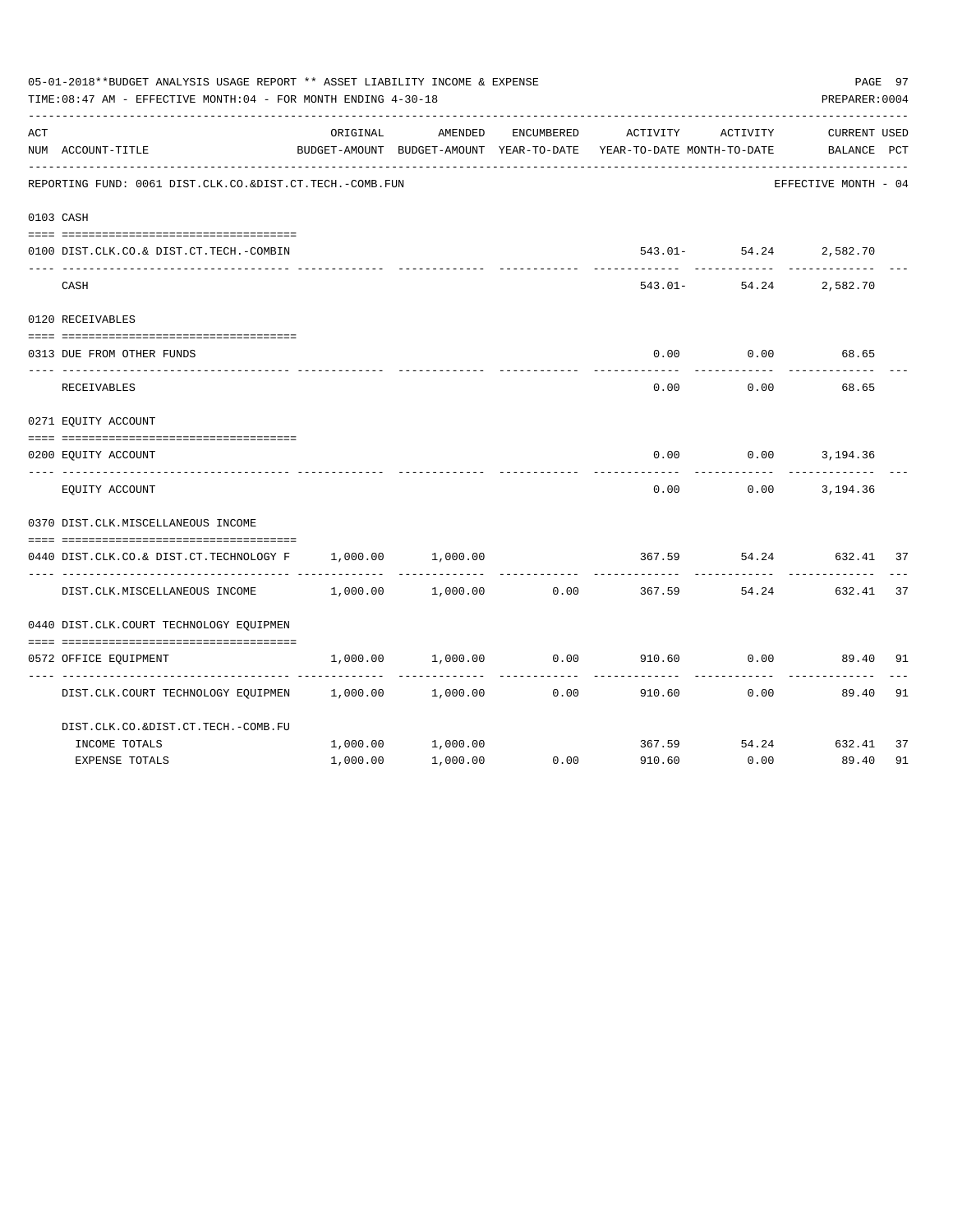|     | 05-01-2018**BUDGET ANALYSIS USAGE REPORT ** ASSET LIABILITY INCOME & EXPENSE<br>TIME: 08:47 AM - EFFECTIVE MONTH: 04 - FOR MONTH ENDING 4-30-18 |          |                                                     |                   |                                        |          | PREPARER: 0004                  | PAGE 98        |
|-----|-------------------------------------------------------------------------------------------------------------------------------------------------|----------|-----------------------------------------------------|-------------------|----------------------------------------|----------|---------------------------------|----------------|
| ACT | NUM ACCOUNT-TITLE                                                                                                                               | ORIGINAL | AMENDED<br>BUDGET-AMOUNT BUDGET-AMOUNT YEAR-TO-DATE | <b>ENCUMBERED</b> | ACTIVITY<br>YEAR-TO-DATE MONTH-TO-DATE | ACTIVITY | CURRENT USED<br>BALANCE PCT     |                |
|     | REPORTING FUND: 0062 DIST.CLK.COURT RECORDS PRESERVATION                                                                                        |          |                                                     |                   |                                        |          | EFFECTIVE MONTH - 04            |                |
|     | 0103 CASH                                                                                                                                       |          |                                                     |                   |                                        |          |                                 |                |
|     | 0100 DIST.CLK.COURT RECORDS PRESERVATIO                                                                                                         |          |                                                     |                   | 1,946.05                               | 344.85   | 28,854.37                       |                |
|     | CASH                                                                                                                                            |          |                                                     |                   | 1,946.05                               | 344.85   | 28,854.37                       |                |
|     | 0120 RECEIVABLES                                                                                                                                |          |                                                     |                   |                                        |          |                                 |                |
|     | 0313 DUE FROM OTHER FUNDS                                                                                                                       |          |                                                     |                   | 0.00                                   | 0.00     | 609.11                          |                |
|     | <b>RECEIVABLES</b>                                                                                                                              |          |                                                     |                   | 0.00                                   | 0.00     | 609.11                          |                |
|     | 0271 EQUITY ACCOUNT                                                                                                                             |          |                                                     |                   |                                        |          |                                 |                |
|     | 0200 EQUITY ACCOUNT                                                                                                                             |          |                                                     |                   | 0.00                                   | 0.00     | 27,517.43                       |                |
|     | ________________________<br>EQUITY ACCOUNT                                                                                                      |          |                                                     |                   | ------<br>0.00                         | 0.00     | 27,517.43                       |                |
|     | 0360 INTEREST EARNINGS                                                                                                                          |          |                                                     |                   |                                        |          |                                 |                |
|     | 0100 INTEREST EARNINGS                                                                                                                          | 5.00     | 5.00                                                |                   | 9.16                                   | 1.83     | $4.16 + 183$                    |                |
|     | INTEREST EARNINGS                                                                                                                               | 5.00     | 5.00                                                | 0.00              | 9.16                                   | 1.83     | $4.16 + 183$                    |                |
|     | 0370 DIST.CLK.COURT MISCELLAEOUS INCOME                                                                                                         |          |                                                     |                   |                                        |          |                                 |                |
|     | 0133 DIST.CLK.COURT RECORDS PRESERVATIO                                                                                                         | 4,000.00 | 4,000.00                                            |                   | 1,936.89                               | 343.02   | 2,063.11 48                     |                |
|     | DIST.CLK.COURT MISCELLAEOUS INCOME                                                                                                              | 4,000.00 | 4,000.00                                            |                   |                                        | .        | $0.00$ 1,936.89 343.02 2,063.11 | 48             |
|     | 0449 DIST.CLK.RECORDS PRES.EQUIPMENT                                                                                                            |          |                                                     |                   |                                        |          |                                 |                |
|     | 0572 OFFICE EQUIPMENT                                                                                                                           | 4,005.00 | 4,005.00                                            | 0.00              | 0.00                                   |          | $0.00$ 4,005.00                 | 0 <sub>0</sub> |
|     | DIST.CLK.RECORDS PRES.EQUIPMENT                                                                                                                 | 4,005.00 | 4,005.00                                            | 0.00              | 0.00                                   | 0.00     | 4,005.00                        | 0 <sub>0</sub> |
|     | DIST.CLK.COURT RECORDS PRESERVATIO                                                                                                              |          |                                                     |                   |                                        |          |                                 |                |
|     | INCOME TOTALS                                                                                                                                   |          | 4,005.00 4,005.00                                   |                   |                                        |          | 1,946.05 344.85 2,058.95        | 49             |
|     | <b>EXPENSE TOTALS</b>                                                                                                                           | 4,005.00 | 4,005.00                                            | 0.00              | 0.00                                   | 0.00     | 4,005.00                        | 0 <sub>0</sub> |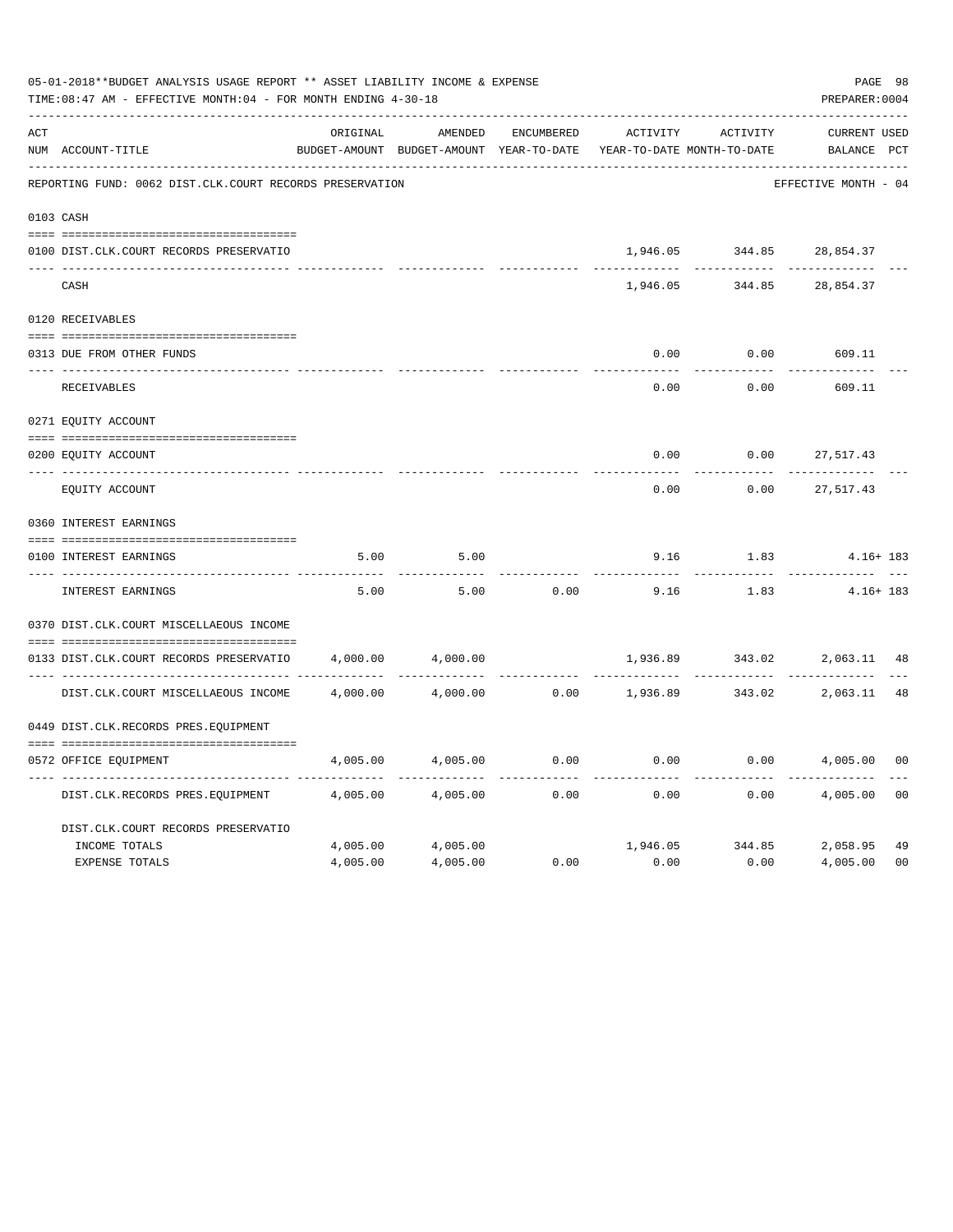|     | 05-01-2018**BUDGET ANALYSIS USAGE REPORT ** ASSET LIABILITY INCOME & EXPENSE<br>TIME:08:47 AM - EFFECTIVE MONTH:04 - FOR MONTH ENDING 4-30-18 |          |                                                     |            |                                       |                                                 | PREPARER: 0004              | PAGE 99        |
|-----|-----------------------------------------------------------------------------------------------------------------------------------------------|----------|-----------------------------------------------------|------------|---------------------------------------|-------------------------------------------------|-----------------------------|----------------|
| ACT | NUM ACCOUNT-TITLE                                                                                                                             | ORIGINAL | AMENDED<br>BUDGET-AMOUNT BUDGET-AMOUNT YEAR-TO-DATE | ENCUMBERED |                                       | ACTIVITY ACTIVITY<br>YEAR-TO-DATE MONTH-TO-DATE | CURRENT USED<br>BALANCE PCT |                |
|     | REPORTING FUND: 0063 LAW ENF. EDUCATION CONST.#1                                                                                              |          |                                                     |            |                                       |                                                 | EFFECTIVE MONTH - 04        |                |
|     | 0103 CASH                                                                                                                                     |          |                                                     |            |                                       |                                                 |                             |                |
|     | 0100 LEOSE CONST.#1-COMBINED FUNDS CHEC                                                                                                       |          |                                                     |            |                                       |                                                 | 678.30   0.00   2,010.11    |                |
|     | CASH                                                                                                                                          |          |                                                     |            | 678.30                                | 0.00                                            | 2,010.11                    |                |
|     | 0200 LIABILITY ACCOUNT                                                                                                                        |          |                                                     |            |                                       |                                                 |                             |                |
|     | 0910 SYSTEM ADDED LIABILITY LINE ITEM                                                                                                         |          |                                                     |            | 0.00                                  | 0.00                                            | 0.00                        |                |
|     | LIABILITY ACCOUNT                                                                                                                             |          |                                                     |            | 0.00                                  | 0.00                                            | 0.00                        |                |
|     | 0271 EQUITY ACCOUNT                                                                                                                           |          |                                                     |            |                                       |                                                 |                             |                |
|     | 0200 EQUITY ACCOUNT                                                                                                                           |          |                                                     |            |                                       |                                                 | $0.00$ $0.00$ $1,331.81$    |                |
|     | EQUITY ACCOUNT                                                                                                                                |          |                                                     |            | 0.00                                  |                                                 | $0.00$ 1,331.81             |                |
|     | 0300 CASH                                                                                                                                     |          |                                                     |            |                                       |                                                 |                             |                |
|     | 0151 BEGINNING CASH BALANCE                                                                                                                   | 1,000.00 | 1,000.00                                            |            | 0.00                                  |                                                 | $0.00$ $1,000.00$ 00        |                |
|     | CASH                                                                                                                                          |          | 1,000.00 1,000.00                                   | 0.00       | 0.00                                  |                                                 | $0.00$ 1,000.00             | 0 <sub>0</sub> |
|     | 0370 MISCELLANEOUS INCOME                                                                                                                     |          |                                                     |            |                                       |                                                 |                             |                |
|     | 0130 REFUNDS & MISCELLANEOUS                                                                                                                  |          | $0.00$ 0.00                                         |            | 0.00                                  | 0.00                                            | 0.00                        |                |
|     | 0160 PEACE OFFICER ALLOCATION                                                                                                                 |          | 1,000.00 1,000.00                                   |            | 678.30<br>------------- ------------- | 0.00<br>.                                       | 321.70                      | 68             |
|     | MISCELLANEOUS INCOME                                                                                                                          |          | 1,000.00 1,000.00                                   | 0.00       |                                       | 678.30<br>0.00                                  | 321.70                      | 68             |
|     | 0551 LAW ENFORCEMENT EDUCATION                                                                                                                |          |                                                     |            |                                       |                                                 |                             |                |
|     | 0427 OUT OF COUNTY TRAVEL                                                                                                                     | 1,000.00 | 1,000.00                                            | 0.00       | 0.00                                  | 0.00                                            | 1,000.00                    | 00             |
|     | 0428 TRAINING & TUITION                                                                                                                       | 1,000.00 | 1,000.00                                            | 0.00       | 0.00                                  | 0.00                                            | 1,000.00                    | 0 <sub>0</sub> |
|     | LAW ENFORCEMENT EDUCATION                                                                                                                     | 2,000.00 | 2,000.00                                            | 0.00       | 0.00                                  | 0.00                                            | 2,000.00                    | 0 <sub>0</sub> |
|     | LAW ENF. EDUCATION CONST. #1                                                                                                                  |          |                                                     |            |                                       |                                                 |                             |                |
|     | INCOME TOTALS                                                                                                                                 | 2,000.00 | 2,000.00                                            |            | 678.30                                | 0.00                                            | 1,321.70                    | 34             |
|     | EXPENSE TOTALS                                                                                                                                | 2,000.00 | 2,000.00                                            | 0.00       | 0.00                                  | 0.00                                            | 2,000.00                    | 0 <sub>0</sub> |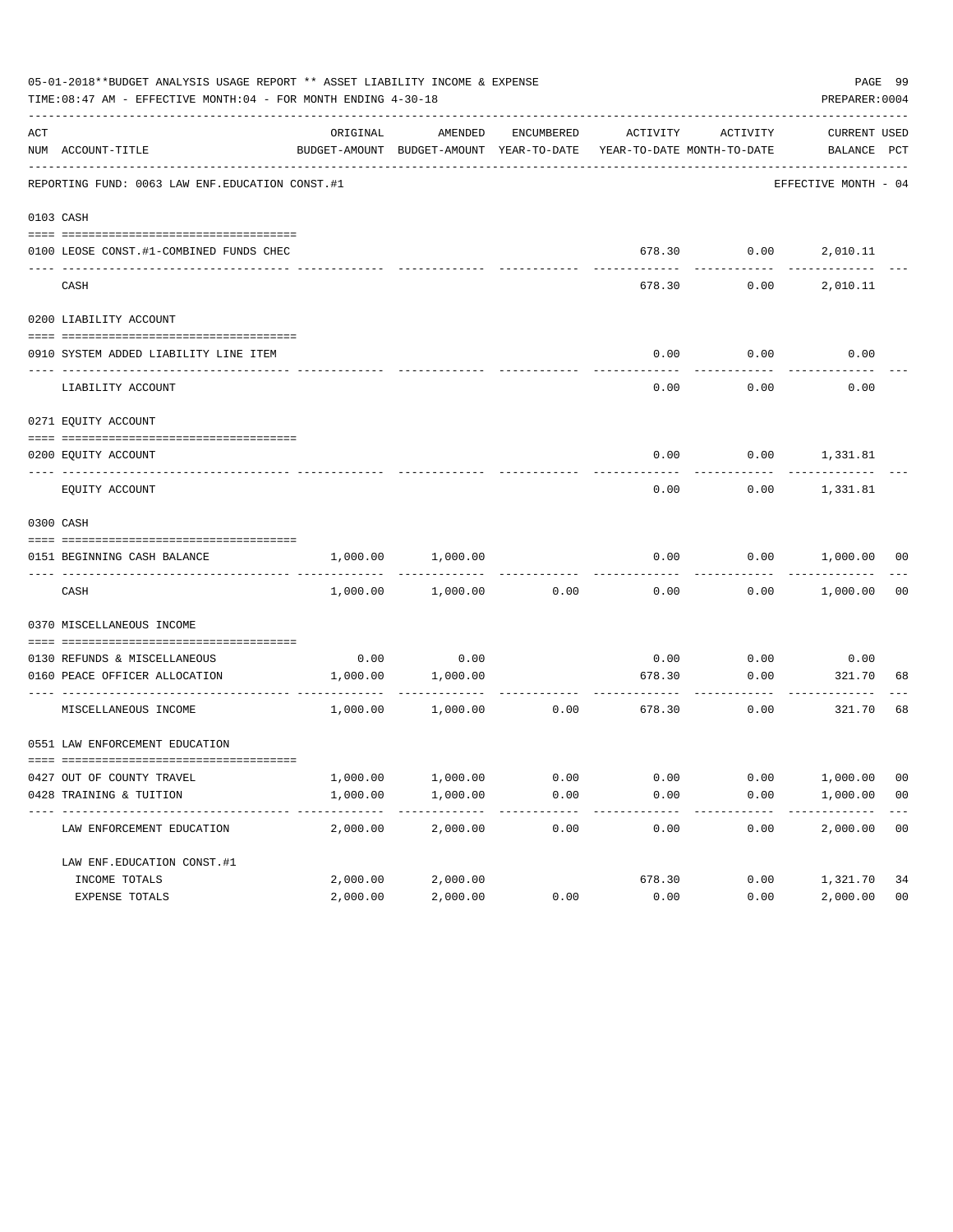|     | 05-01-2018**BUDGET ANALYSIS USAGE REPORT ** ASSET LIABILITY INCOME & EXPENSE<br>TIME:08:47 AM - EFFECTIVE MONTH:04 - FOR MONTH ENDING 4-30-18 |          |                                                     |            |                                       |                    | PREPARER: 0004                                         | PAGE 100       |
|-----|-----------------------------------------------------------------------------------------------------------------------------------------------|----------|-----------------------------------------------------|------------|---------------------------------------|--------------------|--------------------------------------------------------|----------------|
| ACT | NUM ACCOUNT-TITLE                                                                                                                             | ORIGINAL | AMENDED<br>BUDGET-AMOUNT BUDGET-AMOUNT YEAR-TO-DATE | ENCUMBERED | ACTIVITY                              | ACTIVITY           | CURRENT USED<br>YEAR-TO-DATE MONTH-TO-DATE BALANCE PCT |                |
|     | REPORTING FUND: 0064 LAW ENF. EDUCATION CONST. #2                                                                                             |          |                                                     |            |                                       |                    | EFFECTIVE MONTH - 04                                   |                |
|     | 0103 CASH                                                                                                                                     |          |                                                     |            |                                       |                    |                                                        |                |
|     | 0100 LEOSE CONST.#2-COMBINED FUNDS CHEC                                                                                                       |          |                                                     |            |                                       |                    | 678.48 0.00 678.48                                     |                |
|     | CASH                                                                                                                                          |          |                                                     |            | 678.48                                | 0.00               | 678.48                                                 |                |
|     | 0200 LIABILITY ACCOUNT                                                                                                                        |          |                                                     |            |                                       |                    |                                                        |                |
|     | 0910 SYSTEM ADDED LIABILITY LINE ITEM                                                                                                         |          |                                                     |            | 0.00                                  | 0.00               | 0.00                                                   |                |
|     | LIABILITY ACCOUNT                                                                                                                             |          |                                                     |            | 0.00                                  | 0.00               | 0.00                                                   |                |
|     | 0271 EQUITY ACCOUNT                                                                                                                           |          |                                                     |            |                                       |                    |                                                        |                |
|     | 0200 EQUITY ACCOUNT                                                                                                                           |          |                                                     |            |                                       |                    | $0.00$ $0.00$ $0.00$                                   |                |
|     | EQUITY ACCOUNT                                                                                                                                |          |                                                     |            | 0.00                                  | 0.00               | 0.00                                                   |                |
|     | 0300 CASH                                                                                                                                     |          |                                                     |            |                                       |                    |                                                        |                |
|     | 0152 BEGINNING CASH BALANCE                                                                                                                   | 0.00     | 0.00                                                |            | 0.00                                  | 0.00               | 0.00                                                   |                |
|     | CASH                                                                                                                                          | 0.00     | 0.00                                                | 0.00       | 0.00                                  | 0.00               | 0.00                                                   |                |
|     | 0370 MISCELLANEOUS INCOME                                                                                                                     |          |                                                     |            |                                       |                    |                                                        |                |
|     | 0130 REFUNDS & MISCELLANEOUS                                                                                                                  |          | $0.00$ 0.00                                         |            | 0.00                                  | 0.00               | 0.00                                                   |                |
|     | 0160 PEACE OFFICER ALLOCATION                                                                                                                 |          | 1,000.00 1,000.00                                   |            | 678.48<br>------------- ------------- | 0.00<br>---------- | 321.52<br>---------                                    | 68             |
|     | MISCELLANEOUS INCOME                                                                                                                          |          | 1,000.00 1,000.00                                   | 0.00       |                                       | 678.48<br>0.00     | 321.52                                                 | 68             |
|     | 0552 LAW ENFORCEMENT EDUCATION                                                                                                                |          |                                                     |            |                                       |                    |                                                        |                |
|     | 0427 OUT OF COUNTY TRAVEL                                                                                                                     | 500.00   | 500.00                                              | 0.00       | 0.00                                  | 0.00               | 500.00                                                 | 00             |
|     | 0428 TRAINING & TUITION                                                                                                                       | 500.00   | 500.00                                              | 0.00       | 0.00                                  | 0.00               | 500.00                                                 | 0 <sub>0</sub> |
|     | LAW ENFORCEMENT EDUCATION                                                                                                                     | 1,000.00 | 1,000.00                                            | 0.00       | 0.00                                  | 0.00               | 1,000.00                                               | 00             |
|     | LAW ENF. EDUCATION CONST. #2                                                                                                                  |          |                                                     |            |                                       |                    |                                                        |                |
|     | INCOME TOTALS                                                                                                                                 | 1,000.00 | 1,000.00                                            |            | 678.48                                | 0.00               | 321.52                                                 | 68             |
|     | EXPENSE TOTALS                                                                                                                                | 1,000.00 | 1,000.00                                            | 0.00       | 0.00                                  | 0.00               | 1,000.00                                               | 0 <sub>0</sub> |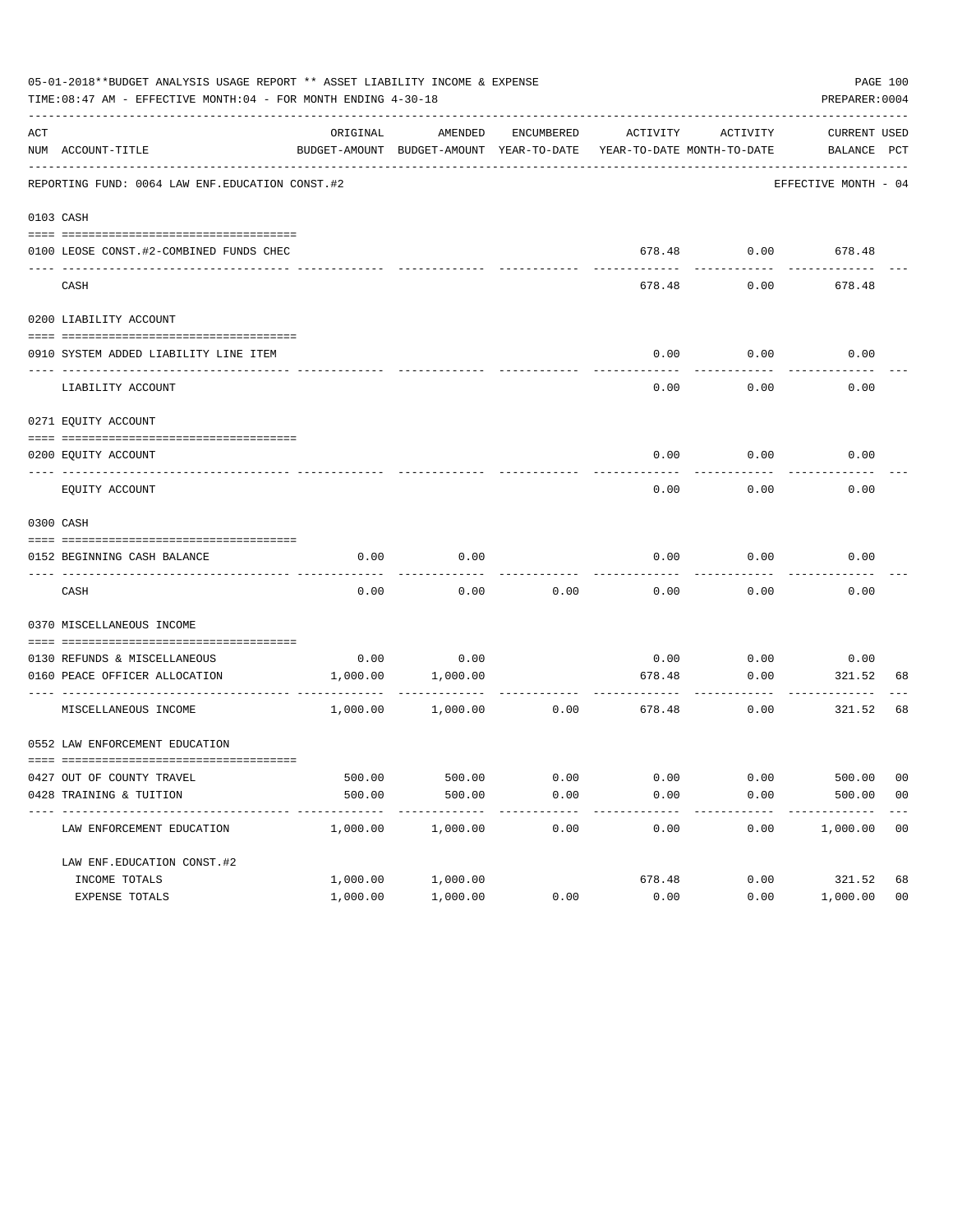|     | 05-01-2018**BUDGET ANALYSIS USAGE REPORT ** ASSET LIABILITY INCOME & EXPENSE<br>TIME:08:47 AM - EFFECTIVE MONTH:04 - FOR MONTH ENDING 4-30-18 |          |                                                     |            |        |                                                 | PREPARER: 0004              | PAGE 101       |
|-----|-----------------------------------------------------------------------------------------------------------------------------------------------|----------|-----------------------------------------------------|------------|--------|-------------------------------------------------|-----------------------------|----------------|
| ACT | NUM ACCOUNT-TITLE                                                                                                                             | ORIGINAL | AMENDED<br>BUDGET-AMOUNT BUDGET-AMOUNT YEAR-TO-DATE | ENCUMBERED |        | ACTIVITY ACTIVITY<br>YEAR-TO-DATE MONTH-TO-DATE | CURRENT USED<br>BALANCE PCT |                |
|     | REPORTING FUND: 0065 LAW ENF. EDUCATION CONST.#3                                                                                              |          |                                                     |            |        |                                                 | EFFECTIVE MONTH - 04        |                |
|     | 0103 CASH                                                                                                                                     |          |                                                     |            |        |                                                 |                             |                |
|     | 0100 LEOSE CONST.#3-COMBINED FUNDS CHEC                                                                                                       |          |                                                     |            |        | 678.30   0.00   2,010.11                        |                             |                |
|     | CASH                                                                                                                                          |          |                                                     |            | 678.30 | 0.00                                            | 2,010.11                    |                |
|     | 0200 LIABILITY ACCOUNT                                                                                                                        |          |                                                     |            |        |                                                 |                             |                |
|     | 0910 SYSTEM ADDED LIABILITY LINE ITEM                                                                                                         |          |                                                     |            | 0.00   | 0.00                                            | 0.00                        |                |
|     | LIABILITY ACCOUNT                                                                                                                             |          |                                                     |            | 0.00   | 0.00                                            | 0.00                        |                |
|     | 0271 EQUITY ACCOUNT                                                                                                                           |          |                                                     |            |        |                                                 |                             |                |
|     | 0200 EQUITY ACCOUNT                                                                                                                           |          |                                                     |            |        | $0.00$ $0.00$ $1,331.81$                        |                             |                |
|     | EQUITY ACCOUNT                                                                                                                                |          |                                                     |            | 0.00   |                                                 | $0.00$ 1,331.81             |                |
|     | 0300 CASH                                                                                                                                     |          |                                                     |            |        |                                                 |                             |                |
|     | 0153 BEGINNING CASH BALANCE                                                                                                                   | 1,000.00 | 1,000.00                                            |            | 0.00   |                                                 | $0.00$ $1,000.00$ 00        |                |
|     | CASH                                                                                                                                          |          | 1,000.00 1,000.00                                   | 0.00       | 0.00   |                                                 | $0.00$ 1,000.00             | 00             |
|     | 0370 MISCELLANEOUS                                                                                                                            |          |                                                     |            |        |                                                 |                             |                |
|     | 0130 REFUNDS & MISCELLANEOUS                                                                                                                  |          | $0.00$ 0.00                                         |            | 0.00   | 0.00                                            | 0.00                        |                |
|     | 0160 PEACE OFFICER ALLOCATION                                                                                                                 |          | 1,000.00 1,000.00<br>-----------                    |            | 678.30 | 0.00<br>-----------                             | 321.70<br>----------        | 68             |
|     | MISCELLANEOUS                                                                                                                                 |          | 1,000.00 1,000.00                                   | 0.00       |        | 678.30<br>0.00                                  | 321.70                      | 68             |
|     | 0553 LAW ENFORCEMENT EDUCATION                                                                                                                |          |                                                     |            |        |                                                 |                             |                |
|     | 0427 OUT OF COUNTY TRAVEL                                                                                                                     | 1,000.00 | 1,000.00                                            | 0.00       | 0.00   | 0.00                                            | 1,000.00                    | 00             |
|     | 0428 TRAINING & TUITION                                                                                                                       | 1,000.00 | 1,000.00                                            | 0.00       | 0.00   | 0.00                                            | 1,000.00                    | 0 <sub>0</sub> |
|     | LAW ENFORCEMENT EDUCATION                                                                                                                     | 2,000.00 | 2,000.00                                            | 0.00       | 0.00   | 0.00                                            | 2,000.00                    | 0 <sub>0</sub> |
|     | LAW ENF. EDUCATION CONST. #3                                                                                                                  |          |                                                     |            |        |                                                 |                             |                |
|     | INCOME TOTALS                                                                                                                                 | 2,000.00 | 2,000.00                                            |            | 678.30 | 0.00                                            | 1,321.70                    | 34             |
|     | EXPENSE TOTALS                                                                                                                                | 2,000.00 | 2,000.00                                            | 0.00       | 0.00   | 0.00                                            | 2,000.00                    | 0 <sub>0</sub> |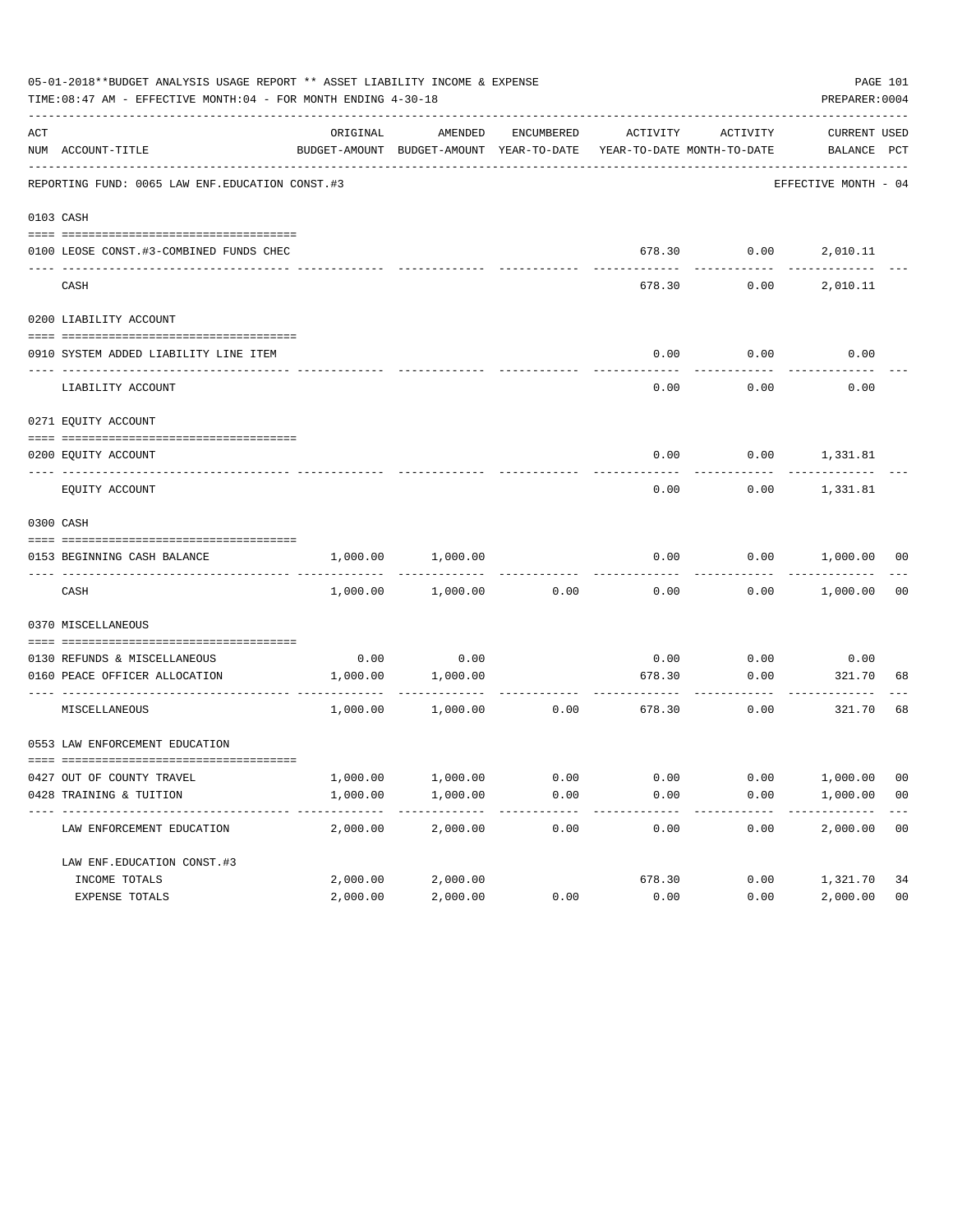|     | 05-01-2018**BUDGET ANALYSIS USAGE REPORT ** ASSET LIABILITY INCOME & EXPENSE<br>TIME: 08:47 AM - EFFECTIVE MONTH: 04 - FOR MONTH ENDING 4-30-18 |              |                                                                                |                   |                            |                             | PREPARER: 0004                                                                                                                            | PAGE 102       |
|-----|-------------------------------------------------------------------------------------------------------------------------------------------------|--------------|--------------------------------------------------------------------------------|-------------------|----------------------------|-----------------------------|-------------------------------------------------------------------------------------------------------------------------------------------|----------------|
| ACT | NUM ACCOUNT-TITLE                                                                                                                               | ORIGINAL     | AMENDED<br>BUDGET-AMOUNT BUDGET-AMOUNT YEAR-TO-DATE YEAR-TO-DATE MONTH-TO-DATE | ENCUMBERED        |                            | ACTIVITY ACTIVITY           | <b>CURRENT USED</b><br>BALANCE PCT                                                                                                        |                |
|     | --------------------------------------<br>REPORTING FUND: 0066 2017 GO BONDS-CONSTRUCTION FUND                                                  |              |                                                                                |                   |                            |                             | EFFECTIVE MONTH - 04                                                                                                                      |                |
|     | 0103 CASH                                                                                                                                       |              |                                                                                |                   |                            |                             |                                                                                                                                           |                |
|     | 0100 GO BONDS CONST. - COMBINED FUNDS CHE                                                                                                       |              |                                                                                |                   |                            |                             | $6, 272, 377.50 - 0.00$ 22,377.50-                                                                                                        |                |
|     | 0166 ICS DEPOSIT                                                                                                                                |              |                                                                                |                   |                            |                             | $\begin{array}{cccc} 6 \, , 061 \, , 445 \, . \, 40 & \qquad & 5 \, , 306 \, . \, 02 & \qquad 6 \, , 061 \, , 445 \, . \, 40 \end{array}$ |                |
|     | 0175 TEXPOOL                                                                                                                                    |              |                                                                                |                   | 0.00                       | 0.00                        | 0.00                                                                                                                                      |                |
|     | CASH                                                                                                                                            |              |                                                                                |                   |                            |                             | 210,932.10- 5,306.02 6,039,067.90                                                                                                         |                |
|     | 0200 LIABILITY ACCOUNT                                                                                                                          |              |                                                                                |                   |                            |                             |                                                                                                                                           |                |
|     | 0910 SYSTEM ADDED LIABILITY LINE-ITEM                                                                                                           |              |                                                                                |                   | 0.00                       | 0.00                        | 0.00                                                                                                                                      |                |
|     | LIABILITY ACCOUNT                                                                                                                               |              |                                                                                |                   | 0.00                       | ---------<br>0.00           | 0.00                                                                                                                                      |                |
|     | 0231 2017 GO BONDS PAYABLE                                                                                                                      |              |                                                                                |                   |                            |                             |                                                                                                                                           |                |
|     | 0200 2017 GO BONDS PAYABLE                                                                                                                      |              |                                                                                |                   |                            |                             | $0.00$ $0.00$ $6,250,000.00$                                                                                                              |                |
|     | 2017 GO BONDS PAYABLE                                                                                                                           |              |                                                                                |                   |                            |                             | $0.00$ $0.00$ $6,250,000.00$                                                                                                              |                |
|     | 0271 EQUITY ACCOUNT                                                                                                                             |              |                                                                                |                   |                            |                             |                                                                                                                                           |                |
|     | 0200 EQUITY ACCOUNT                                                                                                                             |              |                                                                                |                   | 0.00                       | 0.00                        | 0.00                                                                                                                                      |                |
|     | EQUITY ACCOUNT                                                                                                                                  |              |                                                                                |                   | 0.00                       | 0.00                        | 0.00                                                                                                                                      |                |
|     | 0300 CASH                                                                                                                                       |              |                                                                                |                   |                            |                             |                                                                                                                                           |                |
|     | 0166 BEGINNING CASH BALANCE                                                                                                                     |              | 2,000,000.00 2,000,000.00                                                      | ------------      |                            | $0.00$ $0.00$<br>. <u>.</u> | 2,000,000.00                                                                                                                              | 00             |
|     | CASH                                                                                                                                            | 2,000,000.00 |                                                                                | 2,000,000.00 0.00 | 0.00                       |                             | $0.00 \quad 2,000,000.00$                                                                                                                 | 0 <sub>0</sub> |
|     | 0360 INTEREST EARNINGS                                                                                                                          |              |                                                                                |                   |                            |                             |                                                                                                                                           |                |
|     | 0100 INTEREST EARNINGS LEGEND BANK                                                                                                              | 0.00         | 0.00                                                                           |                   | 0.00                       | 0.00                        | 0.00                                                                                                                                      |                |
|     | 0166 INTEREST EARNINGS ICS                                                                                                                      | 0.00         | 0.00                                                                           |                   | 25,093.40                  | 5,306.02                    | $25,093.40+$                                                                                                                              |                |
|     | INTEREST EARNINGS                                                                                                                               | 0.00         | ---------<br>0.00                                                              | 0.00              | -------------<br>25,093.40 | ------------<br>5,306.02    | $25,093.40+$                                                                                                                              |                |
|     | 0370 MISCELLANEOUS                                                                                                                              |              |                                                                                |                   |                            |                             |                                                                                                                                           |                |
|     | 0130 REFUNDS & MISCELLANEOUS                                                                                                                    | 0.00         | 0.00                                                                           |                   |                            | $0.00$ 0.00                 | 0.00                                                                                                                                      |                |
|     | MISCELLANEOUS                                                                                                                                   | 0.00         | 0.00                                                                           | 0.00              | 0.00                       | 0.00                        | 0.00                                                                                                                                      |                |
|     | 0666 COURTHOUSE CONSTRUCTION EXPENSE                                                                                                            |              |                                                                                |                   |                            |                             |                                                                                                                                           |                |
|     | 0165 CONSTRUCTION                                                                                                                               | 0.00         | 0.00                                                                           | 0.00              | 0.00                       | 0.00                        | 0.00                                                                                                                                      |                |
|     | 0400 ATTORNEY FEES                                                                                                                              | 0.00         | 4,556.00                                                                       | 0.00              | 4,556.00                   | 0.00                        |                                                                                                                                           | 0.00 100       |
|     | 0402 ENGINEERING                                                                                                                                | 0.00         | 0.00                                                                           | 0.00              | 0.00                       | 0.00                        | 0.00                                                                                                                                      |                |
|     | 0403 ARCHITECTURAL FEES                                                                                                                         | 0.00         | 66,625.00                                                                      | 0.00              | 66,625.00                  | 0.00                        |                                                                                                                                           | 0.00 100       |
|     | 0430 BIDS & NOTICES                                                                                                                             | 0.00         | 468.00                                                                         | 0.00              | 468.00                     | 0.00                        | 0.00                                                                                                                                      | 100            |
|     | 0450 R & M BUILDINGS                                                                                                                            | 0.00         | 0.00                                                                           | 0.00              | 0.00                       | 0.00                        | 0.00                                                                                                                                      |                |
|     | 0451 ASBESTOS ABATEMENT                                                                                                                         | 0.00         | 155,876.50                                                                     | 0.00              | 155,876.50                 | 0.00                        |                                                                                                                                           | 0.00 100       |
|     | 0482 DEMOLITION                                                                                                                                 | 0.00         | 0.00                                                                           | 0.00              | 0.00                       | 0.00                        | 0.00                                                                                                                                      |                |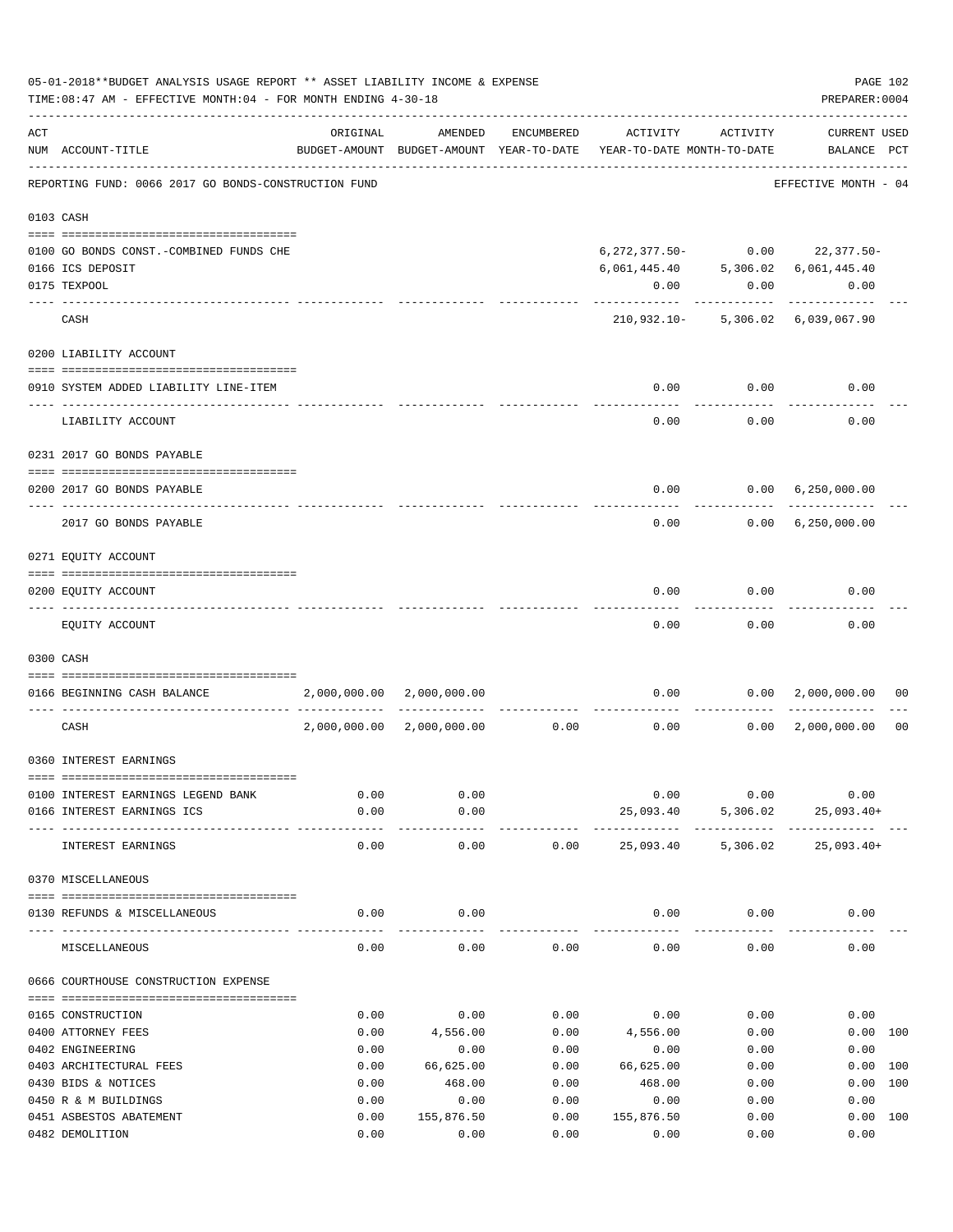05-01-2018\*\*BUDGET ANALYSIS USAGE REPORT \*\* ASSET LIABILITY INCOME & EXPENSE PAGE 103 TIME:08:47 AM - EFFECTIVE MONTH:04 - FOR MONTH ENDING 4-30-18 PREPARER:0004

| ACT |                                                      | ORIGINAL      | AMENDED       | <b>ENCUMBERED</b> | ACTIVITY   | ACTIVITY                   | <b>CURRENT USED</b>  |     |
|-----|------------------------------------------------------|---------------|---------------|-------------------|------------|----------------------------|----------------------|-----|
| NUM | ACCOUNT-TITLE                                        | BUDGET-AMOUNT | BUDGET-AMOUNT | YEAR-TO-DATE      |            | YEAR-TO-DATE MONTH-TO-DATE | BALANCE              | PCT |
|     | REPORTING FUND: 0066 2017 GO BONDS-CONSTRUCTION FUND |               |               |                   |            |                            | EFFECTIVE MONTH - 04 |     |
|     | 0490 MISCELLANEOUS                                   | 2,000,000.00  | 1,763,974.50  | 700.00            | 0.00       | 0.00                       | 1,763,274.50         | 00  |
|     | 0535 BUILDING                                        | 0.00          | 0.00          | 0.00              | 0.00       | 0.00                       | 0.00                 |     |
|     | 0695 SURVEYING                                       | 0.00          | 8,500.00      | 0.00              | 8,500.00   | 0.00                       | 0.00                 | 100 |
|     |                                                      |               |               |                   |            |                            |                      |     |
|     | COURTHOUSE CONSTRUCTION EXPENSE                      | 2,000,000.00  | 2,000,000.00  | 700.00            | 236,025.50 | 0.00                       | 1,763,274.50         | 12  |
|     | 2017 GO BONDS-CONSTRUCTION FUND                      |               |               |                   |            |                            |                      |     |
|     | INCOME TOTALS                                        | 2,000,000.00  | 2,000,000.00  |                   | 25,093.40  | 5,306.02                   | 1,974,906.60         | 01  |
|     | <b>EXPENSE TOTALS</b>                                | 2,000,000.00  | 2,000,000.00  | 700.00            | 236,025.50 | 0.00                       | 1,763,274.50         | 12  |
|     |                                                      |               |               |                   |            |                            |                      |     |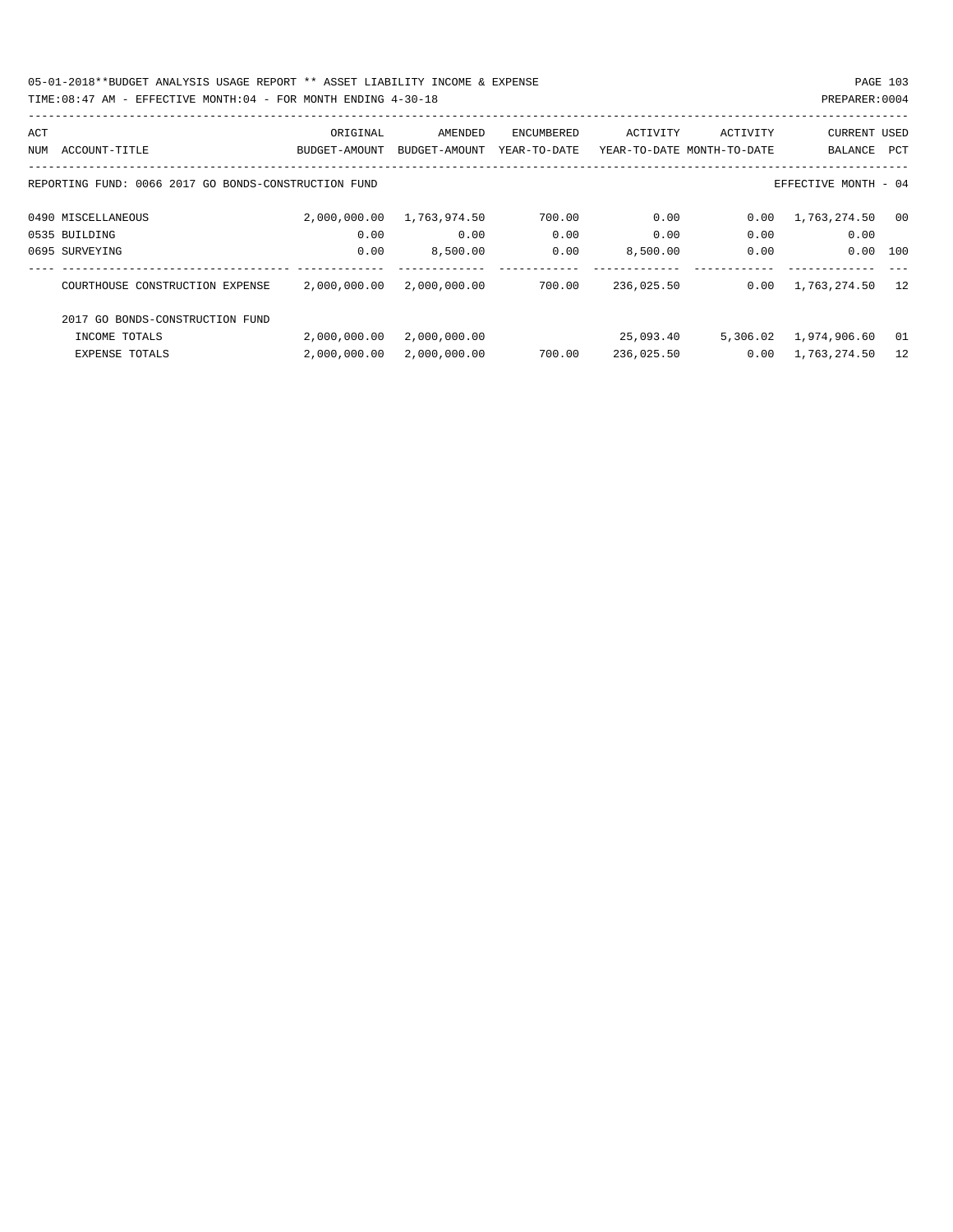|     | 05-01-2018**BUDGET ANALYSIS USAGE REPORT ** ASSET LIABILITY INCOME & EXPENSE<br>TIME: 08:47 AM - EFFECTIVE MONTH: 04 - FOR MONTH ENDING 4-30-18 |           |                                                     |            |                                                  |                                             | PAGE 104<br>PREPARER: 0004  |                |
|-----|-------------------------------------------------------------------------------------------------------------------------------------------------|-----------|-----------------------------------------------------|------------|--------------------------------------------------|---------------------------------------------|-----------------------------|----------------|
| ACT | NUM ACCOUNT-TITLE                                                                                                                               | ORIGINAL  | AMENDED<br>BUDGET-AMOUNT BUDGET-AMOUNT YEAR-TO-DATE | ENCUMBERED | ACTIVITY<br>YEAR-TO-DATE MONTH-TO-DATE           | ACTIVITY                                    | CURRENT USED<br>BALANCE PCT |                |
|     | REPORTING FUND: 0067 F.C. DETENTION CENTER ANNUAL PAYMEN                                                                                        |           |                                                     |            |                                                  |                                             | EFFECTIVE MONTH - 04        |                |
|     | 0103 CASH                                                                                                                                       |           |                                                     |            |                                                  |                                             |                             |                |
|     |                                                                                                                                                 |           |                                                     |            |                                                  |                                             |                             |                |
|     | 0100 ANNUAL PAYMENT-COMBINED FUND CKING                                                                                                         |           |                                                     |            |                                                  | 5,815.95 - 715.00 - 5,815.95 -<br>--------- |                             |                |
|     | CASH                                                                                                                                            |           |                                                     |            | $5.815.95 -$                                     |                                             | 715.00- 5,815.95-           |                |
|     | 0200 SYSTEM ADDED LIABILITY DEPARTMENT                                                                                                          |           |                                                     |            |                                                  |                                             |                             |                |
|     | 0910 SYSTEM ADDED LIABILITY LINE-ITEM                                                                                                           |           |                                                     |            | 0.00                                             | 0.00                                        | 0.00                        |                |
|     | SYSTEM ADDED LIABILITY DEPARTMENT                                                                                                               |           |                                                     |            | 0.00                                             | 0.00                                        | 0.00                        |                |
|     | 0271 EQUITY ACCOUNT                                                                                                                             |           |                                                     |            |                                                  |                                             |                             |                |
|     | 0200 EQUITY ACCOUNT                                                                                                                             |           |                                                     |            | 0.00                                             | 0.00                                        | 0.00                        |                |
|     | EQUITY ACCOUNT                                                                                                                                  |           |                                                     |            | 0.00                                             | 0.00                                        | 0.00                        |                |
|     | 0300 CASH                                                                                                                                       |           |                                                     |            |                                                  |                                             |                             |                |
|     | 0110 UNENCUMBERED FUND BALANCE                                                                                                                  | 0.00      | 0.00                                                |            | 0.00                                             | 0.00                                        | 0.00                        |                |
|     | CASH                                                                                                                                            | 0.00      | 0.00                                                | 0.00       | 0.00                                             | 0.00                                        | 0.00                        |                |
|     | 0319 ANNUAL PAYMENT INCOME                                                                                                                      |           |                                                     |            |                                                  |                                             |                             |                |
|     | 0551 ANNUAL PAYMENT                                                                                                                             | 10,000.00 | 10,000.00                                           |            | 0.00                                             |                                             | $0.00$ $10,000.00$          | 00             |
|     | ANNUAL PAYMENT INCOME                                                                                                                           |           | 10,000.00 10,000.00                                 | 0.00       | 0.00                                             | 0.00                                        | 10,000.00                   | 0 <sub>0</sub> |
|     | 0560 F.C. SHERIFF ANNUAL PAYMENT                                                                                                                |           |                                                     |            |                                                  |                                             |                             |                |
|     | 0428 TRAINING & TUITION                                                                                                                         |           |                                                     |            | 5,000.00 10,000.00 0.00 5,815.95 715.00 4,184.05 |                                             |                             | 58             |
|     | 0580 INVESTIGATIVE EQUIPMENT                                                                                                                    | 5,000.00  | 0.00                                                | 0.00       | 0.00                                             | 0.00                                        | 0.00                        |                |
|     | F.C. SHERIFF ANNUAL PAYMENT                                                                                                                     | 10,000.00 | 10,000.00                                           | 0.00       | 5,815.95                                         | 715.00                                      | 4,184.05                    | 58             |
|     | F.C. DETENTION CENTER ANNUAL PAYME                                                                                                              |           |                                                     |            |                                                  |                                             |                             |                |
|     | INCOME TOTALS                                                                                                                                   | 10,000.00 | 10,000.00                                           |            | 0.00                                             | 0.00                                        | 10,000.00                   | 0 <sub>0</sub> |
|     | EXPENSE TOTALS                                                                                                                                  | 10,000.00 | 10,000.00                                           | 0.00       | 5,815.95                                         | 715.00                                      | 4,184.05                    | 58             |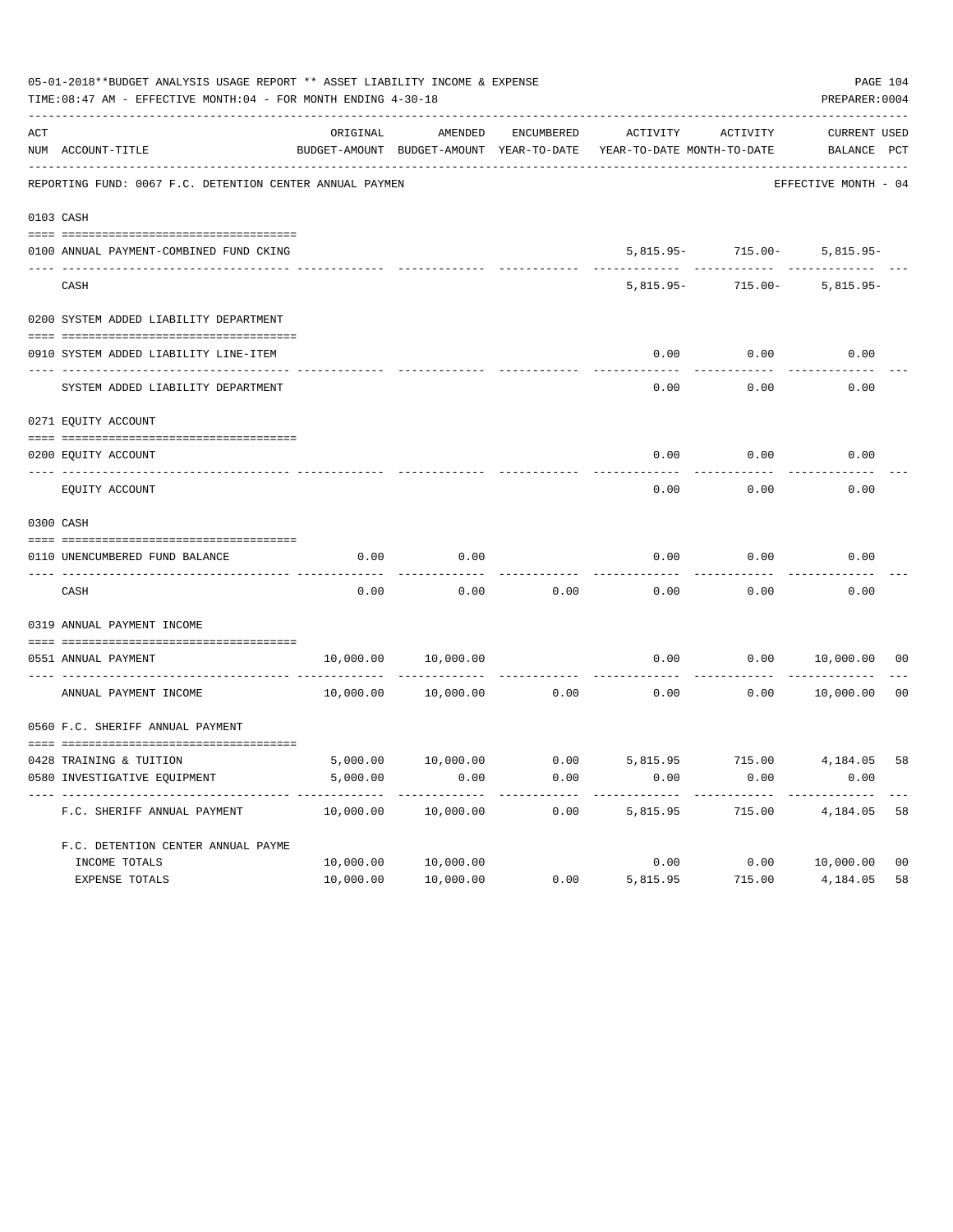|     | 05-01-2018**BUDGET ANALYSIS USAGE REPORT ** ASSET LIABILITY INCOME & EXPENSE<br>TIME: 08:47 AM - EFFECTIVE MONTH: 04 - FOR MONTH ENDING 4-30-18 |          |                                                     |            |                                        |                        | PAGE 105<br>PREPARER: 0004         |
|-----|-------------------------------------------------------------------------------------------------------------------------------------------------|----------|-----------------------------------------------------|------------|----------------------------------------|------------------------|------------------------------------|
| ACT | NUM ACCOUNT-TITLE                                                                                                                               | ORIGINAL | AMENDED<br>BUDGET-AMOUNT BUDGET-AMOUNT YEAR-TO-DATE | ENCUMBERED | ACTIVITY<br>YEAR-TO-DATE MONTH-TO-DATE | ACTIVITY               | <b>CURRENT USED</b><br>BALANCE PCT |
|     | REPORTING FUND: 0070 RIGHT OF WAY FUND                                                                                                          |          |                                                     |            |                                        |                        | EFFECTIVE MONTH - 04               |
|     | 0102 A/P CLEARING                                                                                                                               |          |                                                     |            |                                        |                        |                                    |
|     | 0100 A/P CLEARING                                                                                                                               |          |                                                     |            | 0.00                                   | 0.00                   | 0.00                               |
|     | ---- ---------<br>A/P CLEARING                                                                                                                  |          |                                                     |            | 0.00                                   | 0.00                   | 0.00                               |
|     | 0103 CASH                                                                                                                                       |          |                                                     |            |                                        |                        |                                    |
|     | 0100 RIGHT OF WAY-COMBINED FUND CHECKIN                                                                                                         |          |                                                     |            | 7.04                                   | 1.02                   | 16,041.56                          |
|     | 0170 RIGHT OF WAY CASH ACCT.                                                                                                                    |          |                                                     |            | 0.00                                   | 0.00                   | 0.00                               |
|     | 0175 TEXPOOL                                                                                                                                    |          |                                                     |            | 567.35                                 | 104.66                 | 81,441.39                          |
|     | CASH                                                                                                                                            |          |                                                     |            | 574.39                                 | 105.68                 | 97,482.95                          |
|     | 0133 ADVANCE TO FUND                                                                                                                            |          |                                                     |            |                                        |                        |                                    |
|     | 0010 ADVANCE TO GENERAL                                                                                                                         |          |                                                     |            | 0.00                                   | 0.00                   | 0.00                               |
|     | 0021 ADVANCE TO R&B #1                                                                                                                          |          |                                                     |            | 0.00                                   | 0.00                   | 0.00                               |
|     | 0022 ADVANCE TO R&B #2                                                                                                                          |          |                                                     |            | 0.00                                   | 0.00                   | 0.00                               |
|     | ADVANCE TO FUND                                                                                                                                 |          |                                                     |            | 0.00                                   | 0.00                   | 0.00                               |
|     | 0200 LIABILITY ACCOUNT                                                                                                                          |          |                                                     |            |                                        |                        |                                    |
|     |                                                                                                                                                 |          |                                                     |            |                                        |                        |                                    |
|     | 0910 SYSTEM ADDED LIABILITY LINE-ITEM                                                                                                           |          |                                                     |            | 0.00                                   | 0.00                   | 0.00                               |
|     | LIABILITY ACCOUNT                                                                                                                               |          |                                                     |            | 0.00                                   | 0.00                   | 0.00                               |
|     | 0271 EQUITY ACCOUNT                                                                                                                             |          |                                                     |            |                                        |                        |                                    |
|     |                                                                                                                                                 |          |                                                     |            |                                        |                        |                                    |
|     | 0200 EQUITY ACCOUNT                                                                                                                             |          |                                                     |            | 0.00                                   | 0.00                   | 96,908.56                          |
|     | EQUITY ACCOUNT                                                                                                                                  |          |                                                     |            | 0.00                                   | 0.00                   | 96,908.56                          |
|     | 0360 INTEREST EARNINGS                                                                                                                          |          |                                                     |            |                                        |                        |                                    |
|     | 0100 INTEREST EARNINGS                                                                                                                          |          | $0.00$ 0.00                                         |            |                                        |                        | 574.39 105.68 574.39+              |
|     |                                                                                                                                                 |          | ------------                                        |            | --------------                         | ------------<br>105.68 |                                    |
|     | INTEREST EARNINGS                                                                                                                               | 0.00     | 0.00                                                | 0.00       | 574.39                                 |                        | $574.39+$                          |
|     | 0622 RIGHT OF WAY                                                                                                                               |          |                                                     |            |                                        |                        |                                    |
|     | 0399 CLAIM SETTLEMENTS                                                                                                                          | 0.00     | 0.00                                                | 0.00       | 0.00                                   | 0.00                   | 0.00                               |
|     | 0426 APPRAISAL FEES                                                                                                                             | 0.00     | 0.00                                                | 0.00       | 0.00                                   | 0.00                   | 0.00                               |
|     | 0429 RELOCATING UTILITIES                                                                                                                       | 0.00     | 0.00                                                | 0.00       | 0.00                                   | 0.00                   | 0.00                               |
|     | 0449 CONTRACT EXPENSES FOR FM87 R.O.W.                                                                                                          | 0.00     | 0.00                                                | 0.00       | 0.00                                   | 0.00                   | 0.00                               |
|     | RIGHT OF WAY                                                                                                                                    | 0.00     | 0.00                                                | 0.00       | 0.00                                   | 0.00                   | 0.00                               |
|     | 0629 RIGHT OF WAY                                                                                                                               |          |                                                     |            |                                        |                        |                                    |
|     | 0500 RIGHT OF WAY PUR HWY #82                                                                                                                   | 0.00     | 0.00                                                | 0.00       | 0.00                                   | 0.00                   | 0.00                               |
|     | 0501 RIGHT OF WAY PURCHASE FM #87                                                                                                               | 0.00     | 0.00                                                | 0.00       | 0.00                                   | 0.00                   | 0.00                               |
|     | 0502 RIGHT OF WAY PURCHASE HWY #121                                                                                                             | 0.00     | 0.00                                                | 0.00       | 0.00                                   | 0.00                   | 0.00                               |
|     | 0503 RIGHT OF WAY PURCHASE HWY.78                                                                                                               | 0.00     | 0.00                                                | 0.00       | 0.00                                   | 0.00                   | 0.00                               |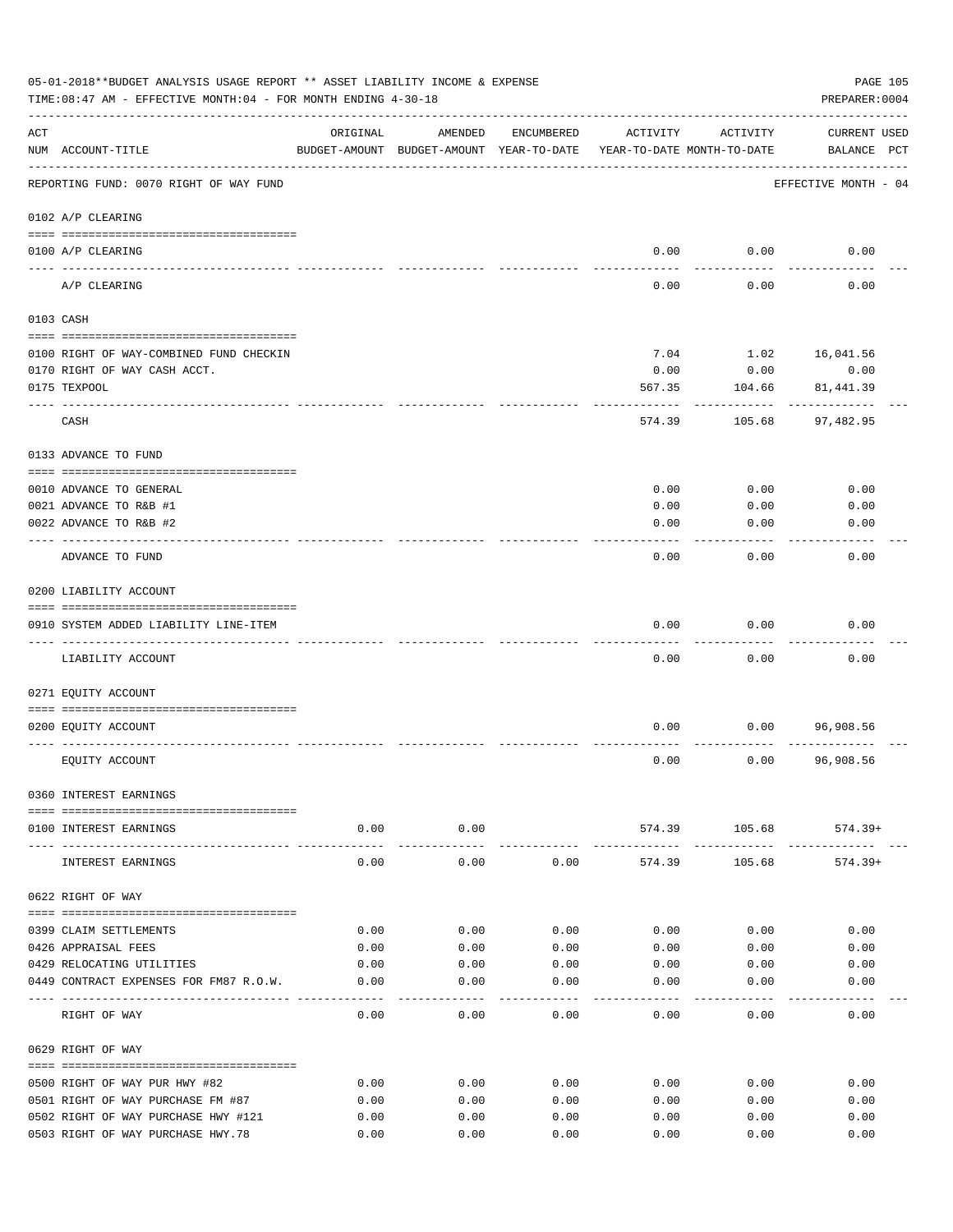|     | 05-01-2018**BUDGET ANALYSIS USAGE REPORT ** ASSET LIABILITY INCOME & EXPENSE<br>PAGE 106<br>TIME: 08:47 AM - EFFECTIVE MONTH: 04 - FOR MONTH ENDING 4-30-18<br>PREPARER: 0004 |          |                                                                     |      |                   |               |                       |  |  |  |  |
|-----|-------------------------------------------------------------------------------------------------------------------------------------------------------------------------------|----------|---------------------------------------------------------------------|------|-------------------|---------------|-----------------------|--|--|--|--|
|     |                                                                                                                                                                               |          |                                                                     |      |                   |               |                       |  |  |  |  |
| ACT |                                                                                                                                                                               | ORIGINAL | AMENDED ENCUMBERED                                                  |      | ACTIVITY ACTIVITY |               | CURRENT USED          |  |  |  |  |
|     | NUM ACCOUNT-TITLE                                                                                                                                                             |          | BUDGET-AMOUNT BUDGET-AMOUNT YEAR-TO-DATE YEAR-TO-DATE MONTH-TO-DATE |      |                   |               | <b>PCT</b><br>BALANCE |  |  |  |  |
|     | REPORTING FUND: 0070 RIGHT OF WAY FUND                                                                                                                                        |          |                                                                     |      |                   |               | EFFECTIVE MONTH - 04  |  |  |  |  |
|     | RIGHT OF WAY                                                                                                                                                                  | 0.00     |                                                                     | 0.00 | 0.00              | 0.00          | 0.00<br>0.00          |  |  |  |  |
|     | 0999 ACCOUNTS PAYABLE                                                                                                                                                         |          |                                                                     |      |                   |               |                       |  |  |  |  |
|     |                                                                                                                                                                               |          |                                                                     |      |                   |               |                       |  |  |  |  |
|     | 0100 A/P CLEARING ACCOUNT                                                                                                                                                     |          |                                                                     |      | 0.00              | 0.00          | 0.00                  |  |  |  |  |
|     | ACCOUNTS PAYABLE                                                                                                                                                              |          |                                                                     |      | 0.00              | 0.00          | 0.00                  |  |  |  |  |
|     | RIGHT OF WAY FUND                                                                                                                                                             |          |                                                                     |      |                   |               |                       |  |  |  |  |
|     | INCOME TOTALS                                                                                                                                                                 | 0.00     | 0.00                                                                |      |                   | 574.39 105.68 | $574.39+$             |  |  |  |  |
|     | <b>EXPENSE TOTALS</b>                                                                                                                                                         | 0.00     | 0.00                                                                | 0.00 | 0.00              | 0.00          | 0.00                  |  |  |  |  |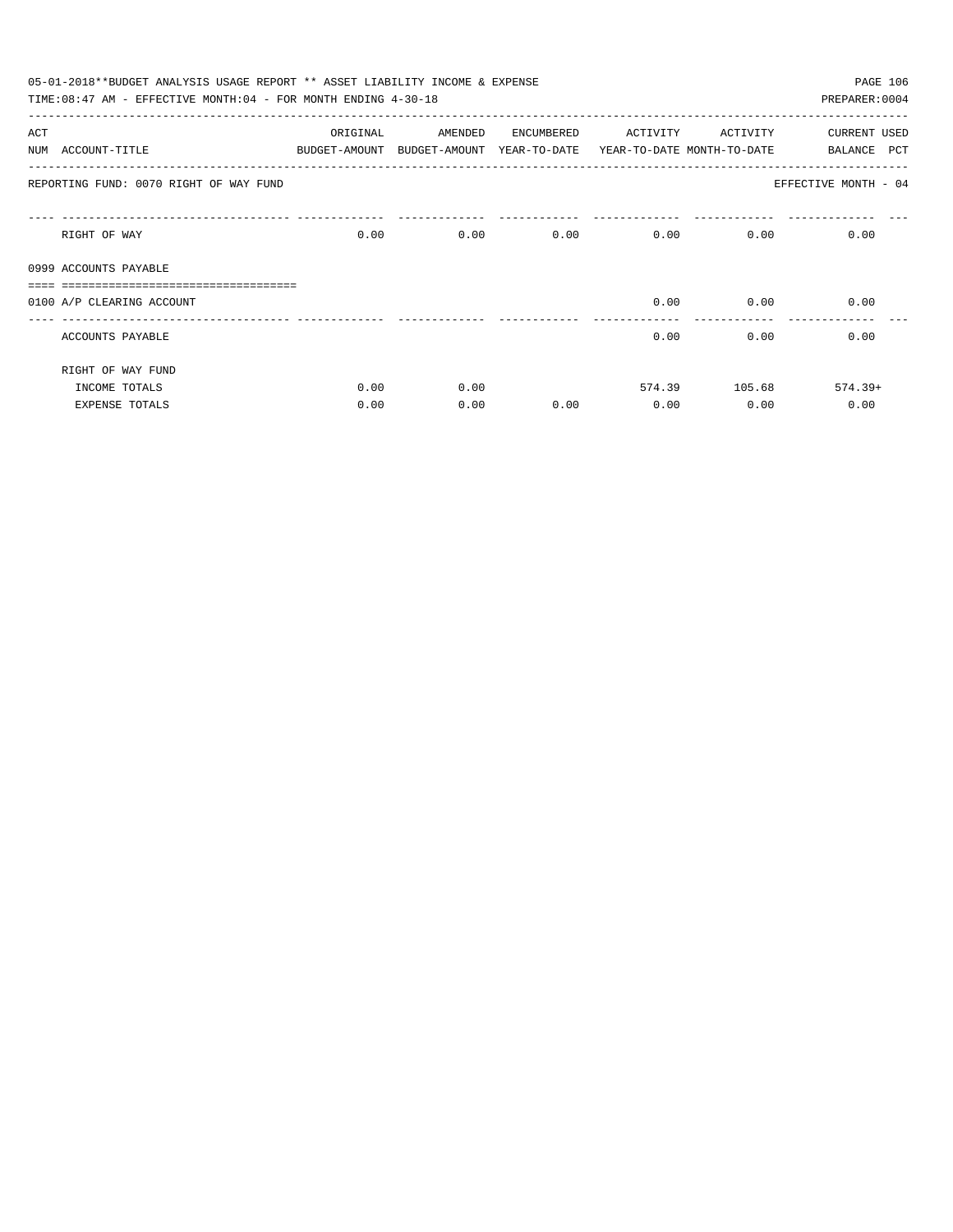| 05-01-2018**BUDGET ANALYSIS USAGE REPORT ** ASSET LIABILITY INCOME & EXPENSE<br>TIME: 08:47 AM - EFFECTIVE MONTH: 04 - FOR MONTH ENDING 4-30-18 |                                                        |           |                                                                                |            |          |          | PAGE 107<br>PREPARER: 0004  |                |
|-------------------------------------------------------------------------------------------------------------------------------------------------|--------------------------------------------------------|-----------|--------------------------------------------------------------------------------|------------|----------|----------|-----------------------------|----------------|
| ACT                                                                                                                                             | NUM ACCOUNT-TITLE                                      | ORIGINAL  | AMENDED<br>BUDGET-AMOUNT BUDGET-AMOUNT YEAR-TO-DATE YEAR-TO-DATE MONTH-TO-DATE | ENCUMBERED | ACTIVITY | ACTIVITY | CURRENT USED<br>BALANCE PCT |                |
|                                                                                                                                                 | REPORTING FUND: 0071 INVESTIGATOR CRIMES AGAINST WOMEN |           |                                                                                |            |          |          | EFFECTIVE MONTH - 04        |                |
|                                                                                                                                                 | 0100 PAYROLL                                           |           |                                                                                |            |          |          |                             |                |
|                                                                                                                                                 | 0100 PAYROLL                                           |           |                                                                                |            | 0.00     | 0.00     | 0.00                        |                |
|                                                                                                                                                 | PAYROLL                                                |           |                                                                                |            | 0.00     | 0.00     | 0.00                        |                |
| 0103 CASH                                                                                                                                       |                                                        |           |                                                                                |            |          |          |                             |                |
|                                                                                                                                                 | 0100 INV. CRIMES AGAINST WOMEN-COMB. FUND              |           |                                                                                |            | 0.00     | 0.00     | 0.00                        |                |
|                                                                                                                                                 | CASH                                                   |           |                                                                                |            | 0.00     | 0.00     | 0.00                        |                |
|                                                                                                                                                 | 0120 RECEIVABLES                                       |           |                                                                                |            |          |          |                             |                |
|                                                                                                                                                 | 0312 DUE FROM OTHER GOVERNMENTS                        |           |                                                                                |            | 0.00     | 0.00     | 0.00                        |                |
|                                                                                                                                                 | RECEIVABLES                                            |           |                                                                                |            | 0.00     | 0.00     | 0.00                        |                |
|                                                                                                                                                 | 0200 SYSTEM ADDED LIABILITY DEPARTMENT                 |           |                                                                                |            |          |          |                             |                |
|                                                                                                                                                 | 0910 SYSTEM ADDED LIABILITY LINE-ITEM                  |           |                                                                                |            | 0.00     | 0.00     | 0.00                        |                |
|                                                                                                                                                 | SYSTEM ADDED LIABILITY DEPARTMENT                      |           |                                                                                |            | 0.00     | 0.00     | 0.00                        |                |
|                                                                                                                                                 | 0271 EQUITY ACCOUNT                                    |           |                                                                                |            |          |          |                             |                |
|                                                                                                                                                 | 0200 EQUITY ACCOUNT                                    |           |                                                                                |            | 0.00     | 0.00     | 0.00                        |                |
|                                                                                                                                                 | EOUITY ACCOUNT                                         |           |                                                                                |            | 0.00     | 0.00     | 0.00                        |                |
|                                                                                                                                                 | 0330 GRANT INCOME                                      |           |                                                                                |            |          |          |                             |                |
|                                                                                                                                                 | 0475 INVESTIGATOR CRIMES AGAINST WOMEN 20,020.62       |           | 20,020.62                                                                      |            | 0.00     | 0.00     | 20,020.62                   | 00             |
|                                                                                                                                                 | GRANT INCOME                                           |           | 20,020.62 20,020.62                                                            | 0.00       | 0.00     | 0.00     | 20,020.62                   | 0 <sub>0</sub> |
|                                                                                                                                                 | 0475 INVESTIGATOR CRIMES AGAINST WOMEN                 |           |                                                                                |            |          |          |                             |                |
|                                                                                                                                                 | 0108 SALARY                                            |           | 13, 417. 47 13, 417. 47                                                        | 0.00       | 0.00     | 0.00     | 13,417.47                   | 0 <sub>0</sub> |
|                                                                                                                                                 | 0201 SOCIAL SECURITY TAXES                             | 831.88    | 831.88                                                                         | 0.00       | 0.00     | 0.00     | 831.88                      | 0 <sub>0</sub> |
|                                                                                                                                                 | 0202 GROUP HEALTH INSURANCE                            | 4,040.42  | 4,040.42                                                                       | 0.00       | 0.00     | 0.00     | 4,040.42                    | 0 <sub>0</sub> |
|                                                                                                                                                 | 0203 RETIREMENT                                        | 1,526.91  | 1,526.91                                                                       | 0.00       | 0.00     | 0.00     | 1,526.91                    | 0 <sub>0</sub> |
|                                                                                                                                                 | 0204 WORKERS COMPENSATION                              | 9.39      | 9.39                                                                           | 0.00       | 0.00     | 0.00     | 9.39                        | 0 <sub>0</sub> |
|                                                                                                                                                 | 0205 MEDICARE TAX                                      | 194.55    | 194.55                                                                         | 0.00       | 0.00     | 0.00     | 194.55                      | 0 <sub>0</sub> |
|                                                                                                                                                 | INVESTIGATOR CRIMES AGAINST WOMEN                      |           | 20,020.62 20,020.62                                                            | 0.00       | 0.00     | 0.00     | 20,020.62                   | 0 <sub>0</sub> |
|                                                                                                                                                 | INVESTIGATOR CRIMES AGAINST WOMEN                      |           |                                                                                |            |          |          |                             |                |
|                                                                                                                                                 | INCOME TOTALS                                          | 20,020.62 | 20,020.62                                                                      |            | 0.00     | 0.00     | 20,020.62                   | 0 <sub>0</sub> |
|                                                                                                                                                 | EXPENSE TOTALS                                         | 20,020.62 | 20,020.62                                                                      | 0.00       | 0.00     | 0.00     | 20,020.62                   | 0 <sub>0</sub> |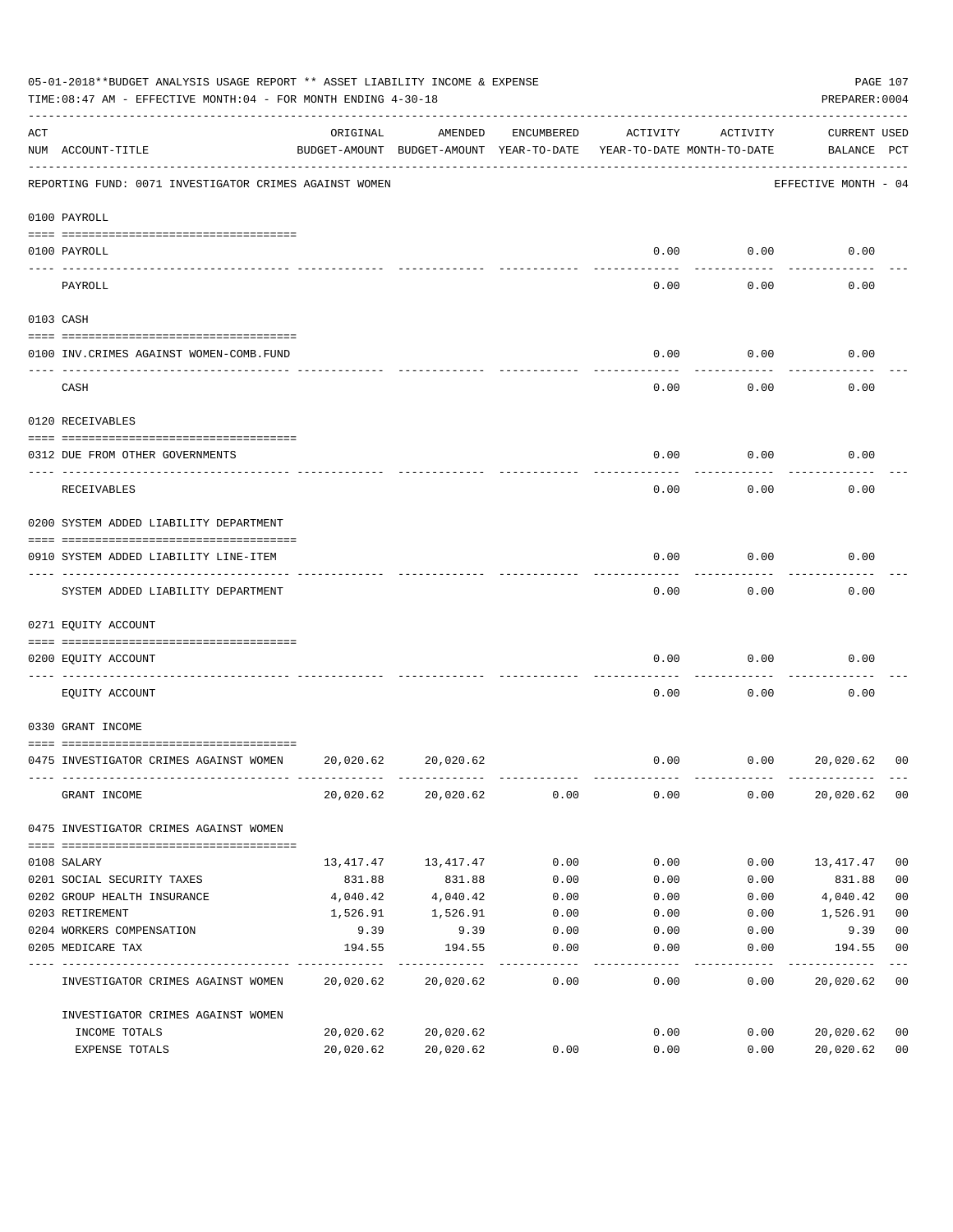|                                                                                                                                                                                                                                                                                                                                                                                              | 05-01-2018**BUDGET ANALYSIS USAGE REPORT ** ASSET LIABILITY INCOME & EXPENSE<br>TIME: 08:47 AM - EFFECTIVE MONTH: 04 - FOR MONTH ENDING 4-30-18 |           |                     |                  |                                                                                 |               | PREPARER: 0004                     | PAGE 108 |
|----------------------------------------------------------------------------------------------------------------------------------------------------------------------------------------------------------------------------------------------------------------------------------------------------------------------------------------------------------------------------------------------|-------------------------------------------------------------------------------------------------------------------------------------------------|-----------|---------------------|------------------|---------------------------------------------------------------------------------|---------------|------------------------------------|----------|
| ACT                                                                                                                                                                                                                                                                                                                                                                                          | NUM ACCOUNT-TITLE                                                                                                                               | ORIGINAL  | AMENDED             | ENCUMBERED       | ACTIVITY<br>BUDGET-AMOUNT BUDGET-AMOUNT YEAR-TO-DATE YEAR-TO-DATE MONTH-TO-DATE | ACTIVITY      | CURRENT USED<br>BALANCE PCT        |          |
|                                                                                                                                                                                                                                                                                                                                                                                              | REPORTING FUND: 0072 INVESTIGATOR CRIMES AGAINST CHILDRE                                                                                        |           |                     |                  |                                                                                 |               | EFFECTIVE MONTH - 04               |          |
|                                                                                                                                                                                                                                                                                                                                                                                              | 0100 PAYROLL                                                                                                                                    |           |                     |                  |                                                                                 |               |                                    |          |
| $\frac{1}{2} \frac{1}{2} \frac{1}{2} \frac{1}{2} \frac{1}{2} \frac{1}{2} \frac{1}{2} \frac{1}{2} \frac{1}{2} \frac{1}{2} \frac{1}{2} \frac{1}{2} \frac{1}{2} \frac{1}{2} \frac{1}{2} \frac{1}{2} \frac{1}{2} \frac{1}{2} \frac{1}{2} \frac{1}{2} \frac{1}{2} \frac{1}{2} \frac{1}{2} \frac{1}{2} \frac{1}{2} \frac{1}{2} \frac{1}{2} \frac{1}{2} \frac{1}{2} \frac{1}{2} \frac{1}{2} \frac{$ | 0100 PAYROLL                                                                                                                                    |           |                     |                  |                                                                                 | $0.00$ $0.00$ | 0.00                               |          |
|                                                                                                                                                                                                                                                                                                                                                                                              | PAYROLL                                                                                                                                         |           |                     |                  | 0.00                                                                            | 0.00          | 0.00                               |          |
|                                                                                                                                                                                                                                                                                                                                                                                              | 0103 CASH                                                                                                                                       |           |                     |                  |                                                                                 |               |                                    |          |
|                                                                                                                                                                                                                                                                                                                                                                                              | 0100 INV.CRIMES AGAINST CHILDREN-COMB.F                                                                                                         |           |                     |                  |                                                                                 |               | $3,231.40 - 6,462.80$ $3,231.40 -$ |          |
|                                                                                                                                                                                                                                                                                                                                                                                              | CASH                                                                                                                                            |           |                     |                  |                                                                                 |               | $3,231.40 - 6,462.80$ $3,231.40 -$ |          |
|                                                                                                                                                                                                                                                                                                                                                                                              | 0120 RECEIVABLES                                                                                                                                |           |                     |                  |                                                                                 |               |                                    |          |
|                                                                                                                                                                                                                                                                                                                                                                                              | 0312 DUE FROM OTHER GOVERNMENTS                                                                                                                 |           |                     |                  |                                                                                 | $0.00$ $0.00$ | 0.00                               |          |
|                                                                                                                                                                                                                                                                                                                                                                                              | RECEIVABLES                                                                                                                                     |           |                     |                  | 0.00                                                                            | 0.00          | 0.00                               |          |
|                                                                                                                                                                                                                                                                                                                                                                                              | 0200 SYSTEM ADDED LIABILITY DEPARTMENT                                                                                                          |           |                     |                  |                                                                                 |               |                                    |          |
|                                                                                                                                                                                                                                                                                                                                                                                              | 0910 SYSTEM ADDEND LIABILITY LINE-ITEM                                                                                                          |           |                     |                  | 0.00                                                                            | 0.00          | 0.00                               |          |
|                                                                                                                                                                                                                                                                                                                                                                                              | SYSTEM ADDED LIABILITY DEPARTMENT                                                                                                               |           |                     |                  | 0.00                                                                            | 0.00          | 0.00                               |          |
|                                                                                                                                                                                                                                                                                                                                                                                              | 0271 EQUITY ACCOUNT                                                                                                                             |           |                     |                  |                                                                                 |               |                                    |          |
|                                                                                                                                                                                                                                                                                                                                                                                              | 0200 EQUITY ACCOUNT                                                                                                                             |           |                     |                  | 0.00                                                                            | 0.00          | 0.00                               |          |
|                                                                                                                                                                                                                                                                                                                                                                                              | EQUITY ACCOUNT                                                                                                                                  |           |                     |                  | 0.00                                                                            | 0.00          | 0.00                               |          |
|                                                                                                                                                                                                                                                                                                                                                                                              | 0330 GRANT INCOME                                                                                                                               |           |                     |                  |                                                                                 |               |                                    |          |
|                                                                                                                                                                                                                                                                                                                                                                                              | 0560 INVESTIGATOR CRIMES AGAINST CHILDR 41,899.00 41,899.00                                                                                     |           |                     |                  |                                                                                 |               | 17,671.68 9,694.20 24,227.32 42    |          |
|                                                                                                                                                                                                                                                                                                                                                                                              | GRANT INCOME                                                                                                                                    |           | 41,899.00 41,899.00 |                  | $0.00$ 17,671.68 9,694.20 24,227.32 42                                          |               |                                    |          |
|                                                                                                                                                                                                                                                                                                                                                                                              | 0560 INVESTIGATOR CRIMES AGAINST CHILDR                                                                                                         |           |                     |                  |                                                                                 |               |                                    |          |
|                                                                                                                                                                                                                                                                                                                                                                                              | 0108 SALARY                                                                                                                                     | 27,488.37 | 27,488.37           | 0.00             | 13,744.25                                                                       | 2,114.50      | 13,744.12                          | 50       |
|                                                                                                                                                                                                                                                                                                                                                                                              | 0201 SOCIAL SECURITY TAXES                                                                                                                      | 1,704.28  | 1,704.28            | 0.00             | 852.15                                                                          | 131.10        | 852.13                             | 50       |
|                                                                                                                                                                                                                                                                                                                                                                                              | 0202 GROUP HEALTH INSURANCE                                                                                                                     | 8,500.63  | 8,500.63            | 0.00             | 4,271.76                                                                        | 711.96        | 4,228.87                           | 50       |
|                                                                                                                                                                                                                                                                                                                                                                                              | 0203 RETIREMENT                                                                                                                                 | 3,128.18  | 3,128.18            | 0.00             | 1,556.37                                                                        | 243.18        | 1,571.81                           | 50       |
|                                                                                                                                                                                                                                                                                                                                                                                              | 0204 WORKERS COMPENSATION                                                                                                                       | 678.96    | 678.96              | 0.00             | 279.26                                                                          | 0.00          | 399.70                             | 41       |
|                                                                                                                                                                                                                                                                                                                                                                                              | 0205 MEDICARE TAX                                                                                                                               | 398.58    | 398.58              | 0.00<br>-------- | 199.29                                                                          | 30.66         | 199.29                             | 50       |
|                                                                                                                                                                                                                                                                                                                                                                                              | INVESTIGATOR CRIMES AGAINST CHILDR                                                                                                              |           | 41,899.00 41,899.00 | 0.00             | 20,903.08                                                                       | 3,231.40      | 20,995.92                          | 50       |
|                                                                                                                                                                                                                                                                                                                                                                                              | INVESTIGATOR CRIMES AGAINST CHILDR                                                                                                              |           |                     |                  |                                                                                 |               |                                    |          |
|                                                                                                                                                                                                                                                                                                                                                                                              | INCOME TOTALS                                                                                                                                   |           | 41,899.00 41,899.00 |                  | 17,671.68                                                                       | 9,694.20      | 24,227.32                          | 42       |
|                                                                                                                                                                                                                                                                                                                                                                                              | EXPENSE TOTALS                                                                                                                                  | 41,899.00 | 41,899.00           | 0.00             | 20,903.08                                                                       | 3,231.40      | 20,995.92                          | 50       |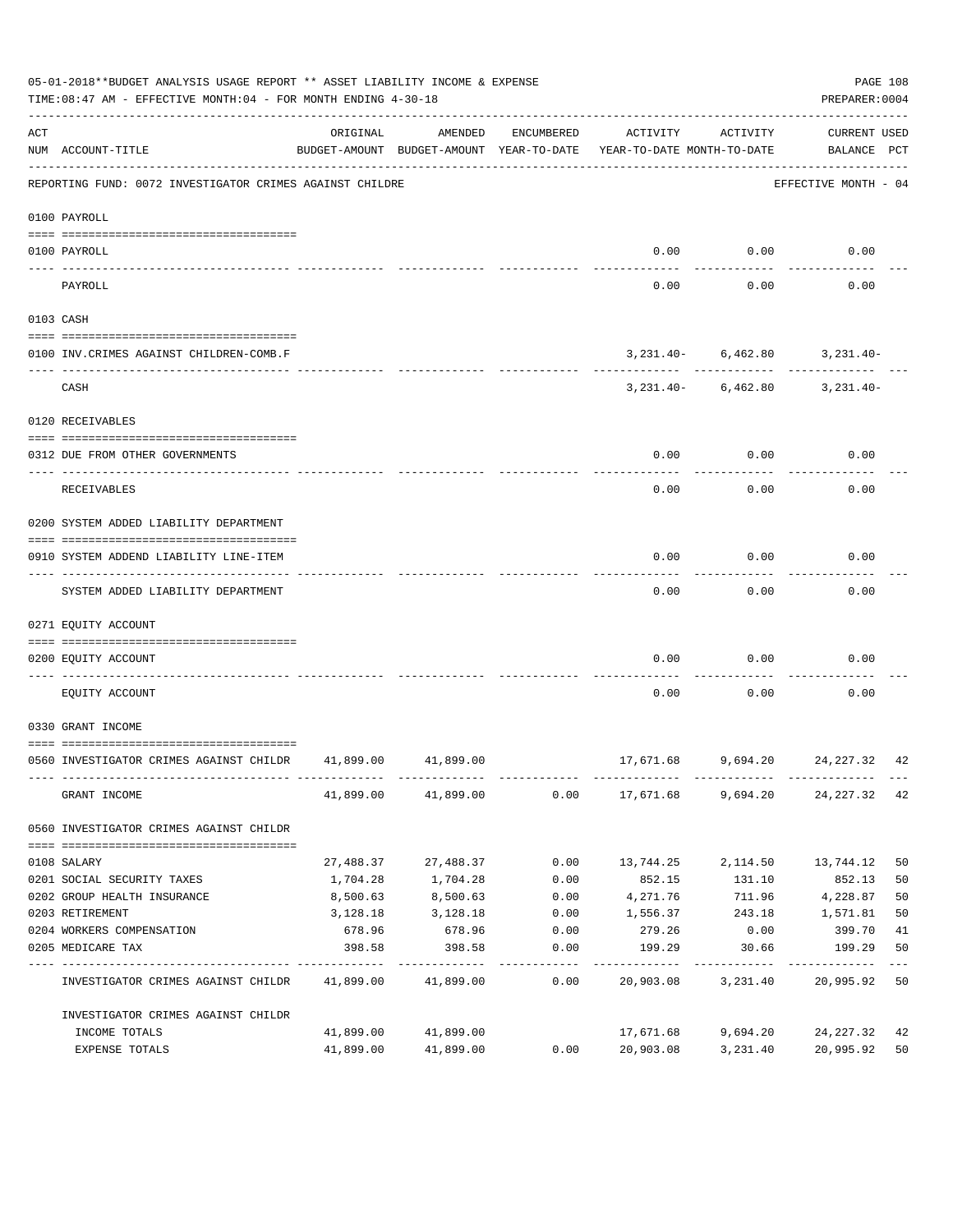|     | 05-01-2018**BUDGET ANALYSIS USAGE REPORT ** ASSET LIABILITY INCOME & EXPENSE<br>TIME:08:47 AM - EFFECTIVE MONTH:04 - FOR MONTH ENDING 4-30-18 |          |                                                     |            |          |                                        | PREPARER: 0004                     | PAGE 109 |
|-----|-----------------------------------------------------------------------------------------------------------------------------------------------|----------|-----------------------------------------------------|------------|----------|----------------------------------------|------------------------------------|----------|
| ACT | NUM ACCOUNT-TITLE                                                                                                                             | ORIGINAL | AMENDED<br>BUDGET-AMOUNT BUDGET-AMOUNT YEAR-TO-DATE | ENCUMBERED | ACTIVITY | ACTIVITY<br>YEAR-TO-DATE MONTH-TO-DATE | <b>CURRENT USED</b><br>BALANCE PCT |          |
|     | REPORTING FUND: 0080 VETERANS COURT PROGRAM                                                                                                   |          |                                                     |            |          |                                        | EFFECTIVE MONTH - 04               |          |
|     | 0103 CASH                                                                                                                                     |          |                                                     |            |          |                                        |                                    |          |
|     | 0180 CASH-VETERANS COURT PROGRAM                                                                                                              |          |                                                     |            |          | 200.00 0.00                            | 200.00                             |          |
|     | CASH                                                                                                                                          |          |                                                     |            | 200.00   | 0.00                                   | 200.00                             |          |
|     | 0200 LIABILITY ACCOUNT                                                                                                                        |          |                                                     |            |          |                                        |                                    |          |
|     | 0910 SYSTEM ADDED LIABILITY LINE-ITEM                                                                                                         |          |                                                     |            | 0.00     | 0.00                                   | 0.00                               |          |
|     | LIABILITY ACCOUNT                                                                                                                             |          |                                                     |            | 0.00     | 0.00                                   | 0.00                               |          |
|     | 0271 EQUITY ACCOUNT                                                                                                                           |          |                                                     |            |          |                                        |                                    |          |
|     | 0200 EQUITY ACCOUNT                                                                                                                           |          |                                                     |            | 0.00     | 0.00                                   | 0.00                               |          |
|     | EQUITY ACCOUNT                                                                                                                                |          |                                                     |            | 0.00     | 0.00                                   | 0.00                               |          |
|     | 0300 CASH                                                                                                                                     |          |                                                     |            |          |                                        |                                    |          |
|     | 0180 BEGINNING CASH BALANCE<br>_______________________________                                                                                | 0.00     | 0.00                                                |            | 0.00     | 0.00                                   | 0.00                               |          |
|     | CASH                                                                                                                                          | 0.00     | 0.00                                                | 0.00       | 0.00     | 0.00                                   | 0.00                               |          |
|     | 0370 VETERANS COURT INCOME                                                                                                                    |          |                                                     |            |          |                                        |                                    |          |
|     | 0130 MISCELLANEOUS                                                                                                                            | 0.00     | 0.00                                                |            | 100.00   | 0.00                                   | $100.00+$                          |          |
|     | 0180 PROGRAM FEES                                                                                                                             | 0.00     | 0.00                                                |            | 100.00   | 0.00                                   | $100.00+$                          |          |
|     | VETERANS COURT INCOME                                                                                                                         | 0.00     | 0.00                                                | 0.00       | 200.00   | 0.00                                   | $200.00+$                          |          |
|     | 0570 VETERANS COURT EXPENSE                                                                                                                   |          |                                                     |            |          |                                        |                                    |          |
|     | 0490 MISCELLANEOUS                                                                                                                            | 0.00     | 0.00                                                | 0.00       | 0.00     | 0.00                                   | 0.00                               |          |
|     | VETERANS COURT EXPENSE                                                                                                                        | 0.00     | 0.00                                                | 0.00       | 0.00     | 0.00                                   | 0.00                               |          |
|     | VETERANS COURT PROGRAM                                                                                                                        |          |                                                     |            |          |                                        |                                    |          |
|     | INCOME TOTALS                                                                                                                                 | 0.00     | 0.00                                                |            | 200.00   | 0.00                                   | $200.00+$                          |          |
|     | EXPENSE TOTALS                                                                                                                                | 0.00     | 0.00                                                | 0.00       | 0.00     | 0.00                                   | 0.00                               |          |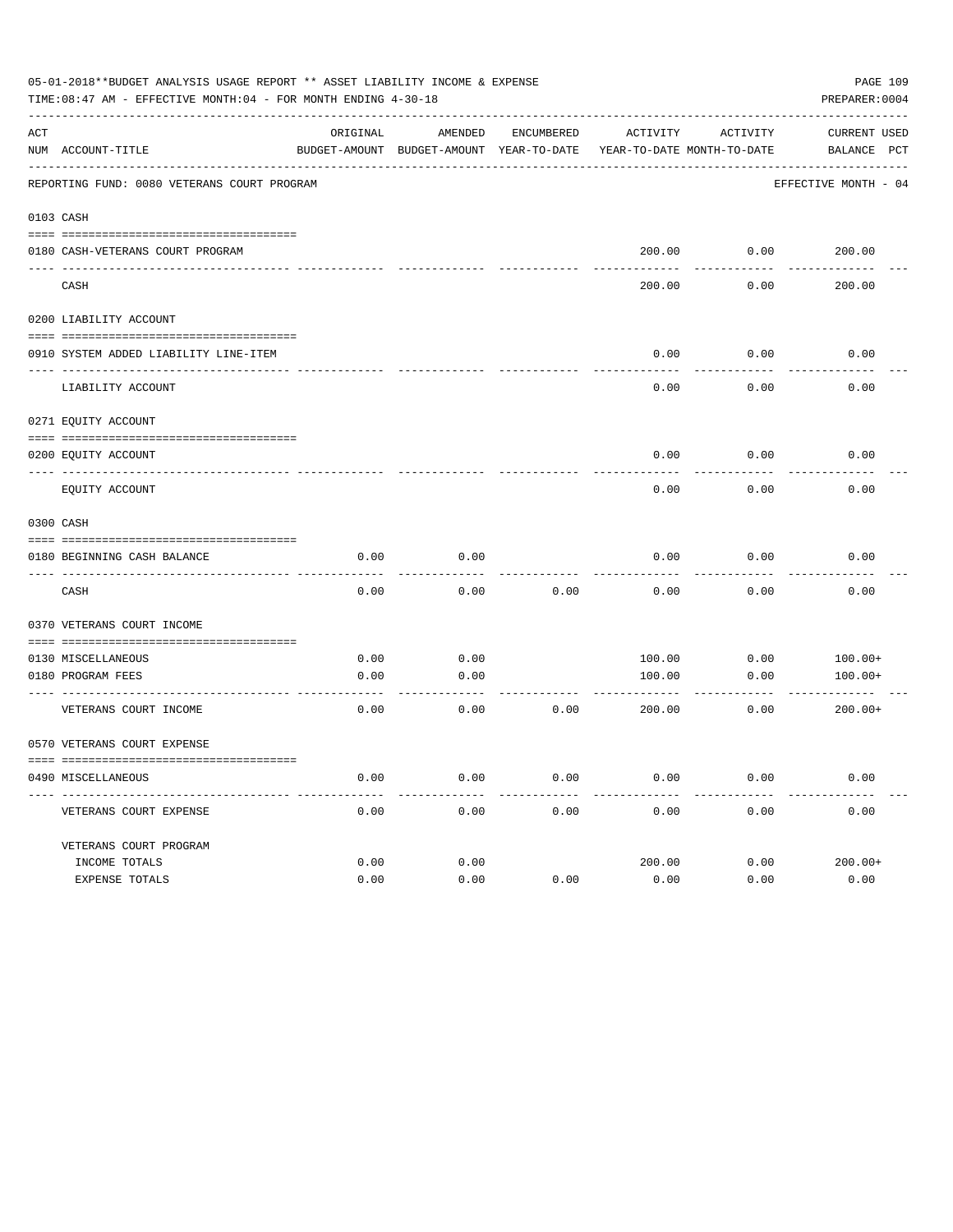|      | 05-01-2018**BUDGET ANALYSIS USAGE REPORT ** ASSET LIABILITY INCOME & EXPENSE<br>PAGE 110<br>TIME: 08:47 AM - EFFECTIVE MONTH: 04 - FOR MONTH ENDING 4-30-18<br>PREPARER: 0004 |              |                                                     |              |                                        |                        |                                    |  |  |
|------|-------------------------------------------------------------------------------------------------------------------------------------------------------------------------------|--------------|-----------------------------------------------------|--------------|----------------------------------------|------------------------|------------------------------------|--|--|
| ACT  | NUM ACCOUNT-TITLE                                                                                                                                                             | ORIGINAL     | AMENDED<br>BUDGET-AMOUNT BUDGET-AMOUNT YEAR-TO-DATE | ENCUMBERED   | ACTIVITY<br>YEAR-TO-DATE MONTH-TO-DATE | ACTIVITY               | <b>CURRENT USED</b><br>BALANCE PCT |  |  |
|      | REPORTING FUND: 0087 JUVENILE PROBATION                                                                                                                                       |              |                                                     |              |                                        |                        | EFFECTIVE MONTH - 04               |  |  |
|      | 0103 CASH                                                                                                                                                                     |              |                                                     |              |                                        |                        |                                    |  |  |
|      | 0187 CASH-JUVENILE PROBATION                                                                                                                                                  |              |                                                     |              |                                        | 484.38 140.00 2,333.59 |                                    |  |  |
|      | CASH                                                                                                                                                                          |              |                                                     |              | 484.38                                 | 140.00                 | 2,333.59                           |  |  |
|      | 0200 SYSTEM ADDED LIABILITY DEPARTMENT                                                                                                                                        |              |                                                     |              |                                        |                        |                                    |  |  |
|      | 0910 SYSTEM ADDED LIABILITY LINE-ITEM                                                                                                                                         |              |                                                     |              | 0.00                                   | 0.00                   | 0.00                               |  |  |
|      | SYSTEM ADDED LIABILITY DEPARTMENT                                                                                                                                             |              |                                                     |              | 0.00                                   | 0.00                   | 0.00                               |  |  |
|      | 0202 ACCOUNTS PAYABLE                                                                                                                                                         |              |                                                     |              |                                        |                        |                                    |  |  |
|      | 0319 A/P RESTITUTION-JUVENILE PROBATION                                                                                                                                       |              |                                                     |              | 0.00                                   | 0.00                   | 0.00                               |  |  |
|      | ACCOUNTS PAYABLE                                                                                                                                                              |              |                                                     |              | 0.00                                   | 0.00                   | 0.00                               |  |  |
|      | 0271 EQUITY                                                                                                                                                                   |              |                                                     |              |                                        |                        |                                    |  |  |
|      | 0200 EQUITY ACCOUNT                                                                                                                                                           |              |                                                     |              | 0.00                                   | 0.00                   | 1,849.21                           |  |  |
|      | EQUITY                                                                                                                                                                        |              |                                                     |              | 0.00                                   | 0.00                   | 1,849.21                           |  |  |
|      | 0340 FEES OF OFFICE                                                                                                                                                           |              |                                                     |              |                                        |                        |                                    |  |  |
|      | 0575 JUVENILE PROBATION FEES                                                                                                                                                  | 0.00         | 0.00                                                |              | 1,210.00                               | 140.00                 | 1,210.00+                          |  |  |
|      | 0576 JUVENILE PROBATION RESTITUTION                                                                                                                                           | 0.00         | 0.00                                                |              | 1,914.00                               | 0.00                   | 1,914.00+                          |  |  |
|      | 0577 JUVENILE PROBATION COURT COSTS                                                                                                                                           | 0.00         | 0.00                                                |              | 60.00                                  | 0.00                   | $60.00+$                           |  |  |
|      | 0578 FEES RECEIVED FOR OTHER COUNTIES                                                                                                                                         | 0.00         | 0.00                                                |              | 0.00                                   | 0.00                   | 0.00                               |  |  |
|      | FEES OF OFFICE                                                                                                                                                                | 0.00         | 0.00                                                | 0.00         | 3,184.00                               | 140.00                 | $3,184.00+$                        |  |  |
|      | 0575 JUVENILE PROBATION                                                                                                                                                       |              |                                                     |              |                                        |                        |                                    |  |  |
|      |                                                                                                                                                                               |              |                                                     |              |                                        |                        |                                    |  |  |
|      | 0310 OFFICE SUPP./MISC.<br>0319 RESTITUTION                                                                                                                                   | 0.00<br>0.00 | 0.00<br>0.00                                        | 0.00<br>0.00 | 725.62<br>1,914.00                     | 0.00<br>0.00           | $725.62-$<br>$1,914.00 -$          |  |  |
|      | 0320 COURT COSTS                                                                                                                                                              | 0.00         | 0.00                                                | 0.00         | 60.00                                  | 0.00                   | $60.00 -$                          |  |  |
|      | 0321 REIMBURSEMENT OF FEES FOR OTHER CO                                                                                                                                       | 0.00         | 0.00                                                | 0.00         | 0.00                                   | 0.00                   | 0.00                               |  |  |
|      | 0353 COMPUTER EXPENSE                                                                                                                                                         | 0.00         | 0.00                                                | 0.00         | 0.00                                   | 0.00                   | 0.00                               |  |  |
|      | 0416 STRUCTURAL FAMILY THERAPY                                                                                                                                                | 0.00         | 0.00                                                | 0.00         | 0.00                                   | 0.00                   | 0.00                               |  |  |
|      | 0427 TRAVEL AND TRAINING                                                                                                                                                      | 0.00         | 0.00                                                | 0.00         | 0.00                                   | 0.00                   | 0.00                               |  |  |
| ---- | JUVENILE PROBATION                                                                                                                                                            | 0.00         | 0.00                                                | 0.00         | 2,699.62                               | 0.00                   | $2,699.62-$                        |  |  |
|      | JUVENILE PROBATION                                                                                                                                                            |              |                                                     |              |                                        |                        |                                    |  |  |
|      | INCOME TOTALS                                                                                                                                                                 | 0.00         | 0.00                                                |              | 3,184.00                               | 140.00                 | $3,184.00+$                        |  |  |
|      | EXPENSE TOTALS                                                                                                                                                                | 0.00         | 0.00                                                | 0.00         | 2,699.62                               | 0.00                   | $2,699.62-$                        |  |  |
|      |                                                                                                                                                                               |              |                                                     |              |                                        |                        |                                    |  |  |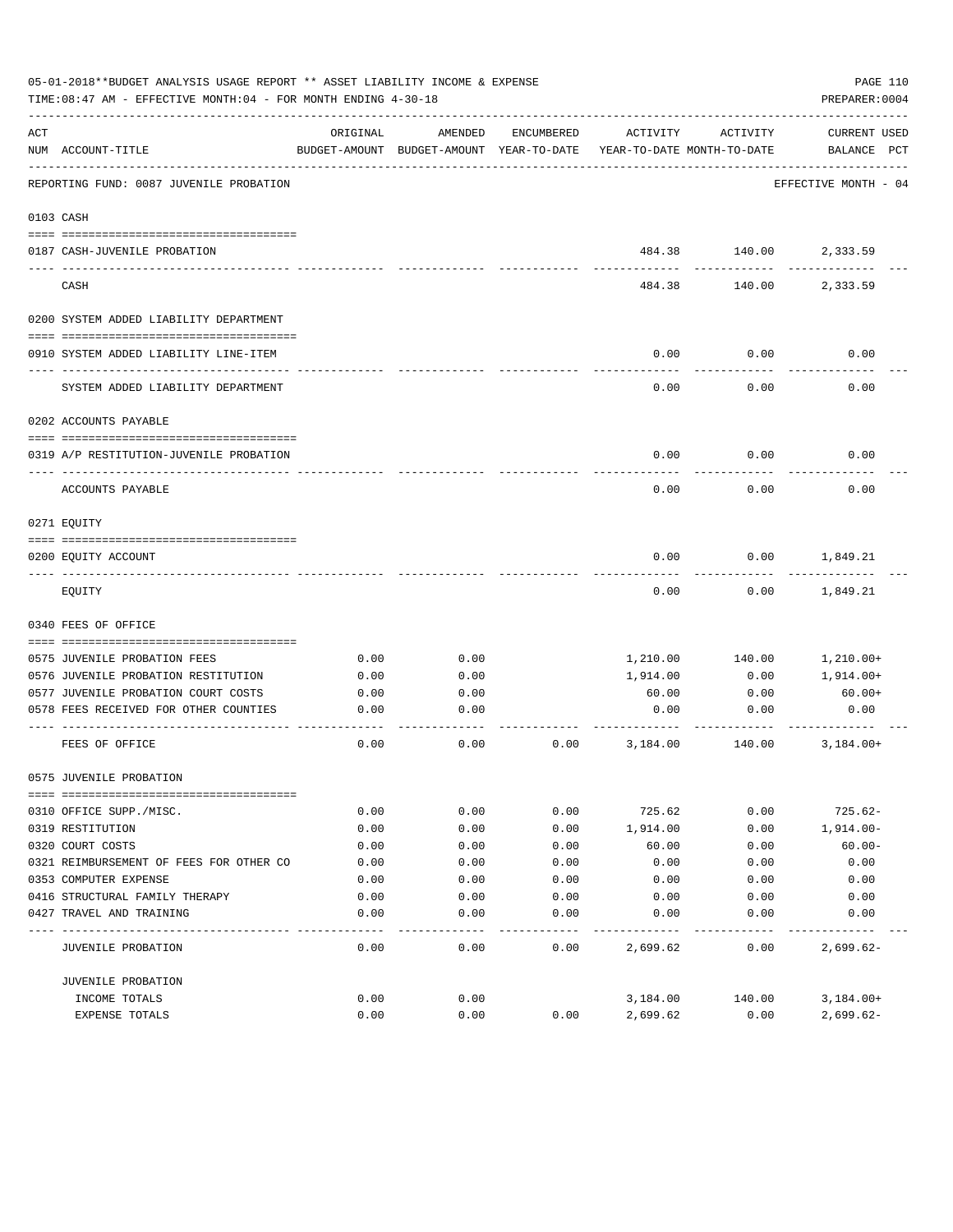|     | 05-01-2018**BUDGET ANALYSIS USAGE REPORT ** ASSET LIABILITY INCOME & EXPENSE<br>TIME: 08:47 AM - EFFECTIVE MONTH: 04 - FOR MONTH ENDING 4-30-18 |                           |                                          |                   |                     |                            | PAGE 111<br>PREPARER: 0004 |                |
|-----|-------------------------------------------------------------------------------------------------------------------------------------------------|---------------------------|------------------------------------------|-------------------|---------------------|----------------------------|----------------------------|----------------|
| ACT |                                                                                                                                                 | ORIGINAL                  | AMENDED                                  | ENCUMBERED        | ACTIVITY            | ACTIVITY                   | CURRENT USED               |                |
|     | NUM ACCOUNT-TITLE                                                                                                                               |                           | BUDGET-AMOUNT BUDGET-AMOUNT YEAR-TO-DATE |                   |                     | YEAR-TO-DATE MONTH-TO-DATE | BALANCE PCT                |                |
|     | REPORTING FUND: 0088 IHC NEEDS/OR OTHER RELATED HEALTHCA                                                                                        |                           |                                          |                   |                     |                            | EFFECTIVE MONTH - 04       |                |
|     | 0103 CASH                                                                                                                                       |                           |                                          |                   |                     |                            |                            |                |
|     | 0100 IHC - COMBINED FUNDS CHECKING                                                                                                              |                           |                                          |                   | 0.00                | 0.00                       | 0.00                       |                |
|     | CASH                                                                                                                                            |                           |                                          |                   | 0.00                | 0.00                       | 0.00                       |                |
|     | 0271 EQUITY ACCOUNT                                                                                                                             |                           |                                          |                   |                     |                            |                            |                |
|     | 0200 EQUITY ACCOUNT                                                                                                                             |                           |                                          |                   | 0.00                | 0.00                       | 0.00                       |                |
|     | ---- ---------------<br>EQUITY ACCOUNT                                                                                                          |                           |                                          |                   | 0.00                | 0.00                       | 0.00                       |                |
|     | 0367 HOSPITAL AUTHORITY - IHC                                                                                                                   |                           |                                          |                   |                     |                            |                            |                |
|     | 0100 HOSPITAL QUARTERLY PAYMENT                                                                                                                 | 200,000.00                | 200,000.00                               |                   | 0.00                | 0.00                       | 200,000.00                 | 00             |
|     | HOSPITAL AUTHORITY - IHC                                                                                                                        | -----------<br>200,000.00 | 200,000.00                               | 0.00              | $- - - - -$<br>0.00 | -----<br>0.00              | 200,000.00                 | 0 <sub>0</sub> |
|     | 0645 INDIGENT CARE                                                                                                                              |                           |                                          |                   |                     |                            |                            |                |
|     |                                                                                                                                                 |                           |                                          |                   |                     |                            |                            |                |
|     | 0409 DIABETIC SUPPLIES                                                                                                                          | 0.00                      | 0.00                                     | 0.00              | 0.00                | 0.00                       | 0.00                       |                |
|     | 0410 CERT. REG. NURSE ANES.                                                                                                                     | 0.00                      | 0.00                                     | 0.00              | 0.00                | 0.00                       | 0.00                       |                |
|     | 0411 PHYSICIAN, NON-EMERGENCY                                                                                                                   | 0.00                      | 0.00                                     | 0.00              | 0.00                | 0.00                       | 0.00                       |                |
|     | 0412 PRESCRIPTIONS, DRUGS                                                                                                                       | 0.00                      | 0.00                                     | 0.00              | 0.00                | 0.00                       | 0.00                       |                |
|     | 0413 HOSPITAL, INPATIENT                                                                                                                        | 0.00                      | 0.00                                     | 0.00              | 0.00                | 0.00                       | 0.00                       |                |
|     | 0414 HOSPITAL, OUTPATIENT                                                                                                                       | 0.00                      | 0.00                                     | 0.00              | 0.00                | 0.00                       | 0.00                       |                |
|     | 0415 LABORATORY/X-RAY                                                                                                                           | 0.00                      | 0.00                                     | 0.00              | 0.00                | 0.00                       | 0.00                       |                |
|     | 0418 FED. QUALIFIED HEALTH CENTER                                                                                                               | 0.00                      | 0.00                                     | 0.00              | 0.00                | 0.00                       | 0.00                       |                |
|     | 0420 RURAL HEALTH CLINIC                                                                                                                        | 0.00                      | 0.00                                     | 0.00              | 0.00                | 0.00                       | 0.00                       |                |
|     | 0422 AMBULATORY SURGICAL CENTER                                                                                                                 | 0.00                      | 0.00                                     | 0.00              | 0.00                | 0.00                       | 0.00                       |                |
|     | 0423 MEDICAL EQUIP. PURCHASE                                                                                                                    | 200,000.00                | 200,000.00<br>---------- -------------   | 0.00<br>$--- - -$ | 0.00<br>$- - - - -$ | 0.00<br>-----              | 200,000.00<br>----------   | 0 <sub>0</sub> |
|     | INDIGENT CARE                                                                                                                                   | 200,000.00                | 200,000.00                               | 0.00              | 0.00                | 0.00                       | 200,000.00                 | 0 <sub>0</sub> |
|     | IHC NEEDS/OR OTHER RELATED HEALTHC                                                                                                              |                           |                                          |                   |                     |                            |                            |                |
|     | INCOME TOTALS                                                                                                                                   | 200,000.00                | 200,000.00                               |                   | 0.00                | 0.00                       | 200,000.00                 | 0 <sub>0</sub> |
|     | EXPENSE TOTALS                                                                                                                                  | 200,000.00                | 200,000.00                               | 0.00              | 0.00                | 0.00                       | 200,000.00                 | 0 <sub>0</sub> |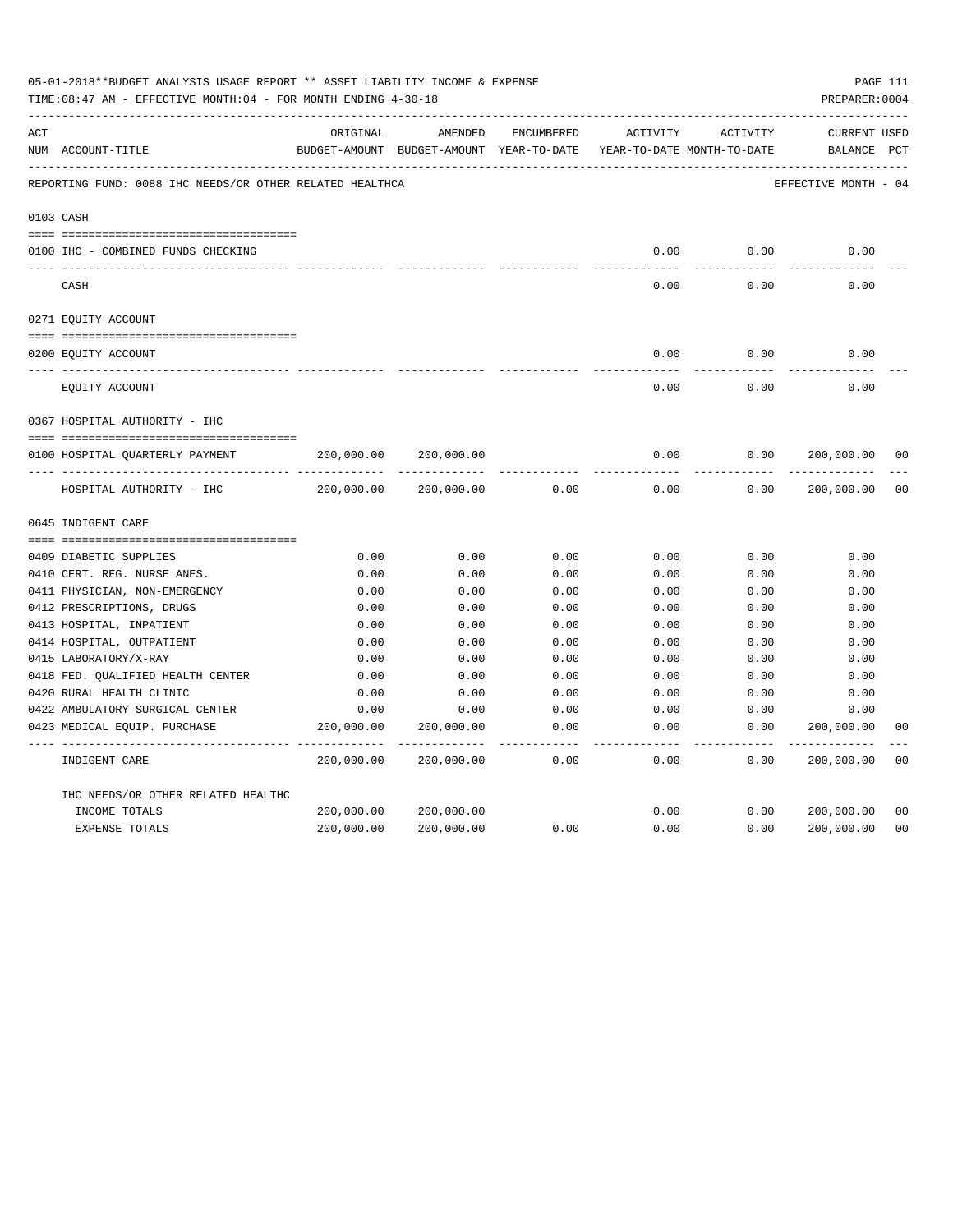|                | 05-01-2018**BUDGET ANALYSIS USAGE REPORT ** ASSET LIABILITY INCOME & EXPENSE<br>TIME: 08:47 AM - EFFECTIVE MONTH: 04 - FOR MONTH ENDING 4-30-18 |                          |                                                     |            |                                        |                          | PREPARER: 0004                     | PAGE 112    |
|----------------|-------------------------------------------------------------------------------------------------------------------------------------------------|--------------------------|-----------------------------------------------------|------------|----------------------------------------|--------------------------|------------------------------------|-------------|
| $\mathtt{ACT}$ | NUM ACCOUNT-TITLE                                                                                                                               | ORIGINAL                 | AMENDED<br>BUDGET-AMOUNT BUDGET-AMOUNT YEAR-TO-DATE | ENCUMBERED | ACTIVITY<br>YEAR-TO-DATE MONTH-TO-DATE | ACTIVITY                 | <b>CURRENT USED</b><br>BALANCE PCT |             |
|                | REPORTING FUND: 0089 TEXAS JUVENILE JUSTICE DEPT.                                                                                               |                          |                                                     |            |                                        |                          | EFFECTIVE MONTH - 04               |             |
|                | 0100 PAYROLL                                                                                                                                    |                          |                                                     |            |                                        |                          |                                    |             |
|                |                                                                                                                                                 |                          |                                                     |            |                                        |                          |                                    |             |
|                | 0100 PAYROLL                                                                                                                                    |                          |                                                     |            | 0.00                                   | 0.00                     | 0.00                               |             |
|                | PAYROLL                                                                                                                                         |                          |                                                     |            | 0.00                                   | 0.00                     | 0.00                               |             |
|                | 0103 CASH                                                                                                                                       |                          |                                                     |            |                                        |                          |                                    |             |
|                | 0689 CASH-STRUCTURAL FAM.THER.GRANT OOG                                                                                                         |                          |                                                     |            | 0.00                                   | 12,500.00                | 0.00                               |             |
|                | 0988 CASH-LOCAL FUNDS CARRIED FORWARD                                                                                                           |                          |                                                     |            | 28,991.83                              | 0.00                     | 28,991.83                          |             |
|                | 0992 CASH-INTEREST INCOME                                                                                                                       |                          |                                                     |            | 7.95                                   | 1.37                     | 13,048.17                          |             |
|                | 0993 CASH-BASIC PROBATION SUPERVISION                                                                                                           |                          |                                                     |            | 24,180.14                              | 1,854.59                 | 16,516.67                          |             |
|                | 0994 CASH-COMMUNITY PROGRAMS                                                                                                                    |                          |                                                     |            |                                        |                          |                                    |             |
|                |                                                                                                                                                 |                          |                                                     |            | 13,847.48                              | 474.66                   | 7,675.20                           |             |
|                | 0995 CASH-LOCAL FUNDING FY 2018                                                                                                                 |                          |                                                     |            | 41,875.04                              | 232.32-                  | 90,908.00                          |             |
|                | 0996 CASH-PRE/POST ADJUDICATION                                                                                                                 |                          |                                                     |            | 2,078.18                               | 71.30                    | 1,152.48                           |             |
|                | 0997 CASH-COMMITMENT DIVERSION                                                                                                                  |                          |                                                     |            | 2,078.18                               | 71.30                    | 1,152.48                           |             |
|                | 0998 CASH-MENTAL HEALTH SERVICES                                                                                                                |                          |                                                     |            | 3,686.29                               | 654.40                   | 3,223.19                           |             |
|                | 0999 CASH-REGIONALS DIVERSIONS ALTERNAT                                                                                                         |                          |                                                     |            | 13,929.00<br>----------                | 1,548.00<br>------------ | 13,929.00                          |             |
|                | CASH                                                                                                                                            |                          |                                                     |            | 130,674.09                             | 16,943.30                | 176,597.02                         |             |
|                | 0220 DEFERRED REVENUE                                                                                                                           |                          |                                                     |            |                                        |                          |                                    |             |
|                |                                                                                                                                                 |                          |                                                     |            |                                        |                          |                                    |             |
|                | 0189 DEFERRED REVENUE<br>---- ------------                                                                                                      |                          |                                                     |            | 0.00                                   | 0.00                     | 0.00                               |             |
|                | DEFERRED REVENUE                                                                                                                                |                          |                                                     |            | 0.00                                   | 0.00                     | 0.00                               |             |
|                | 0271 EQUITY ACCOUNT                                                                                                                             |                          |                                                     |            |                                        |                          |                                    |             |
|                | 0200 EQUITY ACCOUNT                                                                                                                             |                          |                                                     |            | 0.00                                   | 0.00                     | 45,922.93                          |             |
|                |                                                                                                                                                 |                          |                                                     |            |                                        |                          |                                    |             |
|                | EQUITY ACCOUNT                                                                                                                                  |                          |                                                     |            | 0.00                                   | 0.00                     | 45,922.93                          |             |
|                | 0300 CASH                                                                                                                                       |                          |                                                     |            |                                        |                          |                                    |             |
|                | 0110 UNENCUMBERED FUND BALANCE                                                                                                                  | 0.00                     | 0.00                                                |            | 0.00                                   | 0.00                     | 0.00                               |             |
|                | CASH                                                                                                                                            | 0.00                     | 0.00                                                | 0.00       | 0.00                                   | 0.00                     | 0.00                               |             |
|                | 0330 GRANTS                                                                                                                                     |                          |                                                     |            |                                        |                          |                                    |             |
|                |                                                                                                                                                 |                          |                                                     |            |                                        |                          |                                    |             |
|                | 0908 STRUCTURAL FAM. THER. GRANT OOG                                                                                                            | 0.00                     | 32,000.00                                           |            | 25,000.00                              | 12,500.00                | 7,000.00                           | 78          |
|                | 0915 BASIC PROBATION SUPERVISION                                                                                                                | 116,452.00               | 116,452.00                                          |            | 87,339.00                              | 9,704.00                 | 29,113.00                          | 75          |
|                | 0916 COMMUNITY PROGRAMS                                                                                                                         | 80,000.00                | 80,000.00                                           |            | 60,000.00                              | 6,667.00                 | 20,000.00                          | 75          |
|                | 0917 PRE/POST ADJUDICATION                                                                                                                      | 12,000.00                | 12,000.00                                           |            | 9,000.00                               | 1,000.00                 | 3,000.00                           | 75          |
|                | 0918 COMMITMENT DIVERSION                                                                                                                       | 12,000.00                | 12,000.00                                           |            | 9,000.00                               | 1,000.00                 | 3,000.00                           | 75          |
|                | 0919 MENTAL HEALTH SERVICES                                                                                                                     | 15,032.00                | 15,032.00                                           |            | 11,274.00                              | 1,253.00                 | 3,758.00                           | 75          |
|                | 0920 REGIONAL DIVERSIONS ALTERNATIVES                                                                                                           | 0.00                     | 18,572.00                                           |            | 13,929.00                              | 1,548.00                 | 4,643.00                           | 75          |
|                | GRANTS                                                                                                                                          | . <u>.</u><br>235,484.00 | -----------<br>286,056.00                           | 0.00       | -----------<br>215,542.00              | ----------<br>33,672.00  | -----------<br>70,514.00           | $---$<br>75 |
|                | 0360 INTEREST INCOME                                                                                                                            |                          |                                                     |            |                                        |                          |                                    |             |
|                |                                                                                                                                                 |                          |                                                     |            |                                        |                          |                                    |             |
|                | 0189 INTEREST INCOME                                                                                                                            | 0.00                     | 0.00                                                |            | 7.95                                   | 1.37                     | $7.95+$                            |             |
|                |                                                                                                                                                 |                          |                                                     |            |                                        |                          |                                    |             |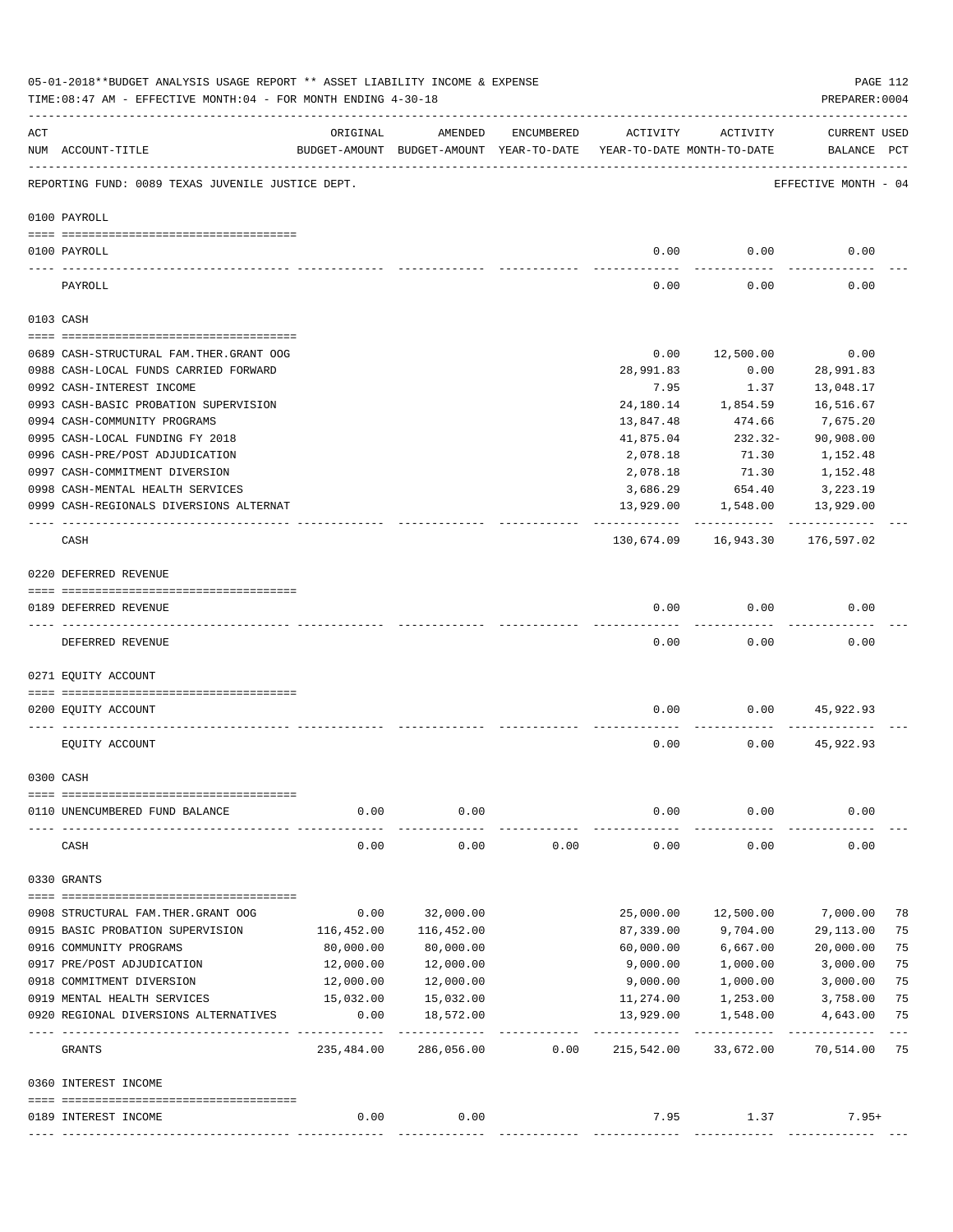TIME:08:47 AM - EFFECTIVE MONTH:04 - FOR MONTH ENDING 4-30-18 PREPARER:0004

| ACT | NUM ACCOUNT-TITLE                                                                                                                                                                                                                                                                                                                                                                                                                                               | ORIGINAL<br>BUDGET-AMOUNT BUDGET-AMOUNT YEAR-TO-DATE YEAR-TO-DATE MONTH-TO-DATE | AMENDED                      | ENCUMBERED   | ACTIVITY             | ACTIVITY                     | CURRENT USED<br>BALANCE PCT |          |
|-----|-----------------------------------------------------------------------------------------------------------------------------------------------------------------------------------------------------------------------------------------------------------------------------------------------------------------------------------------------------------------------------------------------------------------------------------------------------------------|---------------------------------------------------------------------------------|------------------------------|--------------|----------------------|------------------------------|-----------------------------|----------|
|     | REPORTING FUND: 0089 TEXAS JUVENILE JUSTICE DEPT.                                                                                                                                                                                                                                                                                                                                                                                                               |                                                                                 |                              |              |                      |                              | EFFECTIVE MONTH - 04        |          |
|     | INTEREST INCOME                                                                                                                                                                                                                                                                                                                                                                                                                                                 | 0.00                                                                            | 0.00                         | 0.00         | 7.95                 | 1.37                         | $7.95+$                     |          |
|     | 0370 MISCELLANEOUS                                                                                                                                                                                                                                                                                                                                                                                                                                              |                                                                                 |                              |              |                      |                              |                             |          |
|     |                                                                                                                                                                                                                                                                                                                                                                                                                                                                 |                                                                                 | 0.00                         |              |                      |                              |                             |          |
|     | 0130 REFUNDS & MISCELLANEOUS<br>0995 LOCAL FUNDING FY 2018                                                                                                                                                                                                                                                                                                                                                                                                      | 0.00<br>145,000.00                                                              | 145,000.00                   |              | 0.00<br>145,000.00   | 0.00<br>0.00                 | 0.00<br>0.00 100            |          |
|     | MISCELLANEOUS                                                                                                                                                                                                                                                                                                                                                                                                                                                   |                                                                                 | 145,000.00  145,000.00  0.00 |              | 145,000.00           | 0.00                         | $0.00$ 100                  |          |
|     | 0581 STRUCTURAL FAMILY THERAPY OOG                                                                                                                                                                                                                                                                                                                                                                                                                              |                                                                                 |                              |              |                      |                              |                             |          |
|     | 0416 STRUCTURAL FAMILY THERAPY                                                                                                                                                                                                                                                                                                                                                                                                                                  |                                                                                 | $0.00$ 32,000.00             | 0.00         |                      | 25,000.00 0.00               | 7,000.00                    | 78       |
|     | STRUCTURAL FAMILY THERAPY OOG                                                                                                                                                                                                                                                                                                                                                                                                                                   | 0.00                                                                            | 32,000.00                    |              | 0.00 25,000.00       | 0.00                         | 7,000.00                    | 78       |
|     | 0588 INTEREST INCOME EXPENSE                                                                                                                                                                                                                                                                                                                                                                                                                                    |                                                                                 |                              |              |                      |                              |                             |          |
|     | 0103 SALARY COMM.CORR.OFFICERS                                                                                                                                                                                                                                                                                                                                                                                                                                  | 0.00                                                                            | 0.00                         | 0.00         | 0.00                 | 0.00                         | 0.00                        |          |
|     | 0201 SOCIAL SECURITY TAX                                                                                                                                                                                                                                                                                                                                                                                                                                        | 0.00                                                                            | 0.00                         | 0.00         | 0.00                 | 0.00                         | 0.00                        |          |
|     | 0202 GROUP HEALTH INSURANCE                                                                                                                                                                                                                                                                                                                                                                                                                                     | 0.00                                                                            | 0.00                         | 0.00         | 0.00                 | 0.00                         | 0.00                        |          |
|     | 0203 RETIREMENT                                                                                                                                                                                                                                                                                                                                                                                                                                                 | 0.00                                                                            | 0.00                         | 0.00         | 0.00                 | 0.00                         | 0.00                        |          |
|     | 0204 WORKERS COMPENSATION                                                                                                                                                                                                                                                                                                                                                                                                                                       | 0.00                                                                            | 0.00                         | 0.00         | 0.00                 | 0.00                         | 0.00                        |          |
|     | 0205 MEDICARE TAX                                                                                                                                                                                                                                                                                                                                                                                                                                               | 0.00                                                                            | 0.00                         | 0.00         | 0.00                 | 0.00                         | 0.00                        |          |
|     | 0310 OFFICE SUPPLIES                                                                                                                                                                                                                                                                                                                                                                                                                                            | 0.00                                                                            | 0.00                         | 0.00         | 0.00                 | 0.00                         | 0.00                        |          |
|     | 0574 COMPUTER EQUIPMENT                                                                                                                                                                                                                                                                                                                                                                                                                                         | 0.00                                                                            | 0.00                         | 0.00         | 0.00                 | 0.00                         | 0.00                        |          |
|     | INTEREST INCOME EXPENSE                                                                                                                                                                                                                                                                                                                                                                                                                                         | 0.00                                                                            | 0.00                         | 0.00         | 0.00                 | 0.00                         | 0.00                        |          |
|     | 0589 REGIONAL DIVERSIONS ALTERNATIVES                                                                                                                                                                                                                                                                                                                                                                                                                           |                                                                                 |                              |              |                      |                              |                             |          |
|     | 0416 STRUCTURAL FAMILY THERAPY                                                                                                                                                                                                                                                                                                                                                                                                                                  |                                                                                 | 0.00 18,572.00               | 0.00         |                      | 0.00<br>0.00                 | 18,572.00                   | 00       |
|     |                                                                                                                                                                                                                                                                                                                                                                                                                                                                 |                                                                                 |                              |              |                      |                              |                             |          |
|     | REGIONAL DIVERSIONS ALTERNATIVES                                                                                                                                                                                                                                                                                                                                                                                                                                |                                                                                 | $0.00$ 18,572.00             | 0.00         | 0.00                 | 0.00                         | 18,572.00                   | 00       |
|     | 0590 BASIC PROBATION SUPERVISION                                                                                                                                                                                                                                                                                                                                                                                                                                |                                                                                 |                              |              |                      |                              |                             |          |
|     | $\begin{minipage}{0.03\textwidth} \begin{tabular}{l} \textbf{0.04\textwidth} \textbf{0.05\textwidth} \textbf{0.06\textwidth} \textbf{0.07\textwidth} \textbf{0.07\textwidth} \textbf{0.07\textwidth} \textbf{0.07\textwidth} \textbf{0.07\textwidth} \textbf{0.07\textwidth} \textbf{0.07\textwidth} \textbf{0.07\textwidth} \textbf{0.07\textwidth} \textbf{0.07\textwidth} \textbf{0.07\textwidth} \textbf{0.07\textwidth} \textbf{0.07\textwidth} \textbf{0$ |                                                                                 |                              |              |                      |                              |                             |          |
|     | 0102 SALARY APPOINTED OFFICIAL                                                                                                                                                                                                                                                                                                                                                                                                                                  | 31,178.65                                                                       | 31,178.65                    | 0.00         | 17,987.70            |                              | 2,398.36 13,190.95          | 58       |
|     | 0103 SALARY COMM.CORR.OFFICERS                                                                                                                                                                                                                                                                                                                                                                                                                                  | 36,553.77                                                                       | 36,553.77                    | 0.00         | 21,088.65            | 2,811.82                     | 15,465.12                   | 58       |
|     | 0201 SOCIAL SECURITY TAX<br>0202 GROUP HEALTH INSURANCE                                                                                                                                                                                                                                                                                                                                                                                                         | 4,199.41<br>14,431.47                                                           | 4,199.41<br>14, 431. 47      | 0.00<br>0.00 | 2,363.50<br>8,417.22 | 314.72<br>1,202.46           | 1,835.91<br>6,014.25        | 56<br>58 |
|     | 0203 RETIREMENT                                                                                                                                                                                                                                                                                                                                                                                                                                                 | 7,707.95                                                                        | 7,707.95                     | 0.00         | 4,409.77             |                              | 599.16 3,298.18             | 57       |
|     | 0204 WORKERS COMPENSATION                                                                                                                                                                                                                                                                                                                                                                                                                                       | 548.63                                                                          | 548.63                       | 0.00         | 334.67               | 0.00                         | 213.96                      | 61       |
|     | 0205 MEDICARE TAX                                                                                                                                                                                                                                                                                                                                                                                                                                               | 982.12                                                                          | 982.12                       | 0.00         | 552.28               | 73.54                        | 429.84                      | 56       |
|     | 0310 OPERATING/TRAVEL EXPENSES                                                                                                                                                                                                                                                                                                                                                                                                                                  |                                                                                 | 20,850.00 20,850.00          | 0.00         | 8,005.07             |                              | 449.35 12,844.93            | 38       |
|     | 0469 UNEXPENDED FUNDS                                                                                                                                                                                                                                                                                                                                                                                                                                           | 0.00                                                                            | 0.00                         | 0.00         | 0.00                 | 0.00                         | 0.00                        |          |
|     | BASIC PROBATION SUPERVISION 116,452.00 116,452.00 0.00 63,158.86 7,849.41 53,293.14 54                                                                                                                                                                                                                                                                                                                                                                          |                                                                                 | --------------               | ------------ | -------------        | ------------                 |                             |          |
|     | 0591 COMMUNITY PROGRAMS                                                                                                                                                                                                                                                                                                                                                                                                                                         |                                                                                 |                              |              |                      |                              |                             |          |
|     |                                                                                                                                                                                                                                                                                                                                                                                                                                                                 |                                                                                 |                              |              |                      |                              |                             |          |
|     | 0102 SALARY APPOINTED OFFICIAL                                                                                                                                                                                                                                                                                                                                                                                                                                  | 26,090.38                                                                       | 26,090.38                    | 0.00         | 15,052.20            | 2,006.96                     | 11,038.18                   | 58       |
|     | 0103 SALARY COMM.CORR.OFFICERS                                                                                                                                                                                                                                                                                                                                                                                                                                  | 30,588.29                                                                       | 30,588.29                    | 0.00         |                      | 17,647.05 2,352.94 12,941.24 |                             | 58       |
|     | 0201 SOCIAL SECURITY TAX                                                                                                                                                                                                                                                                                                                                                                                                                                        | 3,514.08                                                                        | 3,514.08                     | 0.00         |                      | 1,977.49 263.32              | 1,536.59                    | 56       |
|     | 0202 GROUP HEALTH INSURANCE                                                                                                                                                                                                                                                                                                                                                                                                                                     | 12,074.17                                                                       | 12,074.17                    | 0.00         |                      | 7,042.98 1,006.14            | 5,031.19                    | 58       |

0203 RETIREMENT 6,452.14 6,452.14 0.00 3,690.14 501.38 2,762.00 57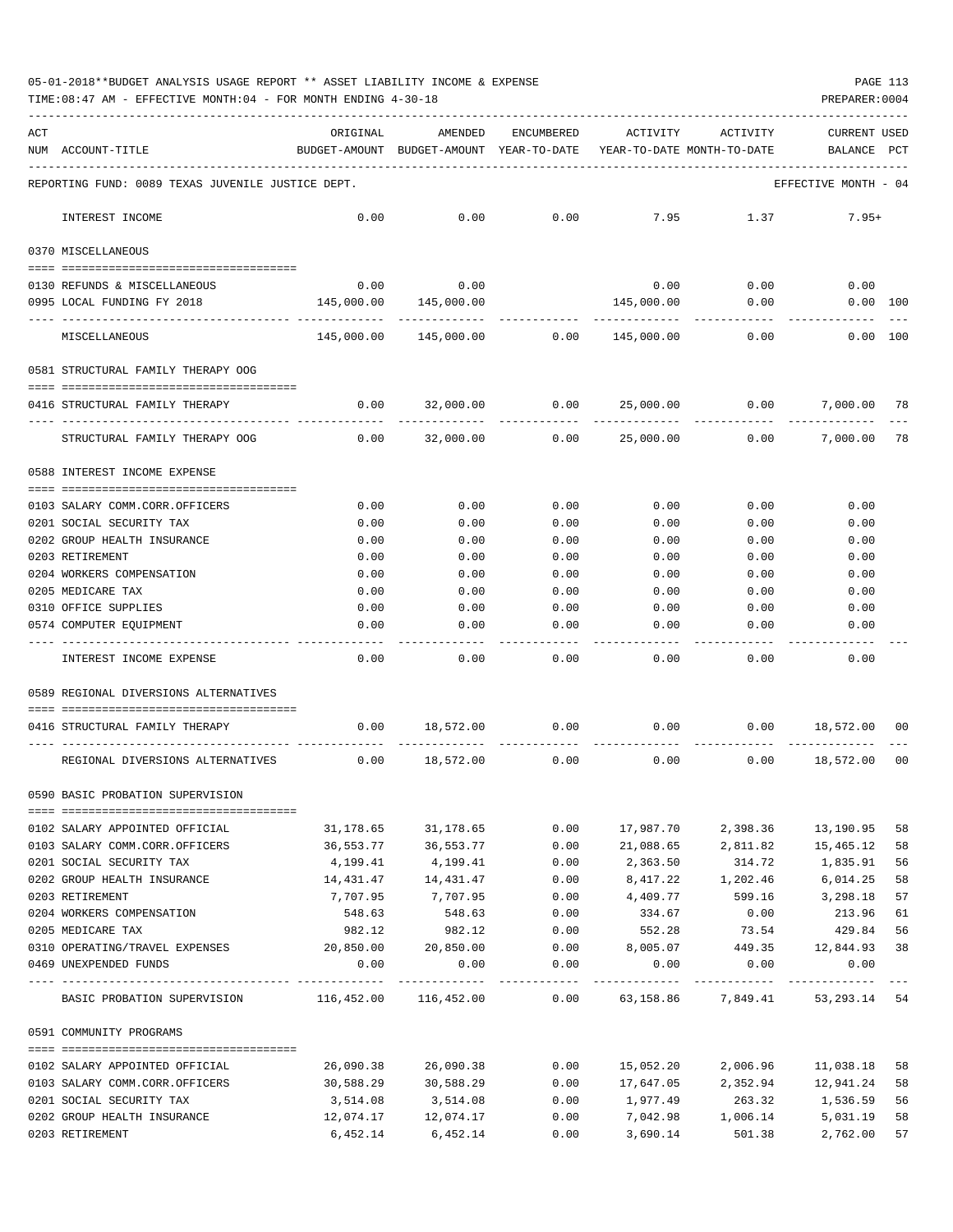TIME:08:47 AM - EFFECTIVE MONTH:04 - FOR MONTH ENDING 4-30-18 PREPARER:0004

| ACT |                                                              | ORIGINAL                        | AMENDED           | ENCUMBERED         | ACTIVITY                                                            | ACTIVITY                        | CURRENT USED         |    |
|-----|--------------------------------------------------------------|---------------------------------|-------------------|--------------------|---------------------------------------------------------------------|---------------------------------|----------------------|----|
|     | NUM ACCOUNT-TITLE                                            |                                 |                   |                    | BUDGET-AMOUNT BUDGET-AMOUNT YEAR-TO-DATE YEAR-TO-DATE MONTH-TO-DATE |                                 | BALANCE PCT          |    |
|     | REPORTING FUND: 0089 TEXAS JUVENILE JUSTICE DEPT.            |                                 |                   |                    |                                                                     |                                 | EFFECTIVE MONTH - 04 |    |
|     | 0204 WORKERS COMPENSATION                                    | 459.10                          | 459.10            | 0.00               |                                                                     | 280.06 0.00 179.04              |                      | 61 |
|     | 0205 MEDICARE TAX                                            | 821.84                          | 821.84            | 0.00               | 462.60                                                              | 61.60 359.24                    |                      | 56 |
|     | 0469 UNEXPENDED FUNDS                                        | 0.00                            | 0.00              | 0.00               | 0.00                                                                | 0.00                            | 0.00                 |    |
|     | COMMUNITY PROGRAMS                                           | 80,000.00                       | 80,000.00         | 0.00               |                                                                     | 46,152.52 6,192.34 33,847.48 58 |                      |    |
|     | 0592 PRE/POST ADJUDICATION FACILITIES                        |                                 |                   |                    |                                                                     |                                 |                      |    |
|     |                                                              |                                 |                   |                    |                                                                     |                                 |                      |    |
|     | 0102 SALARY APPOINTED OFFICIAL                               | 3,913.56                        | 3,913.56          | 0.00               | 2,257.80                                                            | 301.04                          | 1,655.76             | 58 |
|     | 0103 SALARY COMM.CORR.OFFICERS                               | 4,588.24                        | 4,588.24          | 0.00               | 2,647.05                                                            | 352.94                          | 1,941.19             | 58 |
|     | 0201 SOCIAL SECURITY TAX                                     | 527.11                          | 527.11            | 0.00               | 296.34                                                              | 39.46                           | 230.77               | 56 |
|     | 0202 GROUP HEALTH INSURANCE                                  | 1,811.45                        | 1,811.45          | 0.00               | 1,055.88                                                            | 150.84                          | 755.57               | 58 |
|     | 0203 RETIREMENT                                              | 967.50                          | 967.50            | 0.00               | 553.35                                                              | 75.18                           | 414.15               | 57 |
|     | 0204 WORKERS COMPENSATION                                    | 68.86                           | 68.86             | 0.00               | 42.01                                                               | 0.00                            | 26.85                | 61 |
|     | 0205 MEDICARE TAX                                            | 123.28                          | 123.28            | 0.00               | 69.39                                                               | 9.24                            | 53.89                | 56 |
|     | 0408 DETENTION                                               | 0.00                            | 0.00              | 0.00               | 0.00                                                                | 0.00                            | 0.00                 |    |
|     | 0469 UNEXPENDED FUNDS                                        | 0.00                            | 0.00              | 0.00               | 0.00                                                                | 0.00                            | 0.00                 |    |
|     | PRE/POST ADJUDICATION FACILITIES 12,000.00 12,000.00 0.00    |                                 |                   |                    | 6,921.82                                                            |                                 | 928.70 5,078.18      | 58 |
|     | 0593 COMMITMENT DIVERSION                                    |                                 |                   |                    |                                                                     |                                 |                      |    |
|     |                                                              |                                 |                   |                    |                                                                     |                                 |                      |    |
|     | 0102 SALARY APPOINTED OFFICIAL                               |                                 | 3,913.56 3,913.56 | 0.00               | 2,257.80                                                            |                                 | 301.04 1,655.76      | 58 |
|     |                                                              |                                 |                   |                    |                                                                     | 352.94                          |                      |    |
|     | 0103 SALARY COMM.CORR.OFFICERS                               | 4,588.24                        | 4,588.24          | 0.00               | 2,647.05                                                            |                                 | 1,941.19             | 58 |
|     | 0201 SOCIAL SECURITY TAX                                     | 527.11                          | 527.11            | 0.00               | 296.34                                                              | 39.46                           | 230.77               | 56 |
|     | 0202 GROUP HEALTH INSURANCE                                  | 1,811.45                        | 1,811.45          | 0.00               | 1,055.88                                                            | 150.84                          | 755.57               | 58 |
|     | 0203 RETIREMENT                                              | 967.50                          | 967.50            | 0.00               | 553.35                                                              | 75.18                           | 414.15               | 57 |
|     | 0204 WORKERS COMPENSATION                                    | 68.86                           | 68.86             | 0.00               | 42.01                                                               | 0.00                            | 26.85                | 61 |
|     | 0205 MEDICARE TAX                                            | 123.28                          | 123.28            | 0.00               | 69.39                                                               | 9.24                            | 53.89                | 56 |
|     | 0415 RESIDENTIAL PLACEMENT                                   | 0.00                            | 0.00              | 0.00               | 0.00                                                                | 0.00                            | 0.00                 |    |
|     | COMMITMENT DIVERSION                                         |                                 |                   |                    | 12,000.00 12,000.00 0.00 6,921.82 928.70 5,078.18 58                |                                 |                      |    |
|     | 0594 MENTAL HEALTH SERVICES                                  |                                 |                   |                    |                                                                     |                                 |                      |    |
|     |                                                              |                                 |                   |                    |                                                                     |                                 |                      |    |
|     | 0102 SALARY APPOINTED OFFICIAL                               | 1,956.78                        | 1,956.78          | 0.00               | 1,128.90                                                            | 150.52                          | 827.88               | 58 |
|     | 0103 SALARY COMM.CORR.OFFICERS                               | 2,294.12                        | 2,294.12          | 0.00               | 1,323.45                                                            | 176.46                          | 970.67               | 58 |
|     | 0201 SOCIAL SECURITY TAX                                     | 263.56                          | 263.56            | 0.00               | 148.54                                                              | 19.78                           | 115.02               | 56 |
|     | 0202 GROUP HEALTH INSURANCE                                  | 905.72                          | 905.72            | 0.00               | 528.78                                                              | 75.54                           | 376.94               | 58 |
|     | 0203 RETIREMENT                                              | 483.75                          | 483.75            | 0.00               | 277.20                                                              | 37.66                           | 206.55               | 57 |
|     | 0204 WORKERS COMPENSATION                                    | 34.43                           | 34.43             | 0.00               | 21.00                                                               | 0.00                            | 13.43                | 61 |
|     | 0205 MEDICARE TAX                                            | 61.64                           | 61.64             | 0.00               | 34.84                                                               | 4.64                            | 26.80                | 57 |
|     | 0414 COUNSELING/PSYCHOLOGICAL                                | 9,032.00                        | 9,032.00          | 0.00               | 4,125.00                                                            | 134.00                          | 4,907.00             | 46 |
|     | 0415 RESIDENTIAL PLACEMENT                                   | 0.00                            | 0.00              | 0.00               | 0.00                                                                | 0.00                            | 0.00                 |    |
|     | ----------------------------------<br>MENTAL HEALTH SERVICES | $15,032.00$ $15,032.00$         |                   | . <u>.</u><br>0.00 | 7,587.71                                                            | 598.60                          | 7,444.29 50          |    |
|     | 0994 LOCAL FUNDS CARRIED FORWARD                             |                                 |                   |                    |                                                                     |                                 |                      |    |
|     | 0488 LAW ENFORCEMENT INSURANCE                               | 0.00                            | 0.00              | 0.00               | 723.00                                                              | 0.00                            | $723.00 -$           |    |
|     | LOCAL FUNDS CARRIED FORWARD                                  | -------- --------------<br>0.00 | 0.00              | 0.00               | . <u>.</u> .<br>723.00                                              | 0.00                            | $723.00 -$           |    |
|     |                                                              |                                 |                   |                    |                                                                     |                                 |                      |    |

0995 LOCAL FUNDING

==== ===================================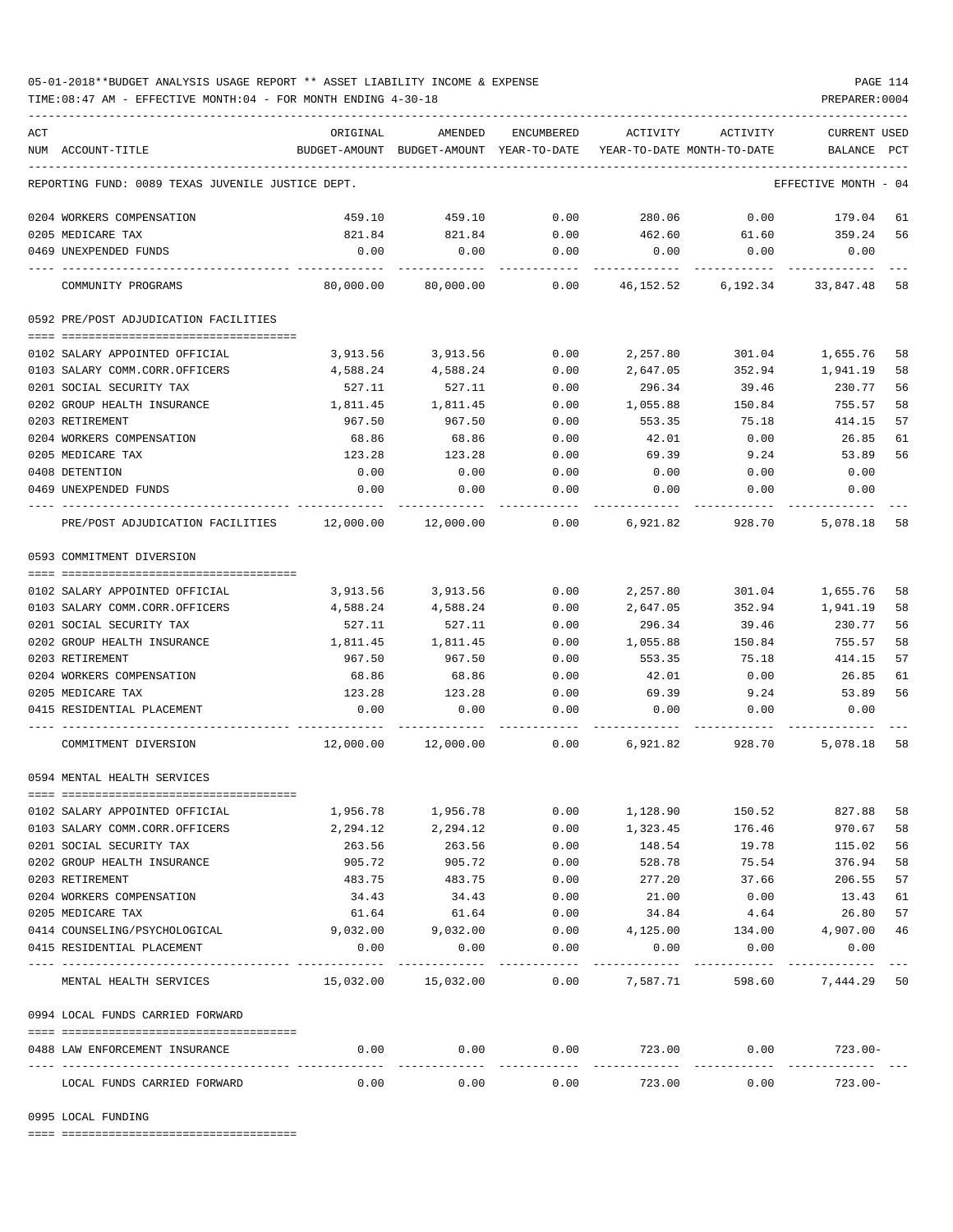TIME:08:47 AM - EFFECTIVE MONTH:04 - FOR MONTH ENDING 4-30-18 PREPARER:0004

| ACT | NUM ACCOUNT-TITLE                                 | ORIGINAL<br>BUDGET-AMOUNT BUDGET-AMOUNT YEAR-TO-DATE YEAR-TO-DATE MONTH-TO-DATE BALANCE PCT |                       |      | AMENDED ENCUMBERED ACTIVITY ACTIVITY                                                                   |              | CURRENT USED              |    |
|-----|---------------------------------------------------|---------------------------------------------------------------------------------------------|-----------------------|------|--------------------------------------------------------------------------------------------------------|--------------|---------------------------|----|
|     | REPORTING FUND: 0089 TEXAS JUVENILE JUSTICE DEPT. |                                                                                             |                       |      |                                                                                                        |              | EFFECTIVE MONTH - 04      |    |
|     | 0102 SALARY APPOINTED OFFICIAL                    |                                                                                             | 978.39 978.39 0.00    |      |                                                                                                        | 564.45 75.26 | 413.94 58                 |    |
|     | 0103 SALARY COMM.CORR.OFFICERS                    | 1, 147.06 1, 147.06                                                                         |                       | 0.00 | 661.80                                                                                                 | 88.24        | 485.26                    | 58 |
|     | 0105 OFFICE MANAGER                               | 0.00                                                                                        | 0.00                  | 0.00 | $0.00$ $0.00$ $0.00$ $0.00$                                                                            |              |                           |    |
|     | 0201 SOCIAL SECURITY TAX                          | 131.78                                                                                      | 131.78                | 0.00 |                                                                                                        | 74.20 9.88   | 57.58                     | 56 |
|     | 0202 GROUP HEALTH INSURANCE                       | 452.85                                                                                      | 452.85                | 0.00 | 264.60                                                                                                 | 37.80        | 188.25                    | 58 |
|     | 0203 RETIREMENT                                   | 241.88                                                                                      | 241.88                | 0.00 | 138.49                                                                                                 | 18.82        | 103.39                    | 57 |
|     | 0204 WORKERS COMPENSATION                         | 17.22                                                                                       | 17.22                 | 0.00 | 10.50                                                                                                  | $0.00$ 6.72  |                           | 61 |
|     | 0205 MEDICARE TAX                                 | 30.82                                                                                       | 30.82                 | 0.00 | 17.43                                                                                                  | 2.32         | 13.39                     | 57 |
|     | 0401 AUDIT EXPENSE                                | 2,750.00                                                                                    | 0.00                  | 0.00 | 0.00                                                                                                   |              | 0.00<br>0.00              |    |
|     | 0406 DETENTION OPERATING COST FY18                | 111,250.00 111,250.00                                                                       |                       |      | $0.00$ 49,360.53                                                                                       | 0.00         | 61,889.47 44              |    |
|     | 0407 DETENTION OPERATING COST FY17                | 0.00                                                                                        | 0.00                  | 0.00 | 19, 318, 13                                                                                            | 0.00         | 19,318.13-                |    |
|     | 0415 RESIDENTIAL PLACEMENT                        |                                                                                             | 10,000.00 23,350.00   | 0.00 | 0.00                                                                                                   |              | $0.00$ 23,350.00 00       |    |
|     | 0416 STRUCTURAL FAMILY THERAPY 18,000.00          |                                                                                             | 0.00                  | 0.00 | 0.00                                                                                                   |              | 0.00<br>$0.00$ and $0.00$ |    |
|     | 0427 TRAVEL AND TRAINING                          | 0.00                                                                                        | 0.00                  | 0.00 | $0.00$ $0.00$ $0.00$ $0.00$                                                                            |              |                           |    |
|     | 0453 COMPUTER SOFTWARE                            |                                                                                             |                       |      | $0.00$ $7,400.00$ $0.00$ $3,000.00$ $0.00$ $4,400.00$ $41$                                             |              |                           |    |
|     | LOCAL FUNDING                                     |                                                                                             |                       |      | -------------- ------------ ----------<br>$145,000.00$ $145,000.00$ 0.00 73,410.13 232.32 71,589.87 51 |              |                           |    |
|     |                                                   |                                                                                             |                       |      |                                                                                                        |              |                           |    |
|     | TEXAS JUVENILE JUSTICE DEPT.                      |                                                                                             |                       |      |                                                                                                        |              |                           |    |
|     | INCOME TOTALS                                     |                                                                                             | 380,484.00 431,056.00 |      | 360,549.95 33,673.37 70,506.05 84                                                                      |              |                           |    |
|     | <b>EXPENSE TOTALS</b>                             |                                                                                             | 380,484.00 431,056.00 | 0.00 | 229,875.86                                                                                             | 16,730.07    | 201,180.14                | 53 |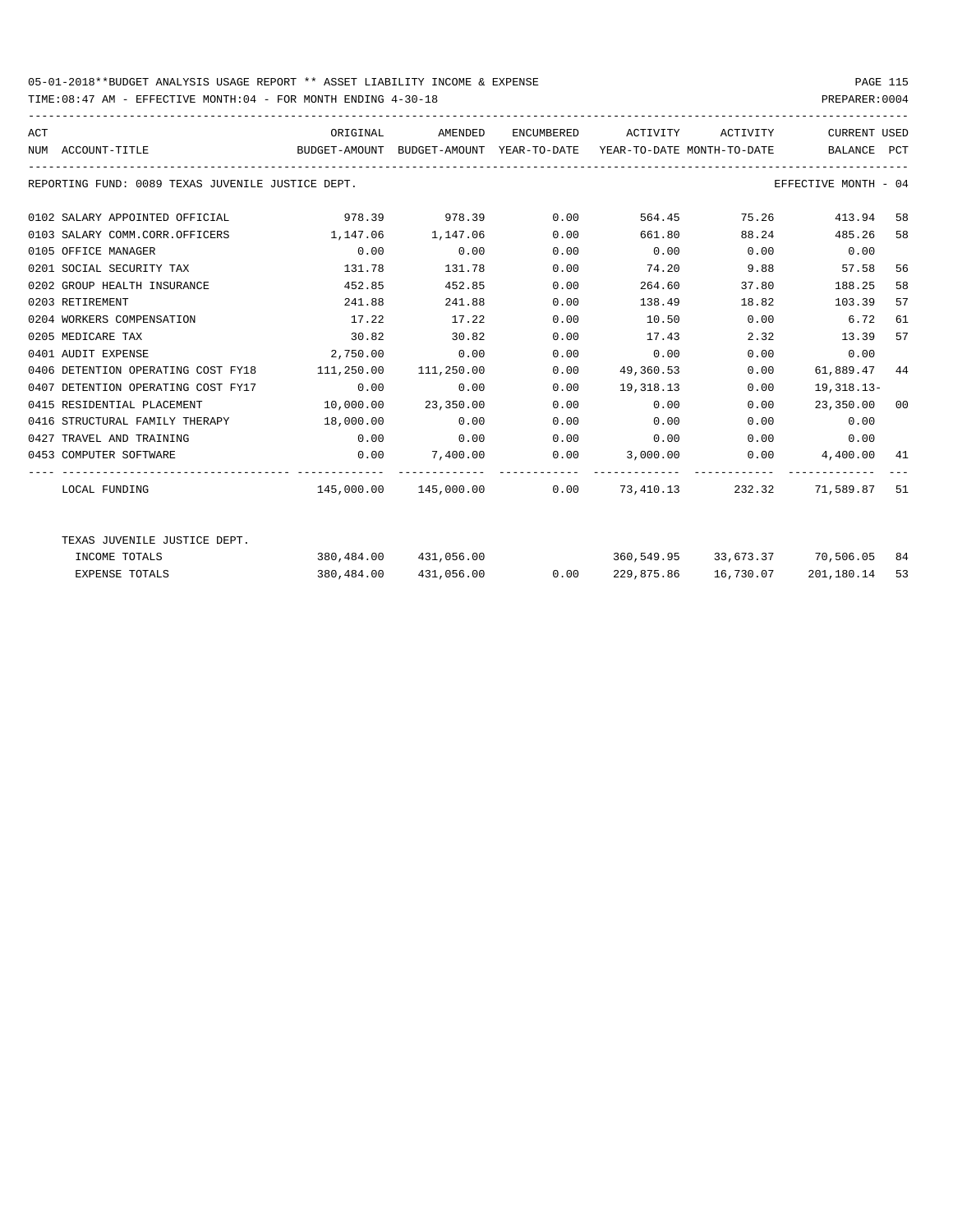|                | 05-01-2018**BUDGET ANALYSIS USAGE REPORT ** ASSET LIABILITY INCOME & EXPENSE<br>TIME: 08:47 AM - EFFECTIVE MONTH: 04 - FOR MONTH ENDING 4-30-18 |          |                                                     |            |          |                                        | PAGE 116<br>PREPARER: 0004         |
|----------------|-------------------------------------------------------------------------------------------------------------------------------------------------|----------|-----------------------------------------------------|------------|----------|----------------------------------------|------------------------------------|
| $\mathtt{ACT}$ | NUM ACCOUNT-TITLE                                                                                                                               | ORIGINAL | AMENDED<br>BUDGET-AMOUNT BUDGET-AMOUNT YEAR-TO-DATE | ENCUMBERED | ACTIVITY | ACTIVITY<br>YEAR-TO-DATE MONTH-TO-DATE | <b>CURRENT USED</b><br>BALANCE PCT |
|                | REPORTING FUND: 0092 STATZER FUND                                                                                                               |          |                                                     |            |          |                                        | EFFECTIVE MONTH - 04               |
|                | 0103 CASH                                                                                                                                       |          |                                                     |            |          |                                        |                                    |
|                | 0100 STATZER-COMBINED FUNDS CHECKING                                                                                                            |          |                                                     |            | 1.75     |                                        | $0.26$ 3,982.56                    |
|                | 0175 TEXPOOL                                                                                                                                    |          |                                                     |            | 276.81   | 51.09                                  | 39,724.93                          |
|                | CASH                                                                                                                                            |          |                                                     |            | 278.56   | 51.35                                  | 43,707.49                          |
|                | 0200 SYSTEM ADDED LIABILITY DEPARTMENT                                                                                                          |          |                                                     |            |          |                                        |                                    |
|                |                                                                                                                                                 |          |                                                     |            |          |                                        |                                    |
|                | 0910 SYSTEM ADDED LIABILITY LINE-ITEM                                                                                                           |          |                                                     |            | 0.00     | 0.00                                   | 0.00                               |
|                | SYSTEM ADDED LIABILITY DEPARTMENT                                                                                                               |          |                                                     |            | 0.00     | 0.00                                   | 0.00                               |
|                | 0271 EQUITY ACCOUNT                                                                                                                             |          |                                                     |            |          |                                        |                                    |
|                | 0200 EQUITY ACCOUNT                                                                                                                             |          |                                                     |            | 0.00     |                                        | $0.00$ $43,428.93$                 |
|                | EQUITY ACCOUNT                                                                                                                                  |          |                                                     |            | 0.00     | 0.00                                   | 43,428.93                          |
|                | 0360 INTEREST EARNINGS                                                                                                                          |          |                                                     |            |          |                                        |                                    |
|                | 0100 INTEREST EARNINGS                                                                                                                          | 50.00    | 50.00                                               |            | 278.56   | 51.35                                  | 228.56+ 557                        |
|                | 0350 GOV. COMMODITY PROG. ASCS                                                                                                                  | 0.00     | 0.00                                                |            | 0.00     | 0.00                                   | 0.00                               |
|                | INTEREST EARNINGS                                                                                                                               | 50.00    | 50.00                                               | 0.00       | 278.56   | 51.35                                  | $228.56 + 557$                     |
|                | 0370 RENT                                                                                                                                       |          |                                                     |            |          |                                        |                                    |
|                | 0100 RENT                                                                                                                                       | 560.00   | 560.00                                              |            | 0.00     |                                        | $0.00$ 560.00<br>00                |
|                | 0130 REFUNDS & MISCELLANEOUS                                                                                                                    | 0.00     | 0.00                                                |            | 0.00     | 0.00                                   | 0.00                               |
|                | RENT                                                                                                                                            | 560.00   | 560.00                                              | 0.00       | 0.00     | 0.00                                   | 0 <sub>0</sub><br>560.00           |
|                | 0700 STATZER FARM                                                                                                                               |          |                                                     |            |          |                                        |                                    |
|                | 0310 OFFICE SUPPLIES                                                                                                                            | 0.00     | 0.00                                                | 0.00       | 0.00     | 0.00                                   | 0.00                               |
|                | 0430 BIDS AND NOTICES                                                                                                                           | 110.00   | 110.00                                              | 0.00       | 0.00     | 0.00                                   | 0 <sub>0</sub><br>110.00           |
|                | 0484 APPRAISALS                                                                                                                                 | 0.00     | 0.00                                                | 0.00       | 0.00     | 0.00                                   | 0.00                               |
|                | 0490 LITERACY COUNCIL DONATION                                                                                                                  | 500.00   | 500.00                                              | 0.00       | 0.00     | 0.00                                   | 0 <sub>0</sub><br>500.00           |
|                | STATZER FARM                                                                                                                                    | 610.00   | 610.00                                              | 0.00       | 0.00     | 0.00                                   | 0 <sub>0</sub><br>610.00           |
|                | 0999 ACCOUNTS PAYABLE                                                                                                                           |          |                                                     |            |          |                                        |                                    |
|                | 0100 A/P CLEARING ACCOUNT                                                                                                                       |          |                                                     |            | 0.00     | 0.00                                   | 0.00                               |
|                | ACCOUNTS PAYABLE                                                                                                                                |          |                                                     |            | 0.00     | 0.00                                   | 0.00                               |
|                | STATZER FUND                                                                                                                                    |          |                                                     |            |          |                                        |                                    |
|                | INCOME TOTALS                                                                                                                                   | 610.00   | 610.00                                              |            | 278.56   | 51.35                                  | 331.44<br>46                       |
|                | EXPENSE TOTALS                                                                                                                                  | 610.00   | 610.00                                              | 0.00       | 0.00     | 0.00                                   | 610.00<br>00                       |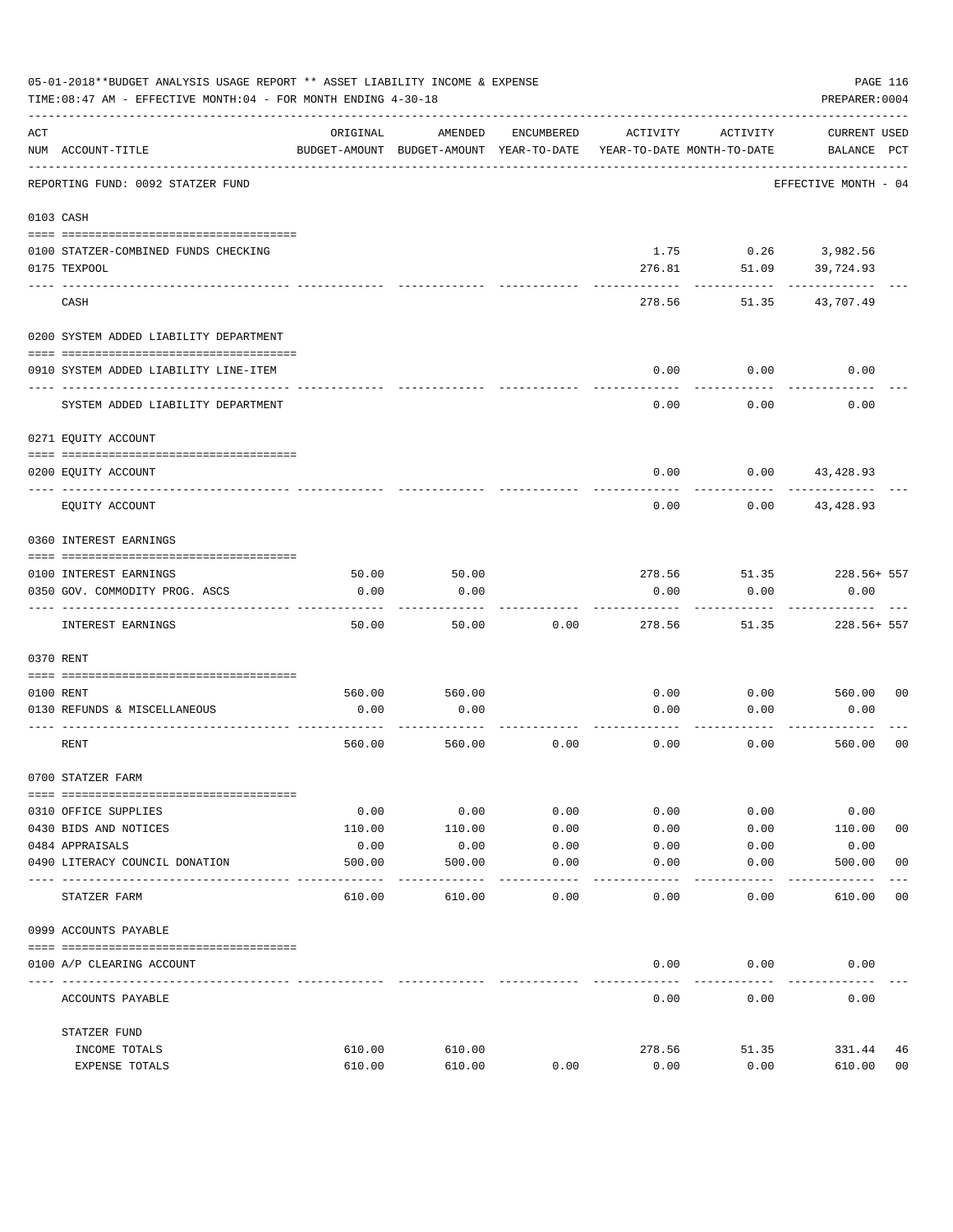|     | 05-01-2018**BUDGET ANALYSIS USAGE REPORT ** ASSET LIABILITY INCOME & EXPENSE<br>PAGE 117<br>PREPARER: 0004<br>TIME:08:47 AM - EFFECTIVE MONTH:04 - FOR MONTH ENDING 4-30-18<br>ORIGINAL<br>AMENDED<br>ACTIVITY<br>ACTIVITY<br><b>CURRENT USED</b><br>ENCUMBERED |                     |                                          |               |                            |                  |                      |  |
|-----|-----------------------------------------------------------------------------------------------------------------------------------------------------------------------------------------------------------------------------------------------------------------|---------------------|------------------------------------------|---------------|----------------------------|------------------|----------------------|--|
| ACT | NUM ACCOUNT-TITLE                                                                                                                                                                                                                                               |                     | BUDGET-AMOUNT BUDGET-AMOUNT YEAR-TO-DATE |               | YEAR-TO-DATE MONTH-TO-DATE |                  | BALANCE PCT          |  |
|     | REPORTING FUND: 0093 TX. COMM. DEVELOPMENT PGM                                                                                                                                                                                                                  |                     |                                          |               |                            |                  | EFFECTIVE MONTH - 04 |  |
|     | 0103 CASH                                                                                                                                                                                                                                                       |                     |                                          |               |                            |                  |                      |  |
|     |                                                                                                                                                                                                                                                                 |                     |                                          |               |                            |                  |                      |  |
|     | 0909 CASH- #713169 RANDOLPH                                                                                                                                                                                                                                     |                     |                                          |               | 0.00                       |                  | $0.00$ 100.00        |  |
|     | CASH                                                                                                                                                                                                                                                            |                     |                                          |               | 0.00                       | 0.00             | 100.00               |  |
|     | 0120 RECEIVABLES                                                                                                                                                                                                                                                |                     |                                          |               |                            |                  |                      |  |
|     | 0312 DUE FROM OTHER GOVERNMENT                                                                                                                                                                                                                                  |                     |                                          |               | 0.00                       | 0.00             | 0.00                 |  |
|     | RECEIVABLES                                                                                                                                                                                                                                                     |                     |                                          |               | 0.00                       | 0.00             | 0.00                 |  |
|     | 0200 LIABILITY ACCOUNT                                                                                                                                                                                                                                          |                     |                                          |               |                            |                  |                      |  |
|     | 0910 SYSTEM ADDED LIABILITY                                                                                                                                                                                                                                     |                     |                                          |               | 0.00                       | 0.00             | 0.00                 |  |
|     | LIABILITY ACCOUNT                                                                                                                                                                                                                                               |                     |                                          |               | 0.00                       | 0.00             | 0.00                 |  |
|     | 0271 EQUITY ACCOUNT                                                                                                                                                                                                                                             |                     |                                          |               |                            |                  |                      |  |
|     | 0200 EQUITY ACCOUNT                                                                                                                                                                                                                                             |                     |                                          |               | 0.00                       | 0.00             | 100.00               |  |
|     | EQUITY ACCOUNT                                                                                                                                                                                                                                                  |                     |                                          |               | 0.00                       | --------<br>0.00 | ---------<br>100.00  |  |
|     | 0330 GRANT INCOME                                                                                                                                                                                                                                               |                     |                                          |               |                            |                  |                      |  |
|     |                                                                                                                                                                                                                                                                 |                     |                                          |               |                            |                  |                      |  |
|     | 0909 GRANT #713169 RANDOLPH<br>_____________________________                                                                                                                                                                                                    | 0.00                | 0.00                                     |               | 0.00                       | 0.00             | 0.00                 |  |
|     | GRANT INCOME                                                                                                                                                                                                                                                    | 0.00                | 0.00                                     | 0.00          | 0.00                       | 0.00             | 0.00                 |  |
|     | 0370 REFUNDS & MISCELLANEOUS                                                                                                                                                                                                                                    |                     |                                          |               |                            |                  |                      |  |
|     | 0130 REFUNDS & MISCELLANEOUS                                                                                                                                                                                                                                    | 0.00                | 0.00                                     |               | 0.00                       | 0.00             | 0.00                 |  |
|     | REFUNDS & MISCELLANEOUS                                                                                                                                                                                                                                         | 0.00                | 0.00                                     | 0.00          | 0.00                       | 0.00             | 0.00                 |  |
|     | 0909 GRANT #713169 RANDOLPH                                                                                                                                                                                                                                     |                     |                                          |               |                            |                  |                      |  |
|     |                                                                                                                                                                                                                                                                 |                     |                                          |               |                            |                  |                      |  |
|     | 0414 GRANT ADMINISTRATION                                                                                                                                                                                                                                       | 0.00                | 0.00                                     | 0.00          | 0.00                       | 0.00             | 0.00                 |  |
|     | 0415 CONSTRUCTION EXPENSE                                                                                                                                                                                                                                       | 0.00                | 0.00                                     | 0.00          | 0.00                       | 0.00             | 0.00                 |  |
|     | 0416 ENGINEERING                                                                                                                                                                                                                                                | 0.00<br>$- - - - -$ | 0.00<br>$- - - - -$                      | 0.00<br>----- | 0.00<br>$- - - - -$        | 0.00<br>-----    | 0.00                 |  |
|     | GRANT #713169 RANDOLPH                                                                                                                                                                                                                                          | 0.00                | 0.00                                     | 0.00          | 0.00                       | 0.00             | 0.00                 |  |
|     | TX. COMM. DEVELOPMENT PGM                                                                                                                                                                                                                                       |                     |                                          |               |                            |                  |                      |  |
|     | INCOME TOTALS                                                                                                                                                                                                                                                   | 0.00                | 0.00                                     |               | 0.00                       | 0.00             | 0.00                 |  |
|     | EXPENSE TOTALS                                                                                                                                                                                                                                                  | 0.00                | 0.00                                     | 0.00          | 0.00                       | 0.00             | 0.00                 |  |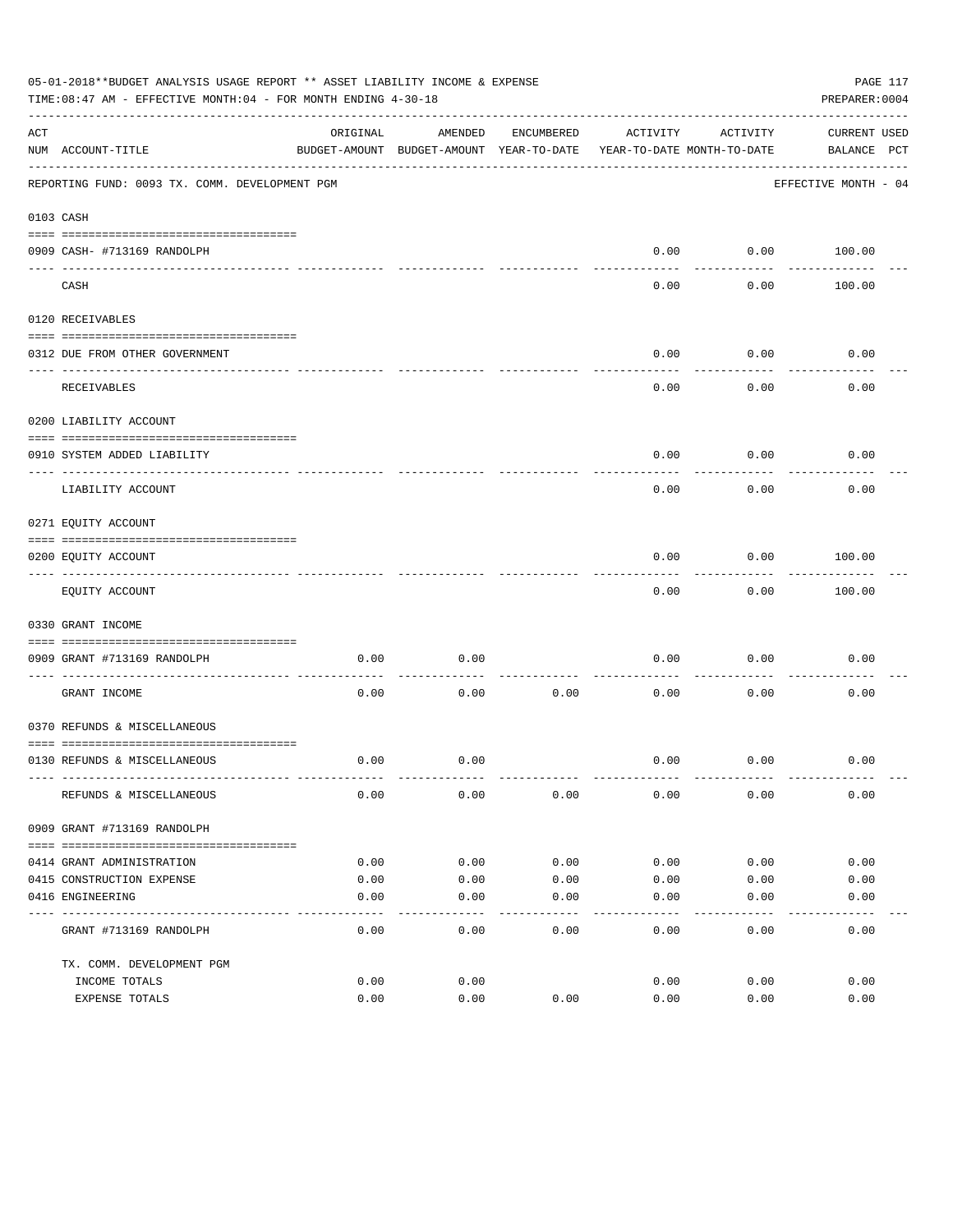|     | 05-01-2018**BUDGET ANALYSIS USAGE REPORT ** ASSET LIABILITY INCOME & EXPENSE<br>TIME:08:47 AM - EFFECTIVE MONTH:04 - FOR MONTH ENDING 4-30-18 |          |                                                     |            |          |                                        | PAGE 118<br>PREPARER: 0004         |
|-----|-----------------------------------------------------------------------------------------------------------------------------------------------|----------|-----------------------------------------------------|------------|----------|----------------------------------------|------------------------------------|
| ACT | NUM ACCOUNT-TITLE                                                                                                                             | ORIGINAL | AMENDED<br>BUDGET-AMOUNT BUDGET-AMOUNT YEAR-TO-DATE | ENCUMBERED | ACTIVITY | ACTIVITY<br>YEAR-TO-DATE MONTH-TO-DATE | <b>CURRENT USED</b><br>BALANCE PCT |
|     | REPORTING FUND: 0095 PAYROLL                                                                                                                  |          |                                                     |            |          |                                        | EFFECTIVE MONTH - 04               |
|     | 0100 PAYROLL CLEARING ACCOUNT                                                                                                                 |          |                                                     |            |          |                                        |                                    |
|     | 0100 PAYROLL CASH                                                                                                                             |          |                                                     |            | 0.00     | 0.00                                   | 24.36                              |
|     | PAYROLL CLEARING ACCOUNT                                                                                                                      |          |                                                     |            | 0.00     | 0.00                                   | 24.36                              |
|     | 0200 SYSTEM ADDED LIABILITY DEPARTMENT                                                                                                        |          |                                                     |            |          |                                        |                                    |
|     | 0910 SYSTEM ADDED LIABILITY LINE-ITEM                                                                                                         |          |                                                     |            | 0.00     | 0.00                                   | 0.00                               |
|     | SYSTEM ADDED LIABILITY DEPARTMENT                                                                                                             |          |                                                     |            | 0.00     | 0.00                                   | 0.00                               |
|     | 0271 EQUITY ACCOUNT                                                                                                                           |          |                                                     |            |          |                                        |                                    |
|     | 0200 DEPOSITS                                                                                                                                 |          |                                                     |            | 0.00     | 0.00                                   | 24.36                              |
|     | EQUITY ACCOUNT                                                                                                                                |          |                                                     |            | 0.00     | 0.00                                   | 24.36                              |
|     | 0360 INTEREST EARNINGS                                                                                                                        |          |                                                     |            |          |                                        |                                    |
|     |                                                                                                                                               |          |                                                     |            |          |                                        |                                    |
|     | 0100 INTEREST EARNINGS<br>---- -----------------                                                                                              | 0.00     | 0.00                                                |            | 0.00     | 0.00                                   | 0.00                               |
|     | INTEREST EARNINGS                                                                                                                             | 0.00     | 0.00                                                | 0.00       | 0.00     | 0.00                                   | 0.00                               |
|     | 0370 MISCELLANEOUS                                                                                                                            |          |                                                     |            |          |                                        |                                    |
|     |                                                                                                                                               |          |                                                     |            |          |                                        |                                    |
|     | 0125 AFLAC FSA CLEARING                                                                                                                       | 0.00     | 0.00                                                |            | 0.00     | 0.00                                   | 0.00                               |
|     | 0130 REFUNDS & MISCELLANEOUS                                                                                                                  | 0.00     | 0.00                                                |            | 0.00     | 0.00                                   | 0.00                               |
|     | MISCELLANEOUS                                                                                                                                 | 0.00     | 0.00                                                | 0.00       | 0.00     | 0.00                                   | 0.00                               |
|     | PAYROLL                                                                                                                                       |          |                                                     |            |          |                                        |                                    |
|     | INCOME TOTALS                                                                                                                                 | 0.00     | 0.00                                                |            | 0.00     | 0.00                                   | 0.00                               |
|     | <b>EXPENSE TOTALS</b>                                                                                                                         | 0.00     | 0.00                                                | 0.00       | 0.00     | 0.00                                   | 0.00                               |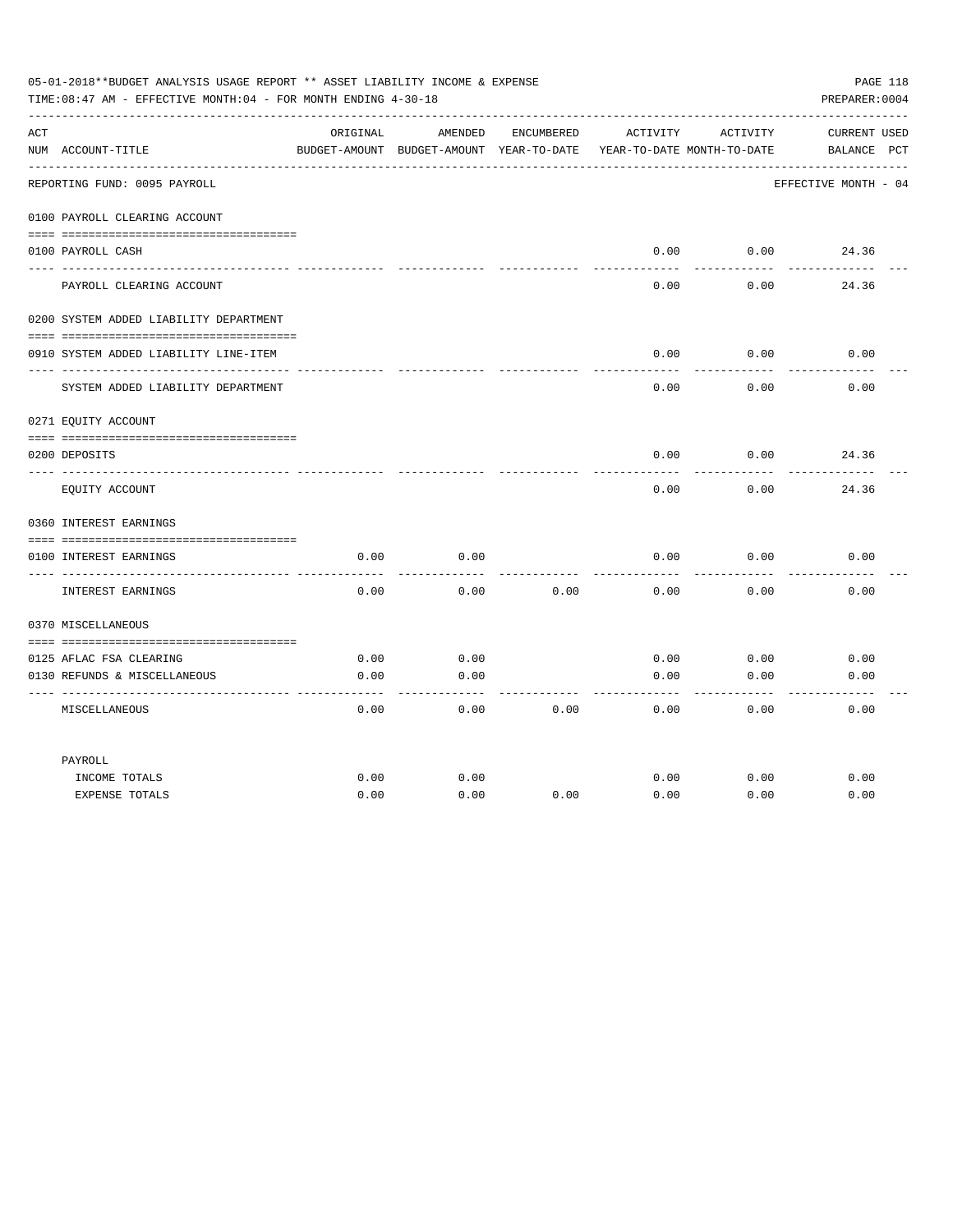|     | 05-01-2018**BUDGET ANALYSIS USAGE REPORT ** ASSET LIABILITY INCOME & EXPENSE<br>PAGE IIY<br>TIME: 08:47 AM - EFFECTIVE MONTH: 04 - FOR MONTH ENDING 4-30-18<br>PREPARER: 0004 |          |         |            |                                                                     |           |                                             |  |  |  |
|-----|-------------------------------------------------------------------------------------------------------------------------------------------------------------------------------|----------|---------|------------|---------------------------------------------------------------------|-----------|---------------------------------------------|--|--|--|
| ACT |                                                                                                                                                                               | ORIGINAL | AMENDED | ENCUMBERED | ACTIVITY                                                            | ACTIVITY  | <b>CURRENT USED</b>                         |  |  |  |
|     | NUM ACCOUNT-TITLE                                                                                                                                                             |          |         |            | BUDGET-AMOUNT BUDGET-AMOUNT YEAR-TO-DATE YEAR-TO-DATE MONTH-TO-DATE |           | BALANCE PCT                                 |  |  |  |
|     | REPORTING FUND: 0098 CAPITAL ASSETS                                                                                                                                           |          |         |            |                                                                     |           | EFFECTIVE MONTH - 04                        |  |  |  |
|     | 0160 CAPITAL ASSETS                                                                                                                                                           |          |         |            |                                                                     |           |                                             |  |  |  |
|     |                                                                                                                                                                               |          |         |            | 0.00                                                                |           | $0.00$ 341,561.30                           |  |  |  |
|     | 0100 LAND<br>0200 BUILDINGS                                                                                                                                                   |          |         |            | 0.00                                                                | 0.00      | 4,737,000.00                                |  |  |  |
|     | 0201 ACCUM.DEPRECIATION-BUILDINGS                                                                                                                                             |          |         |            | 0.00                                                                | 0.00      | $3,258,911.08-$                             |  |  |  |
|     | 0210 AUTOMOBILES AND TRUCKS                                                                                                                                                   |          |         |            | 0.00                                                                | 0.00      | 1,836,648.71                                |  |  |  |
|     | 0211 ACCUM.DEPR.AUTOS AND TRUCKS                                                                                                                                              |          |         |            | 0.00                                                                | 0.00      | 1,280,042.46-                               |  |  |  |
|     | 0215 COMPUTER EQUIPMENT                                                                                                                                                       |          |         |            | 0.00                                                                | 0.00      | 647,940.20                                  |  |  |  |
|     | 0216 ACCUM.DEPR.-COMPUTER EQUIPMENT                                                                                                                                           |          |         |            | 0.00                                                                | 0.00      | 647,940.20-                                 |  |  |  |
|     | 0220 OFFICE EQUIPMENT                                                                                                                                                         |          |         |            | 0.00                                                                | 0.00      | 99,653.24                                   |  |  |  |
|     | 0221 ACCUM. DEPR. - OFFICE EQUIPMENT                                                                                                                                          |          |         |            | 0.00                                                                | 0.00      | 94,307.28-                                  |  |  |  |
|     | 0225 RADIO EQUIPMENT                                                                                                                                                          |          |         |            | 0.00                                                                | 0.00      | 207,010.70                                  |  |  |  |
|     | 0226 ACCUM.DEPR.-RADIO EQUIPMENT                                                                                                                                              |          |         |            | 0.00                                                                | 0.00      | 186,973.11-                                 |  |  |  |
|     | 0227 SECURITY EQUIPMENT                                                                                                                                                       |          |         |            | 0.00                                                                | 0.00      | 0.00                                        |  |  |  |
|     | 0228 ACCUM.DEP. - SECURITY EQUIPMENT                                                                                                                                          |          |         |            | 0.00                                                                | 0.00      | 0.00                                        |  |  |  |
|     | 0230 ROADS                                                                                                                                                                    |          |         |            | 0.00                                                                | 0.00      | 17,817,815.13                               |  |  |  |
|     | 0231 ACCUM. DEPRECIATION-ROADS                                                                                                                                                |          |         |            | 0.00                                                                | 0.00      | 14, 263, 594. 24-                           |  |  |  |
|     | 0235 BRIDGES                                                                                                                                                                  |          |         |            | 0.00                                                                |           | $0.00$ 9,726,252.91                         |  |  |  |
|     | 0236 ACCUM. DEPRECIATION-BRIDGES                                                                                                                                              |          |         |            | 0.00                                                                | 0.00      | $3,125,306.71-$                             |  |  |  |
|     | 0300 ROAD EQUIPMENT                                                                                                                                                           |          |         |            | 0.00                                                                |           | $0.00 \quad 3,282,441.12$                   |  |  |  |
|     | 0301 ACCUM.DEPRECIATION-ROAD EQUIPMENT                                                                                                                                        |          |         |            | 0.00                                                                | 0.00      | $2,658,945.21-$                             |  |  |  |
|     | CAPITAL ASSETS                                                                                                                                                                |          |         |            | 0.00                                                                | --------- | -------------<br>$0.00 \quad 13,180,303.02$ |  |  |  |
|     | 0271 EQUITY ACCOUNT                                                                                                                                                           |          |         |            |                                                                     |           |                                             |  |  |  |
|     |                                                                                                                                                                               |          |         |            |                                                                     |           |                                             |  |  |  |
|     | 0200 EQUITY ACCOUNT                                                                                                                                                           |          |         |            | 0.00                                                                |           | $0.00 \quad 13,180,303.02 -$                |  |  |  |
|     | EQUITY ACCOUNT                                                                                                                                                                |          |         |            | 0.00                                                                |           | $0.00 \quad 13,180,303.02 -$                |  |  |  |
|     | CAPITAL ASSETS                                                                                                                                                                |          |         |            |                                                                     |           |                                             |  |  |  |
|     | INCOME TOTALS                                                                                                                                                                 | 0.00     | 0.00    |            | 0.00                                                                | 0.00      | 0.00                                        |  |  |  |
|     | EXPENSE TOTALS                                                                                                                                                                | 0.00     | 0.00    | 0.00       | 0.00                                                                | 0.00      | 0.00                                        |  |  |  |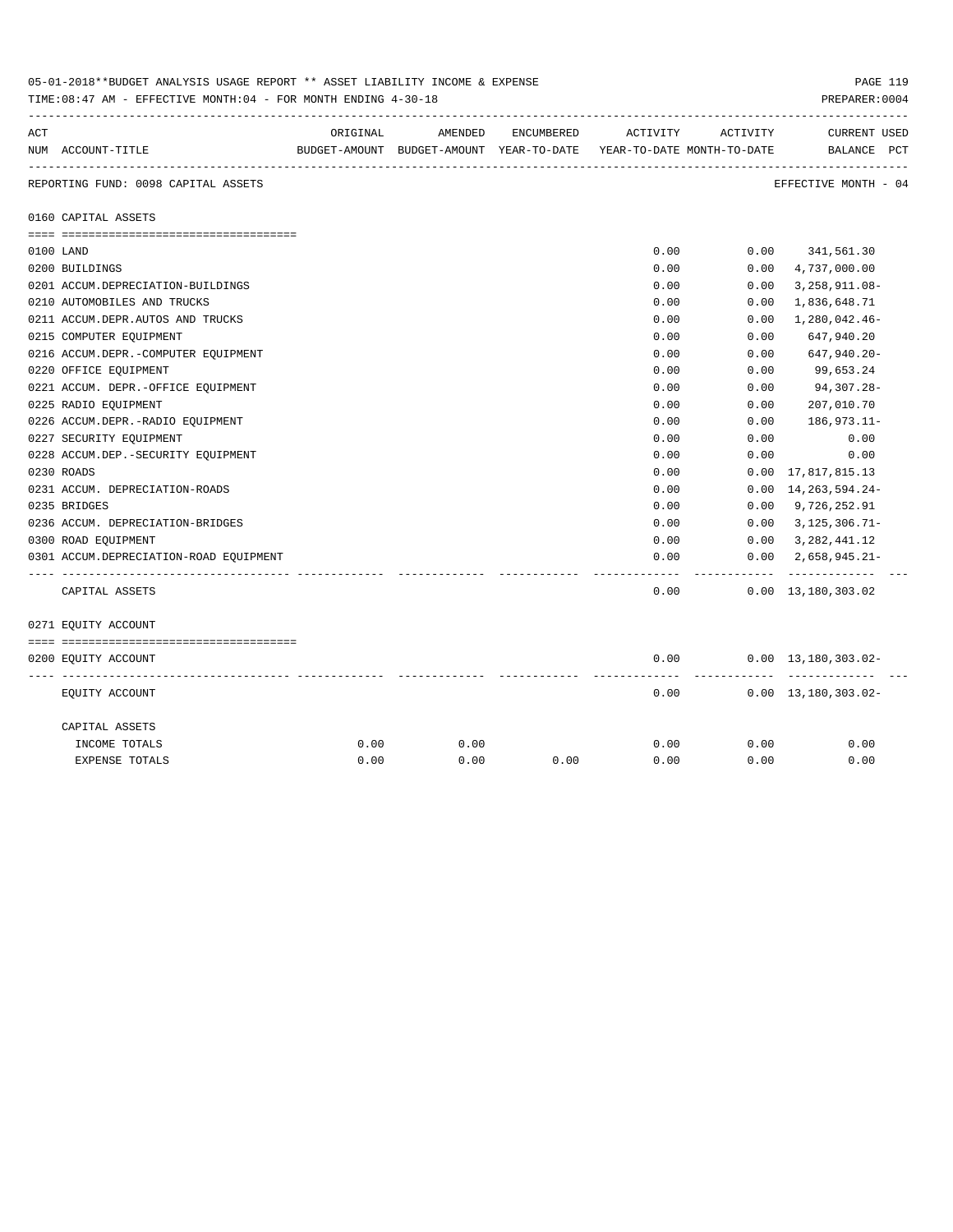| 05-01-2018**BUDGET ANALYSIS USAGE REPORT ** ASSET LIABILITY INCOME & EXPENSE<br>PAGE 120<br>PREPARER: 0004<br>TIME:08:47 AM - EFFECTIVE MONTH:04 - FOR MONTH ENDING 4-30-18 |                                                             |          |                                                     |            |                                        |              |                                            |  |
|-----------------------------------------------------------------------------------------------------------------------------------------------------------------------------|-------------------------------------------------------------|----------|-----------------------------------------------------|------------|----------------------------------------|--------------|--------------------------------------------|--|
| ACT                                                                                                                                                                         | NUM ACCOUNT-TITLE                                           | ORIGINAL | AMENDED<br>BUDGET-AMOUNT BUDGET-AMOUNT YEAR-TO-DATE | ENCUMBERED | ACTIVITY<br>YEAR-TO-DATE MONTH-TO-DATE | ACTIVITY     | CURRENT USED<br>BALANCE PCT                |  |
|                                                                                                                                                                             | REPORTING FUND: 0099 GOVERNMENTAL DEBT                      |          |                                                     |            |                                        |              | EFFECTIVE MONTH - 04                       |  |
|                                                                                                                                                                             | 0170 DEFERRED PENSION OUTFLOW                               |          |                                                     |            |                                        |              |                                            |  |
|                                                                                                                                                                             | 0200 DEFERRED PENSION OUTFLOW                               |          |                                                     |            | 0.00                                   |              | 0.00 2,147,956.00                          |  |
|                                                                                                                                                                             | DEFERRED PENSION OUTFLOW                                    |          |                                                     |            | ---------<br>0.00                      | ----------   | -------------<br>$0.00 \quad 2,147,956.00$ |  |
|                                                                                                                                                                             | 0200 GOVERNMENTAL DEBT                                      |          |                                                     |            |                                        |              |                                            |  |
|                                                                                                                                                                             |                                                             |          |                                                     |            |                                        |              |                                            |  |
|                                                                                                                                                                             | 0240 ACCRUED INTEREST                                       |          |                                                     |            | 0.00                                   | 0.00         | 0.00                                       |  |
|                                                                                                                                                                             | 0250 GENERAL OBLIGATION BOND                                |          |                                                     |            | 0.00                                   | 0.00         | 0.00                                       |  |
|                                                                                                                                                                             | 0275 NOTES PAYABLE                                          |          |                                                     |            | 0.00                                   | 0.00         | 0.00                                       |  |
|                                                                                                                                                                             | 0277 NOTE #16240648-SHERIFF                                 |          |                                                     |            | 0.00                                   | 0.00         | 0.00                                       |  |
|                                                                                                                                                                             | 0278 NOTE #16308936-SHERIFF                                 |          |                                                     |            | 0.00                                   | 0.00         | 0.00                                       |  |
|                                                                                                                                                                             | 0279 NOTE #16291000-R&B#3                                   |          |                                                     |            | 0.00<br>0.00                           | 0.00<br>0.00 | 0.00                                       |  |
|                                                                                                                                                                             | 0280 NOTE #16295968-R&B#3<br>0281 ODYSSEY #16235752-GENERAL |          |                                                     |            | 0.00                                   | 0.00         | 0.00<br>0.00                               |  |
|                                                                                                                                                                             | 0350 ACCRUED COMPENSATION                                   |          |                                                     |            | 0.00                                   | 0.00         | 184,424.54                                 |  |
|                                                                                                                                                                             | 0400 NET PENSION LIABILITY                                  |          |                                                     |            | 0.00                                   |              | $0.00 \quad 2,063,586.00$                  |  |
|                                                                                                                                                                             | 0450 DEFERRED PENSION IN FLOW                               |          |                                                     |            | 0.00                                   | 0.00         | 252,268.00                                 |  |
|                                                                                                                                                                             | GOVERNMENTAL DEBT                                           |          |                                                     |            | 0.00                                   |              | $0.00 \quad 2,500,278.54$                  |  |
|                                                                                                                                                                             | 0271 EOUITY                                                 |          |                                                     |            |                                        |              |                                            |  |
|                                                                                                                                                                             |                                                             |          |                                                     |            |                                        |              |                                            |  |
|                                                                                                                                                                             | 0200 EQUITY ACCOUNT                                         |          |                                                     |            | 0.00<br>--------                       | ---------    | $0.00$ $352,322.54$ -                      |  |
|                                                                                                                                                                             | EQUITY                                                      |          |                                                     |            | 0.00                                   |              | $0.00$ $352,322.54-$                       |  |
|                                                                                                                                                                             | GOVERNMENTAL DEBT                                           |          |                                                     |            |                                        |              |                                            |  |
|                                                                                                                                                                             | INCOME TOTALS                                               | 0.00     | 0.00                                                |            | 0.00                                   | 0.00         | 0.00                                       |  |
|                                                                                                                                                                             | <b>EXPENSE TOTALS</b>                                       | 0.00     | 0.00                                                | 0.00       | 0.00                                   | 0.00         | 0.00                                       |  |